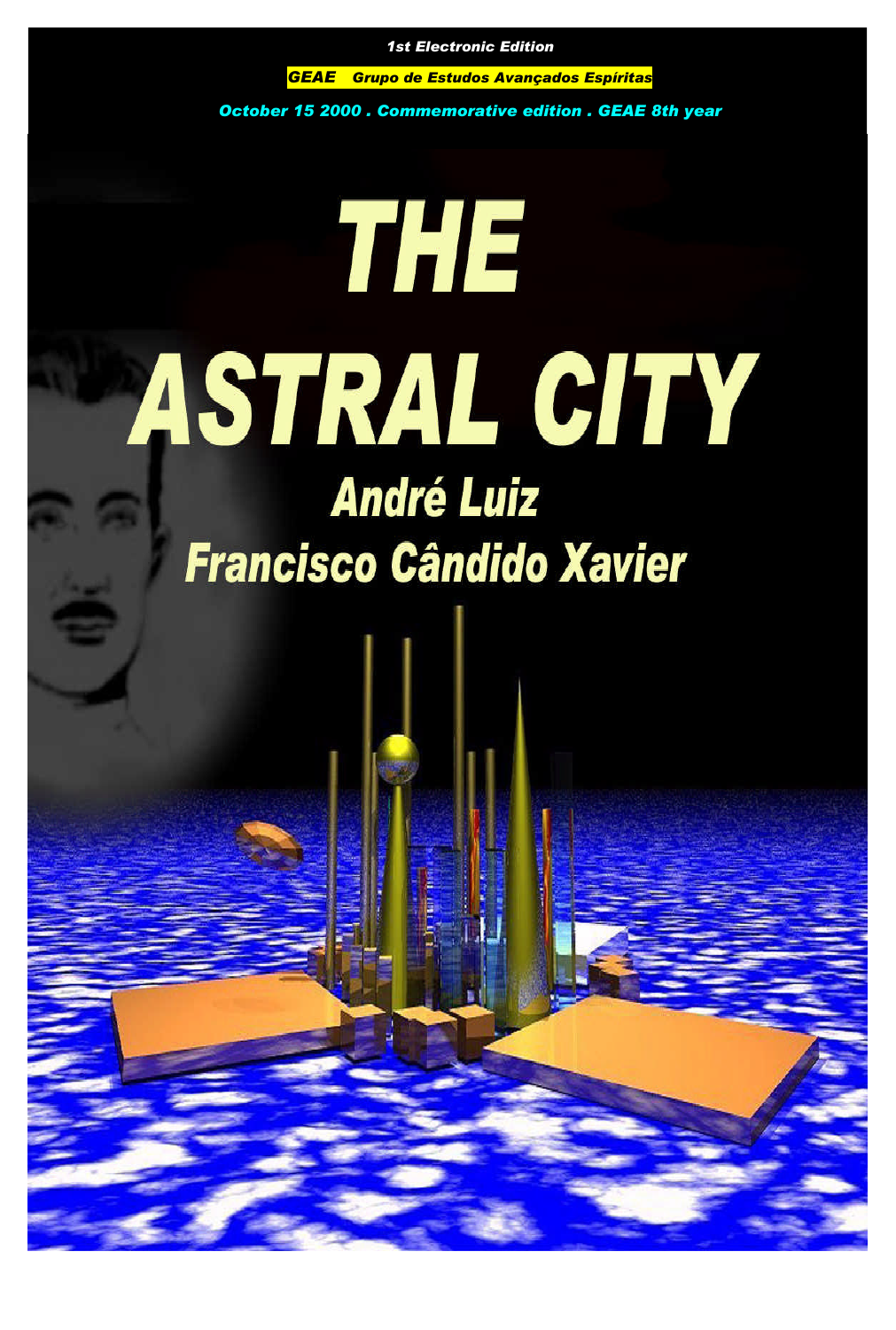*"Nosso Lar"*

## *THE ASTRAL CITY*

The story of a doctor **s** odyssey in the Spirit World.

*By the Spirit André Luiz*

*Through*

*Francisco Cândido Xavier*

*Ist Electronic Edition by GEAE*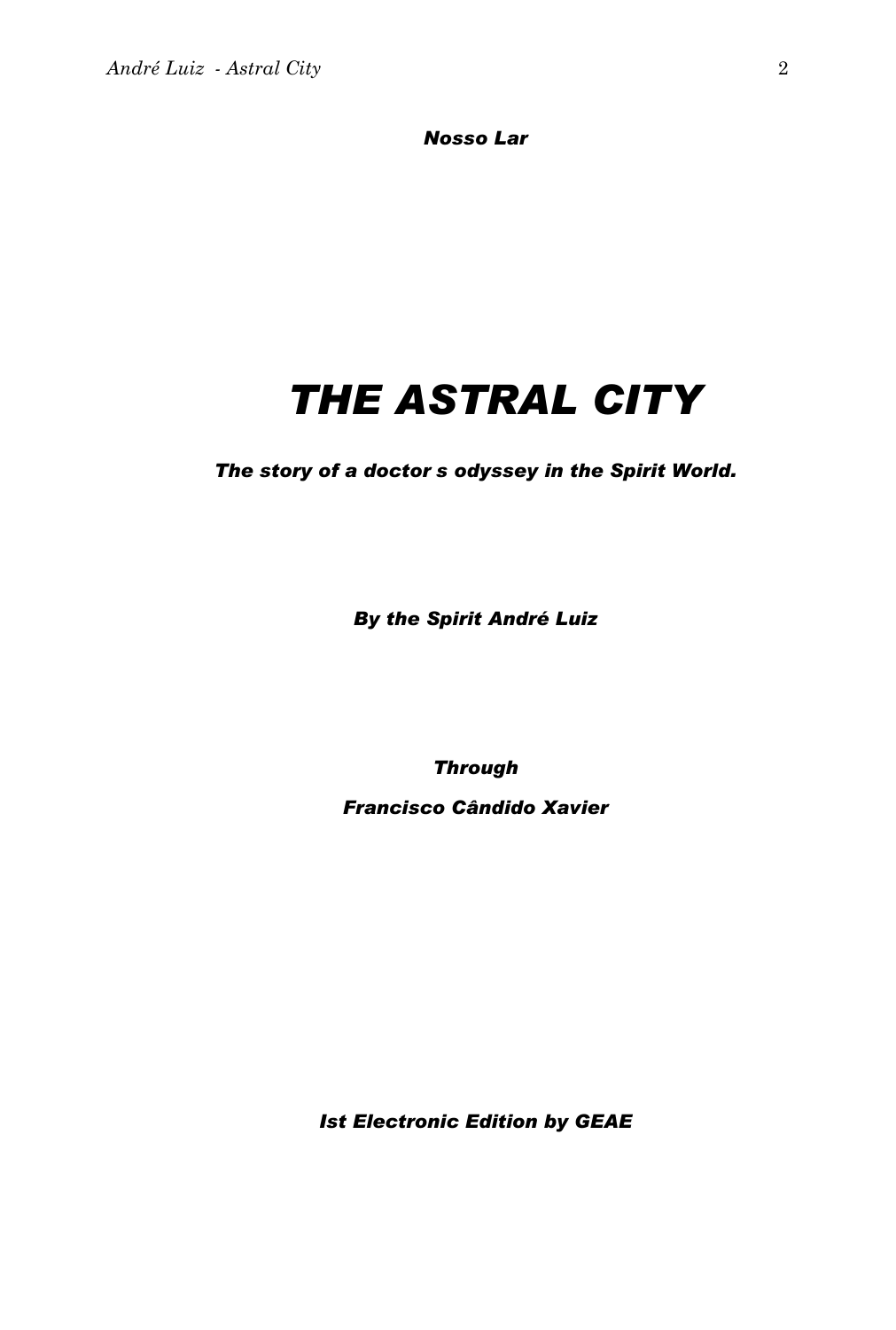Translated from the 25<sup>th</sup> Portuguese edition entitled Nosso Lar . First Portuguese edition published in 1944 by *FEDERAÇÃO ESPÍRITA BRASILEIRA*. Rio de Janeiro, RJ, Brazil.

### *First English edition by Christian Spirit Center, P O Box 114, Elon College, N. C., 27244, USA.*

Revision and editing by Lauren Speeth Luczynski

#### *1 st Electronic Edition by Antônio Leite (New York, NY, USA)*

*and*

*GEAE (Advanced Study Group of Spiritism)*

Cover design by Ademir Xavier, Jr and Christine Fernandes.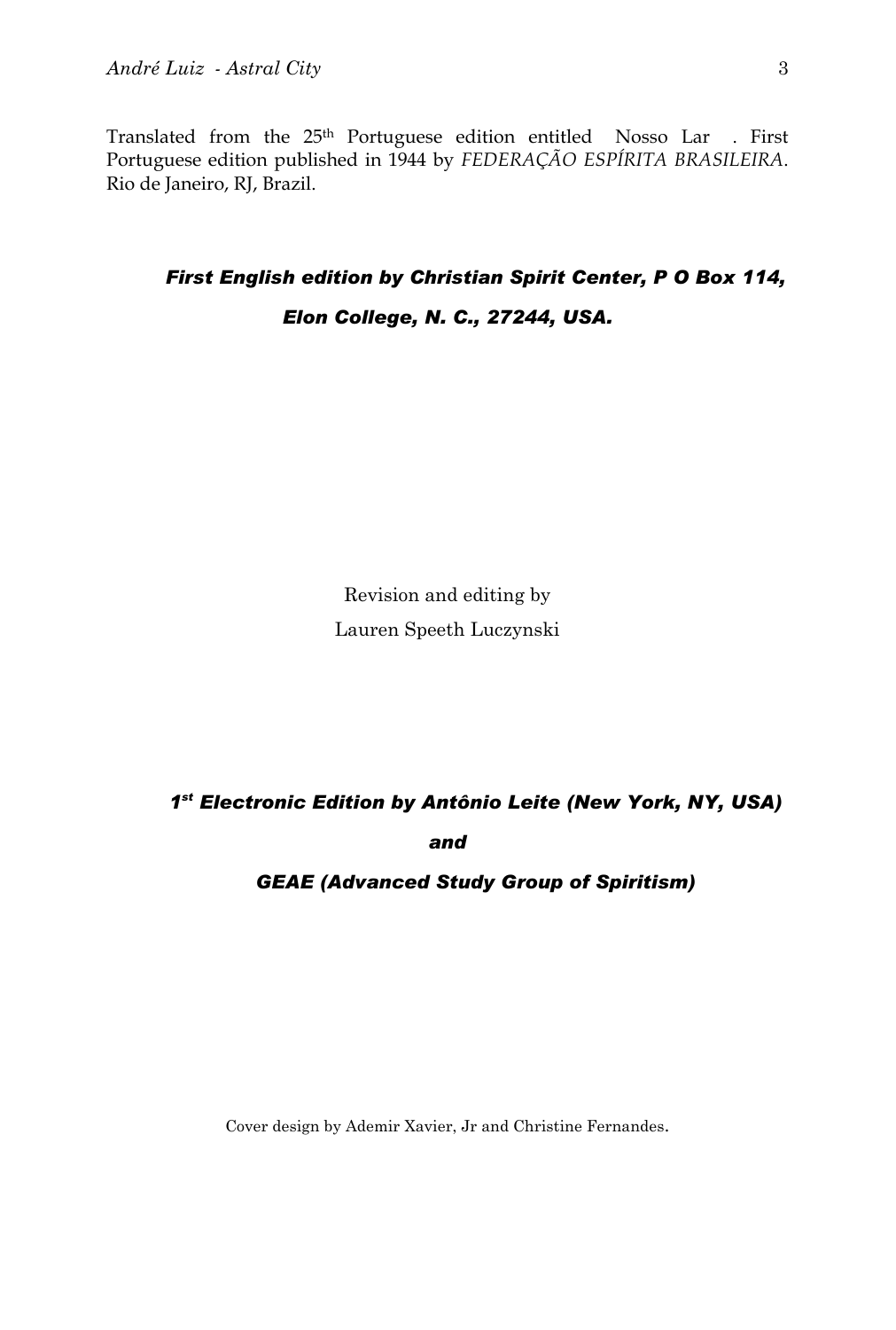#### *TABLE OF CONTENTS*

- Preface to the first electronic edition, **6**
- Acknowledgments, **8**
- Introduction to the first English edition, **9**
- A New Friend, **11**
- A message from André Luiz, **9**
- Chapter 1 In the lower zones, **16**
- Chapter 2 Clarence, **19**
- Chapter 3 Collective prayer, **23**
- Chapter 4 The spirit doctor, **27**
- Chapter 5 Under treatment, **31**
- Chapter 6 Precious advice, **34**
- Chapter 7 Lysias explains, **37**
- Chapter 8 Administrative organization, **41**
- Chapter 9 The problem of nutrition, **44**
- Chapter 10 The water park, **48**
- Chapter 11 Learning about the Astral City, **52**
- Chapter 12 The lower zone, **56**
- Chapter 13 With the minister of assistance, **60**
- Chapter 14 Clarence explains, **65**
- Chapter 15 My mother's visit, 69
- Chapter 16 A confidential talk, **73**
- Chapter 17 Lysias' home, **77**
- Chapter 18 Love, the food of souls, **81**
- Chapter 19 The newcomer, **85**
- Chapter 20 Notions about the home, **90**
- Chapter 21 Interesting conversation, **94**
- Chapter 22 The hour-bonus, **98**
- Chapter 23 The art of listening, **103**
- Chapter 24 A soul-stirring appeal, **107**
- Chapter 25 A generous initiative, **111**
- Chapter 26 New perspectives, **115**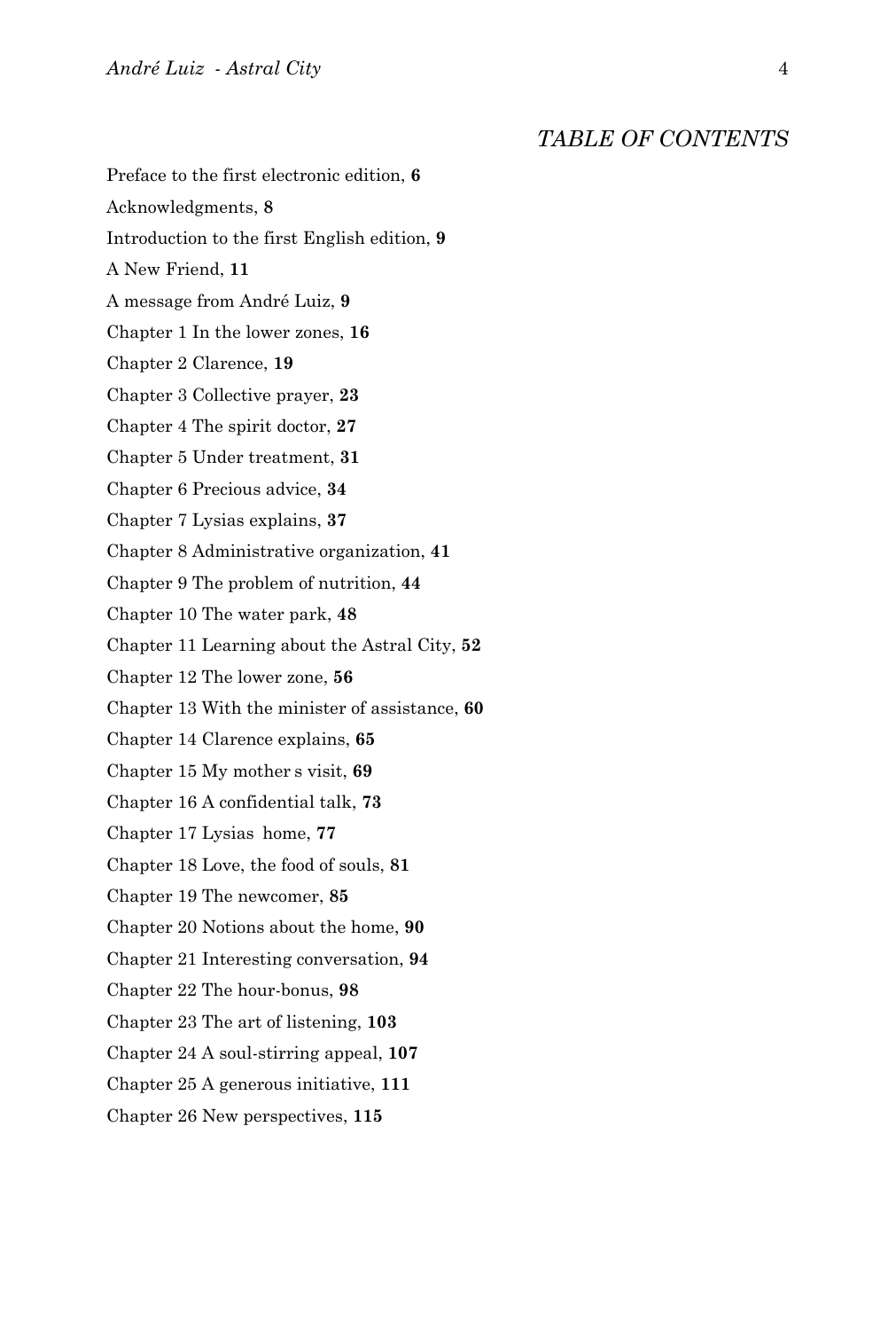Chapter 27 Work at last, **119**

- Chapter 28 On duty, **124**
- Chapter 29 Francis' vision, **128**
- Chapter 30 Inheritance and euthanasia, **132**
- Chapter 31 The vampire, **137**
- Chapter 32 Learning about Veneranda, **142**
- Chapter 33 Curious observation, **146**
- Chapter 34 Newcomers from the lower zones, **151**
- Chapter 35 An unexpected meeting, **155**
- Chapter 36 The dream, **159**
- Chapter 37 Veneranda's lecture, **163**
- Chapter 38 Tobia's home, 168
- Chapter 39 Consulting Laura, **173**
- Chapter 40 As you sow, so shall you reap, **177**
- Chapter 41 A call to the struggle, **182**
- Chapter 42 The governor's address, 187
- Chapter 43 An informal conversation, **192**
- Chapter 44 The dark regions, **196**
- Chapter 45 The music fields, **200**
- Chapter 46 A woman's sacrifice, 205
- Chapter 47 Laura's return, 210
- Chapter 48 The home prayer meeting, **214**
- Chapter 49 Returning home, **220**
- Chapter 50 A citizen of the Astral City, **225**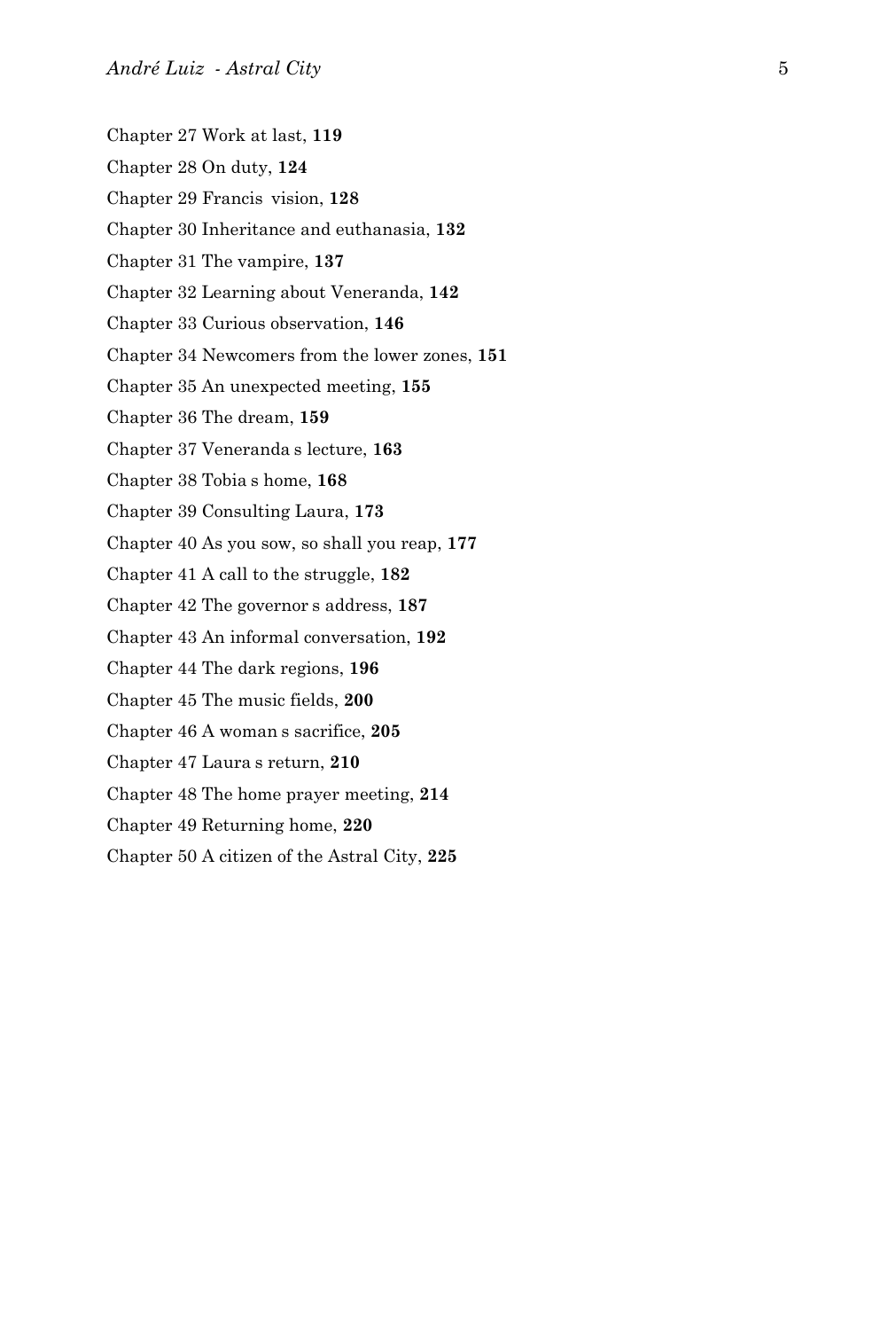#### *PREFACE TO THE FIRST ELECTRONIC EDITION BY GEAE*

News from the afterlife reach us since time immemorial. They teach us, alert us and give us solace. From Saul consulting the dead Samuel (Samuel 28:1) on the direction of Israel, to the disciples in Galilee (Matthew 28:16-28:20) visited by the Master after crucifixion. From Peter freed from prison by an angel of the Lord (Acts 12:1-12:10) to the voices which guided Joan D´arc for the salvation of France. Messages on the state of the human spirit after death often remains hidden in these news.

Messages translated into the proper language and customs of their times speak us about heavens and hells, where human beings find themselves and the results of their actions. These are more or less happy resorts according to the spiritual state of their inhabitants. In many instances they are covered with poetry, as in Dante´s Divine Comedy, or hidden under the symbols of the great mystics.

Even recently, at a time of positivist science, the flux of news did not stop. On the contrary, starting in 1848 it has grown increasingly, finding elucidation in the gigantic effort of analysis and compilation carried out by Allan Kardec. Starting with "*The Spirit´s Book*" (1857) they continued through "*Posthumous Works*" (1890), strongly intertwined by the '*Revue Spirite*' (1858-1859). "To be born, to died, to be born again and always move forward" the several plans of human existence are unveiled, each one endowed with its proper aim within the great work of evolution.

Spiritism, the set of teachings contained in Kardequian works, has organized and spread the interchange of news among incarnate and discarnate. Groups were established in several countries. In the Brazilian lands however a propitious environment for good mediumnistic work and practical application of the Spiritist postulates was found. Bezerra de Menezes, Caibar Schutel, Eurípedes Barsanulfo and many others vividly spread the Good news, that actually death does not exist, that we found ourselves under transitory study in this material world, that opportunities of work and improvement abound in the many Father's mansions

In a continuously changing world, in which the domain of matter takes place and the human inner universe remains unknown, materialism seems little by little to triumph over all the spiritual conquests, reducing to pious myths all the religious creeds. In this world, Spiritism stands up straight, marching forward in the enlightenment of people. At the very moment when man find himself far from God, a masterpiece shows him his supreme target, shaping forever the behavior of future generations.

*Nosso Lar*" (or "*The Astral City*" in the present English version) appeared on Earth in 1943 through the mediumship of Francisco Xavier and edited by the Brazilian Spiritist Federation (FEB). The book tells us the odyssey of a recently departed physician who introduces himself under the pen name André Luiz (see forewords by Emmanuel and J Haddad). The author discloses a spiritual society, a colony of work located in the vicinity of the Earth surface, where one finds the happy of sad results of one acts after reaching "*the other side*" of life. Far from abstractions or purely philosophical argumentation, André Luiz speaks about the actual reality of imperfect spirits still alive, working and preparing themselves for the next life s struggles.

*Nosso Lar* is an evolving society, much similar to the terrestrial one. It displays many patterns of the Brazilian society at the time, forecasting other ones that would arise in the following years. Using a comparison, "*Nosso Lar*" is a kind of spiritualized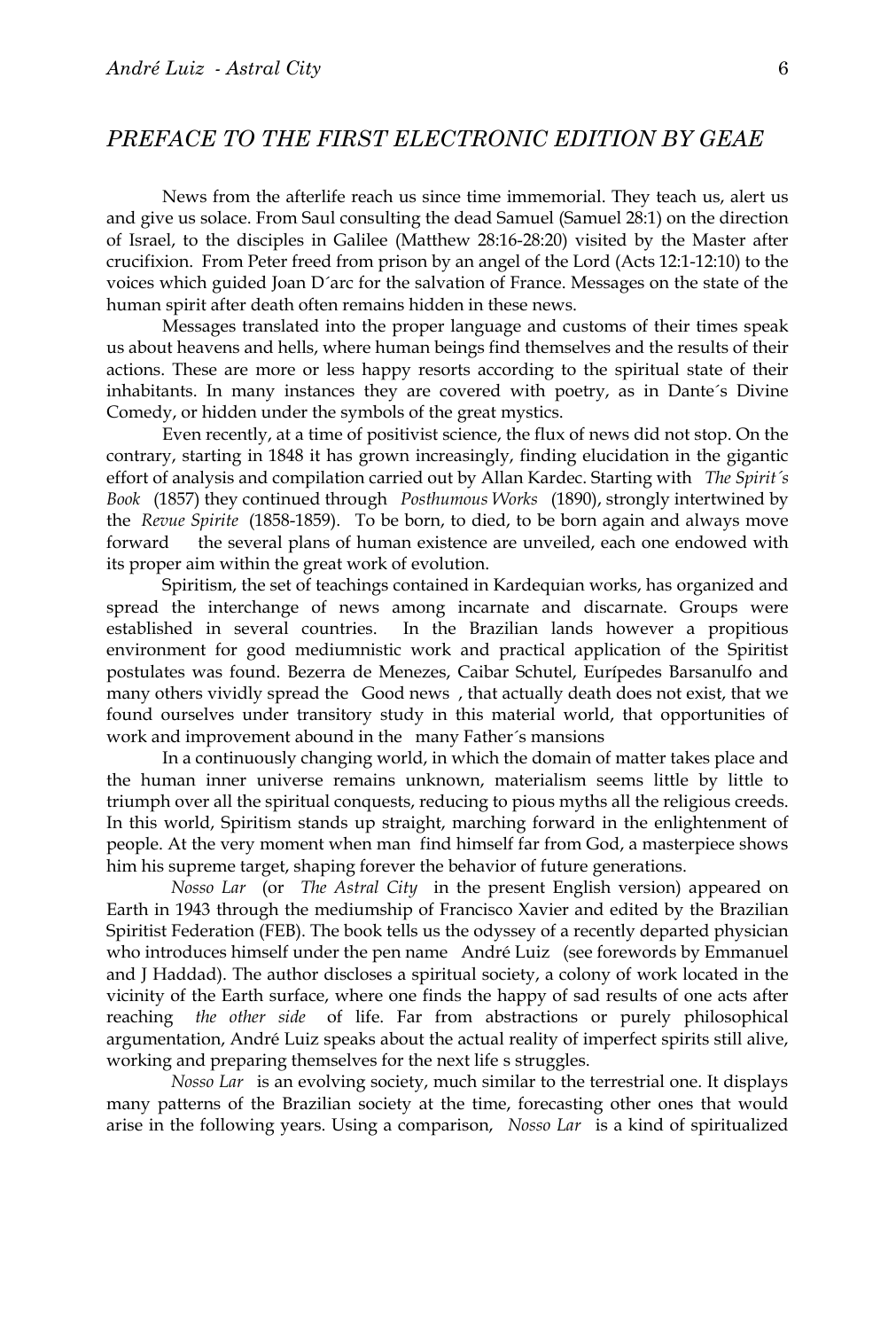Rio de Janeiro or, more exactly, Rio is a material "*Nosso Lar*" in so far as many of its inhabitants come from this spiritual colony.

Putting aside the Brazilian feature of the colony, *Nosso Lar* is an universal example. Wherever the human spirit goes after death, be it a spiritual colony of an English speaking country or a spiritual town in ancient India, it always meets itself, carrying its conquests or past mistakes, beloved affections or inner enemies. In one word, it goes to a place with which it has strong affinities. And then, perhaps under different customs or dressings, the spirit finds a reality much similar to the one revealed by André Luiz.

So we strongly recommend to all our dear friends the reading of this work. We also hope that it can consolidate the certainty in the afterlife and in the maxim "*without charity there is no salvation*" as it did to many Brazilian fellows. We remark that just after the edition of this book, as if reinforcing a practical teaching by Bezerra de Menezes, Brazil saw the appearance of many Spiritist groups attached to the ideal of social and spiritual assistance works. In this way, Spiritism became one of the leading schools of thought in Brazil. Thanks to this book, we find today assistance works everywhere, no matter how small the Spiritist group.

Finally, we would like to recall one of the strongest messages of this book: *work appears when the worker is ready*". Let us be in the service of our beloved sisters and brothers, that God will open the closed gates, placing us at the exact position where required hands lack.

Sincerely,

Carlos A Iglesia Bernardo, **GEAE** editor. October 15th 2000.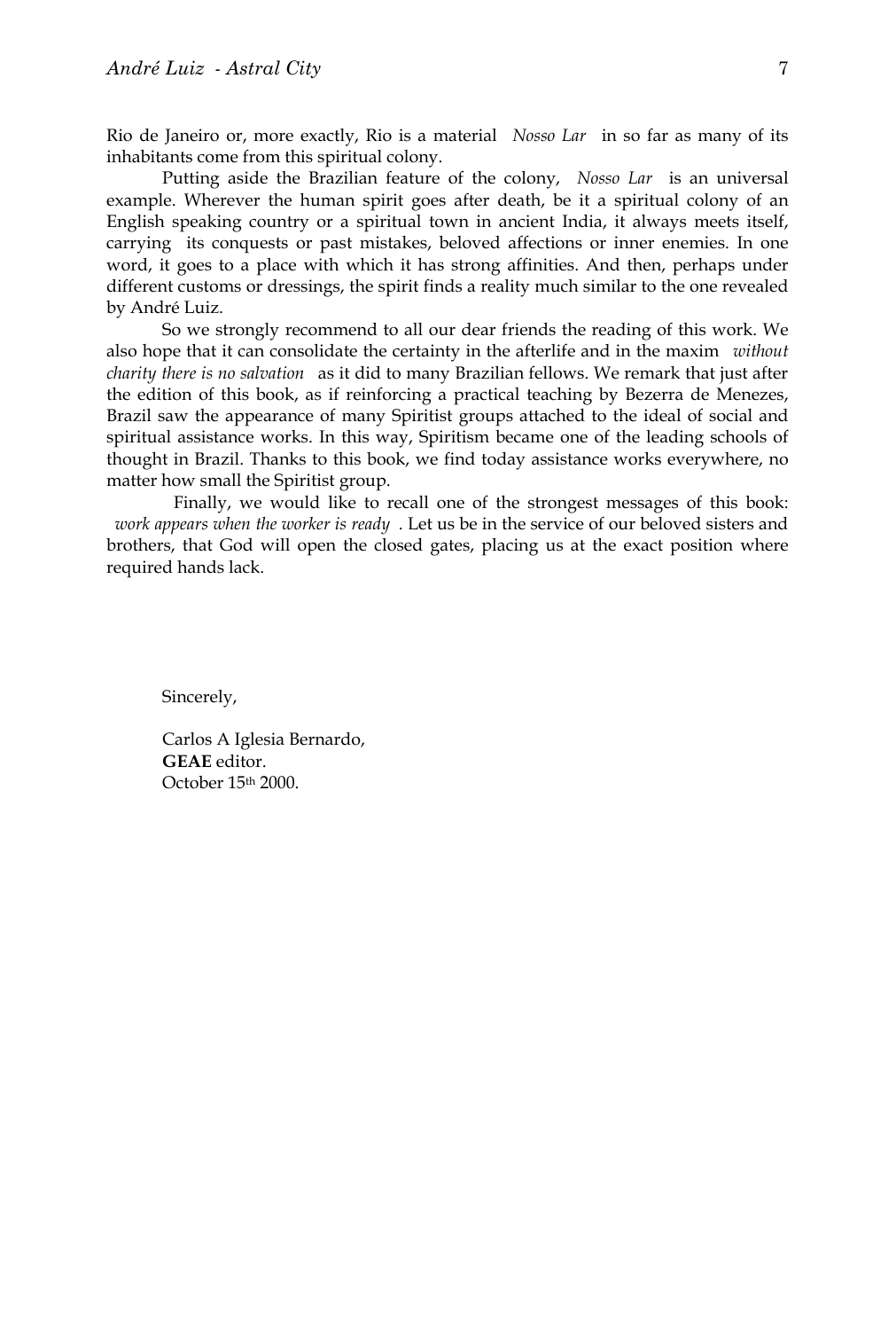#### *ACKNOWLEDGMENTS*

The desire to have this classic of Brazilian Spiritist literature available in an English edition was first manifested in the early 60`s.

Ever since that time, several dedicated friends, moved by a sense of duty to translate such an important story, had progressively submitted their manuscript for evaluation.

Having used parts of their work, we feel, therefore, indebted to all of them, among whom is Evelyn Morales, Guiomar Saraiva, Hermínio Miranda, Ely Donato and others who kindly offered us their assistance. We are especially indebted to Laura Speeth Luczynski who worked on the final editing of the text. Mrs. Luczynski succeeded in reducing flowery Portuguese into current English yet without altering the original thought.

This being a book of universal importance and altogether the result of voluntary work, we cannot but praise God for the interest that it has found in the hearts of all those whose efforts have contributed to make it available.

Lastly, we wish to thank the Federação Espírita Brasileira for the permission granted us to publish this English edition of The Astral City.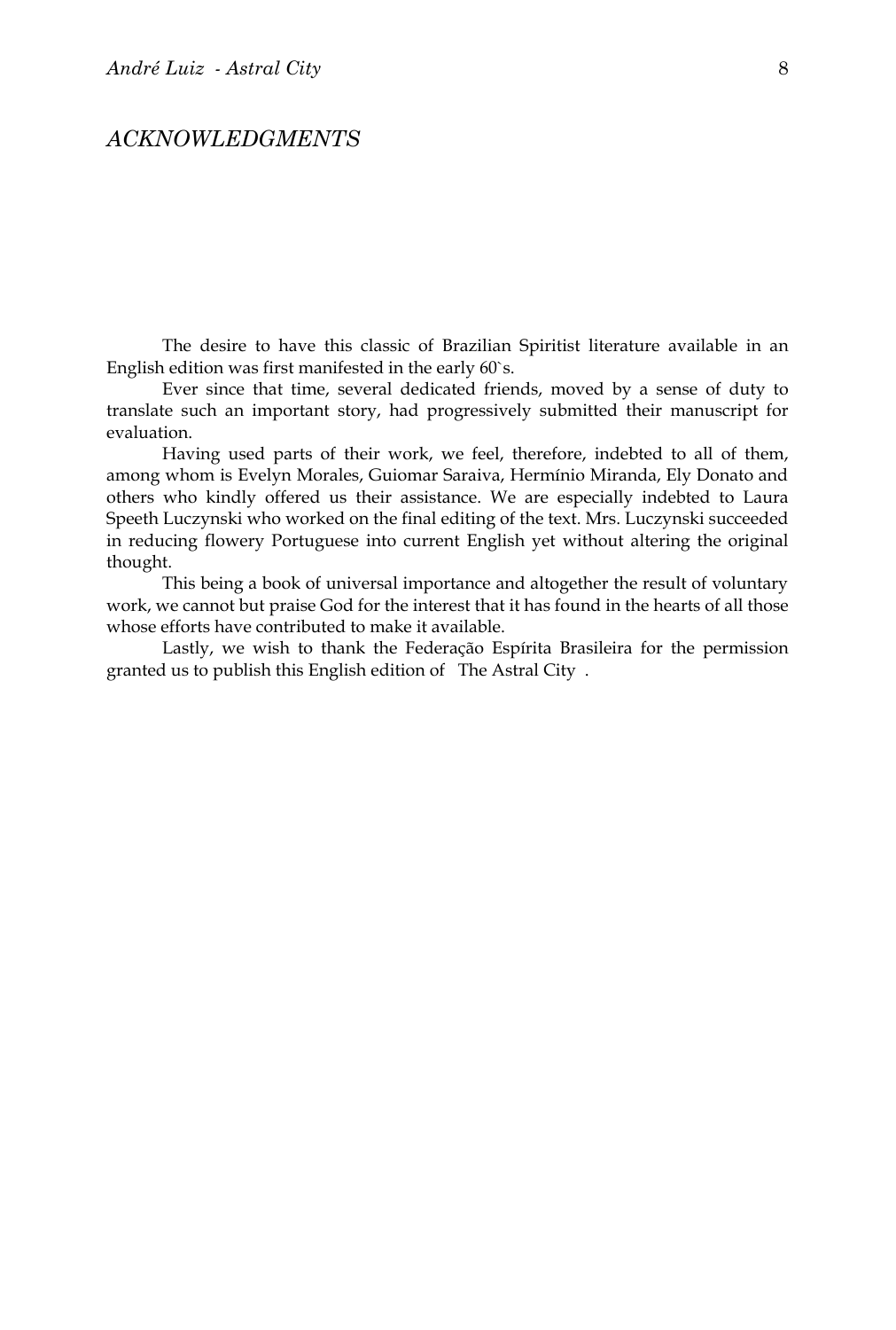#### *Introduction to the First English Edition.*

Through the course of history, man has progressively received information about the afterlife according to his ability to assimilate it. During his brief sojourn on Earth, man is generally too involved in his worldly affairs to be able to readily conceive of an invisible plane of life. This being the case, his spiritual education could not but move at an exceedingly slow pace from its beginning centuries ago.

Revelations pertaining to a spiritual world permeate the scripture of all major religions in various degrees. These revelations, or instructions, however, were necessarily limited in scope, and at times cautiously veiled in fragmentary statements of allegorical language. It is interesting to note, for example, how this instruction process gradually develops in the Old Testament beginning with the idea of a paradise, and continuing with references to angels or spiritual messengers, and then to chariots and horses of fire, followed by the notion of a lower world or Hell, and many other similar statements implying a transcendental world. In the New Testament, somewhat more detailed descriptions are added, such as the state of Lazarus and the Rich Man after death, the Lord's reference to many mansions (John, 14:2), the great and small in the Kingdom of Heaven, and the legions of angels (Matthews, 26:53). There are also details in some of the Apostles' writings, specially in the epistles of Paul of Tarsus and in Revelation. A more significant step is taken in the latter to describe prophetic scenes of what appears to be a real, inhabited world with horsemen, angelic beings, a city with twelve gates, and the pure river of the water of life (Revelation, 22:1). The mechanics of judgment and the importance of our deeds are also described in Revelation.

After the Biblical period, only sporadic descriptions of the life beyond were recorded, and these were sometimes separated by centuries. Among the better known are to be found in the Mohammedan scriptures, in Dante s and St. Theresa's visions, and in the writings of Emmanuel Swedenborg, Johan Kaspar Lavater and Joseph Smith. The centuries that passed were apparently necessary for mankind to ponder, analyze and digest the older revelations. In the mid-nineteenth century, however, this pattern changed, and the information process began to accelerate. This change was marked specially by a worldwide outburst of mediumship with an abundant flow of spirit messages, and by Allan Kardec's codification of the Spiritist Doctrine in France. In the century that followed, more information concerning the beyond was available to man than in all past centuries combined.

Spirit communications have always cause, and are still causing, a stir. They have been misunderstood and misused at times, but regardless of man's reaction to them, they are here for a lofty purpose and they bear the sanction of both The Old and The New Testaments. Needless to say, these communications, to be constructive, must be approached with a responsible and reverent attitude.

*The Astral City* is undoubtedly one of the most remarkable works contributing to this new awareness. It stands as one more sign that a new era of transcendental knowledge is in process, and that the age of veiled references to the life beyond is receding. Furthermore, it presents to us a Spirit world of an amazingly realistic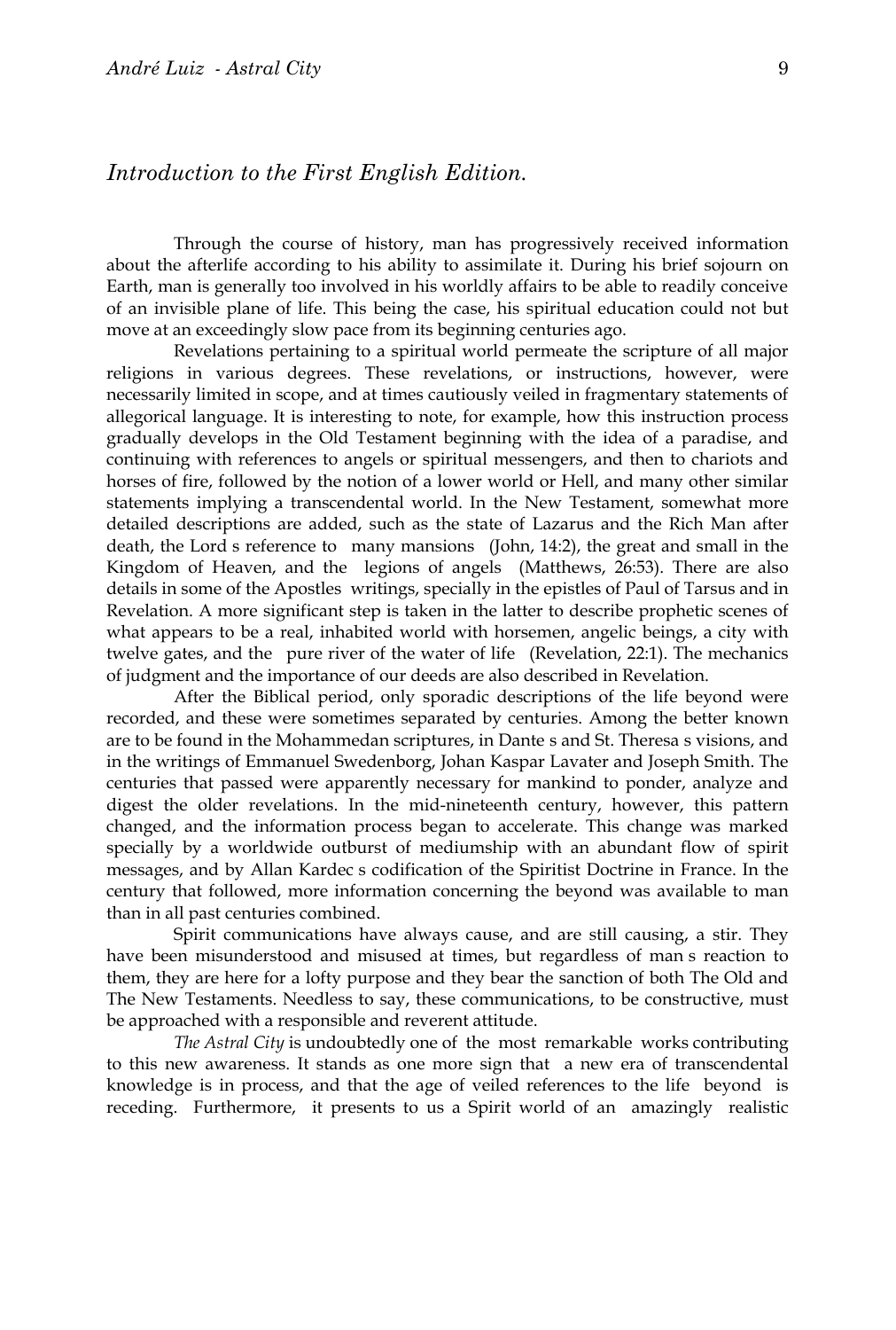nature. At times, we tend to be surprised at the quasi-material aspects of 'The Astral City' colony. After careful consideration, however, we begin to see the wisdom of God's laws which afford the spirit a gradual adaptation to a life without the grosser material body. It has been repeatedly confirmed by reliable messages that the etherical replicas of the physical world are a common event in the next plane of existence. Indeed, the similarities of the two worlds are at times so confusing to the newly departed that the spirit mistakes them for material life, often ignoring the fact that death has occurred and that he has lost his physical body. Bearing in mind these and other basic principles of transition expounded by *The Astral City* we begin to conceive of a hereafter that is within the realm of Nature; a realm equally ruled by just laws of cause and effect. The environment André Luiz describes in this book apparently belongs to the category of an etheric advanced type of Earth life where spirits dwell while in preparation for higher, more imponderable worlds or for the return to another experience in the flesh.

The lay reader may at this point be asking about André Luiz and his relation to Francisco Cândido Xavier. In most mediumnistic works, at least two entities are involved: the medium and the communicating discarnate entity. In the present case, the medium is Xavier and the spirit author André Luiz, which is a pen name the spirit chose in order to disguise his former identity on Earth for reasons explained elsewhere in the book. The only available information about the identity of this spirit is that he was a fairly well known physician who lived in the early part of this century in Rio de Janeiro. The many attempts, motivated by natural human curiosity, to further identify him have resulted in mere speculations. André Luiz has transmitted to the medium Xavier, mainly through automatic writing, other books as relevant and revealing as *The Astral City* most of which were published by the Brazilian Spiritist Federation in Brazil. Several of André Luiz books and many of his individual messages have also been translated into other languages.

Francisco Cândido Xavier, or *Chico Xavier*, as everybody knows him, is a medium all of Brazil admires and loves. His stupendous spiritual gifts and great literary success (close to 250 books. Xavier has donated the copyrights of all his works, which to date have sold in the neighborhood of six million copies) have not affected his goodness and humility. Soon after his fortieth year of spiritual and social service, Brazil seemed to awaken to Chico s effort and dedication. He was then proclaimed an honorary citizen of Uberaba, the city where he now lives. This official gesture was followed by many other cities and towns throughout the country, each also making him their honorary citizen. His appearances before panels of intellectual on Brazilian television networks, some lasting several hours, have earned him national respect for the wisdom with which he answered, under spiritual guidance, the controversial questions put to him.

It is with great satisfaction that we present to the English speaking reader this highly significant book. We feel sure that after pondering its contents, our readers will agree with us that the old saying no one ever returned to tell is seriously challenged by this work and that, through it, greater light is shed on the words of the Master Jesus: In my Father's house are many mansions (John, 14:2).

August, 1986. S J Haddad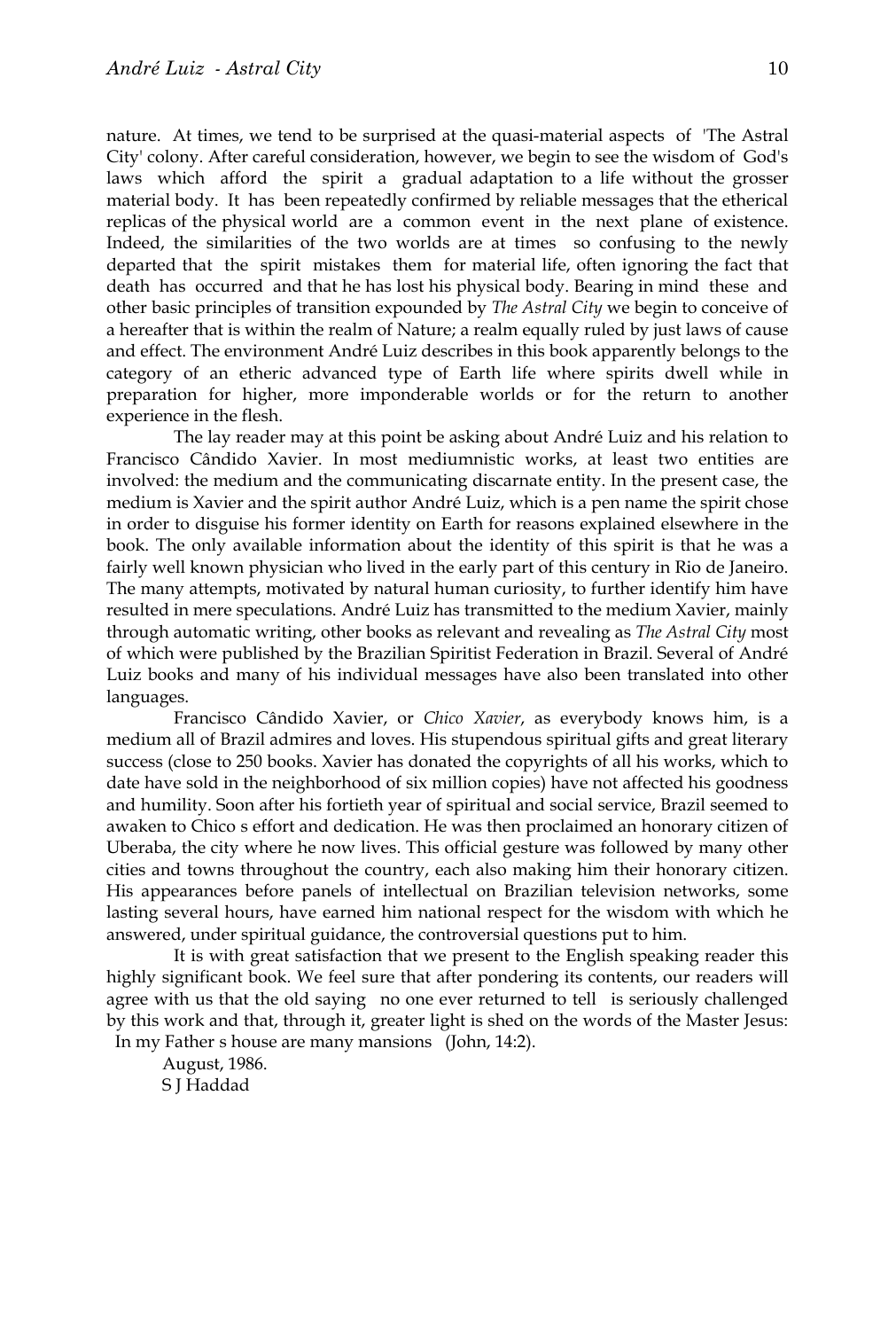#### *A New Friend*

Prefaces generally introduce authors, extolling their virtues and enlarging on their personalities. Here, however, the situation is different. There are no social records for a physician named André Luiz.

Often real understanding and true love come to us hidden under the cloak of anonymity. In order to redeem a disgraceful past in the process of reincarnation, old names are wiped away and new ones take their places. All bygone happening sink into temporary oblivion a blessing of Divine Mercy.

In this way, a curtain has been drawn over André Luiz's former self. Thus, we cannot introduce an earthly doctor and human writer, but instead present a new friend and brother in eternity.

In order to bring his valuable impressions to his earthly companions, it was necessary for him to forego all conventions, including the use of his name. He did so to avoid hurting loved ones still wrapped in the mist of illusion. He acted with the same generosity as a reaper of corn, who avoids giving offense to those tilling in the distance and does not trample on the green fields still in bloom.

We realize that this book is not the only one of its kind. Others have already described the conditions of life beyond the grave. Nevertheless, we are glad to have drawn to our spiritual circles one who might transmit an account of his own experiences. He gives as much detail as possible to clarify the laws that preside over the efforts of diligent Spirits of good will in spheres which are invisible to human eyes, although intimately connected with the planet.

Many will surely smile on reading certain passages in this narrative. Let me remind you, however, that the unusual has always caused surprise.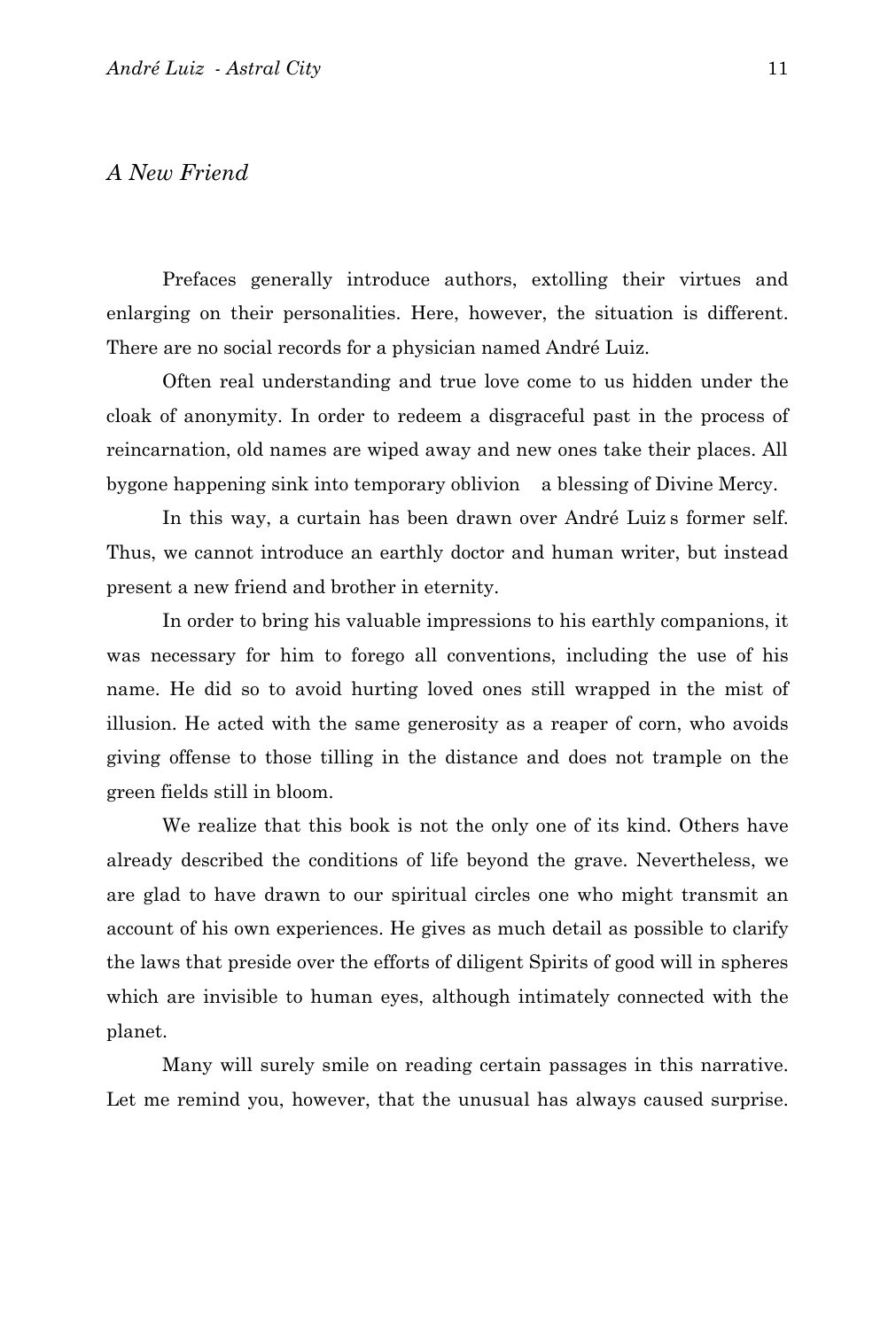Who on the Earth did not smile tolerantly upon hearing about aviation, electricity, or the radio before their development some decades ago?

Surprise, perplexity and doubt are common to students who have not yet gone over their lessons. It is natural and most just. Yet we would not think of criticizing our neighbor's point of view, although we might disagree with it. Every reader must analyze for himself what he reads.

We will refer here to the essential aim of this work. The Spiritist Doctrine is rapidly increasing the number of its adepts. Thousands of people are taking interest in its work, methods and experiments. Yet, faced with a world of novelties, man must not neglect his most important goal his own spiritual growth.

It is not sufficient to investigate phenomena, adhere verbally to any doctrine, collect and improve statistics, exhort the conscience of others, gain converts or win public approval, however commendable all this may be on the physical plane. It is essential to acquire the knowledge about our infinite potential, and to use it in the service of good.

Man is not forsaken on Earth. He is a child of God engaged in constructive work, temporarily clothed in flesh. He is a student in a meritorious school, where he must learn to raise himself up. The human struggle is his opportunity, his set of tools, and his textbook.

Interchange with the invisible is a sacred movement, functioning to restore pure Christianity. Let no one neglect his own obligations in the place he occupies by the Lord's design.

André Luiz come to tell us, dear reader, that the greatest surprise of bodily death is that it places us face-to-face with our own conscience, where we build our heaven, remain in purgatory, or plunge ourselves into the infernal abysses. He reminds us that the Earth is our sacred school which no one could desecrate without knowing the price of this terrible mistake.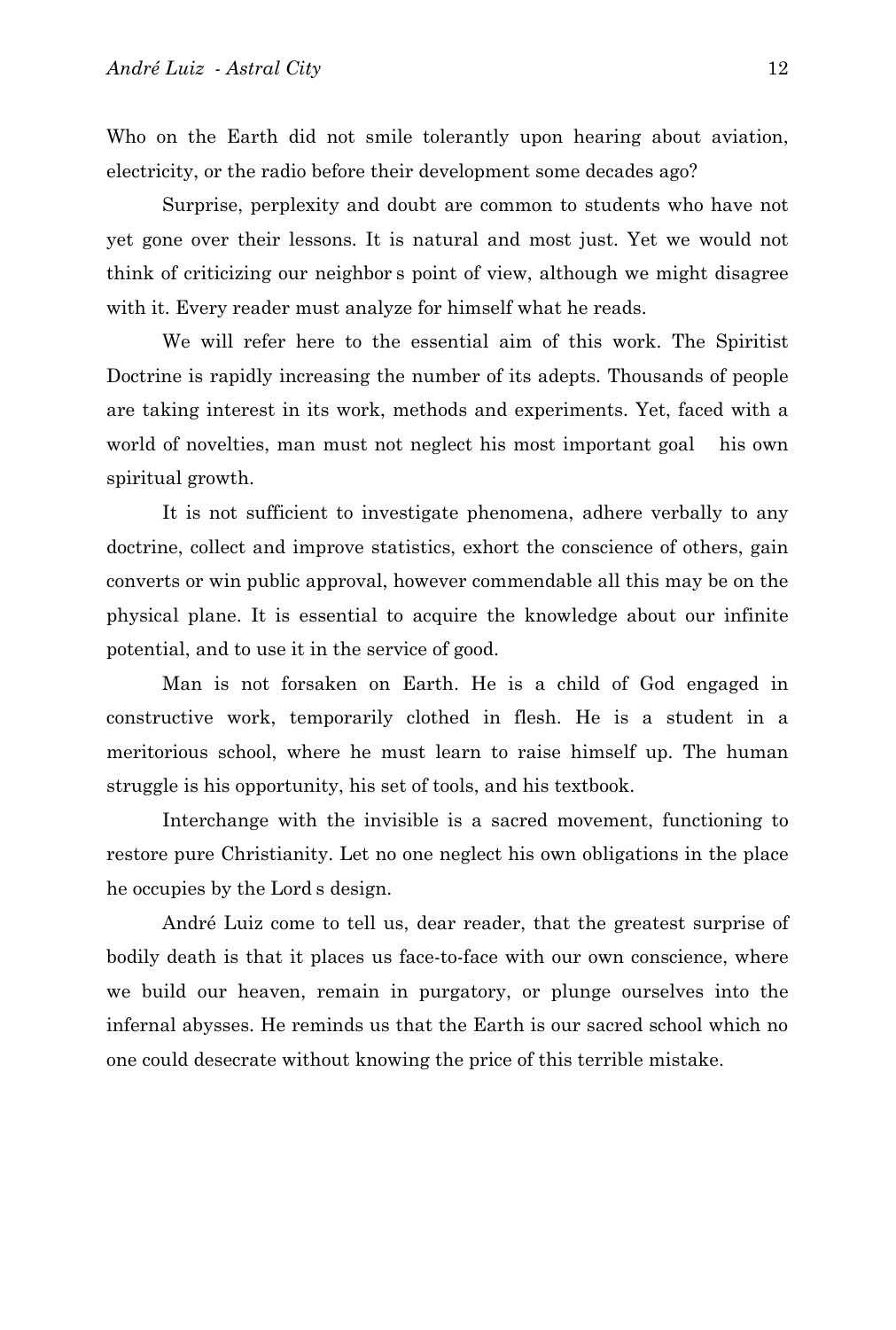Keep his lessons in the book of your soul. They remind us that it is not enough for man to cling to his human existence. It is necessary to know how to use that existence worthy. The steps of a Christian, whatever his religious affiliation, should move truly towards Christ. To this end we have great need of Spiritism and Spiritualism, but most of all spirituality.

Emmanuel\*, Pedro Leopoldo, October 3, 1943

\*Emmanuel is F C Xavier's spirit guide.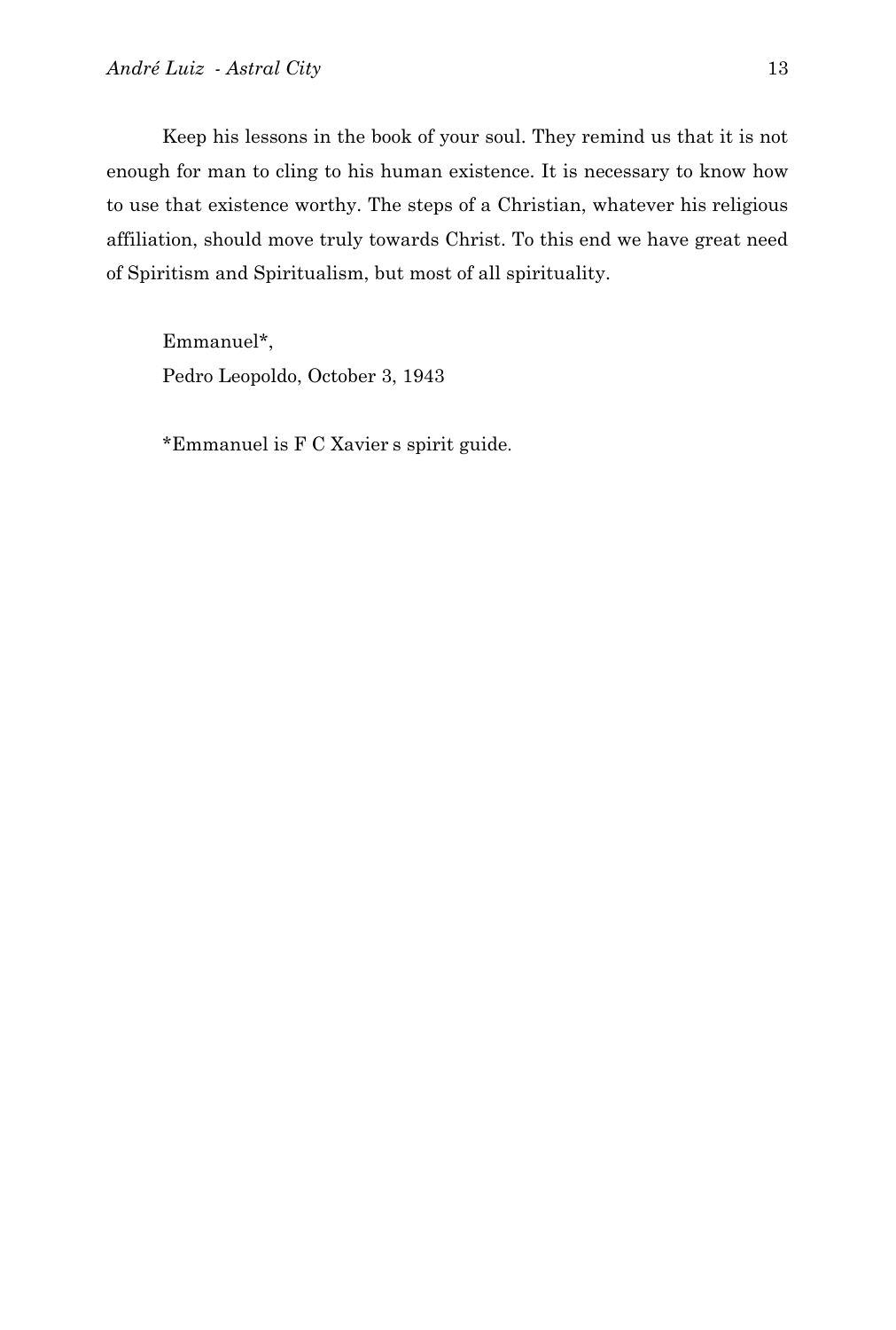#### *A Message from André Luiz*

Life never ceases. Life is an overflowing source, and death is only an obscure effect of illusions.

 The great river follows its own course before joining the vast sea. Likewise, the soul follows equally varied routes and passes through different stages, receiving here and there tributaries of knowledge, strengthening its personality and perfecting its qualities before reaching the Ocean of Eternal Wisdom.

The closing of our earthly eyes is such a simple event.

The shedding of the physical body does not solve the fundamental problems of enlightenment, just as changing ones clothes has nothing to do with the deep questions of life and destiny.

Ah, paths of the soul, mysterious ways of the heart! One must walk their full lengths before facing the supreme equation of Eternal Life. It is essential for you to live all their conflicts and to know them fully in the long process of spiritual ascension.

 How childish to imagine that the mere "ringing down of the curtain" would settle transcendental questions of the Infinite.

One life is but a single act.

One body - a garment.

One century - a day.

One task - an experience.

One triumph - an acquisition.

One death - a breath of renovation.

How many lives, how many bodies, how many centuries, how many tasks, how many triumphs, how many deaths are still allotted to us?

And yet religious philosophers will speak of final decisions and immutable situations!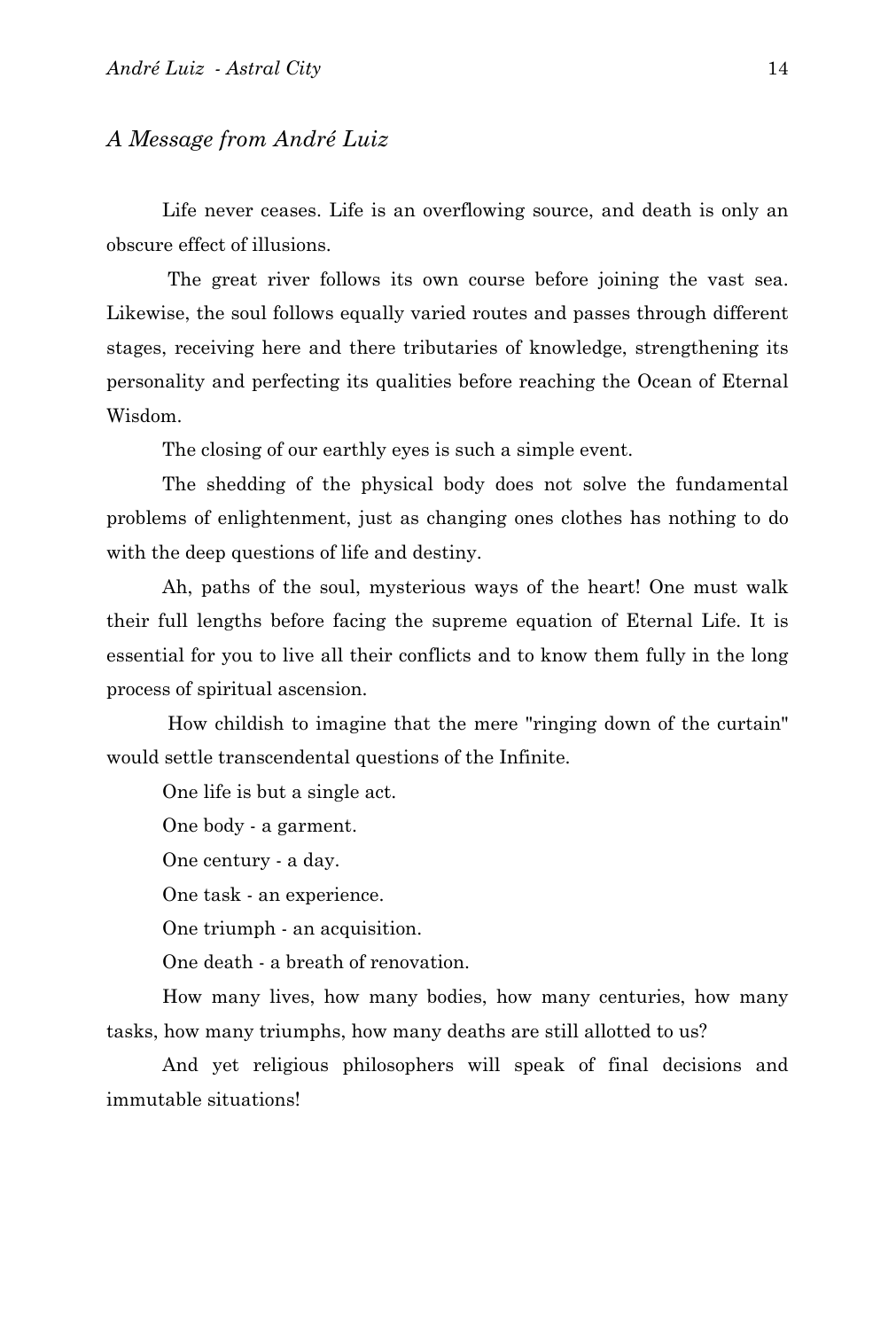Alas, everywhere we find scholars in doctrine who are spiritual illiterates!

It takes great effort for man to enter the School of the Gospel, and his admission thereto nearly always comes to pass in a strange manner - he finds himself alone with the Master, struggling through a difficult course, learning lessons in an invisible classroom, and attending long lectures of unspoken words.

Long, very long therefore, is our arduous journey. Here our humble efforts can bring you only a glimpse of this fundamental truth.

I speak to you as an anonymous friend, in this anonymity which stems from brotherly love. The great majority of mankind is like a fragile vessel which cannot yet contain the whole truth. Therefore, we restrict ourselves here to conveying only the profound experience itself in its collective values. We will not torment anyone with the idea of Eternity. Let the vessels first become stronger. Thus we dedicate this brief record to the eager spirits of our brothers struggling for their spiritual ascent, who understand, as we do, that the wind blows where it wills .(John, 3:8)

And now, my friend, let my thanks fall upon this paper, and thence rise and merge into a great silence of sympathy and gratitude. Attraction, appreciation, love and joy live in the soul. Be sure that in the depths of mine I hold these sentiments toward us.

May the Lord bless us.

André Luiz.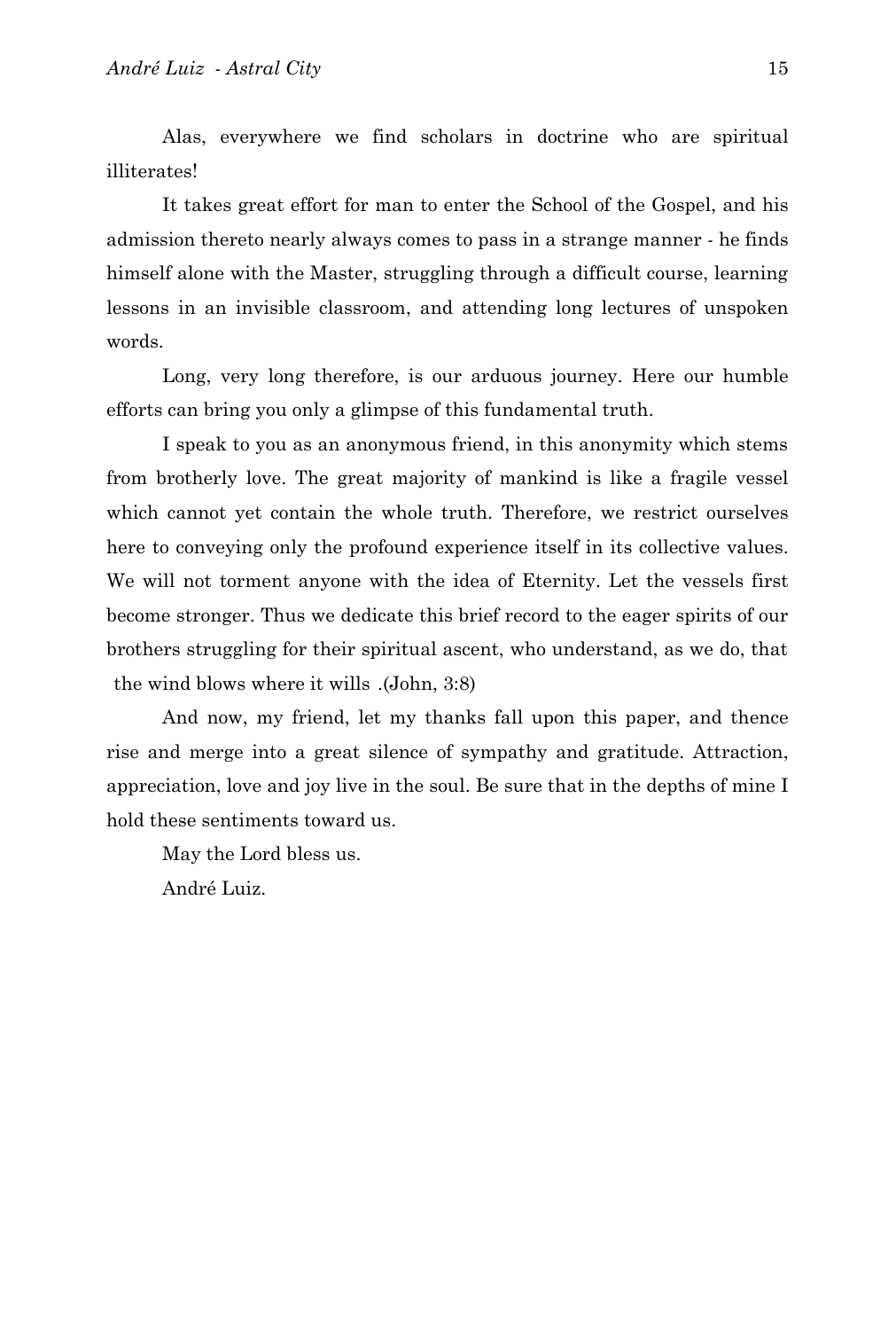#### *Chapter 1 IN THE LOWER ZONES*

I was under the impression that I had lost all notion of time and space.

I was convinced that I no longer belonged to the world of the living, yet I continued to inhale deep breaths of air.

Since when had I become the puppet of irresistible forces? I could not say. I felt like a prisoner, trapped in the dark cage of horror. With my hair on end, my heart thumping uncontrollably, a prey to terrible fear, many times I shouted like a raving lunatic. I begged for mercy and clamored against the bitter despondency which had take hold of my spirit. But my cries fell only on silence; or were answered by lamenting voices still more moving than my own. At other times, sinister roars of laughter rent the stillness, as if some unknown companion must be close-by me, a prisoner of insanity. Diabolical forms, ghastly faces, bestial countenances crossed my way from time to time, increasing my panic. The scenery, when it was not pitch dark, was bathed in a lurid light, as if shrouded in a thick fog warmed by the suns rays.

Thus I proceeded on that strange journey. To what end? Who could say? I only knew that I kept fleeing. Fright drove me on blindly Where were my home, my wife and children? I had lost all sense of direction. The fear of the unknown and my dread of darkness had annulled all my powers of reasoning from the very moment I had broken free of my physical body in the grave.

My conscience tormented me. I would have preferred the total absence of reason, or non-existence. Copious tears ran constantly down my cheeks, and only rarely was I blessed with a few minutes of sleep. What rest I had was often interrupted as monstrous beings awoke me and mocked me, and I was obliged to go on fleeing.

I saw now that I was on a different plane of life, which rose from the emanations of the Earth. But it was too late. Anguish weighed heavily on my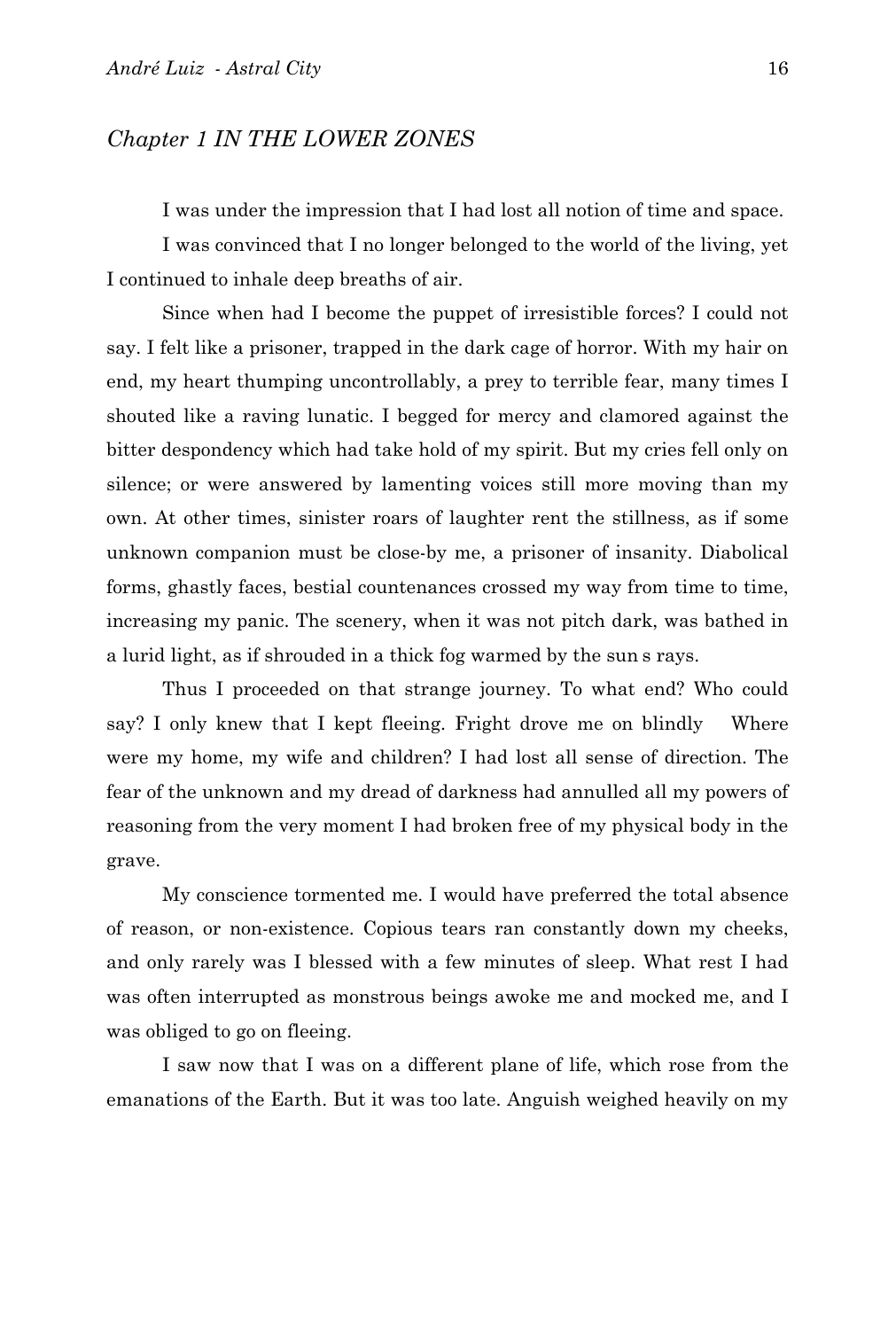mind, and when I started making plans for action, numerous incidents would lead me on to bewildering avenues of thought. Never had the religious question loomed so large before my eyes. Principles, purely political, philosophical and scientific, now seemed to me of secondary importance to human life. Although they were valuable acquisitions on Earth, I had to admit that mankind was not made of transitory generations, but of immortal Spirits on their ascension to a glorious destination. I was beginning to realize the existence of one thing that stands above all that is material or intellectual: Faith a divine manifestation to man. Such an analysis, however, came too late. It is true that I was familiar with the Old Testament and had often read through the Gospels. But I was forced to recognize that I had never searched the sacred writings with the light of my heart. I had embraced the interpretation of writers who were not inclined to sentiments and conscience, an who were, at times, even in open disagreement with the fundamental truths. On other occasions, I had taken an ecclesiastical point of view, entering voluntarily into a circle of contradictions.

In truth, I did not believe that I was a criminal in my life, though my philosophy of living for the immediate present had absorbed me fully. My earthly life, now transformed by death, had been no different from the life of so many others.

Born of perhaps excessively generous parents, I had graduated from the University without much effort, and shared the dissipation and vices of the youth of my time. Later, when I married and started a family, I was blessed with children, gained a stable and lucrative position, and was spared all financial worries. Yet on self-examination I feel deeply that I had wasted time and I now hear the silent pangs of my conscience. I had lived on Earth, enjoyed its benefits, reaped the good things of life, and yet never contributed anything towards the repayment of my heavy debt. I had completely ignored my parent's generosity and sacrifices, just as I had ignored those of my wife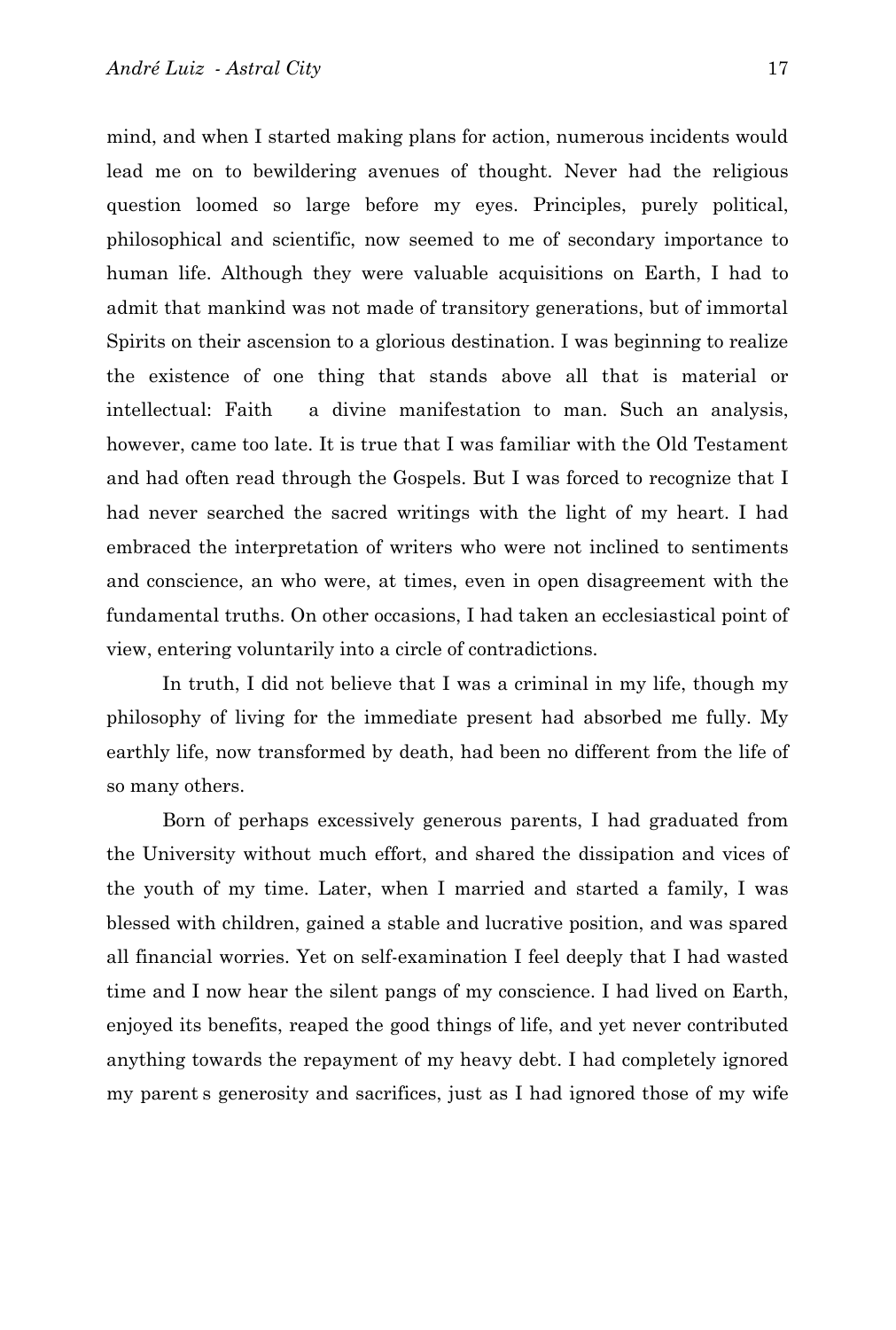and children. I had selfishly kept my family only to myself. I had been given a happy home, and had closed my doors to those seeking help. I had delighted in the joys of my family circle, yet never shared that precious gift with my greater human family. I had neglected to undertake even the most elementary duties of fraternal solidarity.

Now that my life was over I was like a hothouse plant, unable to withstand the weather of eternal realities. I had not cultivated the divine seeds the Father of Life had sown in my soul. They were choked by the weeds of my insatiable desire for comfort and enjoyment. I had not trained my faculties for this new life. It was only right, then, that I should enter it like a cripple, thrown into the infinite river of eternity, unable to swim, or like a wretched beggar at the end of his strength, wandering about in the middle of a stormy desert.

Oh, dear friends on Earth! How many of you may still avoid the bitter road of sorrow by cultivating the inner fields of your heart. Light up your lamp before crossing the threshold of the shadows. Search for Truth, lest the truth find you unprepared. Sweat and toil now, lest you weep afterwards.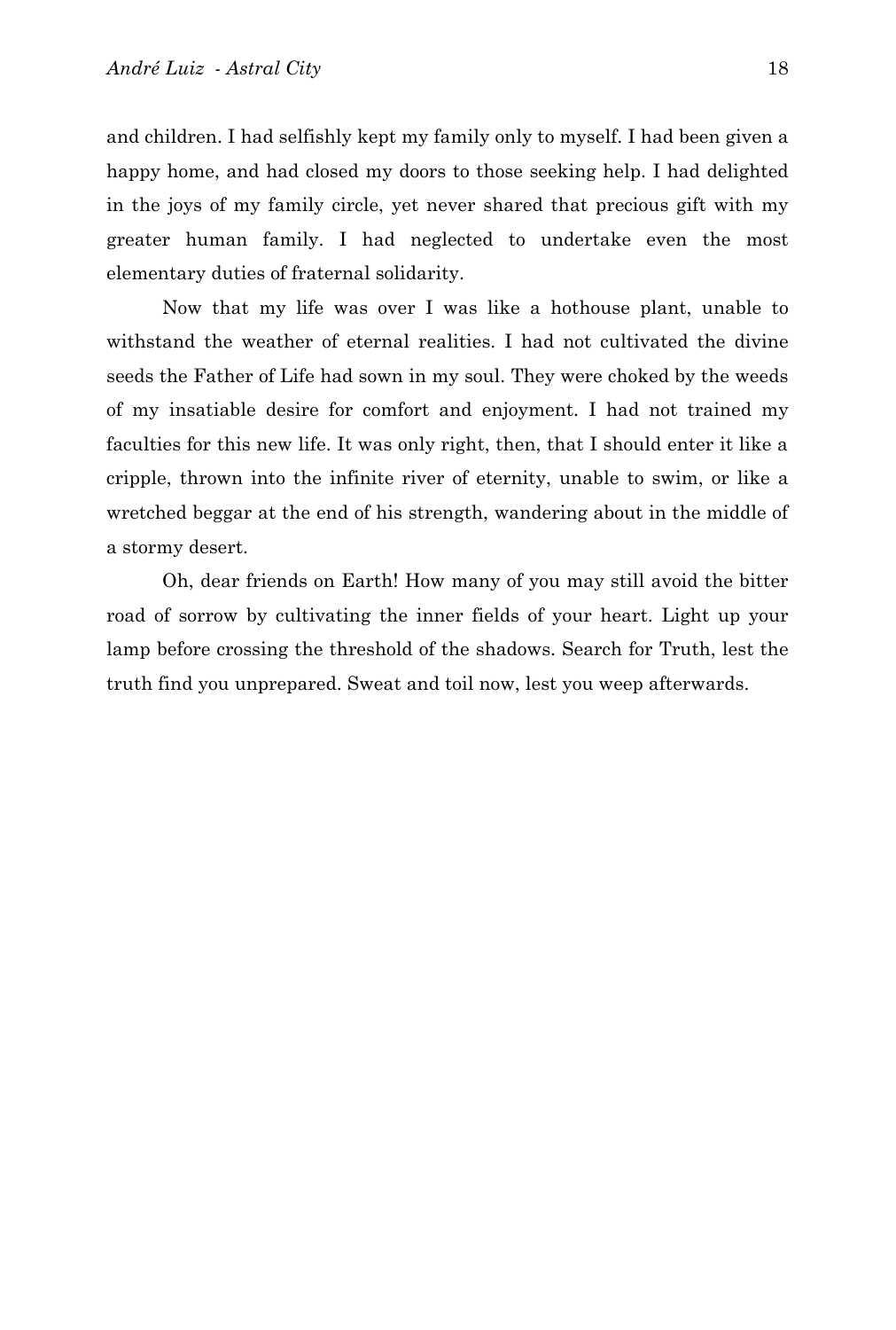#### *Chapter 2 CLARENCE*

Suicidal criminal! Infamous wretch! I heard insults from all directions. But where were they coming from? At times I caught glimpses of them as they slipped in and out of the darkness. Through my despair, mustering all my strength, I threw myself against them. In vain I beat the air in my show of rage. I heard laughter as they vanished again into the shadows.

Whom could I turn to for help? I was tortured by hunger and parched with thirst. The demands of my physical existence on Earth continued here: my beard kept growing, my garments were beginning to show the signs of my struggles. Yet the most painful part of my trial was not the pitiful abandon in which I found myself, but the incessant attacks of the evil forces which surrounded me in the darkness. I was unnerved and utterly unable to coordinate my situation, to weigh its causes and establish new currents of thought. But those accusing voices bewildered me beyond my imagination.

What are you seeking, you miserable fool? Where are you going, suicidal wretch?" Such accusations, ceaselessly repeated, threw my mind into absolute confusion. I might well be miserable, but suicidal? Never! Those charges were wrong, as far as I could see. I had left my body most unwillingly, after a desperate struggle with death. I could still hear the last medical diagnosis at the hospital. I remembered clearly the efficient care and the painful dressings during those weary days that followed my intestinal operation. The recollection of the closing scenes of my earthly days was so vivid that I could even feel the touch of the thermometer and the disagreeable prick of the hypodermic needle. Finally, my last recollection before my great sleep: my wife, still young, and my three children gazing at me in anguish at the prospect of eternal separation. Then, afterwards, my awakening to dreary and damp surroundings, to a never-ending nightmare flight.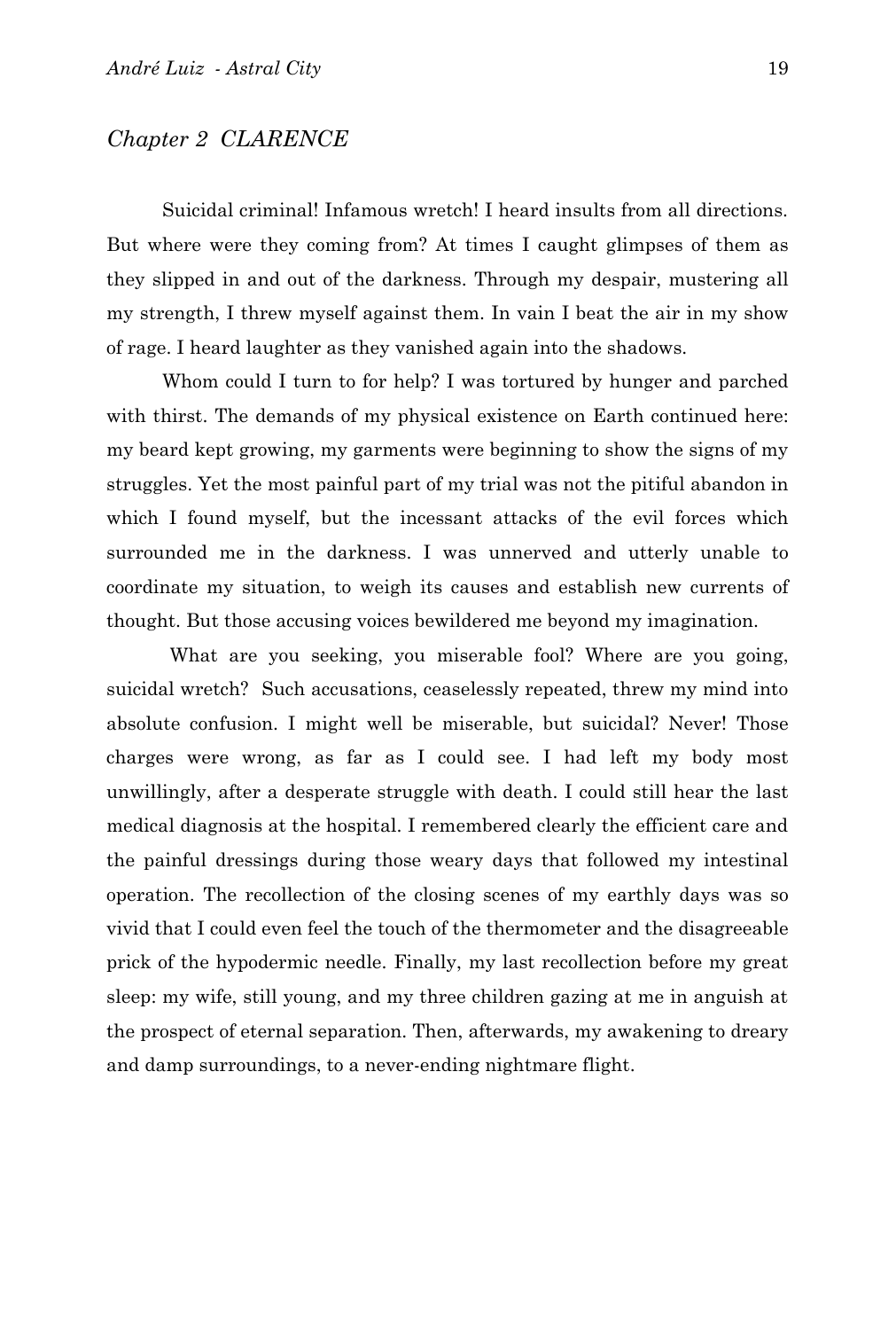Why was I being accused of suicide when I had been forced to give up my hope, my family and all that I held dear?

Even the strongest man must come to the end of his emotional powers of resistance. So it was with me. Firm and resolute at the start, I gradually began to fall into long lapses of depression, and in my total ignorance of the fate in store for me, my usual fortitude yielded to despondency. More and more frequently tears welled in my eyes, long pent-up in heavy heart.

To whom could I appeal? With all of the sophisticated intellectual culture I had brought from the world, I could do nothing to alter my present situation. Before the Infinite, my knowledge was like a tiny soap bubble, blown about by the impetuous winds of the transformation. Surely I was not out of my senses! I did not feel different. I felt that my conscience was alert and that I was essentially the same man with the same feelings and culture as before. My physiological needs continued unchanged. A gnawing hunger preyed on my every fiber; yet in my ever-increasing weakness I never reached the point of complete exhaustion. Now and then I came across some wild herbs growing along mere trickles of water.

I devoured the unfamiliar leaves and drank the water avidly. I could stop only a few seconds at a time, for those irresistible forces were ever spurring me on. Oftentimes I tasted the mud by the roadside, recalling with burning tears the daily bread of olden days. Frequently I was obliged to hide from enormous herds of monstrous beings which trampled past me like a band of insatiable beasts. Those were blood-curdling sights! When my despair had almost reached its climax, it began to dawn on me that somewhere a Creator of Life must exist. The thought seemed to comfort me. I, who in the world had hated all religious creeds, was now feeling the need for spiritual consolation. As a physician who prided himself on his ultra-modern principles of skepticism, so much in vogue in my time, I had to admit I was a perfect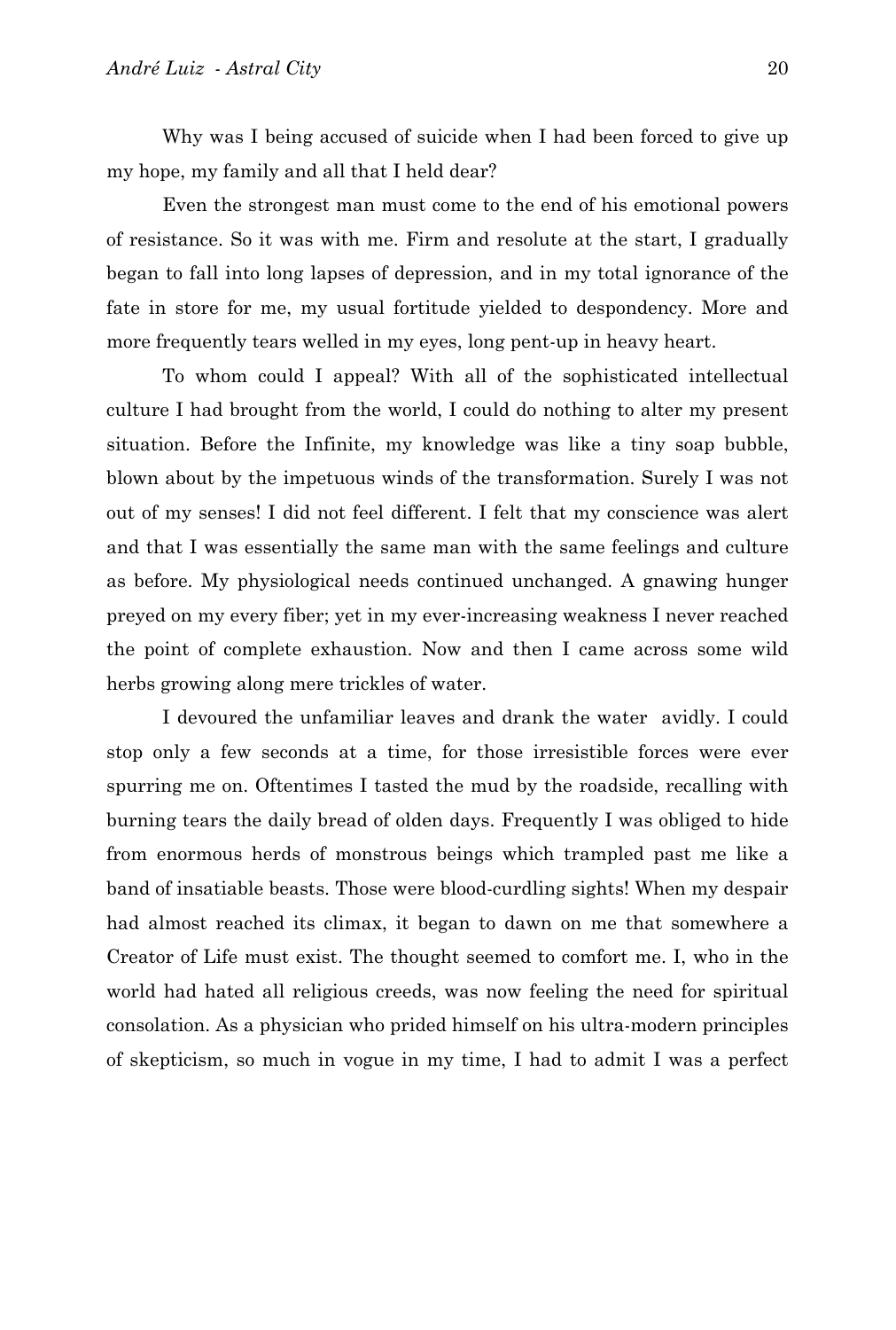failure. Gone was all the self-importance which had seemed so real to my eyes. I saw now that I had to change my mental attitude.

When at last I came to the end of my strength and lay helpless in the mire, unable to rise, I implored that Creator of All Things to take pity on me and come to my aid in my desperable plight.

How long did my pleading last? How may hours did I spend praying like a frightened child? It was impossible to say. I only knew that copious tears ran down my cheeks and my whole being seemed to merge into one anguished plea. Had I been utterly abandoned? Was I not also a child of God, although in the whirl of earthly vanities I had never given a thought to His divine works? I knew the Eternal Father would surely forgive me. Did He not extend His loving care to the birds of the air and flowers of the field?

Ah, one must suffer a great deal in order to understand the mysterious beauty of prayer. One must know remorse, humiliation and utter misery to fully appreciate the sublime sweetness of Hope! It was at that moment that the dense mist all around cleared away, and a person came forward. An envoy from Heaven! He was a fatherly old man, who bent over me and gazed intently into my face with his large, clear eyes. With a benevolent smile he said to me:

Courage, my son! The Lord has not forsaken you. Heart-felt tears seemed to flood my very soul. I tried to express my grateful relief, to thank him for the consolation he had brought, yet I only had the strength to ask: Who are you, generous messenger of God?

My unexpected benefactor smiled kindly and replied: My name is Clarence. I am only a brother.

And, noticing my exhaustion, he added: "You must keep quiet and calm. It is necessary for you to rest to restore your strength.

Then we called two persons who were waiting attentively, and ordered: Let us provide our friend with first aid.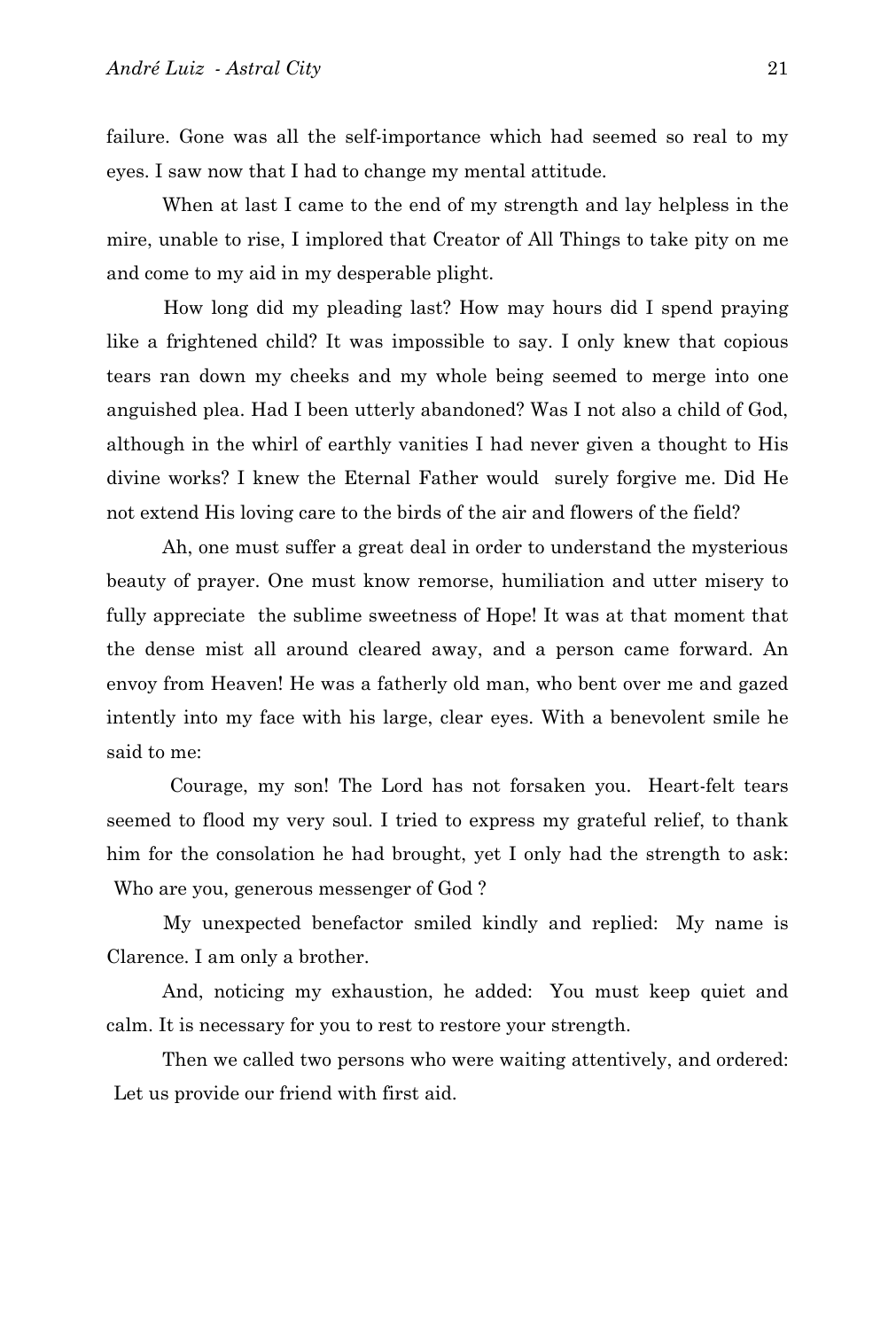They spread a white sheet on the ground and, using it as an emergency stretcher, prepared to transport me. They lifted me gently. Then Clarence spoke to his assistants: Let us start without delay. I must reach the Astral City as soon as possible.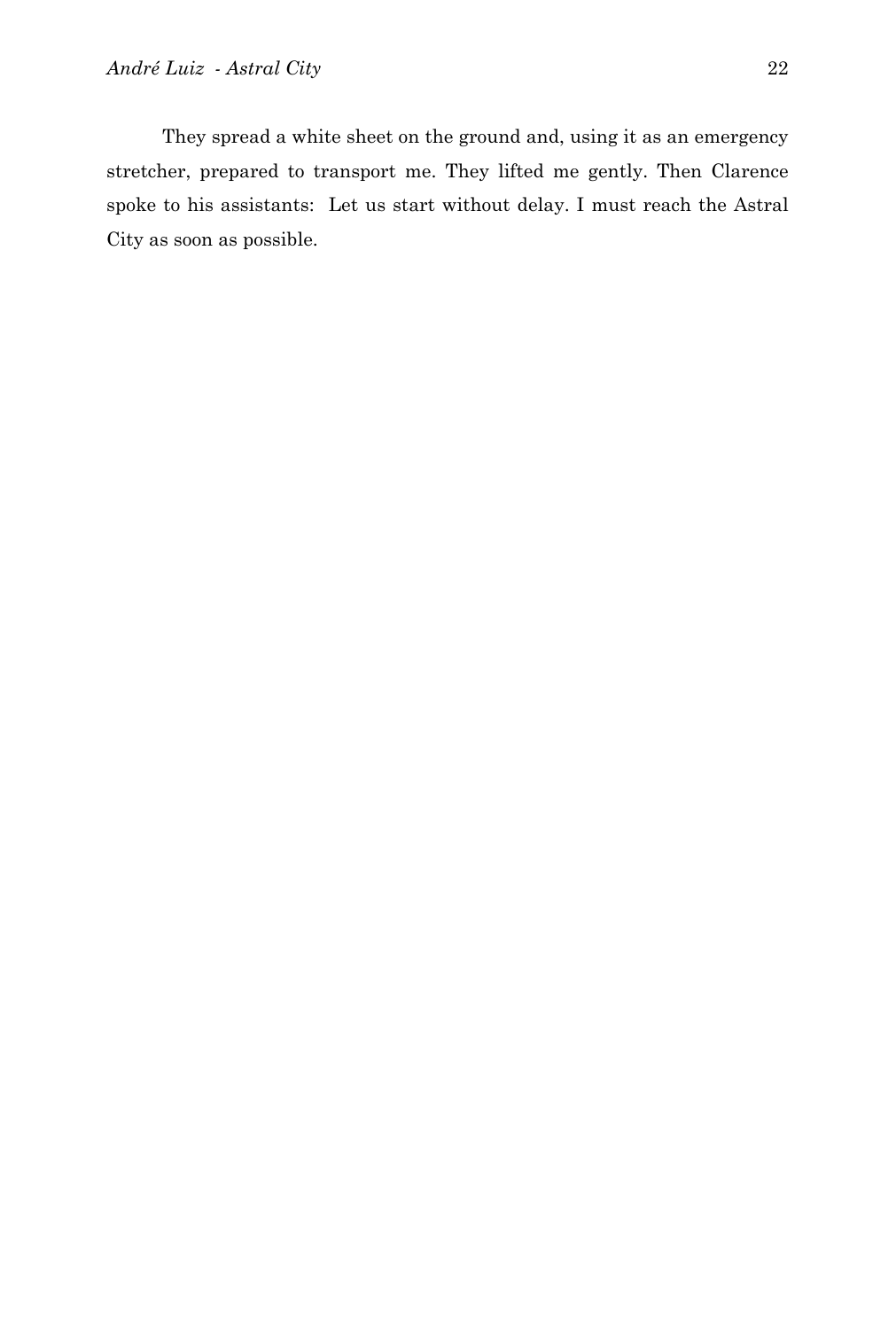#### *Chapter 3 COLLECTIVE PRAYER*

As we advanced, I saw from my stretcher the pleasant surroundings which slowly unfolded to my view. Clarence, leaning on a staff made of some luminous substance, stopped before a heavy gate built into a great wall which was covered with a flowery wine. He touched a certain spot in the wall, the gate opened wide, and we entered in a silent procession.

A warm glow bathed everything there. The graceful play of lights in the distance reminded me of a beautiful sunset in springtime. As we proceeded, I saw before me charming buildings and beautiful gardens. At a sign from Clarence my stretcher was laid down and in front of us there stood an entrance to a great white building similar to an earthly hospital. Two young men in white tunics ran eagerly to my stretcher, moved me into an emergency bed, and carried me in. Before he left, I heard Clarence say: Take him to the pavilion to the right. I am expected elsewhere now, but I will come to see him in the morning." I gave that generous old man a parting smile of gratitude as I was taken away to a large, pleasant, richly furnished room and laid on a comfortable bed.

My heart was overflowing with gratitude towards my kind attendants. I tried to address them but only managed to ask: Friends, I beg you, what is this new world I find myself in? From what star does this bright invigorating light emanate? One of them laid a tender hand on my forehead as if I were an old friend, and explained: "We are located in the spiritual spheres close to the Earth, and the Sun that is shining on us at this moment is the same one that warmed you on Earth. However, our visual perception is far keener here. We can see that the star the Lord lighted to guide our activities is far more beautiful than we ever realized while on Earth. Our Sun is a divine source of life which has its light s source in the Creator of All Things.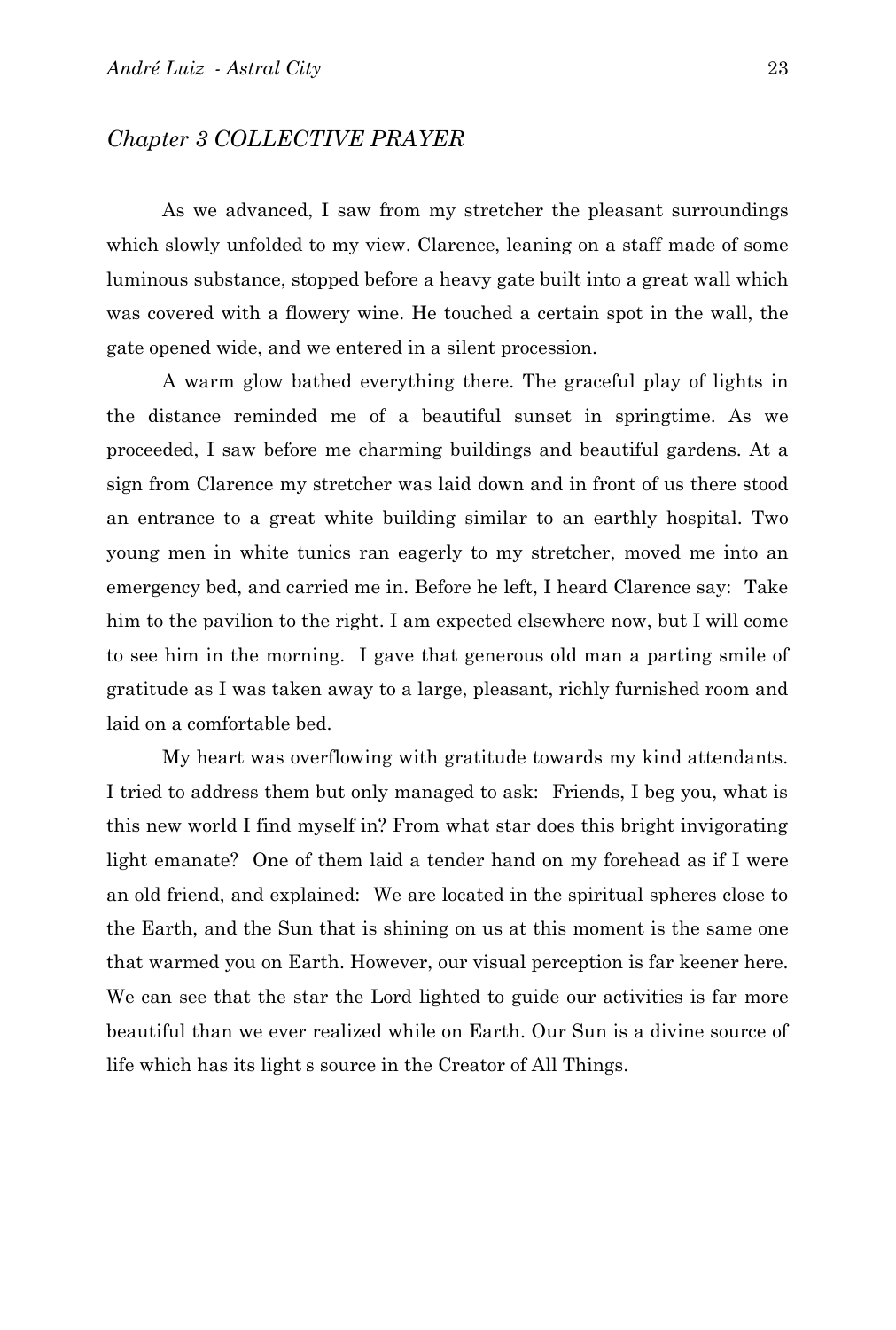$\overline{a}$ 

I felt a profound sense of veneration and awe as I gazed at the soft light streaming through my window. I realized that on Earth I had never looked up at the Sun and raised my thoughts to the One, in His infinite mercy, had given it to us to shine on our journey. I was like a blind man who, after living so long in darkness, is blessed with the ability to see the splendor of nature.

Just then they brought me some stimulating broth and a glass of cool water, refreshing water. The water seemed infused with some divine fluid<sup>1</sup>, for just a little of it quickly produced a reviving effect. The food, whether a soothing nourishment or extraordinary medicine, revived me beyond my expectations; new energies pervade my entire being and profound emotions stirred in the depths of my spirit. I ate, unaware of the experience which was soon to follow.

I had scarcely finished when heavenly music soft waves of sound rising to higher spheres floated into my room. That wonderful melody went straight to my heart. I looked to my attendant for some explanation, and he said: This is the eventide service of the Astral City. Every department of this colony of service, dedicated to Christ, is attuned with the prayers at the Government House. Now stay here in peace. I will return as soon as the service is over. As he prepared to leave, I was suddenly filled with anxiety. May I go with you? I pleaded. You are still weak, he explained, but if you feel that you can

That music had filled me with renewed energies, yet I was barely able to rise from my bed. Aided by my attendant and with faltering steps I reached the enormous hall where a great assembly was praying in deep, silent concentration. The delicate garlands of flowers which hung from a brilliantly lit dome seemed to form a symbol of higher spirituality. I could

 $1$  In Spiritist terminology, fluid and fluids designate a substance of magnetic nature that can be manipulated by both spiritual beings and man on Earth.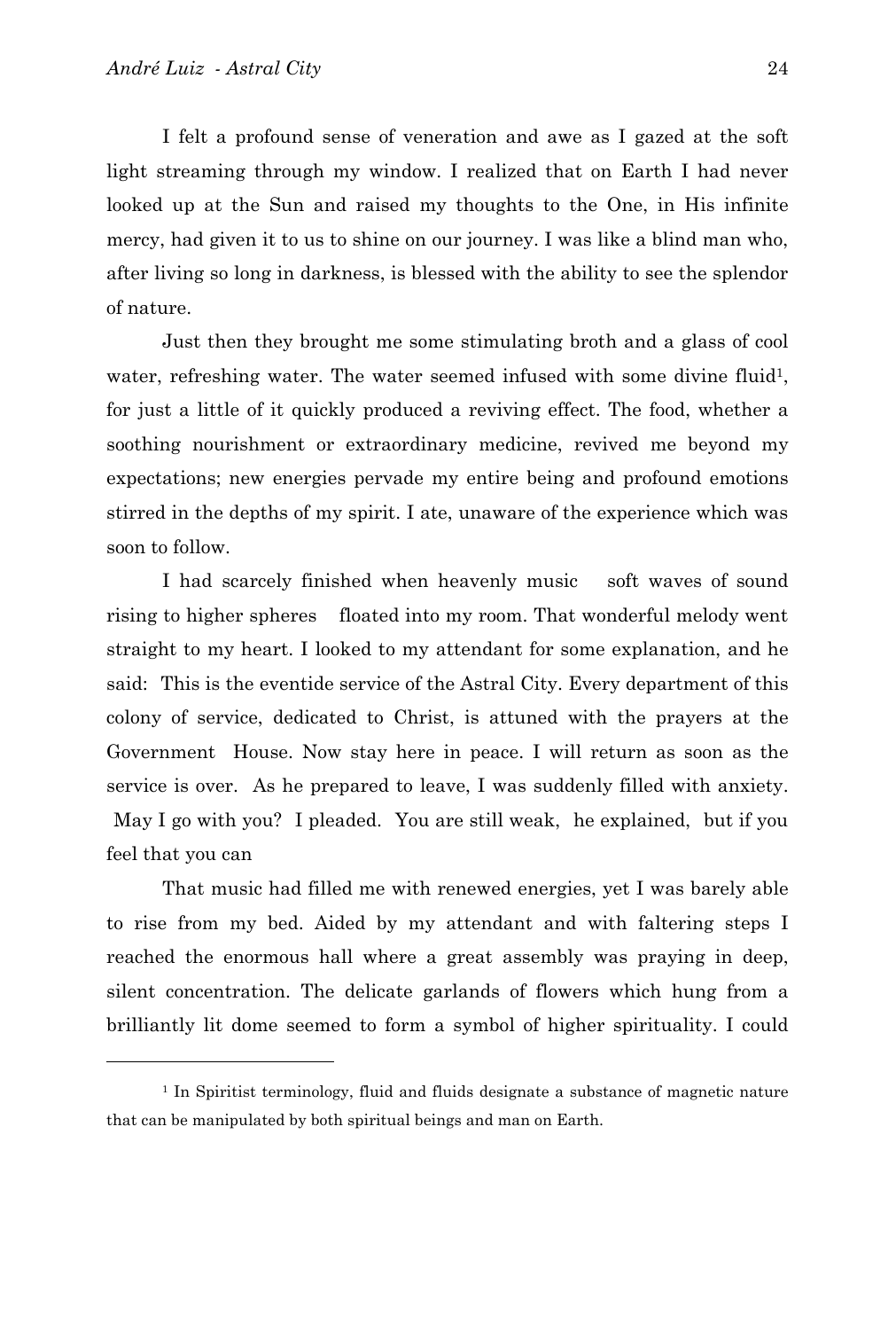$\overline{a}$ 

hardly contain my feelings of overwhelming surprise. No one seemed to notice my presence they all looked as if they were waiting for something. I had to work to hold back all of the questions forming in my mind. I quickly noticed in the background an intensely bright light reflected on a giant screen. By some process of advanced television, a marvelous temple appeared on the screen a moment later. In it was the image of a venerable old man, dressed in white, sitting in prayer. Around his head shone a halo of brilliant light. Slightly below him, seventy-two figures accompanied him in silent prayer. I was surprised to see that Clarence was among the.

I was unable to restrain my curiosity. I pulled at my attendant s arm, and he responded, whispering so softly his words resembled the murmuring of a light breeze: "Keep quiet. All the residences and institutions of the Astral City are praying, with the Governor through long distance projection of sound and light. Let us praise the invisible Heart of Heaven." He had scarcely finished speaking when the seventy-two figures began singing a sweet and exquisitely beautiful hymn. As I looked at Clarence, his countenance seemed to shine with an intense high light. The celestial voices rose in melodious cadences, in a most beautiful hymn of gratitude. Mysterious vibrations of peace and joy floated in the atmosphere, and as the silvery notes died away, a wonderful heart, blue with golden rays<sup>2</sup>, became visible above us in the same distance. Soft music began, seeming to arise perhaps from distant spheres, and suddenly we were showered with beautiful flue flowers.

Although I could easily seem them, I could not grasp those tiny flowers with my hands. On touching our foreheads they melted away, and at one

<sup>&</sup>lt;sup>2</sup> Note by the spiritual author: A symbolic image created by the mental vibrations of the Colony.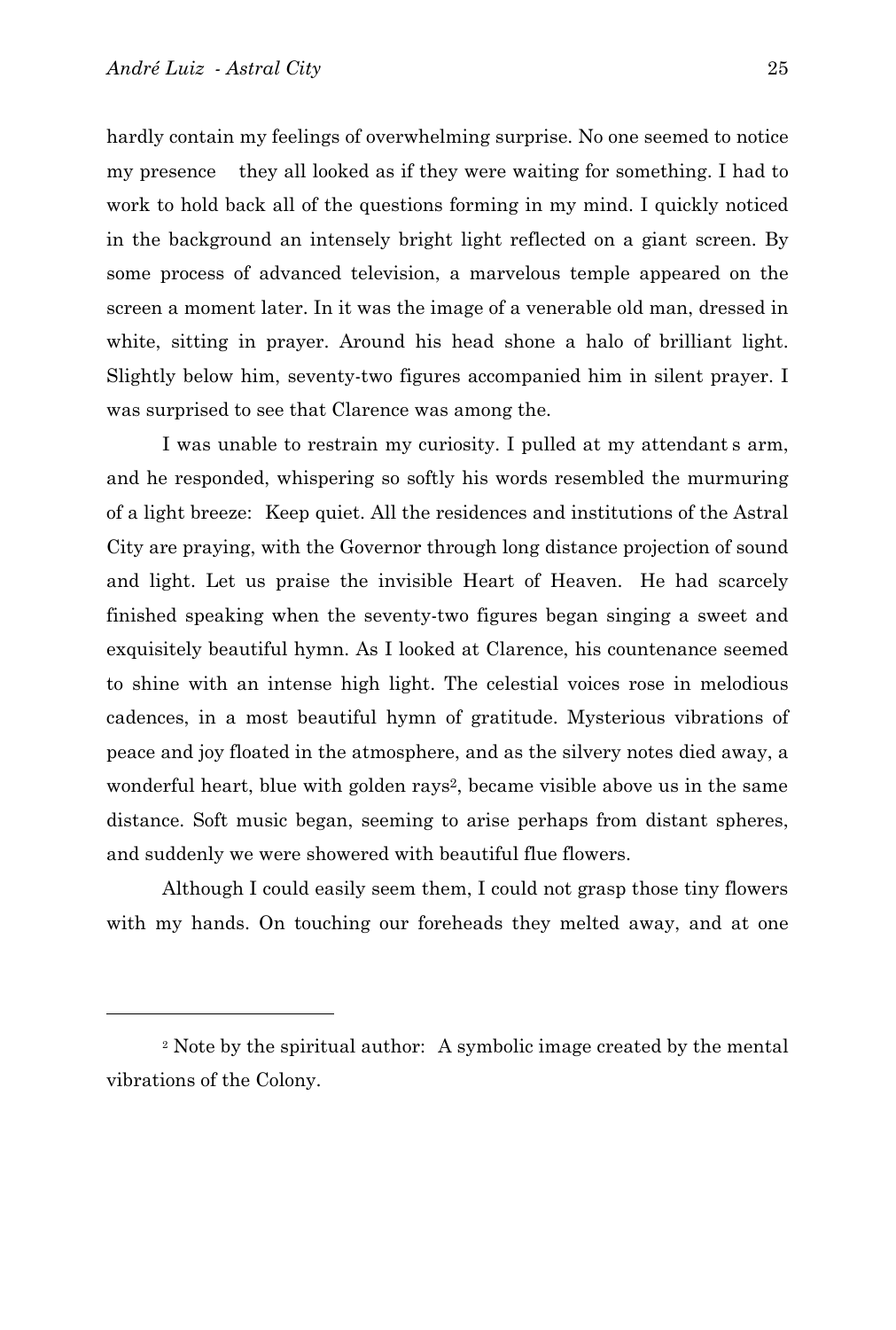touch of their fluidical petals I felt an extraordinary surge of energy, as if some soothing balm had been applied to my heart.

As soon as the impressive service was over I returned to the chamber, tenderly aided by my assistant. I was no longer the ailing patient of a few hours before. The first collective prayer I had attended at the Astral City had worked a radical change in me. An unexpected peace filled my soul for the first time in many years of suffering, and my heart, so long empty, was once again filled with hope.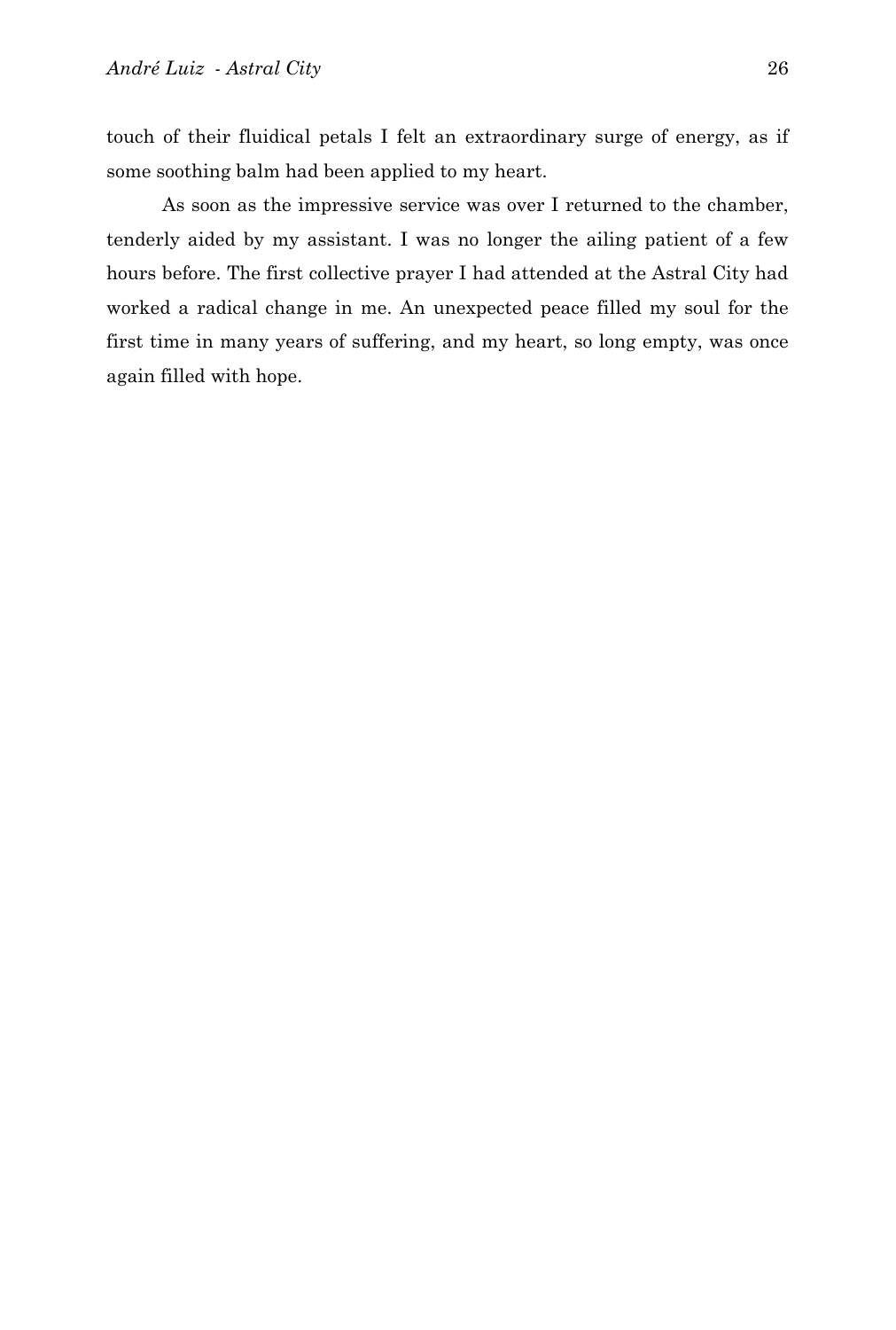1

#### *Chapter 4 THE SPIRIT DOCTOR*

I awoke the following day after a deep, refreshing sleep. A comforting light poured through my window, bathing everything in the room with radiance and felling my heart with hope. I felt like a new man, filled with renewed energy and the joy of living. Only one thing clouded my soul I longed for my home and for my family so far away.

Numerous questions troubled my mind, but my feeling of relief was so great that it calmed my spirit and kept me from further contemplation. I wanted to get up and enjoy the beauty of my surroundings but I could not. I realized that without the magnetic cooperation of my attendant I would not be able to leave my bed.

I had scarcely gotten over the many experiences when the door opened and Clarence entered, accompanied by a friendly stranger. They greeted me cordially, wishing me peace. My rescuer from the Lower Zones<sup>3</sup> asked about my general health, and my attendant quickly came to inform him.

Clarence smiled and introduced his companion, brother Henry de Luna of the medical staff of the spiritual colony. Brother Henry was dressed in white and his face radiated benevolence. He examined me at length, then smiled and spoke:

It is a pity that you ve come here by way of suicide.

Clarence remained calm but I felt a surge of revolt within me. Suicide? I remembered the accusations of those perverse beings in the Lower Zones. Even though I was grateful to my benefactors, I couldn't accept this accusation.

<sup>3</sup> Lower Zones are the shadowy regions where excessively self-centered souls or those with a guilty ridden conscience find themselves after death. (Translator's note.)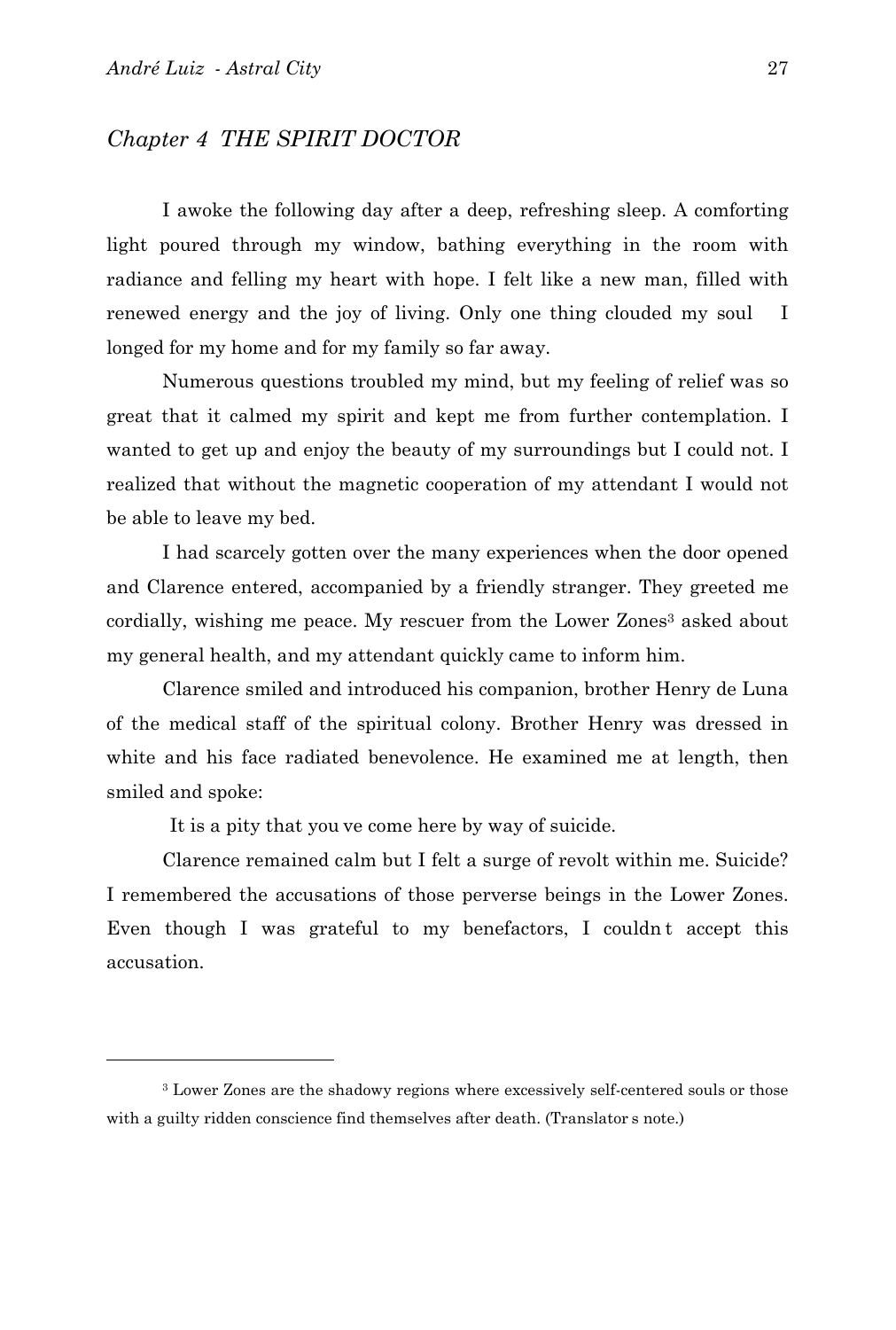I believe you are mistaken, I said, distressed, my departure from the world had other causes. I fought over forty days trying to overcome death. I suffered through two serious operations because of an intestinal occlusion.

Quite so, the doctor continued, calm and perfectly composed, but the occlusion was the result of very serious causes. Perhaps you haven't thought it over enough. The spirit body presents within it a complete history of the actions practiced on Earth."

Leaning over me, he went on, pointing to different parts of my body. Let's look at the intestinal zone, he said, the occlusion was due to cancerous elements, which in turn arose from some indiscretions of yours, in which you contracted syphilis. The disease might not have assumed such grave characteristics had your mental attitudes been firmly based on the principles of moderation and brotherly love. Instead, you chose a dark, exasperating way of life which attracted destructive vibrations from those around you. You never imagined that anger attracts negative forces, did you? Your lack of self control and your thoughtlessness in dealing with others, whom you so often unthinkingly offended, frequently left you under the influence of sickly and inferior beings. These circumstances greatly aggravated your physical state."

After a long pause, in which he went on examining me attentively, he continued: Have you observed, my friend, that your liver was damaged through your action? That your kidneys were also mistreated in your reckless disregard for the divine gift of physical existence?

I felt deeply disappointed, but the doctor, seemingly unaware of my anguish, continued to clarify: "The bodily organs possess incalculable reserves in accordance with the Lord's designs. You, my friend, evaded many excellent opportunities and wasted the precious blessing of physical existence. The long term assignment which you had been given by those of greater spiritual accomplishment was reduced to half hearted attempts at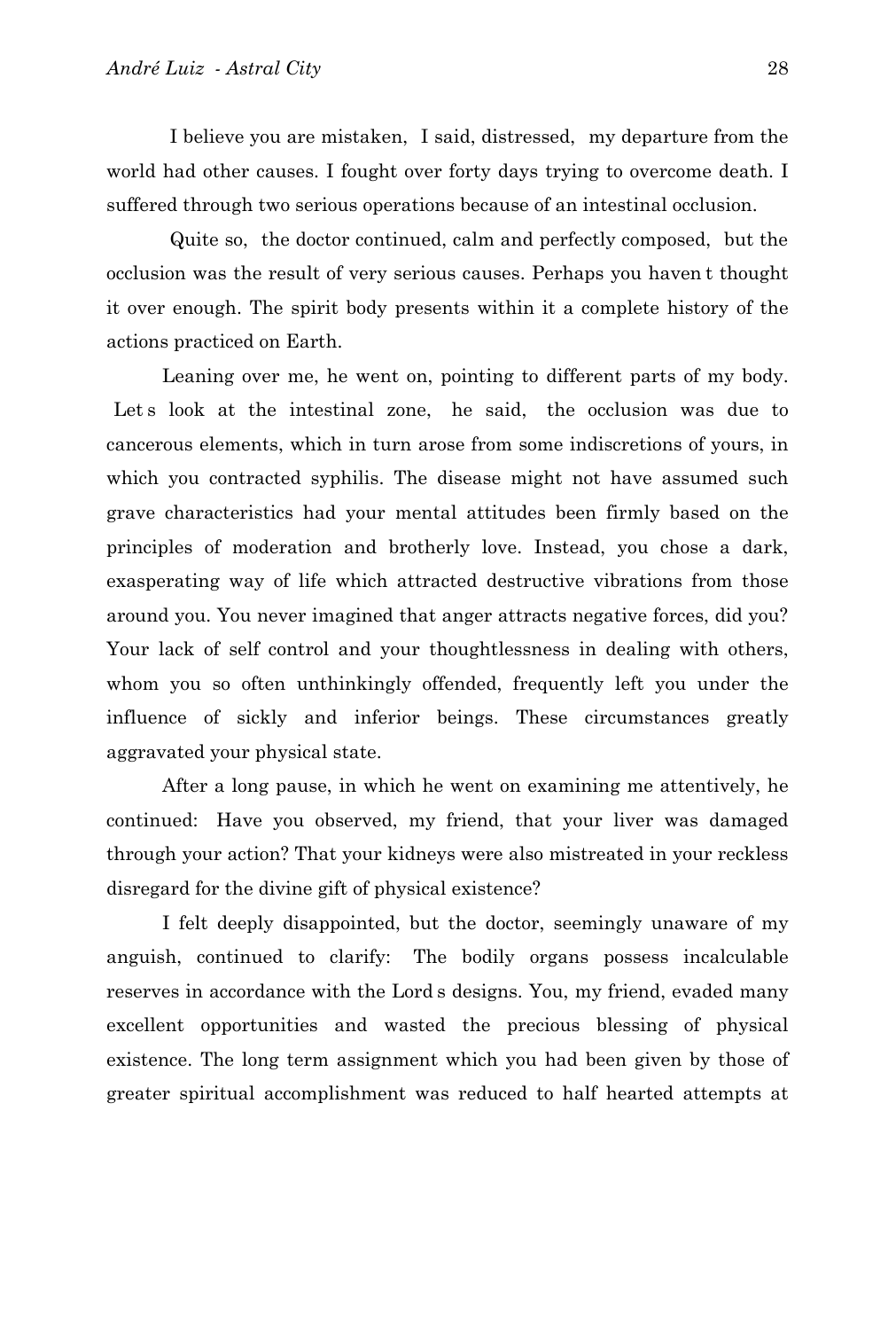work which you never completed. Your entire gastronomical system was destroyed as a direct result of your harmless excesses in food and drink, and your essential energies were devoured by the syphilis you contracted through still other excesses. As we see, the diagnosis is incontestable."

I thought about problems of human life, and reflected on the many opportunities I had lost. In my life on Earth I had own many masks, tailoring them to the situation at hand. I hade never imagined I would be asked to account for those seemingly unimportant episodes. I had at that time conceived of human error according to human laws everything not prohibited by those laws was natural and acceptable. Here, however, I found another system of judging those errors. I was not confronted by stern judges pronouncing harsh verdicts, or facing torture or the infernal abyss. Instead, smiling benefactors commented on my weaknesses as if they were dealing with a wayward child. Their superior compassion struck a blow to my human pride. If only I had been tormented by diabolic beings I would have found my failure less bitter. Clarence's sympathetic kindness, the doctor's warm tone and the attendants good-natured patience all served to turn my pride to shame. I covered my face with my hands and sobbed brokenheartedly, realizing that Henry de Luna's conclusions were irrefutable. I admitted the full extent of my faults. Only one torturing truth now remained before me: I had truly committed suicide. I had wasted the precious opportunity of human life, and was nothing more than a castaway rescued by charity.

It was then that Clarence, stroking my hair in a fatherly manner, spoke: Stop lamenting, my son. I went in search of you in answer to the intercessions of those who love you in the higher spheres. Your tears will grieve their hearts. Surely you would rather show your gratitude by remaining calm during the examination of your faults, wouldn't you? True, your diagnosis points clearly to suicide, but I assure you that hundreds of others leave the Earth daily in exactly the same way you did. Therefore, still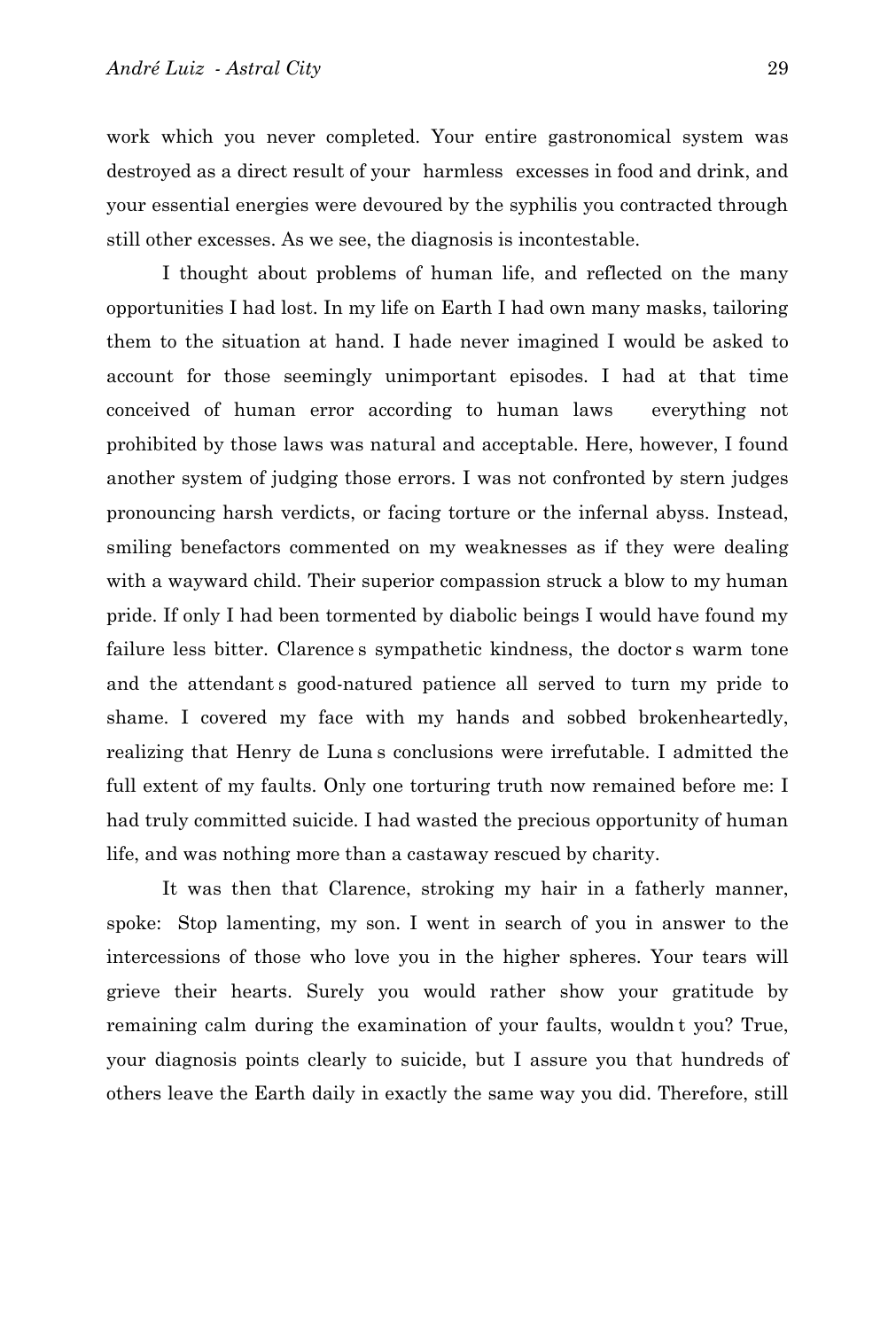your heart. Use the treasure of repentance well; keep the blessing of remorse in your soul, however late it has arrived. Don't forget that worrying doesn't solve our problems. Put your trust in the Lord and in our brotherly devotion. Rest your troubled heart; for many of us have already gone the same way as you." At these generous words I rested my head against his shoulder and wept.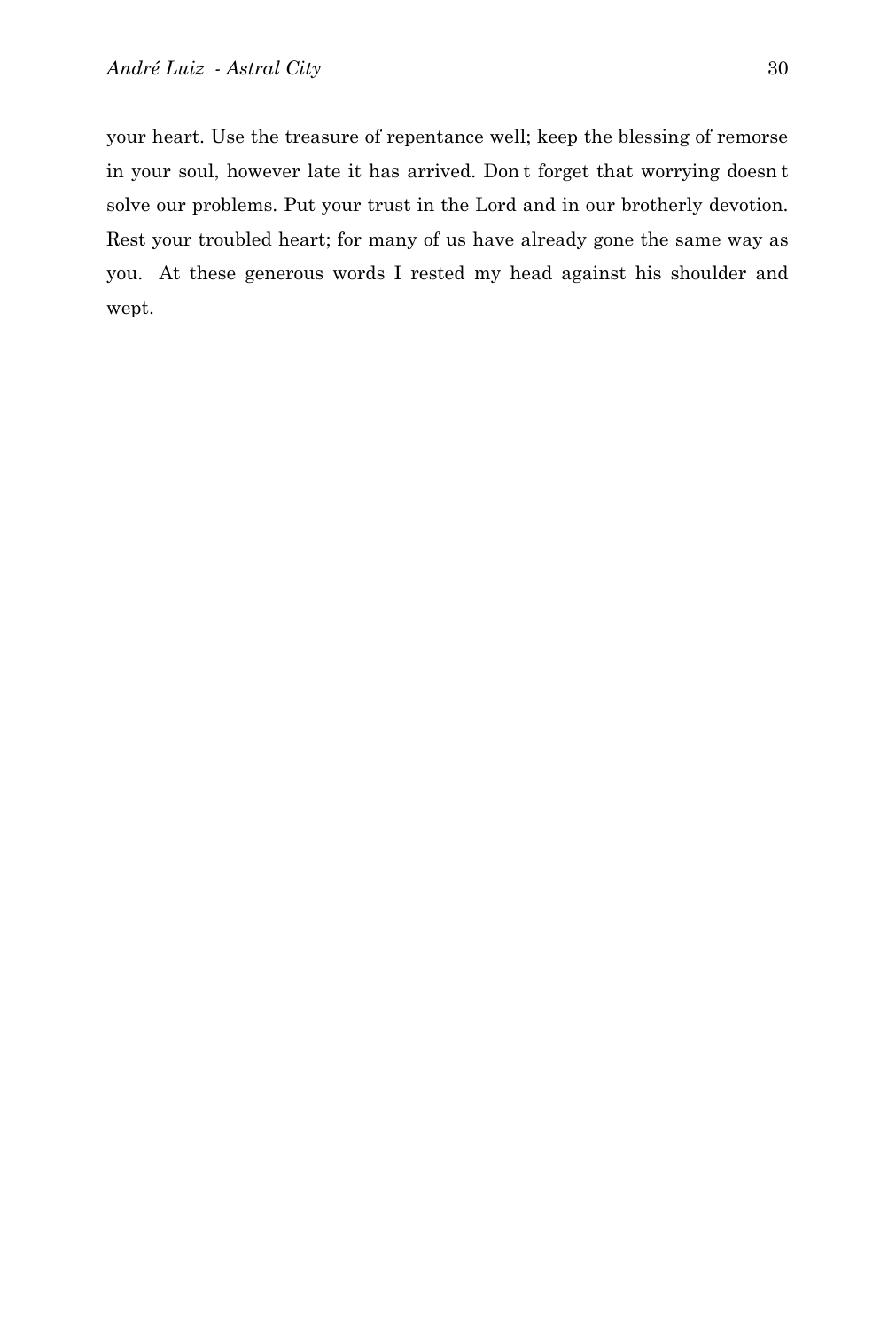#### *Chapter 5 UNDER TREATMENT*

Are you Clarence's ward?

The question was put to me by a young man with a singularly kind expression. He smiled as he entered, carrying what looked like a large medical bag. I nodded that I was, and he introduced himself:

I am Lysias, your brother. My director, Assistant Doctor Henry de Luna, has placed you under my care as long as you need treatment.

Are you a medical assistant? I asked.

I am a visiting attendant in Health Service. As such, I not only help with the nursing but also go on rounds, alerting the doctors when help is needed, and attending to the needs of newly arrived patients.

Noting my interest, he went on:

There are many such assistants here in the Astral City. Naturally, as a newcomer, you are still unaware of the extent of our activities. Just to give you an idea, there are over one thousand patients in this ward alone, and this is one of the smallest buildings in our hospital.

This is truly wonderful! I exclaimed.

Lysias, perceiving that I was about to continue repeating my praises, rose quickly from his chair and carefully began his examination.

Your intestinal zone shows serious lesions and unmistakable signs of cancer, your liver is ruptured in several areas, and your kidneys evidence signs of premature failure. Do you know what that means?

Yes, the doctor explained it to me yesterday. These disturbances are all of my own doing.

Noting my obvious embarrassment at this confession, he continued:

In the group of eighty patients under my care, fifty-seven are in the same condition as you. Did you know that other patients arrive mutilated? Those who have misused their sight arrive without eyes? Others who have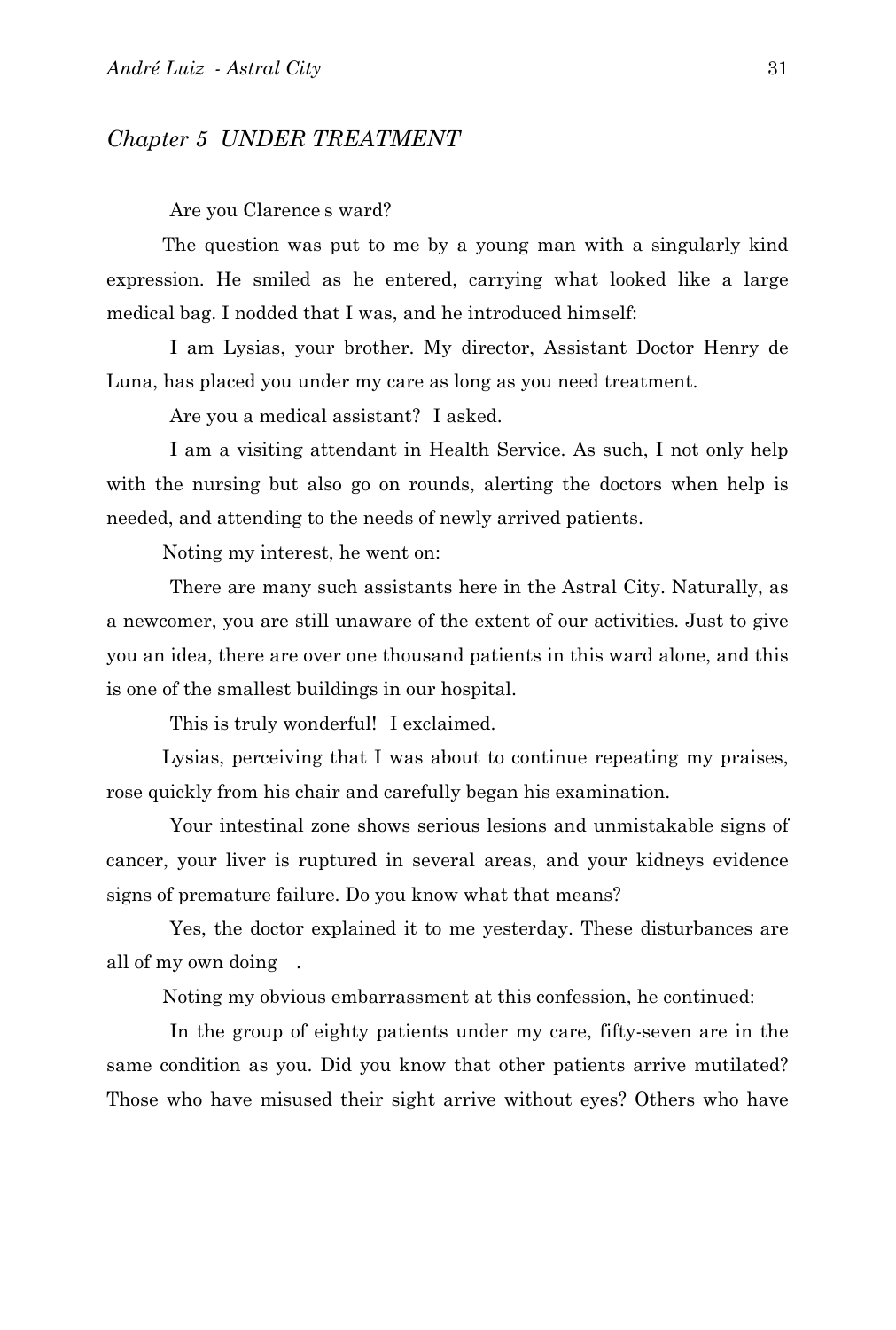used the gift of agility in crime come to us paralyzed or legless. Still others who have lived sexually depraved lives enter spirit life totally insane.

The Astral City is not a settlement of triumphant spirits, in the common sense of the word. We are happy because we have constructive work to do, and there is job in every corner of our Colony because the Lord blessed us with the opportunity to serve."

He paused briefly, and I exclaimed: Please go on with your explanation, Lysias. I feel so peaceful and relieved. Isn't this a heavenly abode for the spiritual elect?

Lysias smiled and answered: Let s keep in mind the old teaching many are called but few are chosen.

Gazing at the distant horizon, flooded with memories from his own past, he continued: Many religions on Earth summon us to the Celestial Feast. No one who has once felt the existence of God can deny that in good conscience. Yes, many are called but few answer the call. Most of mankind accepts a different invitation instead. We waste our opportunities, straying from our chosen path, allowing our whims to rule our lives and thoughtlessly destroying our bodies. The ultimate result is that thousands of us leave the world in a state of confusion countless multitudes of insane, diseased and ignorant spirits wander as you did in the spirit spheres close to the Earth.

Seeing my astonishment, he inquired: Did you believe that physical death brings us to miraculous places? We must work hard and perform difficult services to achieve spiritual growth. If we have debts on the planet we must inevitably return to repay them, regardless of the progress we have made, breaking the chains of hatred and replacing them with the sacred bonds of love. It wouldn't be fair to ask others to clear the field in which we ourselves have sown thorns. That is what is meant, my friend, by the saying many are called but few are chosen. The Lord forgets no one, yet so few of us remember Him."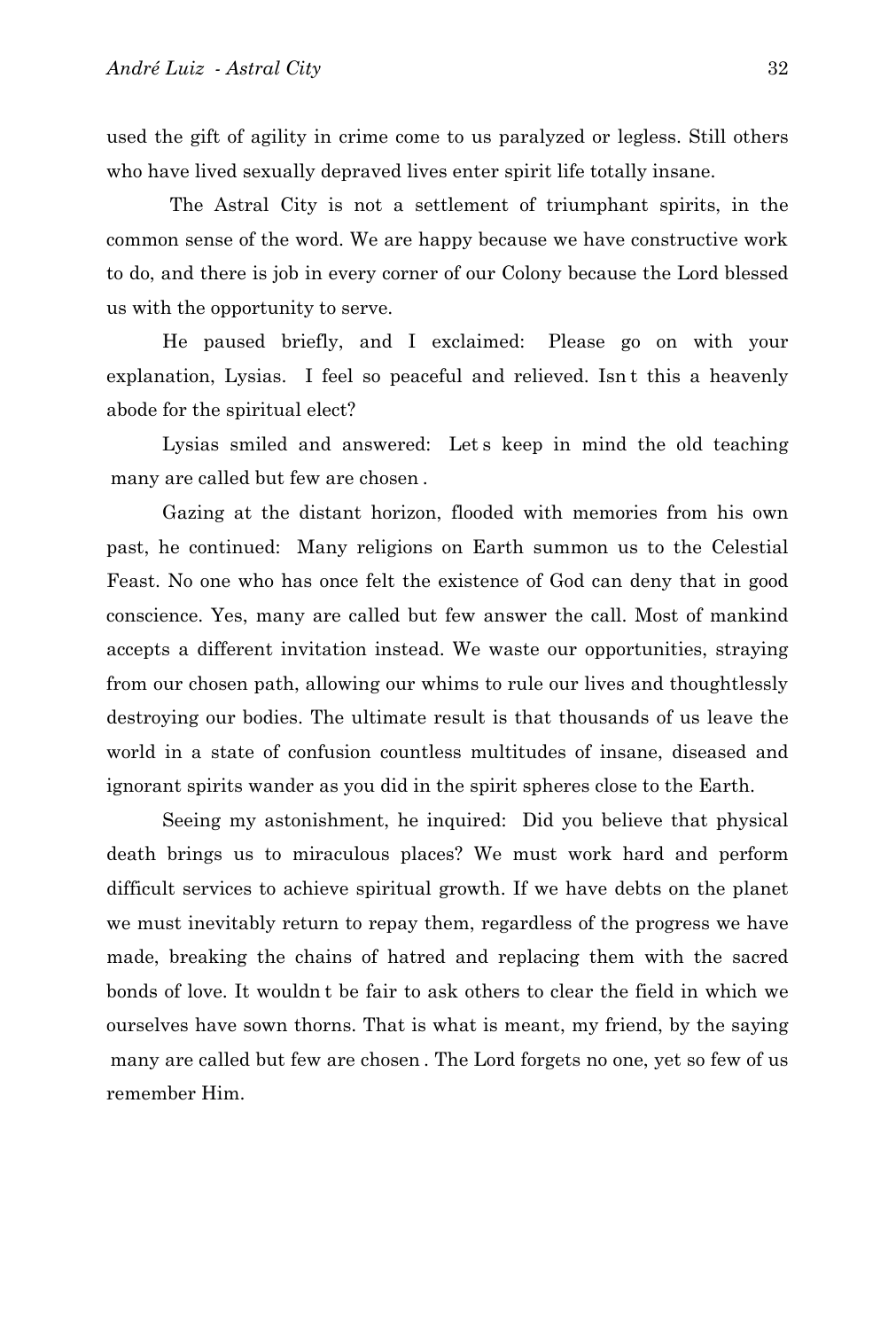Confronted with the idea of individual responsibility, and remembering my own errors, I could not help but decry my perversity. But before I had time to vent my remorse my kind attendant lifted up his hand and spoke:

Stop. Let us concentrate on the work to be done. Those who are sincerely repentant must learn to be silent and start anew.

He carefully proceeded with a magnetic treatment, and then, while treating the area around my lower intestines, he continued his explanation:

Have you noticed the specialized treatment of your cancerous zones? You see, all honest work in the field of medicine is based on loving care, but the actual healing is left to the patient. You will be treated with great care, and will fell as fit as you did as a youth on Earth. You will work hard, and I believe you will become one of the best assistants in The Astral City.

However, the case of your infirmities will stay with you until you have eliminated all traces of your indiscretions and misuse of your health which still remain in your spirit-body. Our earthly body, so often misused, is given to us as a blessed instrument through which we can cure our spirit, if we dedicate ourselves to the task.

I meditate deeply on what I had just heard, thinking on the infinite mercy of God, and was moved to tears. Lysias calmly finished the day's treatment and the spoke:

Tears are purifying medicine when they aren't caused by feelings of revolt. So cry, my friend, and ease your heart. Let us bless our physical body with its countless microscopic cells, so humble and precious, so detested yet so sublime for the service they render us. Without them, how many thousands of years we would spend wrapped up in the mists of ignorance."

Thus speaking, Lysias laid a gentle hand on my head and took his leave.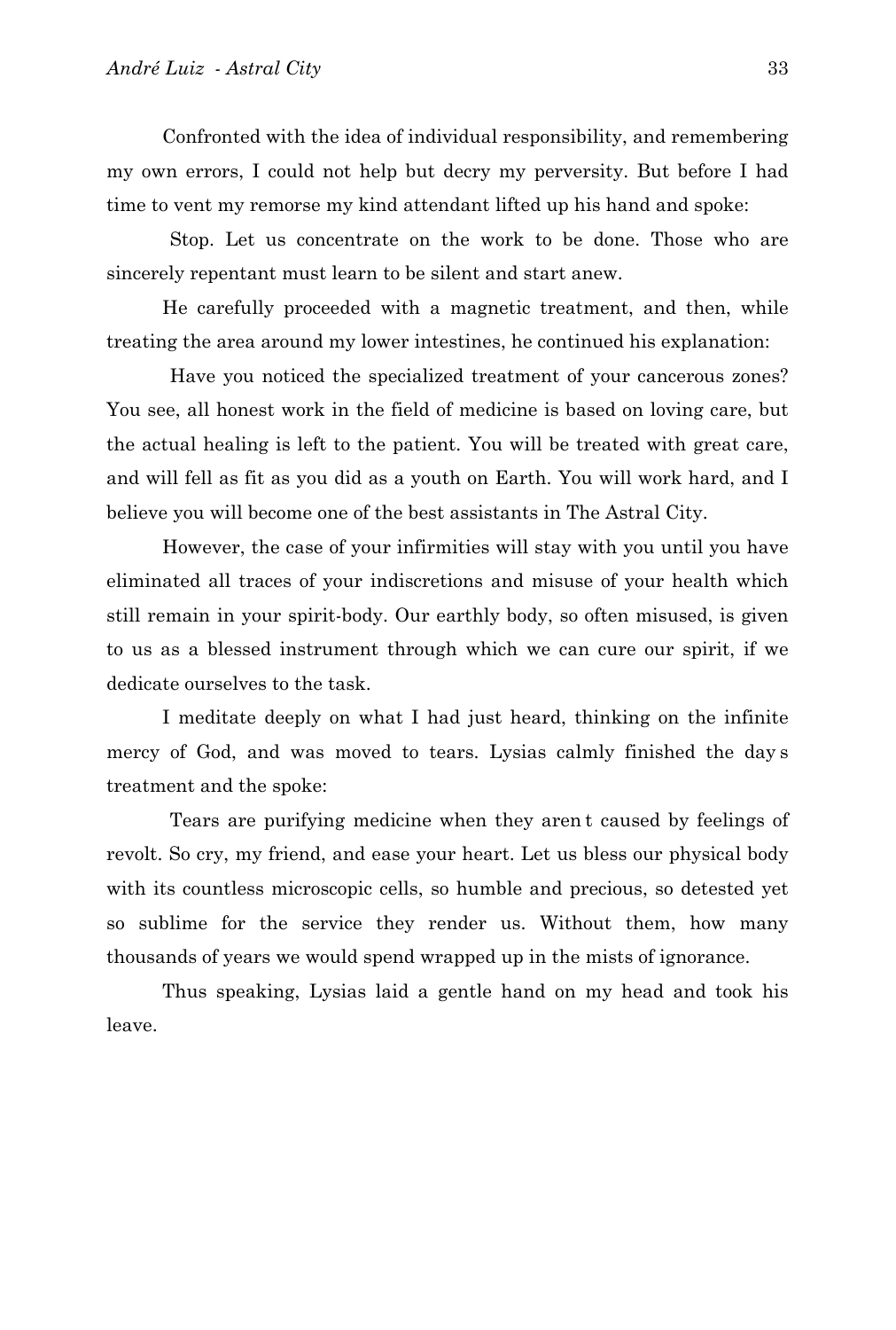#### *Chapter 6 PRECIOUS ADVICE*

The following day, after the evening prayer, Clarence came to see me accompanied by my attendant. Radiating kindness, he asked affectionately:

How are you? A little better, I hope?

Like any patient on Earth who suddenly finds himself the center of attention, I was moved to self-pity. Reverting to my old habit of abusing brotherly love, I began to complain:

I do feel a little better, but I am still suffering a great deal. I hurt below my stomach and I feel a strange sense of anguish in my heart. My cross has been heavy, my friends; I never knew I could withstand so much suffering. Now that I can think clearly again, I feel sure that these trials have sapped all of my remaining strength.

Clarence listened attentively, not showing the least sign of impatience. He even seemed interested, and his attitude encouraged me to continue.

"Not only that, my moral sufferings are really indescribable! Now that the outside storm has subsided thanks to the assistance I have received here I ve had to face a storm within my soul. What has become of my wife and children? I wonder whether my eldest child, my only son, has followed the plans I made for him. And what about my dear daughters? And my wife, who was sure she would die of loneliness if we were ever parted, what of my wonderful wife? I can still feel her tears from my last moments on Earth."

I can't say how long I ve been living this nightmarish separation my continuous suffering has robbed me of all sense of time. Where is my poor wife? Weeping besides cold ashes? Or at the gates of death herself? What bitter sorrow! What a terrible fate for a man devoted to his family! Very few have gone through as much as I, I'm sure. Why, even on Earth I suffered years of vicissitudes, bitter disappointments and infirmities, and was granted only a few hours of happiness in return. Then I was subjected to painful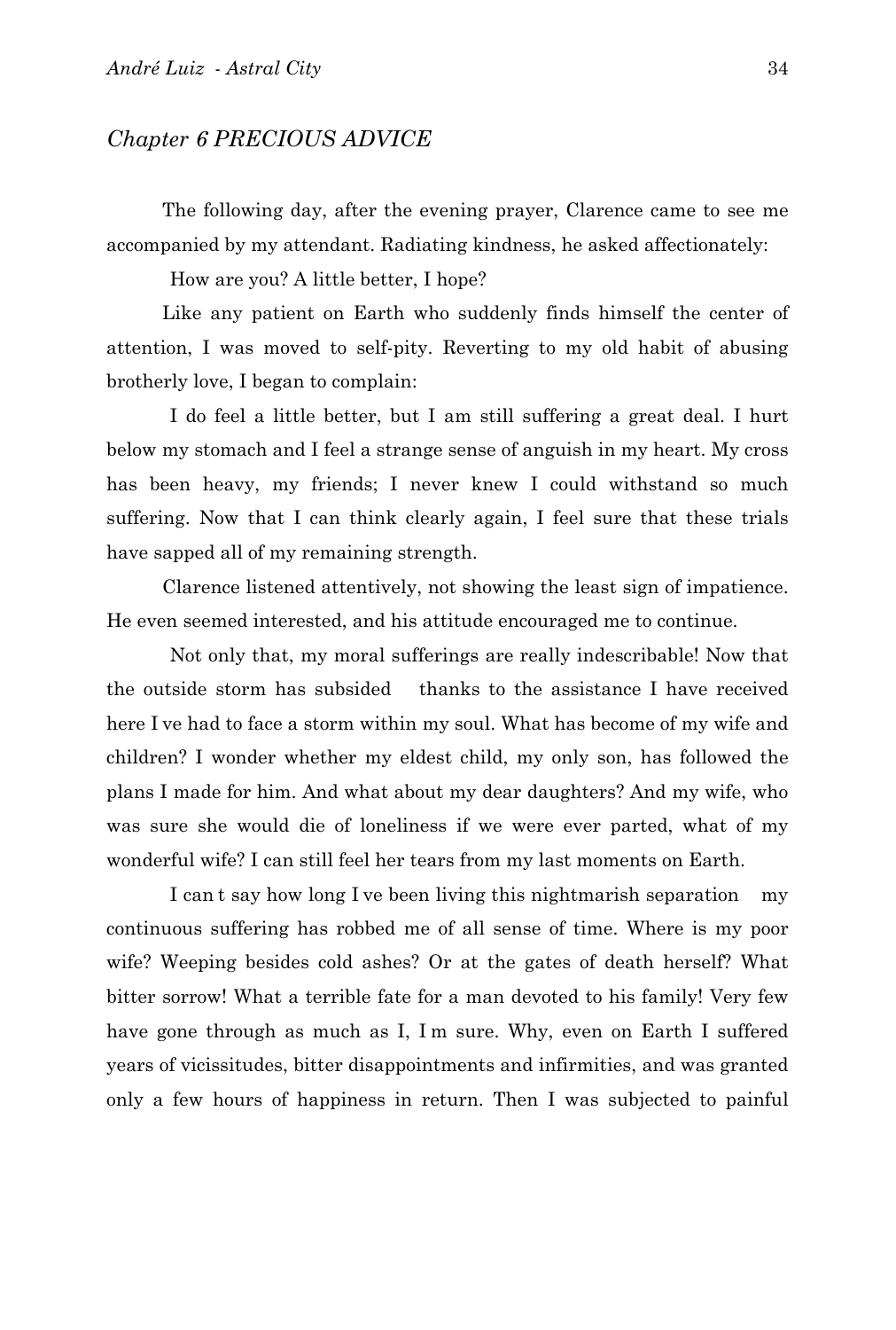physical death, followed by unceasing torture in spirit, and a never-ending succession of miseries and tears! Is there no meaning of attaining peace? As much as I may wish to adopt an optimistic attitude, I can't help feeling heavy-hearted and full of grief. What an unfortunate fate, generous benefactor.

By that time my feelings of self-pity had reached such proportions that my words gave way to tears. Clarence, however, rose calmly and asked simply:

My dear friend, do you really seek your spiritual cure?

I nodded in assent and he went on: "Then learn not to speak so much of yourself and your sufferings. Self-pity is a symptom of mental illness, which is time consuming and difficult to cure. It is imperative that you create new trains of thought and control your words. The only way to spiritual balance is to open your heart to de Divine Light. If you consider the necessary effort to be an oppressive burden or see the struggle for redemption as an imposition, it is a sure sign of spiritual blindness. The more you dwell on your own painful experiences, the more you bind yourself to them. You can be sure that the same Father whom shelters and watches over you will also care for your loved ones on Earth. We should certainly regard the family as a sacred institution, but always keep in mind that it is just a small branch of the Universal Family under the loving guidance of one Divine Father. You can count on us to resolve your present problems and sketch plans for your future, but neither you nor we have the time to waste on your complaints. We in this colony accept the hardest toil as a welcome opportunity for ascent, remembering while we plod along, weighted down with debts, that Providence is unsurpassing in its love. If you, too, wish to stay with us you must learn to think properly.

Meanwhile my tears had dried. His words had brought me back to my senses. I was ashamed of my own weakness and I adopted a different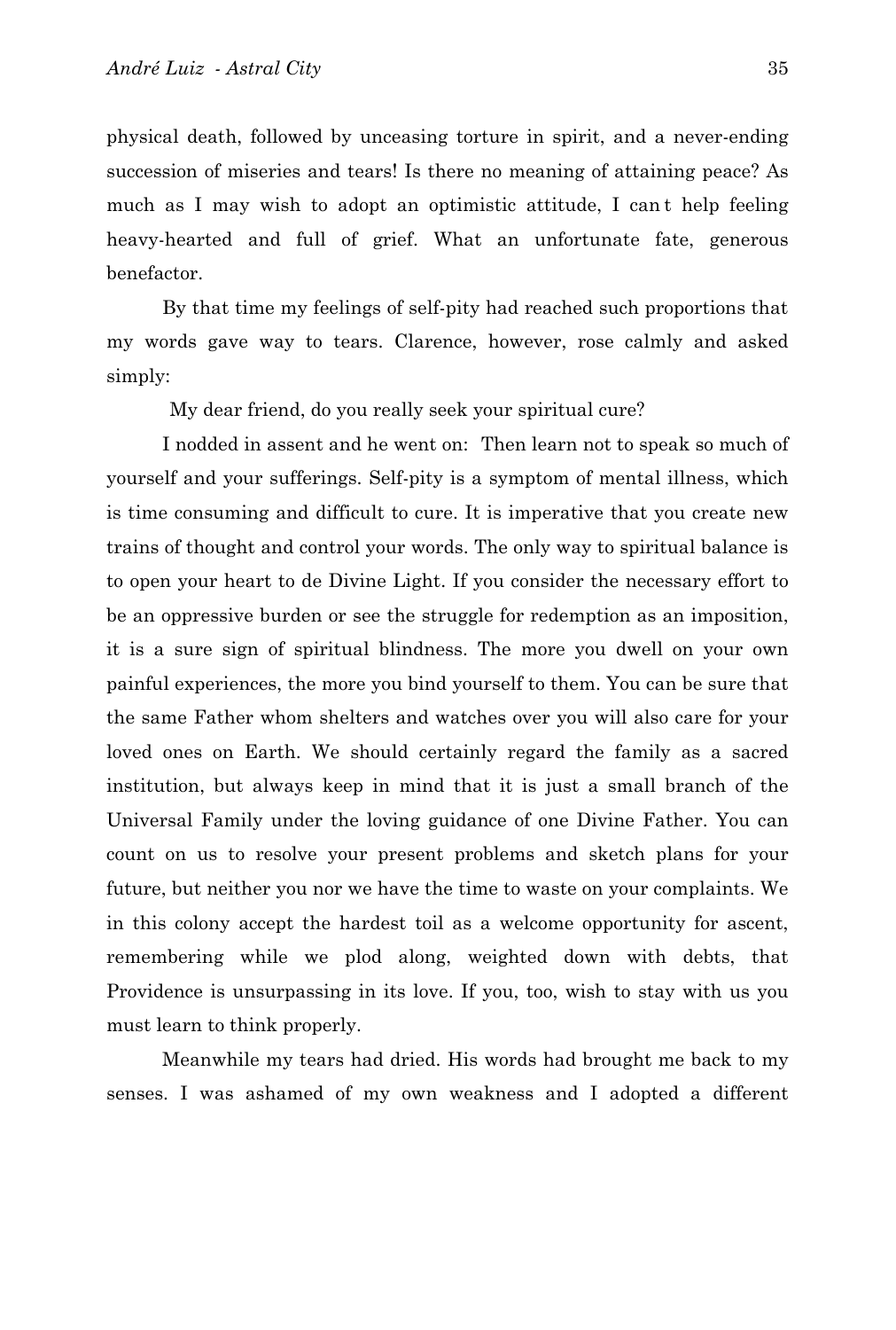attitude. While in the flesh, continued Clarence, didn't you compete for lucrative positions, knowing their advantages? Didn't you appreciate the legitimate means of increasing the welfare of your loved ones? Weren't you engaged in obtaining just fees in the interest of adding to the comfort and stability of your family? Here the program is the same; only the details differ. On Earth conventionalities and monetary gains are the ruling forces, whereas here we aim at constructive work with lasting benefits to the immortal spirit. We look on suffering as a means to enrich the soul, and on each suffering as a step towards our divine goal. Can you see the difference? Weak souls resist service and remain inactive, venting their complaints to all. Strong ones, though, accept the task given them as constructive steps on the path towards perfection. Mind you, no one will blame you for missing your earthly family or would ever think of extinguishing your source of sublime feelings. Nevertheless, you must remember that tears of despair help nothing. If you really love your Earthly family and wish to be useful to them, you must first accept your present condition cheerfully.

A long pause ensued. Clarence's advice has changed the current of my thoughts and I began to ponder on his wisdom. While I was still immersed in deep reflection, my benefactor, like a father who forgets the waywardness of his child and recommences a lesson with the same serenity, asked again with a bright smile:

Well, how are you now? A little better?

Pleased and comforted to feel I was forgiven, like a little boy anxious to learn, I replied:

I am better now, to better understand the Divine Will.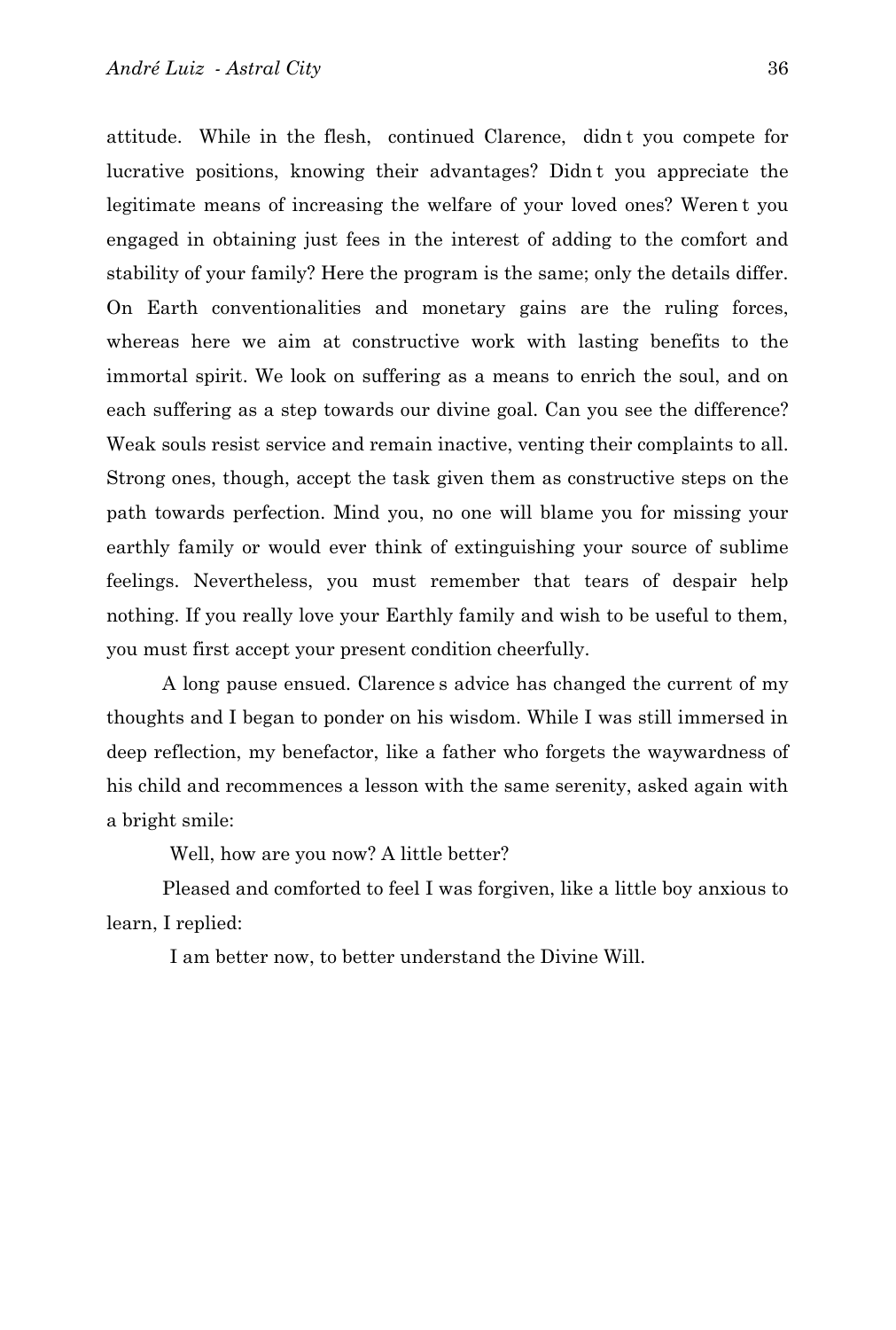# *Chapter 7 LYSIAS EXPLAINS*

Lysias came daily for my treatment and Clarence continued to visit me regularly. I began to feel at ease as I endeavored to adapt myself to my new situation. I noticed, though, that I would quickly relapse any time I began to dwell on my problems. The anguish, the fear of the unknown, and the discomfort of maladjustment would all return. Yet, in spite of everything, I felt a certain inner stability.

I derived great pleasure from leaning out of my window and gazing at the vast horizon. I was impressed by the difference between my surroundings here and on Earth. Nearly everything seemed to be an improved copy of Earth: the colors were more harmoniously blended, and the very substance of things to be more delicate. The ground was carpeted with greenery and I could see large trees, rich orchards and delightful gardens everywhere. A range of hills with light-crowned summits stood beyond the plain on which the Astral City was situated, and graceful buildings appeared at regular intervals a short distance away. These buildings, of various styles, had one thing in common: a profusion of flowers at their entrances. I noticed some charming little bungalows among them, surrounded by colorful roses springing up from among the ivy that covered the walls in contrasting colors. Birds with brilliant plumage flew about, alighting in groups from time to time on the tall, bright white steeples that reached for the sky. As I continued to watch curiously from my window, I was surprised to find some domestic animals among the trees some distance away. During these periods of deep musing, my mind was filled with countless speculations. Considering that I found myself on an astral plane, I could not understand the similarity of things here to those on Earth. Lysias, my obliging and constant companion, was always ready to explain: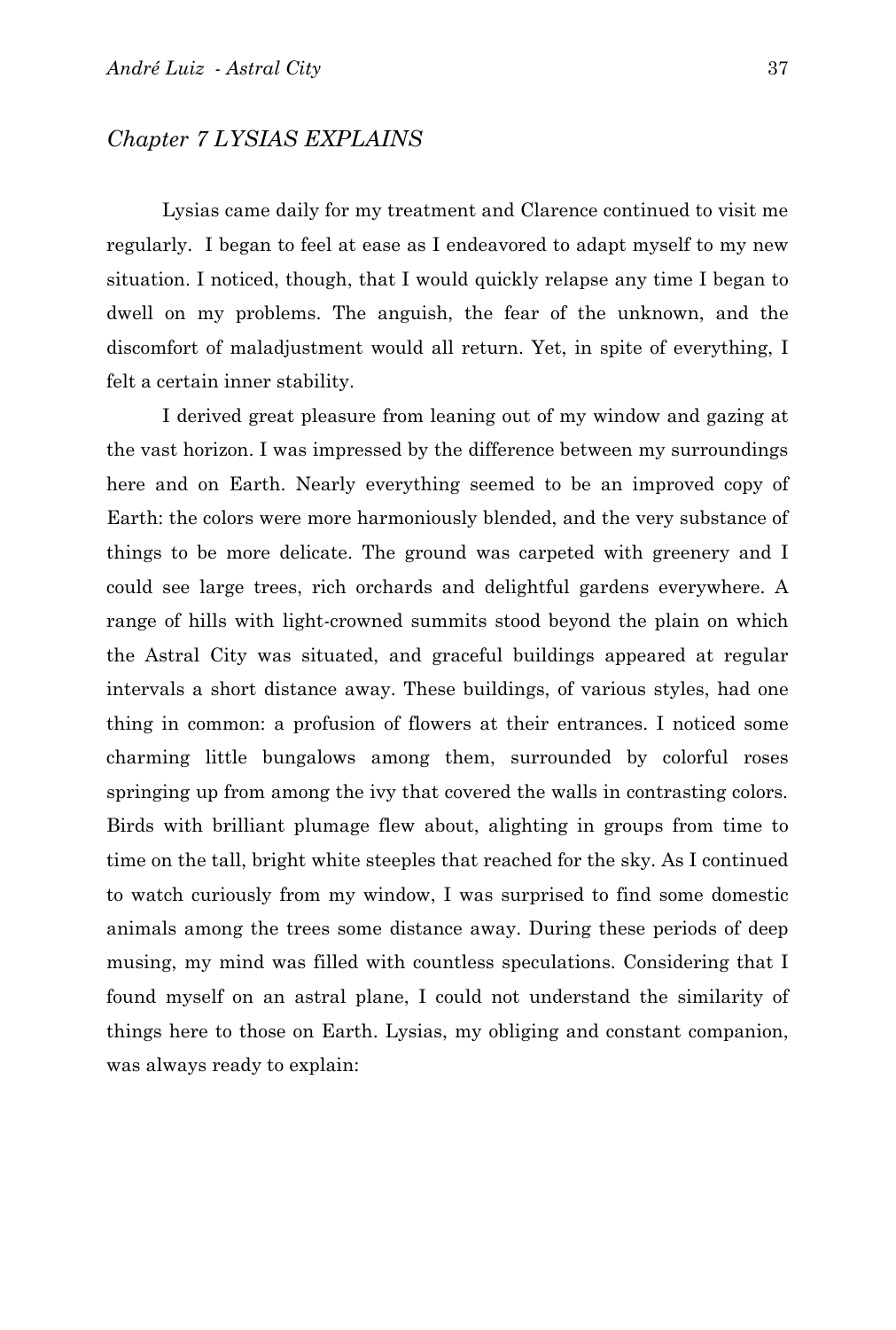Death of the physical body does not take man instantly to miraculous spheres. Every evolutionary process progresses trough graduation. There are countless planes for discarnate Spirits, just as there are many wondrous regions for those still in flesh. All souls, feelings, forms and things are governed by the principles of natural evolution and hierarchy.

Only the fact that I had stayed under treatment for so many weeks without a single visit from someone I had known on Earth worried me somewhat. Surely I was not the only one in my circle of friends and relatives to be struggling with the enigma of death. My parents had departed before me, as had various friends. Why, then, had none of them come to see me during my recovery, to bring a little cheer to my aching heart? I would have been satisfied with even a few moments of consolation. One day, when I could no longer silence my doubts, I asked my attendant: "Tell me, dear Lysias, is it possible to meet those who left the Earth before us?

Why, do you imagine yourself forgotten?

Yes, in fact, I do. Why has no one come to see me? On Earth I always relied implicitly on my mother's devotion. Yet to this day I have heard nothing from her, or from my father, who died three years before me.

Well, you are mistaken about your mother. She has been helping you night and day since the crisis you passed through before you arrived here. She doubled he assistance when you fell ill for the last time. You aren't aware yet, are you, that your stay in the lower spheres lasted over eight years? In all that time she never lost hope, and often came to the Astral City to intercede on your behalf. She enlisted the services of Clarence, who began visiting you frequently until the moment when you, the conceited earthly doctor, remembered that you were also a child of God. Do you see now?

I felt my eyes well with tears. I had not known that I had been away from the Earth for so long. I wanted to speak, to find out about those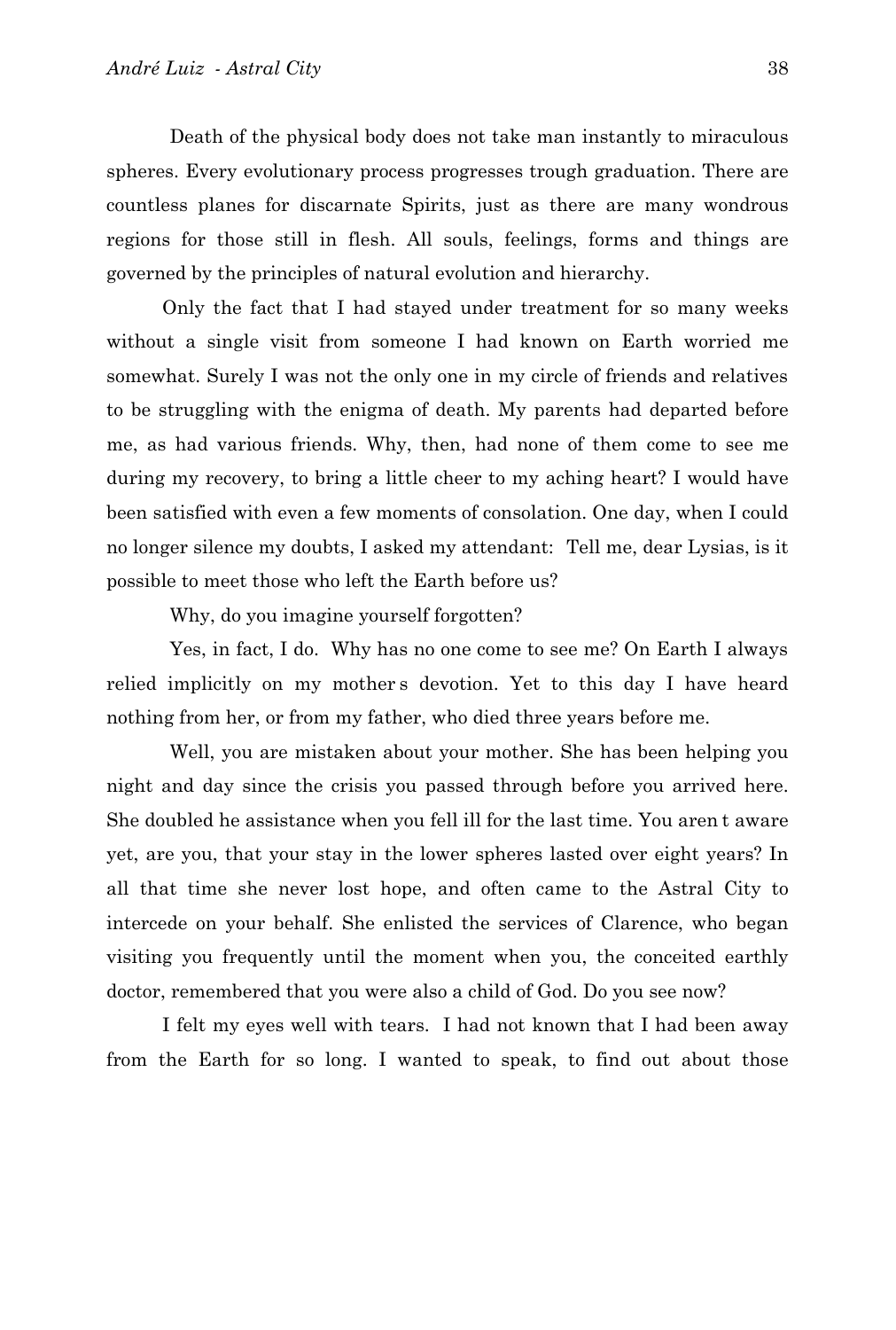unperceived efforts, but my vocal cords seemed numb. My heart was too full to allow me to speak.

On the day you prayed with all your heart, continued Lysias, when you realized that everything in the Universe belongs to our Almighty Father, even your tears were different. As you know, rain can at times be creative, at other times destructive. The Lord doesn't wait for our prayers to love us. Yet, just as a dirty mirror cannot reflect the light, it is indispensable for us to cleanse ourselves and build a receptive attitude in order to understand His infinite goodness. Thus, it is not the Father who needs our penance, it is we who need it for the inestimable service it renders us. Do you see? Clarence, in answer to your devoted mother's pleas, had no trouble finding you it was you who took so long to find Clarence. I was told that when your mother heard you had broken through the shadows into the light, she wept for joy."

And where is my mother now? I cried at last. If possible, I should like to see and embrace her, to fall on my knees at her feet.

She doesn't live in the Astral City, he informed me, she inhabits higher spheres where she works, not exclusively for you, but for the good of many.

Noting my disappointment, he added:

She is sure to come and see you. When one earnestly wishes for something, it is already half obtained. Here we have your own example. For years you wandered at random, a prey to fear, distress and disillusionment. Yet as soon as you felt the necessity for divine assistance you expanded the range of your mental vibrations and obtained vision and help.

Encouraged by the explanation I had just received, I exclaimed resolutely:

Then I wished it with all my heart, and she shall come.

Lysias smiled knowingly, and as he took his leave he added this friendly advice: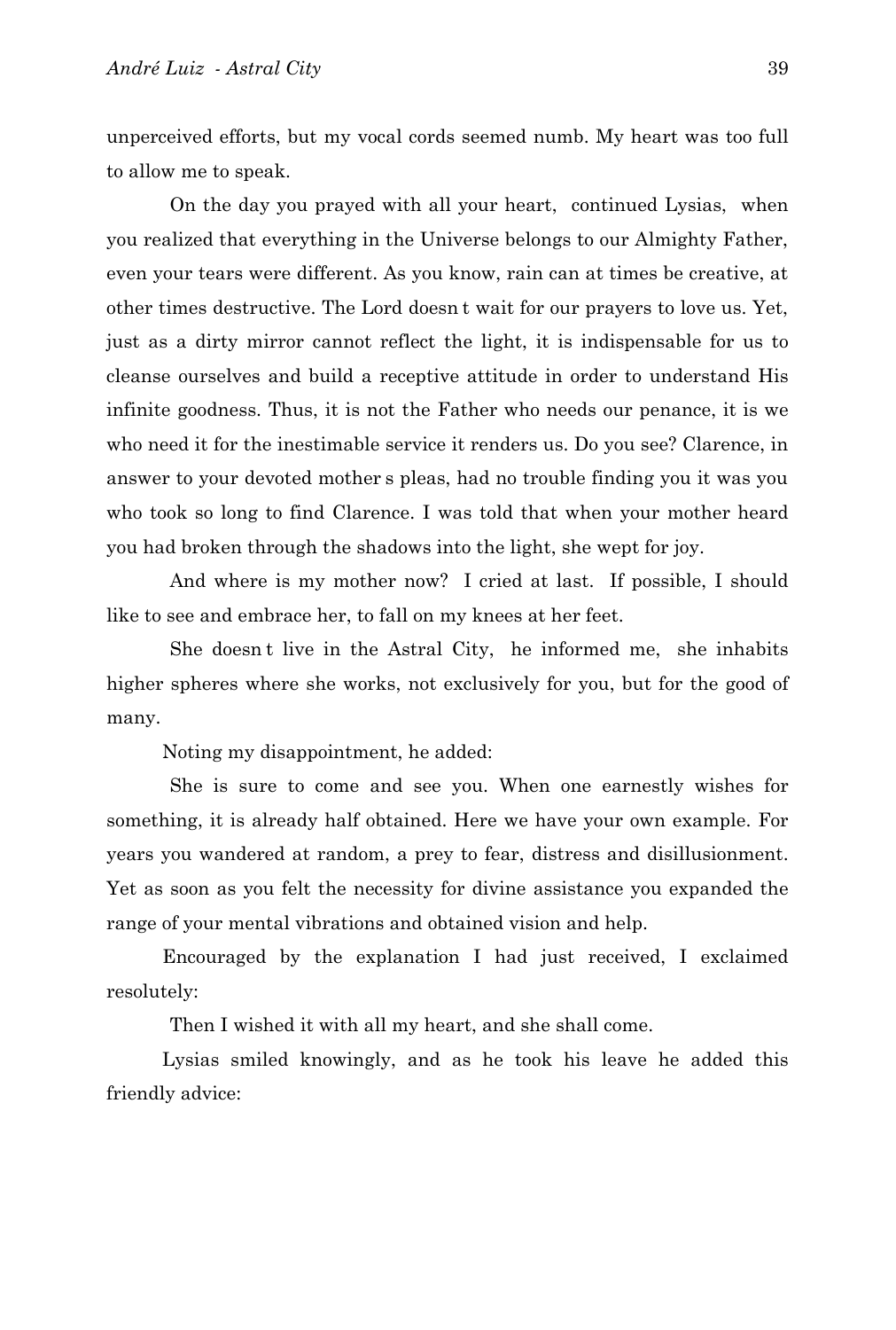Right, but keep in mind that all deserving petitions should contain three basic prerequisites: an active will, persevering work, and merit. In other words, one must first wish, then work towards that wish, and finally be deserving of what he requested.

He departed smiling, while I fell into deep meditation, wondering how such a vast program could have been expressed in so few words.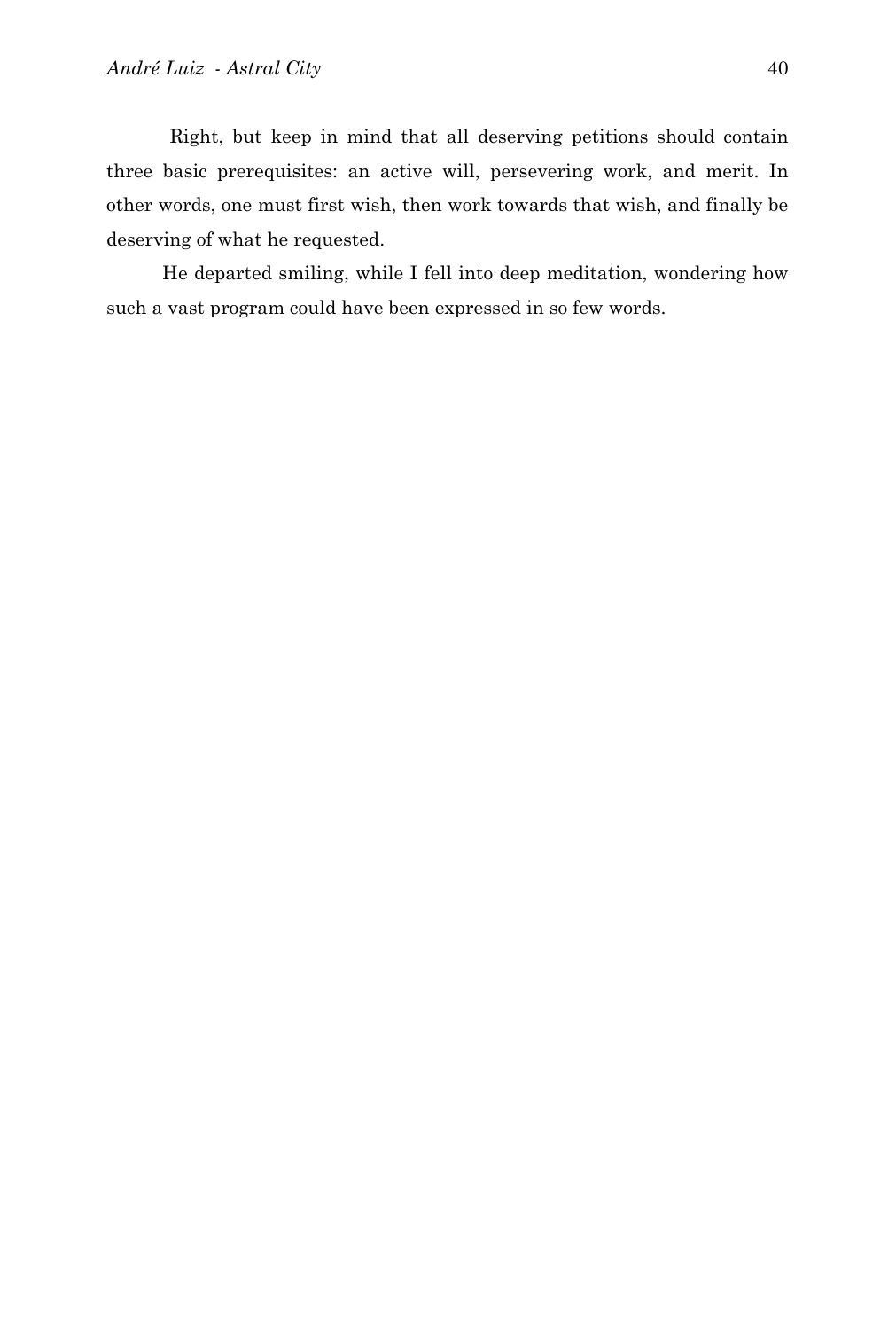# *Chapter 8 ADMINISTRATIVE ORGANIZATION*

For the first time after some weeks under intense treatment I ventured out in Lysias' company. The sight of the streets impressed me. The wide avenues, bordered with shady streets, which stretched out before us, were filled with pure air and an atmosphere of profound spiritual tranquility. Yet I saw no signs of inactivity or idleness anywhere. Instead, the city streets were crowded. I watched as the crowds passed by me. Some seemed absorbed in thought, while others smiled cordially as they passed. Lysias, seeing my surprise, quickly began to explain.

We are now in the district of the Ministry of Assistance. Everything you see here, all of the buildings and houses, are either institutions where the activities of our jurisdiction are carried out or home for our working staff and instructors. In the Ministry, patients are assisted, prayers are heard and sorted, earthly reincarnations planned and rescue groups promoted on behalf of those inhabiting the lower spirit zones or suffering on Earth. Here all problems related to human suffering are examined and solutions studied."

So there is a Ministry of Assistance in the Astral City? I asked.

And why not? All of our activities here are controlled by an organization which is constantly improving under the efficient supervision of those watching over our destinies. During our collective prayers, didn't you notice our Governor, surrounded by his seventy-two assistants? They are the Ministers of the Astral City. The colony, whose purpose is essentially work and accomplishment, is divided into six Ministries, each under the direction of twelve Ministers. The six Ministers are named: Regeneration, Assistance, Communication, Elucidation, Elevation, and Divine Union. The first four connect us with the Earth; the other two link us to the higher spheres. So you see our spiritual city is really a transition zone. The coarsest, most material activities are carried out by the Ministry of Regeneration. The most sublime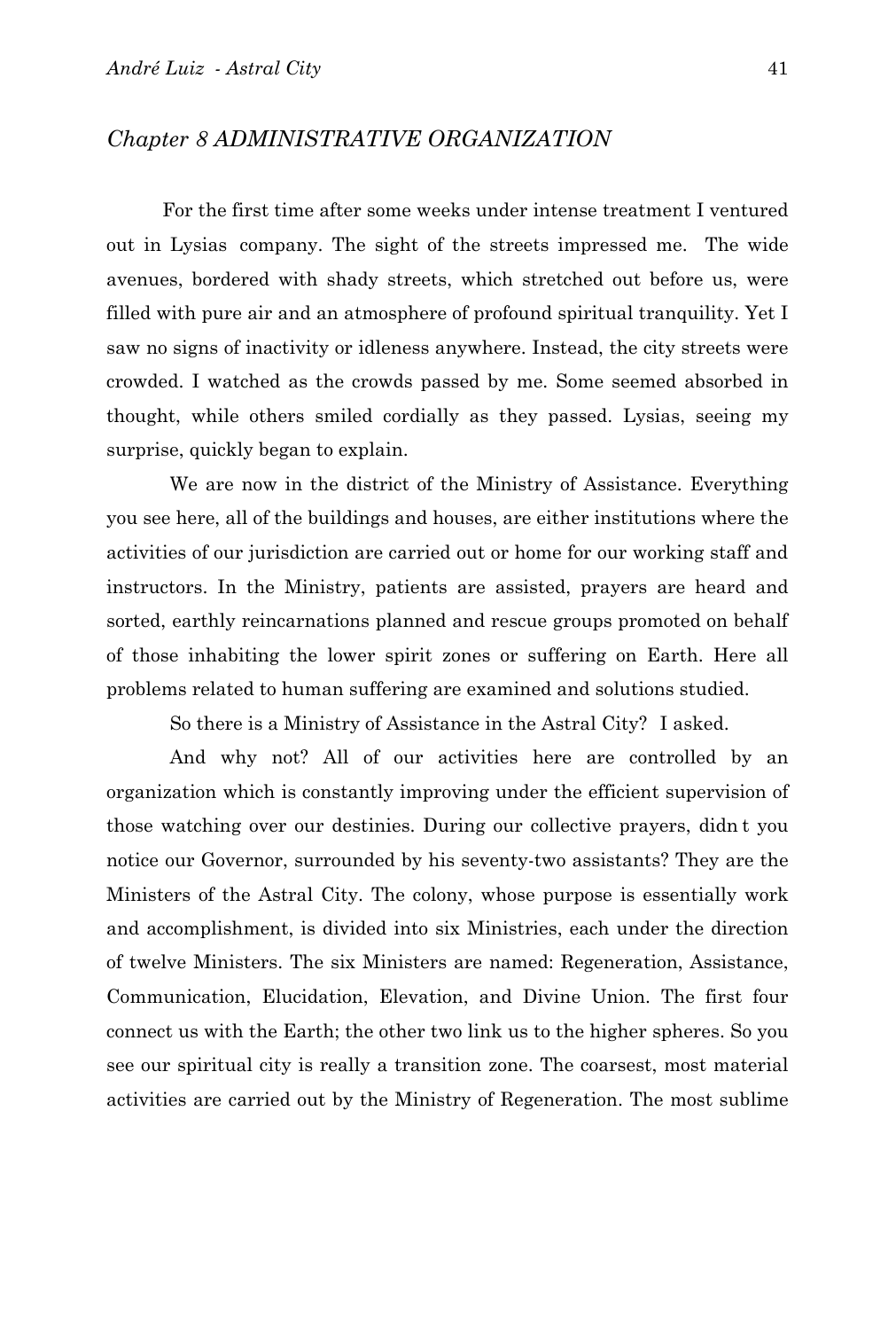is the Ministry of Divine Union. Clarence, our friendly instructor, is one of the Ministers of Assistance."

I never imagined the possibility of finding such a complete organization after the death of the physical body."

Yes, Lysias continued, the evil of illusion is very dense in the spheres of the flesh. The average man is unaware that all manifestations of order around him proceed from higher planes. Just as Nature becomes a garden when tended by man, so the mind, dull in primitive creatures, is transformed into a creative force when inspired by consciousness functioning in higher spheres. Every useful organization on the material plane has its first roots in higher spiritual worlds. But those the Astral City have a history like the great cities of Earth?

Certainly. All of the planes near the Earth possess their own specific nature and unique history. The Astral City is an old settlement, founded by a group of distinguished Portuguese pioneers who, after passing on, settled in the spirits planes over Brazil in the sixteenth century. According to the annals of our Colony, these settlers at first encountered tremendous and exhausting difficulties here. There are obstacles in the invisible zones close to the Earth, just as there are on the Earth itself. Enormous areas with undeveloped potential here are comparable to the great tracts of forbidden terrain on Earth."

The pioneers work was indeed hard and discouraging, even for the stronger spirits. The area where delicate vibrations and majestic buildings now abound was also peopled with other more primitive inhabitants whose architecture reflected their elementary minds and who filled the atmosphere with their undeveloped thoughts. Still the founders did not lose heart. They proceeded with their efforts, following the example of the Old World settlers on the physical plane. Only they substituted persevering work, brotherly solidarity and spiritual love for violence, war and slavery.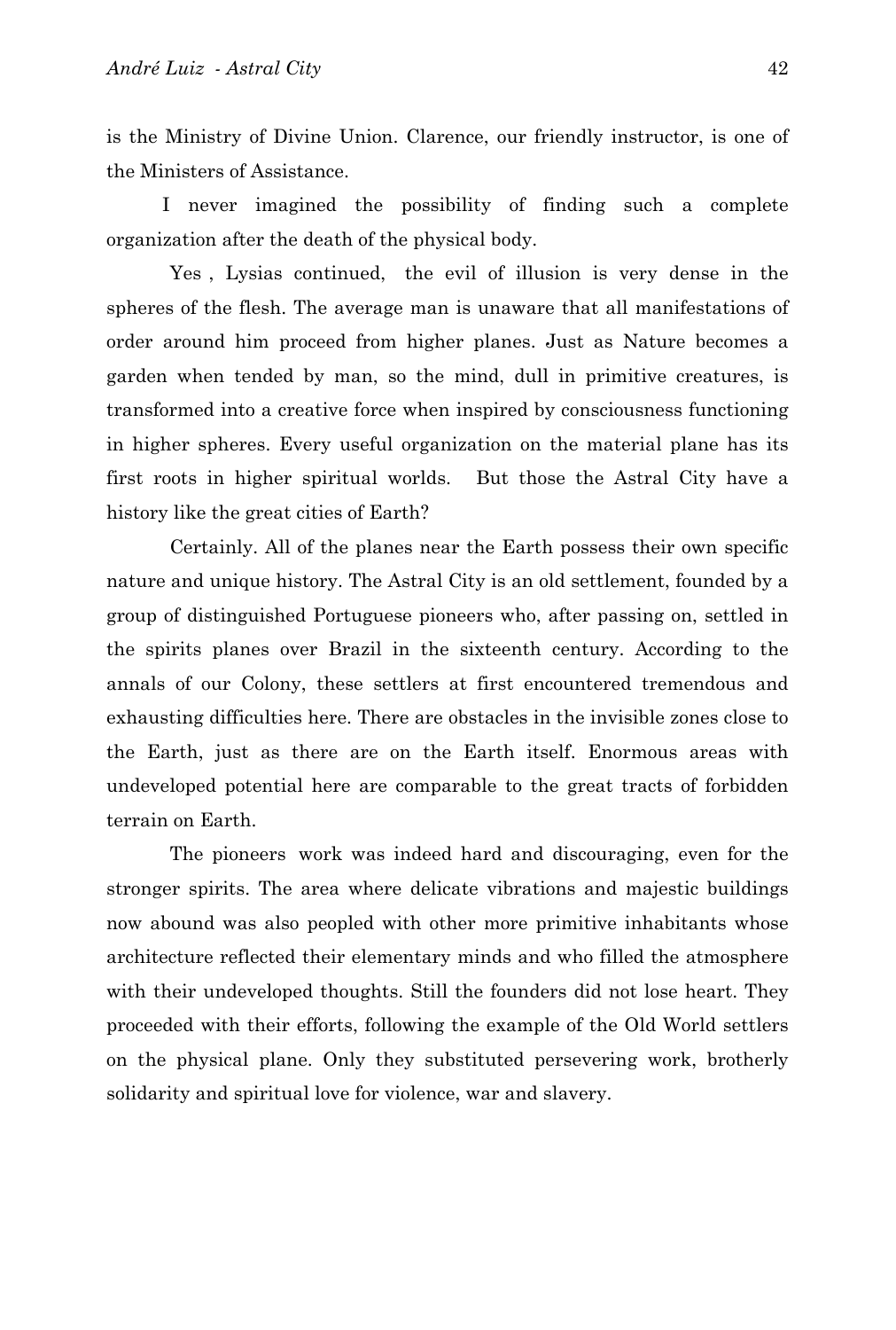By this time we had reached a large, artistically designed square, filled with beautiful gardens. In its center stood a magnificent palace crowned with majestic and lofty towers whose tips reached so high they disappeared from sight.

"Here, where the Government House now stands, the settlers placed the cornerstone of the Colony.

Pointing to the palace, he went on:

This square is the converging point of the six Ministries I told you about. They start at the Government House and stretch out in a triangular shape. Our devoted Governor lives here. A staff of three thousand individuals assist him in his administrative duties. He is the most earnest and untiring worker in the Colony. The Ministers travel at times to other spheres to renew their energies and acquire new knowledge, and we, too, have our habitual amusements. Only the Governor has no leisure time whatsoever. While he insists that we take periodic vacations to rest, he himself works ceaselessly, sacrificing even his sleeping hours. It seems he finds his reward in neverending service. I have been here for forty years, and except for the collective prayers, I have never seen the Governor at any public entertainment. Yet the radiation of his powerful mind reaches every branch of activity and his fatherly assistance involves everybody and everything here.

After a long pause, the friendly attendant continued:

"Only a short time ago, we celebrated the one hundred fourteenth anniversary of his magnanimous administration."

Lysias went on walking in reverent silence, while I, keeping pace with him, gazed in awe at the marvelous steeples which seemed to pierce the skies.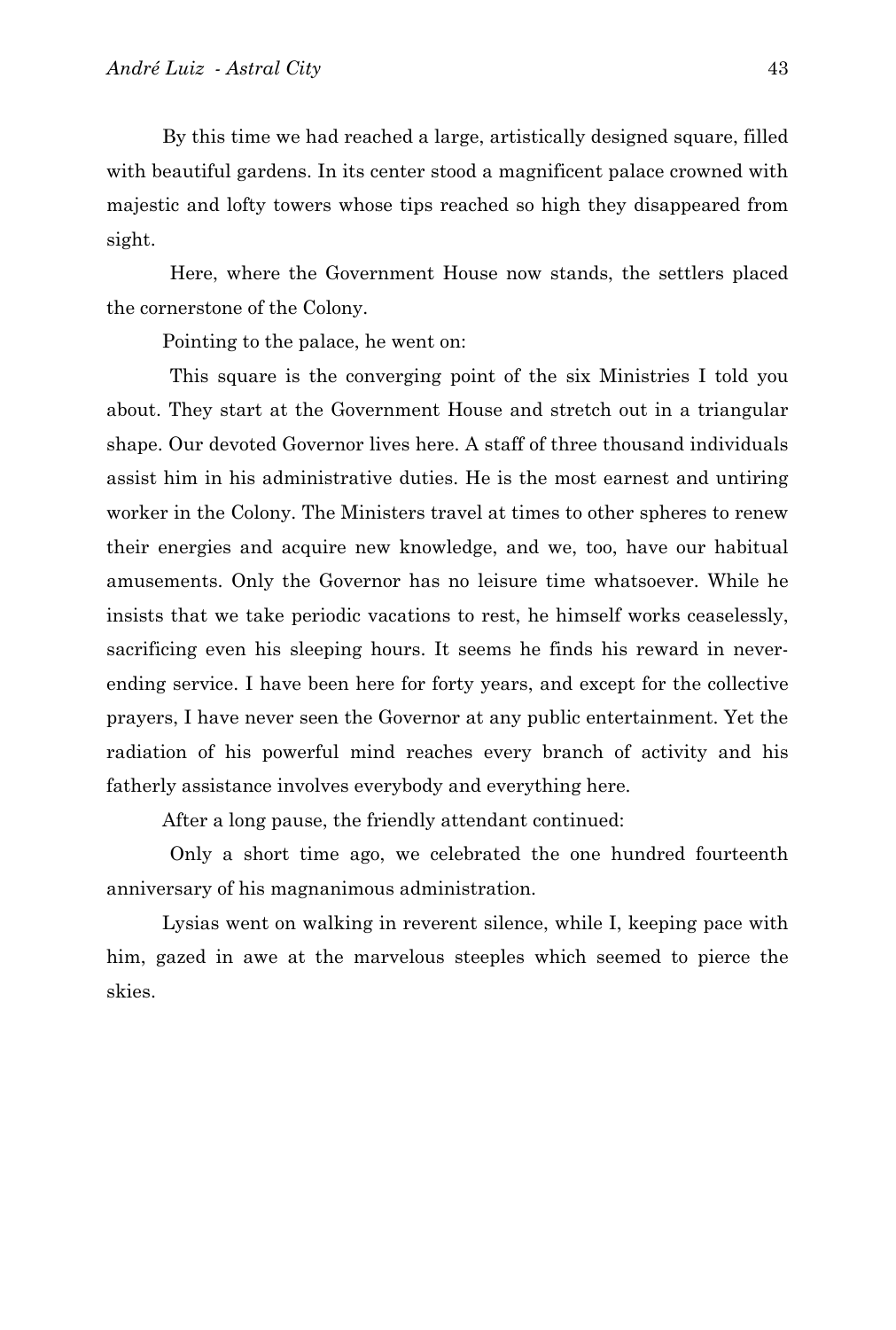# *Chapter 9 THE PROBLEM OF NUTRITION*

Captivated by the sight of the magnificent gardens, I asked Lysias to rest with me for a while on a bench nearby, and he willingly greed. I was filled with a pleasant feeling of peace, watching the graceful sprays of colored water rising in the air, forming intricate patterns.

Whoever observes this immense colony of work, I said thoughtfully, is led to inquire about all sorts of possible problems. For instance, the problem of supply. There in no Ministry of Economy here, is there?

That branch of ser ice, answered Lysias, used to assume much greater importance here. Then our Governor decided to reduce, as much as possible, the number of practices which might remind us of purely physical phenomena. Therefore the activities of the Department of Supply were reduced to mere distribution, under the direct control of the Central Administration. As a matter of fact, this was a very important decision. Our records show that a century ago the Colony underwent great trouble to adapt its inhabitants to the principle of simplicity. Many newcomers to the Astral City, still imbued with earthly vices, insisted on the most extravagant accommodations, including sumptuous meals and stimulating drinks. Only the Ministry of Divine Union, owing to its inherent characteristics, shunned such abuses; the others spent their time overburdened with problems of this sort. Our Governor, however, spared no efforts to put an end to the deplorable situation, introducing decisive measures against it the moment he assumed his administrative duties at the Astral City.

Some of our older missionaries have told me about that time. They say that the Governor's request two hundred instructors came to us from a very high sphere in order to propagate new theories about respiration and the absorption of life-giving elements from the atmosphere. Numerous lectures were given on the subject. Many of our own experts were against those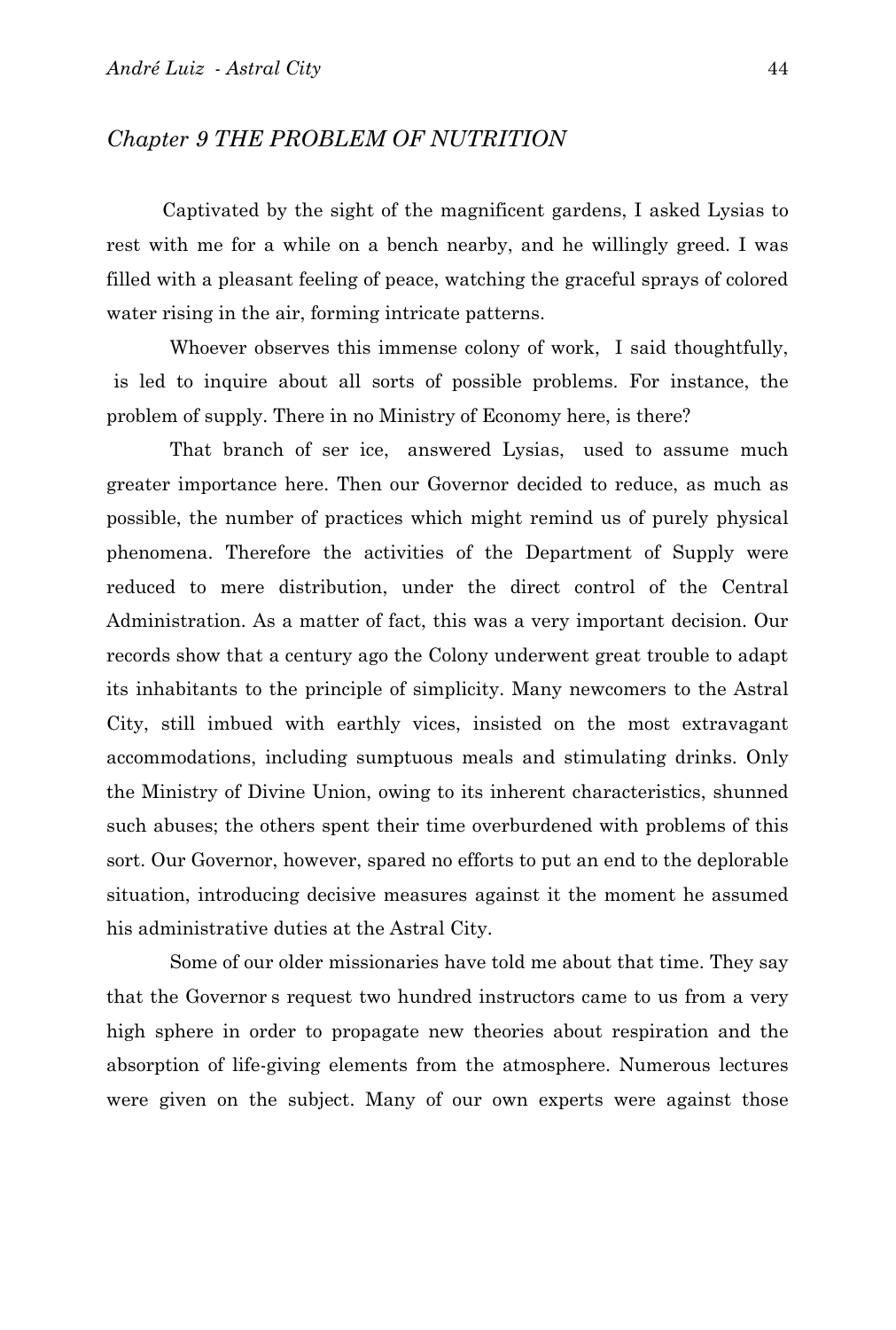innovations on the grounds that, because the Colony serves as a transition zone, it would be unjust and dangerous to submit newly-arrived spirits to such drastic changes. They believed that such changes could cause serious damage to our patients spirit-bodies. But the Governor did not give in.

"For thirty years the lectures, illustrative examples, and technical explanations proceeded without interruption. Various eminent spirits went so far as to formulate public protests against the Governor's actions. They repeatedly crowded the Ministry of Assistance with patients who declared themselves victims of the deficient new diet. During such crises, those who were against the change intensified their attack. Yet the Governor never resorted to punishment. Instead, he would summon his critics to the Government House in a fatherly manner, expounding on the aims and benefits of the new program, emphasizing its superiority as an efficient means of spiritualization. For the most obstinate he would arrange instructive excursions to higher spheres, winning over a great number of them.

After a long pause, I said:

Please go on, Lysias. How did that edifying struggle end?

After twenty one years of persevering efforts on the Governor's part, the Ministry of Elevation gave in and cut its supplies to the strictly necessary. The Ministry of Elucidation, however, took a long time to follow this good example, owing to the greater number of statistics-minded spirits working there. They were the most obstinate adversaries, still entrenched in their earthly ideas that the ingestion of protein and carbohydrates is indispensable to the human frame. They insisted on maintaining their ideas here, and every week they sent the Governor lengthy reports, full of warnings and observations, tests and numerical data, supporting their claims. Such impertinence even reached the point of arrogance, yet the Governor's patience never failed."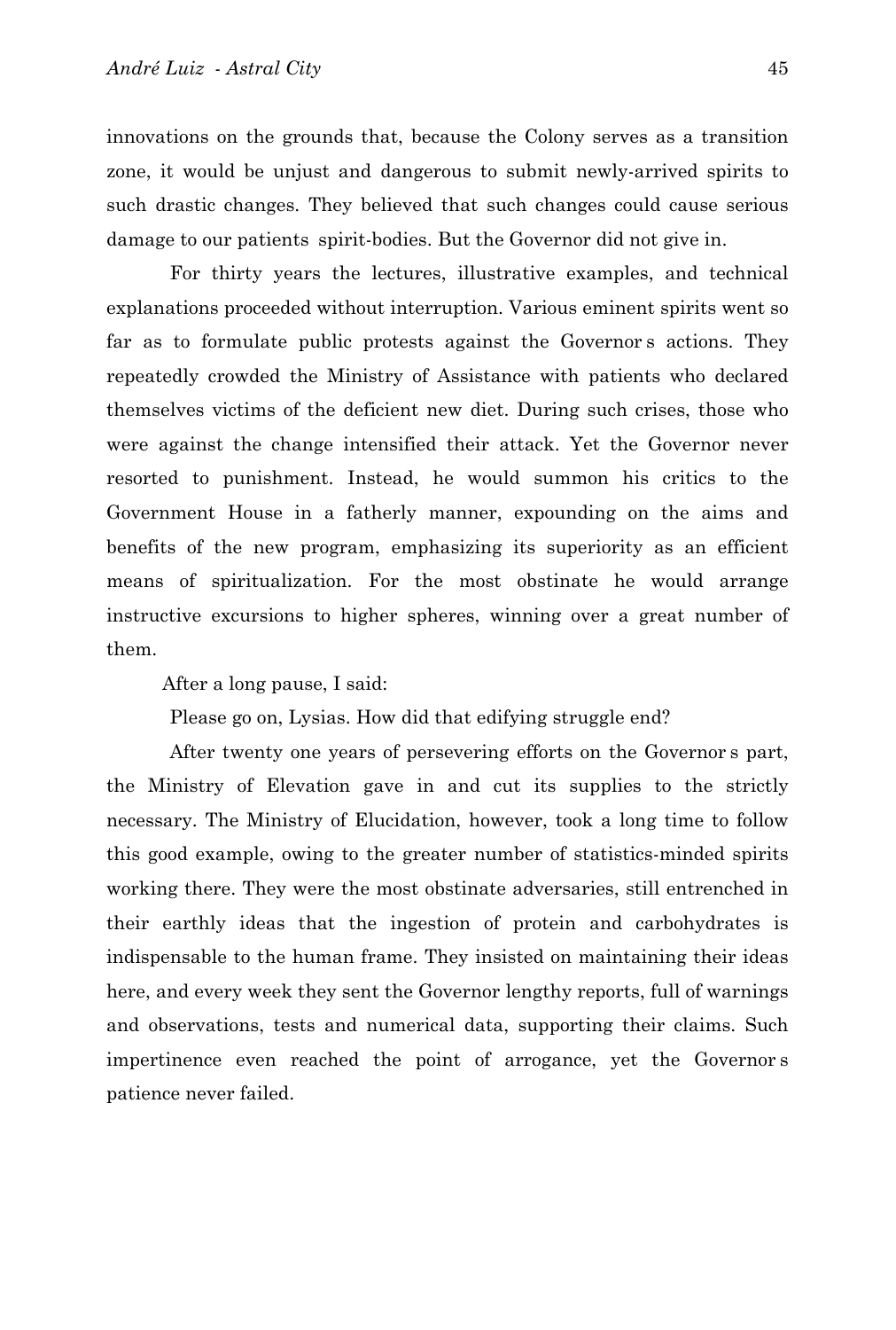"Having decided not to act alone, he obtained the assistance of the highly evolved entities who guide us through the Ministry of Divine Union, and together they examined every one of those documents thoroughly. While the scientists multiplied their arguments and the government stalled for time, dangerous disturbances were brewing in the Department of Regeneration, now known as the Ministry of Regeneration. Some of the less developed spirits there were caught up in the spirit of rebellion of those in the Ministry of Elucidation and acted simply deplorably. The atmosphere of unrest divided the Colony, exposing the Astral City to dangerous attacks from inhabitants of the lower zones. Such entities endeavored to invade our city availing themselves of the breach of services of the Department of Regeneration, where many workers had been carrying on clandestine dealings in order to satisfy their undesirable addictions to food.

The alarm was given, and though the crisis posed a serious threat to us all, the Governor maintained his usual serenity. He asked the Ministry of Divine Union for a meeting, and, after listening to our highest council, had the Ministry of Communication temporarily closed. He ordered the dungeons of the Department of Regeneration prepared for the isolation of the more stubborn rebels. He admonished the Ministry of Education, whose impertinence he had withstood for thirty years, and decreed that any further assistance whatsoever to the lower regions should be suspended until further notice. For the first time in his administration he had the electric weapons in the city walls turned on, so as to emit magnetic darts as a measure of defense. There were neither battles nor attacks on the Colony's side only resolute defense. For over six months the diet of the Astral City was reduced to the life-supporting principles in the atmosphere and the electrical, magnetic and solar elements in the water. Thus for the first time the Colony felt the indignation of a kind and just spirit.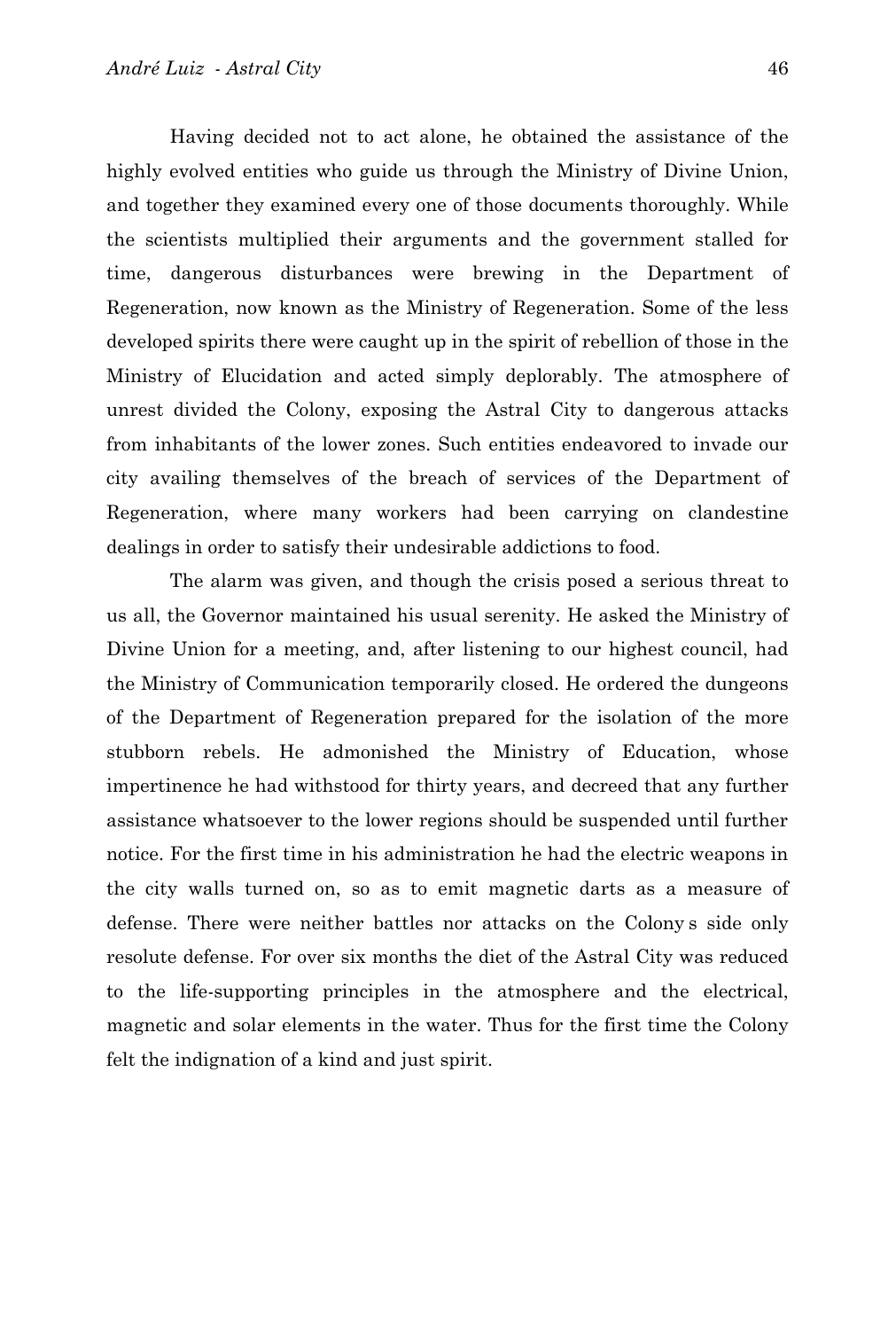The Crisis was finally over the government had won. The Ministry of Elucidation itself admitted its error and lent a hand in it is said that during the festivities the Governor was moved to tears, declaring that the general, good understanding of his fellow citizens was the dearest reward to his heart. The Department of Regeneration was promoted to Ministry, and the city returned to its usual routine.

Since that time only the Ministries of Regeneration and Assistance are allowed greater supplies of nutritive substances, owing to the low spirituality of many of their patients. In all other Ministries the diet is limited to the essentials, according to the rules of the strictest sobriety. Nowadays everyone agrees that the Governor's apparently arbitrary imposition was a most valuable measure towards our assent. Our contact with material things was reduced, giving rise to a greater spirituality.

Lysias fell into silence, while I pondered deeply over the great lesson I d just receive.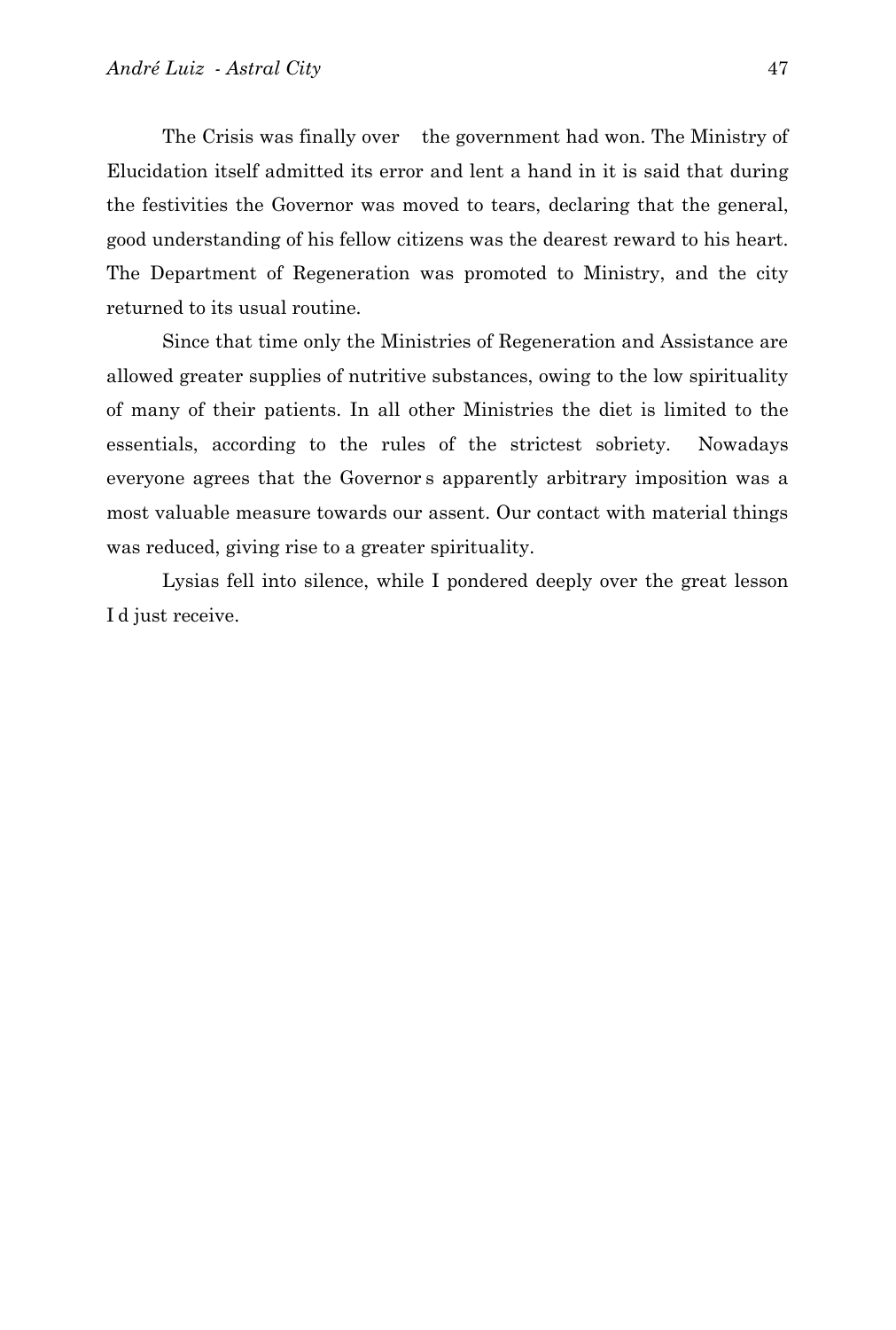# *Chapter 10 THE WATER PARK*

Noting my growing interest in the processes of nutrition, Lysias invited me to accompany him on an instructive excursion.

Let's go, he suggested, and see the Colony's great reservoir. There you will have the opportunity to see some things that will interest you and to learn the importance of water in our transition settlement.

My curiosity roused, I gladly accepted the invitation. When we arrived at the corner of the public square, my kind friend stopped.

Here we wait for the airbus<sup>4</sup>. He said.

I had scarcely gotten over my surprise when a large vehicle approached, floating about fifteen feet above the ground, filled with passengers. It descended like an elevator. I looked at it closely it was very long, like no vehicle I had ever seen on Earth. It seemed to be made of a very flexible material, and, judging from the number of antennae on its roof, I guessed that it was connected to invisible wires. Later, when visiting the large working plants of the Colony's Department of Traffic and Transportation, I found that my suppositions had been right.

Lysias gave me no time for my customary questioning. We climbed in, settled into comfortable seats, and the air-bus started in silence. I felt uneasy in this unusual environment, among so many strangers. We traveled at such a speed that I found it impossible to discern the details of any of the constructions that we passed. We covered a good distance, stopping briefly every three kilometers, until forty minutes later Lysias informed me that we had arrived.

The scenery before my eyes was of exquisite beauty. The woods were in bloom and the fresh air was filled with a gentle aroma. It was all a miracle of

1

<sup>4</sup> An aerial vehicle similar to our large cable cars.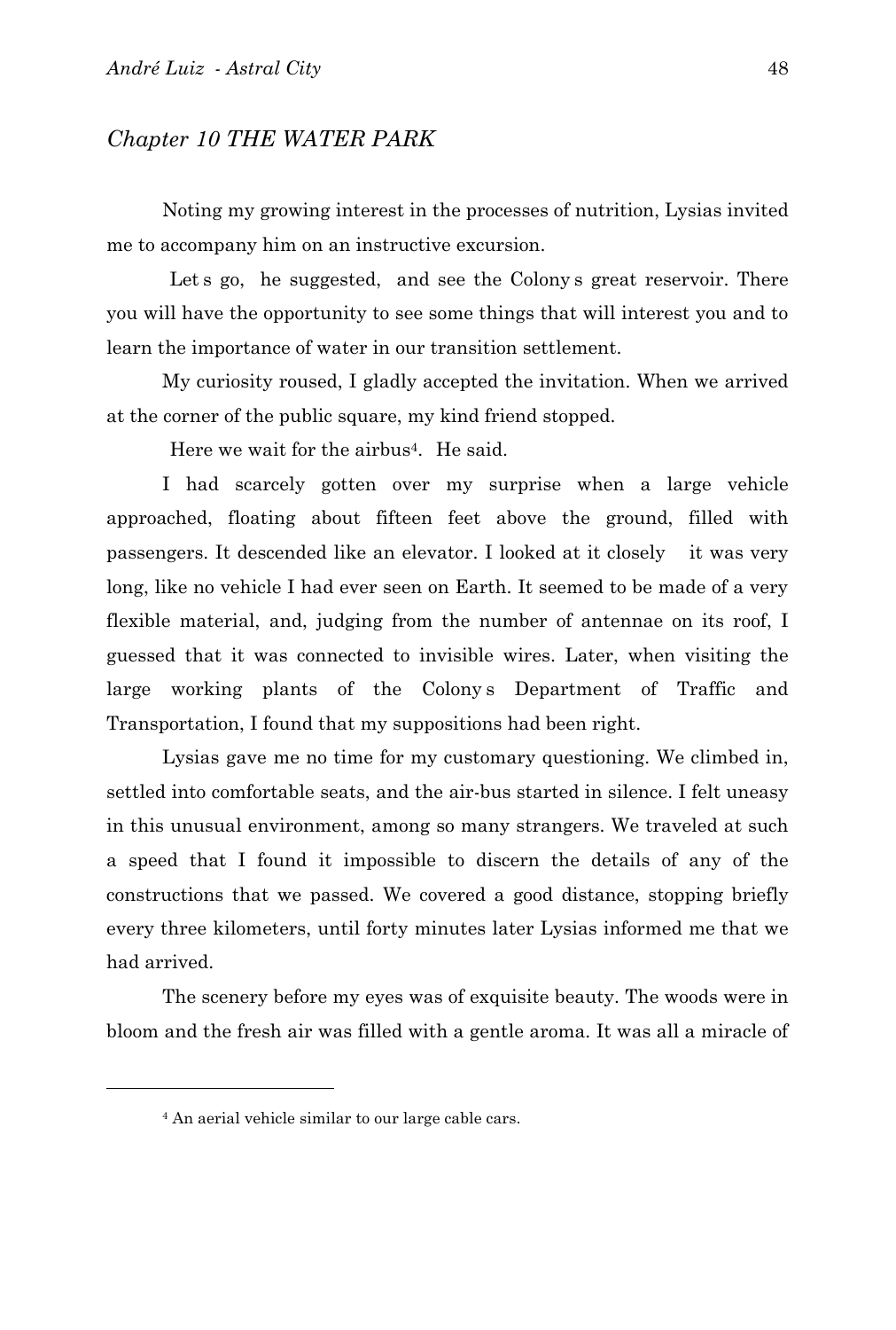colors and lights. A great river wound its way leisurely between green banks sprinkled with blue flowers. The slow-moving waters, shimmering in the sun, reflected, like a crystal mirror, the many shades of blue in the sky. Wide paths cut through the woods in different directions, and at regular intervals large trees spread their friendly branches offering areas of shade in the sunbathed landscape. Here and there, fancifully shaped benches invited one to rest. I was simply charmed, and Lysias noticed by enthusiasm.

This place is called the Water Park. It is one of the finest regions of the Astral City, and a favorite meeting place for lovers. They come here to exchange sweet vows of love and fidelity for their future experiences on Earth.

These remarks brought a series of interesting questions to my mind, but Lysias gave me no chance to vent my eager curiosity. Pointing to a large and imposing building, he explained:

That is the Colony's water works. The waters of the Blue River that you see over there are drawn into huge compartments from which they are distributed to every district in the Colony. Beyond the grounds of the Ministry of Regeneration, the waters converge again. The river then flows along its ordinary course towards the great ocean of substances, invisible to the Earth. As a matter of fact, water here has quite a different density than that on Earth. It is much lighter and purer here, almost fluidical."

Noticing the magnificent building in front of us, I asked:

Which Ministry controls the distribution of water?

It is one of the rare material activities under the Ministry of Divine Union.

Really! I exclaimed, at a loss for how to reconcile the two. Lysias smiled and continued with his explanation:

"On Earth, very few people recognize the importance of water. Here in the Astral City our attitude is different and our knowledge of the subject is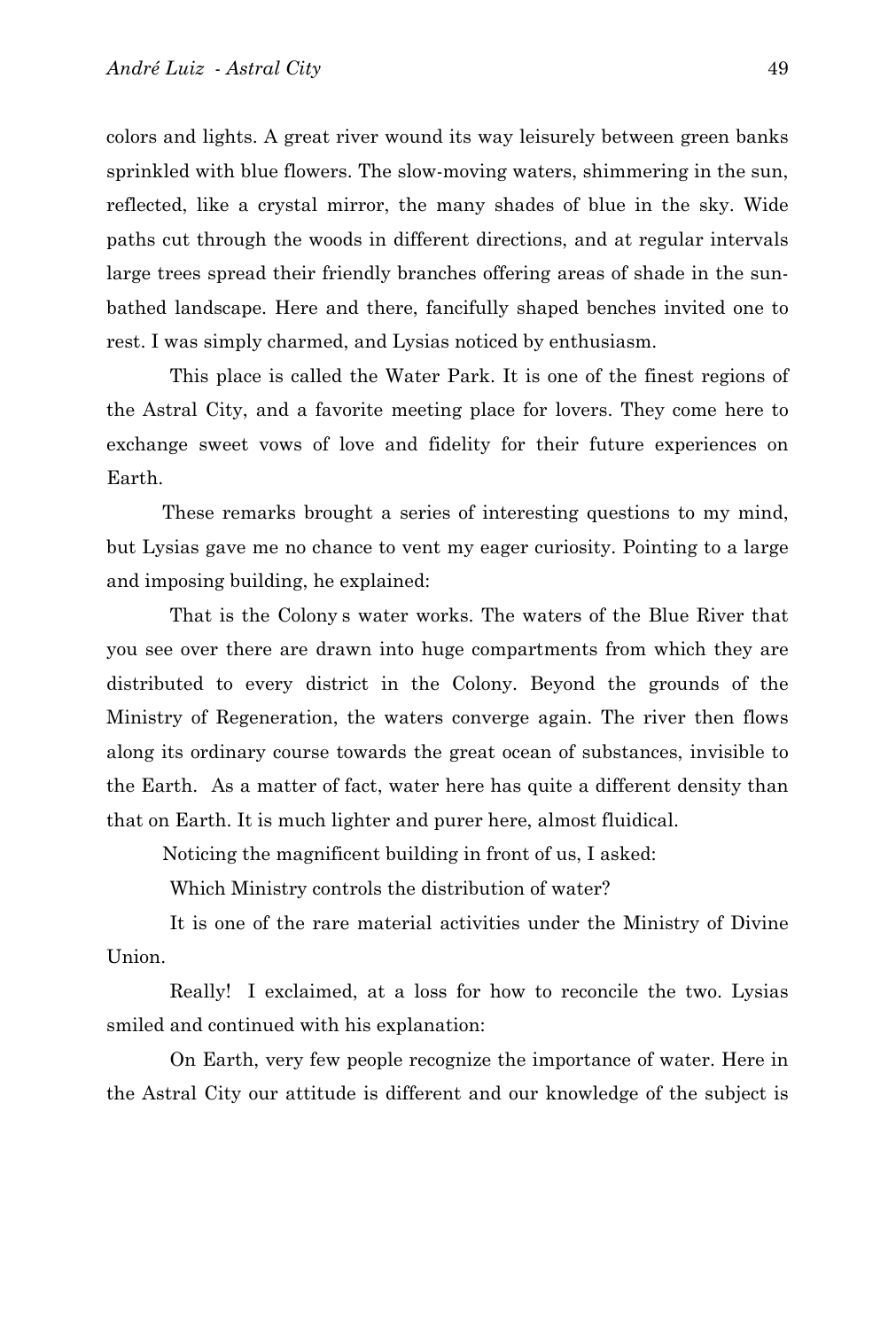far greater. It is obvious that all services that are created need energy and attention to remain in good order. In this spiritual city we learn to be grateful to the Father and His divine laborers for such a gift. Being more deeply acquainted with the properties of water, we know that it is one of the most powerful vehicles for all fluids, whatever their nature. Here, water is used especially for nutritive and medicinal purposes. In the Ministry of Assistance, you will find several departments entirely devoted to mixing pure water with certain elements drawn from solar rays and from spiritual magnetism. In most districts of our extensive Colony, the water thus prepared is the basis of our diet. It happens, though, that, of all of us, the Ministers of Divine Union have reached the highest degree of spiritualization. Consequently they were allotted the task of the general magnetization of the water of the Blue River, to purify it enough so that it might be used by all of the inhabitants of the Astral City. After the Ministers of Divine Union cleanse the water, various institutions carry out the specialized work of endowing it with nutritive and medicinal substances. When the different ducts join again at a distant point opposite these woods, the river flows away from our area, bearing some of our spiritual qualities.

I was completely astonished in the face of these explanations.

On Earth, I remarked, I never heard of anything like this.

Man is inattentive. Lysias continued. For many centuries the sea has kept his environment in balance, rain has supplied him with food, and the rivers have been vital in the formation of his cities. Water is a blessing in his home and work, and is the principal and most important element in his physical body. Yet man goes on thinking himself the absolute master of his world, forgetting that he is, before any other consideration, a child of the Most High.

The time will come, though, when he will follow our example and recognize the value of this divine and precious gift. He will understand that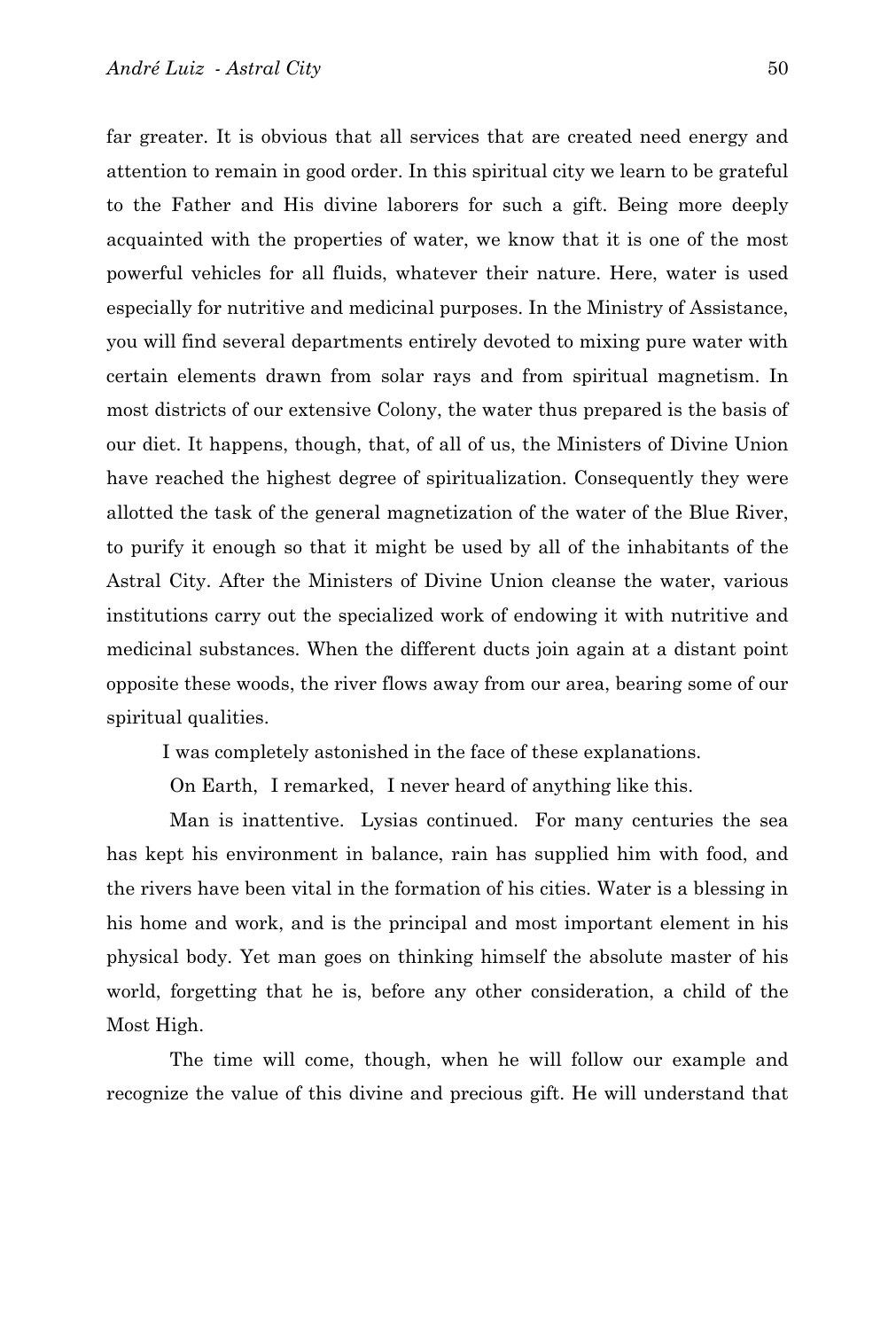the water in every home absorbs the mental characteristics of its inhabitants."

In the physical world, my friend, not only does water carry away the residues of material bodies, but it also becomes impregnated with our mental vibrations. It can be harmful in wicked hands, useful in generous ones. When in motion, it current spreads the blessing of life and acts as a vehicle of Divine Providence, absorbing man's bitterness, hatred and worries, cleansing his physical home and purifying his inner atmosphere.

Lysias fell into reverent silence, while I gazed at the tranquil waters that had aroused in my mind so many sublime thoughts.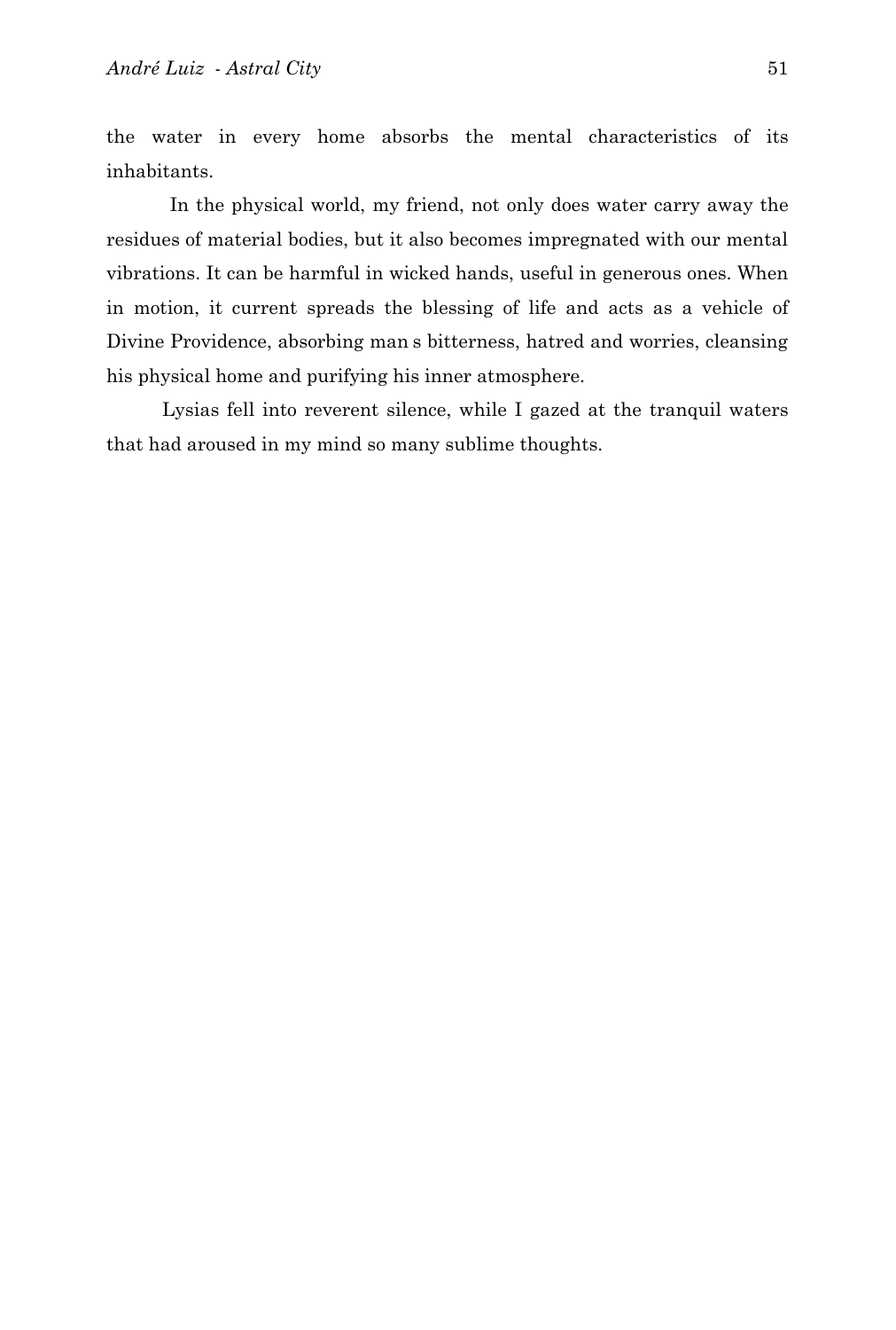#### *Chapter 11 LEARNING ABOUT THE ASTRAL CITY*

My generous friend was anxious to show me around the numerous districts of the Colony, but pressing duties called him back.

You will soon get a chance to visit the different departments of our activities," he said, encouragingly. "You see, the Ministries of the city are vast centers of intense work. A through inspection of any one of them would take several days. However, you will not lack opportunities. Even if I find it impossible to accompany you, through Clarence's mediation you will be granted a permit to visit any department you like."

By this time we were back at the airbus and in a few minutes we were on our way home. I did not feel again the sensation of uneasiness I had at first experienced, nor was I constrained by the presence of the numerous passengers in the airbus. I was almost at ease and fell to pondering over some of the questions I was anxious to solve. I took the opportunity to question Lysias further:

Lysias, my friend, can you tell me whether all spirit colonies are like this one? Do they adopt the same characteristics?"

By no means. If, on the physical sphere, each region, each town presents its own peculiar features, you can imagine the diversity of conditions existing on our planes. Here, as on Earth, creatures are grouped according to the common sources of their origin and the goal in view. But it must be remembered that each colony, as well as each of us, stands on a different step of the great stairway to perfection. Collective experiences vary among one another. We are only one example of such colonies. According to our chronicles, our predecessors often sought inspiration in the work of the devoted workers of other spheres, just as settlements in formation now seek our help. Nevertheless, each organization posses essentially unique characteristics."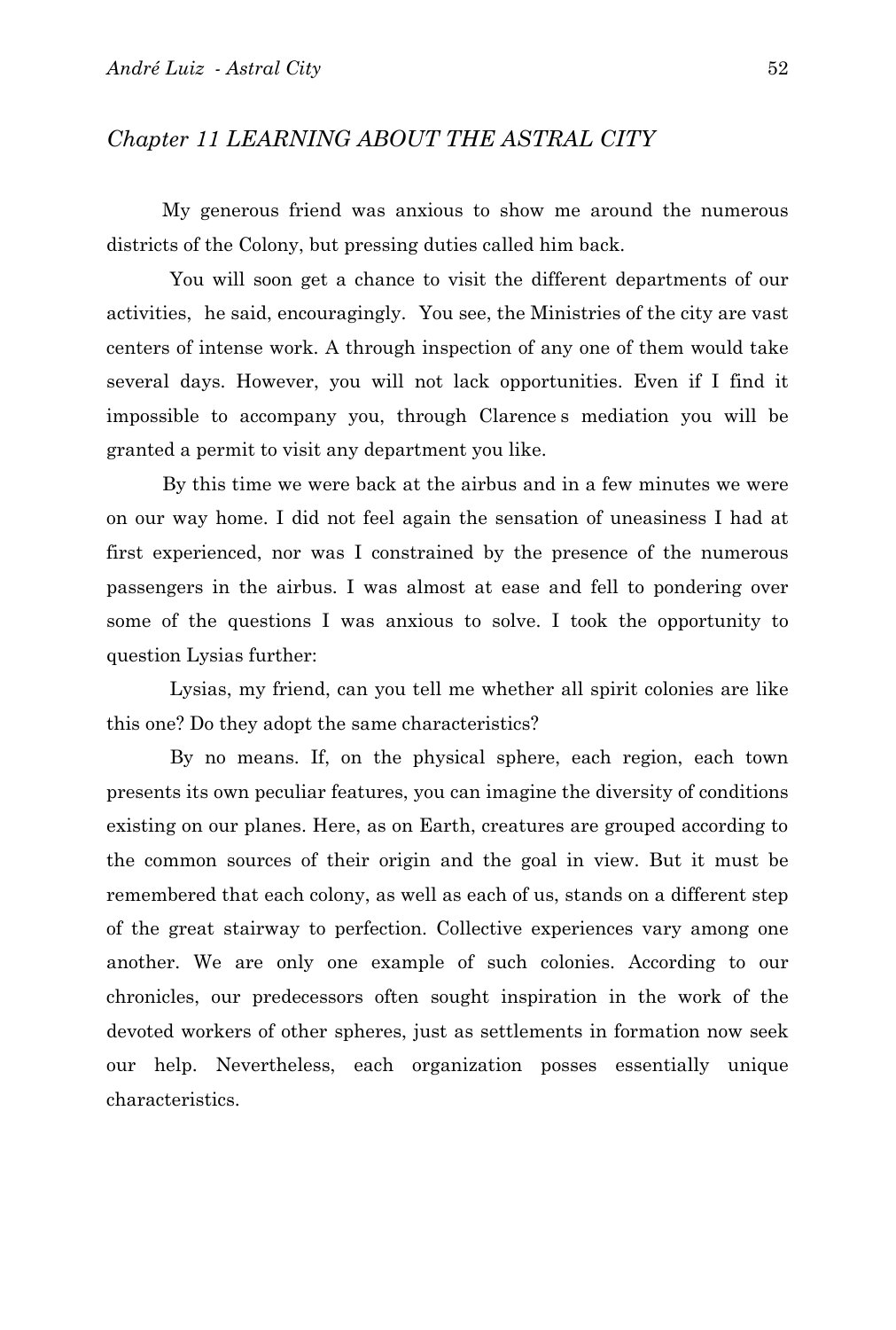As a longer pause in the conversation ensued, I inquired:

And did the idea of the division into Ministries originate here?

Yes, it did. The pioneers of the Astral City visited New Dawn, one of the most important spirit colonies near us where activities are distributed into departments. Our founder adopted the system, but substituted the word ministry for department, except in the case of the Ministry of Regeneration, which only obtained its promotion under our present Governor. Their idea was that the organization into Ministries is more meaningful in a spiritual sense.

I quite agree. I assented.

It is important, Lysias continued, that you realize that our Colony strongly stresses the principles of order and hierarchy. Merit is the only standard used to evaluate those who may be assigned to prominent positions. In ten years, only four spirit entities have been granted missions of responsibility in the Ministry of Divine Union. As a rule, after long periods of apprenticeship and service, we reincarnate to continue our struggle towards perfection.

I was completely absorbed in Lysias words, and he went on:

When newcomers arrive showing response to brotherly cooperation, they are lodged in a district of the Ministry of Assistance. If, however, they are recalcitrant, they are taken to the Ministry of Regeneration. As they begin, in time, to improve, they are then admitted as helpers in the services of Assistance, Communication, and Elucidation, in order to prepare themselves for their future tasks on Earth.

"Only a few spirits are allowed the privilege of long stay in the Ministry of Elevation, and very rare indeed are those who are raised to the staff of the Ministry of Divine Union when positions become available every ten years. Let me tell you, the acquisitions required are no mere expressions of idealistic activity. We are no longer on the physical plane, where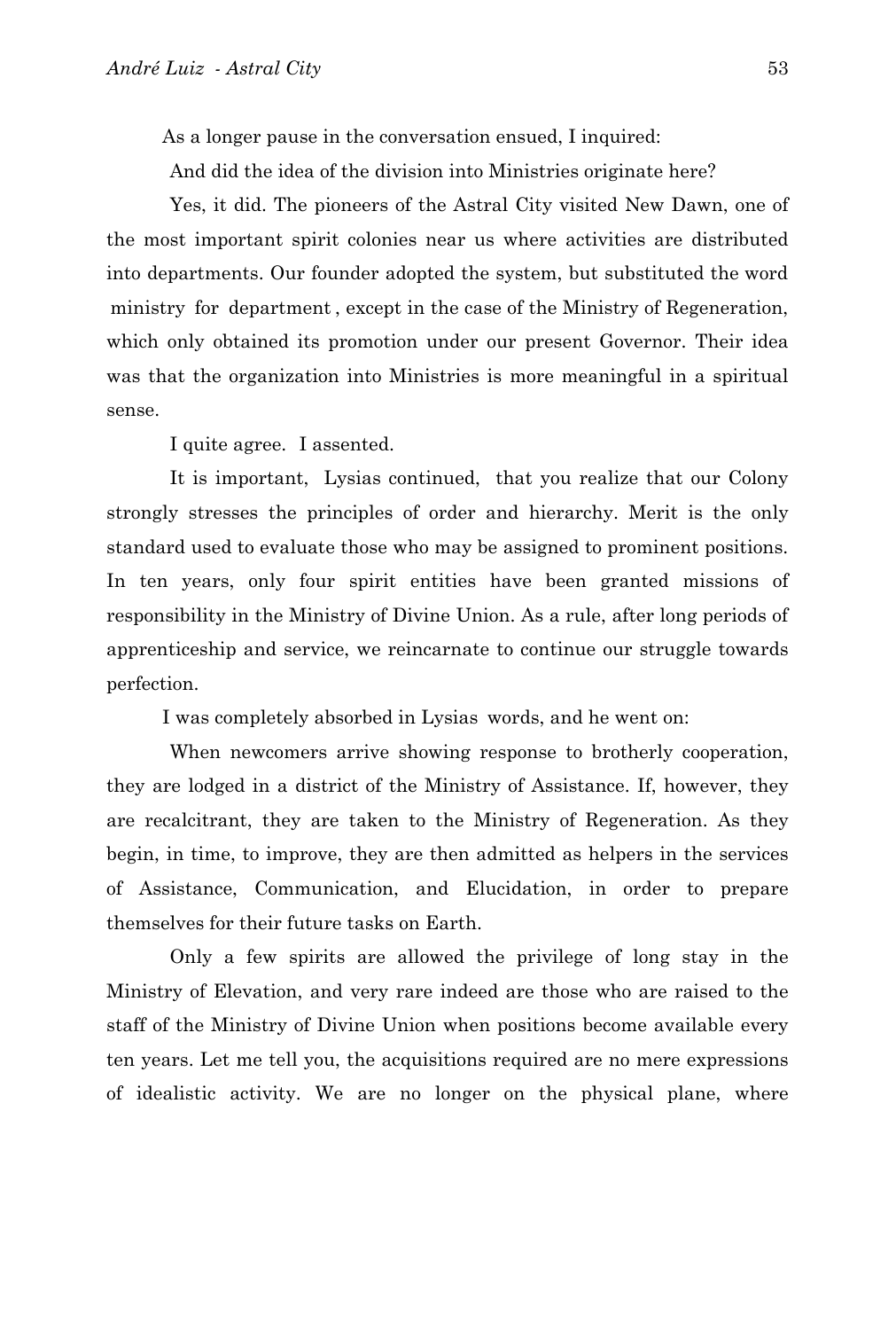discarnate entities are obliged to become ghosts. Our time here is spent in a round of active work. The work in the Ministry of Assistance is difficult and complex; in Regeneration it requires strenuous efforts; in Communication it demands a high standard of individual responsibility; in Elucidation it calls for a great working capacity and a well trained mind, while in Elevation, abnegation and spiritual enlightenment are indispensable. As to the missions of the Ministry of Divine Union, profound wisdom and sincere universal love are essential requisites. The Government, in its turn, is the busy center of all administrative activities, and numerous services are under its direct control, including nutrition, distribution of electrical energies, traffic and transportation. In truth, my friend, labor regulations are always fulfilled here. Rest, on the other hand, is also rigorously observed. This is necessary in order to ensure that tasks are fairly distributed. The only exception is the Governor himself, who works ceaselessly, even during leisure hours.

But does he never leave the Government House? I inquired.

"Only when truly necessary for the public welfare. The one exception is his Sunday visit to the Ministry of Regeneration, the zone which contains the largest number of deranged entities because so many of the spirits there are still attuned with their unhappy brothers in the lower zones. Vast multitudes of transgressor spirits are lodged there. Thus, on Sundays, after the collective prayer in the Great Temple of the Government House, our Governor spends the afternoon working with the Ministries of Regeneration on many difficult cases. He sacrifices much to assist our distraught and suffering brothers."

We left the airbus near the Hospital where, I thought gratefully, I would soon find my comfortable room. As we walked, I noticed beautiful music floating through the air. I had first heard the melodies on leaving, and now as we returned, I looked to Lysias for an explanation.

That music comes from our workshops. After long observation, the Government came to the conclusion that music stimulates labor. Since then,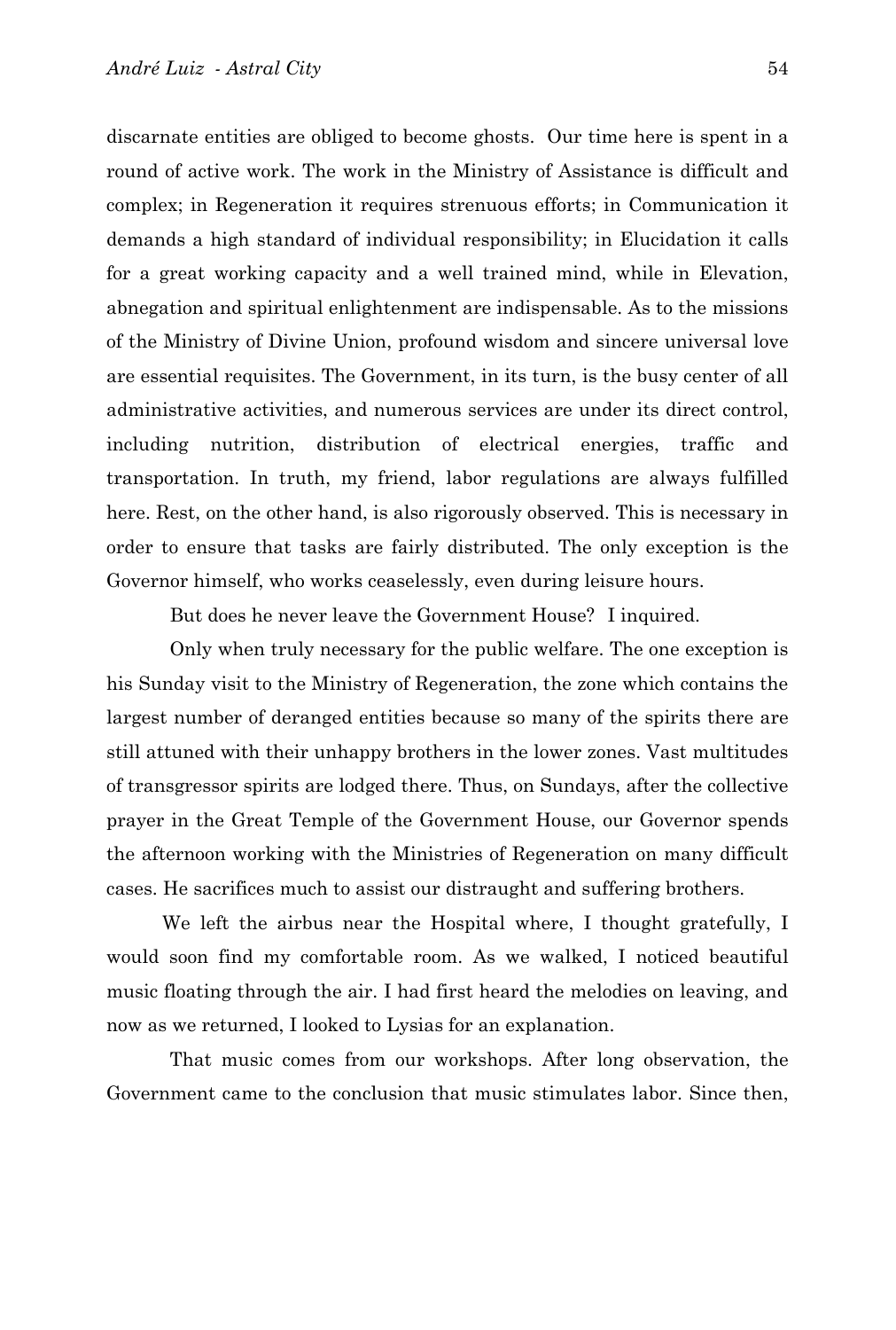that inspiring incentive has become an established custom in all of our activities.

Meanwhile, we had reached the hospital entrance hall. An attendant came forward and addressed my companion:

Brother Lysias, you are urgently needed in the pavilion on my right.

My friend left with his usual efficient calmness, while I retired to the privacy of my room, once more to return to endless speculations.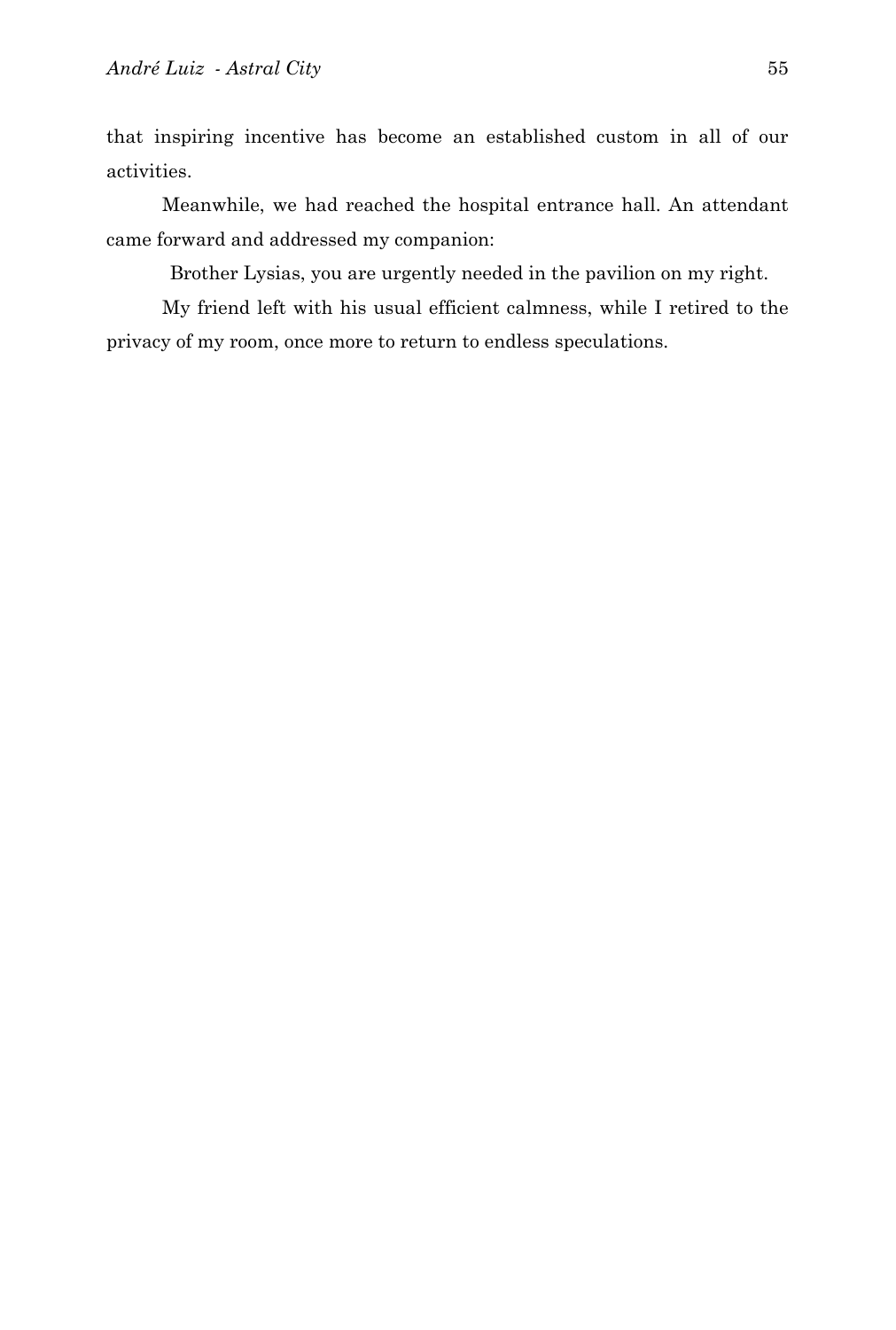# *Chapter 12 THE LOWER ZONE*

After having received such precious elucidations, I felt most anxious to improve my knowledge of some of the facts he had told me about. His references to spirits in the shadowy Lower Zones aroused my curiosity. The lack of religious instruction on Earth is very often the cause of a serious state of confusion over here. What could the Lower Zone be? I had heard Hell and Purgatory mentioned in the Roman Catholic sermons I had attended out of social obligation, but I never had the slightest notion of the Lower Zone. The next time I met my amiable attendant, I had all of my questions at my fingertips. He listened carefully, then replied:

Well now, how can you be unaware of that region when you were kept there for so long?

With a shudder of horror, I recalled my past sufferings. Lysias continued:

The Lower Zone begins on the Earth's crust. It is the shadowy zone for those who, in the world, turned a deaf ear to the call of their sacred duties, which they failed to fulfill, languishing instead in indecision or dragging themselves into the mire of wrong-doings. You see, on reincarnating, a spirit promises to carry out the mission assigned to him in the Father's work. Yet, when he recommences his experiences he finds it very difficult to keep his word. Instead, he blindly follows the dictates of his own selfishness. Thus, he continues to cultivate old hates and passions, forgetting that hatred is not justice, just as passion is not love. All that is superfluous and useless unbalances the harmony of life.

"After Physical death, great multitudes of obsessed entities remain in that misty region adjacent to the Earth's physical sphere. A well accomplished duty serves as a gateway through which we enter the Infinite. It brings us closer towards our goal the sacred union with the Lord. It is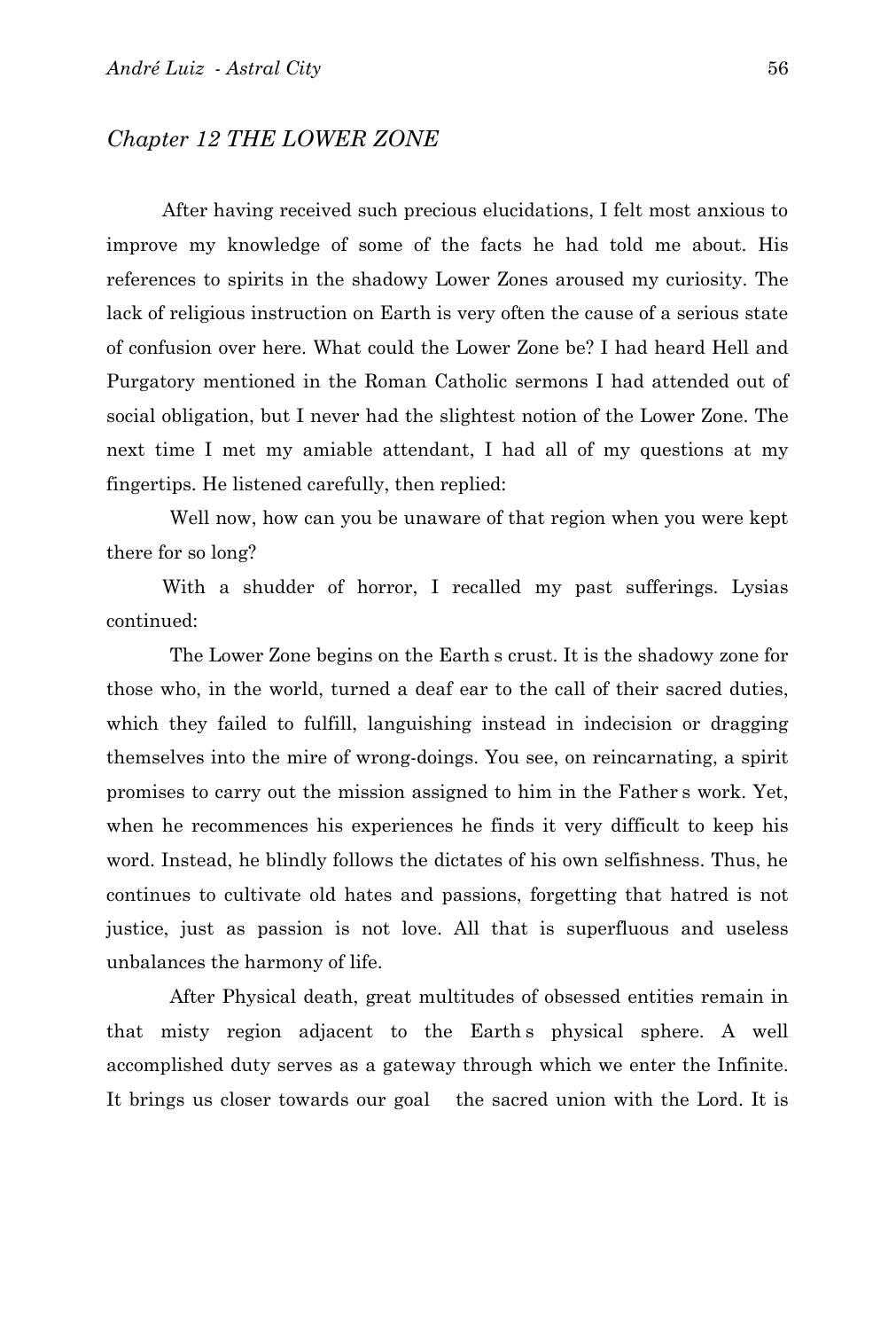natural, then, that one who neglects the tasks allotted to him should have that blessing indefinitely postponed.

Lysias perceived my difficulty in grasping the full meaning of the lesson, owing to my almost total ignorance of spiritual principles, and tried to make it more objective:

Now, suppose that each of us returns to the Earth wearing filthy clothing in order to wash it in the waters of human life. Our dirty garment is our spirit-body, molded by our own hands in past lives. Although we are granted the blessing of a new opportunity on Earth, we generally forget our essential aim. Instead of cleansing ourselves through constructive efforts, we acquire even more stains we incur heavier debts and imprison ourselves through our own actions. We return to the world to rid ourselves of our impurities, knowing that they are utterly inconsistent with the higher spheres. How, then, can we expect to enter those luminous spheres in an even worse condition? The Lower Zone is a place where negative mental residues are destroyed. It is a sort of purgatory, where the refuse of the illusions acquired by neglecting the sublime opportunity of an earthly life is gradually burned away.

The image could not have been clearer or more convincing. I was simply lost in amazement. Lysias, perceiving how useful these explanations could be to me, went on:

The Lower Zone should be a region of great interest to those still on the physical plane, for it contains everything which is out of tune with a higher plane. Consider how wise Divine Providence was in allowing the creation of such a plane around Earth. There we find compact legions of irresolute and ignorant souls, not wicked enough to be relegated to colonies of harder expiation, nor sufficiently virtuous to be admitted to higher planes. Those countless inhabitants of the Lower Zone are close companions to incarnate men, separated from them only by vibratory laws. It is no wonder,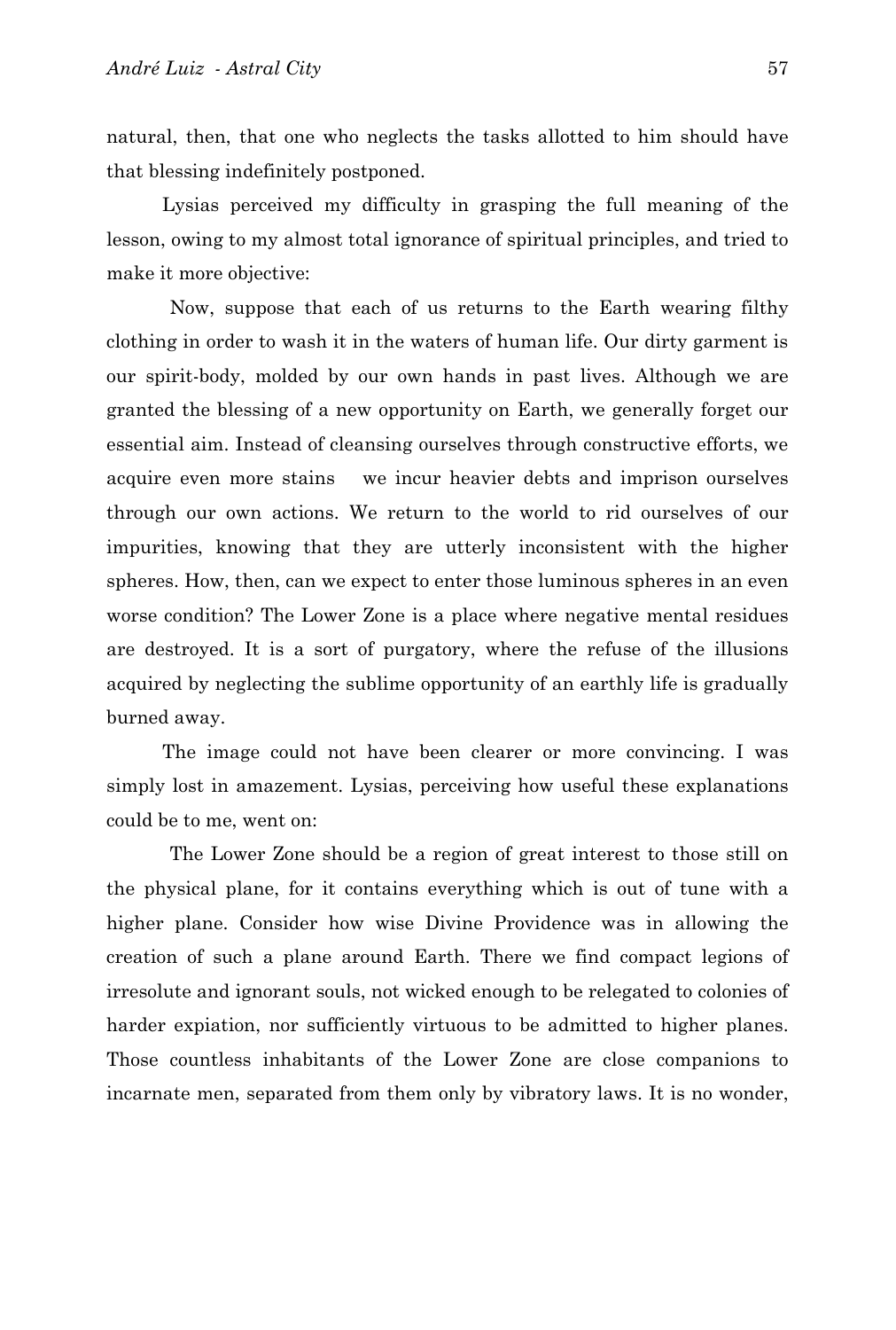then, that such places are characterized by serious disturbances. There, rebellious spirits of all kinds are grouped together, forming invisible nuclei of extraordinary power, owing to the concentration of their common tendencies and desires.

Many people on Earth become desperate when the postman doesn't turn up, or when the train is late. The Lower Zone is full of such desperate creatures, who, after physical death, are disappointed at not finding the Lord ready to satisfy their every whim. When they realize that the crown of glory and eternal life are awarded only to those who have worked with the Father, they show themselves as they truly are, wasting precious time on petty deeds in the Lower Zone. Just as in the Astral City, entities in the Lower Zone form a spiritual community, but their community is peopled with many different types of frustrated, idle and perverse entities. It is the Threshold, a Zone of tyranny and bondage, of exploiters and exploited."

Lysias stopped, but I, greatly impressed, went on questioning:

But how do you account for this state of things? Do these spirits have no defense, no organization?

Organization, Lysias proceeded with a smile, is an attribute of organized spirits. You see, the Lower Zone to which we are referring is like a home where there is no bread everybody complains and no one is right. The absent minded traveler will miss his train; the farmer who does not sow cannot reap. However, of one thing you can be sure: even in the shadows and ordeals of the Lower Zone, divine protection never fails its inhabitants. Each spirit remains there just the necessary time, no more, no less. An in order to carry out the work of spirit care in the Lower Zones, the Lord has permitted the establishment of several settlements such as ours."

I suppose then, I remarked, that the Lower Zone must be in close connection with the incarnate plane even a kind of continuation of it?"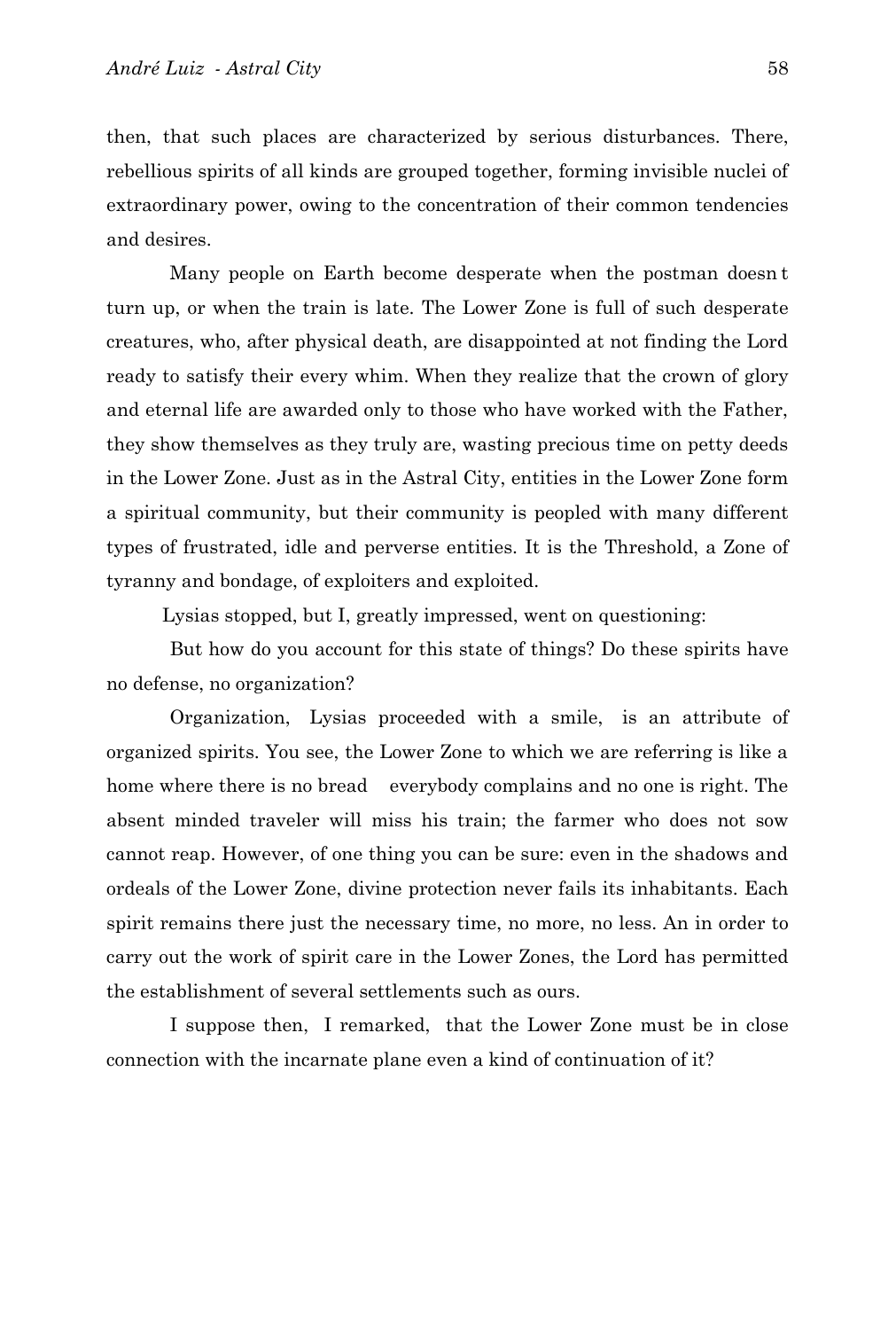So it is, he agreed, and you will see there the net of invisible wires connecting it to human minds. It is peopled with disincarnated entities and the thought forms of those still on Earth. Every spirit, wherever it may be, is a nucleus o radiating forces which can create, transform or destroy, manifesting as vibrations that Earth science cannot yet understand. Thus, whoever is thinking is emitting positive or negative forces, and is, consequently, constructing or destroying something somewhere. It is by means of those mental currents that men establish connection with entities in the Lower Zone whose tendencies are in accordance with their own, because every soul is a powerful magnet. You see, then, that an invisible army is at work behind the invisible one.

The most strenuous missions in the Lower Zone are assigned to devoted helpers of the Ministry of Assistance. If a fireman's work in the great cities of Earth is exhausting and dangerous because of the blazing flames and clouds of smoke he has to fight, no lighter ins the missionary's task in the Lower Zone. These missionaries have to withstand heavy fluids emitted by thousands of minds obsessed in the practice of evil, or terribly chastised by redeeming ordeals. I tell you, my friend, a great deal of courage and a superior capacity for self-sacrifice are necessary to be able to help those who are still unable to understand and appreciate the assistance offered them.

As Lysias paused once more, I exclaimed:

"Oh, how would I like to work to help those unhappy creatures; to offer them the spiritual bread of enlightenment.

My friendly attendant looked at me kindly, and after a few moments of reflection, took his leave with this parting remark:

I wonder whether you feel duly prepared for such a mission.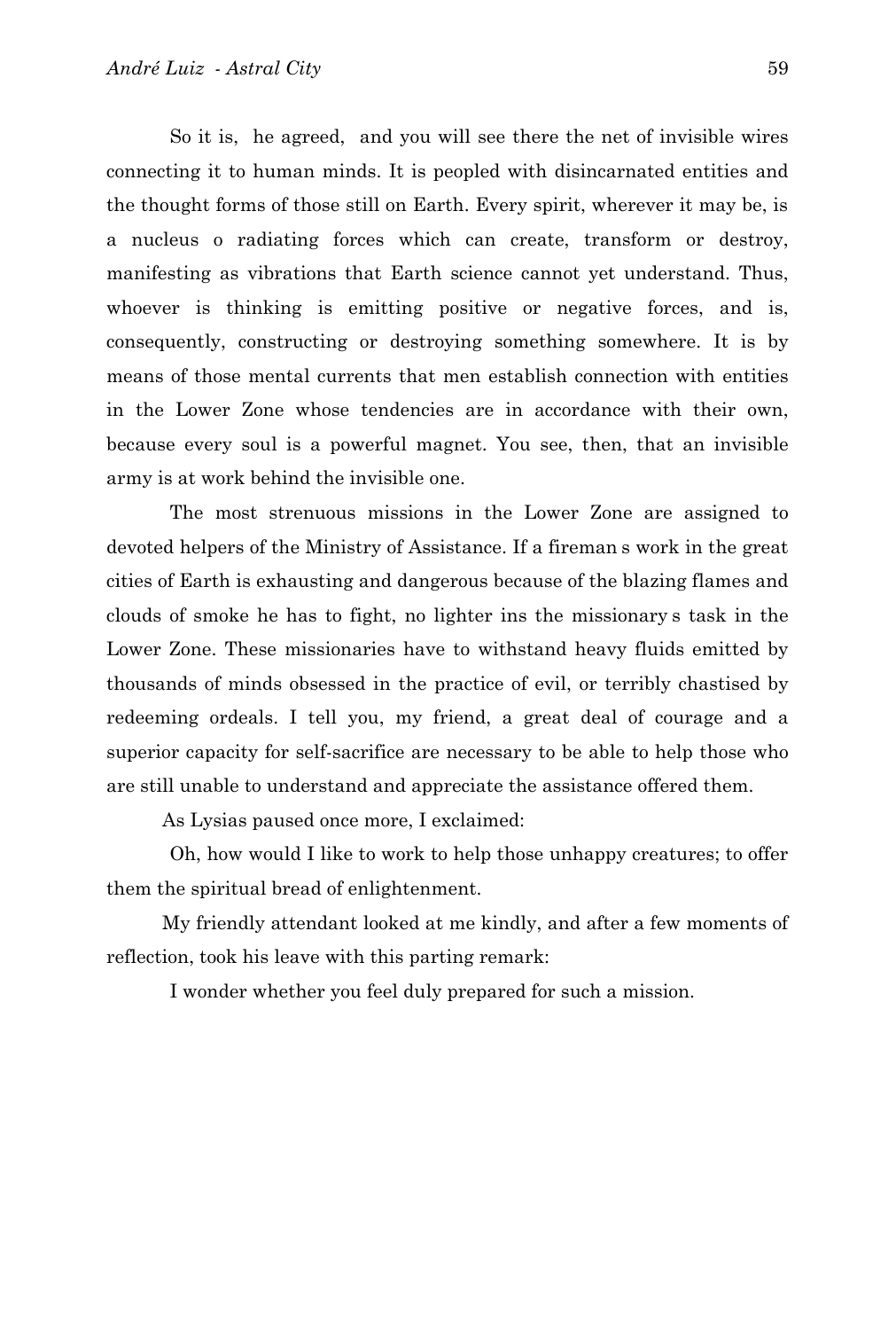# *Chapter 13 WITH THE MINISTER OF ASSISTANCE*

As I gradually became stronger, I began to feel again the need for activity and work. Now that those difficult years of distress were over, I longed to begin again the round of occupations which, in the world, generally comprise a regular working day. I fully realized that I had missed excellent opportunities on Earth and that my physical life had been spent along the wrong path. But, on recalling my fifteen years of medical practice, I experienced a sense of emptiness in my heart. I saw myself as a strong farmer standing in the middle of a field, hands tide, unable to work. Here I was, surrounded by patients, yet not allowed, as before, to approach their beds as their friend, doctor and scientist. Incessant m0oaning from neighboring rooms reached my ears, but I could not lend a hand not even as a humble member of the nursing or first-aid staff.

On the physical plane it was a matter of studying the regular books plus some necessary training and one could acquire the rights of a qualified physician. But here, in my new surroundings, spirit doctors employed different methods, their chief textbooks being their own hearts, and their basic treatment, brotherly care and love. Even the humblest of nursing attendants in the Astral City possessed far greater knowledge and possibilities than I, with all my science. Consequently, much as I longed for some occupation, I feared that, at least for the time being, any attempt on my part to apply for work would amount to an encroachment upon the rights of others. Faced with such difficulties, I turned to Lysias as a brother. In reply to my doubts and hesitations, he suggested:

Why not asking Clarence? He never fails to ask about you, and is sure to do his best on your behalf. Go and ask him for advice and assistance.

I took the necessary steps to obtain an appointment with my generous benefactor, and was told that he would not be able to see me until the next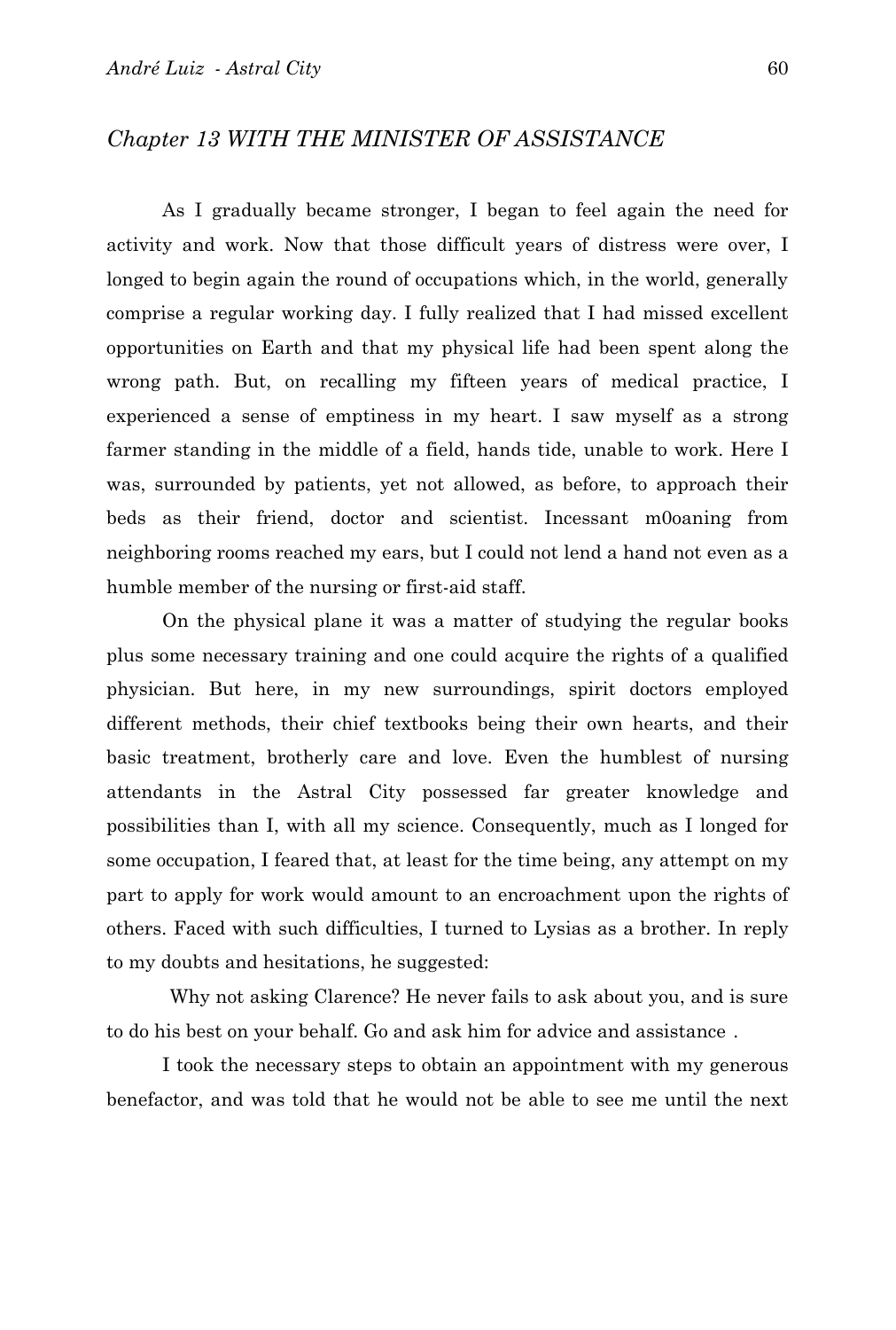morning, when I was to go to his private office. I waited anxiously for the coming interview, and very early the following day I made my way to the appointed place. To my great surprise, I found three other people already waiting for him. The kind Minister had arrived early, long before us, and was seeing to matters even more important than attending to visitors and petitioners. After finishing his most urgent work, the Minister had us shown in, two by two. I was surprised at this manner of holding an audience, but was told later that the measure was adopted so that the solution of one case might profit not only the party involved, but also the others present, thus serving the common well being as well as saving time.

After several minutes had passed, I was admitted along with an elderly lady who was to be heard first. The Minister welcomed us cordially, putting us at ease to present our requests.

Worthy Clarence began my unknown companion, I have come to beg your intercession on behalf of my two sons. I can't bear to be separated from them any longer! Moreover, I have been informed that they are leading difficult lives on Earth, with no end to their tribulations. I realize that our Father's designs are loving and just, yet as a mother I can't help worrying and being anxious."

The poor creature broke down and wept bitterly. Clarence looked at her with sympathy and kindness, but replied firmly:

But sister, if you agree that our Father's designs are holy and just, what is left for me to do?

I should like to be granted the means of protecting my sons on Earth myself. Replied the afflicted mother.

Alas, my friend, exclaimed Clarence, in order to protect others, one must have grown in the spirit of humility and service. What would you think of a man who anxious to provide for his little children remained comfortably at home? Service and cooperation are laws created by the Father, and no one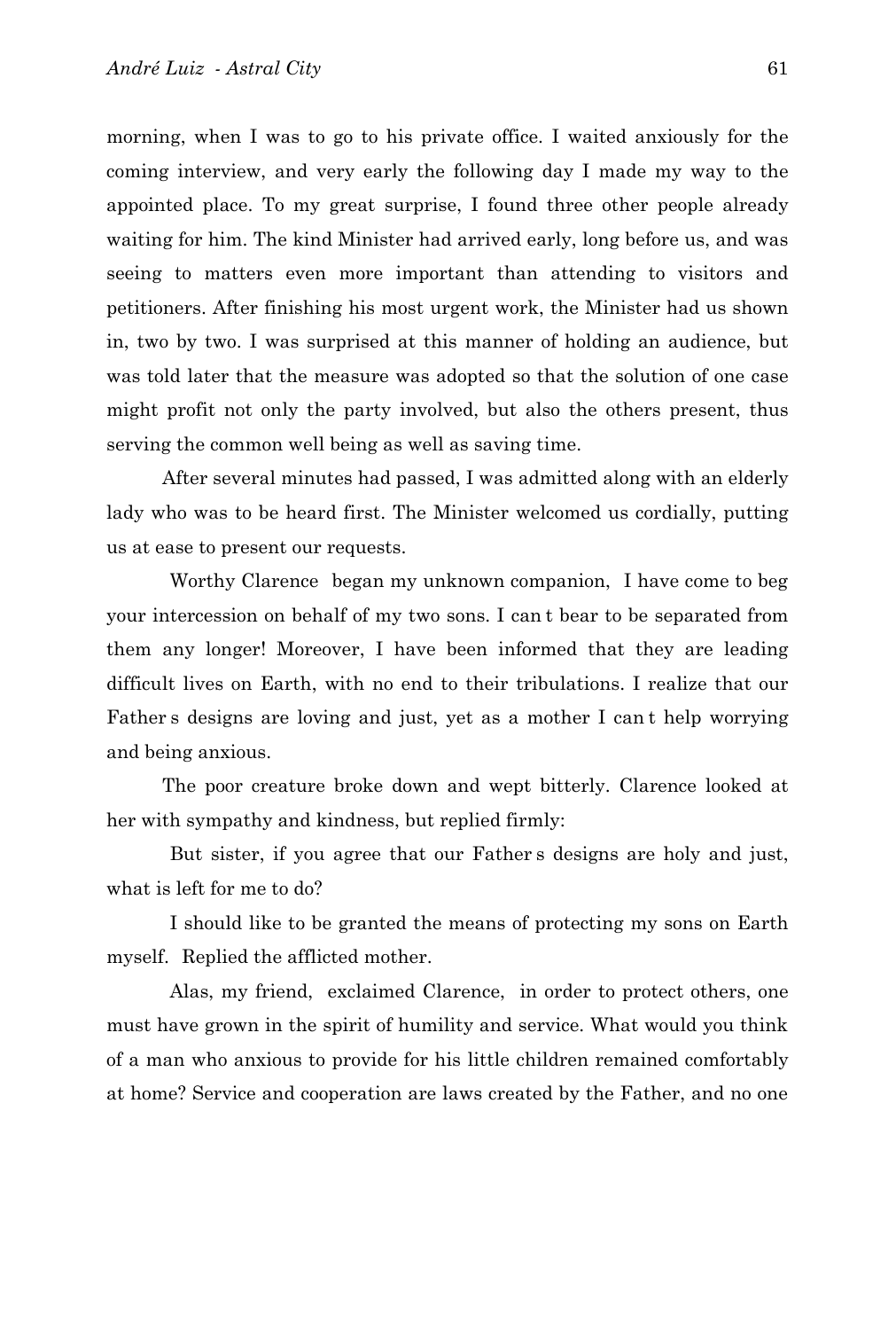may break them without causing himself serious damage. Has your conscience nothing to say on this point? How many-bonuses<sup>5</sup> can you present to justify your demand?"

The anxious mother, thus addressed, answered hesitantly: "Three hundred and four.

It is a pity, continued Clarence, smiling, that you should have been lodged here for over six years and should have given the Colony only three hundred and four hours of work. Yet, as soon as you recovered from your trials in the lower regions, I offered you a meritorious occupation in the Vigilance Patrols of the Ministry of Communication…"

But that was intolerable work, she interrupted, an incessant struggle against malevolent entities! Your couldn't expect me to adapt to it.

Clarence went on, unperturbed:

 $\overline{a}$ 

After that I found you a place with the Brothers of Support, for redeeming service."

Worse still! She protested. Those chambers are always crowded with filthy creatures. I couldn't stand their swearing, their immorality, the squalor

Realizing your difficulties, continued the Minister, I sent you to cooperate in the Ward of Mentally Disturbed entities."

But can anybody but saints put up with them? Inquired the rebellious petitioner. I really did my best, but the multitude of raving souls is enough to scare anybody.

My efforts did not stop there. Proceeded our patient benefactor calmly. I then placed you in the Investigation and Research Department of the Ministry of Elucidation. But, you, sister, probably impatient at my unwelcome interest, deliberately retired to the Park of Repose."

<sup>5</sup> Note by André Luiz: An hour-bonus is a convention created to account for each hour of service performed on behalf of the community.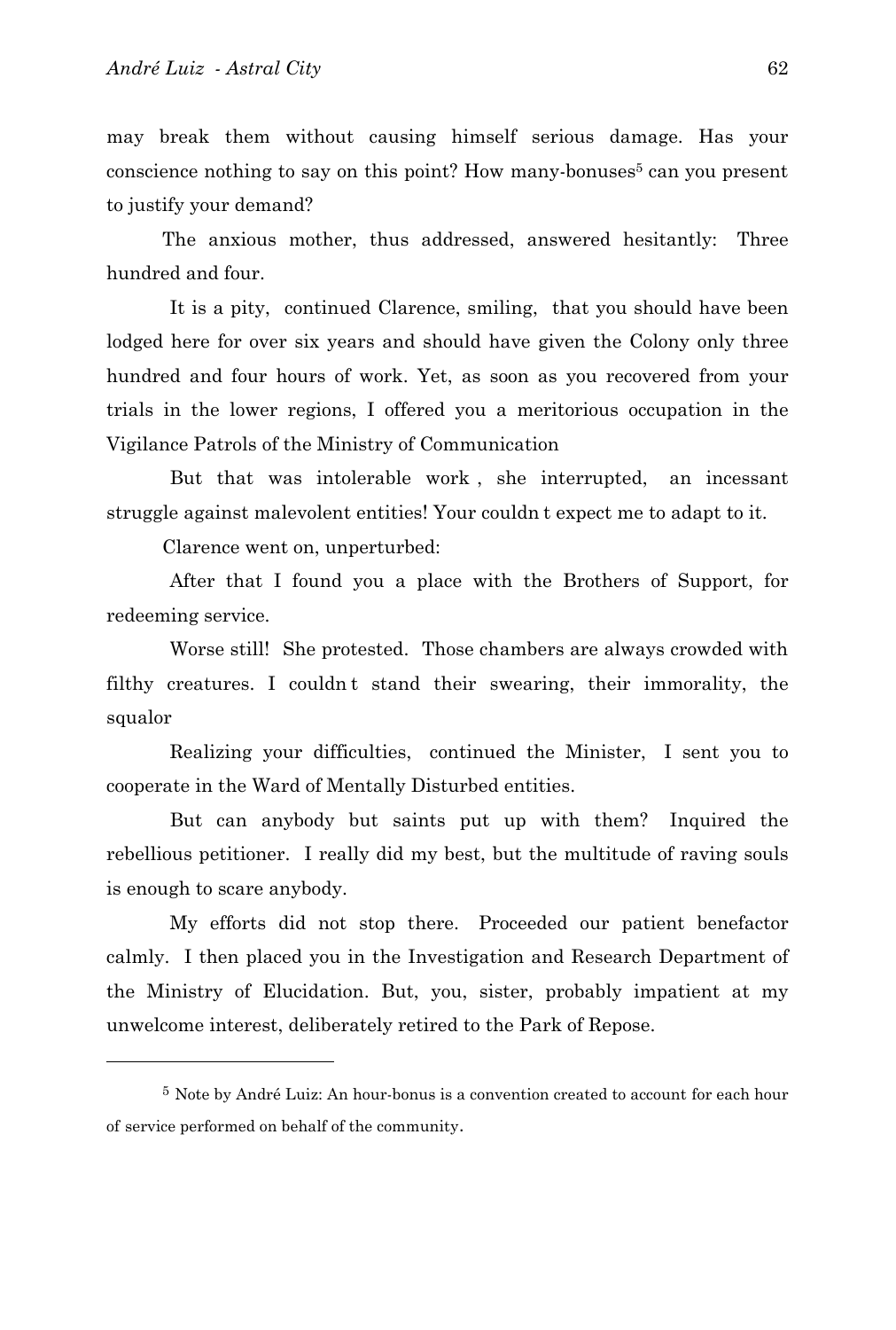I found that place unbearable. Explained the querulous matron. I couldn't possibly endure the atmosphere of strange fluids, exhausting experiments and harsh supervisors.

Remember, my friend, resumed the devoted and enlightened Minister, that assistance has two inseparable companions: service and humility. In order to help others we must first obtain the collaboration of benefactors, friends and servants. Before being able to render assistance to those we love, it is essential that we establish currents of sympathy, without which no efficient aid is possible. The peasant who tills the soil earns the gratitude of those who enjoy the harvest. The workman who satisfies exacting superintendents, carrying out their orders scrupulously, is providing nourishment for his family. The servant who obeys in the spirit of cooperation, wins the goodwill of his master, his companions, and all those interested in his work. So you see, no average administrator can ever be useful to his loved ones if he has not yet learned how to obey and serve worthily. Let everybody keep in mind that all useful service belongs, above all, to the Universal Giver, and that it must be carried out no matter what difficulties or suffering it may cost.

After a short pause, he resumed:

What, then, would you do on Earth, if you have not yet learned how to withstand here? I do not doubt your devotion to your sons, but as it is, you would arrive there as a paralytic mother, incapable of rendering any efficient assistance. To deserve the joy of helping love ones we must enlist the goodwill of many of our brothers, whom we, in turn, have helped. If you give no cooperation, you cannot expect to receive any. That is the Law. And if you, my sister, possess nothing of your own to give, you will have to turn to others for voluntary contribution. But how will you obtain it, when you have not sown anything, not even good feelings? Go back, then, to the Park of Repose,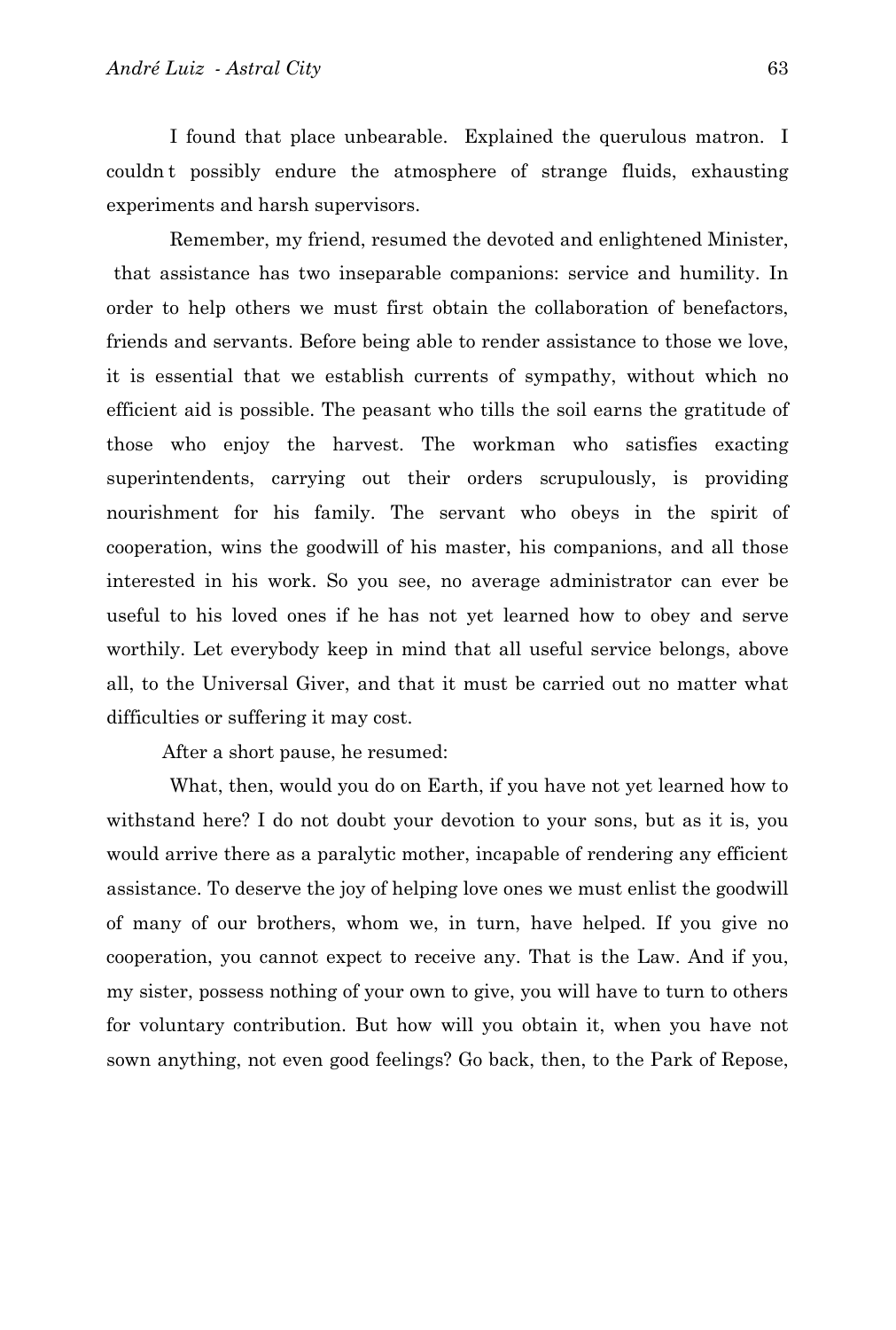where you have been lodging lately, and give the subject serious attention. We shall take it up again.

The disappointed woman sat down, drying her tears. The Minister then looked at me and said, kindly:

Your turn, my friend.

I rose hesitantly and approached him to present my request.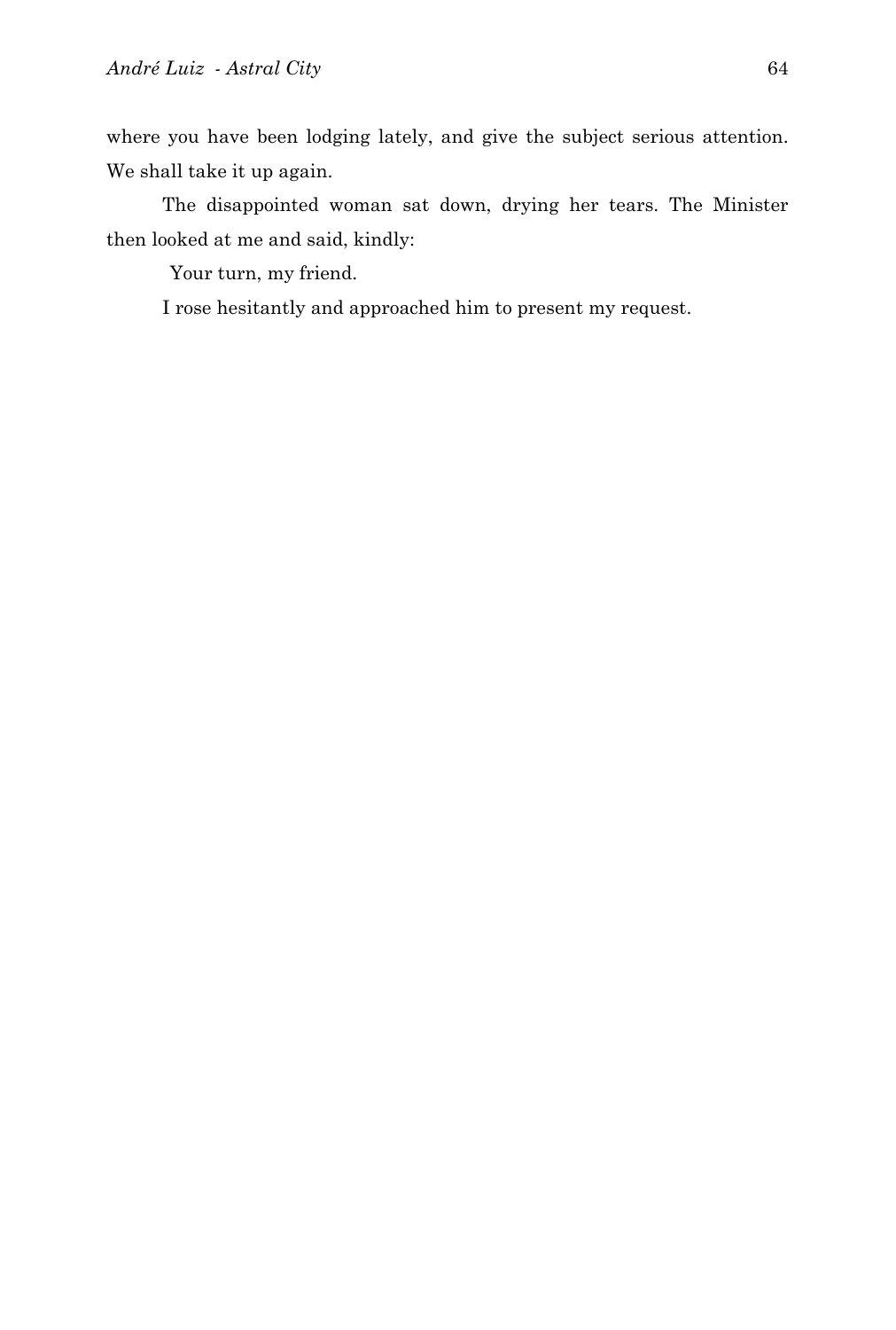# *Chapter 14 CLARENCE EXPLAINS*

As I stood there, my heart pounding, I felt like a diffident student about to face a strict examining board. Disconcerted by the sight of that woman in tears, and awed by the Minister's serene authority, I trembled in my shoes, regretting having sought the interview. Would it have been better to have held my peace and waited patiently for superior deliberations? Would it be presuming too much to apply for medical duties in a hospital where I was a patient? I wished that I could retreat hurriedly to my room and forget all about yesterday's aspirations. But that was quite out of the question now. The Minister of Assistance, sensing my innermost intentions, addressed me in a firm tone of voice:

I am ready to hear you, my friend.

Although a prey to indecision, I was about to instinctively solicit any medical activity in the colony, when my conscience prompted a warning: why ask for special work? Would that not be falling again into human error, reverting to that old vanity which does not tolerate any occupation but the one befitting one's special status and schooling? These thoughts restored my equilibrium, and, rather confused, I began:

I took the liberty to come to you today to ask your assistance in procuring some sort of work for me. Now that the treatment received here has restored my health, I am beginning to miss my old occupations. Any task will be welcomed, as long as it keeps me from inactivity.

Clarence looked at me long and intently, as if trying to gauge my innermost thoughts.

I see. With your lips you ask for any kind of work, but deep in your heart what you really miss is your consulting room, your patients, and all the atmosphere of medical service with which the Lord deigned to honor you on Earth.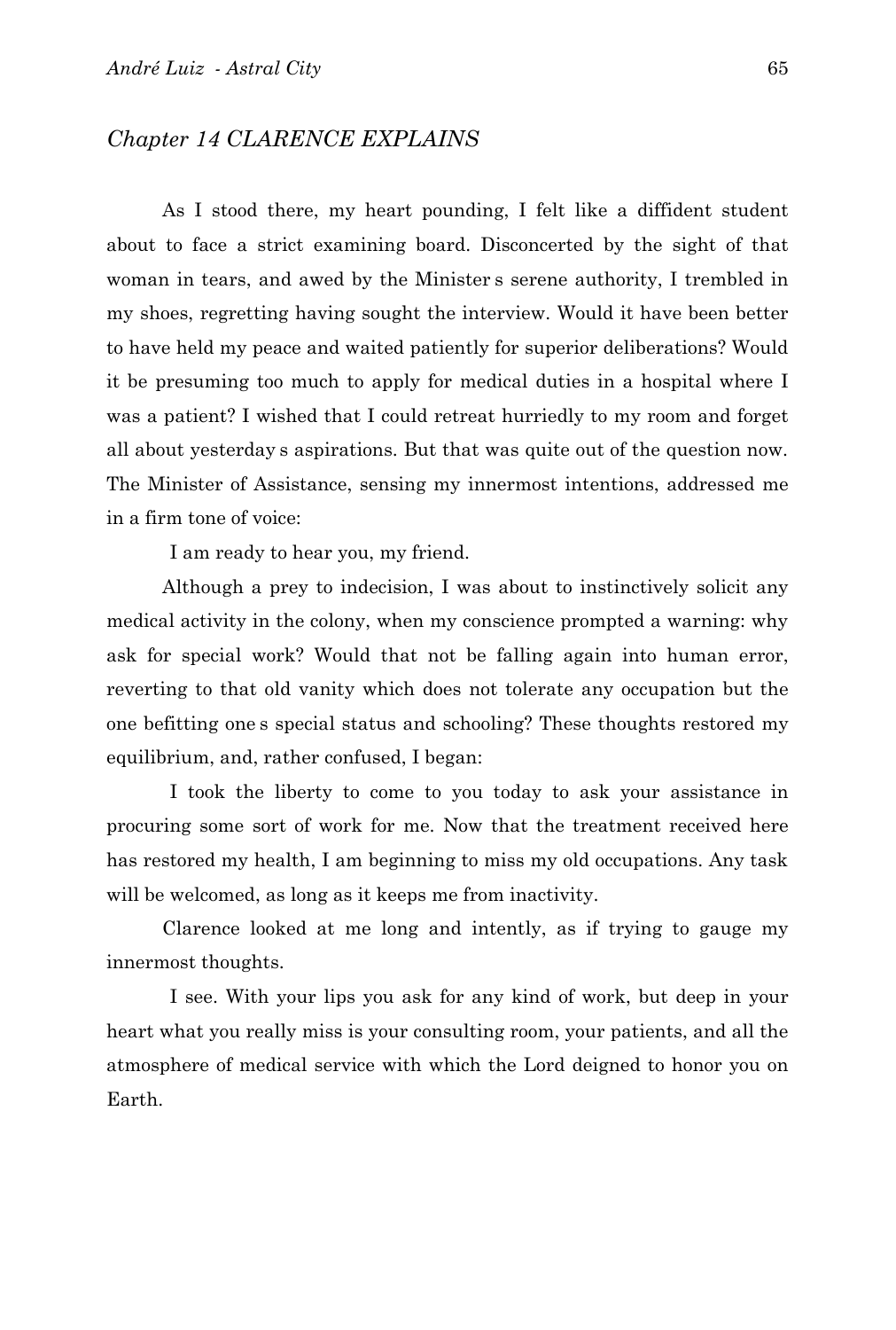So far his words were most encouraging, and with my heart filled with hope, I nodded in assent. After a long pause, the minister proceeded:

You must not forget, however, that very often our Father honors us with his confidence, and that we often betray his trust by underestimating the dignity of the call. Your, for instance, went through your medical courses on Earth surrounded by every facility. You never knew the price of a single book, as your parents generosity saw to all your needs. As soon as you graduated, lucrative positions were already waiting for you. Thus, you were spared the poor doctor's hard struggle to build a practice. You prospered most rapidly in your career. Unfortunately, you transformed the advantages you obtained into a means of bringing about the premature death of your physical body. While young and strong, you committed numerous abuses in the exercise of the profession which Jesus granted you.

At that firm but kind lecture, I felt strangely disturbed, but managed to reply respectfully:

I recognize the justice of your observations, but I should be grateful if you would grant me the means of repaying my debts by devoting myself, heart and soul, to the patients in this hospital.

A very noble impulse, said Clarence without severity. Nevertheless, it must be remembered that the exercise of a profession on Earth is a call from our Father summoning his creatures to come into the divine temples of service. For us here a degree is a mere identification card, but on Earth it usually means an open door to all sorts of abuse. The person who receives such a card is given the opportunity to study and cooperate with the Lord in His divine work on the planet. This principle is applicable to all earthly activities, regardless of their nature and class conventions. You, my brother, were granted a medical card, and consequently were admitted into the temple of Medicine. However, your line of conduct does not justify my endorsing your present wish. How could I appoint you to treat spirit patients,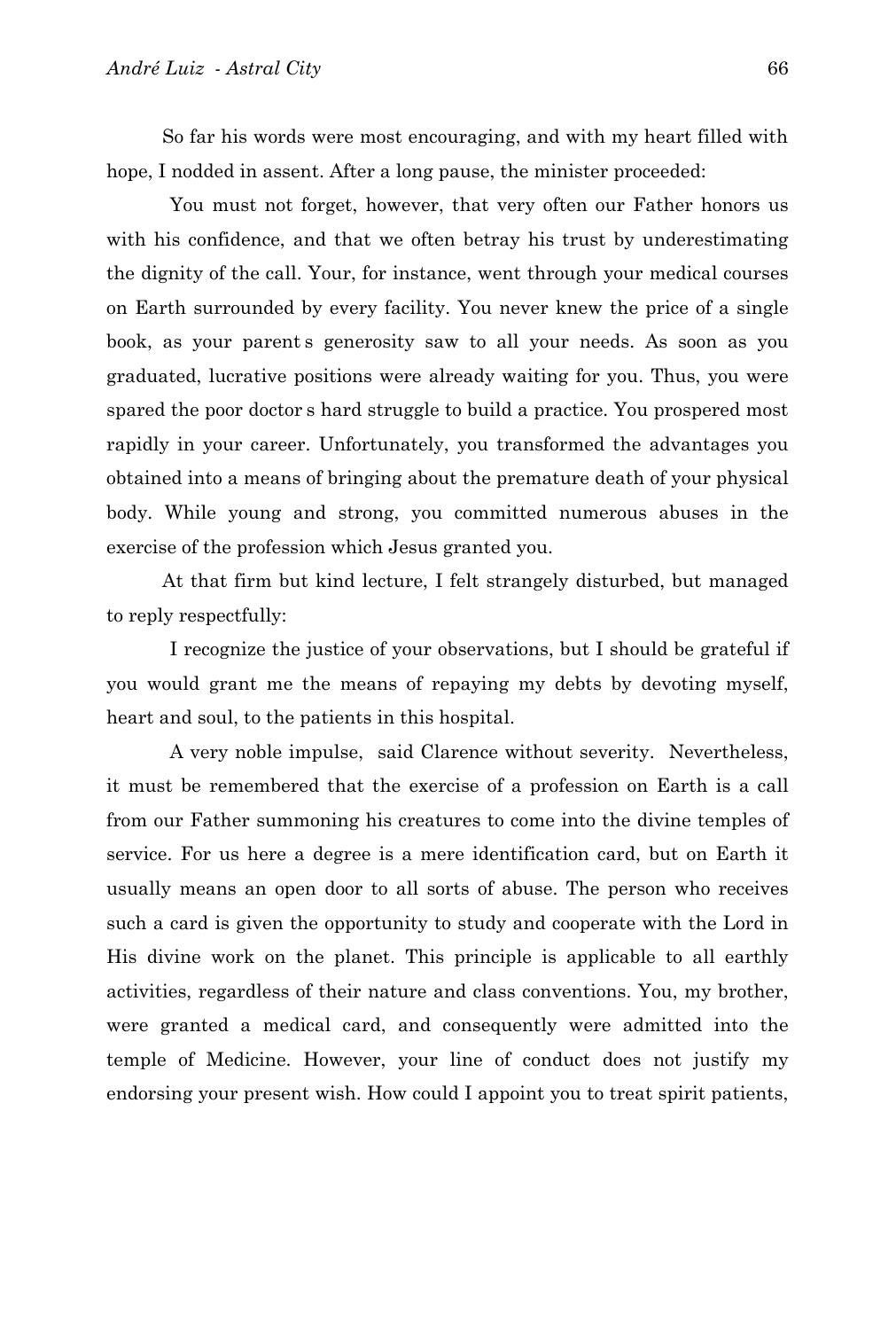when on Earth you insisted on limiting your professional observations to the physical body? I do not deny your capacity as an excellent physiologist, but the field of life is much wider. What would you think of a botanist who based his definitions on the mere examination of the dry bark of a few trees? A great number of earthly physicians prefer mathematical conclusions in their anatomical work. Now, I quite agree that Mathematics is a most respectable science, but it is not the only one in the Universe. As you are already aware, a doctor cannot draw the line at diagnoses and terminologies he must go deeper, and scrutinize the innermost recesses of the soul. On Earth, many of your colleagues become true slaves to academic conventionalism because of their professional life. Very few succeed in crossing prejudices. The rare exceptions are scoffed at by society, and looked down upon by their colleagues."

I was lost in amazement. I had never dreamed of such lofty notions of professional responsibility. I was staggered by the idea of a college degree being merely a ticket giving admittance into zones of work and collaboration with the Lord. Speechless, I waited for the Minister of Assistance to resume his elucidations.

As you see, he went on, you have not prepared yourself for our activities.

Generous benefactor, I ventured to say, I understand the lessons and submit myself to the obvious.

Trying to keep back my tears, I begged humbly:

I am willing to accept any kind of occupation in this colony of work and peace.

Clarence, showing me a deep look of approval, answered:

"My friend, you have listened to a few bitter truths. Now let me add a little word of encouragement. You cannot, as yet, become a doctor in the Astral City, but in due time you will be admitted as an apprentice. Your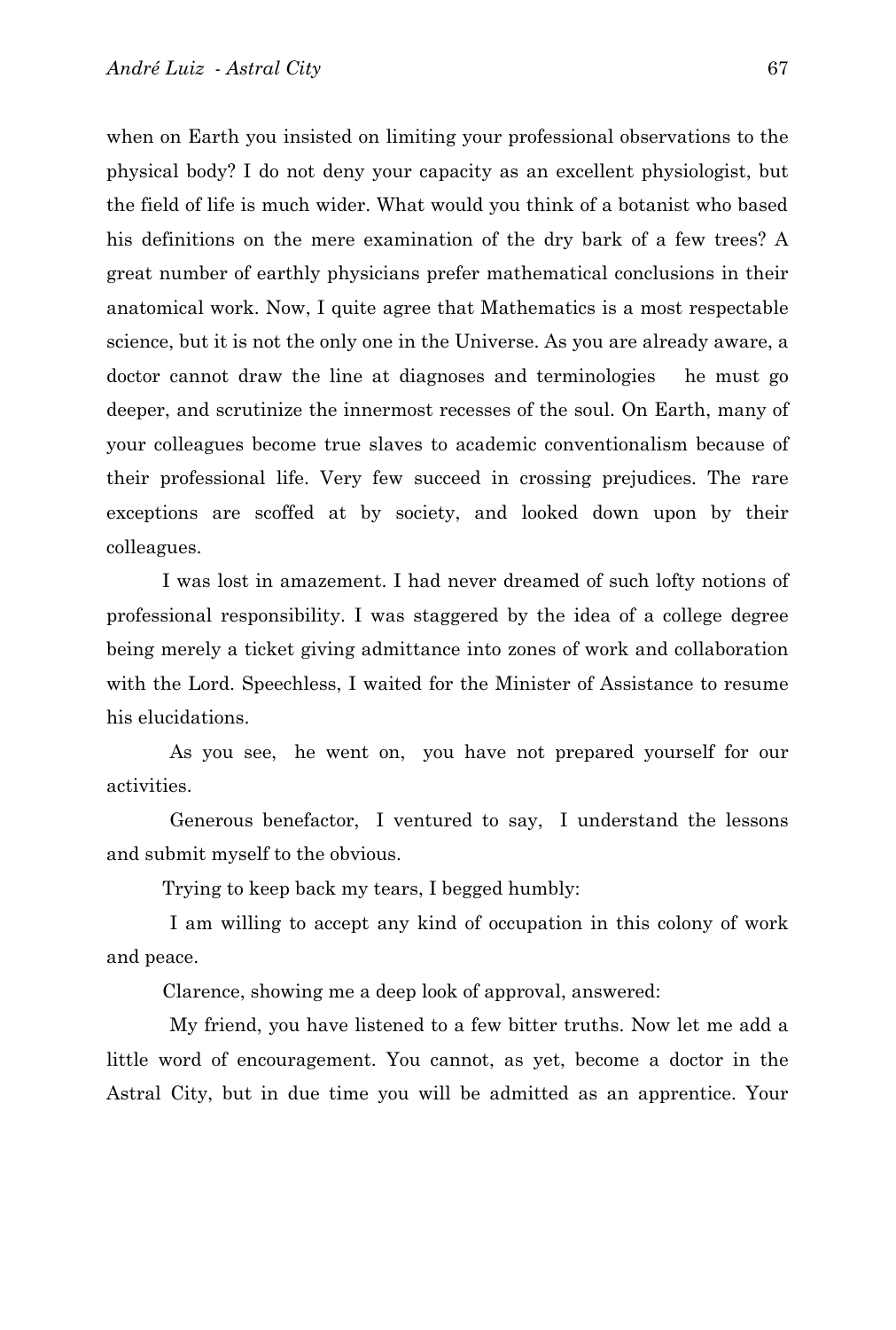present situation is not the best. Nevertheless, it is a promising one, owing to the intercessional petitions sent to the Ministry of Assistance on your behalf.

My mother? I inquired, transported with bliss.

Yes, assented the Minister, your mother, and other friends in whose heart you planted the seed of gratitude. Soon after your arrival here, I requested that the Ministry of Elucidation have your records sent to me. I have already examined them most carefully, and found much rashness and thoughtlessness, and many abuses. I also found that, in your fifteen years of medical practice, six thousand poor patients received free medical attendance in your clinic. Most often you went through those meritorious deeds quite heedlessly. Still, you can see now that, even if carelessly done, a good deed attracts blessings to the one who carries it out. Of six thousand, fifteen have not forgotten you, and have been sending incessant appeals on your behalf. I must explain, also, that even the forgotten benefit of your work weighs in your favor.

Putting a stop to those surprising elucidations, Clarence added with a smile:

"You will learn new lessons here, and after instructive experiences, you will cooperate efficiently with us, preparing at the same time for your own progress towards the Infinite."

I was overjoyed. For the first time since my arrival at the Colony, I cried out of pure happiness. Who on Earth would understand such emotions? Still, I felt it necessary to quiet my heart to enter the sublimity of divine silence.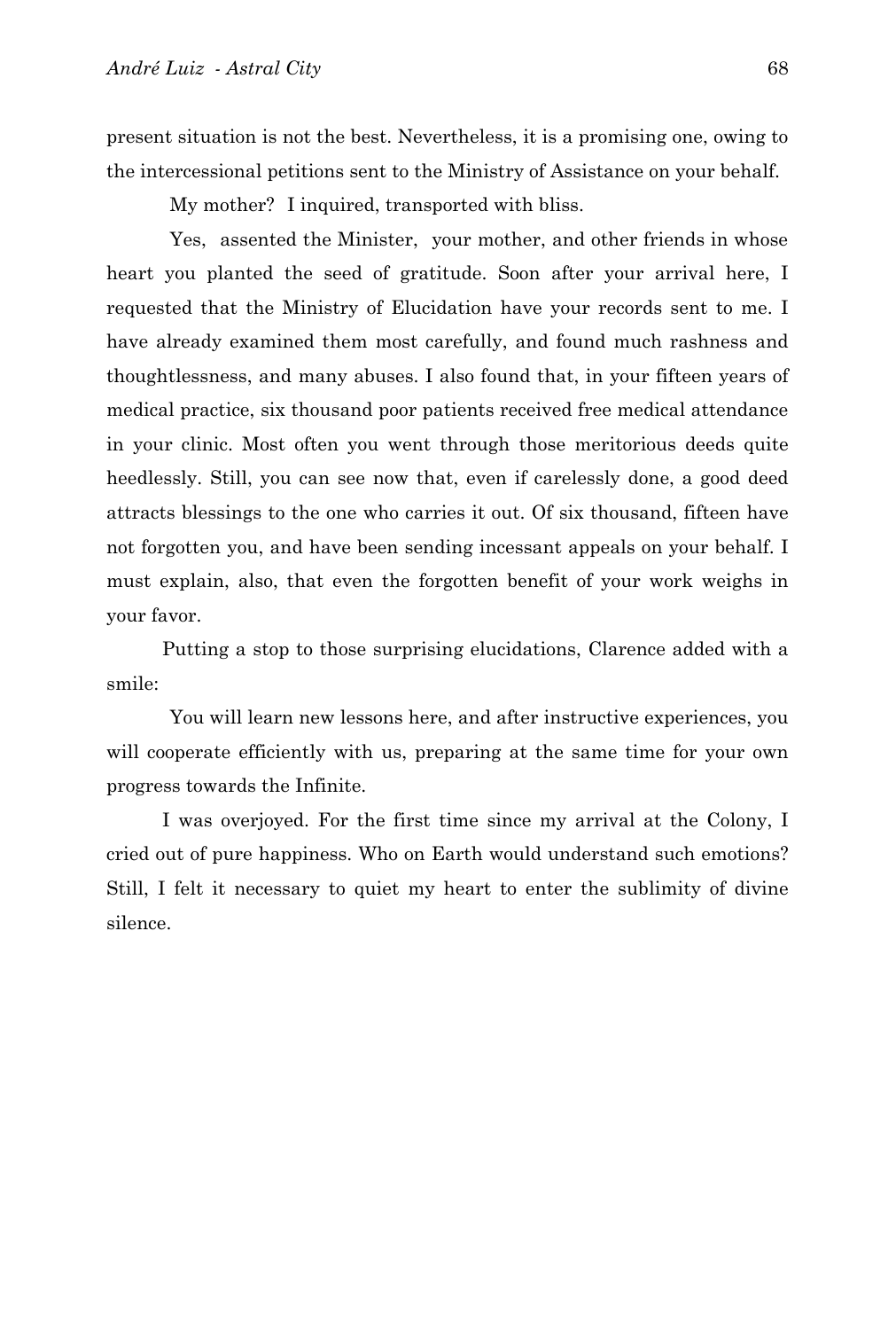# *Chapter 15 MY MOTHER'S VISIT*

Following Clarence's advice, I tried hard to restore my strength in order to start my apprenticeship as soon as possible. In the old days, I might have taken offense at the Minister's seemingly harsh remarks, but under the circumstances, recollecting my past errors, I could only feel comforted. As a prisoner of the flesh, the soul is almost always wrapped in thick mists of illusion. Only now did I realize that an earthly life cannot be lived thoughtlessly. The real importance of an incarnation loomed clearly before my eyes. Remembering all the opportunities I had wasted, I recognized that Clarence had plenty of reason to have spoken to me as he had.

I spent many days immersed in contemplation. Although I refrained from asking for any more concessions, deep in my heart I longed to visit my earthly home. The benefactors of the Ministry of Assistance had been extremely generous to me and seemed to follow all of my thoughts. Therefore if they did not spontaneously grant such a wish, it must be because the time had not yet come for it. Thus I held my peace, resigned, though somewhat wistful. Lysias did his best to cheer me up with his lively conversation and encouraging remarks, but I was going through that phase of spiritual retreat when a man retires within himself to face his innermost conscience.

One day, however, my attendant came into my room and exclaimed:

Guess who has come to see you!

Lysias, smiling face and sparkling eyes gave him away.

My mother! I exclaimed confidently. Stunned with joy, I saw my mother approaching with outstretched arms.

My child, my child! Come into my arms, my dear one.

I cannot describe what happened then. All of a sudden, I felt like the little boy who used to play in the rain, barefoot in the sandy soil of our garden. In that sacred and joyful moment I held her tenderly in my arms,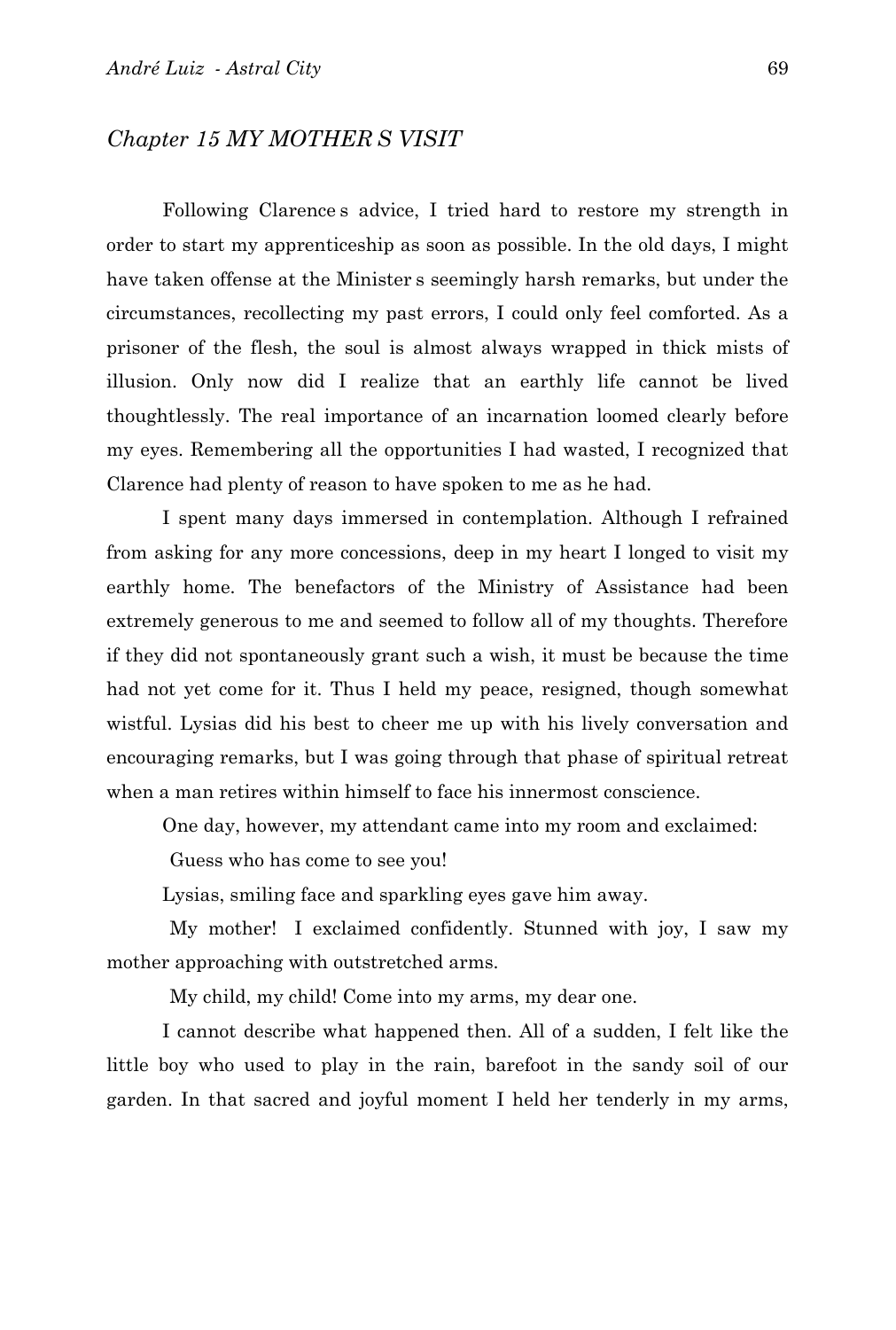until even our tears blended. I cannot say how long we remained that way, but at last she broke the enchantment:

"Now, now, my boy, don't give free rein to your emotions. You know that even excessive happiness taxes the heart. You are still weak, do not waste your energy.

Instead of carrying my dear old mother in my arms, as I had done in the last weeks of her passage on Earth, it was she who dried my tears and led me to the couch. I sat down beside her and laid my head tenderly on her knees. She stroked my hair gently, recounting precious memories. I felt at that moment that I was the happiest of men I had the impression of being anchored in the safest of harbors after a hard struggle on the stormy seas.

My mother's presence was a great comfort to my heart, and those moments seemed like a blissful dream. Like a little boy looking for comfort in familiar objects, I attentively observed her clothes, a perfecto copy of those se used to wear at home. I recognized the dark dress, the blue shawl, the woolen stockings. I gazed at her small head crowned with snow-white hair, at the wrinkles on her face, at her invariably sweet and calm expression. Speechless and trembling with joy, I stroked her hands, while she, stronger that I, spoke serenely:

The Lord never forgets us, my child. We shall never be able to thank Him for all of His kindness. How long our separation has been but you mustn't think that I had forgotten you. Sometimes Providence parts us temporarily so that we may learn Divine Love."

Feeling that her affection was the same as ever, I began to recall again the sting of old grievances. Oh, how difficult it is to get rid of earthly residues. How heavy is the burden of centuries of imperfections! Clarence had often exhorted me to refrain from lamenting. Lysias, too, had spared me his warnings. Yet now, resting in my mother's arms, all my old wounds seemed to bleed again. I started to bitterly recall my past sufferings, and my tears of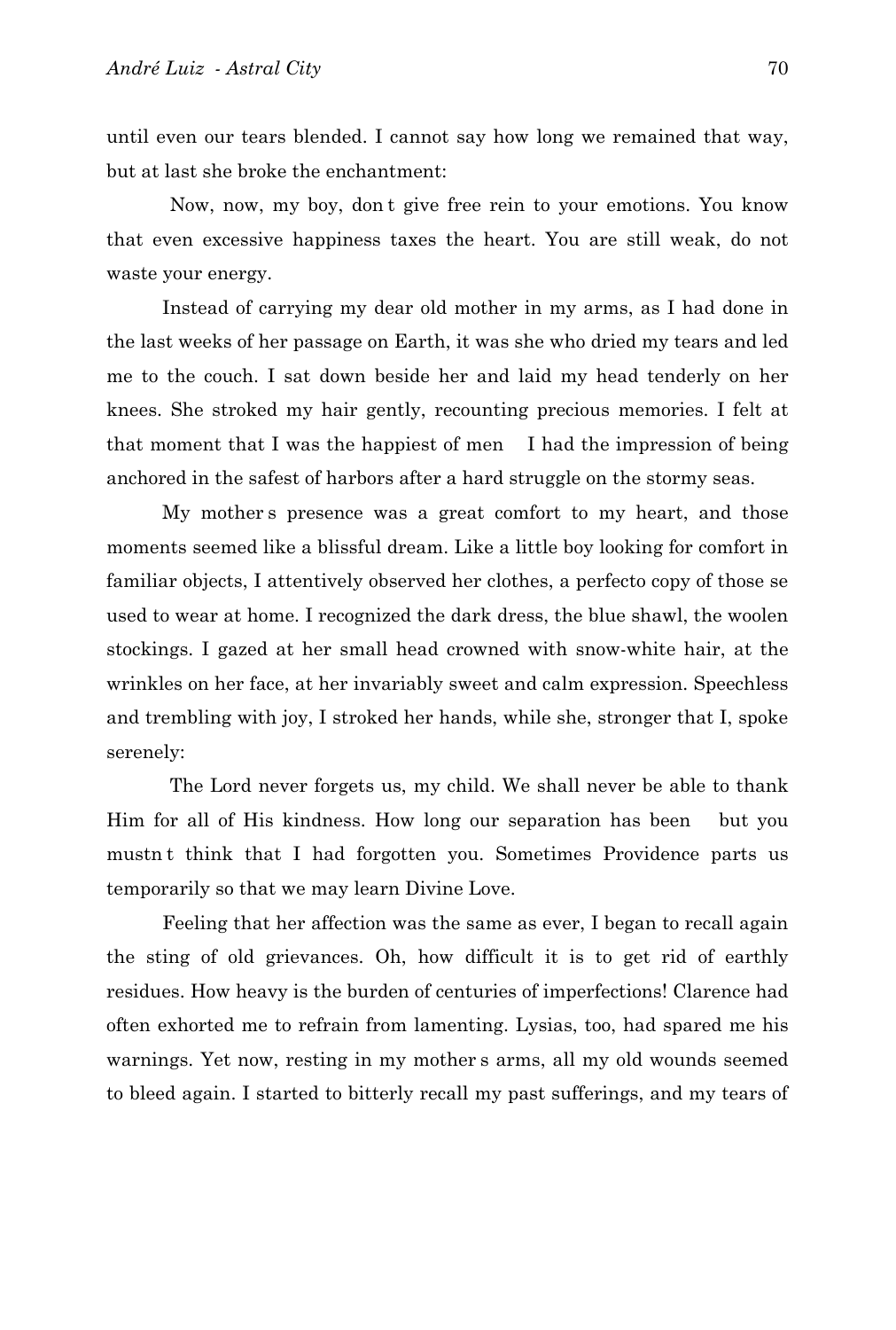joy gave away to those of self-pity. I did not realize then that her visit was not to be taken simply for the gratification of my whims, but as one more blessing from Divine Mercy. Relapsing into my old habit of making my mother the patient victim of my endless grievances, I now began to painfully recount all of my past tribulations. On Earth mothers are often merely slaves in their children's eyes. Very rare are those who realize the value of their mother's devotion before being deprived of it . I hade been no exception.

My mother listened in silence, her face clouded by an expression of indescribable sadness. Holding me tight to her heart, her eyes full of tears, she spoke tenderly:

"Oh, my son, don't complain. Didn't our generous Clarence give you sound advice on that subject? Let s be thankful to our Father for this blessed meeting. Let s never forget we are now in a different school, learning to become true children of God.

As a mother on Earth, I didn't always succeed in guiding you in the best way. Therefore I, too, am working to control my feelings by readjusting my heart. Bu your tears are stirring my old earthly feelings, drawing me back into a path I have already trodden. I should like to believe your complaints justified, to set you up as the most virtuous creature in the Universe, but it would be out of accordance with the new lessons we are learning. In the world one might make allowances for such behavior; here it is quite impossible. We must consider the Lord before everything else. You aren't the only discarnate man redeeming his errors, nor am I the only mother parted from her loved ones. The merit of our suffering, my son, doesn't lie in the tears it makes us shed, nor in the bleeding wounds it inflicts on us, but in the gateway of light it opens up to us. Tears and wounds are only a blessed means of helping us to purify our soul."

After a prolonged pause, during which my conscience addressed me firmly, she resumed: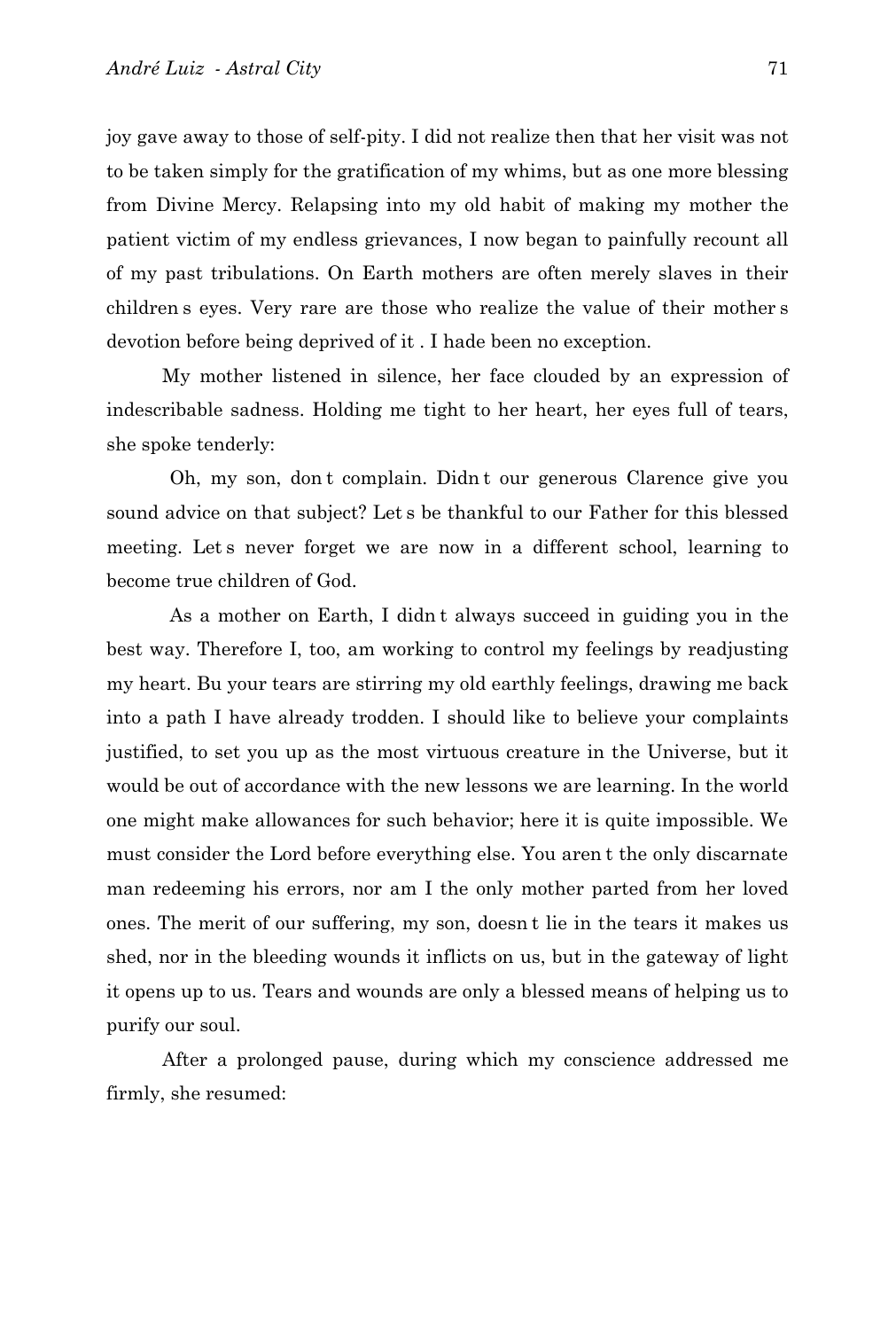Why not enjoy these fleeting moments in the sunshine of love, instead of wasting them in the shadows of unhappiness? Let s serve, my child, and serve cheerfully, while at the same time constantly rejoicing in the Lord. Change your mental attitude, I beg you. Your confidence in my love and your affection for me, bring me sublime happiness, but I can't return to experiences which have passed. We must love each other now with the great and sacred Divine Love."

Those inspiring words awakened me, and I had the impression that my mother's love radiated invigorating fluids which lifted my heart. She gazed at me contentedly, transfigured by a radiant smile, and as I rose and respectfully kissed her forehead, it struck me that I had never before seen her so beautiful and so loving.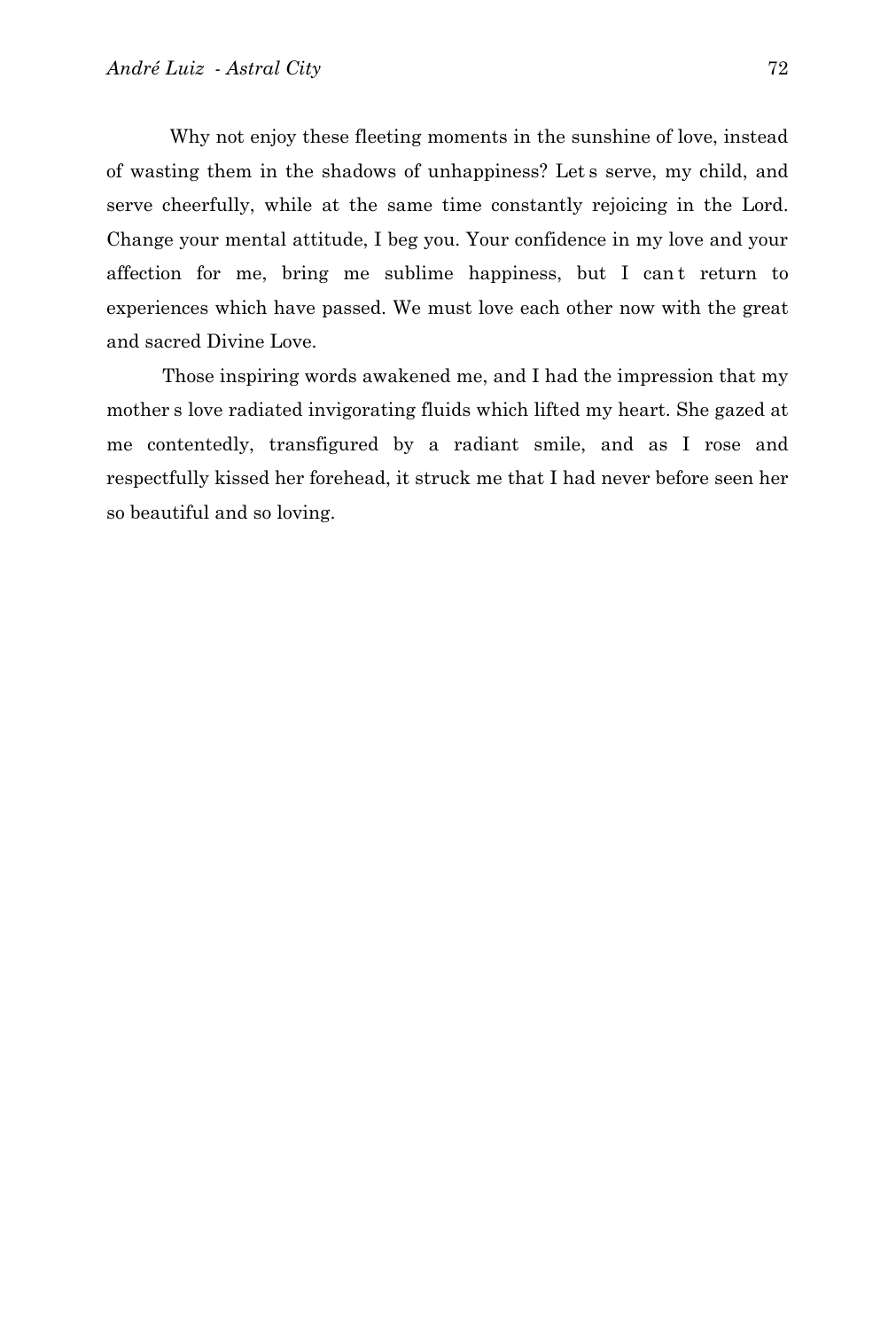### *Chapter 16 A CONFIDENTIAL TALK*

My mother's words comforted and encouraged me considerably. She prescribed work as a lenitive to my suffering and tribulations, which she regarded as blessings and valuable lessons. An ineffable contentment unexpectedly filled my spirit. In a strange way, those maternal admonitions seemed to give me new strength. I felt a different man more cheerful, lively and happy.

Oh, mother! I said, how wonderful the plane where you live must be! What sublime spiritual thoughts, what bliss!

She smiled knowingly and explained:

"A higher sphere, my child, always requires more work and greater devotion. You mustn't imagine that your mother spends her time in spiritual ecstasy, exempt from all meritorious tasks. I don't mean to convey the least shadow of sadness or discontent about the situation in which I find myself, but rather to reveal my new responsibility to you. Since I returned from Earth, I have been working incessantly for our spiritual regeneration. Many entities, on leaving their physical bodies, remain bound to their earthly home, unable to break away from their loved ones. Here, however, I have learned that one who truly loves must work constantly in order to be able to serve. Therefore, since my arrival here, I have been trying hard to obtain the privilege of helping those we so dearly cherish."

And my father, I asked, Where is he? Why hasn't he come with you? My mother's face bore a strange expression as she replied.

Alas, your father. For twelve years he has been caught in a dense section of the shadows of the Lower Zone. On Earth he always gave us the impression of being faithful to family traditions and meticulous in the observance of the ethical code of the upper business circles he belonged to until the end of his days. Outwardly he seemed to possess a strong religious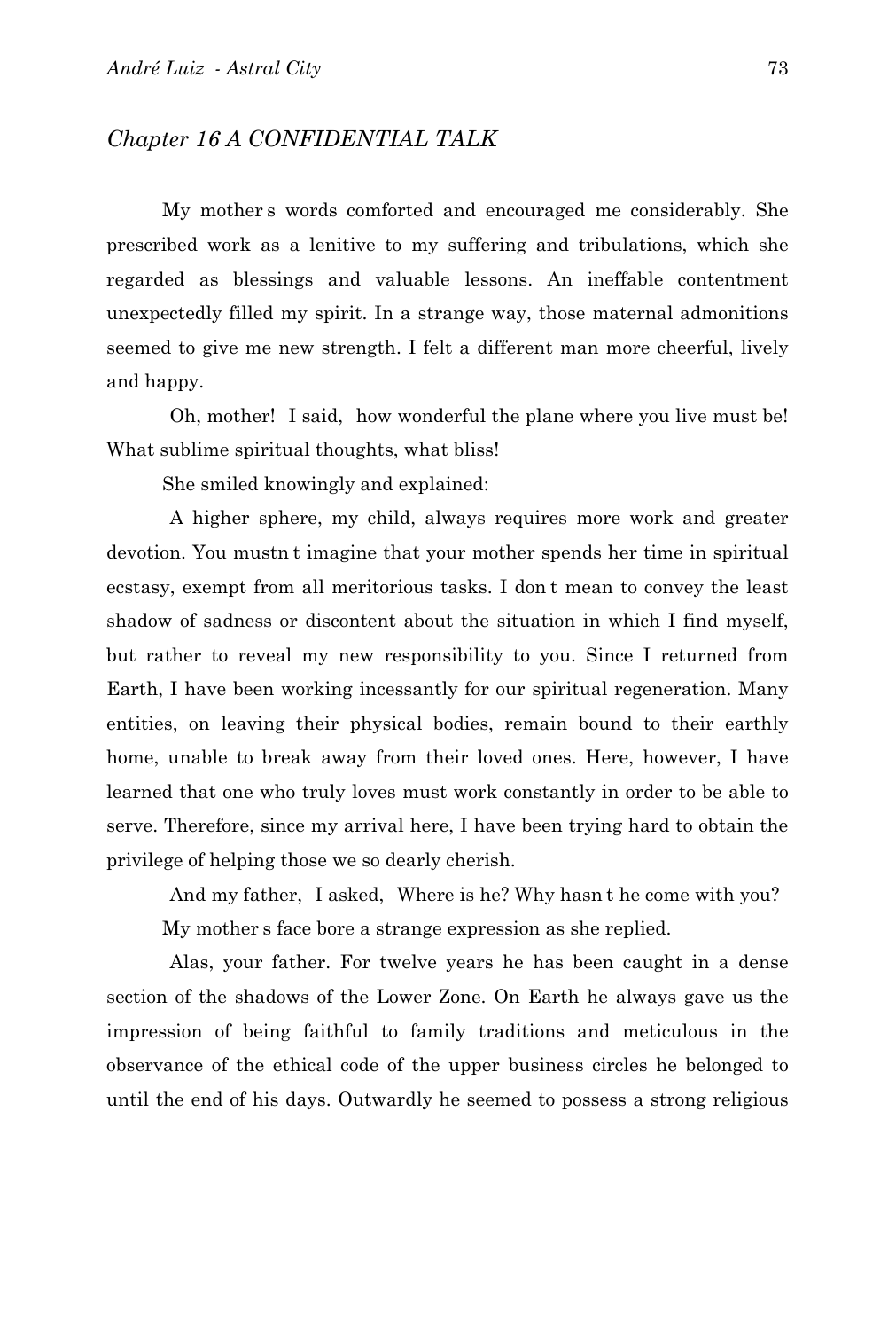faith, but in reality he was weak, and maintained clandestine liaisons outside our home. Two of his connections were women who were mentally tied with a vast band of evil entities.

When Laertes passed over, his stay in the Lower Zones became extremely painful. The unfortunate creatures to whom he had made vain promises were waiting eagerly to involve him in dark shrouds of illusion. At first he tried to resist, to find me. He couldn't understand that the soul, after parting from its bodily form, will live the life of its essential nature, without false appearances. Laertes, therefore, was unable to sense my spiritual presence or perceive the devoted assistance of some of our friends. Having spent so many years pretending, he had damaged his psychic vision and restricted his vibratory range. Consequently, he found himself alone with those to whom he had thoughtlessly attuned his heart and mind.

For some time the family principles and the pride of our name stirred in the depths of his spirit and he tried to fight against temptation, but finally gave in and was once again attracted into the shadows through his lack of perseverance and of a righteous and proper mental attitude."

But is there no means of snatching him away from such degradation? I inquired, painfully impressed.

Alas, my child, my mother continued, I visit him frequently, but he doesn't even notice my presence his vibratory potential is still too low. I do my best to attract him to the right path through inspiration, but the only result I have obtained so far is make him shed a few contrite tears from time to time, without any serious resolutions. The wretched creatures who keep him prisoner intercept all my suggestions. I have been working intensely for many years, and have enlisted the assistance of friends in five different colonies of spiritual activities, including the Astral City. Once, Clarence almost succeeded in attracting him to the Ministry of Regeneration, but failed in the end. One cannot light a lamp that has neither wick nor oil. To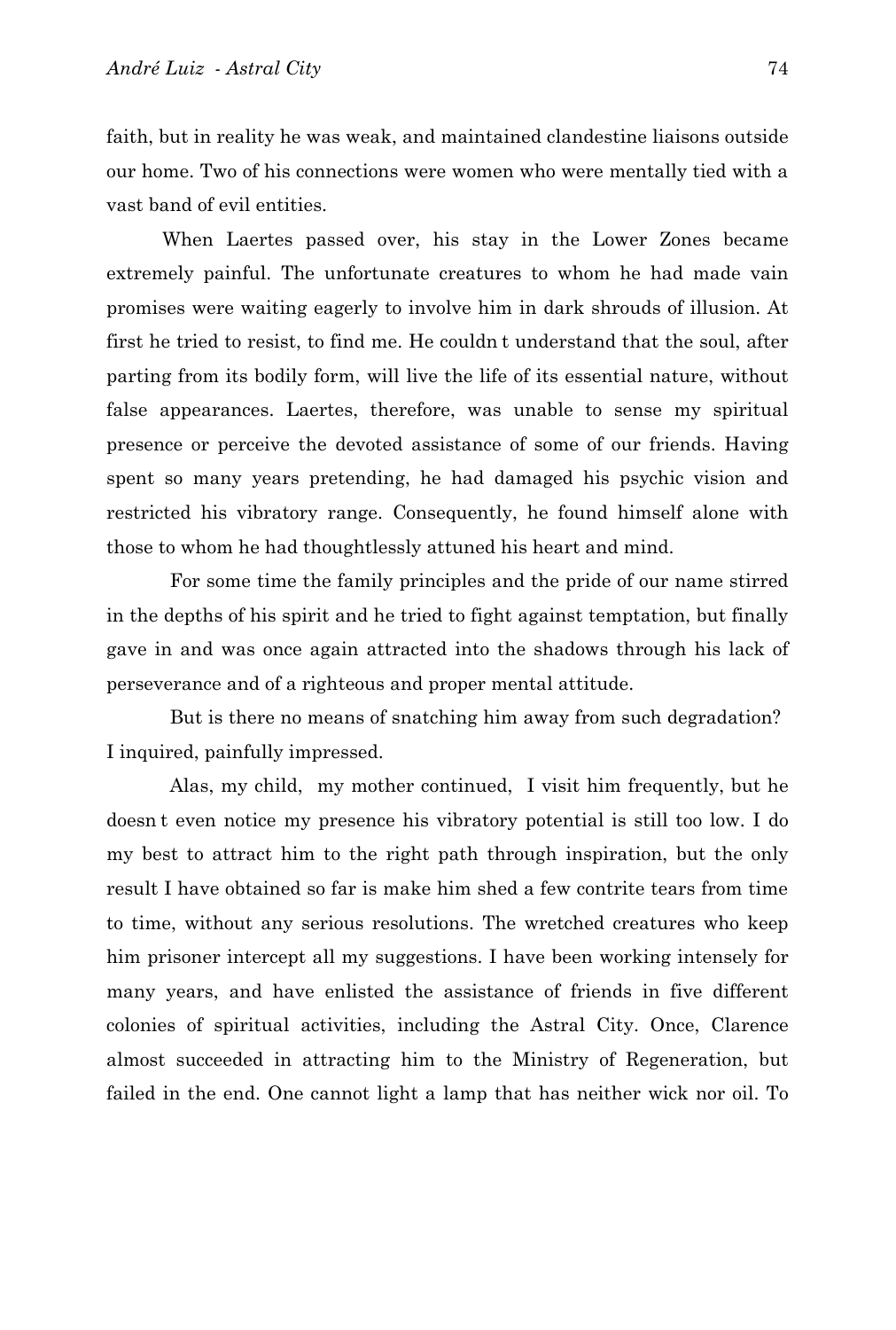raise Laertes and strengthen his spiritual vision, we must count on his mental willingness. Meanwhile the poor thing remains inactive within himself, divided between indifference and rebellion.

After a long pause, she sighed and went on:

Perhaps you don't know yet that your sisters Clara and Priscilla are still bound to the Earth, living in the Lower Zones. You see, I am compelled to attend to everyone's needs. My only direct help has been the affectionate cooperation of your sister Louisa, who passed over when you were still a baby. She waited for me here for many years, and was my right hand in the strenuous tasks of assistance to our earthly family. She fought bravely by my side on behalf of your father, your sisters, and yourself. Lately, however, the spiritual perturbation of our family members still on Earth has been so great that she went back to Earth in a sublime gesture of abnegation, to reincarnate among them. I hope that you will soon be well, so that we may cooperate efficiently in the work of our Lord."

I was staggered by the information about my father. What sort of struggles could he be facing? He had seemed to be a faithful observer of his religious obligations, he went to communion every Sunday… Lost in admiration at my mother's devotion, I inquired:

But you are doing everything in your power to help father, in spite of his connections with those disreputable women?

No, son, you mustn't call them that. They are also children of our Almighty Father. Say they are our sisters who are unsound, ignorant and unhappy. I am not interceding on Laertes' behalf alone, but also for them, and I think I have found the means of attracting them all to my heart.

I was filled with awe and surprise at such a great manifestation of selfdenial. Then I remembered my own family and felt again the old yearning for my dear wife and children. In Clarence's and Lysias' presence I had always managed to restrain my feelings and silence all of my questions, but my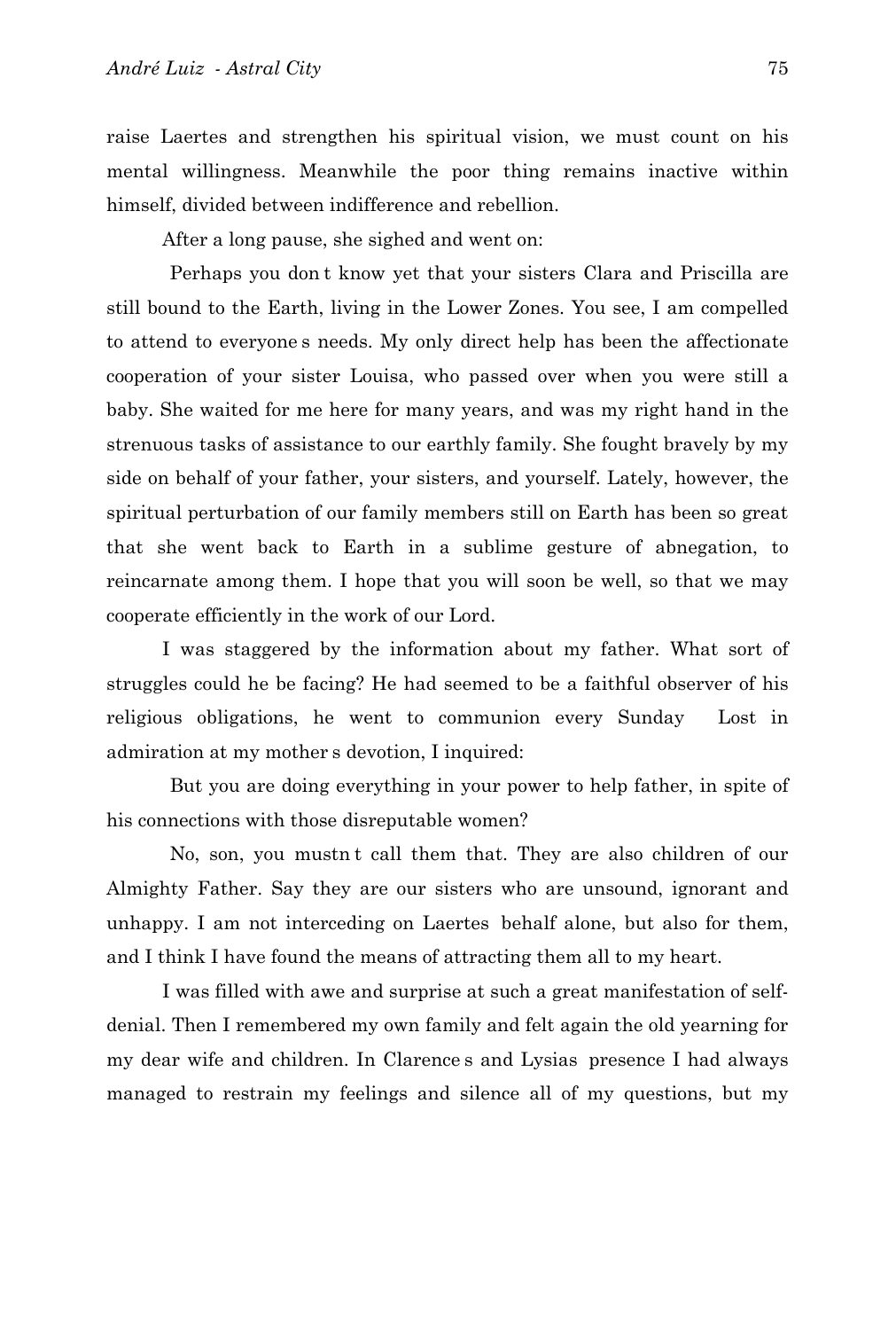mother's kind glance gave me courage to speak. Her visit might not last much, so I availed myself of the opportunity, asking:

Couldn't you, who have been assisting father so devoutly, give me some news of Zelia and the children? I long fro the moment I can return home to help them, and I'm certain they must miss me as much as I miss them. How my poor wife must be suffering from this separation!

I go and see my grandchildren from time to time, and they are well, she said, smiling sadly. After a few moments reflection, she said:

Don't worry over the assistance to your family. Prepare yourself instead to successfully carry out your mission. There are questions that we must entrust to the Lord by raising our thoughts confidently to Him. Then and only then can we start working to solve them.

Anxious as I was to gather any possible information, I tried to keep my mother on the subject, but she gently changed it. We talked for quite a long time, and her voice seemed to involve me in an atmosphere of sublime comfort. I was curious to know how she lived, so when she took her leave I asked permission to accompany her.

You mustn't come, my son. I am urgently expected at the transformation chambers in the Ministry of Communication, where I shall be provided with the fluidical means for the return journey. Besides, I must go and thank Minister Celius for the opportunity of paying you this visit.

She kissed me and departed, leaving a lasting sensation of happiness in my heart.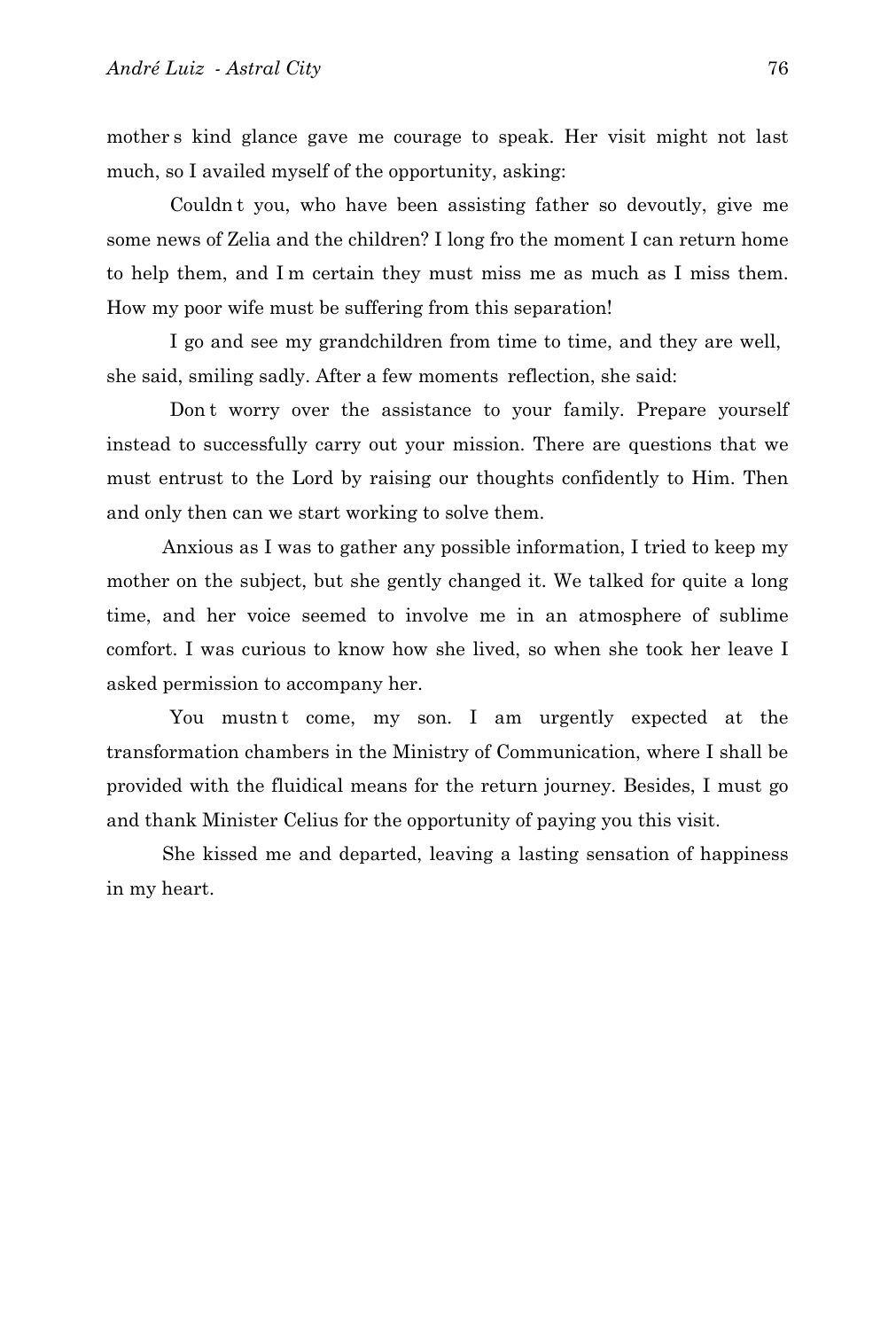# *Chapter 17 LYSIAS' HOME*

A few days after my mother's unexpected visit, I was summoned to Clarence's office. Surprised, I followed Lysias, who had come to fetch me. I was kindly received by the generous minister, and awaited his orders with pleasant expectation.

My friend, he said amiably, you are henceforth allowed to pay visits of observation to all sections of our activities, except for the Ministries of higher spirituality. Henry de Luna has informed me that your treatment was completed last week, so it is only right that you should now employ your time observing and learning.

I turned to Lysias, eager to share my happiness and was met with an exultant glance. I was simply overjoyed. It was the beginning of a new life. I would be able to join different schools and to do meaningful work. Clarence, judging my happiness, added:

As your stay in the Hospital Park is no longer necessary, I will study the question of your transfer to new lodgings. I will consult some of our institutions…"

If possible, Lysias interrupted eagerly, I should very much like him to share our home during his period of observation. My mother would welcome him as another son.

I looked gratefully at my generous companion. Clarence, in his turn, also gave him a look of approval, saying:

"Very well, Lysias. Jesus rejoices with us whenever we open our hearts to a new friend."

Unable to express my gratitude in words, I embraced my companion. Great joy can sometimes render us speechless.

Keep this document, Clarence continued, handling me a small folder, it will serve as a permit to admittance to the Ministries of Regeneration,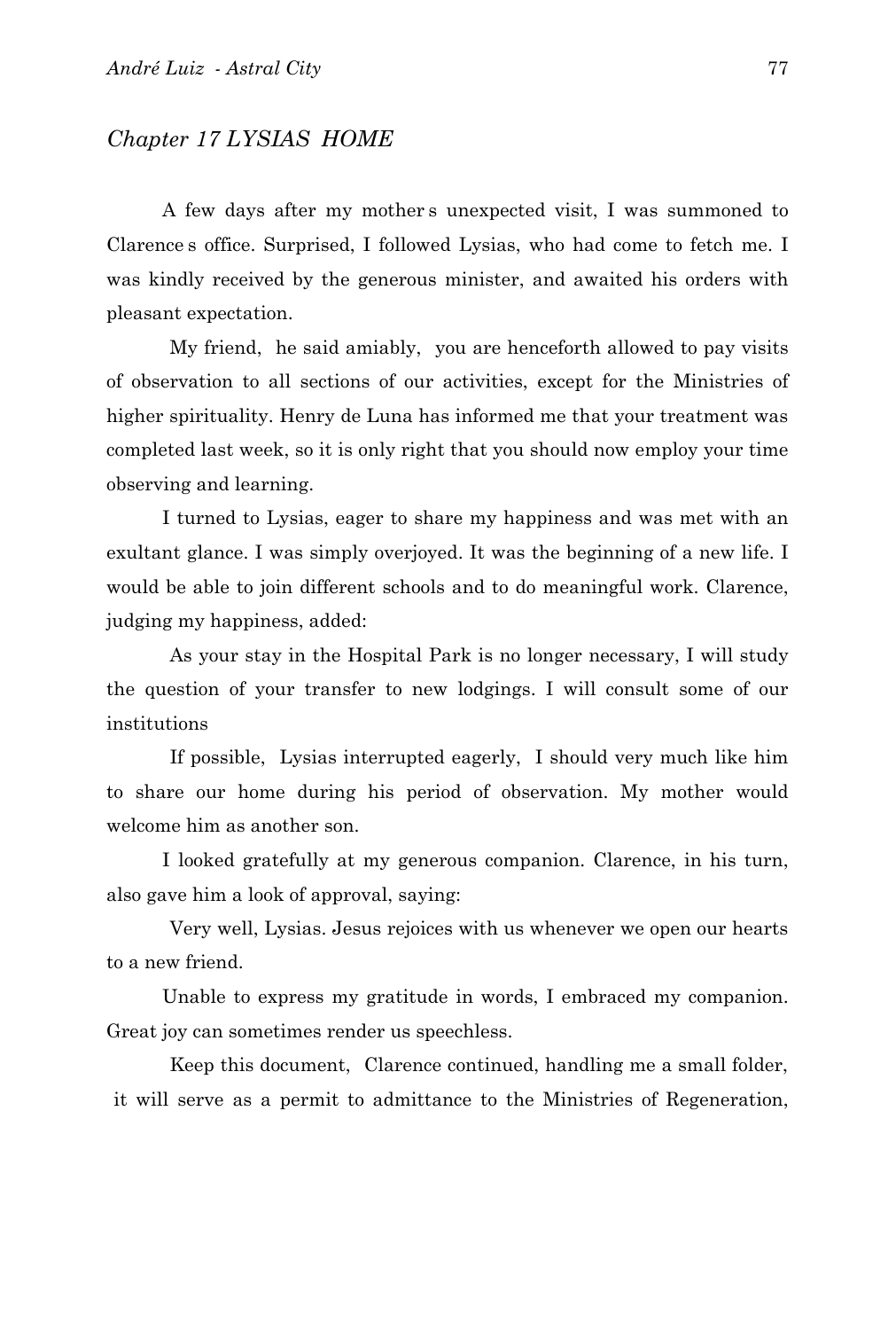Assistance, Communication and Elucidation for the period of one year. After that, we shall see what else can be done. Don't waste your time, my friend learn all you can. Remember that the intervals between earthly sojourns must be worthily filled.

I left the minister's office elated, arm in arm with Lysias. After a few minutes walk, we arrived at a graceful cottage surrounded by a colorful garden.

Here we are, he announced. He rang a small bell, adding: this is our home within the Astral City. A soft ringing was heard inside the house and pleasant lady opened the door.

Mother, Lysias called out, introducing me, here is the brother I promised you.

Welcome, my friend, she exclaimed hospitably, please consider this house your home.

Embracing me as if I were a true son, she added: I understand that your mother doesn't live here. Therefore, you will have in me a sister, involved in maternal duties.

I did not know how to thank her for her generous welcome. I was about to try, when she quickly interjected:

You are forbidden to mention thanks. Please don t, or you would force me to remember some long-forgotten conventional Earthly phrase for the sake of etiquette.

We all laughed, and I added:

May the Lord receive my gratefulness and pour it on this house as renewed blessings of peace and joy.

We walked in. Everything was simple and comfortable. The furniture and objects were, on the whole, much like those on Earth. There were pictures of deep spiritual significance, an unusually large piano, and resting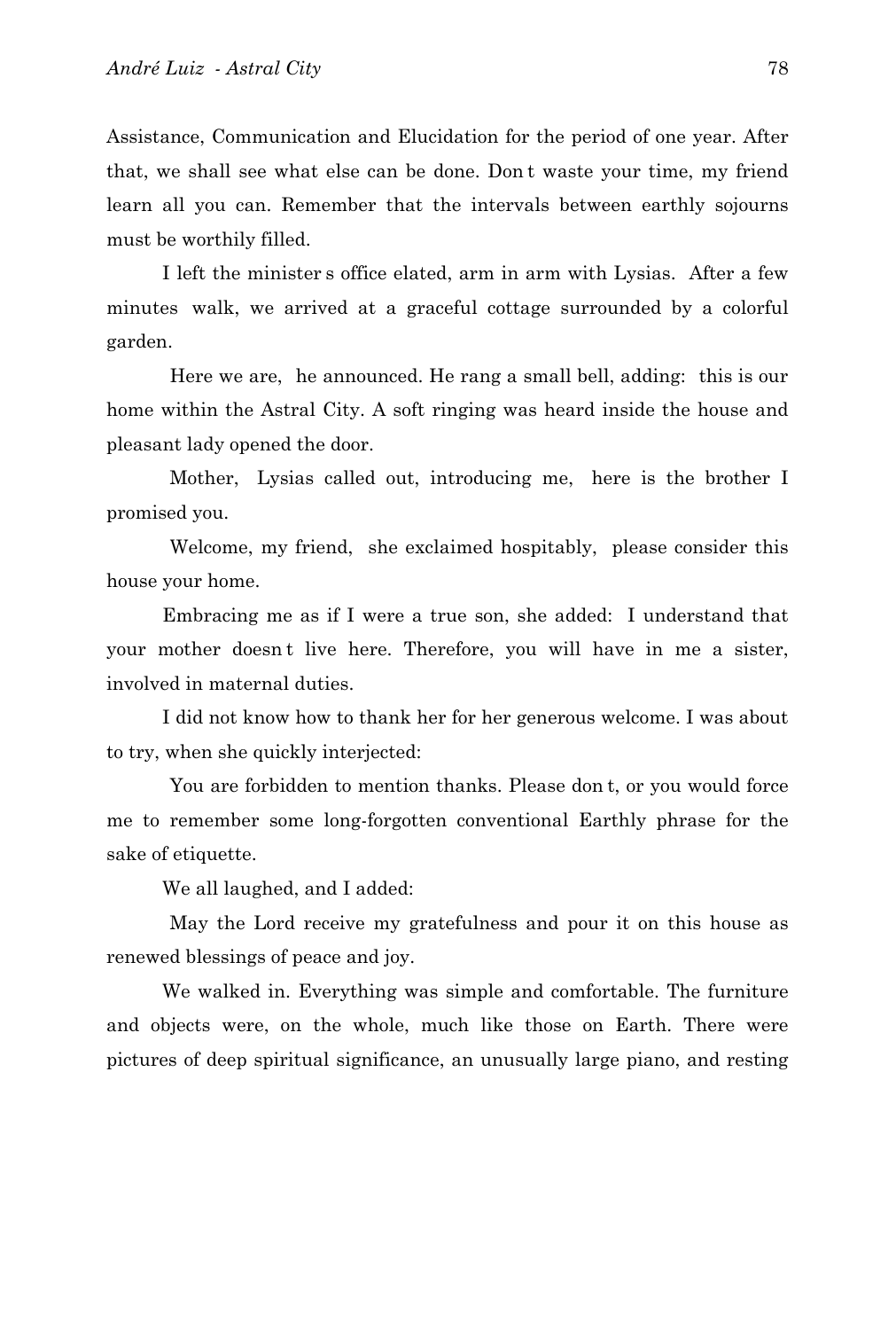on it a harp of delicate design. Lysias, ready as usual to satisfy my curiosity, spoke:

As you know, you were not met by harpist angels when you left Earth instead, the harp before you awaits our own abilities.

Now Lysias, stop joking, his mother interrupted affectionately, Do you remember that last year the Ministry of Divine Union invited some of the residents of the Ministry of Elevation to hear some master musicians who passed through our city?

Indeed I do, mother. I only meant to say that harpists really exist, but in order to hear them we must develop our sense of spiritual hearing by striving for the knowledge of divine things.

Later on, after giving some introductory information about myself, I learned that Lysias' family came from an old town in the state of Rio de Janeiro, that his mother's name was Laura, and that his two sisters, Yolanda and Judith, lived with him as well. I was delighted at my first experience of domesticity in the Colony. The home atmosphere encouraged a sweet and heart-warming intimacy, and the family's gracious welcome stirred deep emotions in my spirit. As I was filled with questions, my kind hostess showed me some wonderful books. Perceiving my interest, she informed: As for literature, we have an enormous advantage here in the Astral city; All insidious writers, those who use their art to instill psychological poison, go straight to the Lower Zones, and as long as they persist in such a state they cannot stay here, not even in the Ministry of Regeneration.

I could not help smiling as I marveled at the beautiful specimens of photographic art in the books she showed me. Afterwards, Lysias took me around the house, calling my attention to the bathing chamber, which was filled with interesting fixtures everything was so simple, yet so comfortable.

I had hardly gotten over my amazement, when Laura summoned us to prayer. We sat in silence around a big table. As she switched on a large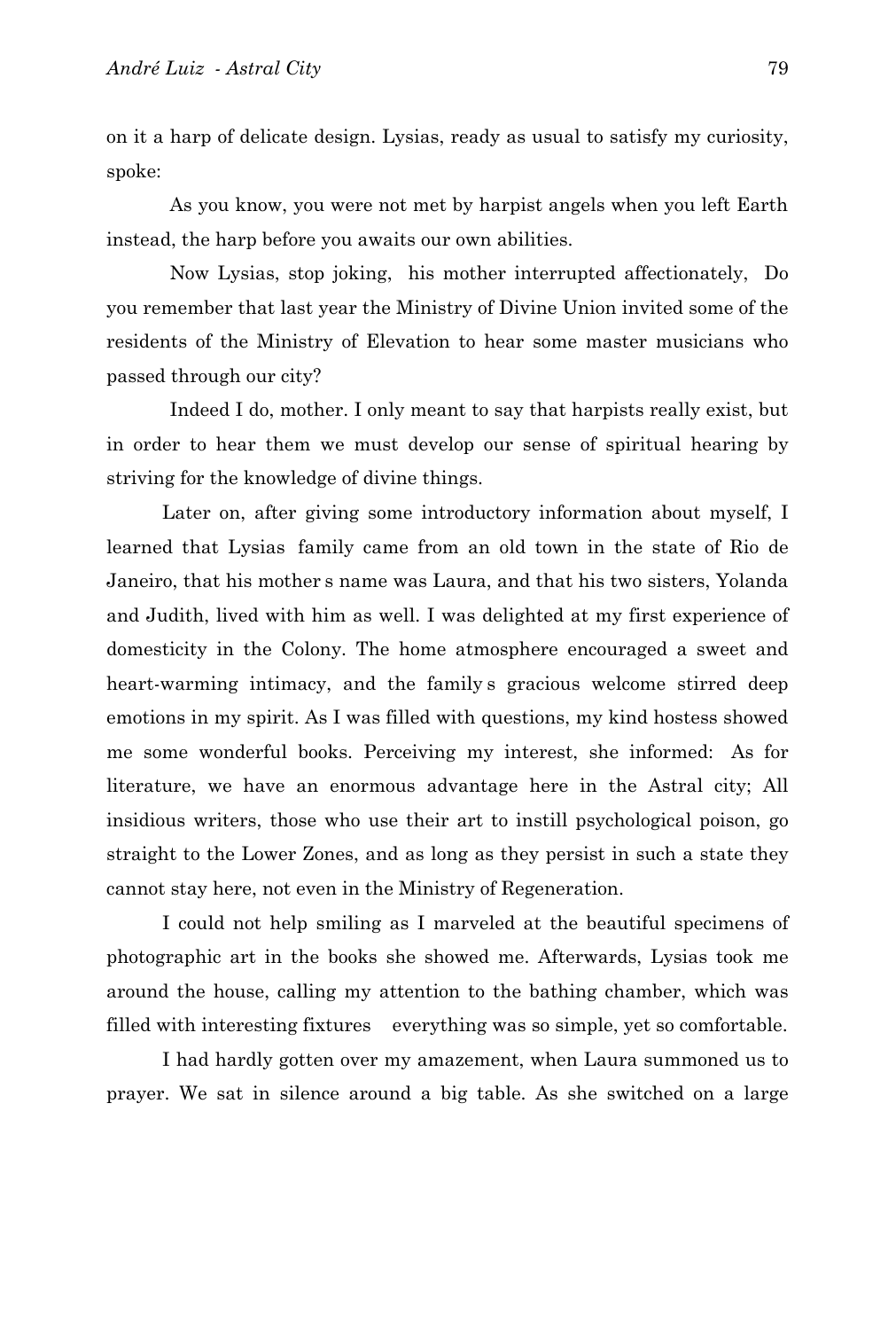screen, I heard soft music it was the evening service. I saw the familiar image of the Government House, which had captured my attention so often in the Hospital Park. Now, however, a deep and mysterious happiness filled me as the blue heart appeared in the background, and my soul was filled with joy and gratefulness.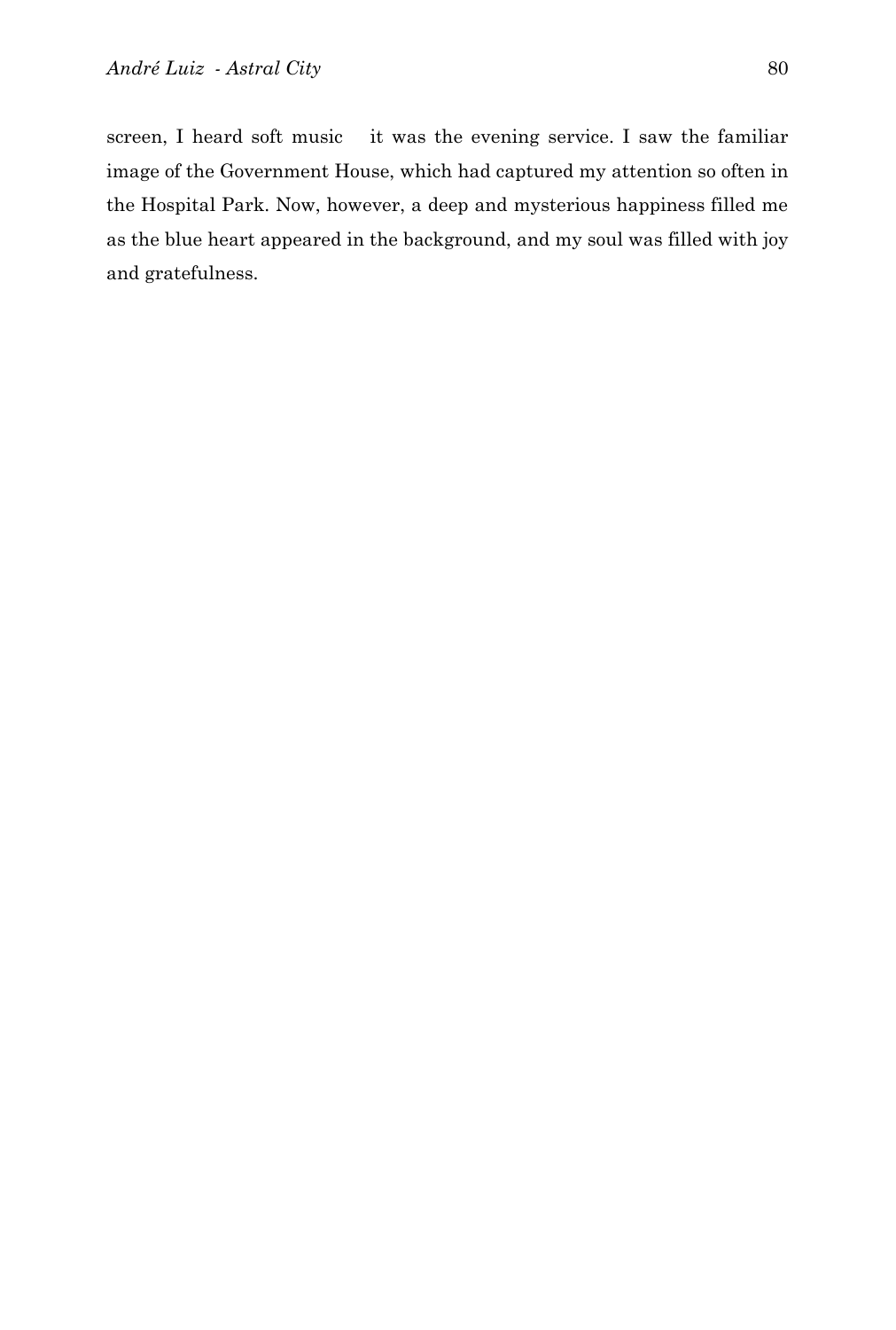# *Chapter 18 LOVE, THE FOOD OF SOULS*

As soon as the prayer was over, Laura invited me to the evening meal, which consisted of invigorating broth and flagrant fruits which tasted more like a delicious blend of concentrated fluids. I heard Laura remark genially"

After all, our meals here are far more agreeable than they were on Earth. We have some districts which dispense with them together, but in the zone of the Ministry of Assistance we can't do so. Here the heavy tasks we perform consume a great deal of our energy. Hence, we are obligated to be continually making provisions of energy.

That, however, added one of the young ladies, doesn't mean that we who work at the Ministries of Assistance and Regeneration are the only ones to depend on food. The other Ministries, including Divine Union, don't dispense with it. The only difference in the food is the nature of its substance. In Communication and Elucidation, fruit is widely used, while in Elevation, juices and concentrated fluids are more common. As for the Ministry of Divine Union, the process of nutrition goes beyond the imagination.

Eager for immediate explanations, I shifted my gaze from Lysias to his mother. Everybody smiled at my natural perplexity, but Laura satisfied my curiosity:

You may not be aware, my friend, that love is the major sustaining element for all creatures. From time to time, large delegations of instructors come to visit our city in order to convey the principles of spiritual nutrition. Love is the fundamental basis of all systems of nourishment in the different spheres of life. Physical diet, properly considered, is always a question of transitory materiality even here, as in the case of the earthly machines that need grease and oil. Love, and only love, is the source of sustenance for the soul. The more we ascend along the evolutionary plan of Creation, the more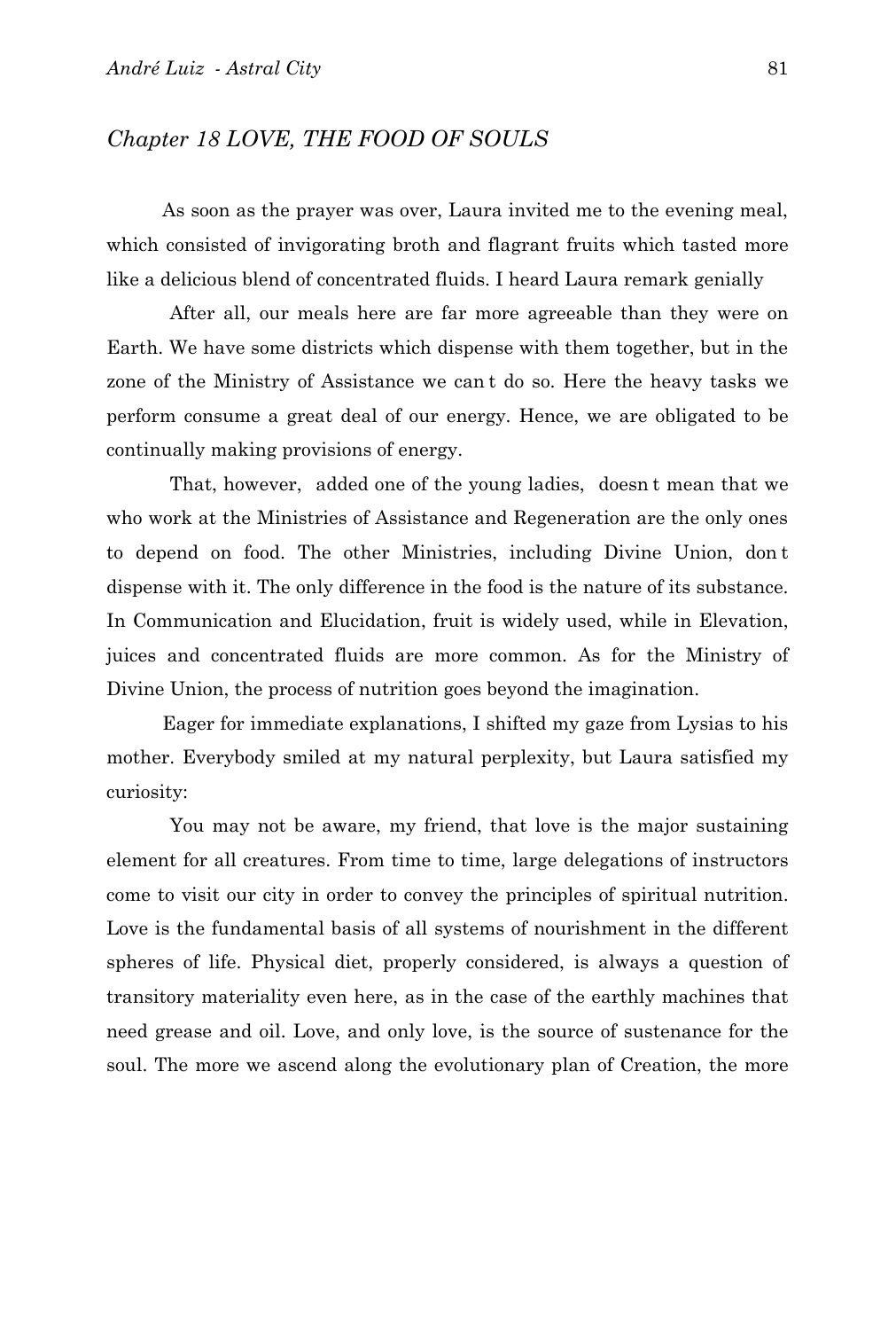thoroughly we understand that great truth. Don't you think that Divine Love is the mainspring of the Universe?

Those explanations comforted me considerably, and Lysias added:

God's infinite love is the center is the center of equilibrium of all Creation; the more evolved the created beings, the subtler their processes of nutrition. The worm in the ground feeds mainly on earth. Larger animals find the necessary elements for nourishment in plants. Man gathers the fruits of these plants and prepares them according to his taste. We, who are already free of our physical bodies, need fluidical, juicy substances. The process becomes even more delicate as we advance in our ascent."

But we mustn't forget the question of vehicles, Laura added, for after all, worms, animals, man and ourselves depend exclusively on love. We all move about in it and no existence would be possible without it. Don't you remember the Gospel lesson which says: Love one another? When Jesus taught this principle, he didn't refer only to charity in its strictest sense, for we shall all have to learn, sooner or later, that the practice of good is simply a duty. He meant us to understand His words in a broader sense, that is, to sustain one another through brotherly love and sympathy. Sometime in the future, man on Earth will discover that friendly words, mutual kindness and trust, understanding and fraternal interest all fruits of deep love are stimulating nourishment to life itself. When on Earth, burdened by a physical body, we are under great limitation. But on returning here we realize that lasting and harmonious happiness is a question of purely spiritual sustenance. Homes, villages, towns and nations are formed in obedience to such principles.

Instinctively I remembered the sex theories so widespread in the physical world, but Laura, recognizing my thoughts, remarked:

You mustn't imagine that it is merely a sexual phenomenon. Sex is a sacred manifestation of universal and divine love, but it is only one of the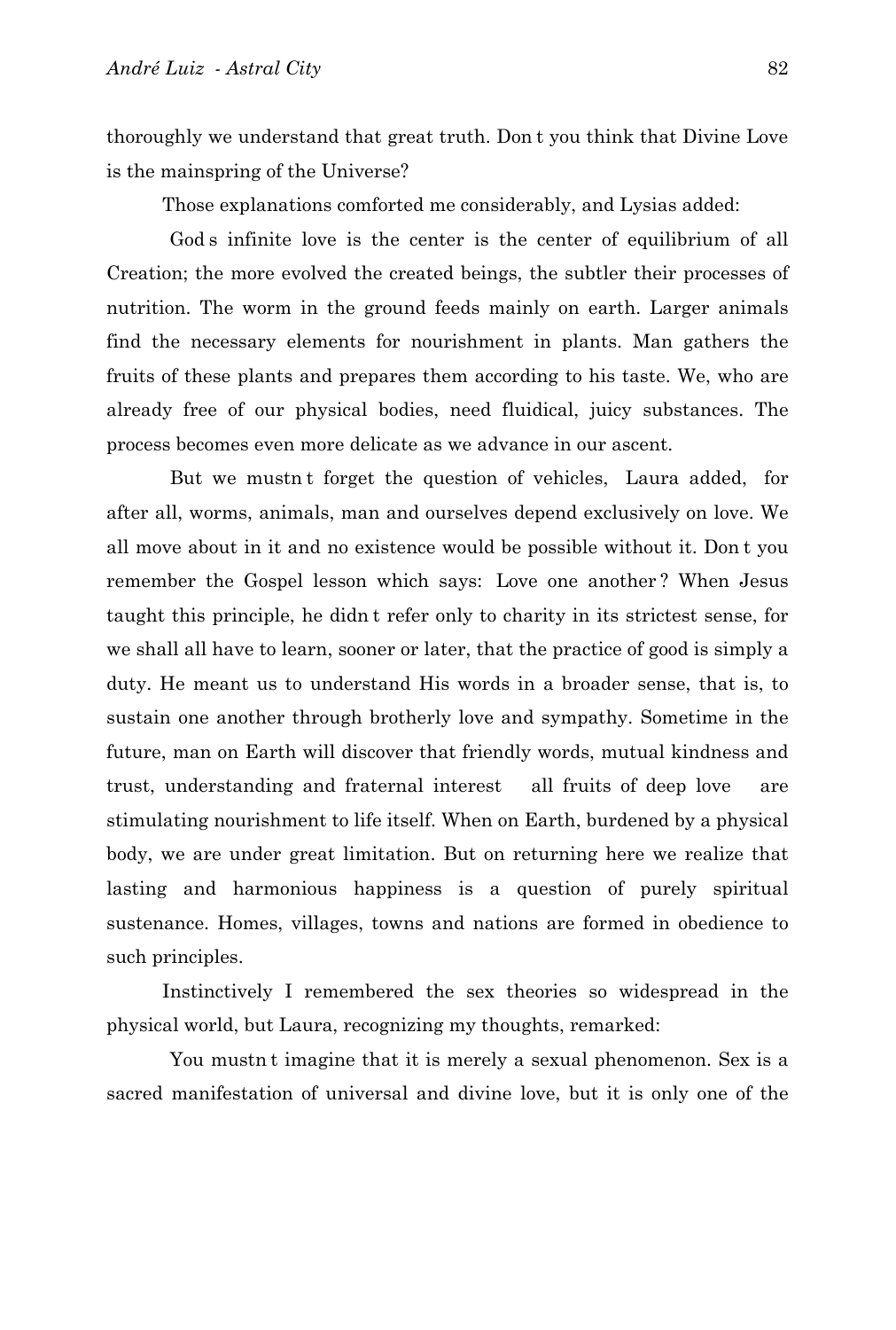many expressions of its infinite potential. With the more spiritualized couples, tenderness and trust, mutual devotion and understanding count far more than physical union, which is reduced to merely a transitory activity between them. It is magnetic exchange that establishes the necessary rhythm for the manifestation of harmony. The mere presence of the loved one, and sometimes a simple understanding is sufficient to nourish a feeling of joy.

Availing herself of a lull in the conversation, Judith added:

We learn here in the Astral City that love is the hub of life on Earth; yet most people never realize that important truth. Twin souls, kindred souls, and sympathetic souls form numerous pairs and groups. By gathering together and assisting one another, they succeed in advancing along the road to redemption. When, however, help is lacking, a weaker person usually fails before completing the journey.

As you see, my friend, remarked Lysias, even here we are reminded of the Gospel lesson: Man shall not live by bread alone.

At that point, the conversation was interrupted by the ringing of a bell. Lysias got up and answered the door. Two courteous young men came into the room. He greeted them cordially, introducing them as Polydor and Estacius, from the Ministry of Elucidation. Greetings and handshakes followed, and after a few minutes, Laura said with a smile:

You have all worked hard today. You mustn't, therefore, alter your program on our account. It is time for you to set out on your planned excursion to the Music Park."

Noticing Lysias perturbed look, she added:

"Go along, son. Don't keep Lascinia waiting. Our brother André will stay with me until he can accompany you on these excursions."

Please don't let me keep you at home! I exclaimed.

I can't yet enjoy the pleasure of going to the Music Park. My granddaughter returned from Earth a few days ago, and is still too weak to go out."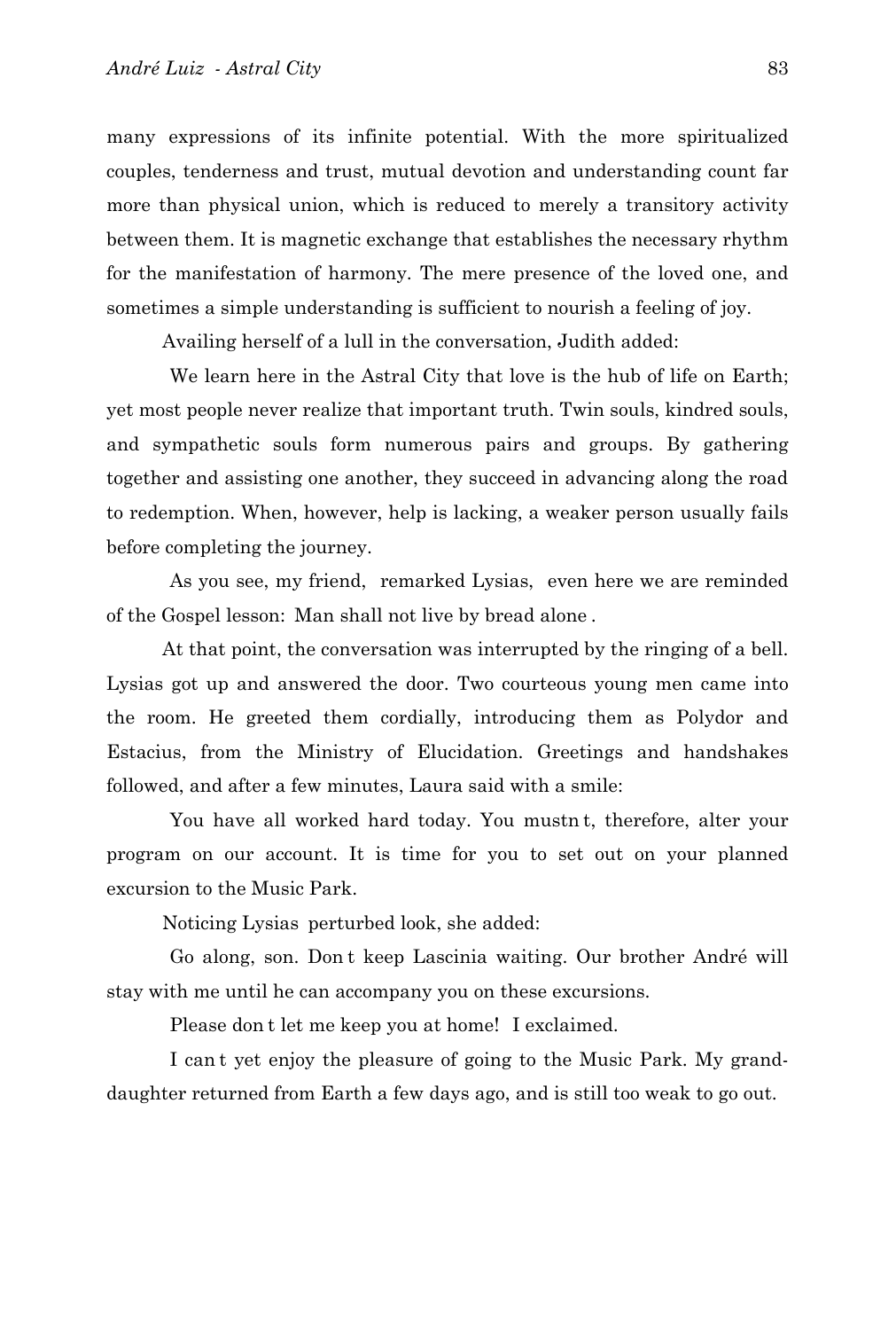They left, chatting joyfully. Laura shut the door, then turned to me and said:

They are going in search of the food we were talking about just now. The ties of love are stronger and more beautiful here. Love, my friend, is the divine bread of the soul, the sustenance of the heart.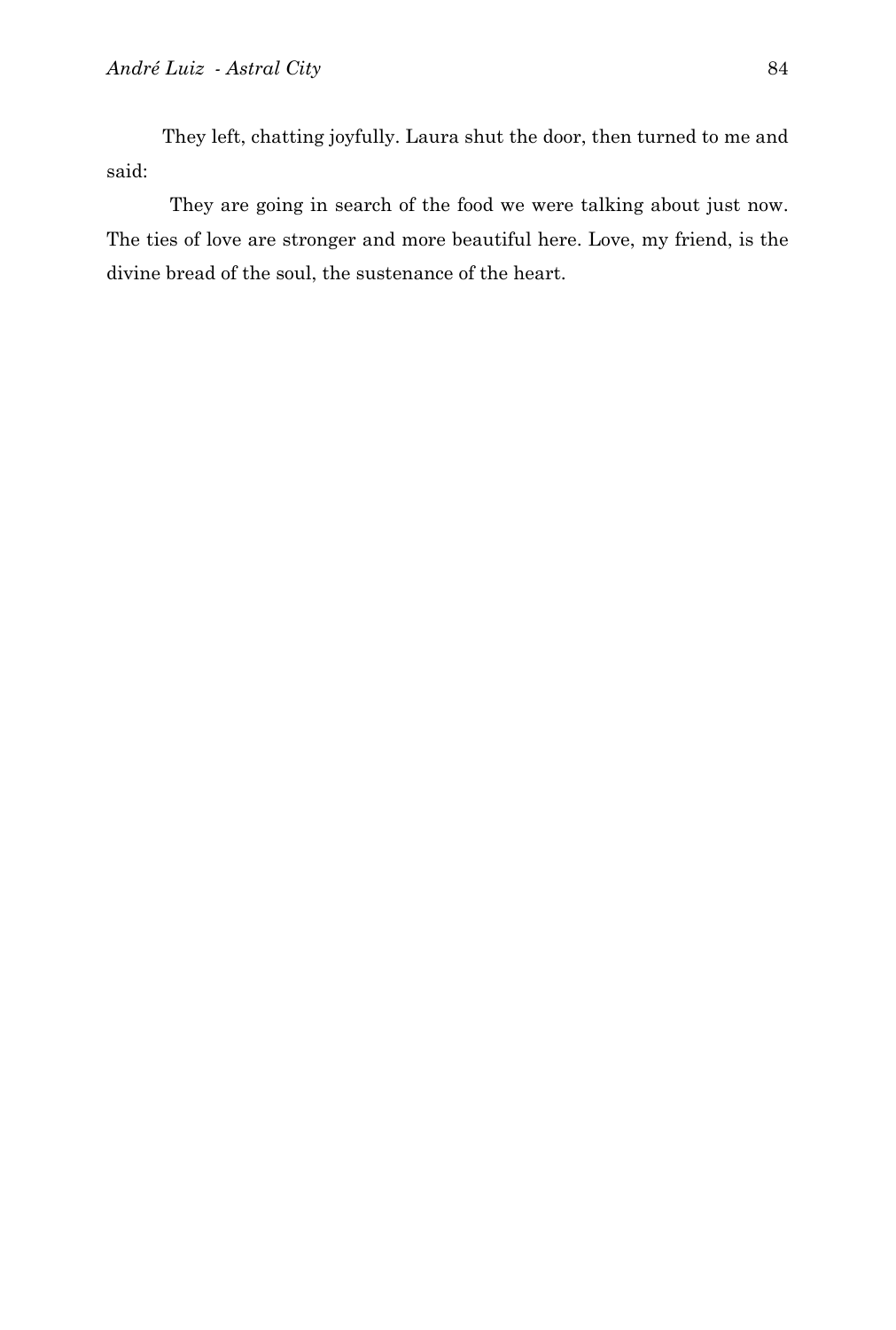#### *Chapter 19 THE NEWCOMER*

Doesn't your grand daughter come for meals? I asked Laura, leading the conversation to more intimate channels.

For the present, she takes her meals alone, she answered, the poor thing is still nervous and run-down, and no one in that condition is supposed to partake of collective meals. Neurasthenia and anxiety emit dense, poisonous fluids, which blend immediately with the food. My granddaughter spent a fortnight in the Lower Zones, in heavy slumber, closely assisted by us. She should have been lodged in a hospital pavilion when she came here, but it was decided that she would be placed under my direct care instead.

I told Laura that I would be glad to visit the newcomer, and she willingly agreed. She led me to a spacious and comfortable room where a pale girl was lying in an easy chair. She was extremely surprised to see me as she looked up.

Heloisa, Laura said, introducing me, here is a friend who arrived from Earth a short time ago."

The young lady gazed at me curiously, and her tired, deeply shadowed eyes reflected her effort to concentrate. She greeted me with a wan smile as I introduced myself.

I asked if she was tired, but before she could answer, her grandmother, anxious to spare her any strain, explained:

"Heloisa has been restless and worried, and her fear is justified to a certain degree. Tuberculosis, which put an end to her earthly days after long suffering, has left deep traces on her astral body. Still, we must always be optimistic and courageous."

At this, the young lady opened wide her deep, black eyes as if to hold back her tears, but unsuccessfully. Then she covered her face with her handkerchief and began to sob.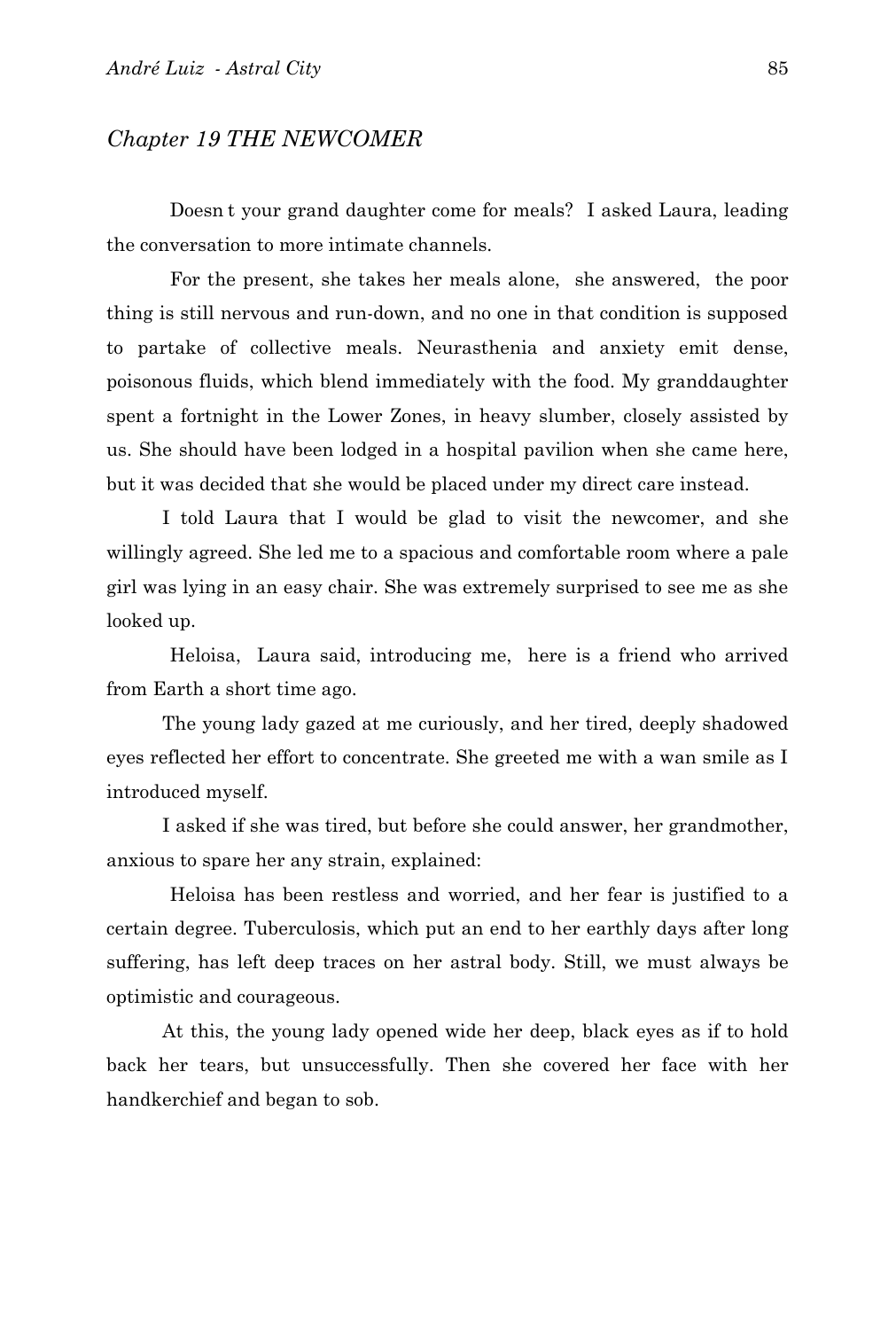"Poor little thing!" said the kindly grandmother, putting her arms around the tearful girl, you simply must control yourself. These impressions are due to a deficient religious education, that s all. You know that your mother won't be long in coming, and that you can't count on your fiancée's fidelity. He is by no means prepared to offer you sincere spiritual devotion on Earth, for he is still very far from possessing that sublime spirit of illuminated love. He is sure to marry someone else, and it is better that you become accustomed to this idea. It wouldn't be fair to insist on his coming here prematurely.

Suppose he did come, forcing the law. Wouldn't your suffering be greater? Wouldn't you have to pay a heavy price for any share you might have had in bringing about his passing? You wont lack devoted friendship and brotherly cooperation to help you acquire your spiritual balance here, and if you really love the boy, you must try to adopt a harmonious attitude to be able to help him later. Besides, as I have already said, your mother will soon be here.

The girls tears filled me with pity. I tried to draw her attention to a different topic, leading the conversation away from this painful subject:

Where do you come from? I asked.

Laura, now silent, also seemed anxious to see her join in the conversation. After a long pause, during which she dried her tears, she replied:

From Rio de Janeiro.

You shouldn't cry so. I advised, You don't know how lucky you have been. You passed over only a few days ago, and are already with your family. You didn't have to face any storms on the great journey

The girl seemed a little better, and said:

You can't imagine how much I ve suffered. Eight months struggling with tuberculosis, in spite of all the treatments — The sorrow of having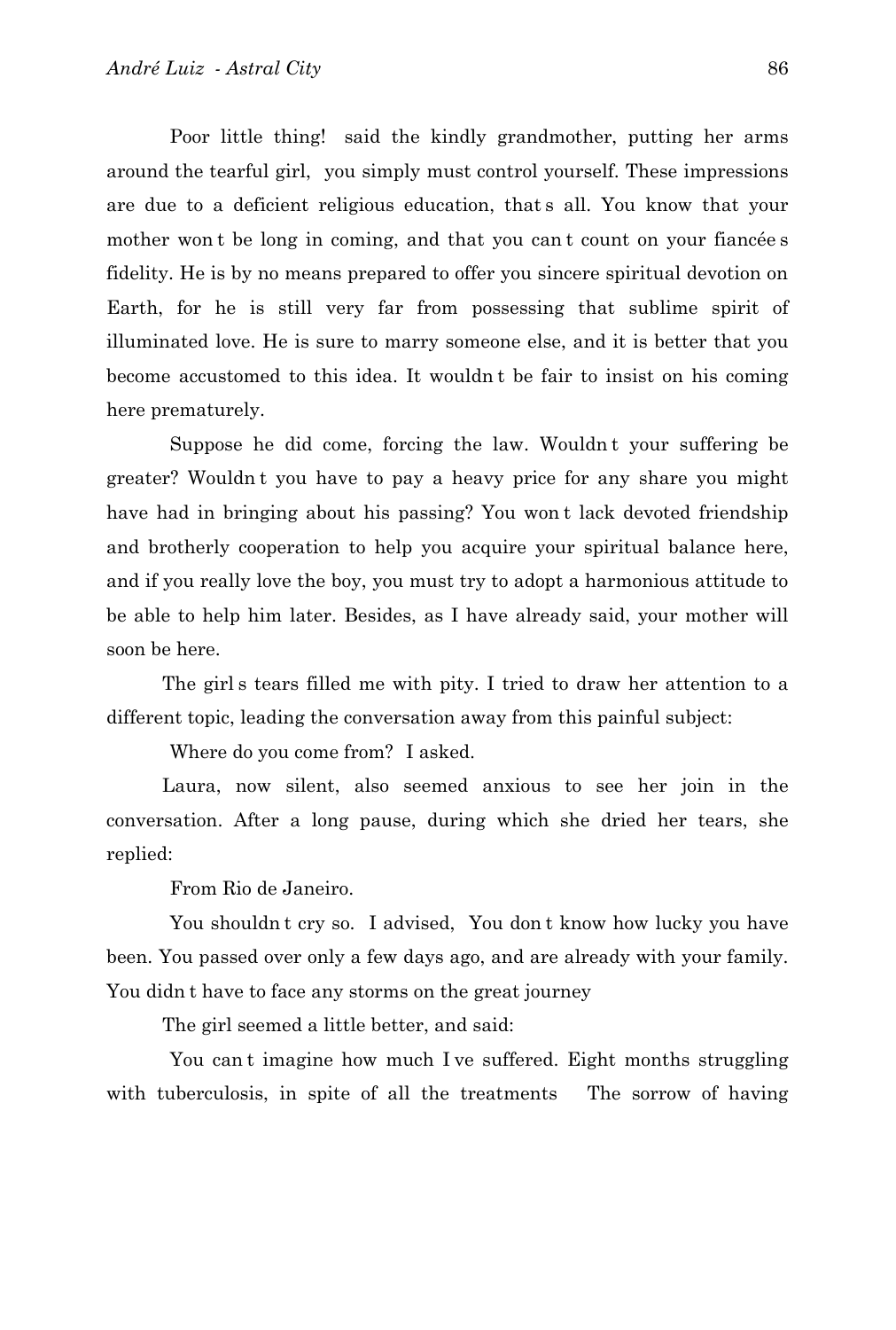infected my devoted mother… All that my poor fiancé went through on my account, it s really indescribable.

Now, dear, dont say that, Laura said, smiling, On Earth we always seem to labor under the illusion that no suffering is greater than our own. It is mere blindness there are millions of creatures facing situations much harsher and more cruel than our little experiences.

But grandmother, Arnold was so heart-broken and desperate she answered. It s all so hard to understand.

Do you really believe in your impressions? Laura asked in a tender voice, "I observed your ex-fiancée several times during your infirmity. It was only natural that he should be so deeply affected at seeing the ruin of your physical body. But once more let me tell you, he can't understand pure sentiment, and will soon get over his sorrow. Remember, dear, that illuminated love is still above most creatures. Therefore, you must try to be of good cheer. No doubt you will be able to help him, but his being faithful to your memory is out of the question. When you are in a condition to visit the spheres of the planet, you will find him married to somebody else.

Wondering myself, I noted Heloisa's painful surprise. The poor girl did not know what attitude to adopt before her grandmother's serenity and common sense.

Could that be possible? she blurted out.

Lysias mother, tenderly stroking the girl s hair, continued:

Now, child, you mustn't be obstinate or try to contradict me.

Seeing that her granddaughter seemed to expect her to justify her words, she went on, speaking gently:

"Do you remember Maria da Luz, the college friend who brought you flowers every Sunday? Well, when the doctor declared confidentially that your physical cure could not be expected, Arnold, though deeply grieved,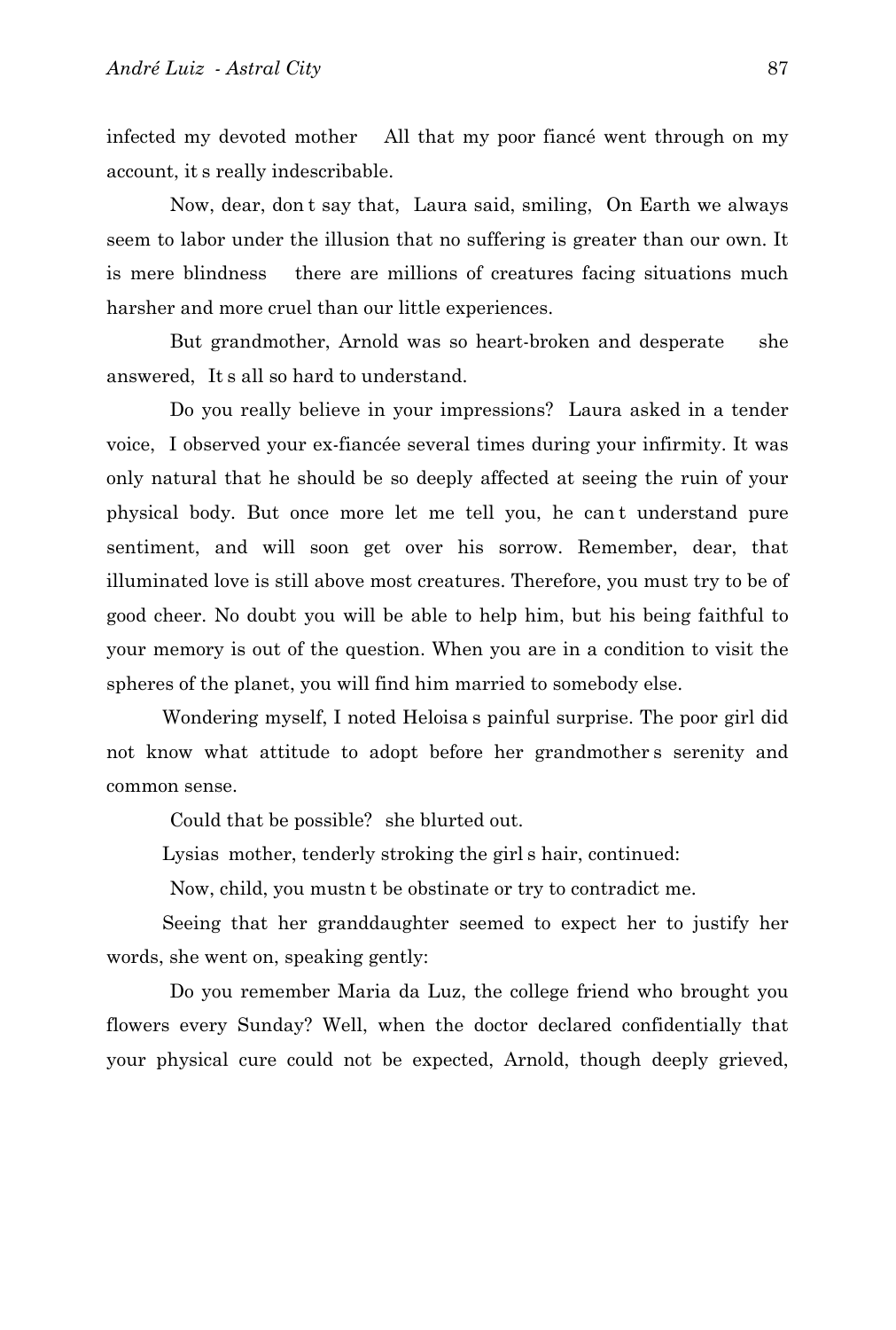began to involve her in different mental vibrations. And now that you are here, they won't take long before coming to an agreement.

Oh, grandmother! How Awful!

"Why awful? You must become accustomed to considering other people's needs. Your ex-fiancée is an ordinary man, still unable to appreciate the sublime beauty of spiritual love. However great your love may be, you can't work miracles in him. Every creature holds the exclusive privilege of discovering his own self. Arnold will, one day, know the beauty of your idealism, but for the present he must be left to live through these necessary experiences.

I simply can't get over it! Maria da Luz, whom I always considered a most faithful friend…"

Laura smiled and advised wisely:

Won't it be better to entrust him to a friend? Maria da Luz will always be your spiritual friend, whereas another woman might, later, render the entrance to his heart difficult for your.

Heloisa started sobbing again. I felt greatly puzzled. The kind lady, sensing my perplexity, and eager to help me as well as her granddaughter, explained:

I know the cause of your tears, little one, they are the result of centuries of selfishness and undying vanity. But remember that Grandma's words aren't meant to hurt you, but to open your eyes.

While Heloisa continued weeping, Laura invited me to go back to the living room, remarking that the patient needed her rest. We sat down to await the others return, and Laura confided in a soft voice:

"My granddaughter arrived here extremely tired. She let her heart get entangled in the web of self-esteem. In fact, she should have been sent to one of our hospitals, but Assistant Couceiro thought that the home atmosphere and our loving care would be advisable in her case. I must say I was pleased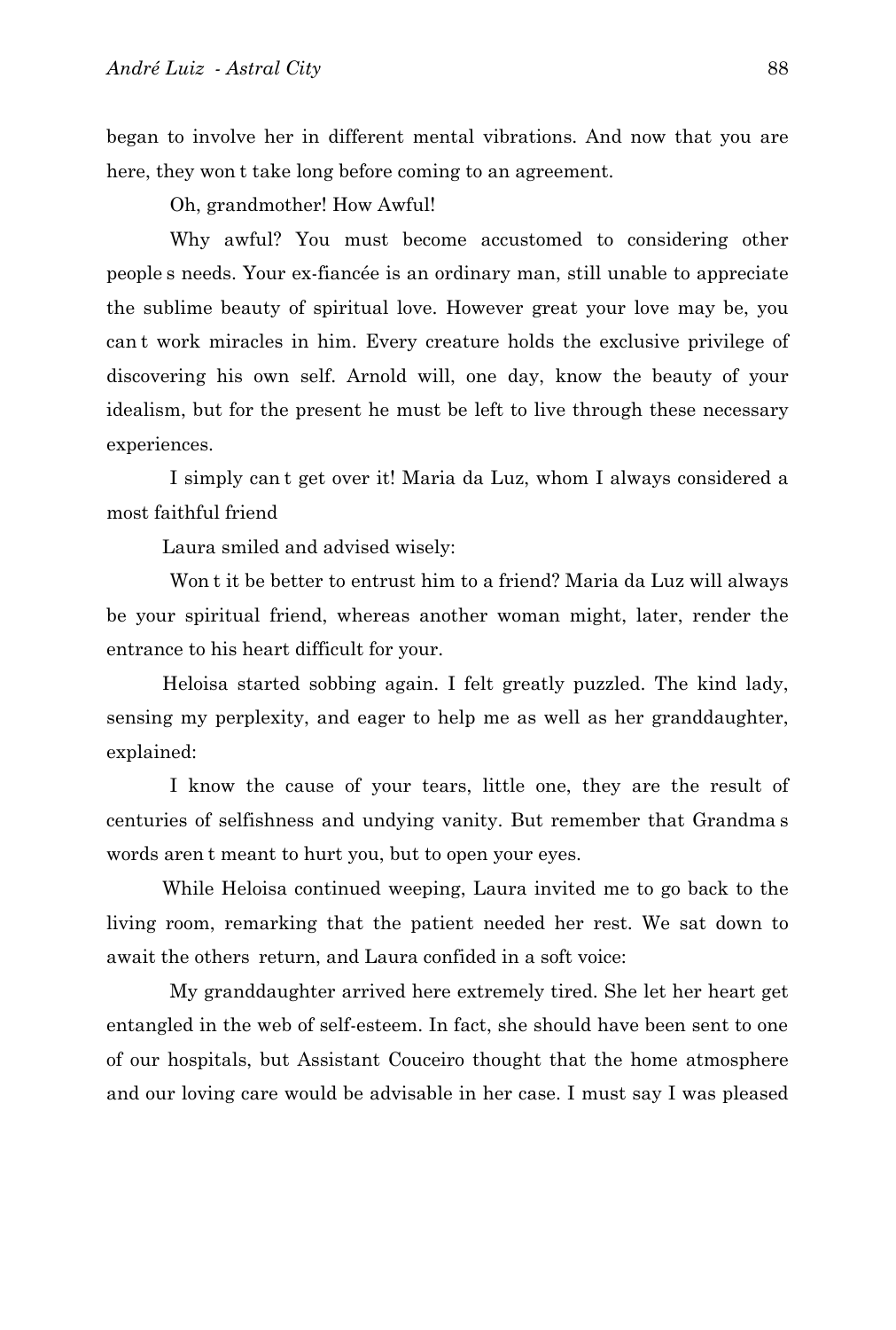at his decision, as my dear Thereza, her mother, will soon be here. A little patience and everything will come out right. It s just a question of time and serenity.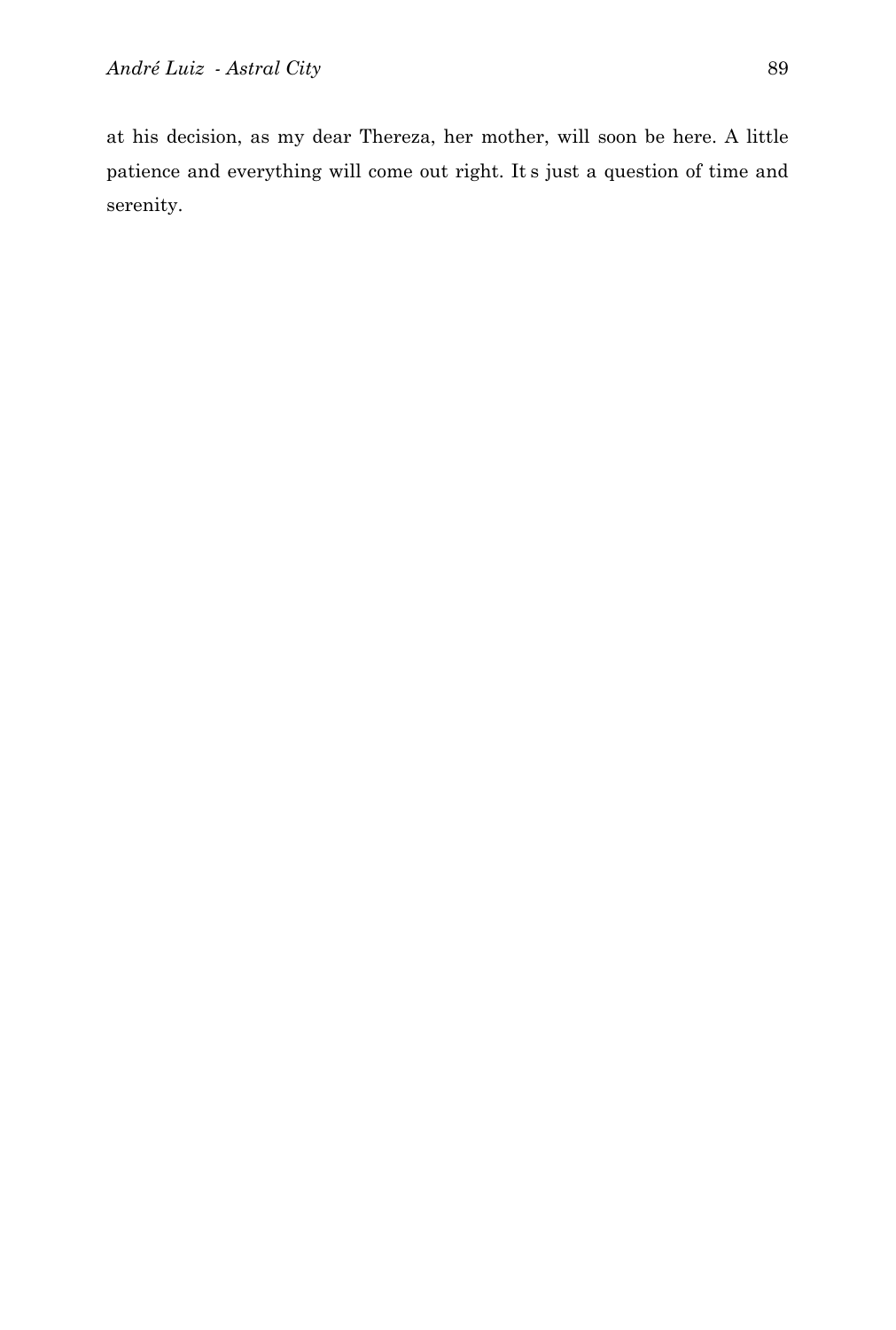### *Chapter 20 NOTIONS ABOUT THE HOME*

Eager to learn as much as possible from my well-informed hostess, I asked curiously:

With so much to do at home, do you still go out to work?

I certainly do. We live in a colony of transition, which has as its main purpose apprenticeship and work. Here feminine souls are assigned numerous tasks, in preparation for their return to the planet or their ascent to higher spheres."

But is domestic organization in the Astral City similar to that on Earth?

It's the Earthly home which has, for so long, been trying to imitate our domestic institution. Married couples there, with rare exceptions, are still weeding the soil of their feelings, overrun with the bitter herbs of pride and infested with the parasites of jealousy and selfishness. The last time I returned from the planet I arrived here, as is natural, beset by deep illusions. But it happened that during my crisis of wounded pride, I was taken to a lecture given by a great instructor from the Ministry of Elucidation. Since that day, a new current of ideas has penetrated my mind."

Could you tell me something of the lessons you received?

The lecturer, she continued, a great mathematician, made us realize that, on the plane of spiritual evolution, the home my be compared to a right angle. The vertical line is the feminine sentiment, always gravitating towards the creative inspirations of life. The horizontal line is the masculine mentality, always striving for achievements towards the common progress. The home is the sacred summit, the converging point where man and woman meet to bring about an essential understanding. It is the temple where creatures should reach for a spiritual communion, rather than bodily union.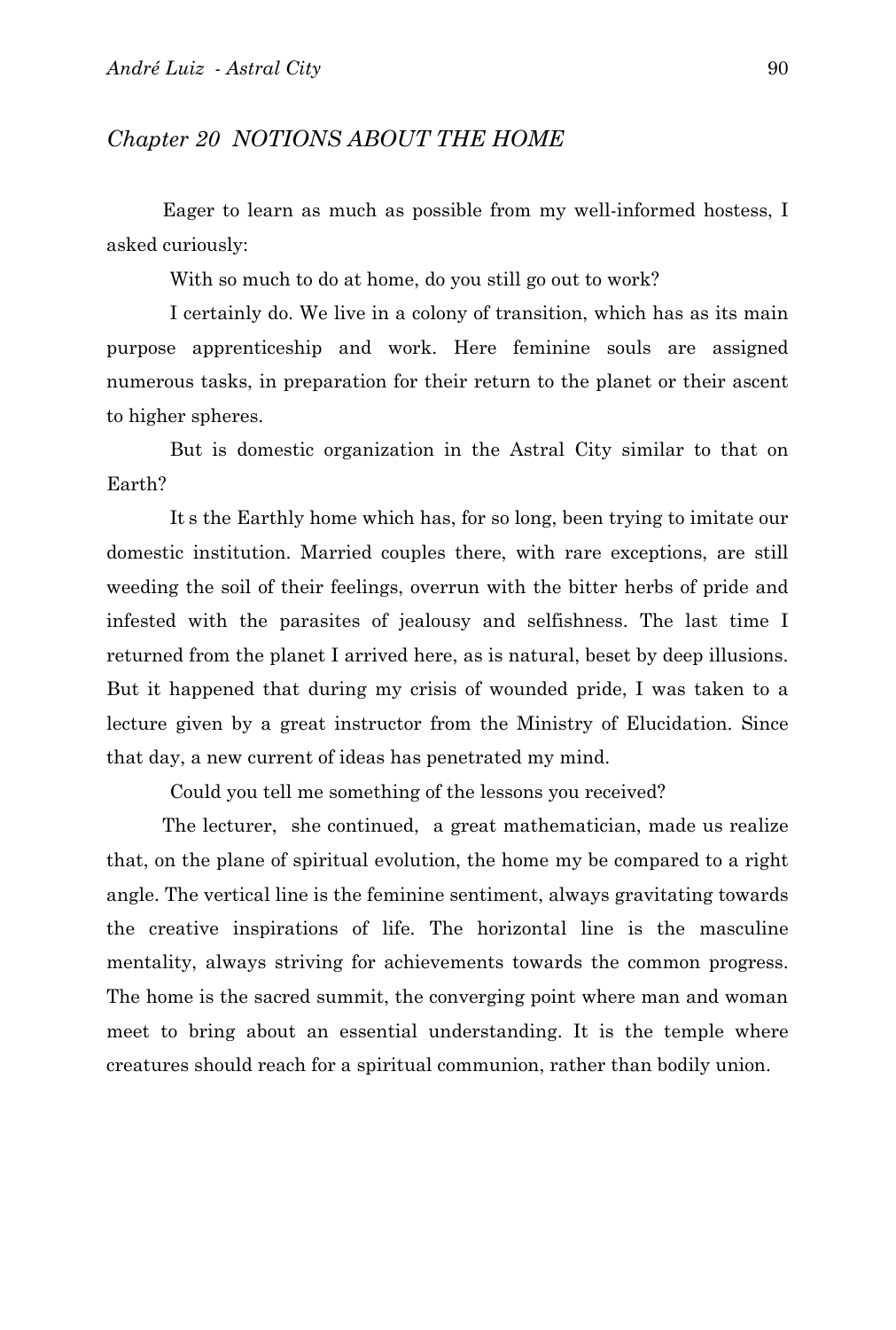At present there are a great many people on Earth versed in social questions, who advocate various measures and call for a regeneration of domestic life. Some go so far as to state that the family institution is threatened. We must remember that the home is a sublime conquest which mankind is slowly achieving. But can one find, on Earth, the real family structure where all rights and duties are legitimately shared?

"Most earthly couples pass these sacred hours together in an environment of indifference and cruel selfishness. When the husband appears calm, the wife gives herself up to crises of despair; When the wife keeps humbly silent, her husband tyrannizes her. Neither does the wife attempt to encourage her husband along the horizontal line of his temporal fulfillment, nor does he try to follow his companion in her divine flights of tenderness and sentiment towards the higher planes o Creation. In their social contacts, both wear masks, but in the privacy of their home they strip them off, sadly exposing their lack of mutual understanding.

"As a rule, when one of them comments on his or her respective activities, the other's attention promptly strays far from the subject. When the wife discusses the children, the husband mentally turns his thoughts to his work. When the latter relates some business difficulty, the former's thoughts drift to the dressmaker's fitting room. In these circumstances, it's obvious that the divine angle is far from being properly traced. Two diverging lines are endeavoring in vain to form the sublime vertex, to ascend one more step up the glorious stairway leading to eternal life."

This new aspect of the responsibility of marriage ties struck deep into my spirit. Highly impressed, I exclaimed:

"What a multitude of thoughts this explanations is arousing in me! If we only knew all this while still on Earth!"

"A mere question of experience, my friend," she replied, "suffering and tribulations will slowly teach mankind these unavoidable lessons. At present, few realize that the home is a divine institution, within which one must live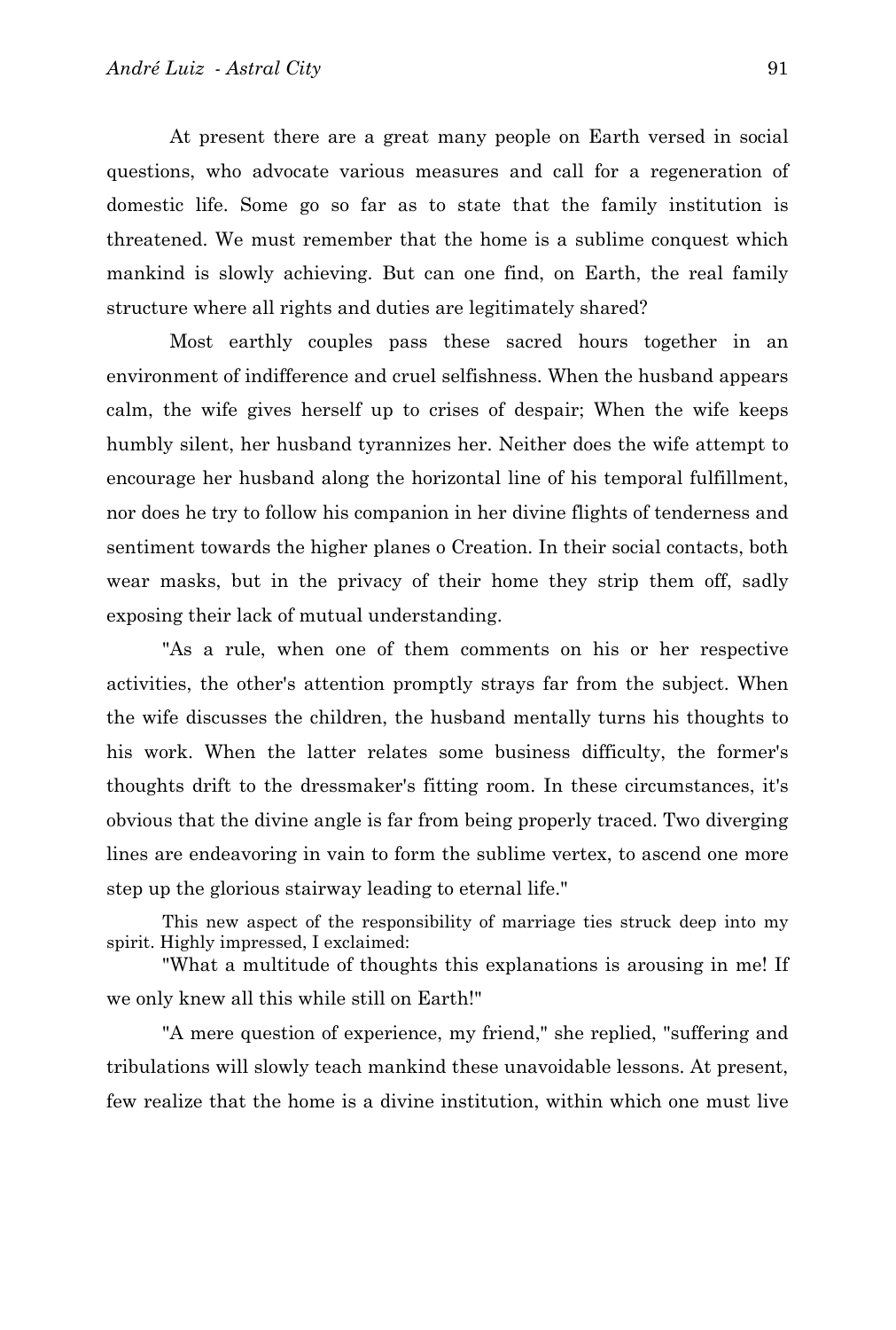with all one's heart and soul. It's often said that all creatures are beautiful when truly in love. Indeed, this is true. During the enchanting period of betrothal, plain creatures display their most charming traits. Any subject seems enchanting even in the most frivolous conversation. Man and woman meet, radiating the full measure of their sublime forces. But when they enter wedlock, many rend the veil of desire and fall back under the influence of the old monsters that tyrannize weak hearts. Gone is all tolerance, and sometimes even brotherly cooperation. The luminous beauty of love gradually dies out, and the couple begins to drift apart, avoiding each other's company, losing the joy of friendly conversation. Henceforth, the well educated ones respect each other, while the ill-bred ones outwardly manifest their mutual animosity. They don't try to come to a conciliatory understanding; questions and answers are formulated in dry phrases. Physical intercourse may still be carried on, but the minds are already divorced and following opposite directions."

"How true your words are!" I cried out with feeling.

"But what can we do, my friend?" my kind hostess continued, "In the present phase of the planet's evolution, unions between twin souls are rare, and marriages of kindred or even sympathetic souls are tremendously outweighed by a remarkable percentage of 'probation ties'. Most human couples are made up, so to speak, of handcuffed prisoners." Endeavoring to follow the trend of ideas suggested by my initial question, Lysias' mother continued:

"Feminine souls do not remain inactive here. They are trained to become worthy mothers, wives, sisters, missionaries. The woman's task in the home cannot be confined to a few idle tears of pity and many years of servitude. Of course, today's rash feminist movement is a grievous offense to the true attributes of the feminine spirit. Women aren't meant to set themselves up as rivals to men in offices, an in the different professions and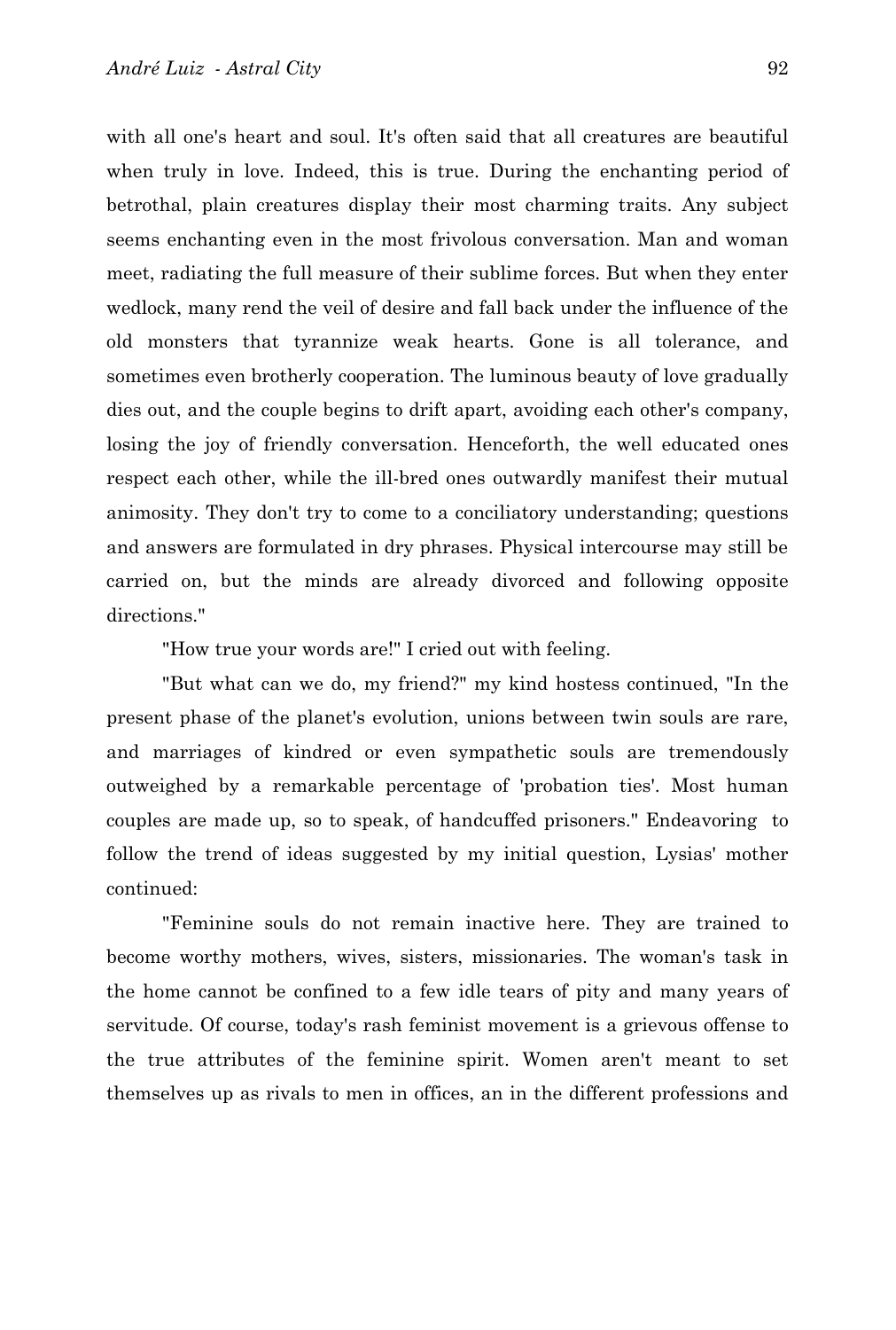business departments, which are adequate fields for masculine activities. Nevertheless, we are taught here in our colony that there are many dignifying tasks outside the home which are compatible with the feminine sensibility, including nursing, teaching, textile manufacturing, communications, and all kinds of occupations which require patience. Man should learn to endow the domestic circle with the fruit of his experiences, while woman should lighten the burden of man's hard work giving the home her sweetness and an inspiring atmosphere. Within the family circle, inspiration, outside it, activity. You can't have one without the other. How could a river feed its flow if it were not for the source? On the other hand, how could the water of the source flow on without the river bed?"

I couldn't help smiling at that question. After a prolonged pause, Laura resumed the conversation:

"Whenever the Ministry of Assistance entrusts children to my care here in my house, my working hours are counted as doubled. That will give you an idea of the importance of the task of motherhood on Earth. However, when I am not thus occupied at home, I have my daily tasks in the Nursing Department. Apart from my granddaughter, who is still recovering, there are no members of our family at leisure; they are all engaged in worthy activities. Eight hours of work per day is an easy program for anyone. I should feel ashamed if I didn't do my part."

As she fell silent for a few moments, my thoughts ran on the same interesting topic....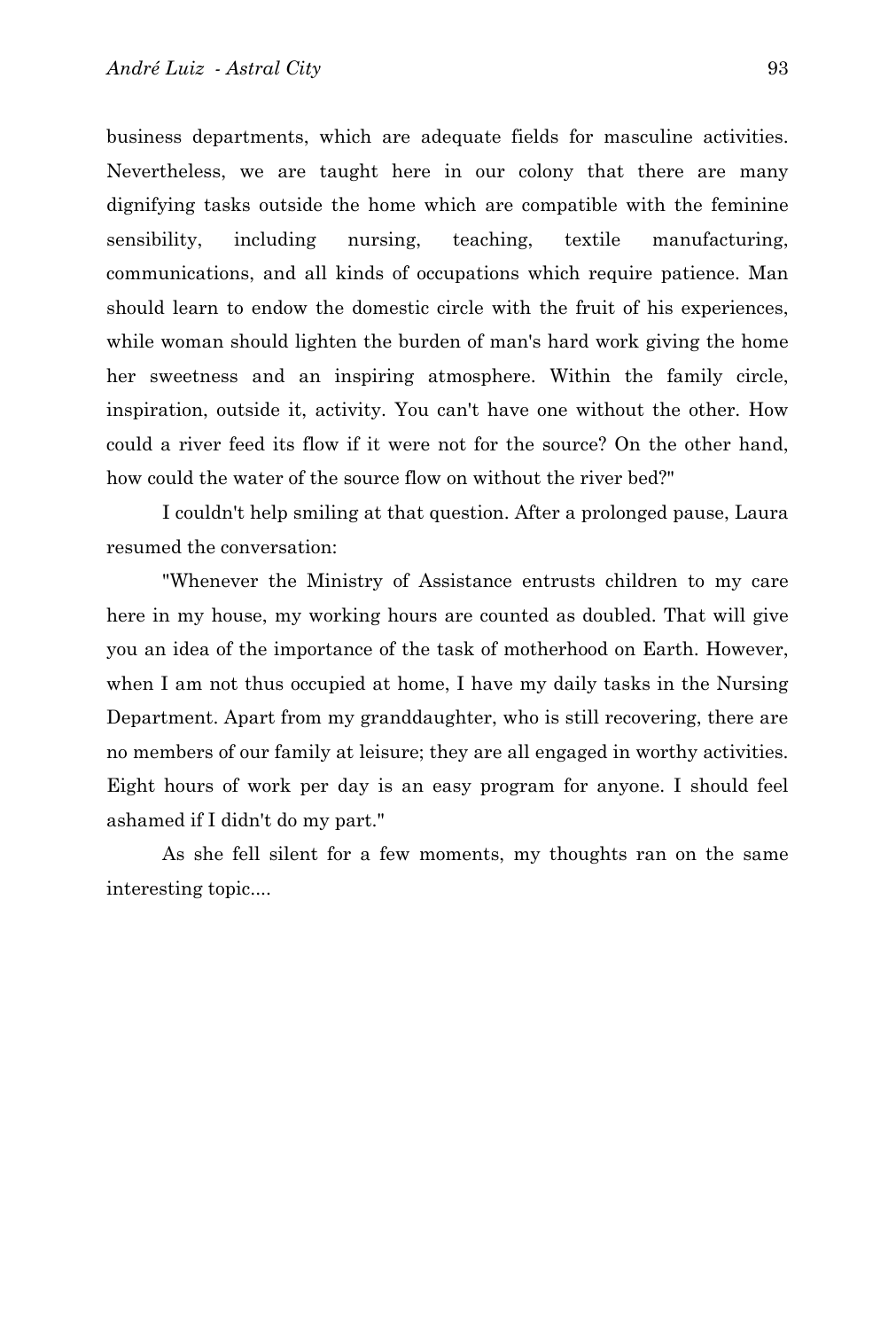#### *Chapter 21 INTERESTING CONVERSATION*

"Your words, Laura, arouse many questions. If you will pardon my curiosity...."

"Please don't say that," she answered kindly, "go on asking. Although I am not in a condition to teach, I can always inform...."

We both laughed at her remark, and then I inquired: "What about the problem of private property in the Colony? Does this house, for instance, belong to you?"

She smiled as she answered:

Private property is relative here just as it is on Earth. Our acquisitions are made on the basis of working hours. The "hour-bonus" is, so to speak, our money. It is earned by our own effort and devotion, and may be exchanged for any commodity. The buildings, in general, represent common patrimony under government control. However, each spirit family may obtain a dwelling house (never more than one) on the presentation of thirtythousand hour-bonus, which may be obtained during a certain period of work.

My husband, who arrived here long before me, acquired our house through his persevering efforts. We were physically separated for eighteen years, though we remained united spiritually. Richard, however, didn't remain inactive. As soon as he was brought to the Astral City, after a period of extreme perturbation, he realized the necessity of active work, and set out to prepare our future home. When I arrived, we settled together in the house for which he had so lovingly labored, and we were truly happy. My husband then set out to teach me all that he had learned.

On Earth I was left a widow when I was still very young. With the heavy responsibility of several children to raise, my struggle was intense. Working incessantly, I gave my little ones the best education I could, although they, too, had to become accustomed to hard work at an early age. I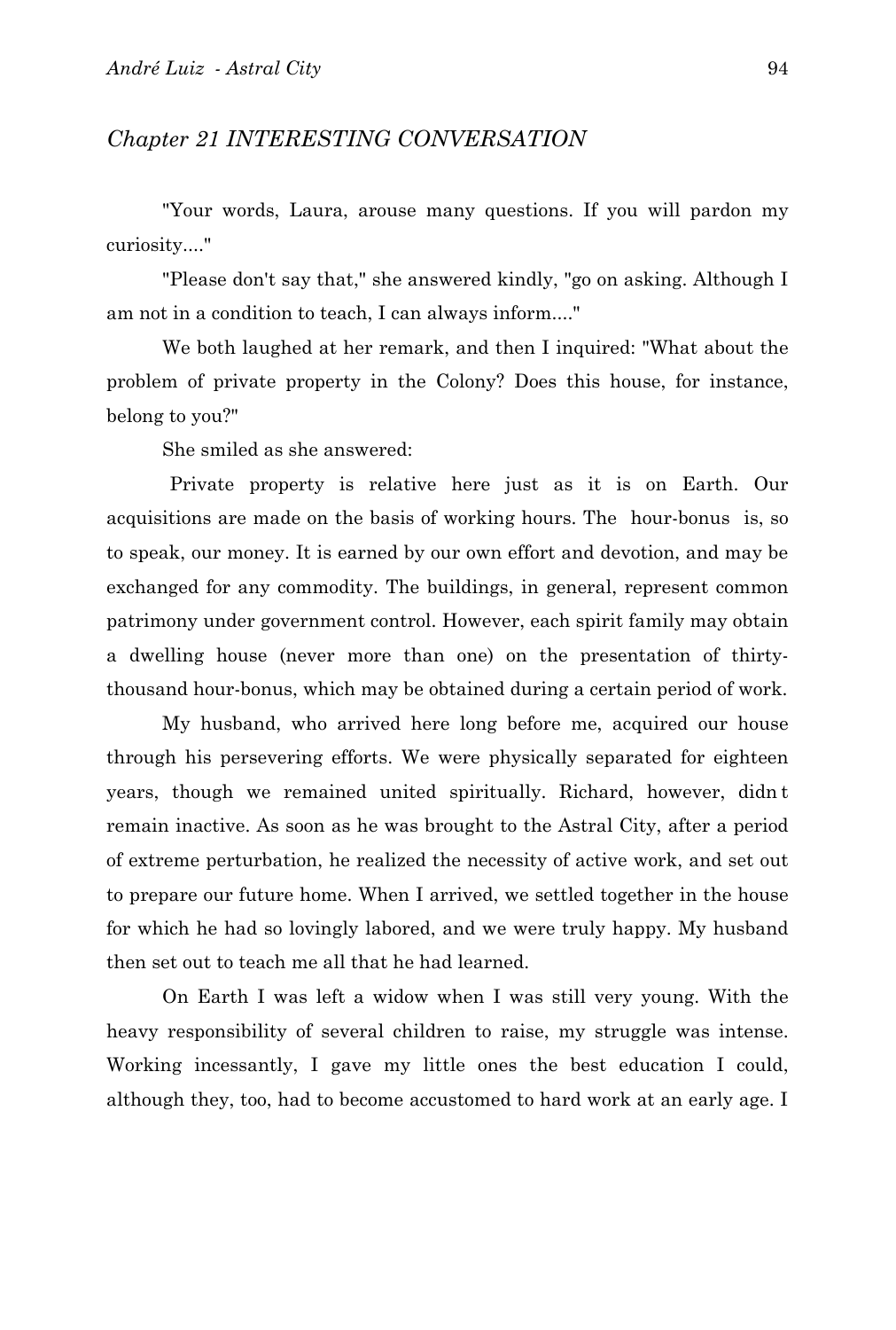understood later that strenuous life had sheltered me against many dangerous temptations, sparing me much suffering and anguish in the Lower Zone. Physical fatigue and a healthy occupation on the material plane are valuable means of protection and ascension for the soul.

Meeting Richard again and resuming our loving union in a new home made me feel as if I were in heaven. For many years we led a life on undisturbed bliss, growing closer and closer to each other, and working, not only for our own evolution, but also cooperating constructively for the progress of others. After some time Lysias, Yolanda and Judith came to join us, thus increasing our happiness."

After a short pause, during which she seemed wrapped in thought, she proceeded in a more serious tone:

The Earth awaits us, however. Though the present is joyful, the past demands restitution in order for the future to be in harmony with the Eternal Law. We can't pay our debts to the Earth with hour-bonus; we have to do it with the sweat of our brow in the fulfillment of its work. Because of our good will, our psychic visions are becoming clearer about our grievous past. The Eternal Law with its unfailing rhythm renders our return to the planet an absolute necessity.

These elucidations impressed me deeply. It was the first time since my arrival in the Colony that I had heard such forceful references to the subject of former lives.

Laura, I exclaimed; pardon me for interrupting, but I really am curious to know why, to this point, I haven't found out anything about my spiritual past. Am I free from physical bonds? Haven t I crossed the river of death? Did you remember your former existences soon after your arrival here, or did you have to wait for the action of time?

I certainly had to wait. She replied with a smile. First you must rid yourself of all physical impressions. The scales of inferiority are extremely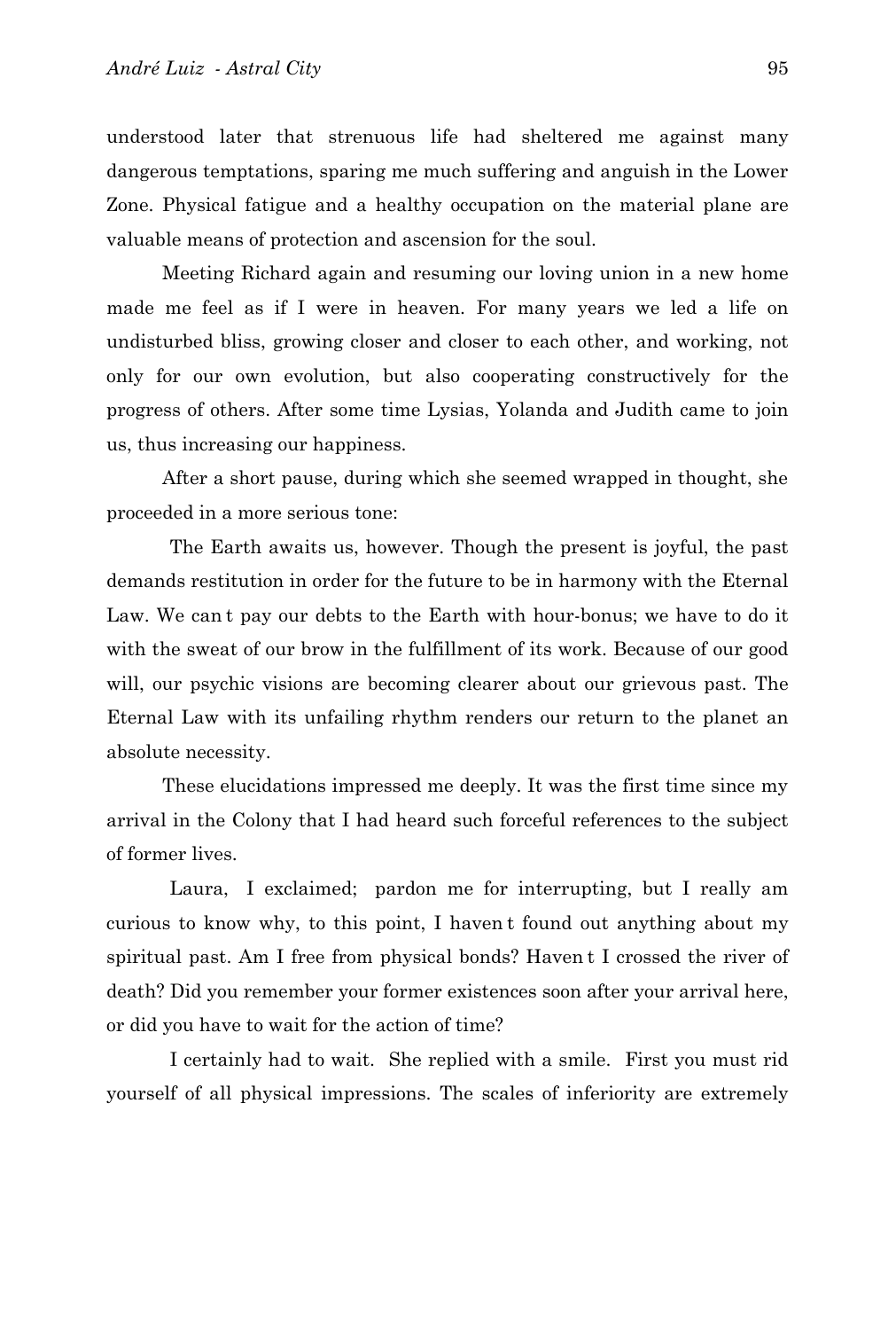thick, and you must have a good mental balance to be able to recollect constructively. As a rule, we all have made clamorous errors in the cycles of eternal life. He who keeps the memory of a crime committed considers himself the unhappiest creature of the universe. On the other hand, he who remembers having been a victim thinks his misfortune is the greatest. So only souls who are sure of themselves are endowed with such a gift as the power of spontaneous recollection. Others are duly limited in their reminiscences, and if they attempt to break this rule, they may incur spiritual imbalance and insanity.

But did you remember your past in the natural course of things?

I'll tell your, she went on patiently, As my inner vision became gradually clearer, vague recollections began stirring in the depths of my mind, causing me great mental anguish. It happened that my husband also shared my spiritual condition, so we decided to consult Assistant Longbard. After having examined our impressions thoroughly, he sent us to the magnetizers in the Ministry of Elucidation. We were kindly received, and were taken to the Recording Department, where we all have our private files. Specialists of that Ministry advised us to spend all the time we could spare from our work for two years there, reading our own memoirs which spanned three centuries. The director of the Recollection Service wouldn't allow us to go back beyond that time because the remembrance of those distant epochs would be too much for us.

And were the memoirs enough to help you remember your past?

"No, the reading gave us only facts. After a long period of meditation meant to arouse our own inner realization, we were submitted, to our great surprise, to a series of psychic treatments geared at penetrating deeply into the emotional field of our recollections. Specialists in the subject applied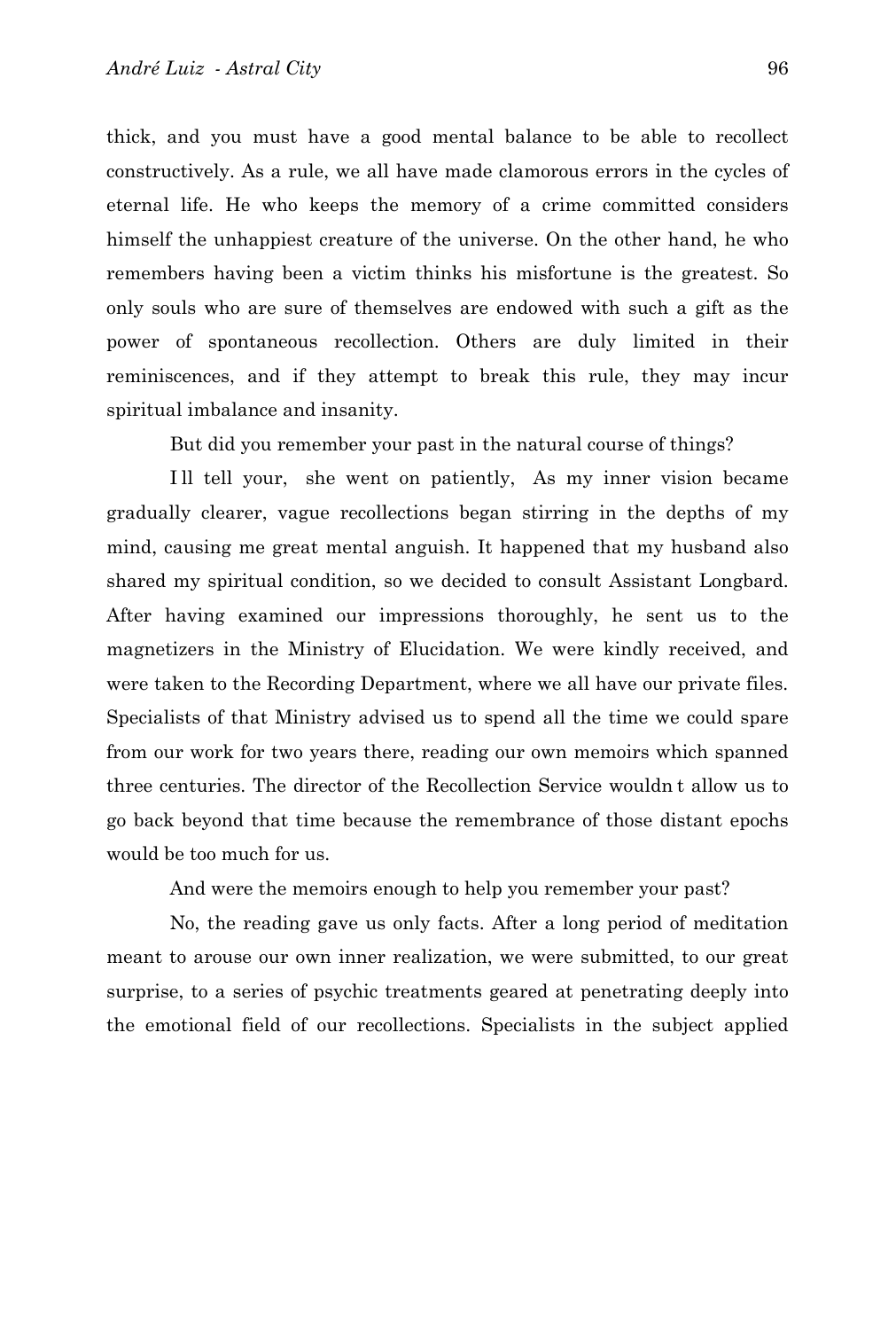1

magnetic passes<sup>6</sup> over our brains, arousing certain latent forces in us. Only then could Richard and I fully remember over three hundred years and realize how heavy our debts to earthly organizations still were.

<sup>6</sup> Magnetic passes is a method by which an operator using both hands, rhythmically applies stroking movements, slightly away from the body, to manipulate the subjects magnetic field. (Translator's note).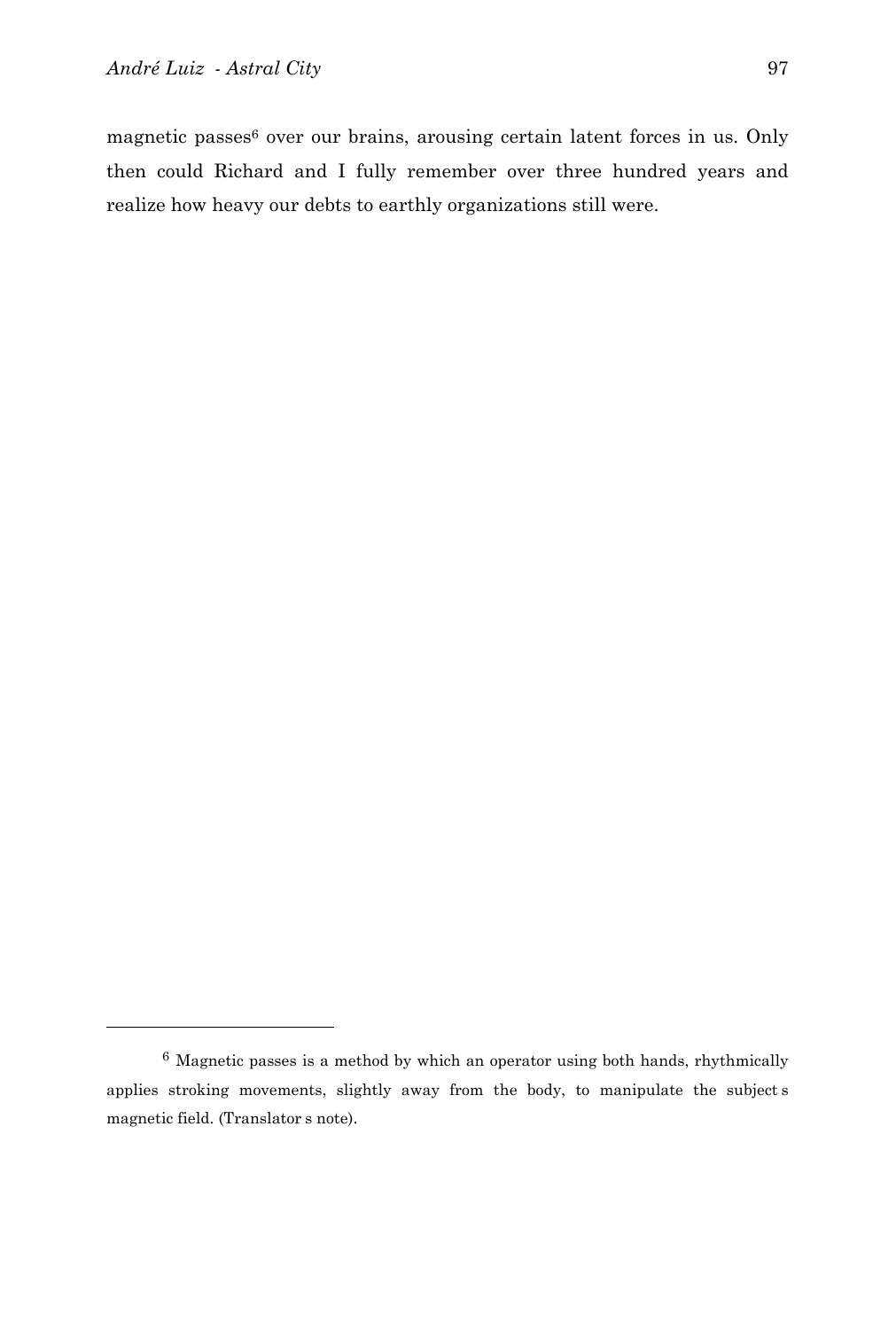#### *Chapter 22 THE HOUR-BONUS*

Perceiving that a sad expression had veiled Laura's face at the mention of her husband, I changed the course of our conversation by inquiring: "What about the hour-bonus? Is it some kind of currency? My hostess vague expression vanished, and she replied graciously:

It isn't exactly money it's more of an individual service coupon with acquisitive value.

Acquisitive? I asked wonderingly.

Why not? she continued, Here in the Astral City the production of food and clothing belongs to the community. The Government House runs distribution departments from which these commodities are sent to the different Ministries. The central storehouse is common property.

Everyone cooperates for the prosperity of the public welfare, as we all depend on it for our sustenance. However, those who work are granted certain privileges according to their merits. Each of the City's inhabitants receives the strictly essential provision of food and clothing, but those who earn hour-bonus are entitled to certain prerogatives in the community.

The entity who cannot work may find shelter here, but only those who cooperate for the Colony's welfare may own their own private home. The idle will be provided with the essential clothing, but devoted workers will be able to satisfy their taste in dress. You see, inactive entities may, through the influence of friends, be lodged in our rest-homes or hospital-parks; however, only hard-working spirits who strive to gain hour-bonuses may enjoy the company of those they love, and attend places of entertainment and the different schools existing in all the ministries where precious teachings are delivered by wise instructors.

It is necessary for us to learn the price of each improvement in the scale of spiritual ascent. All of us on the working staff of the colony must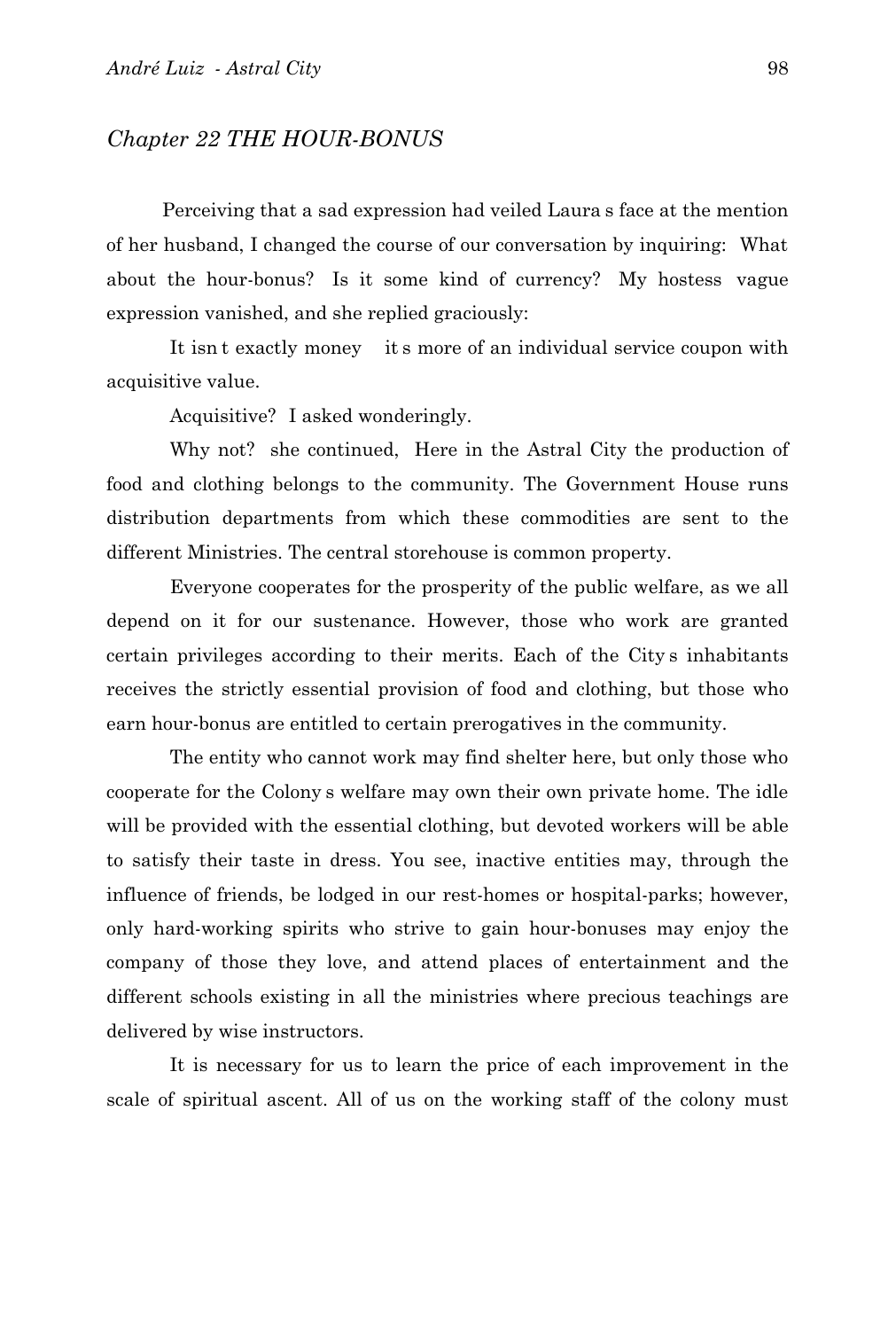contribute at least eight hours of useful service per day. But there is so much to be done in the different sectors that the Government House allows those who are really willing to cooperate to put in four extra hours a day. Thus, many people earn as much as seventy two hour-bonuses a week, not counting those earned in sacrificial missions when remuneration is doubled and sometimes tripled.

But is the hour-bonus the only standard of remuneration?

Yes, it is the only one we have here, and it is applied to all workers in the Astral City, in both high and low positions."

Recalling earthly organizations, I inquired curiously:

But how can you reconcile the payment with the nature of the work? If a minister, for instance, receives eight hour-bonuses in an ordinary day, what will a driver receive? The same compensation? Isn't the former work of a higher nature than the latter's?

My hostess smiled at my question and explained:

It all depends. In positions of responsibility as well as in humble ones, if the work requires self-sacrifice and abnegation, the corresponding remuneration is properly calculated. However, to give a more thoughtful answer to your question, it's first necessary to discard certain earthly prejudices altogether. The nature of work is a problem of the utmost importance, but only on Earth does its solution present such great difficulties.

"Most incarnate men are still trying their first steps in the spirit of service and learning simple, elementary lessons in the performance of their missions in the different walks of life. It is essential that earthly remunerations be fixed with scrupulous care. All material earnings are but transitory acquisitions. Yet we often see people obsessed by profit, who, on passing over, leave enormous fortunes to be recklessly dissipated by their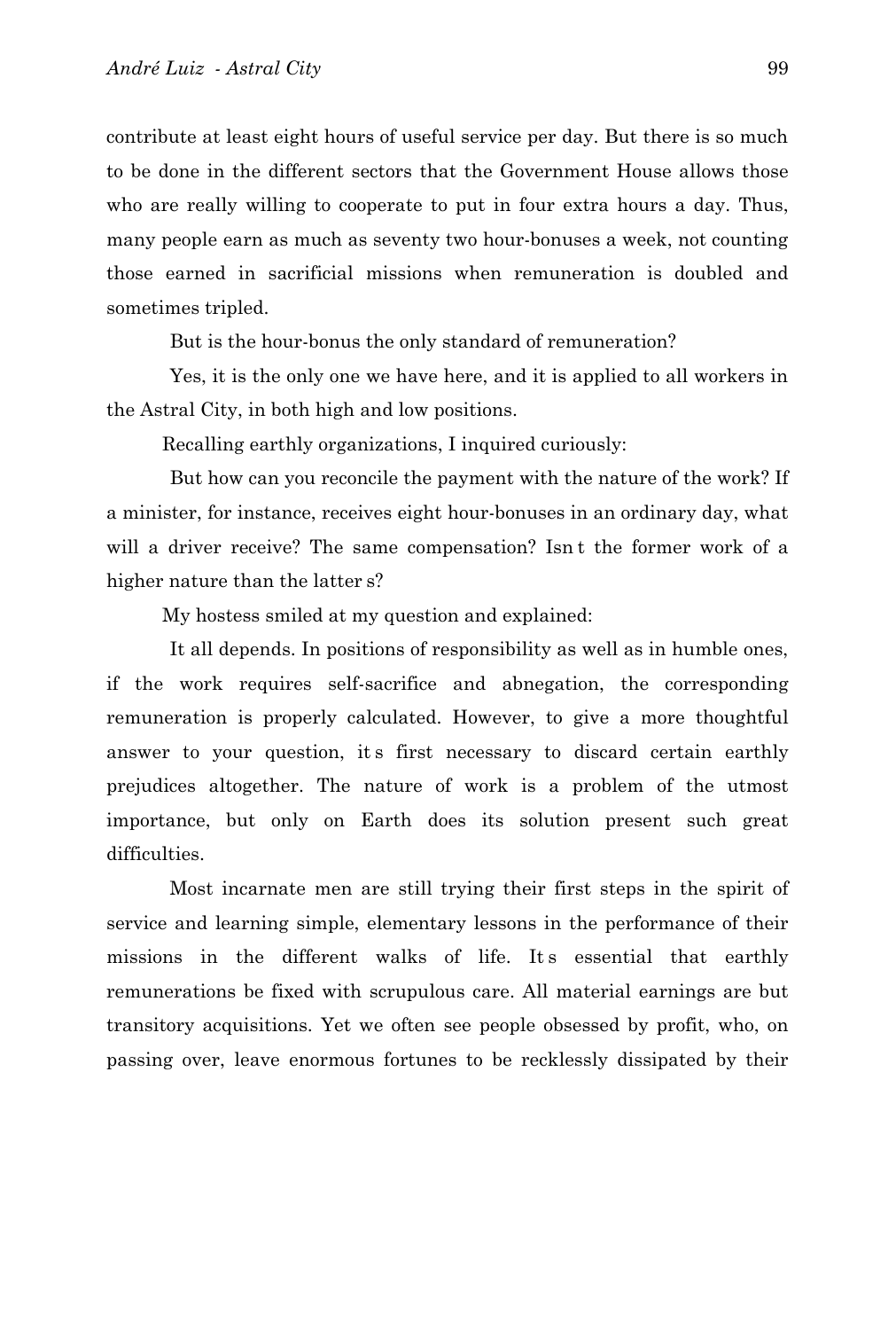heirs. Others accumulate bank accounts that become the cause of endless worries to themselves and a source of discord in their families.

"On the other hand, we must keep in view the fact that seventy percent of the earthly executives are still far from being conscious of the moral responsibilities inherent to their positions, and that the same may be said of an approximately equal percentage of those toiling under their direction. The majority of them spend their lives pleading lack of professional enthusiasm, yet it would never enter their heads to doubt their right to the remunerations corresponding to the positions they so inadequately hold."

Governments and firms employ doctors, who neglect their sacred duty, turning to other channels of activity instead. Workmen pride themselves in wasting the time for which they are paid. Where is the quality of work? In all sectors of public life, in both high and low positions, one finds experts who have never fully realized the responsibility of their obligations, and who, like poisonous flies on bread, avail themselves of magnanimous laws to claim all sorts of facilities, bonuses, and pensions. You may be sure, however, that they will pay a bitter price for their carelessness. The time seems to be still distant when the Earth's social institutions will be able to evaluate the quality of man's work, but in the higher spirit plane, work is never assessed without taking into consideration the moral effort exerted."

These words awakened a new train of thoughts in my mind. Seeing how interested I was in the subject, Laura continued to speak:

The real profit must be of a spiritual nature, and in our organization the actual value of the hour-bonus varies according to the nature of the work performed. Thus, in the Ministry of Regeneration we have the Regeneration hour-bonus, in the Ministry of Elucidation we have the Elucidation hourbonus, and so on. Spiritual merit is always taken into account, so our individual service files specify the essence of our work.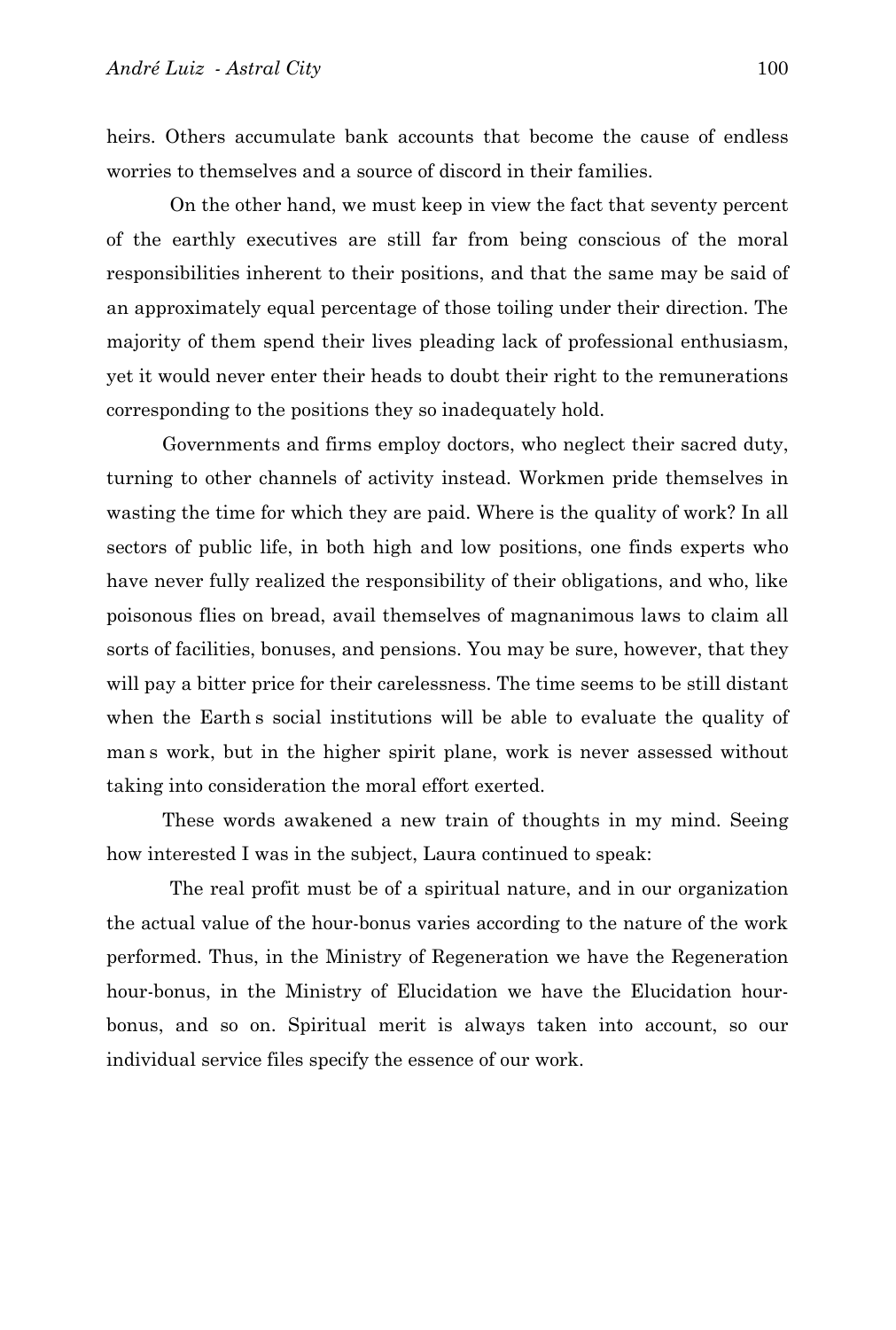Fundamental acquisitions include experience and education, an increase in divine blessing, and the extension of opportunities. According to that point of view, assiduity and abnegation are by far the most important factors. As a rule, most of us in this Colony of transition go through a time of preparation for our return to the Earth. Hence, it is obvious that a man who devoted five thousand hours to redeeming tasks should have achieved a great measure of sublime effort on his own behalf; one who worked six thousand hours in the Ministry of Elucidation will have become wiser. We may spend our bonuses as we please; however, our individual file with its record of the time we spend in useful service, is still a more valuable asset to us, as it entitles us to all sorts of privileges.

My curiosity seemed to know no bounds as I continued to ask questions on the subject:

May we spend hour-bonuses on behalf of friends?

Certainly, she answered, we may share the fruit of our efforts with whomever we please. It s every faithful worker s inalienable right. Thousands and thousands of people here in the Astral City have benefited from the fruits of friendship and brotherly devotion.

Lysias mother smiled as she continued her observations:

The longer our period of useful service, the greater the number of intercessions we are allowed. Here, we cannot help realizing that everything has its price, and that in order to receive we must give. Asking, therefore, is a most significant thread in the fabric of our lives, for only those who have attained a certain spiritual status are in the position to ask favors and dispense help.

And what about inheritance? I inquired abruptly.

It's a simple matter here, she replied with a smile, For instance, in my own case, the time is drawing near when I shall have to return to the physical sphere. Well, I possess at the present moment in my service account,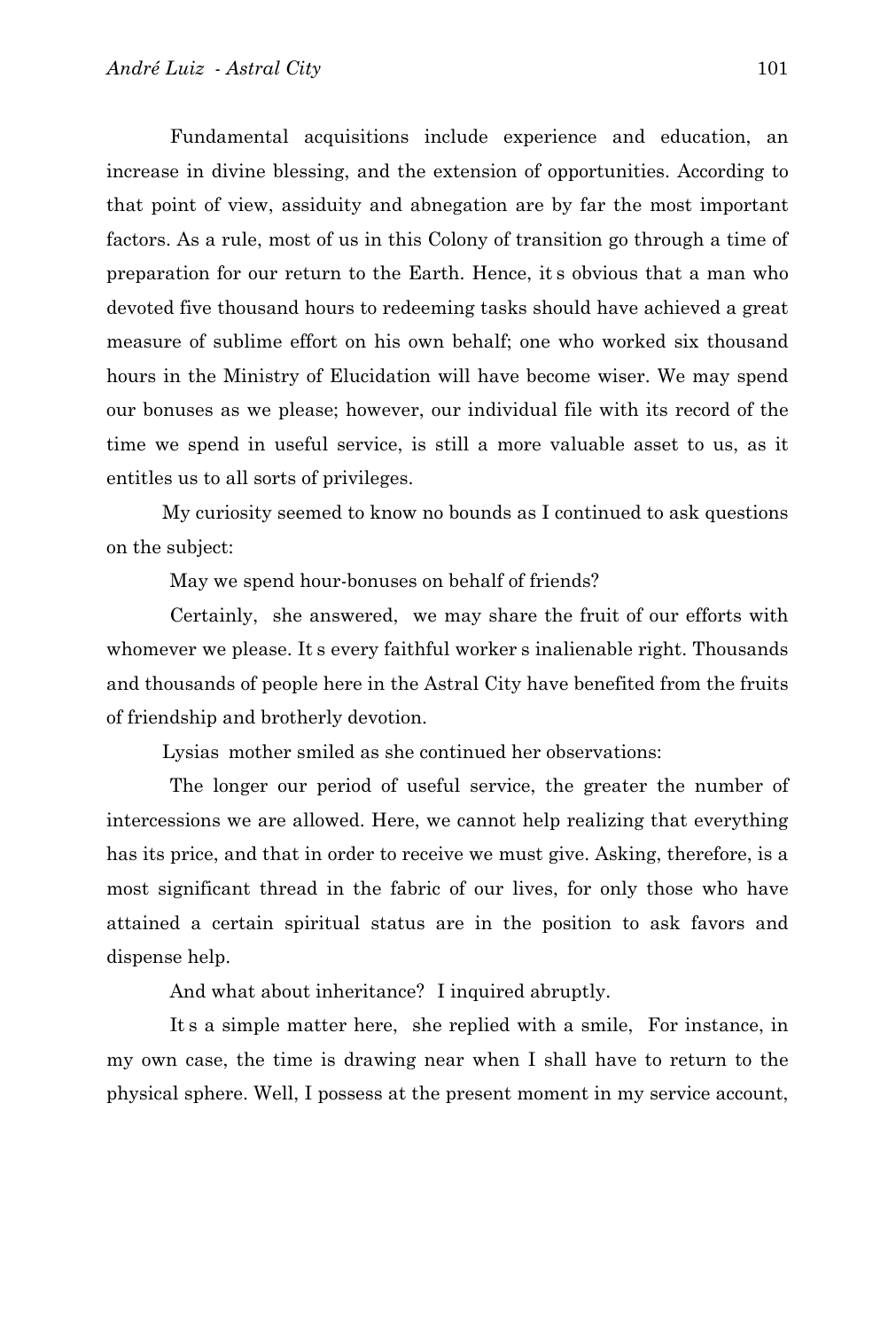three thousand Assistance hour-bonuses. I may not leave them to my daughter who is about to arrive, as they will have to revert to the community. The only thing my family will inherit is the home. However, my service record entitles me to intercede on her behalf, procuring work and friendly cooperation for her, and precious assistance for myself from our colony's organizations during my stay on the physical sphere. Besides, I shall return to Earth endowed with a higher degree of experience, acquired during my years of cooperation in the Ministry of Assistance, which should contribute to the hoped-for success of my new human existence.

I was about to express my admiration for the simple process of earning, profiting, cooperating and serving, in comparison with the prevailing principles on Earth, when I heard the low murmur of voices approaching the house. Before I could make my remark, Laura declared:

Here are our dear ones back.

And she went to welcome them.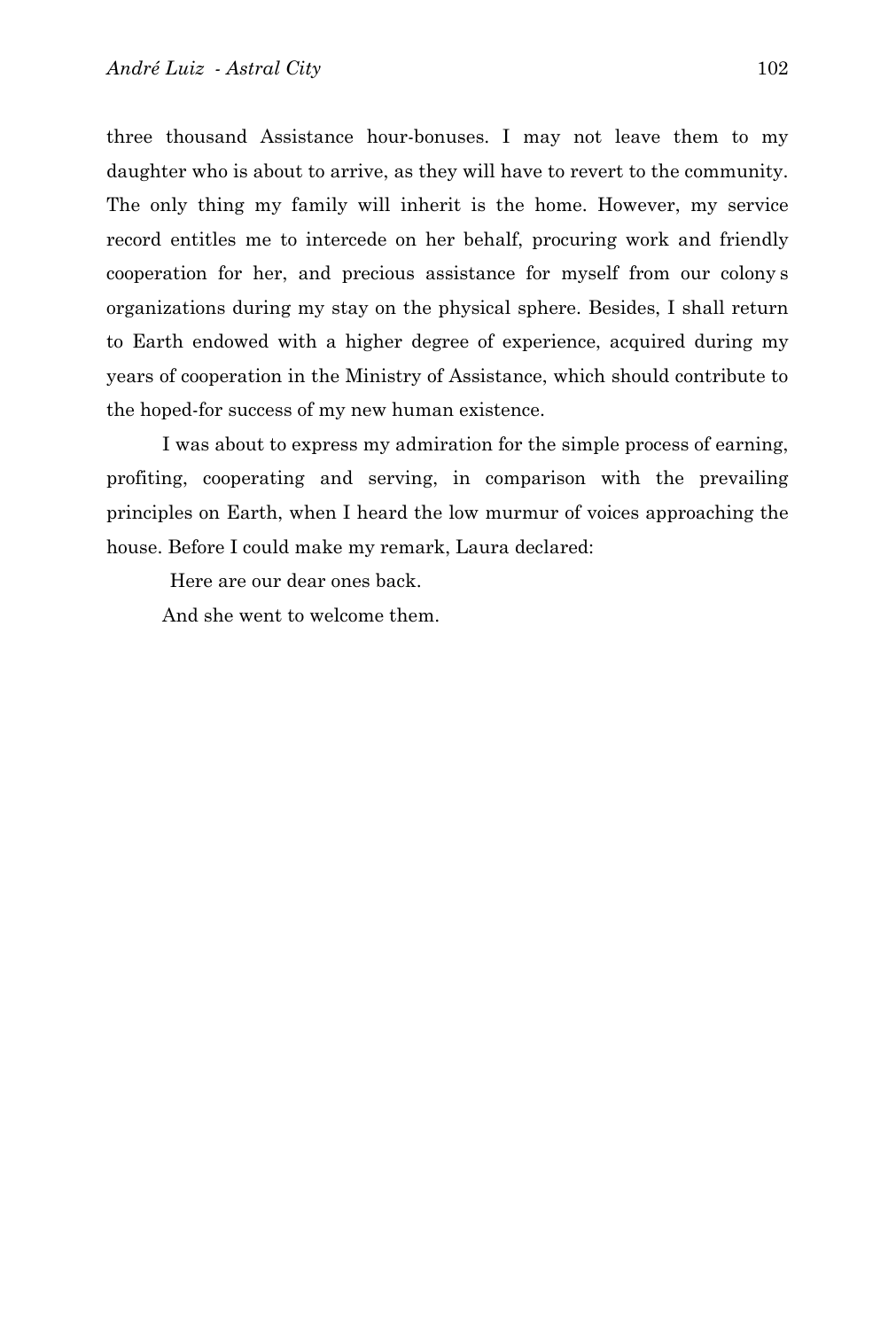# *Chapter 23 THE ART OF LISTENING*

I could not help feeling sorry that our talk was interrupted, for Laura's elucidations were most stimulating. Lysias had come back in evident good spirits:

Hello! Haven t you retired yet? He asked with a smile. While the two young men took their leave, he invited me cordially to come down to the garden.

You haven t seen the moonlight from this side of town. He said.

While Laura talked with her daughters, I followed Lysias into the garden. It was really a magnificent sight. Accustomed as I was to the hospital grounds, which were secluded among large trees, I had not yet hat the opportunity to contemplate the wonderful spectacle of a moonlit night from the spacious quarters gloxinias of the Ministry of Assistance. Exquisitely colored gloxinias enhanced the beauty of the scenery and provided a vivid background for fragrant, snow-white lilies, which were slightly tinged with blue at the base of their cups.

I drew in deep breaths feeling a wave of new energy fill my whole being. In the distance rose the towers of the Government House, bathed in a beautiful display of lights. I was hushed into admiration and only after some time did I manage to speak at all:

"What a night! I have never experienced such peace!"

Lysias smiled and explained:

"All the well-balanced inhabitants of the Colony have pledged to avoid emitting negative currents of thought. Thus the effort of the majority merges into an almost continual prayer, hence the atmosphere of peace all around us."

For some time we gazed in wonder at the soul-stirring scenery, trying to absorb the night's opalescent light and soothing calm. Then we returned to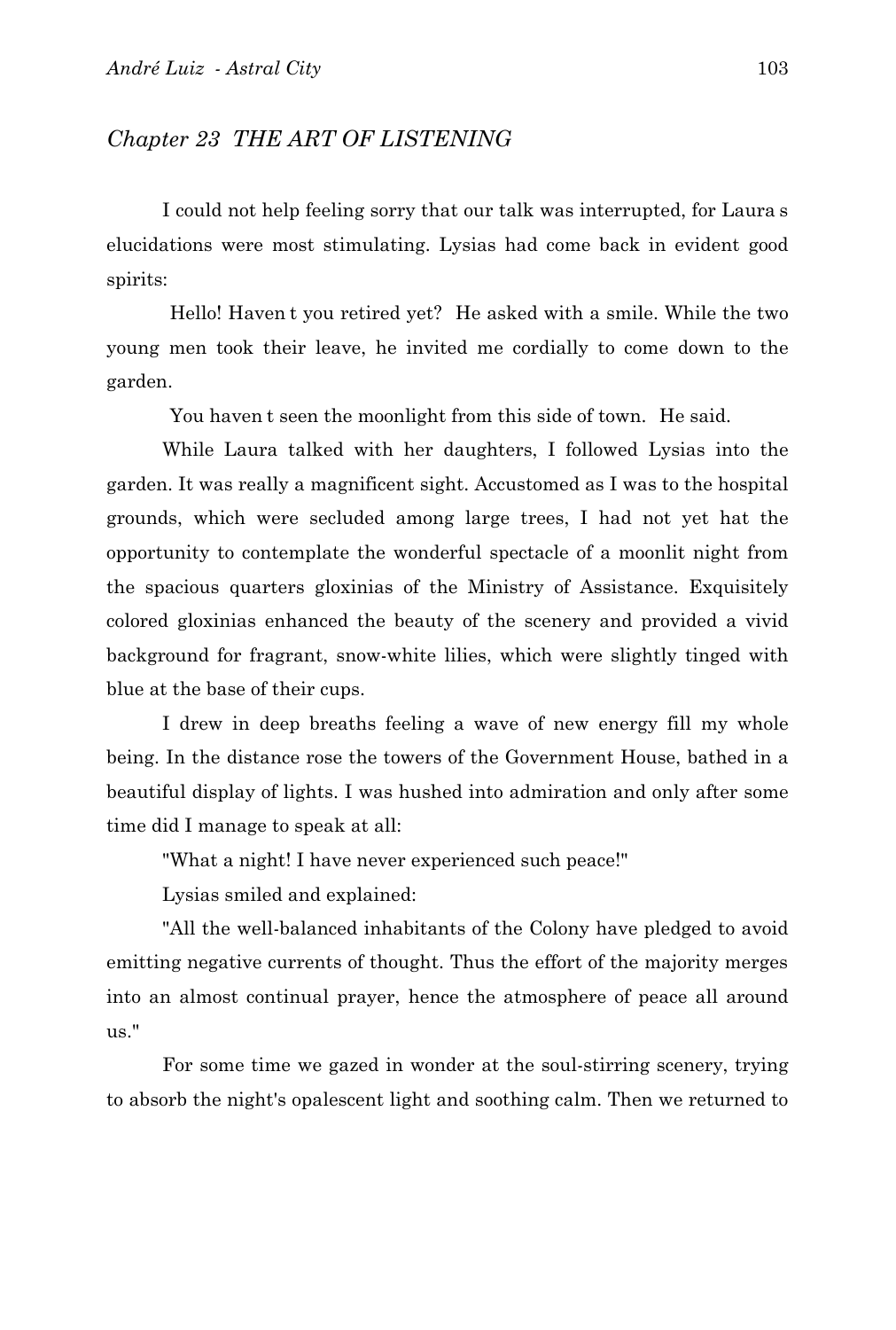the living room, where Lysias approached a small, radio-like apparatus. My curiosity was instantly aroused, and I wondered what we were going to hear. Messages from the Earth? My kind friend, reading my thoughts, explained:

"We aren't going to hear any voices from the planet. Our broadcasts here are based on vibratory currents far more subtle than those on Earth."

"But are there no means," I inquired, "of picking up broadcasts from Earth?"

"Of course there are, and they do it in all the Ministries. But in our homes we must concern ourselves only with our present condition and activities. After all, the work programs in the different departments, the tidings from higher spheres, and lofty teachings are much more important to us than any earthly problems."

The remark was just, but, still bound by domestic ties, I insisted:

"Do you really think so? What about our relatives left behind? Our parents? Our children?"

"I was expecting that question. You see, my friend, on the material plane, we often misinterpret situations. Most of us suffer from emotional hypertrophy. There on Earth we are slaves to exclusivism and inclined to limit our family to those bound to us by blood ties. We go through life heedless of the true principles of brotherhood, and although we preach them to everyone, when it comes to putting our beliefs into practice, nothing counts but our own flesh and blood. Here, however, life presents a different aspect. We have to conquer our old weaknesses and rectify injustices.

"We are told that in the early days of the Colony, every home possessed the necessary equipment to pick up broadcasts from the physical sphere. Everybody insisted on hearing news of his earthly relations, so that, from the Ministry of Regeneration to that of Elevation, the city's inhabitants lived with their nerves on edge. Disturbing rumors interfered with the good order of activities in general. Sometimes whole families were thrown into a state of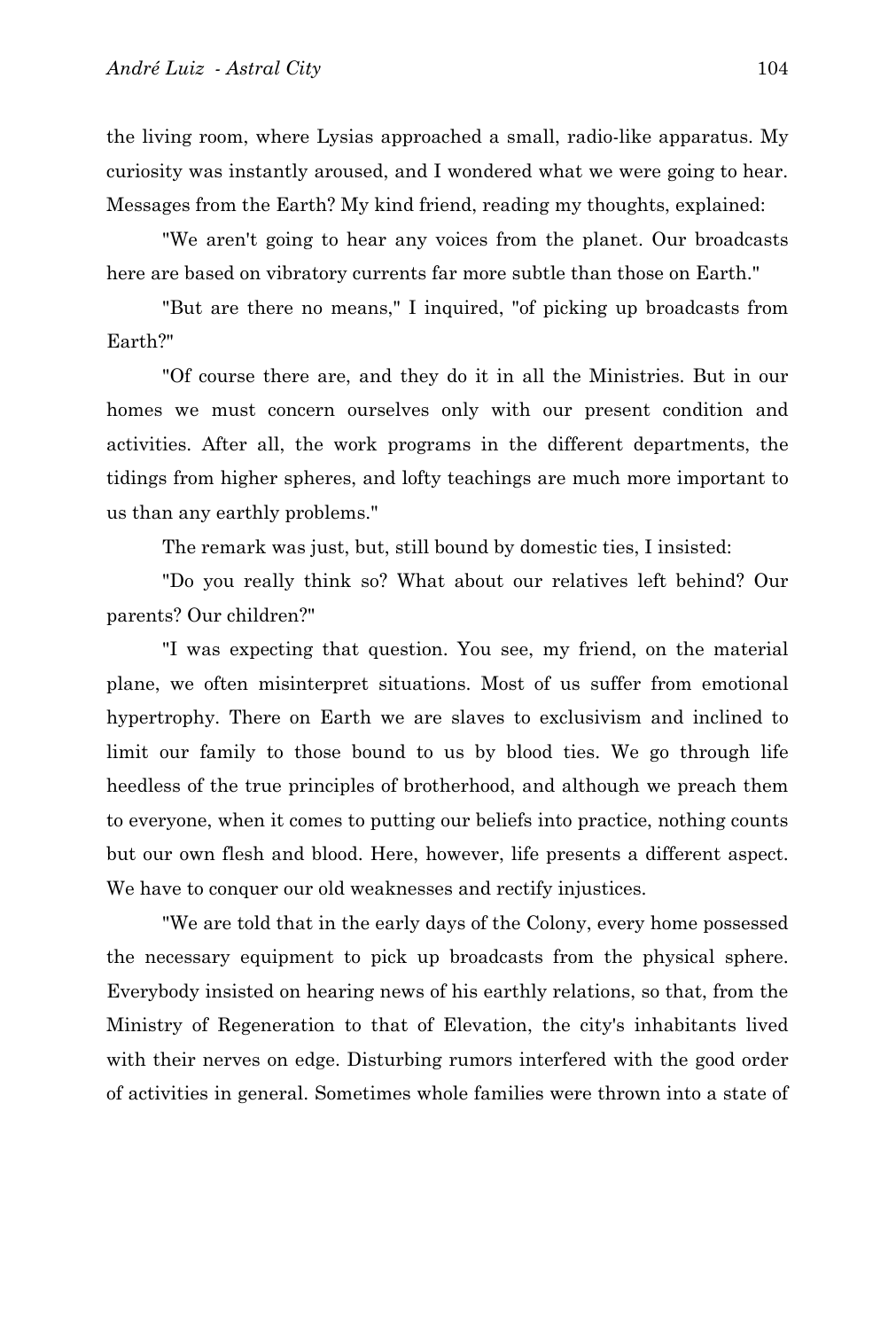utter confusion because of bad tidings from their dear ones still on Earth. When collective catastrophes on Earth in any way affected those lodged in the Colony, they assumed the proportion of public calamities. According to our records, the city was more like a purgatorial zone than the place of rest and instruction it was meant to be."

The late Governor was perhaps a little too tolerant, and, as you know, indiscriminate kindness engenders indiscipline and failure. But two centuries ago one of the devoted Ministers of the Divine Union urged the Governor to change that deplorable situation. Supported by the Ministry, the Governor forbade the widespread communications with Earth. There was great opposition, but the generous Minister who had introduced the measure called to witness Jesus' teaching - let the dead bury their dead, and in a short time the innovation was successfully implemented."

"Still," I insisted, "It would be most comforting to have news of our dear ones on Earth. Wouldn't we feel more at rest?'

Lyaisias, who had been standing by the receiver without turning it on, continued his explanation:

"Now, take yourself as an example to see whether that would be wise. Would you be prepared, for instance, to hear that a beloved son was maligning another, or being maligned himself? Would you maintain the necessary serenity, waiting with faith and acting in accordance with the divine precepts? If someone informed you that one of your brothers had just been imprisoned as a criminal, would you be strong enough to keep calm?"

I smiled disappointedly.

"We shouldn't try to look for news from lower spheres," Lysias continued obligingly, "except when we are able to render a just service. We must always keep in mind that no one can help justly and efficiently when under emotional or mental stress. So we have to go through suitable preparation before risking any new contacts with our earthly relations. If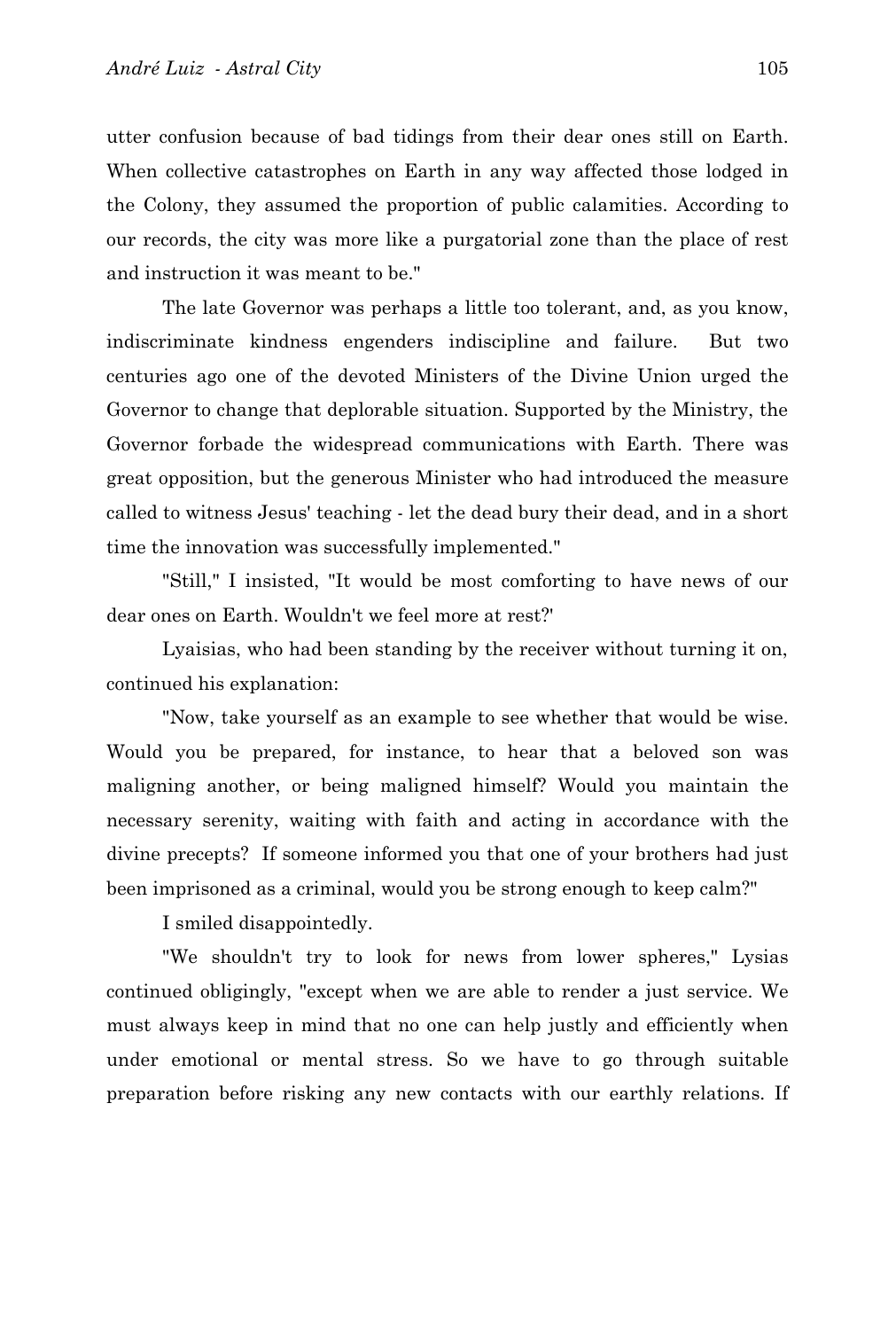they offered an adequate field for spiritual love, the exchange would be worthwhile. But unfortunately the overwhelming majority of incarnate people has not yet attained even a moderate degree of self-control. Most of them lead haphazard lives, drifting with the high and low tides of their material conditions. In spite of our sentiments, we must avoid being drawn into low vibratory spheres."

Giving evidence of my stubbornness, I still argued the point:

But Lysias, your father is back on Earth. Wouldn't you like to communicate with him?

"Of course," he answered kindly, "whenever we deserve the joy, and the contact between us is considered opportune, we visit him in his new physical body. But we mustn't forget that we are fallible creatures, and as such should refer to the competent departments and let them decide about the opportunity and merit of such visits.

"That specialized work is done by the Ministry of Communication. Besides, it's well remember that although it is easier to descend from a higher to a lower sphere than the other way around, there are certain principles regulating communication between the different spheres that must be taken into consideration. They tell us that a through understanding of those sill in the lower zones is essential to render them adequate help. It's just as important to know how to speak as to know how to listen. This Colony was in a constant state of unrest because its inhabitants, not knowing how to listen, were unable to help efficiently. Thus, the spiritual atmosphere here was often sadly impaired."

At hose irrefutable arguments, I lapsed into a brooding silence, while Lysias turned on the receiver under my watchful eye.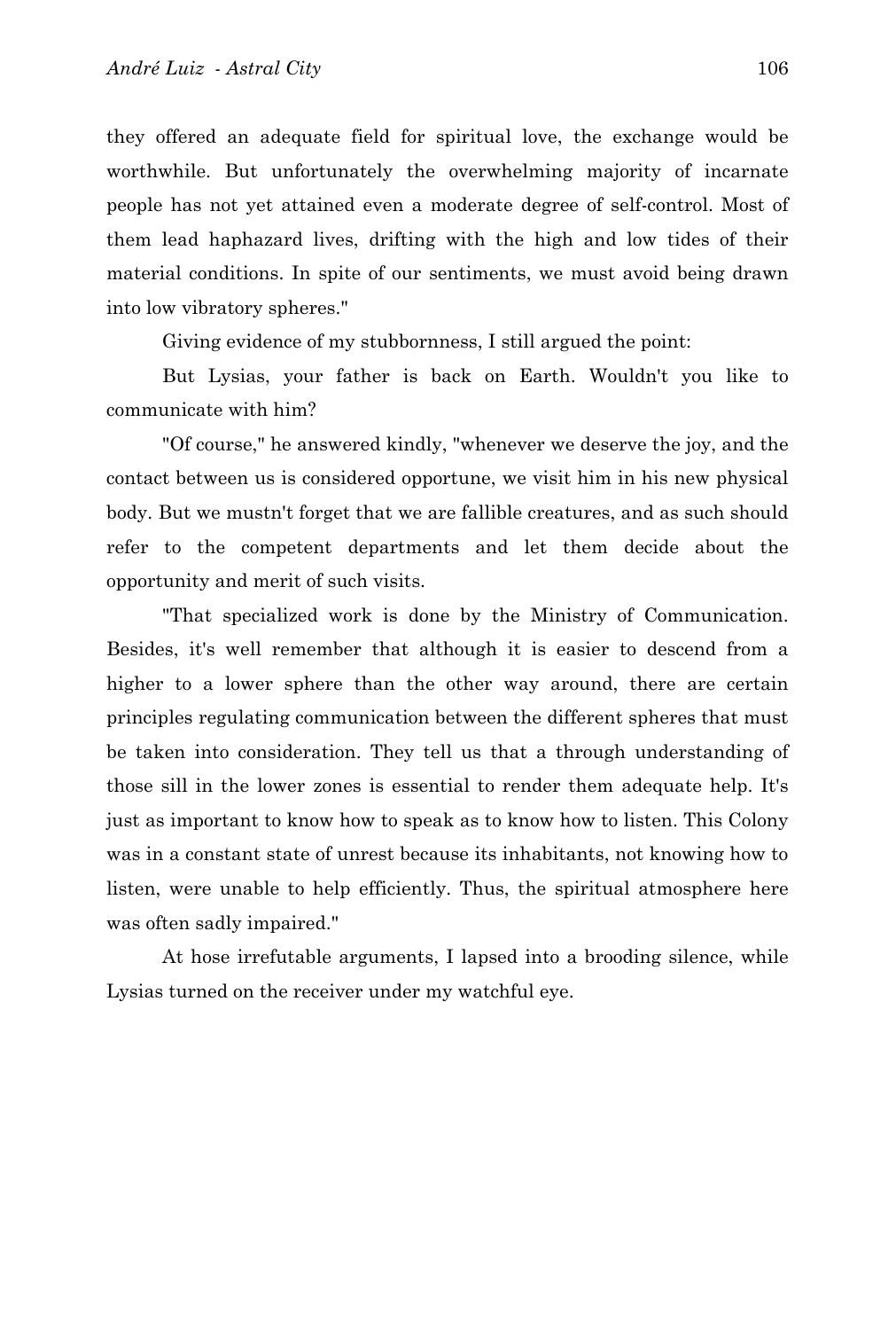### *Chapter 24 A SOUL-STIRRING APPEAL*

Soft music floated into the room, soothing us with its melodious cadence, while on the screen we saw the announcer in his studio. In a few moments, he began to speak:

"This is Station Two, 'Residence'. Our colony continues to broadcast its appeal for peace on Earth. We urge all workers of good will to muster their energy to help maintain the moral balance on the Earth. Please, all who can spare a few hours to cooperate in the border zones that connect the dark forces of the Lower Zone to the human mind, help us. Dark bands of ignorant entities, after having left a bloody trail of war in Asia, are laying siege to the European nations, urging them on to new crimes. Our colony, together with all those dedicated to the work of spiritual hygiene in the spheres nearest to the Earth, denounce this onset of the concentrated powers of evil, and request brotherly collaboration and all possible help. Remember that the cause of peace needs defenders! Join in and cooperate with us to the best of your abilities. There is work for everyone, from the regions of the Earth to our very gates! May the Lord bless us!"

The voice silenced and again I heard the celestial melody. The impressive tones of that call stirred my very soul. Lysias hastened to my aid with his usual explanations:

"We are listening to 'Residence', an old colony closely connected with the Lower Zones. As you know, it is August, 1939. All the suffering you have gone through lately has left you little time to ponder the grave situation on Earth. But you can see that the Earth's nations are facing the eminent threat of a tremendous war."

"Really?" I asked, awed, "But wasn't there enough bloodshed in the last World War?"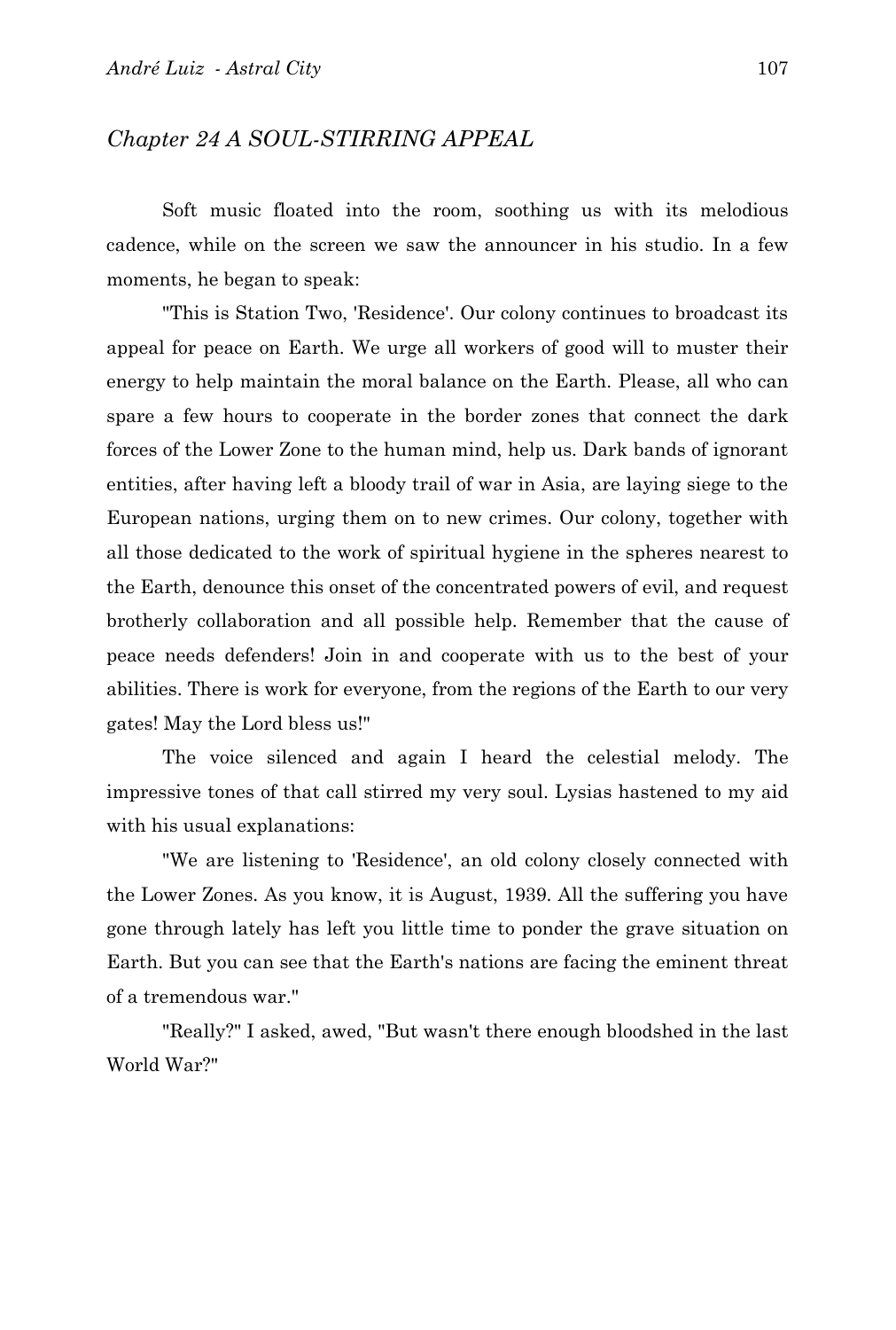Lysias smiled and looked at me in silence as if lamenting the gravity of the problem. It was the first time that he did not respond to my question. His silence was strange. The immensity of the spiritual services in my new plane of life overwhelmed me. Were there, cities of generous spirits asking for assistance and cooperation? The voice of the speaker was presented in the tone of an S.O.S. His run-down appearance showed on our screen, and his disquieted eyes betrayed his deep anxiety. And the language? I distinctly heard him speak in clear and correct Portuguese. I had thought that all the spiritual colonies communicated through thought vibrations. Were there, then, such great difficulties in the interchange? Seeing my bewilderment, Lysias explained:

"We are still far from the ideal regions of the mind. As on Earth, those who are in perfect harmony with each other may communicate through thoughts, without any of the barriers of speech; but generally, we cannot dispense with the linguistic form in a broad sense. Our area of battle is immeasurable. Earthly humanity, made up of millions of beings, is united with the invisible humanity of the planet, which numbers in the billions. It would be impossible to reach the more perfect zones, right after physical death. Our national and linguistic heritage remain with us, and our thoughts are restricted within our psychic borders. In different sectors or our activities there are a great number of spirits free from all limitations, but we mustn't forget that nothing escapes the principles of sequence at work in the laws of evolution."

Meanwhile, the music stopped and the speaker returned:

"This is 'Residence', Station Two. The colony continues to broadcast its appeal on behalf of peace on Earth. Dark clouds are gathering over the skies of Europe. Forces of darkness from the Lower Zone, attracted by the base tendencies of mankind are spreading in all directions. Devoted benefactors are stationed in political offices, struggling and making great sacrifices on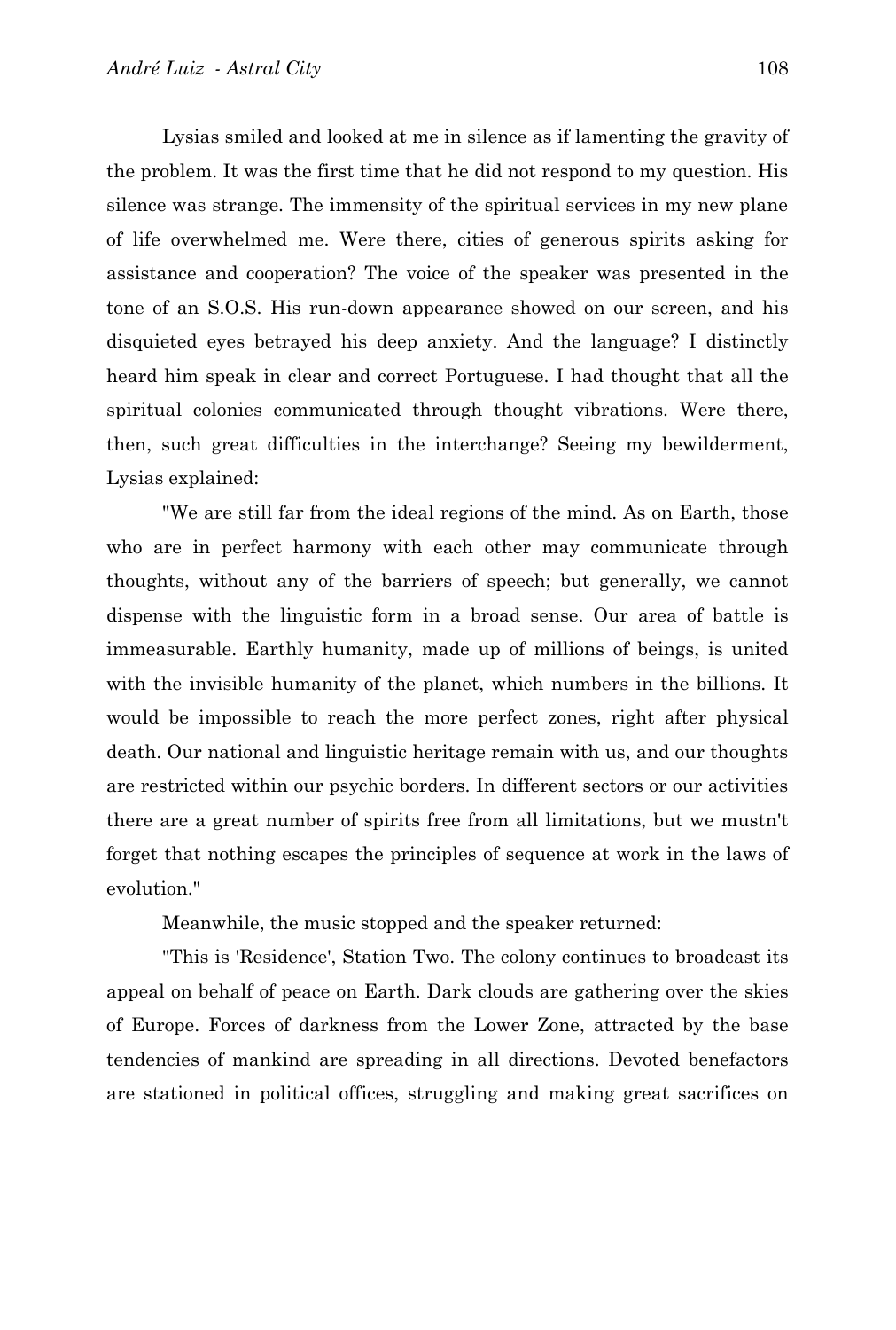behalf of international harmony. Some governments, however, are too centralized, and offer few possibilities for spiritual collaboration. These countries, deprived of serene and dispassionate counsel, are moving towards a great and terrible war. Oh, beloved brothers of the higher spheres, let us help to preserve peace on Earth. Let us help to defend centuries of experience of the numerous centers of Western Civilization! May the Lord bless us."

After a short silent, and I did not dare speak. After five minutes of the shooting music, the voice continued:

"This is 'Residence', Station Two. The colony continues to broadcast its appeal on behalf of peace on Earth. Fellow workers and brothers, let us invoke the protection of the powerful Fraternities of Light which preside over the destinies of America! Help us in the preservation of ancient rescue of the defenseless communities - let us sustain the anguished hearts of countless mothers. All our forces are concentrated on the tremendous fight against the legions of ignorance. Give us all the help you can! We are the invisible part of Earthly mankind, and many of us will soon return to the physical sphere to make restitution for past errors. Incarnate humanity is also our family. Let us all unite in one single vibration. We must check the advance of darkness with floods of light, and ward off the blows of Evil with the shield of Good. Rivers of blood and tears are threatening to flow over the fields of Europe. Let us proclaim the necessity of constructive work and expand our faith... May the Lord bless us!"

The broadcast was over, and Lysias turned off the receiver. I saw him discreetly away a tear which he could not hold back. With an expressive gesture, he exclaimed:

"What devoted workers our brothers of 'Residence' are. However," he added sadly with a pause, "everything will be useless. Soon Earthly humanity will be facing tremendous suffering."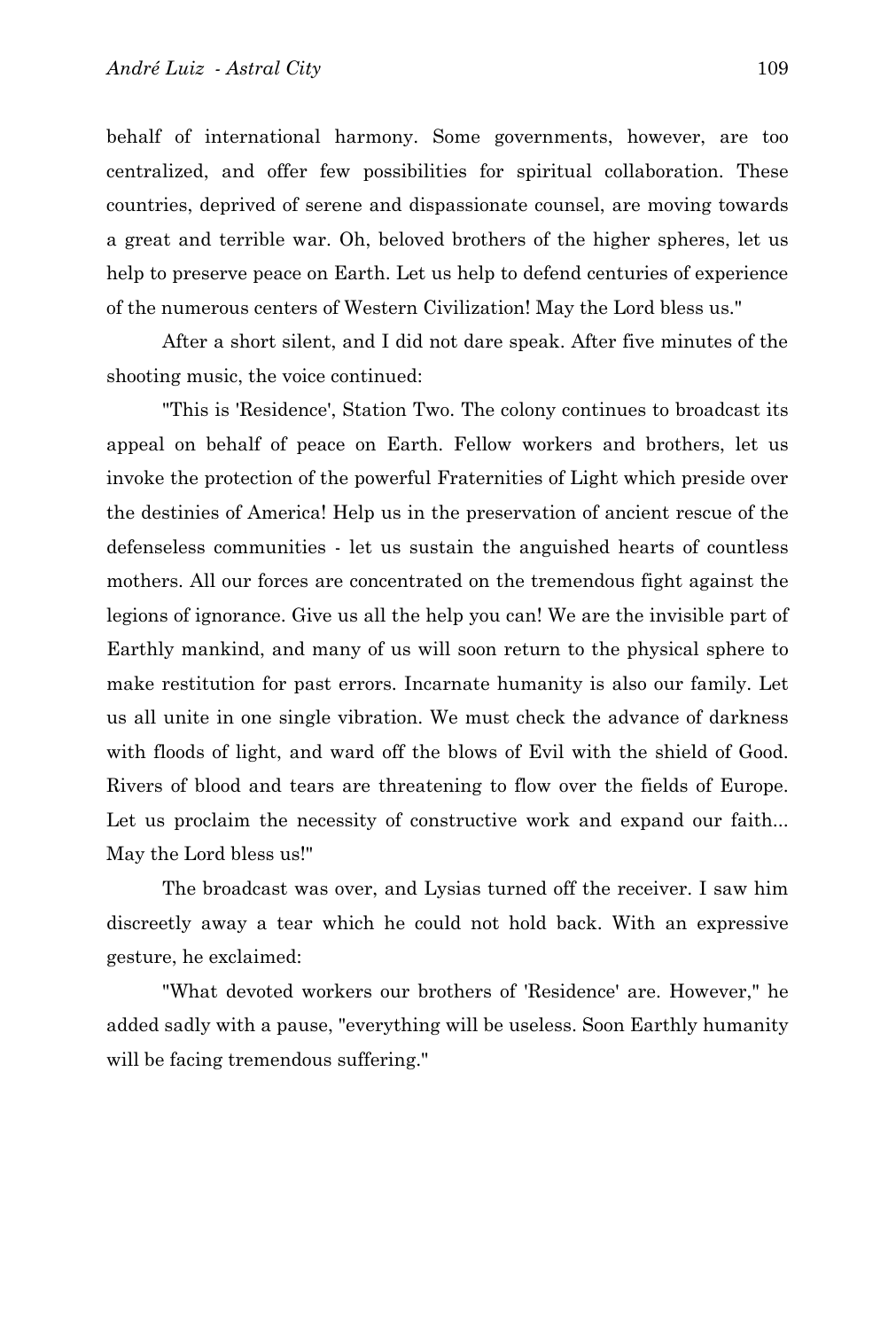"But is there no possibility of averting this catastrophe?" I asked, greatly moved.

"Unfortunately, replied Lysias in a grave tone of voice, "the general state of affairs is exceedingly critical. In answer to the appeals of 'Residence' and other colonies working in the neighborhood of the Lower Zone, several meetings were held here. But the Ministry of Divine Union has already warned us that war is unavoidable because incarnate humanity, taken collectively, is like an insatiable person who has overeaten at a banquet - the organic crisis which follows is inevitable. Various nations have had an orgy of criminal pride, boastfulness and ferocious selfishness.. Now they are experiencing the urgent need to expel these lethal poisons."

Anxious to drop the painful subject, Lysias invite me to retire.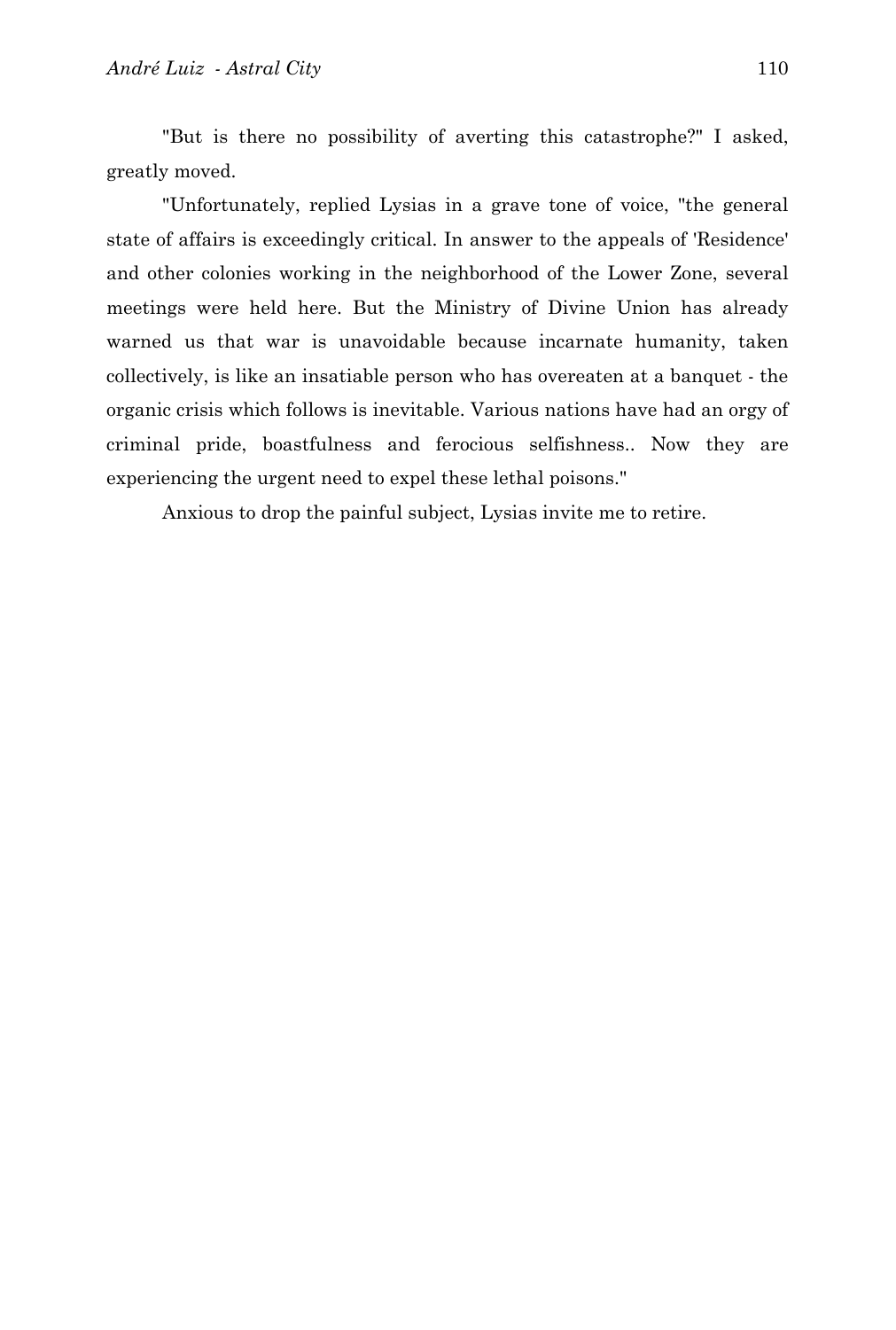# *Chapter 25 A GENEROUS INITIATIVE*

Early the following morning we shared a light meal in Lysias' home. As her children were about to take their leave and go off to their jobs, Laura announced to me cheerfully:

I have arranged company for you today. Raphael, an old friend of ours who works at the Ministry of Regeneration, will call for you at my request. You may accompany him to the Ministry, and there he will introduce you to Minister Genesius in my name."

I could find no words to express my gratitude. I was radiant. Lysias was also pleased, and embraced me warmly on leaving. On kissing her son goodbye, Laura recommended that Lysias tell Minister Clarence that she would be along as soon as Raphael came for me. Her generosity touched me deeply, leaving me tongue-tied with emotion. When we were alone, my devoted hostess addressed me kindly:

"My brother, new paths are opening to you today. Since your mother doesn't live with us here in the Astral City, I hope you won't mind my taking her place in this moment to offer you a little motherly advice.

Indeed, I am most grateful. I exclaimed, moved. I shall never be able to express the extent of my appreciation for your kindness."

Laura smiled and added:

I heard that you asked for work some time ago

Yes, yes, I did I agreed, remembering Clarence's words on the subject.

I also know that you didn't obtain it then, but instead were given permission to visit different Ministries which connect us more with the Earth.

It is in this regard that, pleading my greater experience, I would like to offer you a few suggestions. Now that you are finally allowed to frequent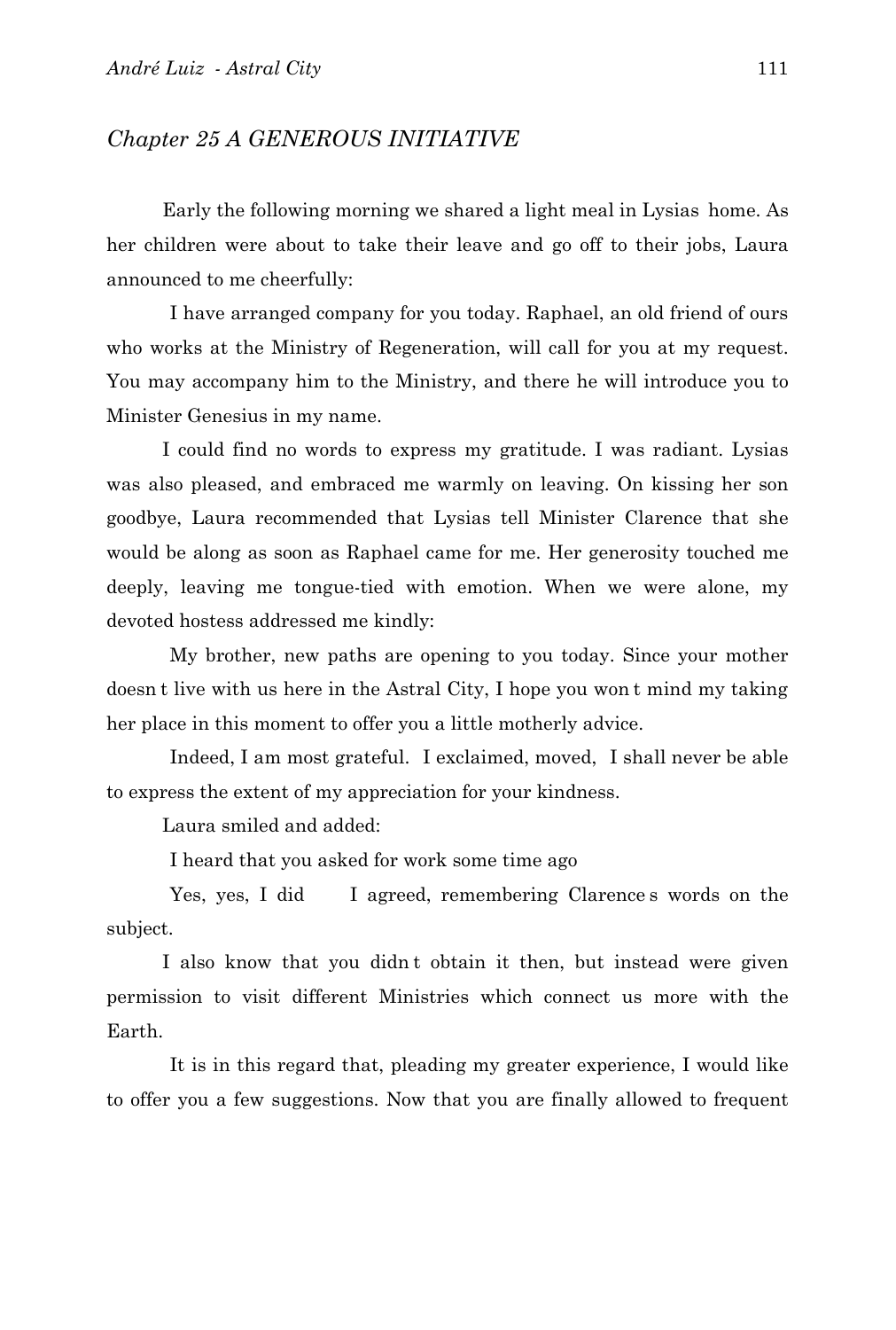different departments of work as a preliminary stage of apprenticeship, try to curb, as much as possible, all impulses of mere curiosity. Don't be like a moth, fluttering about from light to light.

I realize that the sense of intellectual search is very strong in you. As a studious physician, always in quest of new discoveries and problems, it wouldn't be difficult in your present position to drift along undesirable channels. Remember that there are many lessons to be learned far more precious and beneficial than mere analysis of things. Even a healthy curiosity, may, at times, be dangerous. Resolute, loyal spirits may overcome these obstacles and accomplish edifying tasks, but the timid and inexperienced ones may encounter pain and bitterness.

Clarence has offered you a permit to visit the Ministries, beginning with Regeneration. Instead of giving vent to your curiosity, study the different lines of activities with searching attention, and lend a willing hand at the first opportunity should you be offered a chance to render a service, however humble, in this Ministry. Don't worry about acquainting yourself with the routine of the other Ministries. Try to gain the goodwill of all those around you, bearing in mind that the spirit of investigation should always be second to the spirit of service. To pry into one's neighbors' occupations without possessing the due credentials of good service might be considered a great impertinence. Numerous failures in material achievements have their roots in such anomalies. Everyone is ready to be a spectator, yet rare are those willing to accomplish something. Nothing but edifying work endows the spirit with the indispensable merit to claim any new prerogatives.

There is plenty of hard work in the Ministry of Regeneration, because the lowest region of our spiritual colony is located there. All groups of generous entities entrusted with the most arduous missions are recruited from its working staff. But those lowly tasks are in no way humiliating. Remember that in all our planes, from the Earth to the highest spheres in the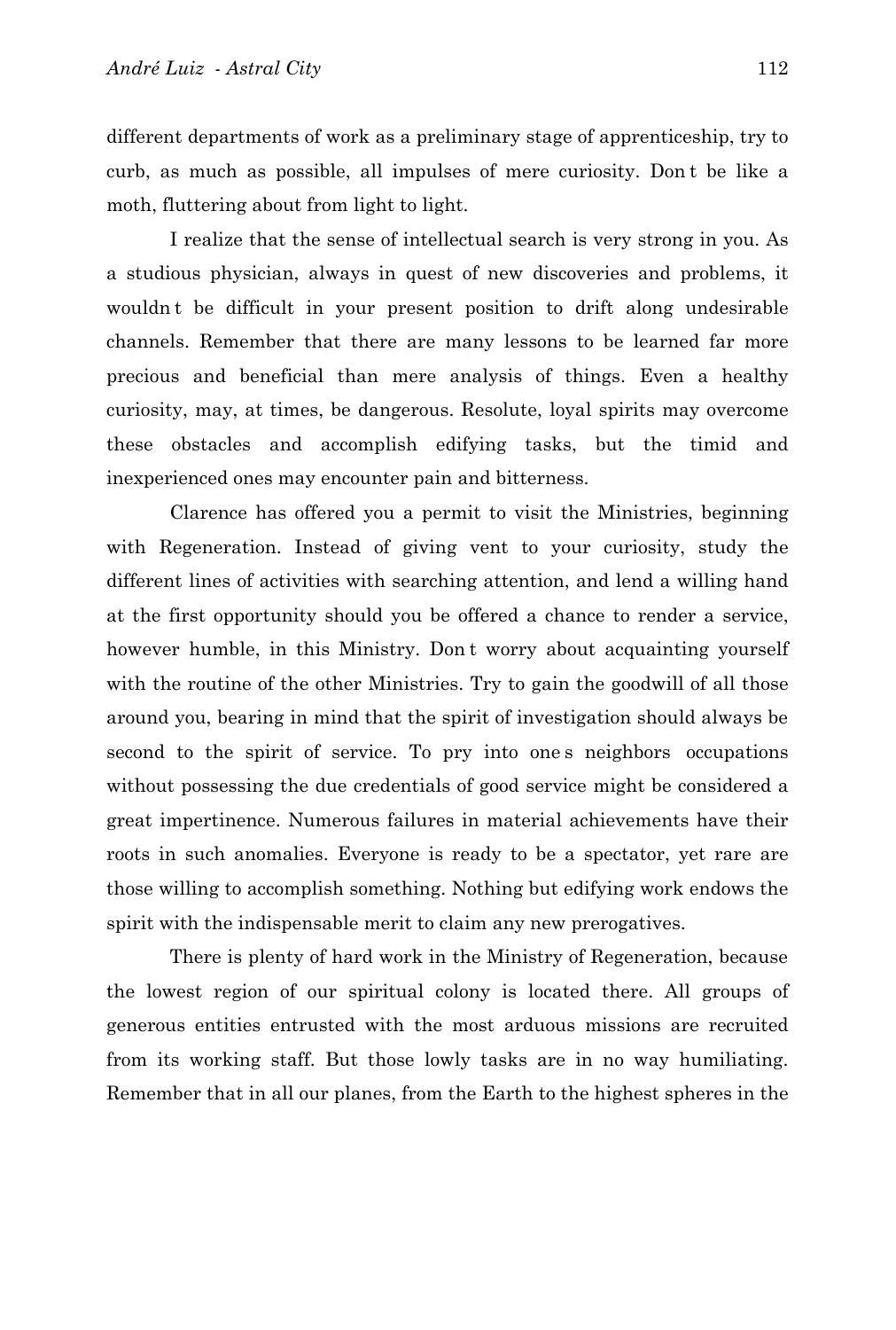most spiritually evolved zones, in relation to the planet Earth, the greatest worker is the Master Jesus Himself, and He wasn't ashamed to wield a heavy saw in a carpenter's shop. Minister Clarence has kindly allowed you to learn, analyze and appreciate these values, but you may, as a wise worker, convert this period of observation into a stage of useful service. Those in authority may justly refuse a request for some special line of work whose practice is legitimately reserved for those who are duly qualified for it through great efforts and much suffering, but they will most certainly accept cooperation of the spirit of goodwill, from those anxious to serve in any capacity."

These words, spoken in an affectionate motherly voice, sank into my heart like soothing balm. Seldom in my life had I met such a deep, brotherly interest for my fate. Deeply affected by this wise exhortation, I listened with moist eyes. As if anxious to temper the seriousness of her warning, Laura added encouragingly:

The ability to begin anew is one of the most sublime lessons we may learn. Very few indeed are those who fully understand it and extremely rare are the incarnate men who distinguish themselves in that line. We must remember, however, the name of Paul of Tarsus. A learned member of the Sanhedrin, and the hope of his people and enjoying an enviable position in Jerusalem, one day retired into the desert to begin his human experience again as a humble weaver.

I could no longer contain myself and took both her hands in mine like a son, and covered them with my grateful tears. Lysias' mother, gazing into the distance spoke softly:

I am also grateful, my brother. I believe you werent brought into this house by a blind stroke of fate. We are all bound by secular ties of affection. I shall soon return to the physical sphere, but we shall continue united by the bonds of our hearts. I hope to see you busy and happy before my departure.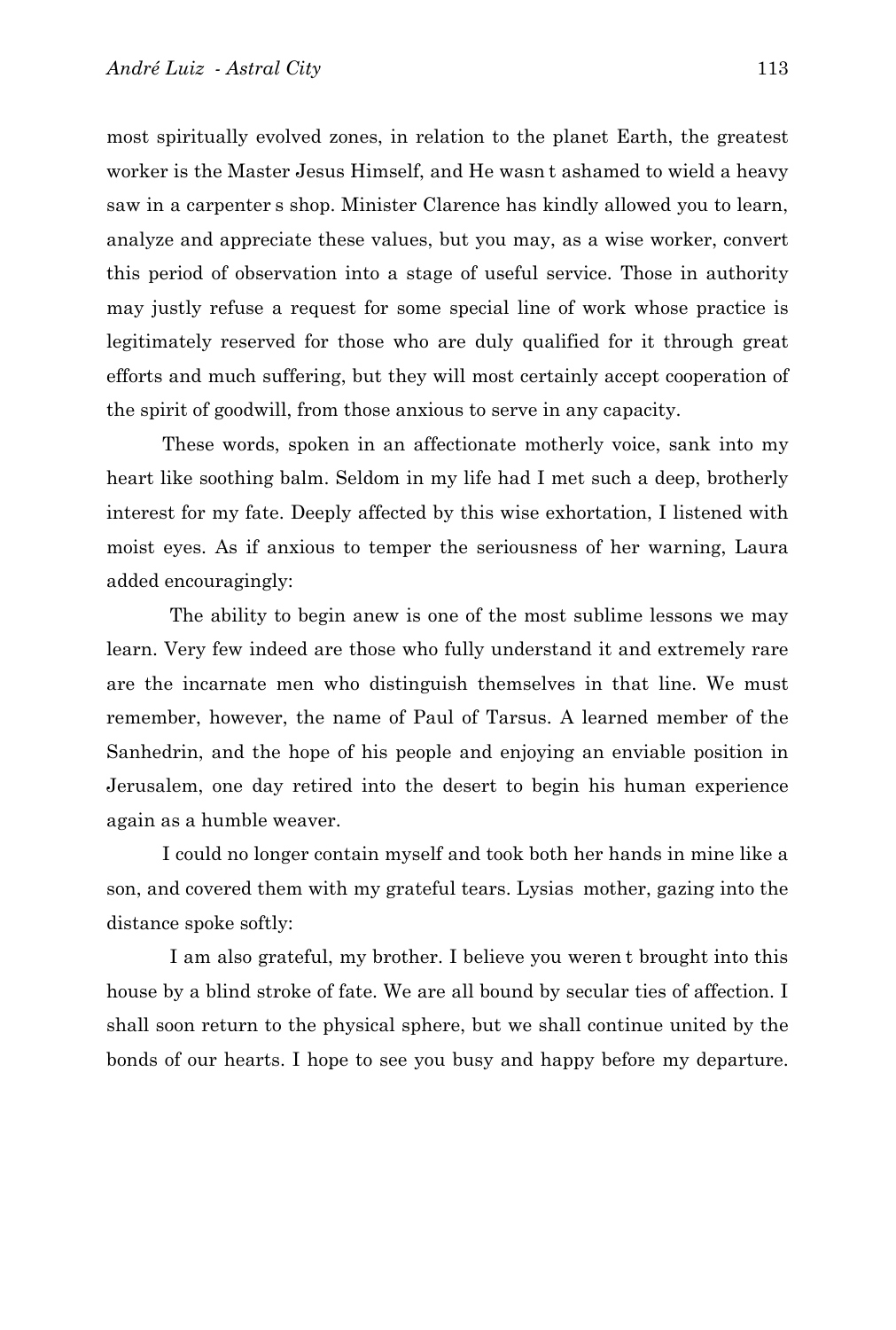Please remember that this house is your home. Work with good cheer and put your trust in God.

I raised my eyes to her kind face and experienced the joy that is born of a pure spiritual friendship. I had the impression of having known her as a devoted friend for a long time, although I tried in vain to place her among my earliest recollections. Grateful, I felt like kissing her again and again, but just then there was a knock at the door. With a look of maternal affection, Laura said:

It must be Raphael coming for you. Go now, my friend, and think of Jesus. Work hard for the good of others. It is the only way of finding your own.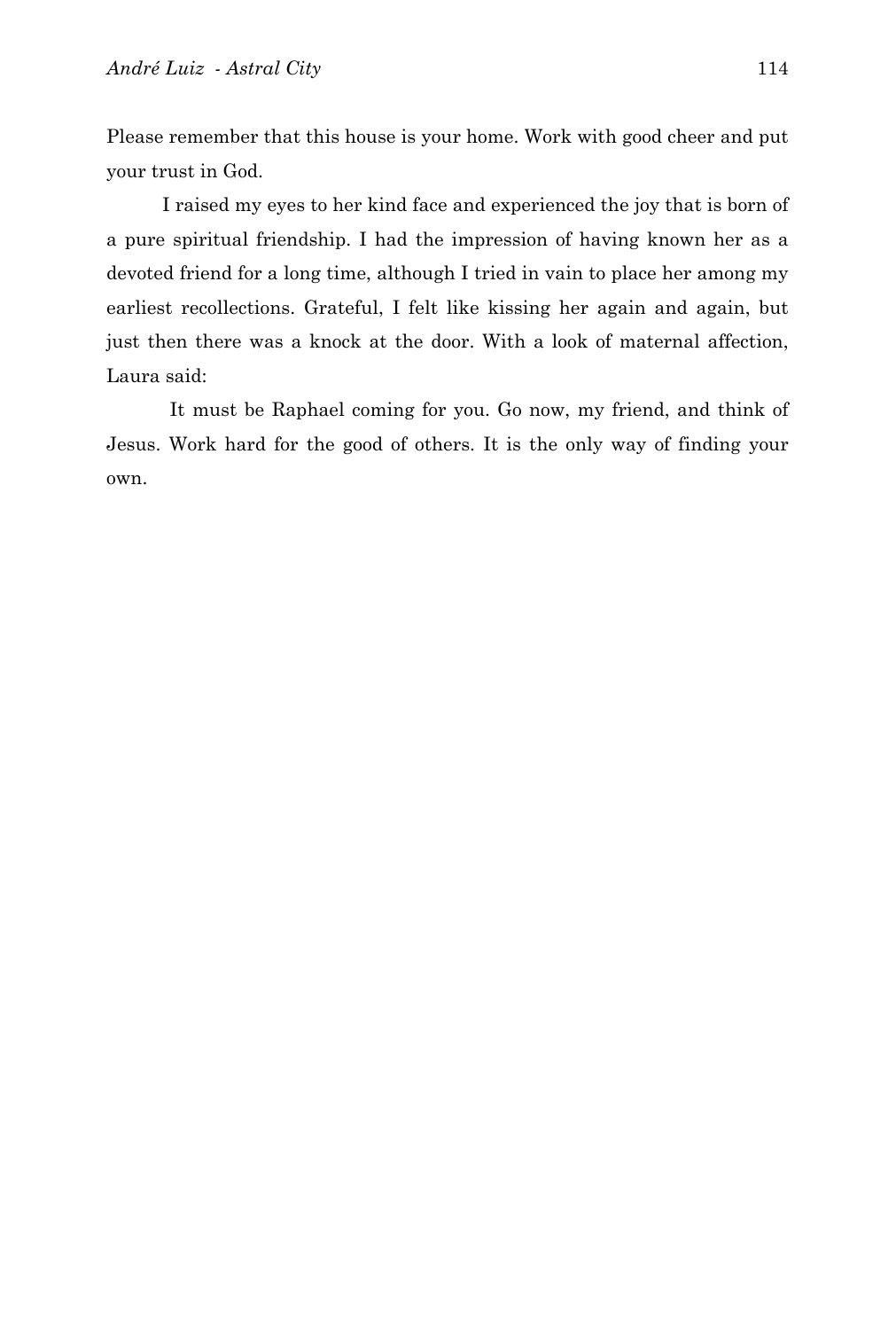## *Chapter 26 NEW PERSPECTIVES*

Turning over the wise suggestions of Lysias' mother in my mind, I left with Raphael certain that I was about to begin, not the prospective visits of observation, but a term of apprenticeship and useful service.

I noted with surprise the imposing beauty of the new district we passed through on our way to where I was to be introduced to Minister Genesius. I was not in my usual inquisitive mood I experienced instead a form of mental activity which was new to me and I followed Raphael in silence.

Rapt in fervent prayer, I besought Jesus to assist me in these new ways, so that I might not lack work and the strength to accomplish it. Adverse as I had formerly been to the practice of prayer, I now turned to it as a valuable sentimental mainstay to my determination to serve. From time to time, Raphael cast a curious look at me, as if he did not expect such an attitude on my part.

The airbus stopped in front of a large building and we descended in silence. In a few minutes we were shown into the Minister's office. Genesius was an affable old man, whose countenance revealed uncommon energy. Raphael introduced me kindly.

"Oh, yes!" said the gracious minister, "So, this is our brother André?"

"At your service." I answered.

"Laura has told me about your coming. Please, don't stand upon ceremony."

Meanwhile, Raphael respectfully took his leave and gave me an encouraging handshake. He left hurriedly, as he was urgently expected at his work. Genesius then turned his clear eyes to me an said:

"Clarence has already mentioned you with interest. The Ministry of Assistance frequently sends us groups of its residents on visits of observation, which, as a rule, are transformed into periods of service."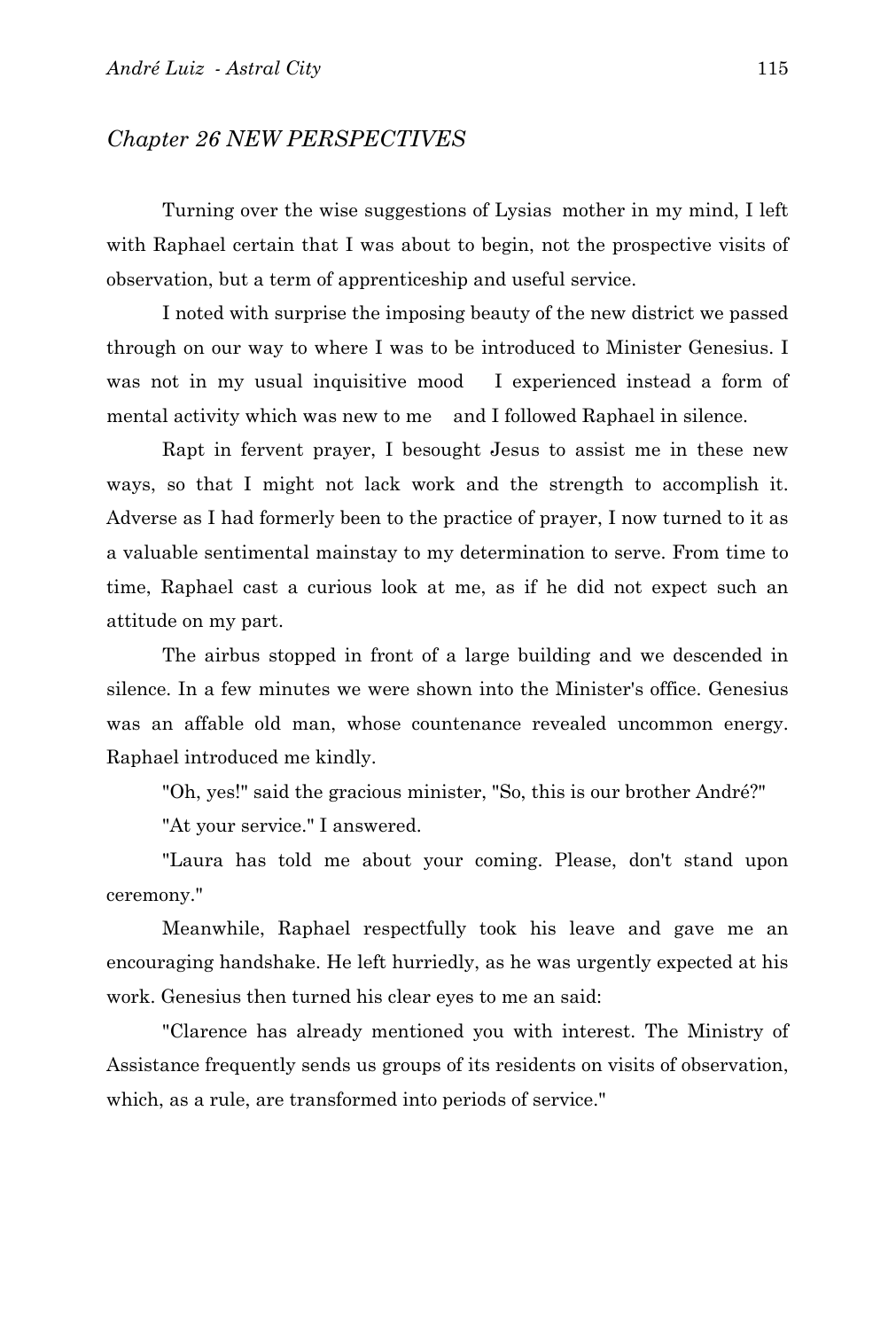I understood his subtle allusion, and replied:

"That's exactly what I greatly desire. I have prayed for the Divine Forces to assist my feeble spirit, so that my stay in this Ministry might also be converted into a period of apprenticeship."

My words seemed to have touched Genesius; therefore, availing myself of the moment, I begged hem:

"Worthy Minister, I realize now that my passage through the Ministry of Assistance was due exclusively to God's mercy, perhaps in answer to my devoted mother's constant intercessions. But I also realize that up to the present moment I have received innumerable benefits without offering the least useful retribution. Surely my place is here amidst the redeeming activities. Please, if possible, let my permission to visit be transformed into the possibility to serve. Now I understand as never before the urgent necessity of redeeming myself. I have wasted too much time in useless vanities and misspent a tremendous amount of energy in ridiculous selfworship."

He noticed that I was speaking sincerely. When I had asked Clarence for work, I was not yet clear on what I wanted. I had certainly wanted to work, but perhaps not to serve. I had not yet realized the value of time, or learned to appreciate the sublime blessing of opportunity. I suppose the truth of it was that I really wished to continue being what I had been until then the proud and respected physician, a slave to my preposterous claims of self, imprisoned within my own opinions. Now, after all I had seen and heard, and realizing the responsibility of each child of God in the infinite scheme of Creation, I gave utterance to the best there was in me. At last I was sincere; I was not in the least worried about the kind of work I was to do, but really anxious to carry it out in the sublime spirit of service. He looked at me with questioning eyes.

"Are you really the former doctor?"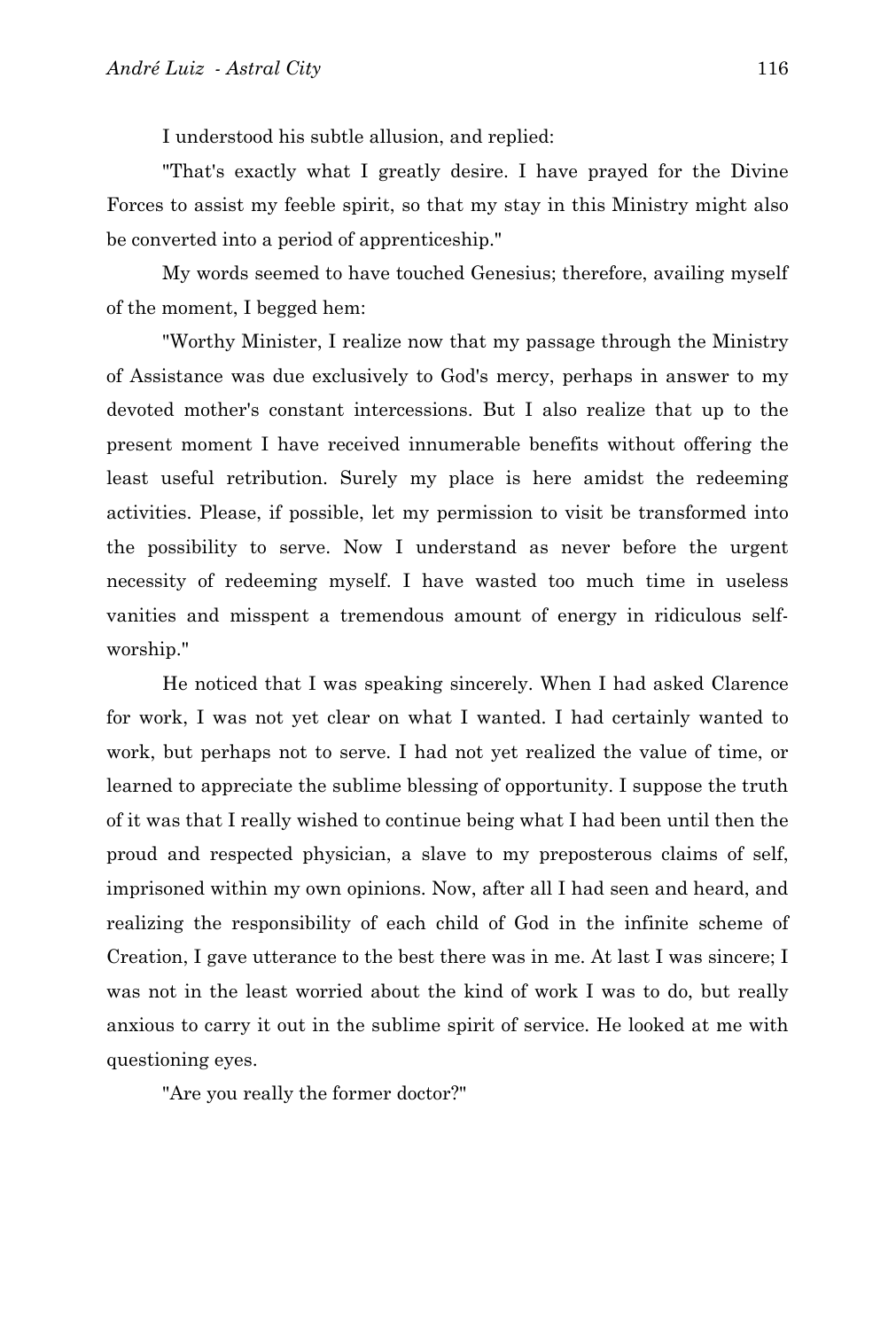"Yes, I am." I answered timidly.

Genesius was silent for some time before speaking, as if adjusting himself to my unexpected attitude.

"Your resolutions are most praiseworthy." He said at last, "May the lord help you to adhere to them."

And, as if anxious to raise my spirit with new hope, he continued:

"When the disciple is ready, the Father sends the master. The same occurs with work. When one is willing to serve, he never lacks opportunities. In your case, my friend, Divine Providence has been extremely generous. You are eager to serve, you understand your responsibility and accept your duty. Such attitude is undoubtedly leading you to the accomplishment of your wishes. On the physical plane many applaud the person who attains financial prosperity or an outstanding position. Here, however, the case is different. To us, comprehension, effort and sincere humility are the things that really matter."

Sensing my anxious expectation, he added:

"It's quite possible for you to obtain work. However, for the time being, it would be wiser for you to frequent our numerous departments, and to observe and study their different activities."

Then he contacted the next office saying aloud: "I should like to see Tobias before he goes down to the Chambers of Rectification."

In a few minutes, a gentleman with pleasant manners came into the room.

"Tobias," exclaimed Genesius courteously, "here is a friend who came from the Ministry of Assistance for a period of observation. I believe a visit to the Chambers of Rectification would be greatly beneficial to him."

I offered the newcomer my hand, which he grasped firmly, saying affably:

"At your service."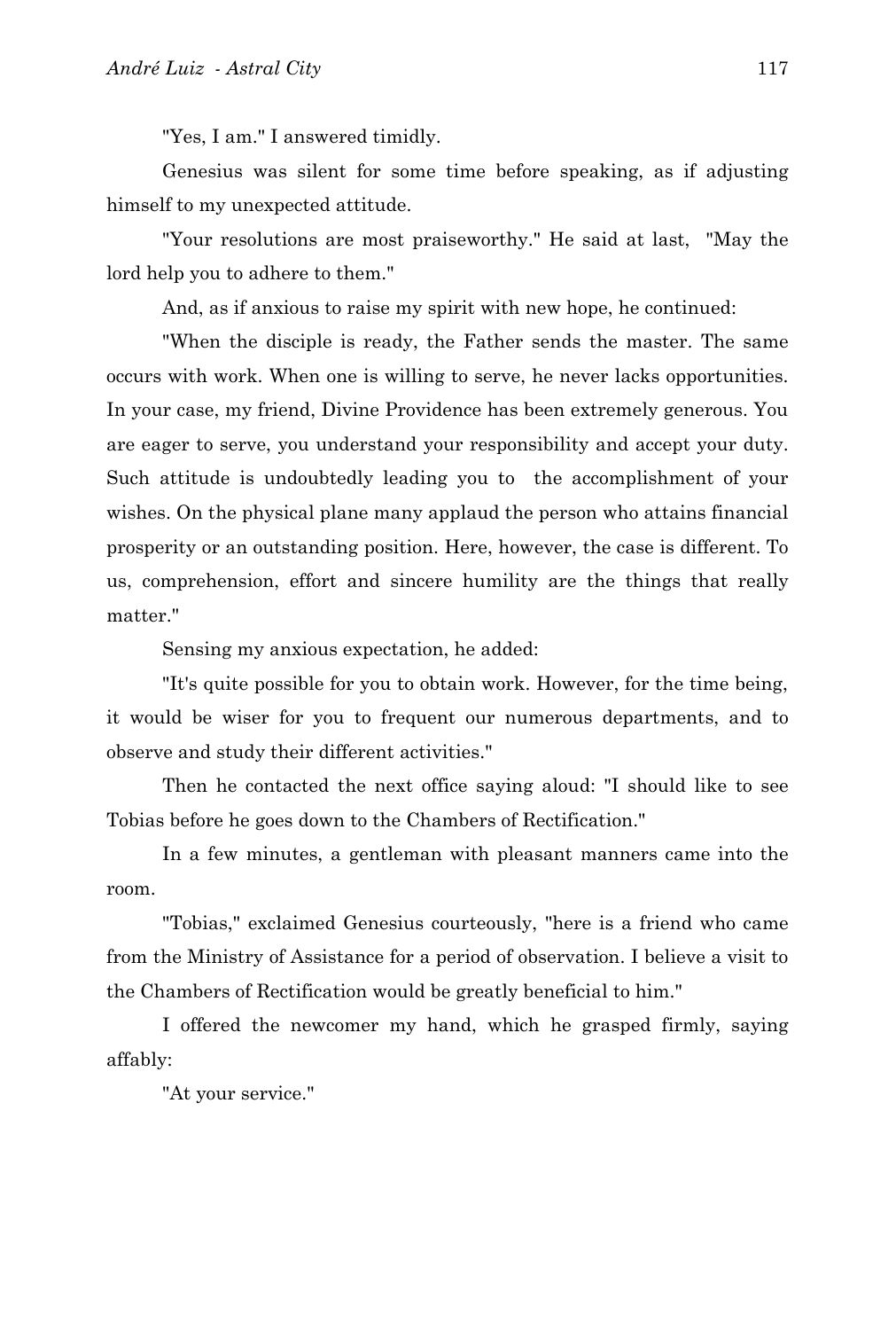"Take him with you," continued the Minister kindly, "André must become thoroughly acquainted with our different activities. Please see that he is granted every available opportunity."

"I am on my way there now," Tobias added obligingly, "if you wish to accompany me..."

"Certainly." I answered eagerly.

I took my leave of the Minister, who addressed me with further inspiring words of encouragement. Then I resolutely followed Tobias, and together we walked along great city blocks, whose numerous building gave me the impression of busy centers of work. Perceiving my silent questions, my new friend informed:

"These are the great plants of the Astral City. Here, over one hundred thousand spirits are employed in the preparation of juices and in the manufacture of woven goods and all kinds of commodities, while working at the same time at their own rehabilitation and enlightenment."

I a few minutes we entered an imposing building. After crossing long galleries where numerous workers hurried to and from, we came to a monumental stairway leading to the lower floors.

"Let's descend." Said Tobias gravely. Noting my surprise, he added solicitously:

"The Chambers of Rectification are located closer to the Lower Zone. On first arriving in the Astral City, the unfortunate entities who are lodged here cannot bear either light or open air.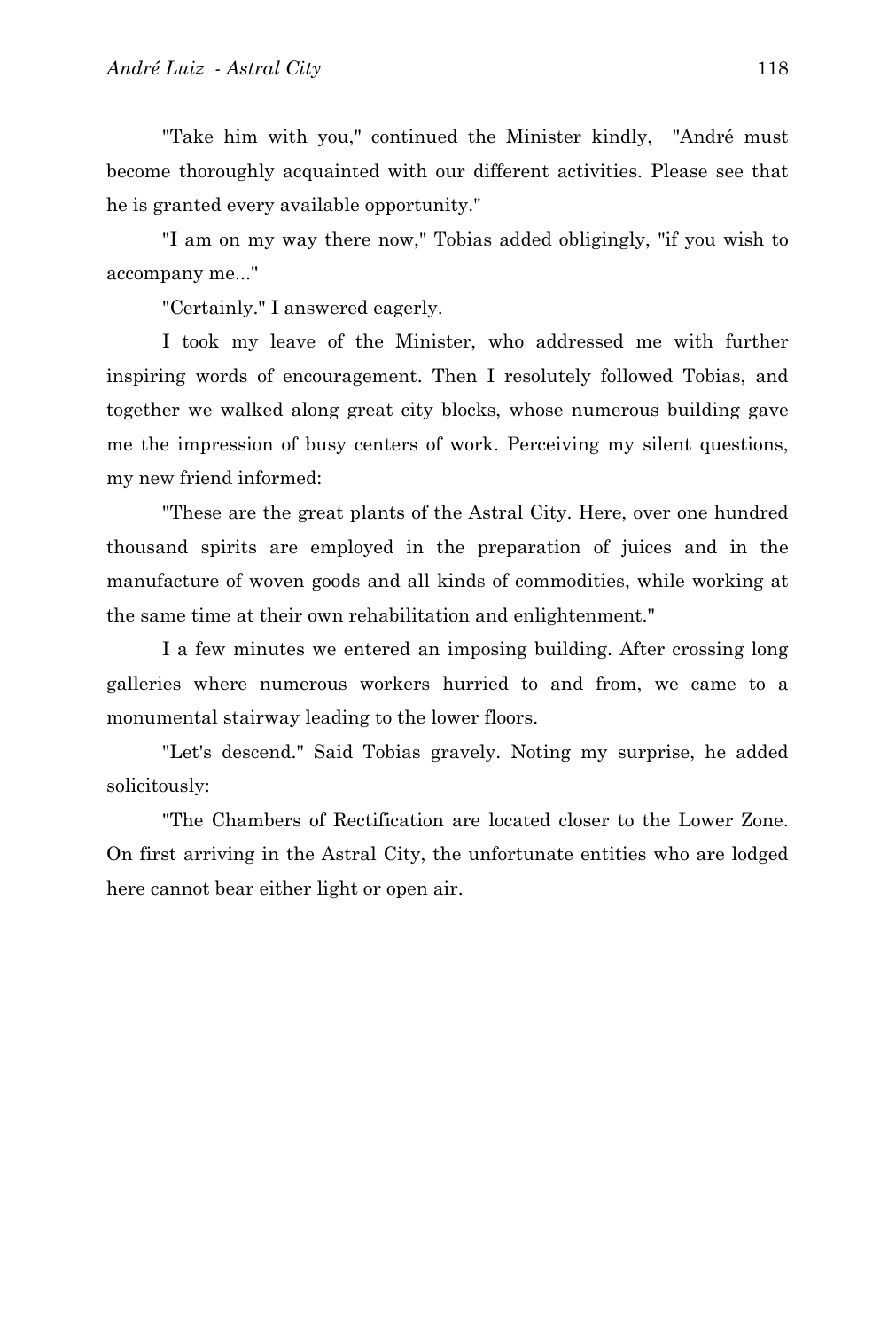## *Chapter 27* WORK AT LAST

Never could I have pictured the scene now before my eyes. It was neither hospital nor a conventional nursing home, but a series of vast intercommunicating wards crowded with carcass-like human forms. A strange clamoring filled the air - groans, sobs and plaintive phrases uttered at random. Ghastly faces, bony hands and monstrous bore witness to their terrible spiritual misery. So upsetting were my first impressions that I had to resort to prayer to keep my strength. Tobias called an old nurse:

"There are so few assistants today." He asked, surprised, "What has happened?'

"Minister Flacus sent word that most of them were to accompany the Samaritans<sup>7</sup> on their rounds in the regions of the Lower Zone."

"Well, the," Tobias decided calmly, "We must fill the gaps. There is no time to waste."

"Brother Tobias, Brother Tobias! Have mercy." Cried out an old man, clutching the bed and gesticulating like a madman, "I am suffocating! This is a thousand times worse than death on Earth. Help! I want to leave this place, to get out.... I must have air, more air!"

Tobias approached and examined him carefully, and inquired:

"Why is Ribeiro so much worse?"

1

"He was had one of his worst crises." Informed the nurse, "Assistant Gonçalves attributes it chiefly to the heavy charge of dense thoughts emitted by his incarnate relations. As he is still very weak and lacks the mental strength to break away from his Earthly ties, the poor creature has not been able to resist their influence."

<sup>7</sup> Organization of spirit benefactors in the Astral City (A note by the spirit author.)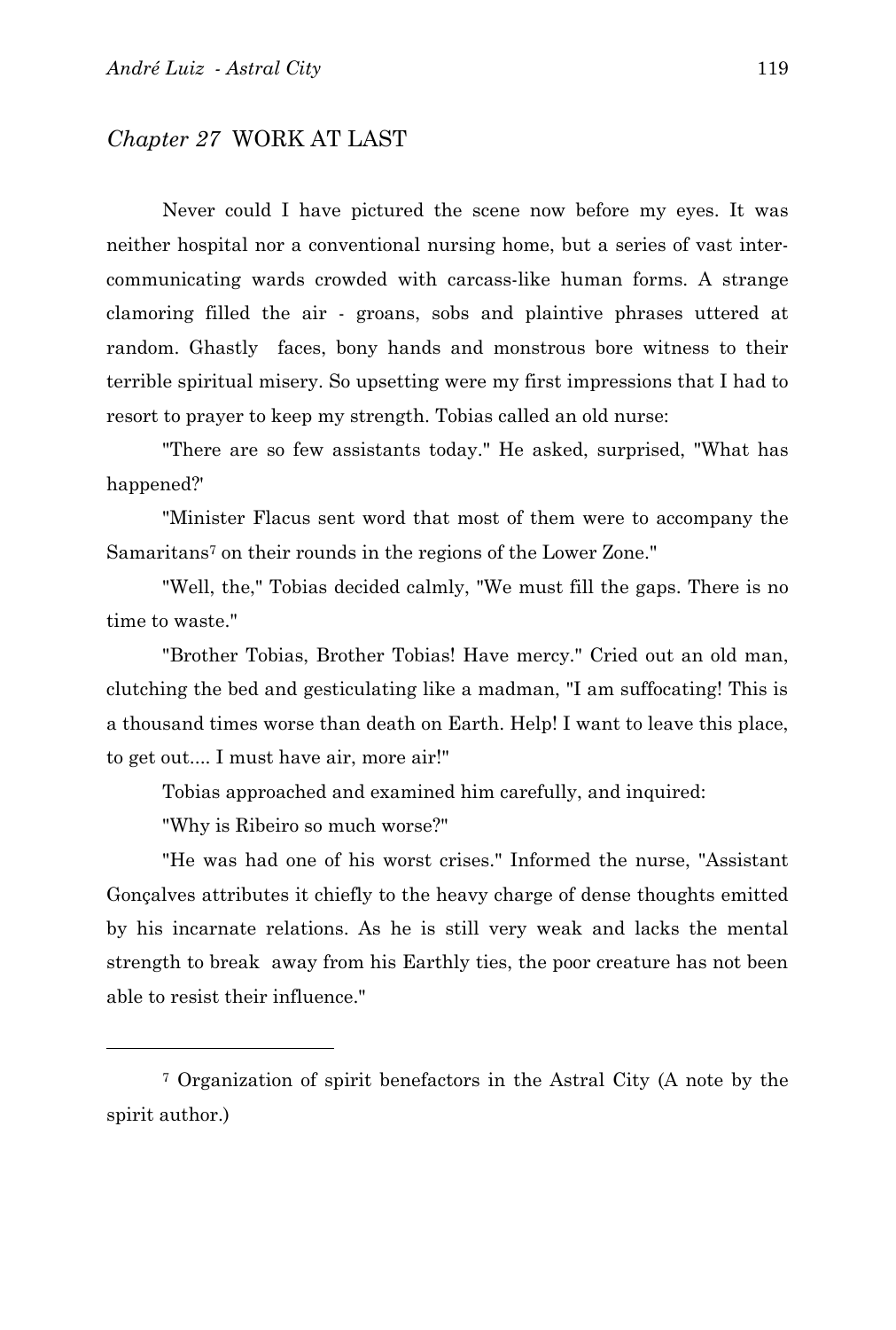While Tobias gently stroked the patient's forehead, the nurse continued:

"Early this morning, he rushed out of the ward, crying loudly that he was needed at home; that he couldn't forget his wife and children; that it was cruel to keep him here away from them. Lawrence and Hermes tried in vain to bring him back to bed. Therefore, I thought that it would be in his best interests to take away his energy and mobility, which I did by applying some prostrating magnetic passes to him."

"You did well," agreed Tobias thought fully, "I will see that measures are taken against the influence of his family's attitude. They must be given a greater share of worries so that they may leave Ribeiro in peace."

I looked intensely at the patient, trying to determine his emotional state. He wore the typical expression of the mentally deranged and seemed utterly unconscious of what was being said about him. He called Tobias automatically, as do children who know their benefactor. My new instructor, noting my amazement, explained:

The poor thing is still in a nightmarish phase, during which the soul is wrapped up in its own afflictions, with little perception of anything else. Man, my friend, reaps exactly what he has sown. Our poor Ribeiro has been a prey to numerous illusions."

I wanted to ask about his history and the source of his sufferings, but remembering Laura's advice on curiosity, I kept my peace. Tobias addressed the patient with kind words of encouragement and hope, and promised he would see to the means of improving his condition, that for his own good he should calm down and take his confinement in bed patiently. Ribeiro, trembling pitiably and ghastly pale, smiled sadly and thanked him with tears in his eyes.

We walked slowly along, between numerous rows of well-kept beds. Unwholesome exhalations filled the place, caused, I later learned, by the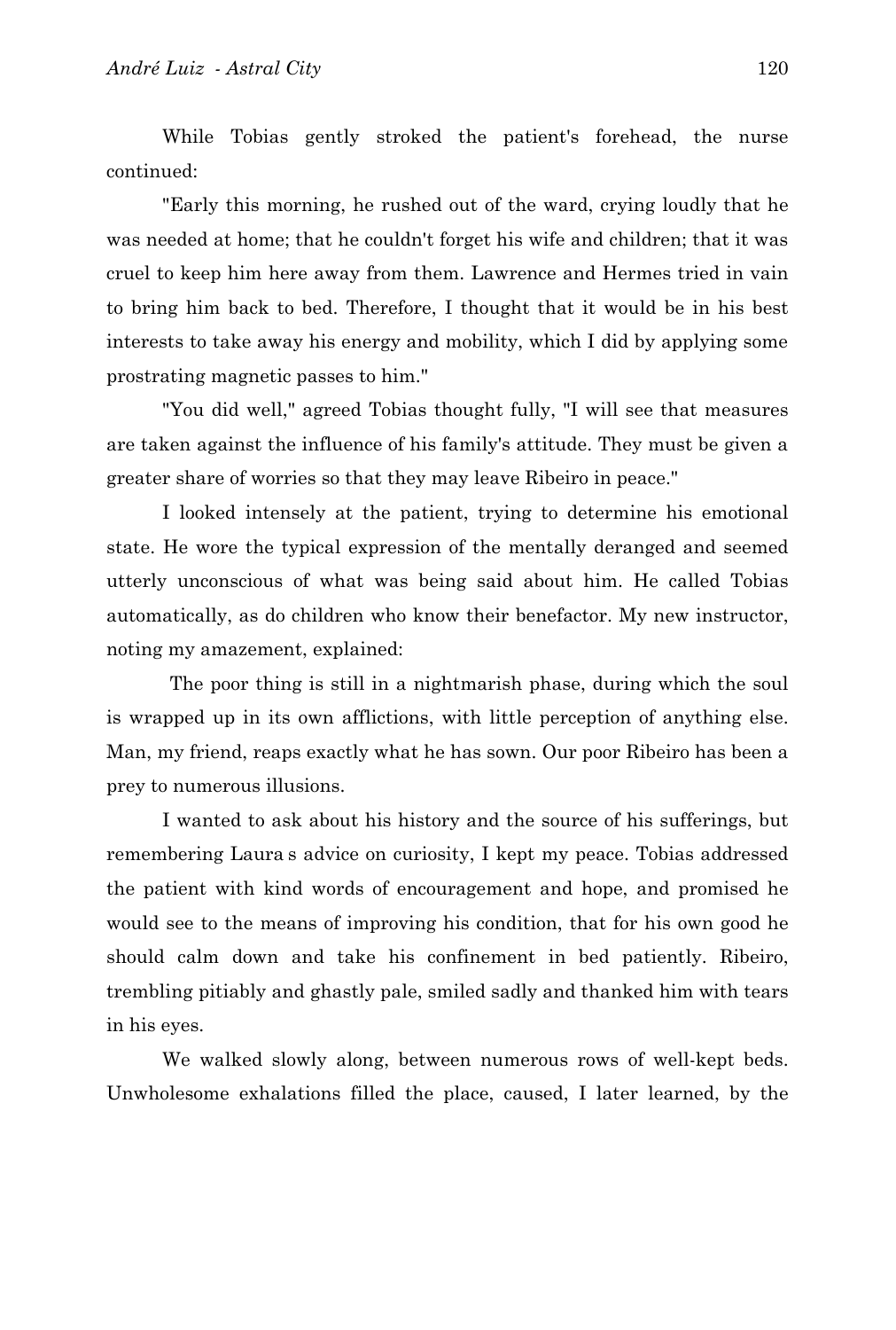mental emanations of those who were still under the painful impression of physical death, or dominated by the low vibrations of inferior thoughts. These wards are used exclusively for male entities.

Tobias, Tobias, I am parched and starving! shouted a patient.

Help me, brother! yelled another.

For the love of God, I can't stand this any longer! cried out a third.

My heart was heavy before so much suffering, and I could not help asking:

"My friend, how sad it is to see all these sufferings and tormented spirits. Why must there exist such a dismal place?

Tobias replied with perfect composure:

In observing this scene, you must try to see beyond the pain and isolation. Remember, brother, that these patients have already left the Lower Zones, where so many pitfalls lie in wait for those who have heedlessly neglected their spirit selves. In these chambers patients are not only cared for, they are also prepared for their future redemption. We must bear in mind that their suffering is of their own doing. Man's life is always centered wherever his heart is.

And, after a pause during which he seemed deaf to the clamoring around us, he added:

They are smugglers of eternal life.

What do you mean? I asked.

They expected mere earthly acquisitions to have the same value in the Spirit spheres. They believed that criminal pleasures, the power of money, infringement of the law and the imposition of self would cross the frontiers of the sepulcher and still be in force here, offering them new opportunities for further follies. They were thoughtless businessmen who forgot to exchange their material acquisitions for spiritual currency. When in the flesh, they travel to a foreign city, they always took care to provide themselves with the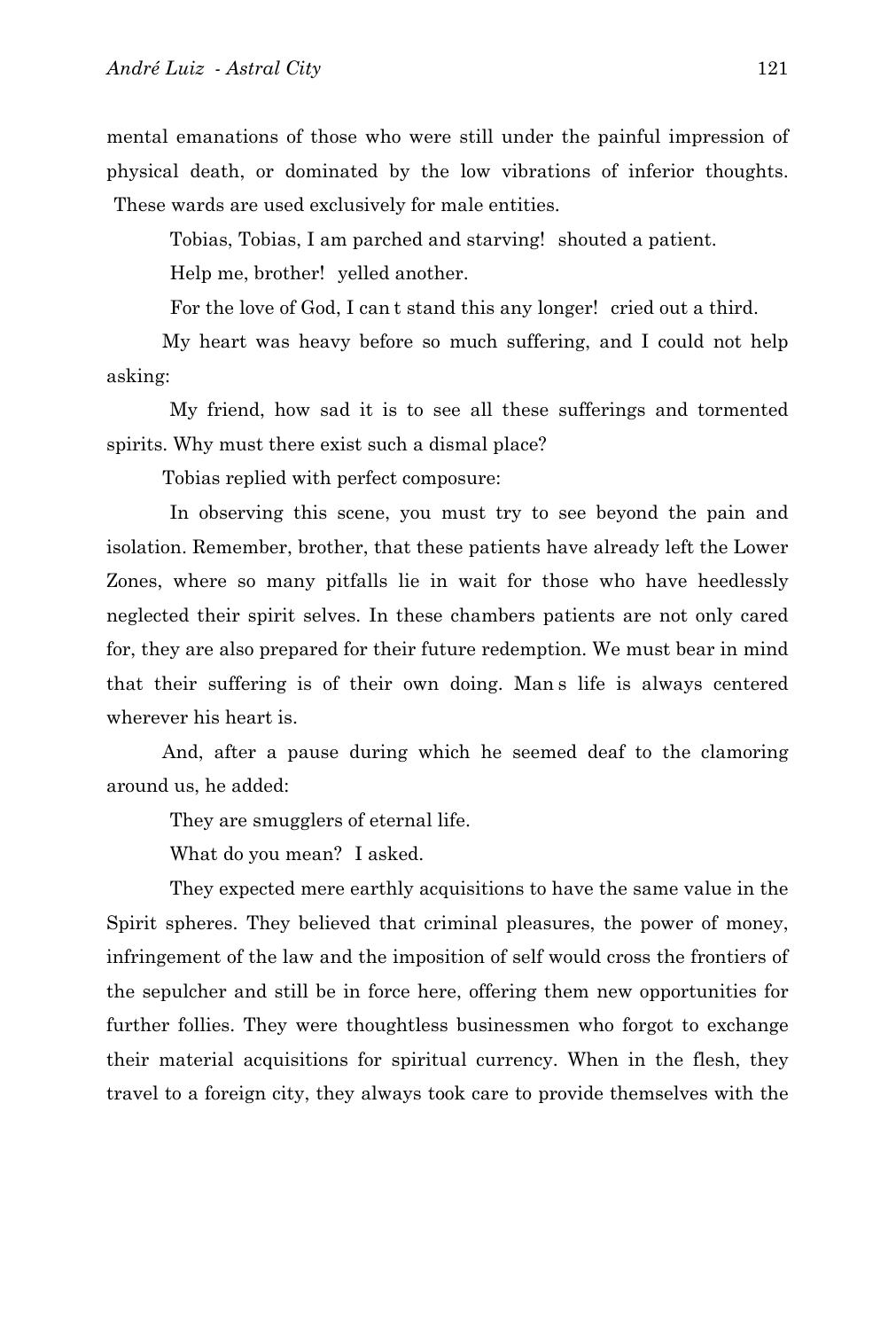currency of the country which they visit. Yet, while certain of the inevitability of the final trip to the spiritual regions, they neglected to acquire spiritual values. Thus the millionaire of the physical sphere becomes the spiritual pauper.

How true! Tobias' words could not have been more logical. After distributing comfort and hope, he leaded me to the next ward. Narcisa, the nurse, followed us and deferentially opened the door.

As I entered, I nearly staggered with heart-sickening surprise. It was a chamber of vast proportions where thirty-two men, with sinister countenances, lay quite still on very low beds. Their almost unnoticeable breath was the only sign of life they presented.

These unhappy entities are in a sleep much heavier than that of most of our ignorant brothers. We call them the negative believers, for instead of accepting the Lord, they were unconditional slaves of self; instead of believing in life, action and work, they admitted only the victory of crime, immobility and eternal nothing. They transformed their earthly experience into the constant preparation for a long slumber; and as they had no notion of good, of brotherly cooperation, there is nothing left for them now but to sleep on for years and years as helpless victims of ghastly nightmares."

I was horrified at these explanations and stared at Tobias, who began to carefully apply strengthening passes on the patients. When the treatment on the first two was over, they both began vomiting a black substance, a dark and viscous matter with cadaverous emanations.

They are expelling poisonous fluids. Explained Tobias calmly.

Narcisa was doing her best to keep up with the cleaning, but in vain; for by this time a great number of them had begun expelling the same dark and fetid matter. It was then that I instinctively got hold of the cleaning implements and set myself to work. The nurse seemed thankful for my help,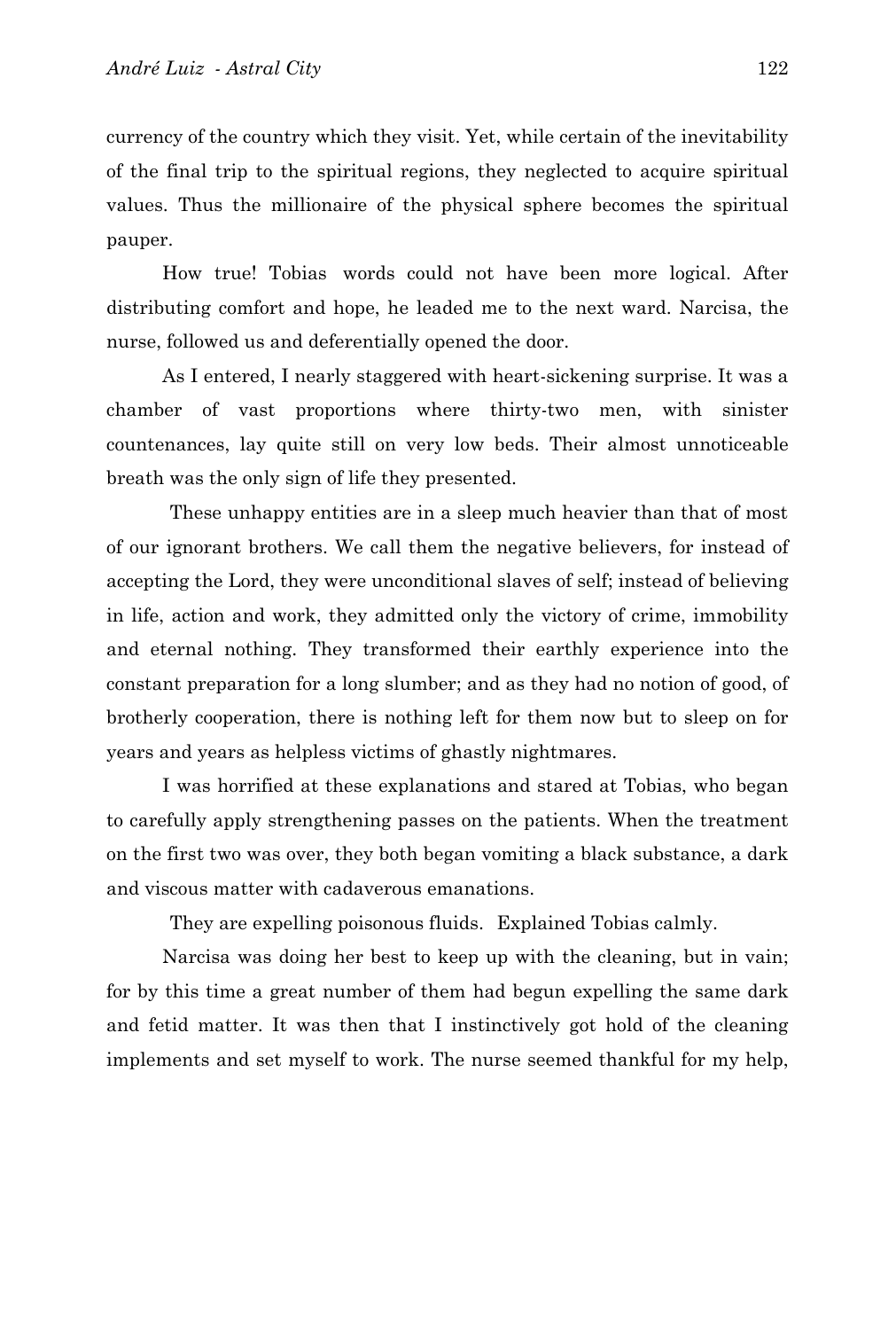and Tobias threw me a glance that well expressed his satisfaction and gratitude.

The work continued throughout the day, bringing with it a blessed fatigue. No friend in the physical world could possibly appreciate the sublime joy of the physician recommencing his self-education from the humblest of nursing tasks.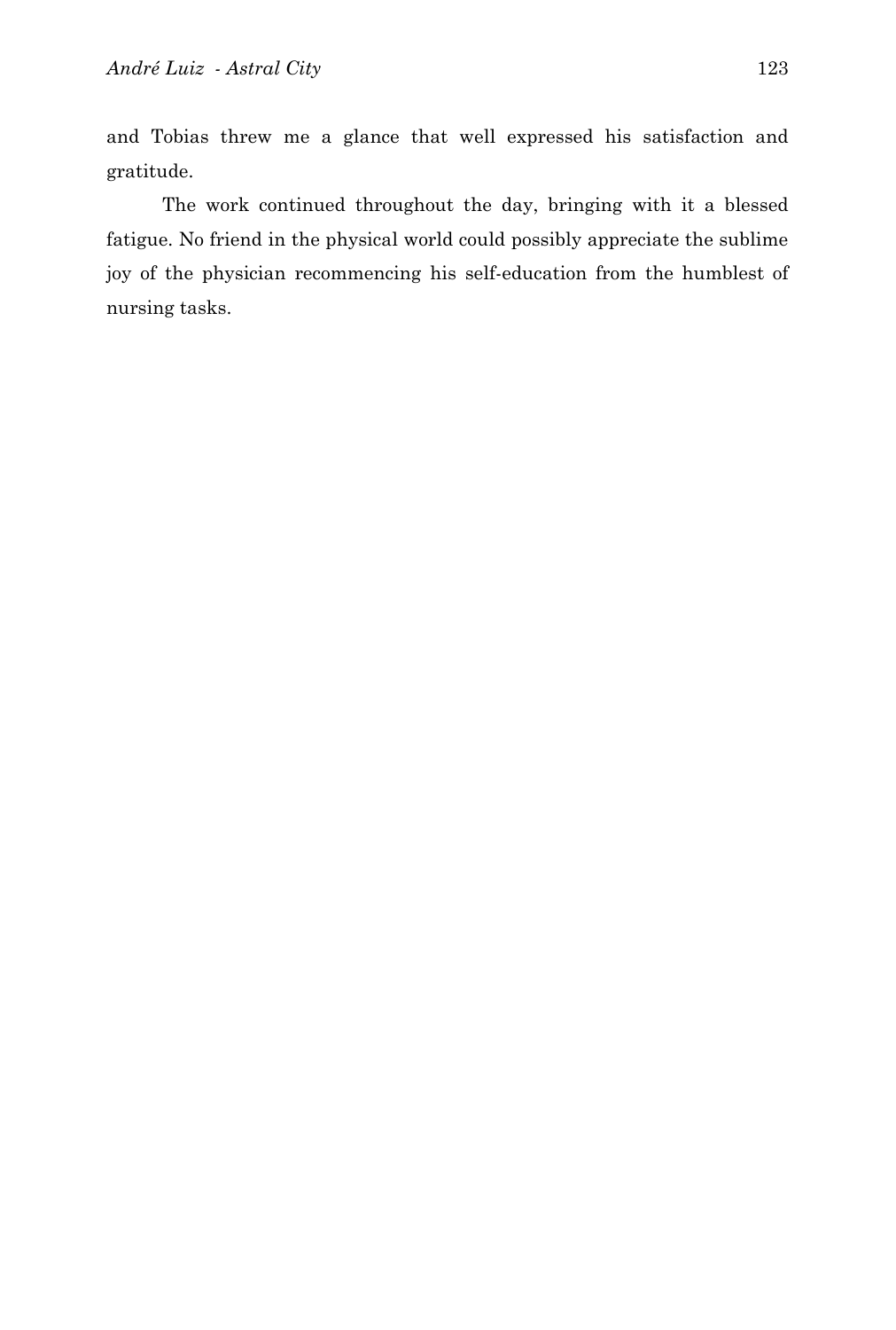#### *Chapter 28* ON DUTY

After the collective prayer in the evening, Tobias turned on the receiver to listen to the Samaritans at work in the Lower Zones. I learned that the patrols of workers on such missions communicated with their headquarters at set hours. I felt somewhat tired from my strenuous efforts, but my heart was singing with joy. At last I had work to do and was experiencing the mysteriously invigorating tonic of service. A few minutes after the set had been tuned in, I heard a strange voice:

Samaritans to the Ministry of Regenerations Samaritans to the Ministry of Regeneration—Heavy labor in the abysses of darkness. We have succeeded in dislodging a great number of unfortunate entities and have rescued twenty-nine brothers from spirit shadows. Twenty-two are mentally deranged and seven in utter psychic exhaustion. Our patrols are preparing transportation. Will arrive soon after midnight. Please see to the necessary arrangements."

I noticed that Narcisa and Tobias exchanged significant glances, and when the broadcast ended I asked:

What do they mean? Why this collective transportation? Aren't they all spirits?

Tobias smiled and replied"

You forget, brother, that you yourself arrived at the Ministry of Assistance in such a manner. I know all about your coming. We must bear in mind that in the Lower Zone, just as on Earth, we are clothed in heavy fluids. The ostrich and the swallow are both birds and have wings, yet the former can't rise into the air unless transported, whereas the latter will rise to the sky in swift flight.

As if to make it known that there was no time for digressions, he turned to Narcisa and said: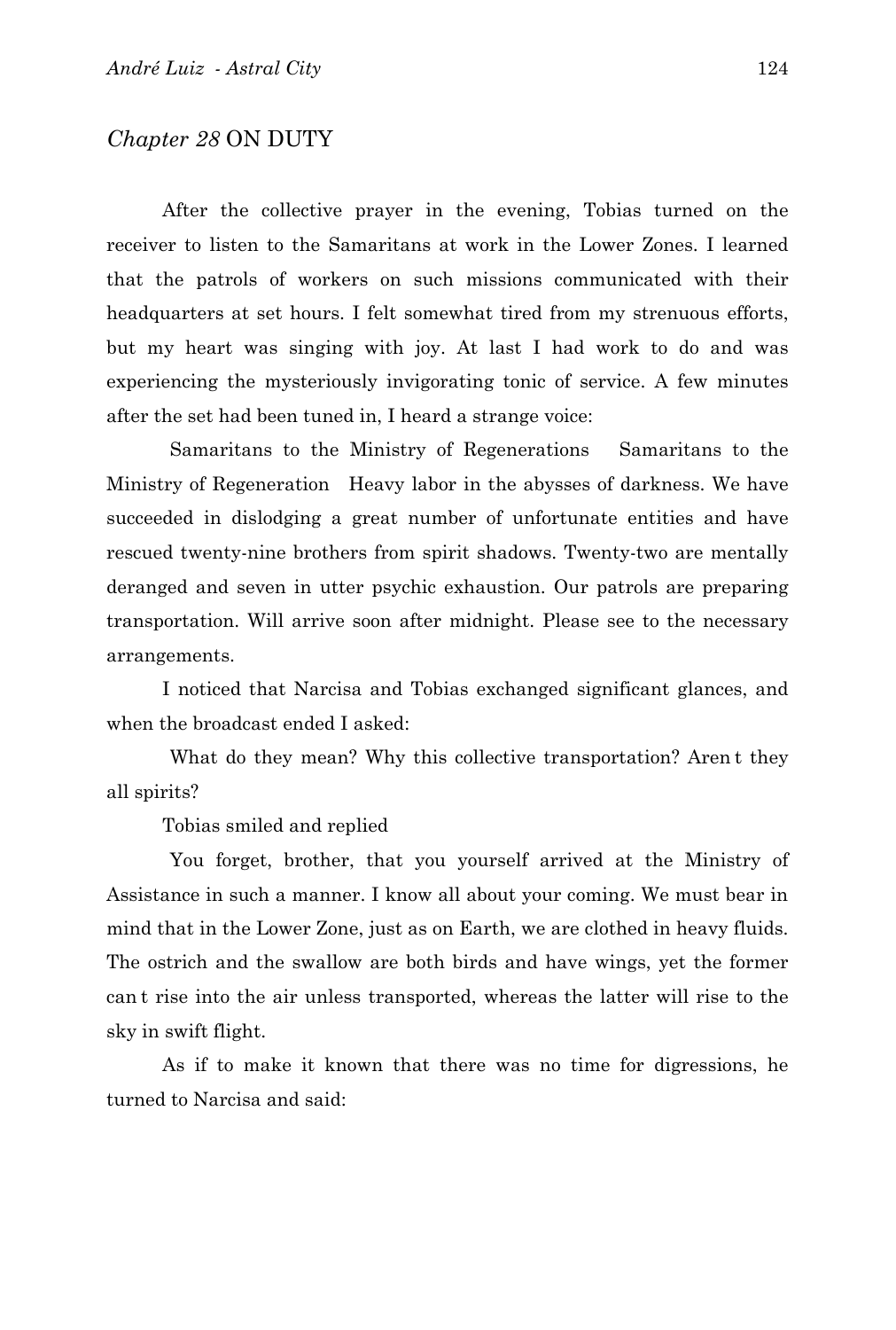Tonight's group is a large one. We must take immediate measures.

We will need more beds! She exclaimed somewhat anxiously.

Dont worry, answered Tobias resolutely, the mentally deranged patients will be lodged in Pavilion Seven and the weak ones in Ward Thirtythree.

Raising his right hand to his forehead as if trying to make an important decision, he remarked:

The problem of lodging will be easily settled; but the ones concerning assistance won't be so quickly solved. Because of the dark clouds obscuring the world of the incarnate, our strongest workers have been detailed to reinforce the services of the Ministry of Communication. We need helpers for night duty, because those working with the Samaritans will return extremely tired.

I would be happy to lend a hand to the best of my ability, I exclaimed spontaneously.

Tobias gave me a look of appreciative gratitude which filled my heart with gladness.

But have you really made up your mind to stay in the Chambers during the night? he asked, surprised.

Aren't others doing the same? I inquired in turn, I am feeling strong and fit, and must make up for lost time.

My new friend patted me on the back, saying:

Well then, I accept your cooperation. Narcisa and the others will also stay on duty. Moreover, I'll send you Venantius and Salustius, two of our most dependable brothers. I myself can't remain here tonight, because of a previous engagement, but I will leave a careful plan of the work to be done. If anything unexpected should turn up, you or any of the assistants can get in touch with me.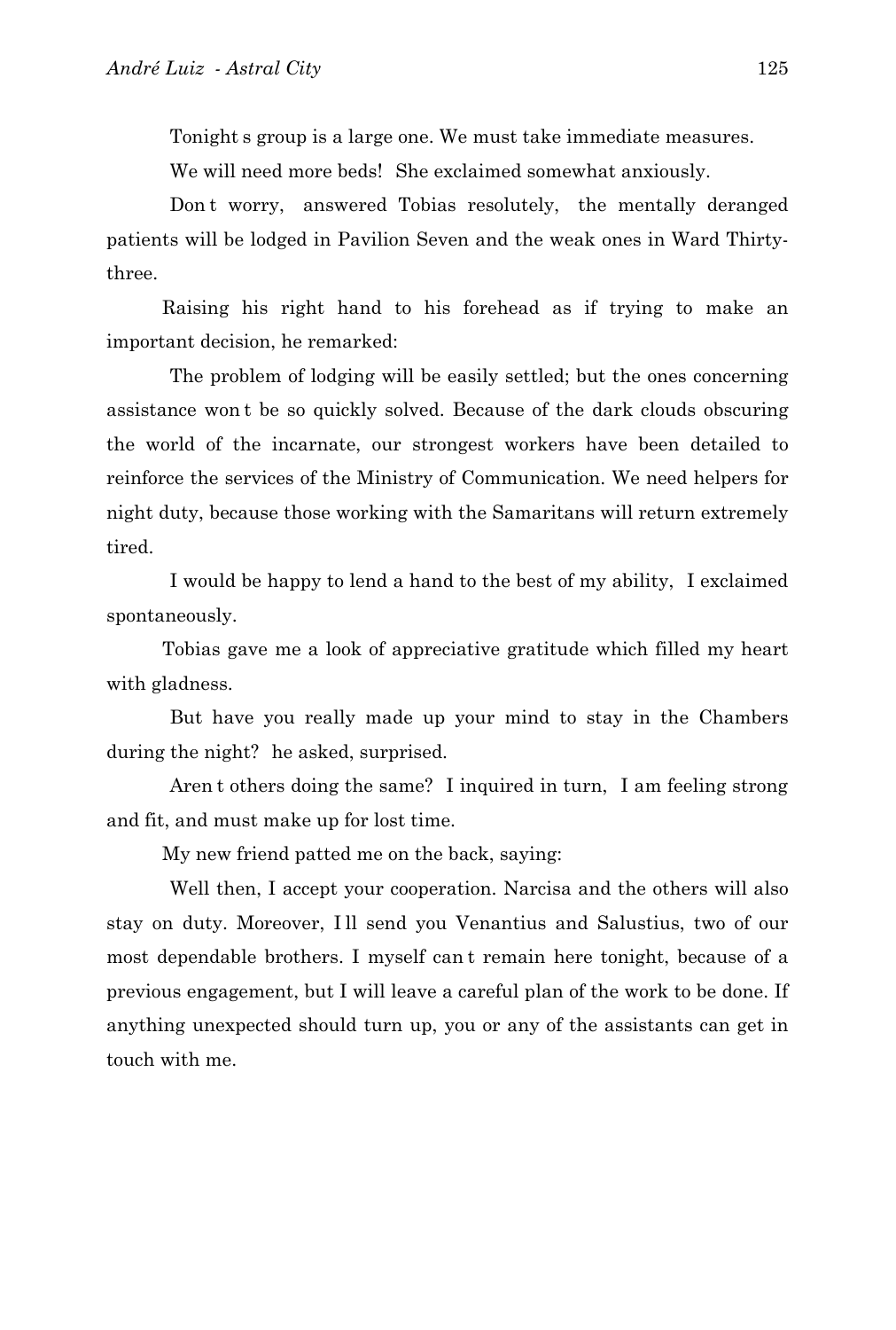We all set about making the most urgent arrangements. While Narcisa, aided by five attendants, prepared the linen and nursing equipment, Tobias and I moved heavy pieces of furniture into Pavilion Seven and Wart Thirty-three. I would be at loss to explain what was happening to me. Although physically tired, I felt exultantly happy.

In the office or workshop, where most are anxious to undertake their tasks to the best of their ability, to serve is the highest privilege, In truth, the hour-bonus and any other immediate reward I might gain for my efforts was far from my mind. Yet I was deeply satisfied at the thought that in my new position as a humble but worthy worker, I would no longer be ashamed to face my mother or my benefactors in the Ministry of Assistance. On leaving, Tobias again embraced me, saying:

May the peace of Jesus abide with you all. I wish you a good night of profitable work. Tomorrow morning at 8:00 a.m. you may rest. In ordinary times, twelve hours of work is the most we may put in, but these are unusual circumstances.

I replied that I was extremely content with his decision. Later, along with a great number of nurses and attendants, I began to take a more kindly interest in the patients. Among my co-workers, Narcisa, with her spontaneous kindness and maternal solicitude, greatly impressed me. I was attracted by her generosity and tried to come into closer contact with her. It was easy, and I soon found myself enjoying the pleasure of her simple but edifying conversation. The dear old woman was like a living book whose every page breathed devotion and wisdom.

But sister, have you been working here for long? I inquired after a few minutes of friendly conversation.

Yes, I have been in active service in the Chambers of Rectification for six years and a few months, and must continue here for over three more years being able to fulfill my purpose.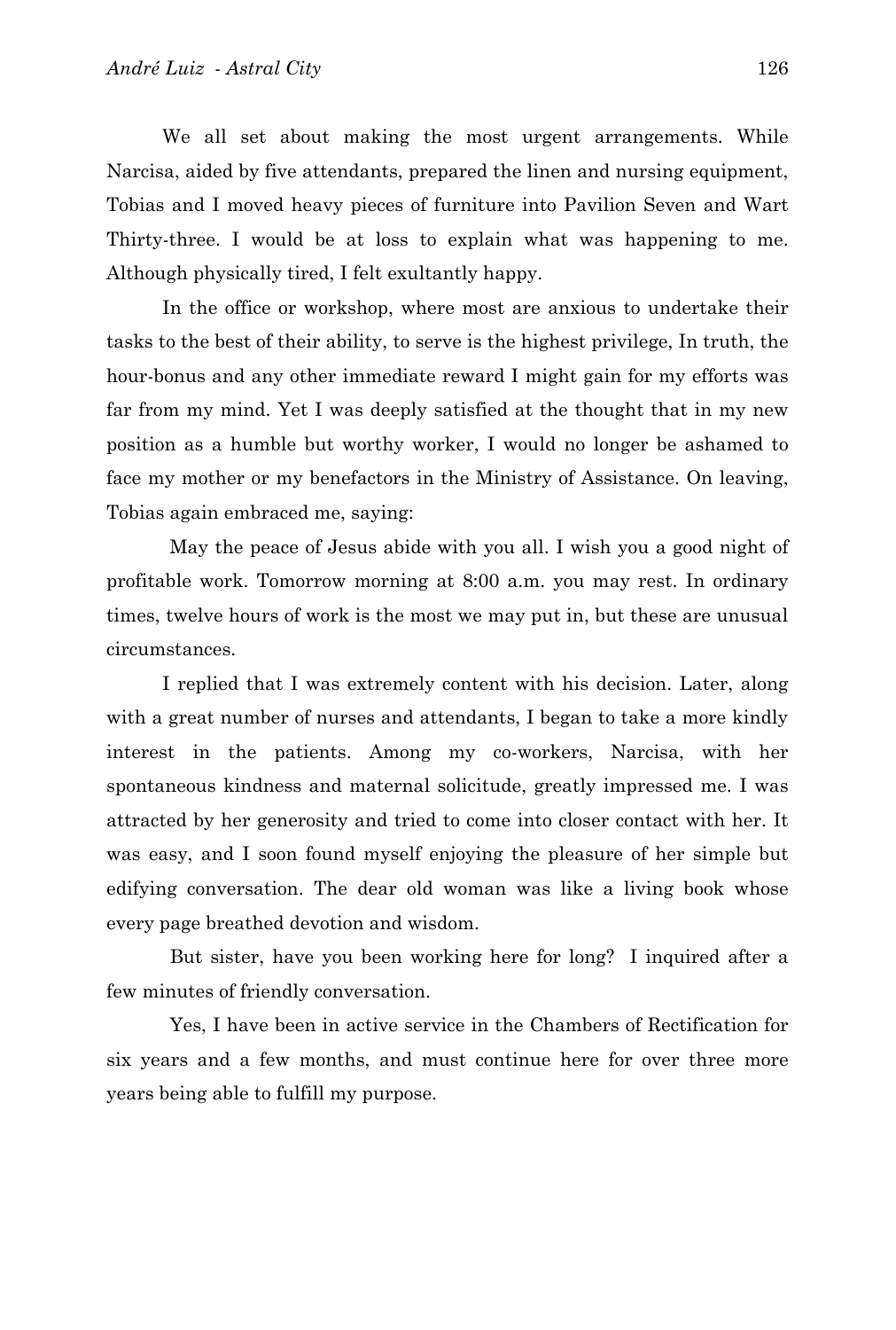At my questioning look, she continued:

I need a serious endorsement.

Endorsement? What do you mean? I asked, interested.

You see, I must meet some beloved spirits who are reincarnated on the Earth, so that together we may work out our advancement. Because of my past errors, I begged for a long time in vain for the opportunity to carry out my plans. I was living in an anxious and perturbed condition. One day I was advised to speak with Minister Veneranda. She agreed to endorse my plans, on the condition that I work here for ten years to correct certain unbalanced emotional attitudes. I considered the imposition too hard at first, and felt like refusing, but I gradually realized that she was right. After all, that corrective measure was meant to benefit me, not her. I can't tell you how much I ha profited by having accepted Veneranda's advice. I feel more balanced and understanding now and I believe I shall live my next experience on the physical sphere with spiritual dignity.

I was about to express my astonishment, when a patient near us called out:

Narcisa, Narcisa!

I had no right to keep that devoted sister from her duties just to satisfy my curiosity.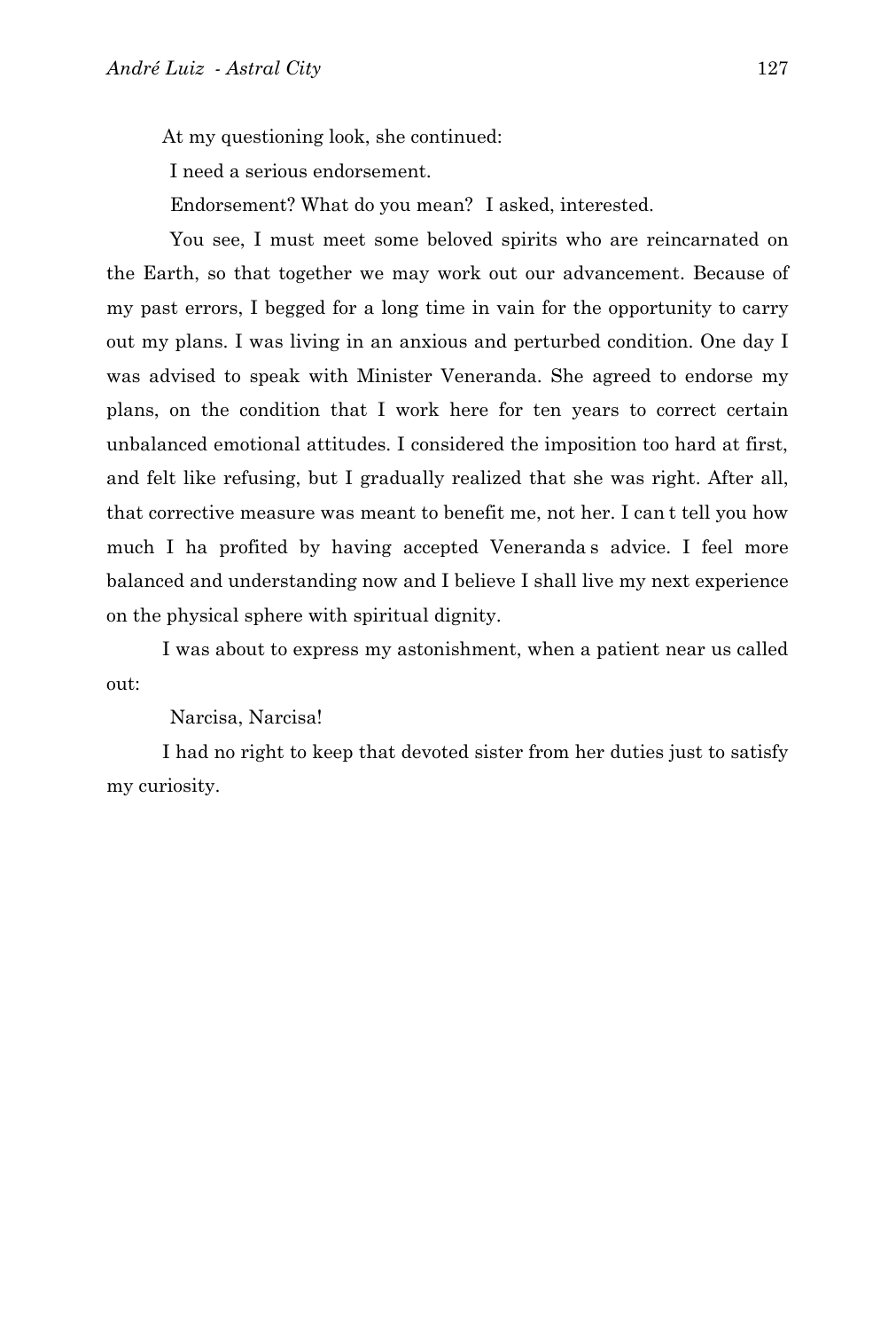### *Chapter 29 FRANCIS' VISION*

While Narcisa, was busy comforting the afflicted patient, I was called to a city communications device, similar to a telephone. It was Laura, asking for news. I realized that I had forgotten to tell her about my decision to remain in the Chambers for night duty. I apologized and informed her of the situation. Even over the wire I could sense her joy at the news. At the end of our short conversation she said:

That's wonderful, my child! Love your work and fill your heart with the joy of useful. Only in this way can we bring about our everlasting edification. Now, just one more word. Remember, too, that this house is also yours.

These words encouraged me and brought me joy. Returning to the chambers, I found Narcisa struggling heroically to calm a young man who seemed to be suffering from a serious mental disorder. I tried to help her. The poor boy, staring out into space, cried out in agony:

Help me, for God's sake! I'm frightened, frightened

With a panic-stricken look on his face, he went on:

Sister Narcisa, he is coming the monster! I can feel the worms again! Here he is, right there! Save me from him. Send him away!

Calm down, Francis, answered the devoted nurse, you will be free of him and will be left in peace, but it depends on your own efforts. Just pretend that your mind is a sponge, soaked in vinegar. You must wring out the sour substance. I will help you to do this, but the hardest part you must do yourself."

At Narcisa's tender, encouraging words, the patient became calm and showed himself willing to cooperate. But in a few minutes he turned ghastly pale again, and began to cry out: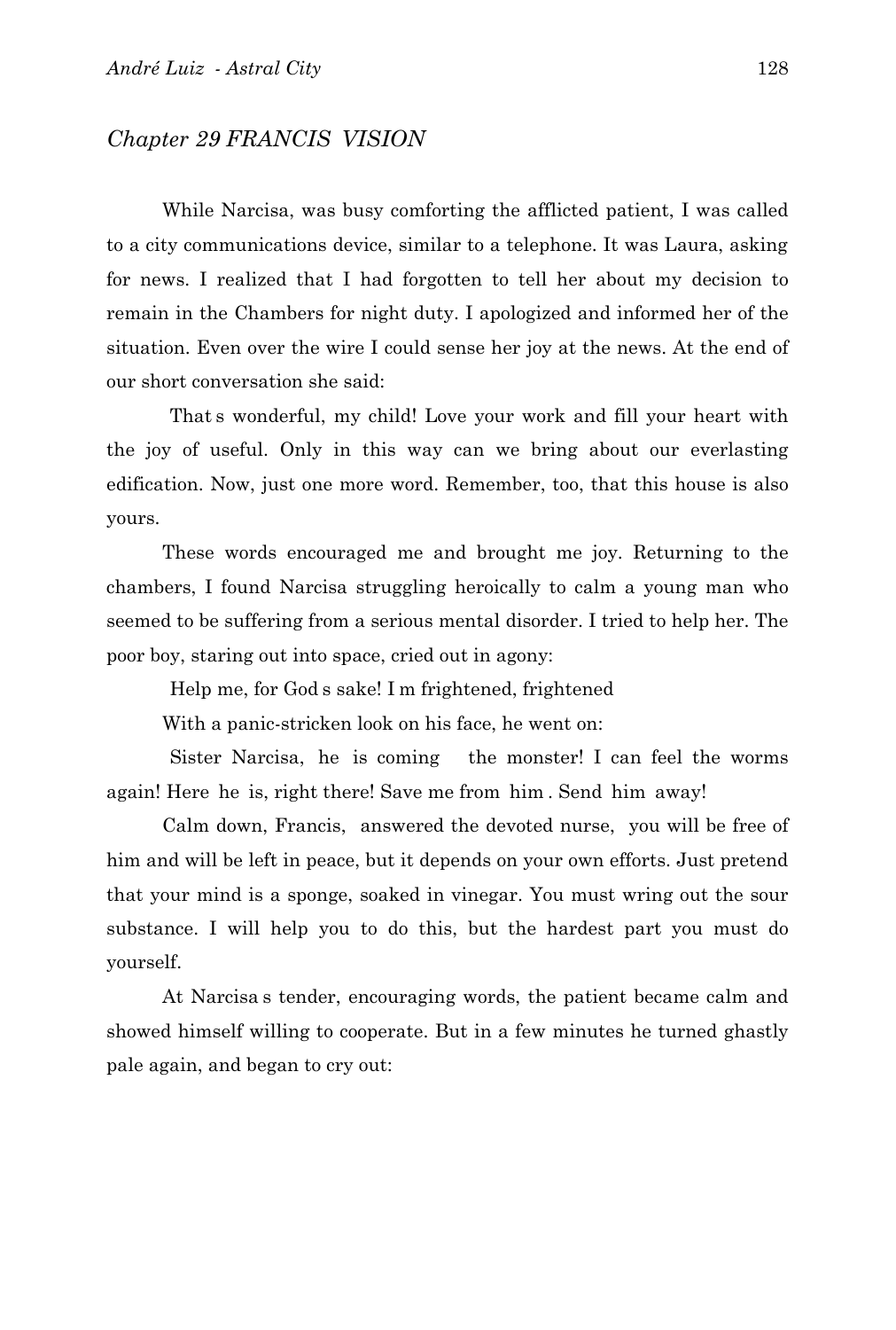But sister, listen to me! He wont go away. He is back again to torment me! Look! Look!

Yes, Francis, I can see him, she agreed patiently, but it is essential for you to help me drive him away.

"Oh, what a diabolical ghost!" He exclaimed, weeping like a child and inspiring my compassion.

Put your trust in Jesus and forget the monster. She advised in a soothing voice, And now, let me apply a magnetic pass, and the ghost will go away.

She gave him a magnetic treatment, filling him with invigorating, comforting fluids. He thanked her, looking greatly relieved. After the treatment was over he spoke again:

Now I feel much better.

After kneading his pillows and making him comfortable, Narcisa asked an attendant to bring him a glass of magnetized water. Her example was edifying her goodwill was contagious. Perceiving my earnest wish to learn, she seemed willing to initiate me in the sublime secrets of service.

To whom was he referring? I asked, greatly impressed, Is he, perhaps, pursued by some shadow, invisible to my eyes?

Oh, no. She replied, He meant his own corpse.

You don't say so. I replied, take aback.

The poor boy entered the spirit sphere after an accident due only to his own carelessness. He was excessively attached to his physical body, and for days he wouldn't leave his grave, refusing to conform to his new state. So deep were his delusions that he spent a long time desperately trying to raise his stiff body. He was terrified at the idea of facing the unknown, and utterly unable to muster even the slightest detachment from his physical sensations. Aid from higher spheres was of no avail he had closed his mental zone against all thoughts of eternal life. At last, the worms made him experience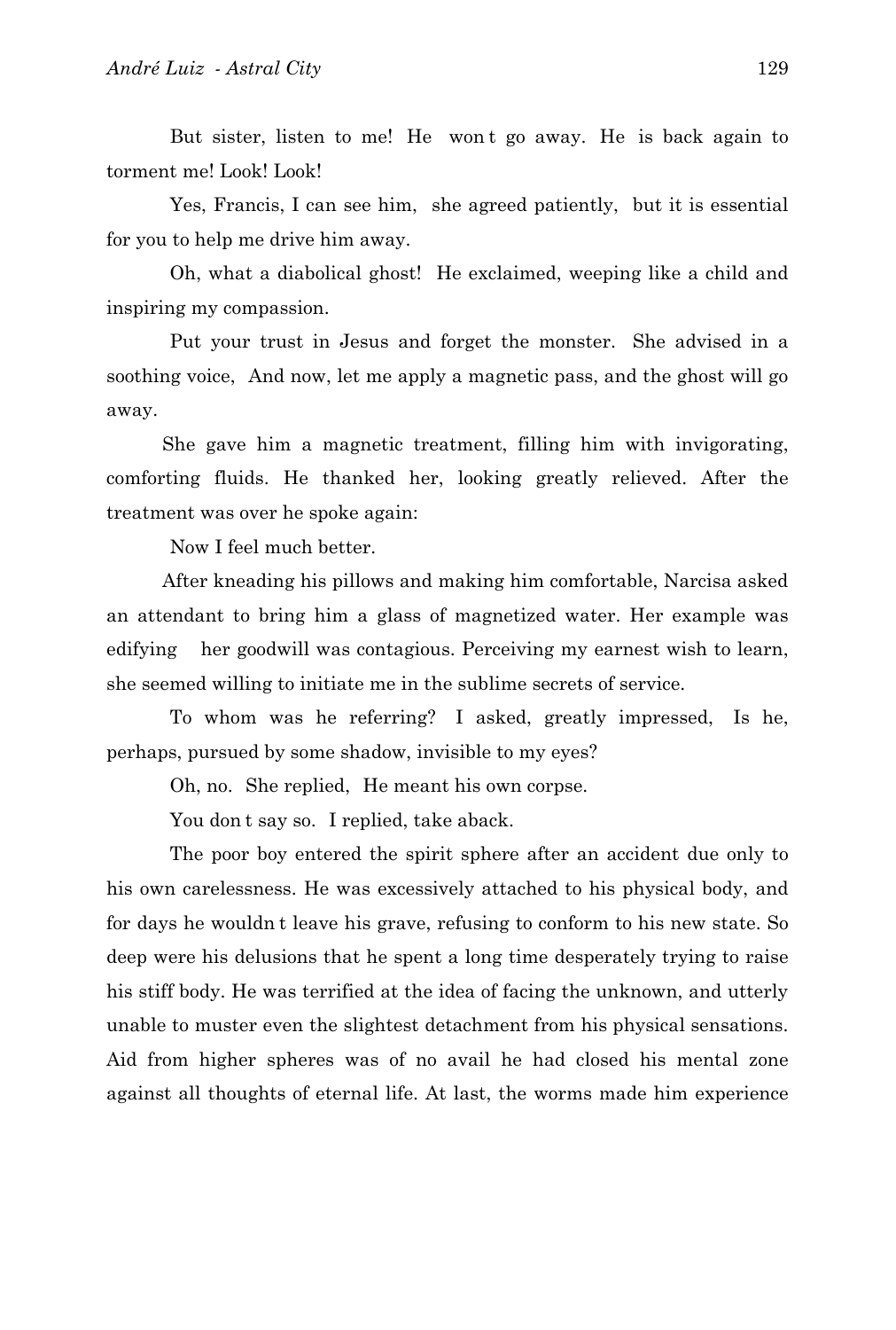such atrocious pain that the unfortunate creature ran away from his tomb horrified, only to begin a dismal wandering in the darker regions of the Lower Zone. However, those who had been his parents on Earth enjoy considerable credit over here, and through their intercession he was rescued by the Samaritans who brought him, almost by force, to our Colony. His condition is so serious that he won't be able to leave the Chambers of Rectification for a long while. The friend who had been his physical father is now engaged in a difficult mission far from the Astral City.

Does he come to see the patient?

Yes, he has already come twice, and each time I was deeply moved by his silent grief. The boy's mental disorder is so great that he didn't even recognized his generous and devoted father. He kept crying pitifully, under painful delusions. His father, who had come to visit him accompanied by Minister Padua of Communication, showed emotional fortitude while in the presence of the Minister to whom he owed his unfortunate son's hospitalization. They spent some time commenting on the spiritual condition of the newcomer. But when Minister Padua was called away unexpectedly, apologizing to me for his human gesture, he knelt by his son's bed, taking the boy's hands into his own, holding them tightly as if to transmit some invigorating vital fluids, kissed the boy's forehead, and wept. I couldn't keep back my tears, so I felt the room. I don't know what happened, but I noticed that from that day, Francis has been steadily improving. His condition of total insanity has been reduced to occasional crises, which are gradually diminishing.

How touching this is. I exclaimed, deeply impressed, But how can his corpse pursue him?

Francis visions, she explained, are nothing but hallucinations. Many spirits suffer from them after physical death. Those who are excessively attached to their material body, who make it the center of their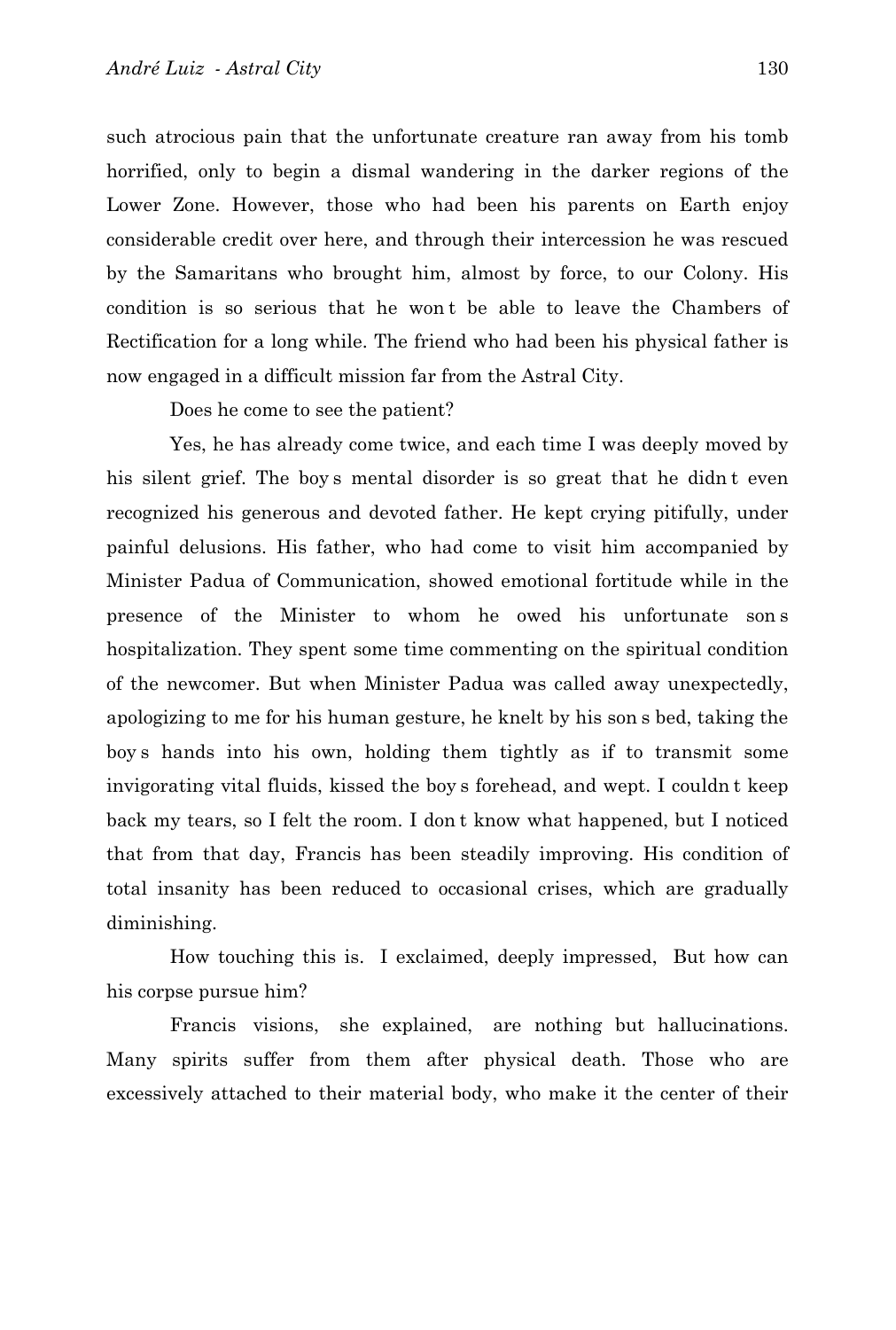existence, living only through it and for it, cannot abandon their corpses when called to the real life. They do not accept the idea of spirituality, and struggle desperately to retain their physical bodies. In time, however, voracious worms drive them away. Then, horrified, they fall to the opposite extreme. The sight of their own corpse, a strong creation of their own minds, torments them to the innermost recesses of their souls. They live in crisis for more or less lengthy periods of time and many suffer acutely until the ghostcorpse they have created totally disintegrates."

Noting how deeply affected I was, Narcisa continued:

Thanks to our Heavenly Father, I have learned a great deal in these years of service. How profound the spiritual slumber of most of our incarnate brothers is! Still, we mustn't worry to the point of letting it hurt us. The chrysalis adheres to inert matter, but the butterfly will rise from it in easy flight. The seed is almost imperceptible, although it is to become the giant oak. The withered flower returns to the earth, but its perfume abides in the air. All embryonic life appears to sleep. We must never forget these lessons.

Narcisa fell into a silence which I dared not interrupt.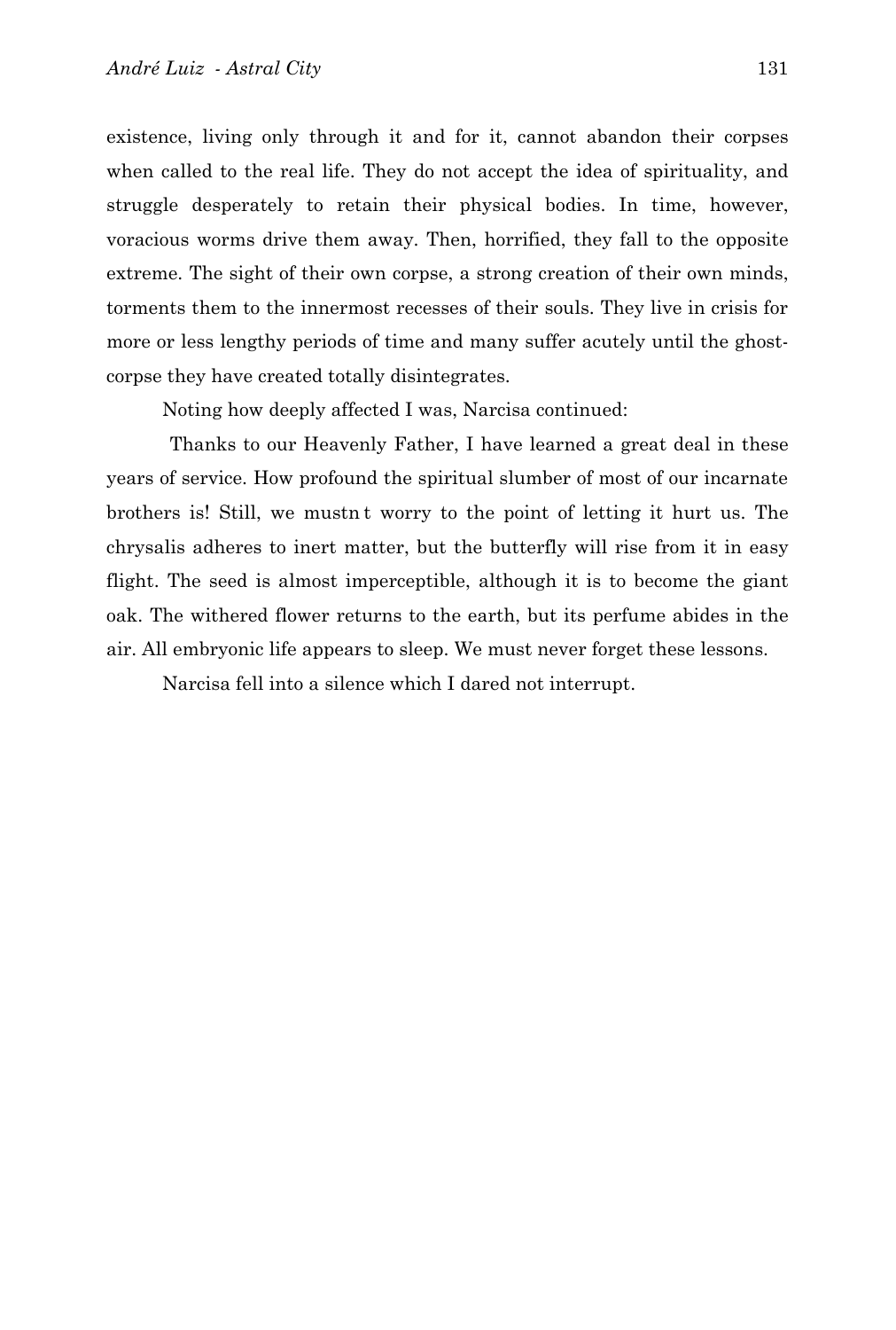# *Chapter 30 INHERITANCE AND EUTHANASIA*

I had not yet recovered from my astonishment when Salustius came up to Narcisa and said:

"Our sister Pauline wishes to see her father in Pavilion Five. Before complying I thought I had better consult with you, as the patient is still experiencing a deep crisis.

In her usual gentle manner, she replied:

Show her in at once. Pauline is devoting all her leisure time to the delicate task of reconciling the different members of her family, so she has Veneranda's permission to see her father whenever necessary.

The messenger left hastily, and Narcisa informed me:

You ll see what a devoted daughter she is.

Less than one minute later we saw Pauline coming towards us. She was slim and lovely, reflecting angelical beauty, dressed in a light tunic of luminous silk. Her eyes reflected deep concern. The nurse introduced us politely. Probably feeling I could be trusted, she inquired anxiously:

How is father, my friend?

A little better. Narcisa answered, but still considerably unbalanced.

It a pity. Pauline continued. Neither he nor the others will give up the mental attitude in which they obstinately persist. Always the same hate, the same lack of understanding.

Narcisa invited us to follow her, and in a few moments we were standing by the bedside of what looked like a disagreeable old man. With his bitter, scowling look, disheveled hair, deep wrinkles and retracted lips, he inspired more pity than sympathy. However, I endeavored to control my inferior vibrations and to see in this unfortunate sufferer only a spirit brother. My feelings of repulsion disappeared and my mind felt clearer. I applied the lesson to myself how had I arrived at the Ministry of Assistance?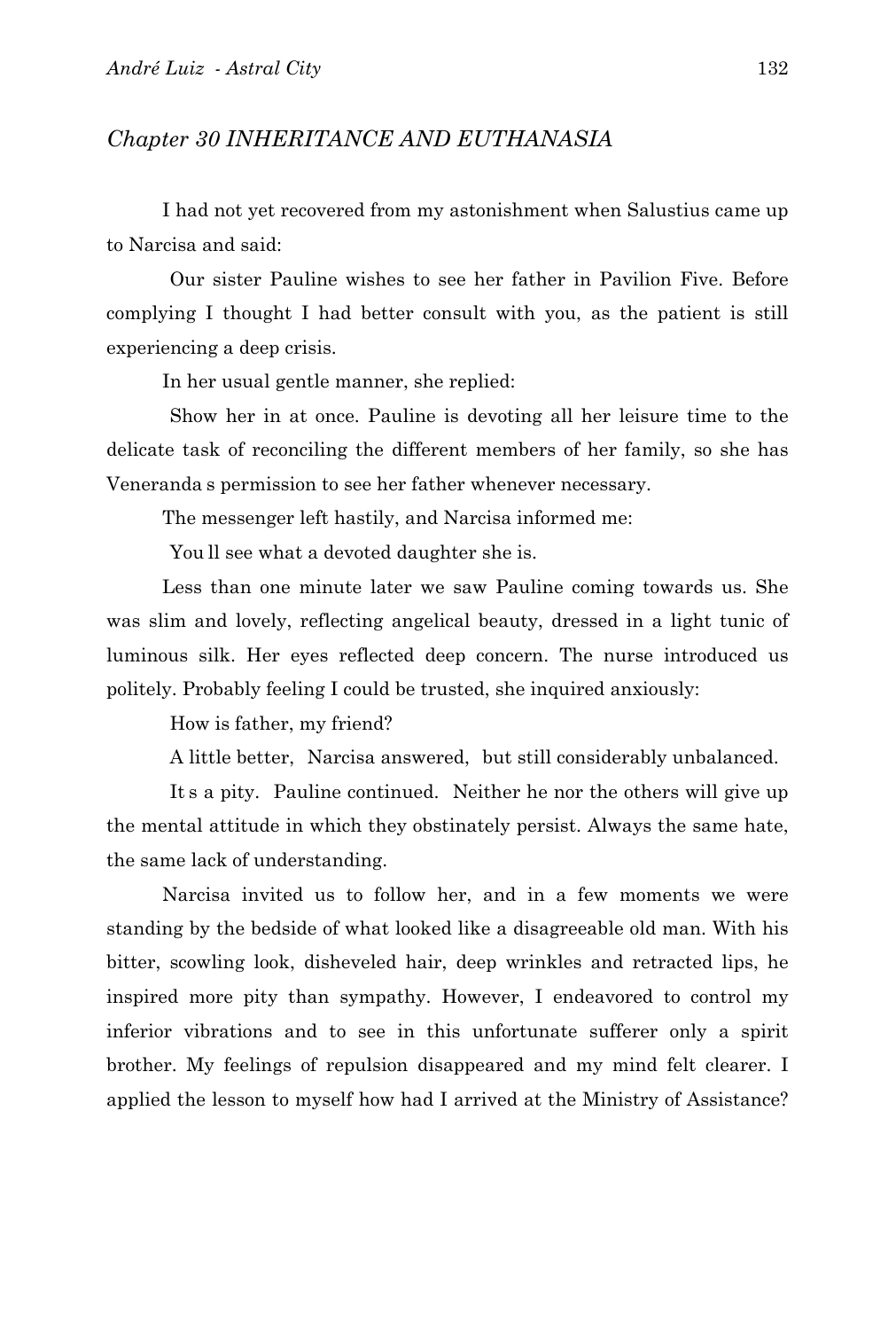How repelling my own appearance must have been, with utter desperation written all over my face. When we consider other people's misfortune in the light of our own imperfections, there is always room for brotherly love in our heart. The old patient had no words of affection for his daughter, who greeted him tenderly. He looked like a caged beast as he frowned at her, eyes glowering with harshness and rebellion.

Are you feeling better, father? asked Pauline with loving respect.

Oh! No! The patient bellowed, I can't forget the villain. I have no peace of mind. I can still see him by my bedside administering deadly poison!

Please, father, do try to forget all that. She earnestly entreated, Remember that Edelbert entered our home as a son, sent by God.

My son? Never! shouted the unfortunate old man, He is a loathsome criminal, unworthy of pardon. He is the devils own son, that s what he is.

Pauline, eyes brimming with tears, spoke persuasively:

Father, let us learn from Jesus to love one another. On Earth our family experiences are the means of teaching us real spiritual love. We must bear in mind that there is only one Father who is truly eternal, God. But the Lord of Life grants us the blessed opportunity of fatherhood and motherhood on Earth so that we may learn perfect brotherly love. They are the temples of sublime union, a preparation for universal solidarity. We have to struggle and suffer a great deal before acquiring the title of brother in the real sense of the word. The whole Creation is but one family under the loving care of only one Father.

Hearing his daughter's sweet voice, the patient broke into convulsive weeping.

Father, forgive Edelbert! Try to see in him not only the reckless son but the brother badly in need of enlightenment. I have just come from our earthly home, where I observed serious disturbances. From your sick bed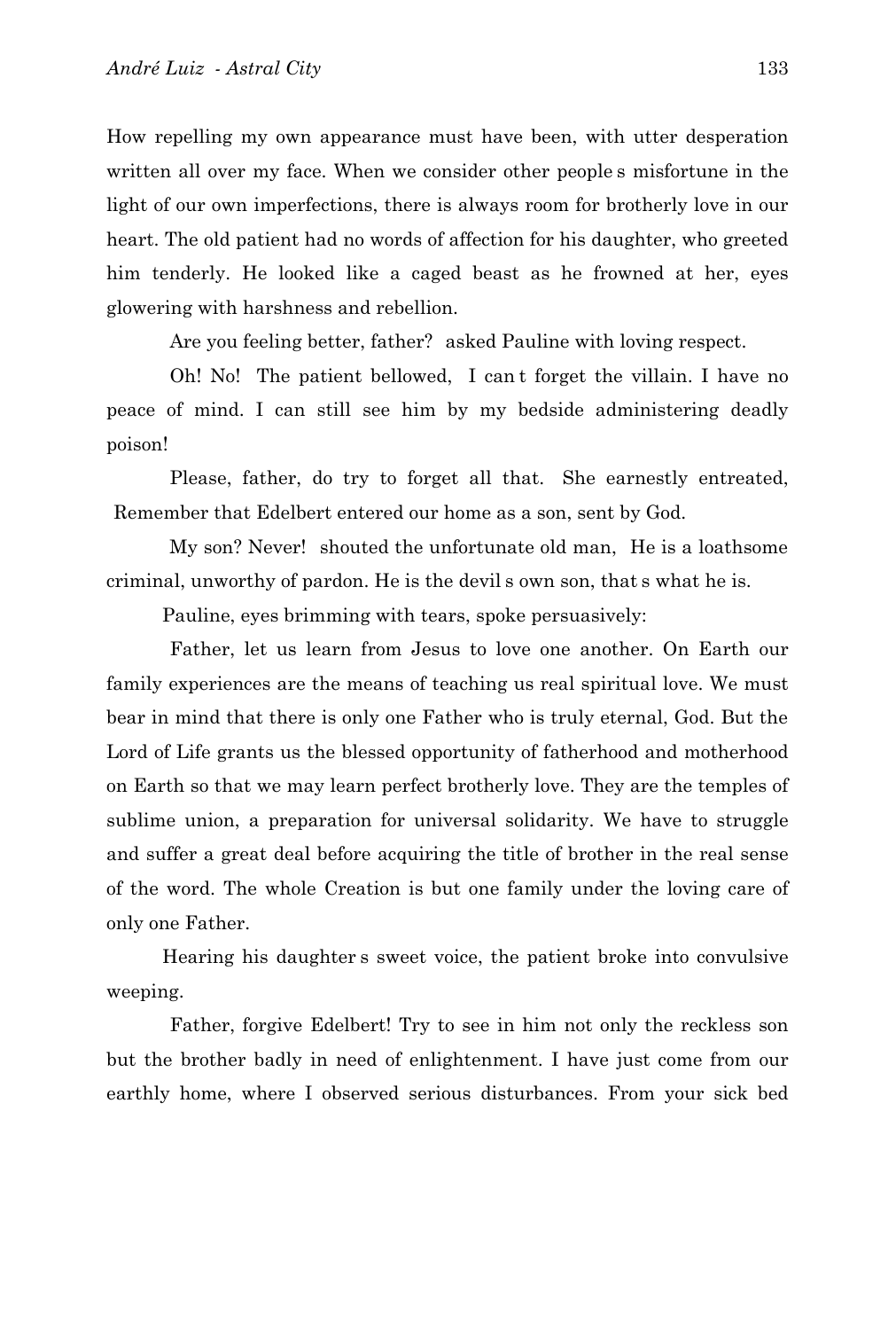here you are constantly projecting poisonous fluids of bitterness and incomprehension to them. They, in turn, are doing the same to you. Thought, as subtle waves, never misses its target, however distant it may be. The exchange of hate and suspicion causes ruin and suffering to the soul. Broken down by continual sorrow, mother was unable to resist the atmosphere at home, and was taken to a mental hospital a few days ago. Amalia and Cacilda have brought a lawsuit against Edelbert and Agenor because of serious disagreements about the large fortune you amassed on the physical plane. A sad situation indeed, but one which might gradually improve, were it not for your vigorous mind steeped in plans of revenge. Here, in the spirit sphere, I find you distressed. On Earth, mother is insane and your children greatly disturbed, hating one another bitterly. Amidst all those unbalanced minds, a fortune in banknotes. What is the use of all that money, if it doesn't buy one moment s happiness?

But I left my family ample means. Retorted the unhappy old man, I was anxious for their welfare.

Pauline continued, interrupting him:

In the question of transitory riches, we don't always know what is the best thing to do. If you had assured your family a future by maintaining and atmosphere of moral tranquility in your home, and prepared your children to earn an honest living, your efforts might have been a great help. Sometimes, father, we accumulate money through pride and ambition. We are anxious to live above others, and while centering our attention on the external aspects of life we forget the more important, lasting side. Few are those who see to acquire worthwhile knowledge, and the precious qualities of tolerance, humility and understanding. Instead, we insist on bending others to our will, neglecting the tasks assigned to us by our Father and altogether forgetting to cultivate our spirits. No one is born on the planet merely to hoard money in safes and banks. Of course, during our sojourn we may, as faithful stewards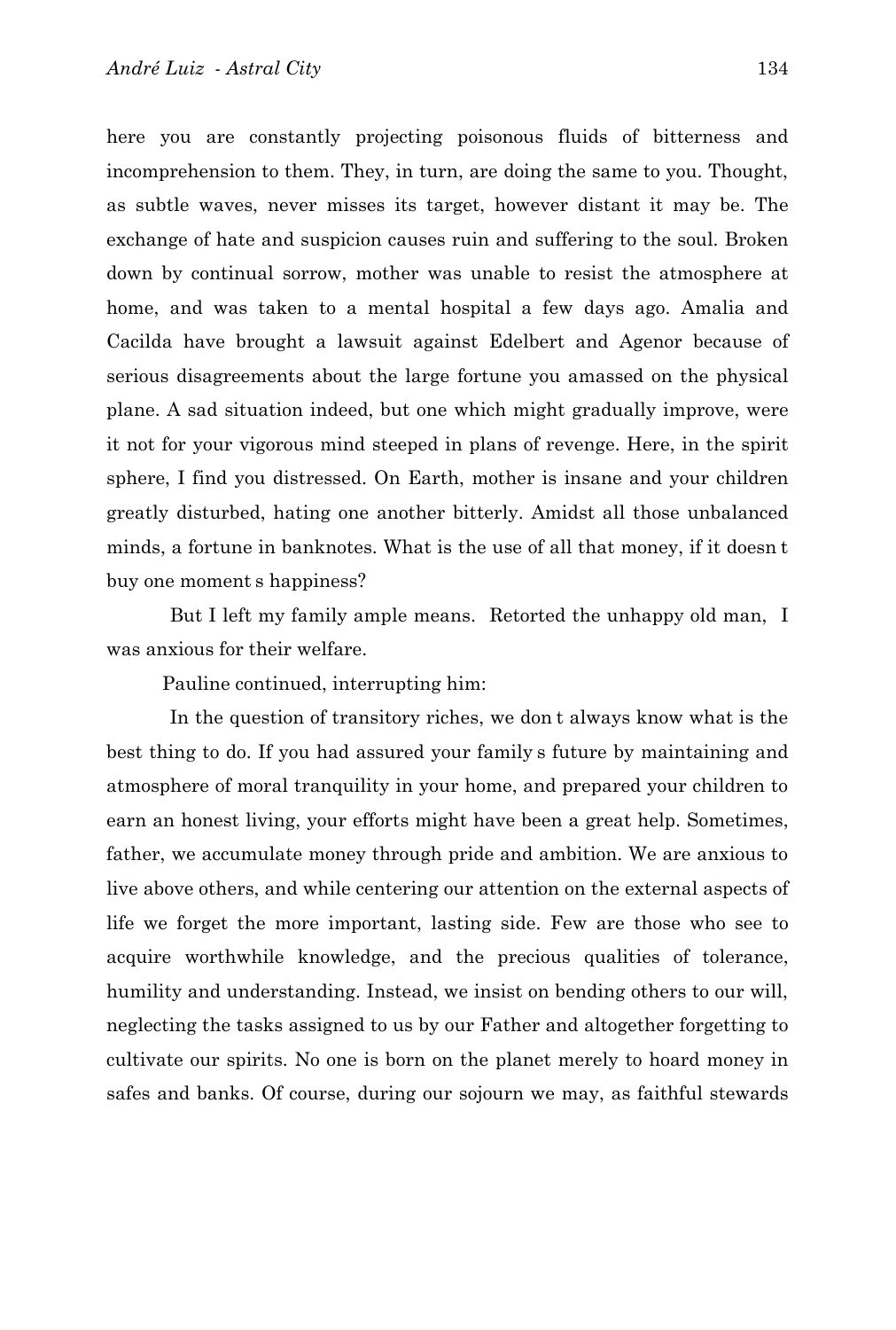who know how to manage wisely what is entrusted to them, claim our legitimate share. But it is impossible to be our Father's faithful stewards if we are greedy and overbearing.

It was that false understanding of divine stewardship that ruined our home. I tried in vain to render spiritual help to the family, while you and mother sacrificed yourselves to increase your worldly goods. Amalia and Cacilda, disdaining any useful work, trifled away precious time, finally marrying idlers like themselves, who only married them for their money. Agenor, influenced by his worthless companions, wasted all opportunities of serious study. Edelbert graduated as physician, but was indifferent to the profession. He approached its noble activities only rarely, and even then only out of sheer curiosity. Spoiled by easily obtained money, and with minds fixed on the coming inheritance, they all ruined their fine spiritual possibilities."

The patient, terror-stricken, cried out:

"Cursed Edelbert! Criminal and ungrateful son! He murdered me pitilessly when I still needed to review the terms of my will. Malicious felon!

Please father, don't say that. Have mercy on your son. Forgive and forget.

But he went on cursing and swearing. Pauline was about to resume when Narcisa gave her a warning glance and called Salustius to help the patient, by this time aroused to a dangerous condition of emotional excitement. Pauline became silent, trying hard to keep back her tears. She continued by the bedside, stroking her father's forehead with a gentle hand.

Painfully impressed by the scene I had just witnessed, I followed Narcisa and Pauline out of the ward. The two friends talked for some time, and then Pauline took her leave with kind words of thanks. Her eyes showed sadness and worry. When we were again alone, Narcisa remarked:

As a rule, inheritance cases are extremely delicate. With few exceptions, they cause great trouble for both testators and legatees. This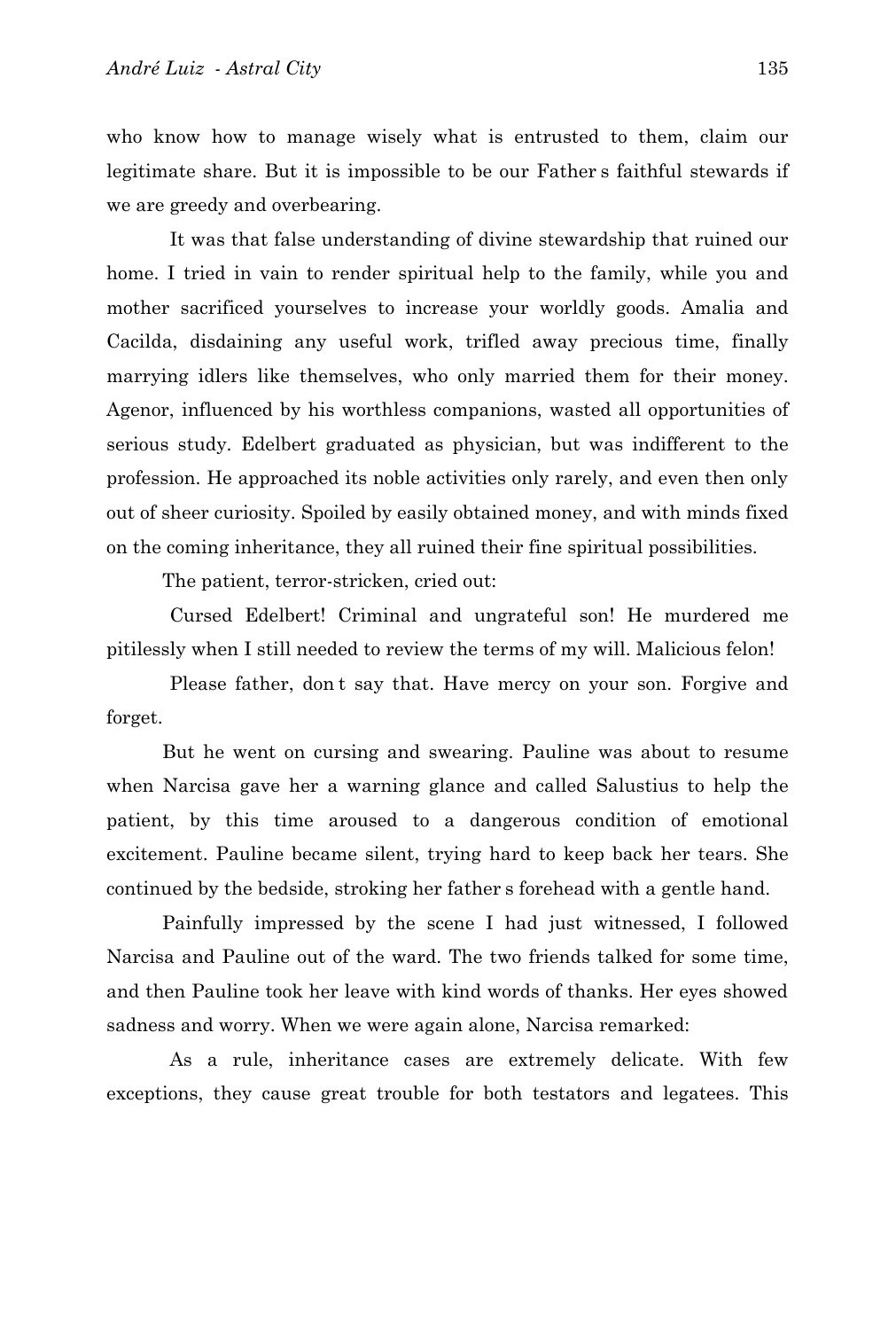case, however, is far more serious because of the euthanasia. Ambition for wealth created all kinds of complexes and misunderstandings in Pauline's family. Avaricious parents generally have extravagant children. I had accompanied her to her earthly home when her brother Edelbert, a gentlemanly doctor, used so called easy death on his dying father. We did our best to prevent him from carrying out this plan, but it was all in vain. For financial reasons, the distressed son was anxious to accelerate his fathers passing, and now you see the result hatred and infirmity. God created beings and celestial regions, but we insist on transforming ourselves into diabolical spirits, creating our own individual hell.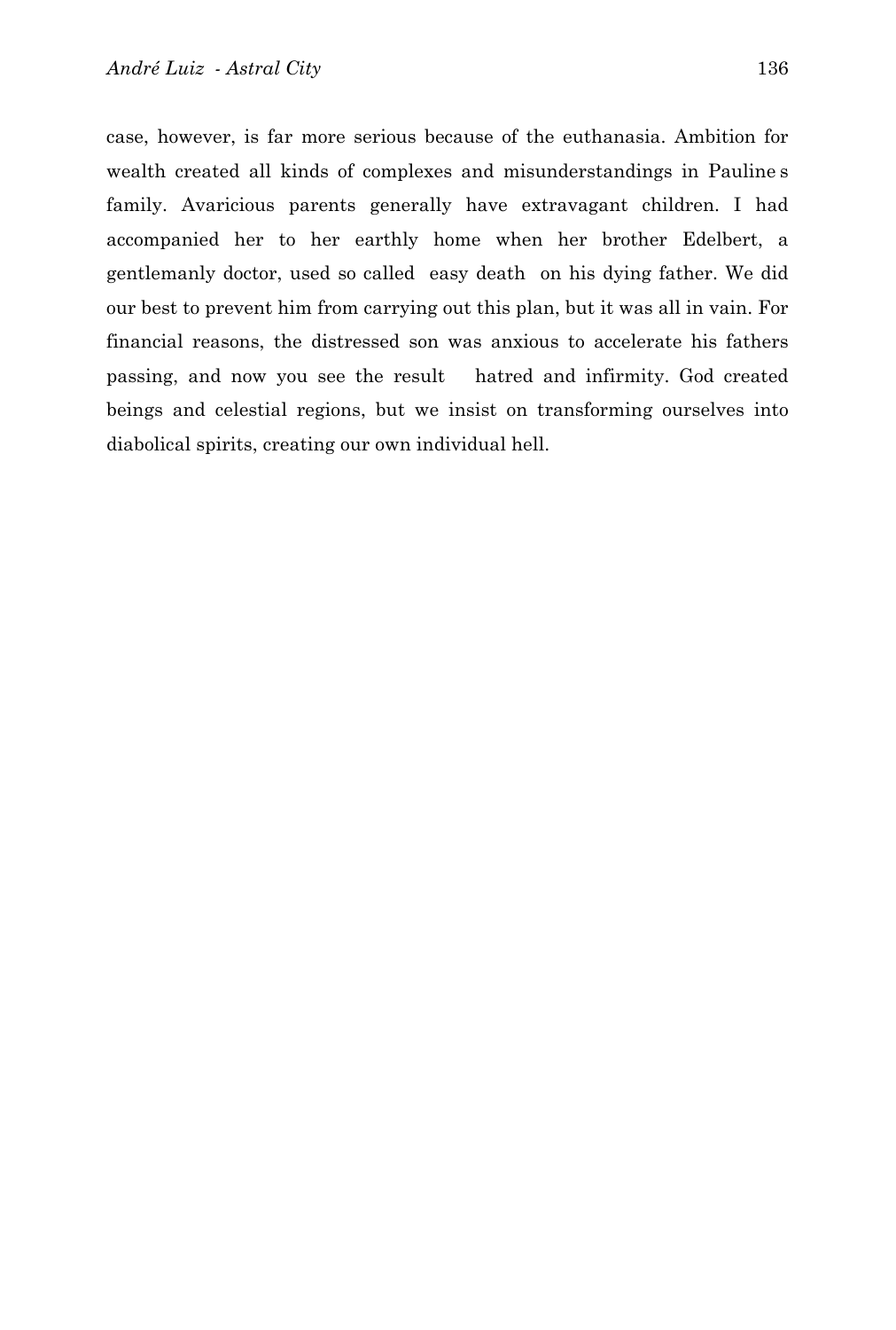## *Chapter 31* THE VAMPIRE

It was nine o clock in the evening, and we had not yet had a moment's rest except for the short consultations necessary for the solution of spiritual problems. Here I saw a patient begging for help, over there another in need of magnetic passes. On our way to assist two patients in Pavilion Eleven, I heard screams in a nearby ward. I would have run in that direction, if Narcisa had not held me back.

Please don't go, she warned, the sexually unbalanced patients are lodged there. The picture would be too painful to your eyes. Wait until you are better prepared."

I did not insist, but thousands of questions rushed to my mind. A new world was unfolding itself and my curiosity was great. I had to concentrate on Lysias mother's advice so as not to become distracted from my legitimate duties. Soon after nine, a quaint little man, to all appearances a humble worker emerged from amidst the trees of the enormous park. I later learned that he belonged to the sentinel corps of the Chambers of Rectification. Narcisa greeted him and asked:

What is the matter, Justin? What is your message?

I've come to inform you that an unfortunate woman is begging for help at the large gate that leads to the tilling fields. I believe she must have escaped the attention of the front line sentinels." He answered, anxiously.

And why don't you help her? Asked the nurse.

The guard gestured and hastened to explain:

According to our regulations, we are forbidden to. The poor creature is surrounded by black spots.

Really! She exclaimed, taken aback.

Yes, nurse. It s just as I tell you.

Then it s a very serious cause.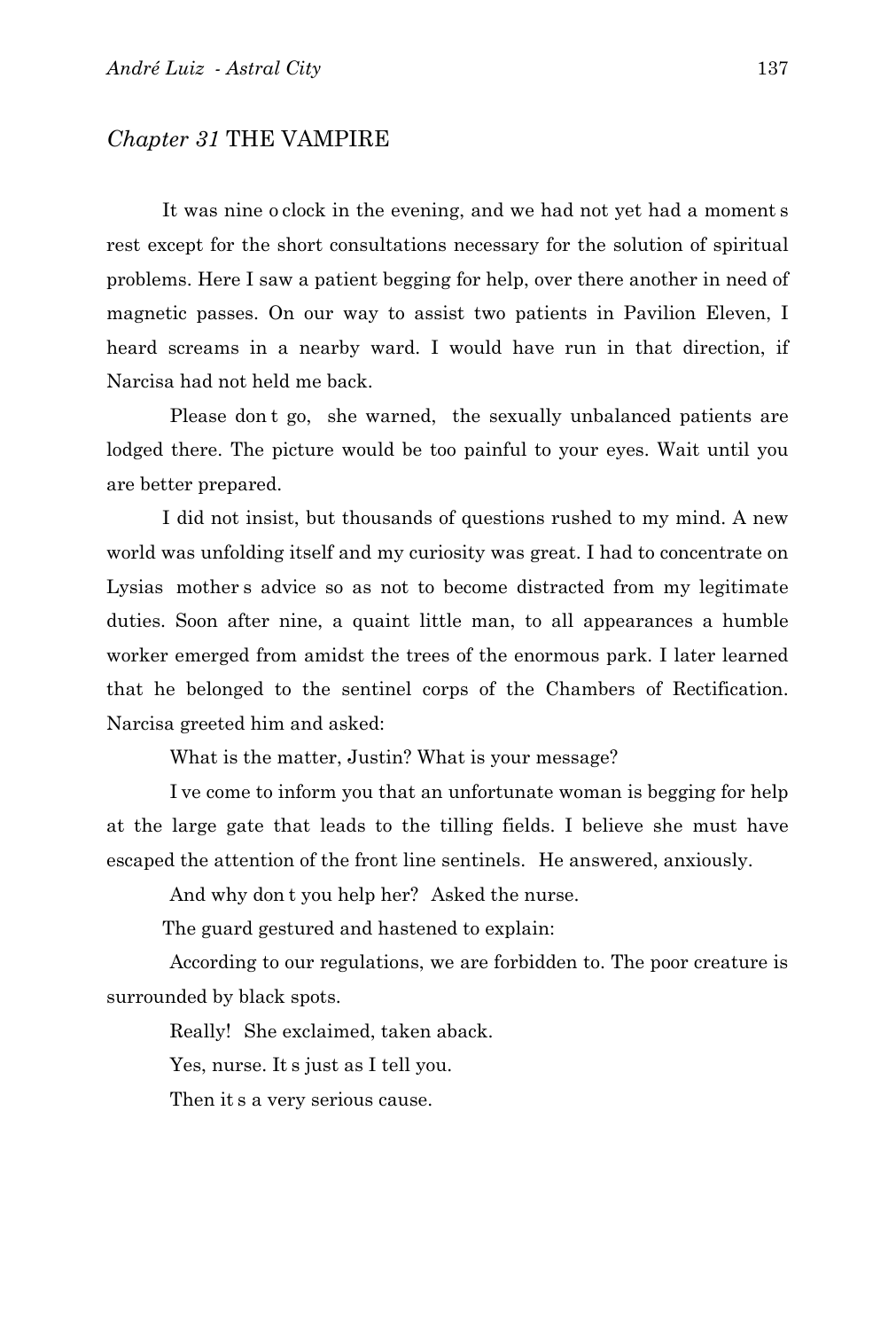I was filled with curiosity, and followed her for a considerable distance across the moonlit fields. We were surrounded by the silent park its shady trees rustling gently in the soft breeze. After walking for well over a mile, we came to the gate. There stood the pitiful figure of a woman begging for mercy from the other side. I saw nothing but a squalid creature dressed in rags with a hideous face, and legs covered with raw sores, but, judging from her startled expression, I realized that Narcisa saw many more details, still imperceptible to me.

Children of God, she cried on seeing us, please give shelter to my wary soul! Where is the paradise of the elect, that I may enjoy the peace I long for?

I was filled with compassion at her tearful voice. Narcisa, though also sorry for the unfortunate beggar, whispered to me:

Can't you see the black spots?

No, I can t.

Your spirit vision isn't sufficiently trained. If it depended on me, I would let her in at once, but on dealing with creatures in this condition, I can't decide for myself. I must apply to the Chief Warden on duty.

She approached the poor woman, and said kindly:

Please, just wait a few minutes.

We hurried back to the house, where for the first time I came into contact with the Chief of Sentinels of the Chambers of Rectification. Narcisa introduced us and then rapidly reported the occurrence.

You were right to have come to me. He replied, Let s go see her.

We were soon back at the gate. The Chief Warden carefully examined the newcomer from the Lower Zone and declared: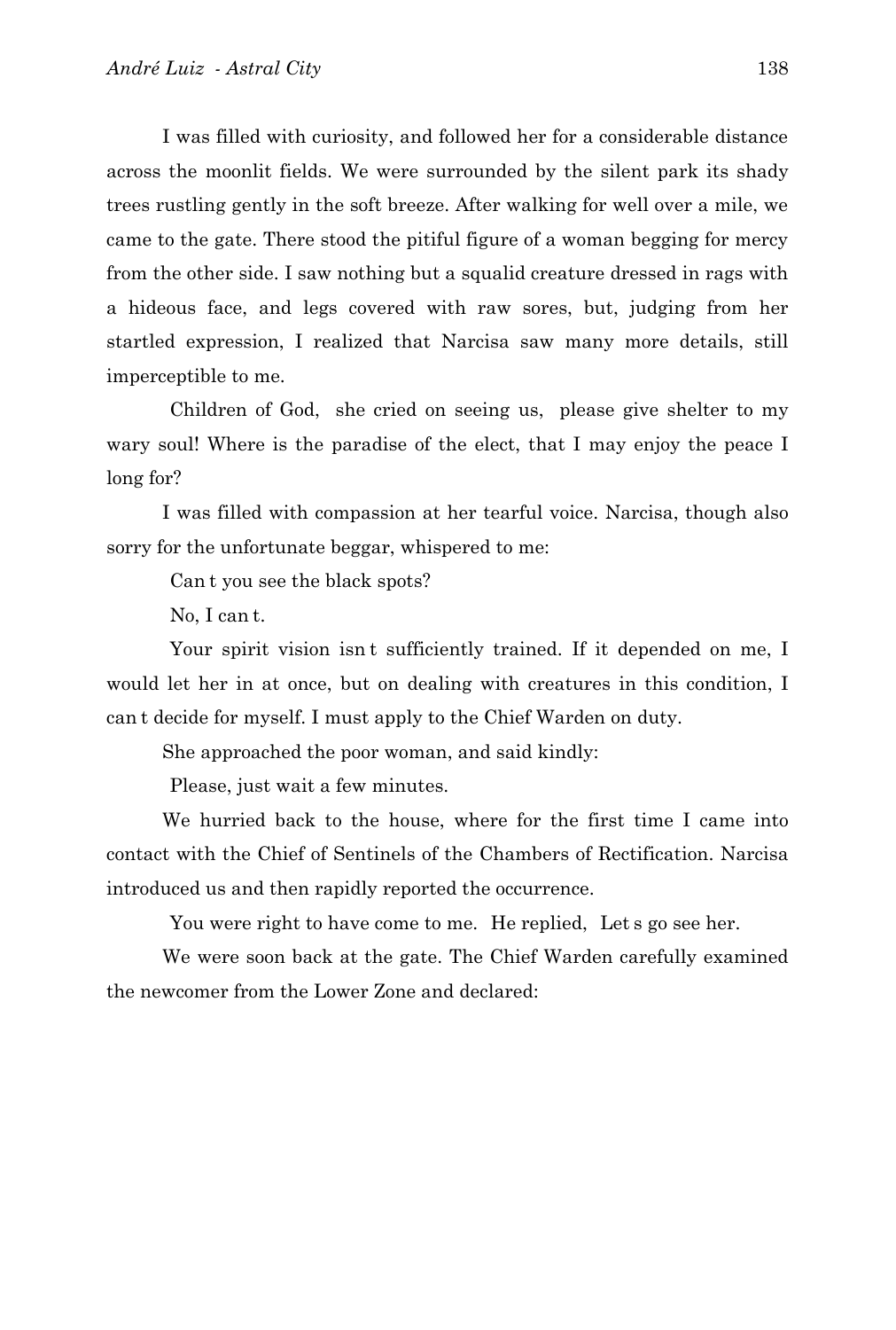$\overline{a}$ 

For the time being, this woman can't receive our assistance. She is one of the strongest vampires8**.** I have ever come across. She must be left to herself.

I could not help but shocked at those words. Wouldn't it be neglecting our Christian duty to abandon this unhappy sister to her fate? Narcisa seemed to think likewise, and tried to plead with the Chief Warden:

But, Brother Paul, wouldn't it be possible to shelter this poor creature in the Chambers?" Pointing to the beggar who was impatient at the delay and complaining loudly, he addressed the nurse.

"To allow her to enter would be to neglect my responsibility as a warden. Narcisa, have you noticed anything else besides the black spots: Narcisa had not, and he continued.

Well, I have. Count the black spots.

Narcisa looked intently at the woman, and, after a few moments, replied that there were fifty-eight. Brother Paul continued, patiently:

Those fifty-eight dark spots represent so many children killed at birth. On each of these spots I can perceive the mental image of one of the little children whose life she extinguished, some by crushing blows, others by suffocation. This unhappy creature was a gynecologist who exploited inexperienced young women, committing heinous crimes under the pretext of easing the conscience of others. She is in a worse position than cases of suicide or murders who may, at times, show mitigating circumstances.

I recalled the numerous cases in my practice when, to save the mother's life, the unborn child had to be sacrificed. But, reading my thoughts, Brother Paul added:

<sup>&</sup>lt;sup>8</sup> By vampire the spirit author refers to one who extinguishes life for personal advantage. (Translator s note.)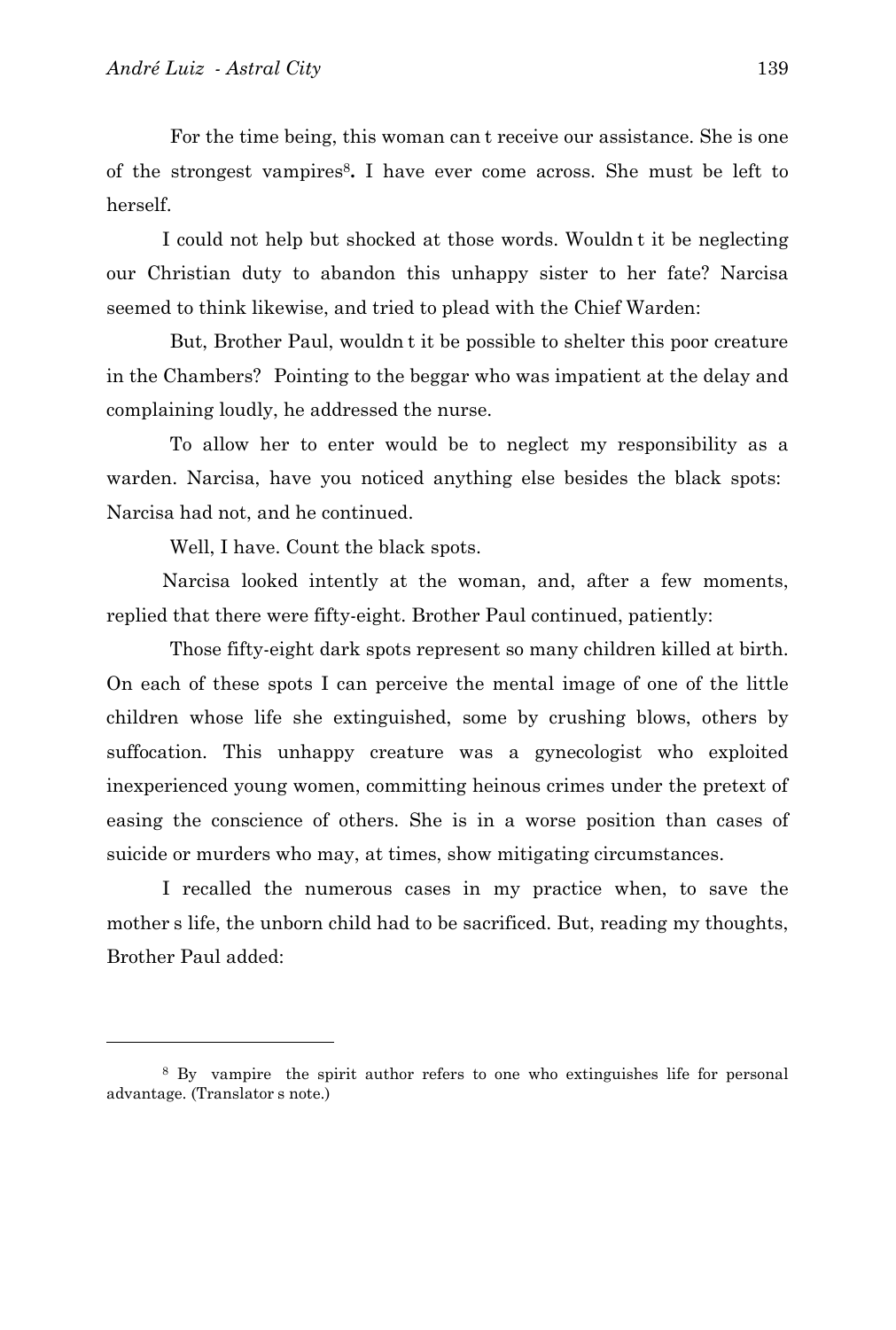Of course, I'm not referring to legitimate measures which are forms of redeeming trials, but to the crime of killing those who have obtained the sublime right to live and are about to begin their sojourn on the physical plane.

Yielding to the feelings of compassion inherent in noble souls, Narcisa again attempted to intercede on her behalf:

Brother Paul, I was also a great sinner in the past. Please, let a take in this unhappy woman. I promise to make her my special concern."

My friend, he answered, I know we are all greatly indebted spirits. However, we have improved enough to acknowledge our own weaknesses and work to redeem our errors. All this woman wants, for the time being, is to create disturbance and confusion among our workers of good will. Those who haven't yet freed themselves from the bonds of hypocrisy emit destructive forces. Now, what would be the use of our vigilance if it were not to keep out dangerous influences?

Let s prove what I have said. He added, with a meaningful smile. He then approached the beggar and asked her:

Sister, what do you ask of our brotherly cooperation?

Help, help... She replied, dolefully.

But, my friend, he reasoned, we must learn to accept expiatory suffering. Why did you so often cut the life thread of helpless little infants, who, with God's permission, were about to begin their redeeming struggle on Earth?

At these words she looked around apprehensively, assumed a hateful expression and shouted:

Who is accusing me of this infamy? My conscience is at peace! I spent my whole life on Earth working on behalf of motherhood. I was charitable and pious, good and pure!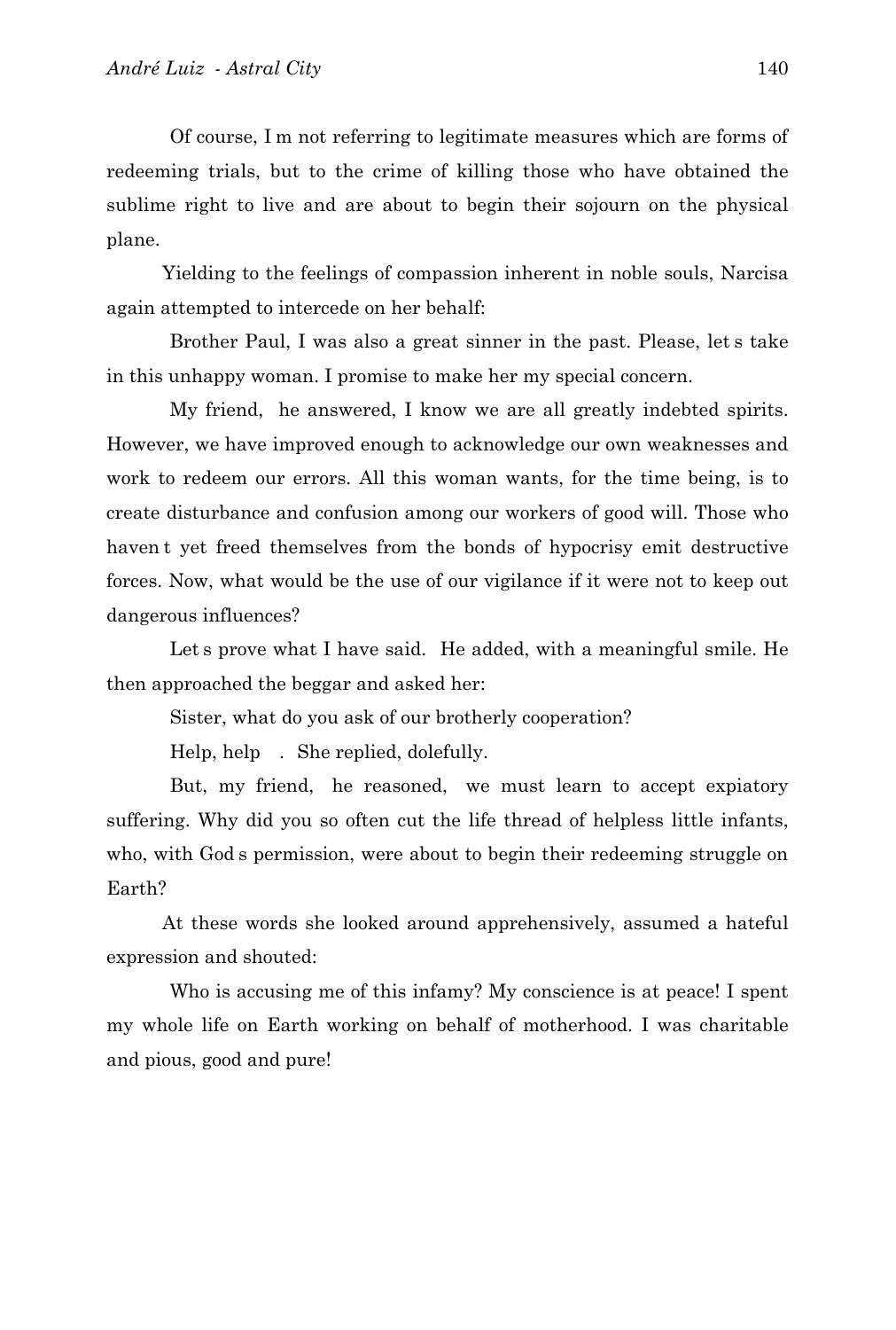I am sorry, but the record of your thoughts and actions tell a different story. I believe, sister, that you haven't yet received the benefit of remorse. When you open your soul to the blessings of God, acknowledging your own needs, then you may come to us.

Devil, Wizard! She yelled furiously at him, Satan's own follower! Ill never come here again! I am waiting for the promised heaven, which I hope to find.

Then please go your own way. Your heaven isn't here. This is a place of work, where patients are aware of their infirmity and are assisted by brothers and sisters of good will to struggle back to health."

I haven t asked for any remedy of assistance. She retorted angrily. All I want is the Paradise my good works entitle me to enter.

Shooting us a parting look of hatred, she discarded the assumed appearance of a wandering beggar and walked away defiantly, with firm steps and a haughty gait. Brother Paul gazed at the retreating figure for quite a while, then turned to us and added:

Did you observe the vampire? She has crime written all over her and pleads innocence. She is obviously wicked and yet declares herself good and pure. She suffers desperately and feigns tranquility. She has created a hell for herself, yet pretends to be looking for heaven.

We listened respectfully to the Chief Warden, who closed his valuable lesson by saying:

We must always be aware of appearances, either good of bad. Divine Providence never forsakes anybody. Therefore, that unfortunate creature will find aid elsewhere. But for the sake of legitimate charity, in the position I hold here, I couldn't possibly open our doors to her.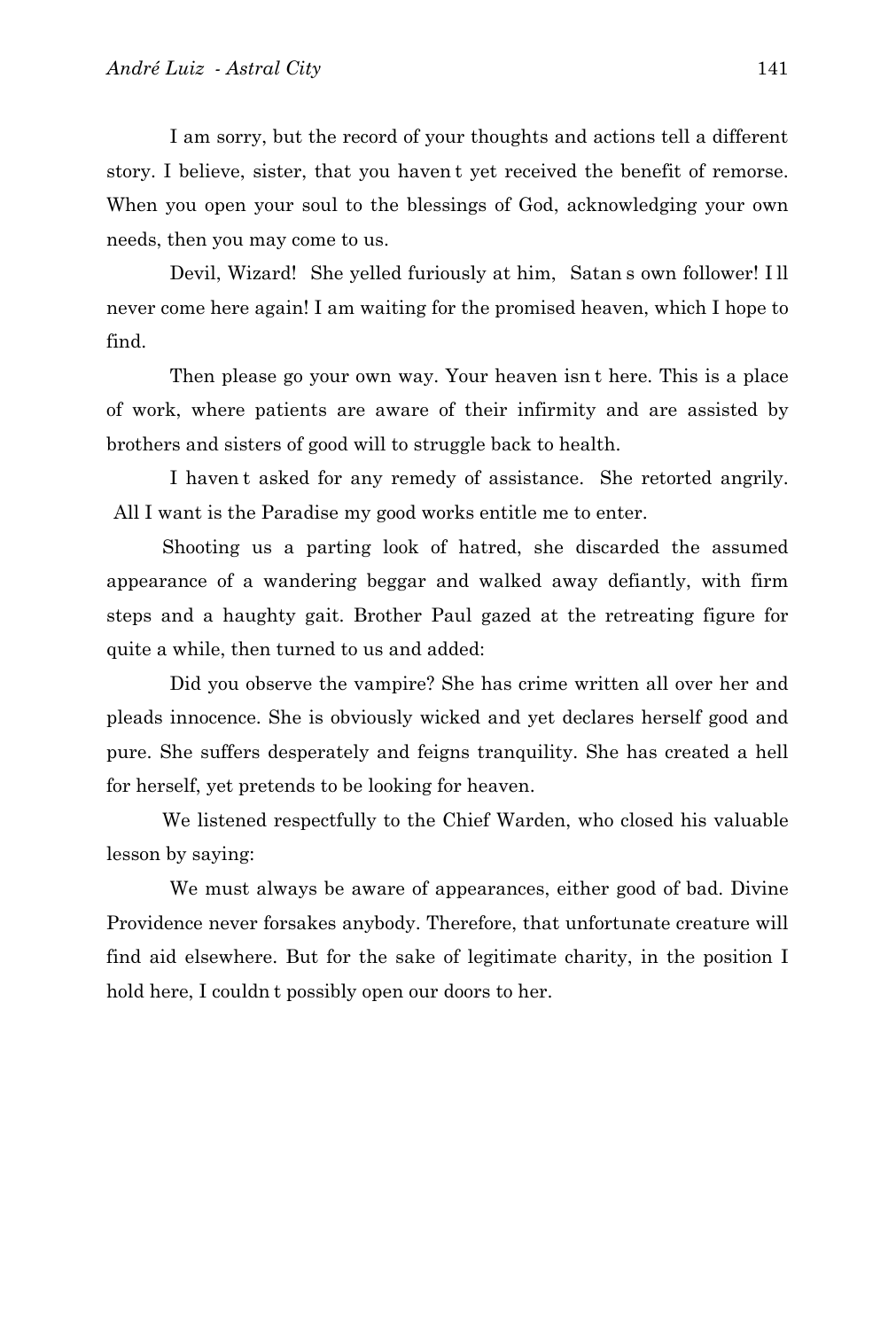## *Chapter 32 LEARNING ABOUT VENERANDA*

Returning across the moonlit park, I experienced a strange sense of fascination. Those big, shady trees and flourishing patches of greenery held my admiring attention. As we walked, I questioned her about the surroundings:

This great park, she said, not only contains the paths to the Lower Zone and the plants we cultivate for nutricious juices, but Minister Veneranda has also created delightful areas used for educational purposes."

Noting my curiosity she continued:

They are known as the green halls, and are situated in the midst of the trees. They are perfectly suited for the lectures given by the Ministers of Regeneration. The most beautiful is reserved for the Governor's lectures when he visits us. Others are used for visiting Ministers and students in general. Their elegant trees blossom periodically, looking like small, colorful towers of natural charm. The sky is our sheltering roof, allowing us to enjoy the blessings of the sun and of distant stars."

How marvelous these natural places must be! I exclaimed.

They certainly are. She continued, Forty years ago Minister Veneranda's idea aroused great enthusiasm all over the Colony, and a campaign was begun to build a natural hall. Every Ministry, including the Ministry of Divine Union, worked, with Veneranda's cooperation, to build delightful arbors all over the Water Park. I think the ones they built in the schools are the most interesting. They vary greatly in size and shape. One of them, which Veneranda built in the Educational Park of the Ministry of Elucidation, is star shaped, contains prodigious vegetation, and is ample enough for five large classes taught by five different instructors. In its center is an enormous apparatus, similar to a projector, which can simultaneously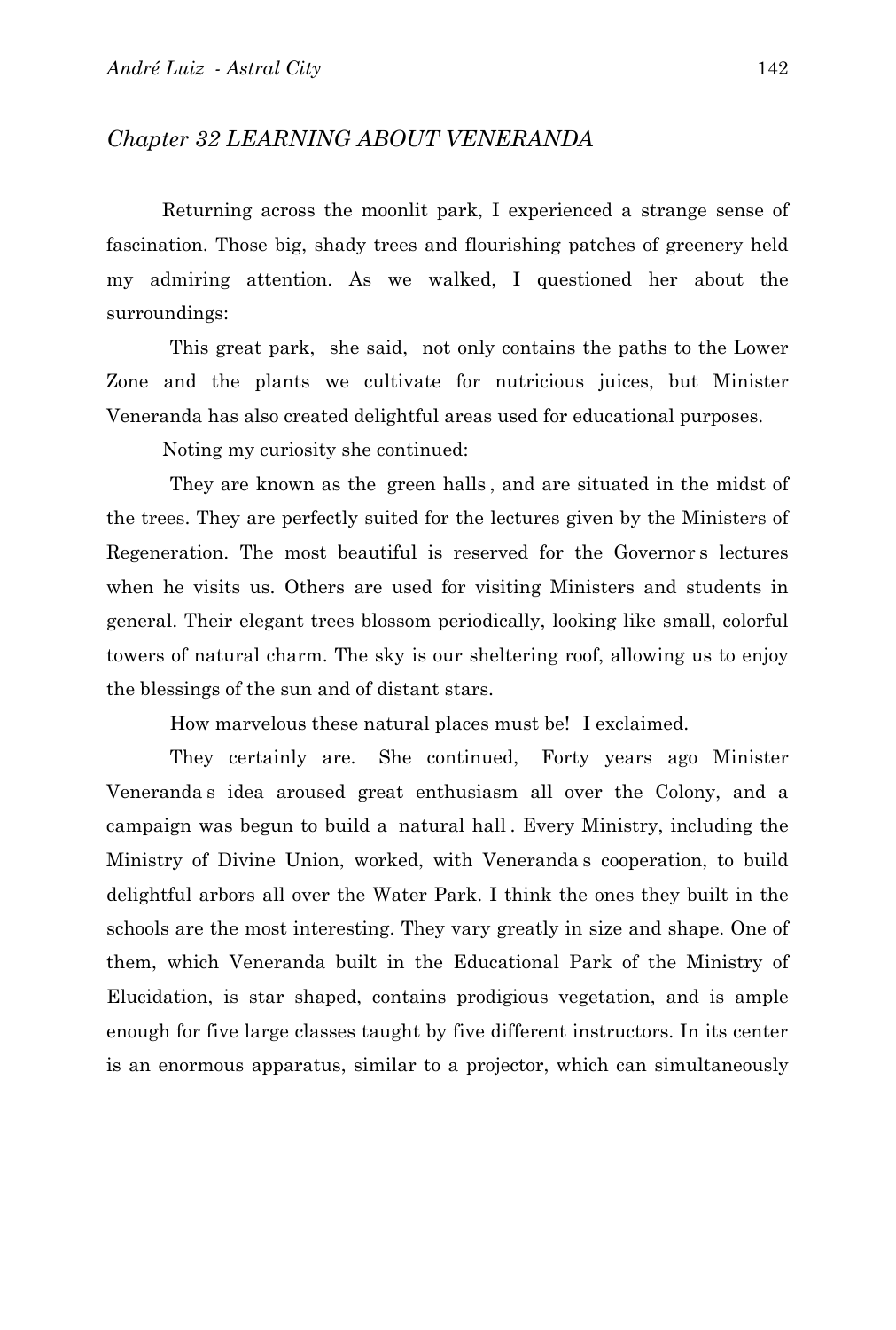show five different projections. Their initiative improved the city, providing areas which unite useful service, practicality, and spiritual beauty."

How are the halls furnished? I inquired as she paused, In the same style as earthly ones?

Narcisa smiled and continued:

No, it's different. Thinking of Gospel scenes of Jesus passage on Earth, Veneranda suggested that all building materials be taken directly from nature. Each hall has benches and chairs carved out of the ground and covered with soft, sweet smelling grass, lending it a restful and distinctive beauty. Declaring that it would be fitting to recall the Master's sermons on the open beach during his travels along the Sea of Tiberias, she introduced the idea of natural furnishings. The halls require constant care, but they return so much in the way of beauty and lovely scenery.

The kind nurse fell silent for a moment, and then continued again:

As I have already told you, most beautiful hall in our Ministry is reserved for the Governor's talks. Veneranda learned that he had always ancient Hellenic landscapes, and decorated it accordingly, shady bowers and seats composed of the interlaced branches of trees. Every thirty days the flowers change in species, and each month presents a new color scheme. The loveliest one is reserved for December, in honor of Jesus' birth when our Colony receives beautiful thoughts and earnest promises from our incarnate brothers, and we, in turn, send our hopes and service to the higher spheres in homage to the Master of masters.

Perhaps you already know that the Governor visits us nearly every week, on Sundays. He stays for hours, conferring with the Ministers of Regeneration and talking to workers, offering valuable suggestions, examining our border lines with the Lower Zone, receiving our visits and good wishes, and comforting convalescents. Sometimes, when he has time in the evenings, he stays to listen to music and to attend shows staged by the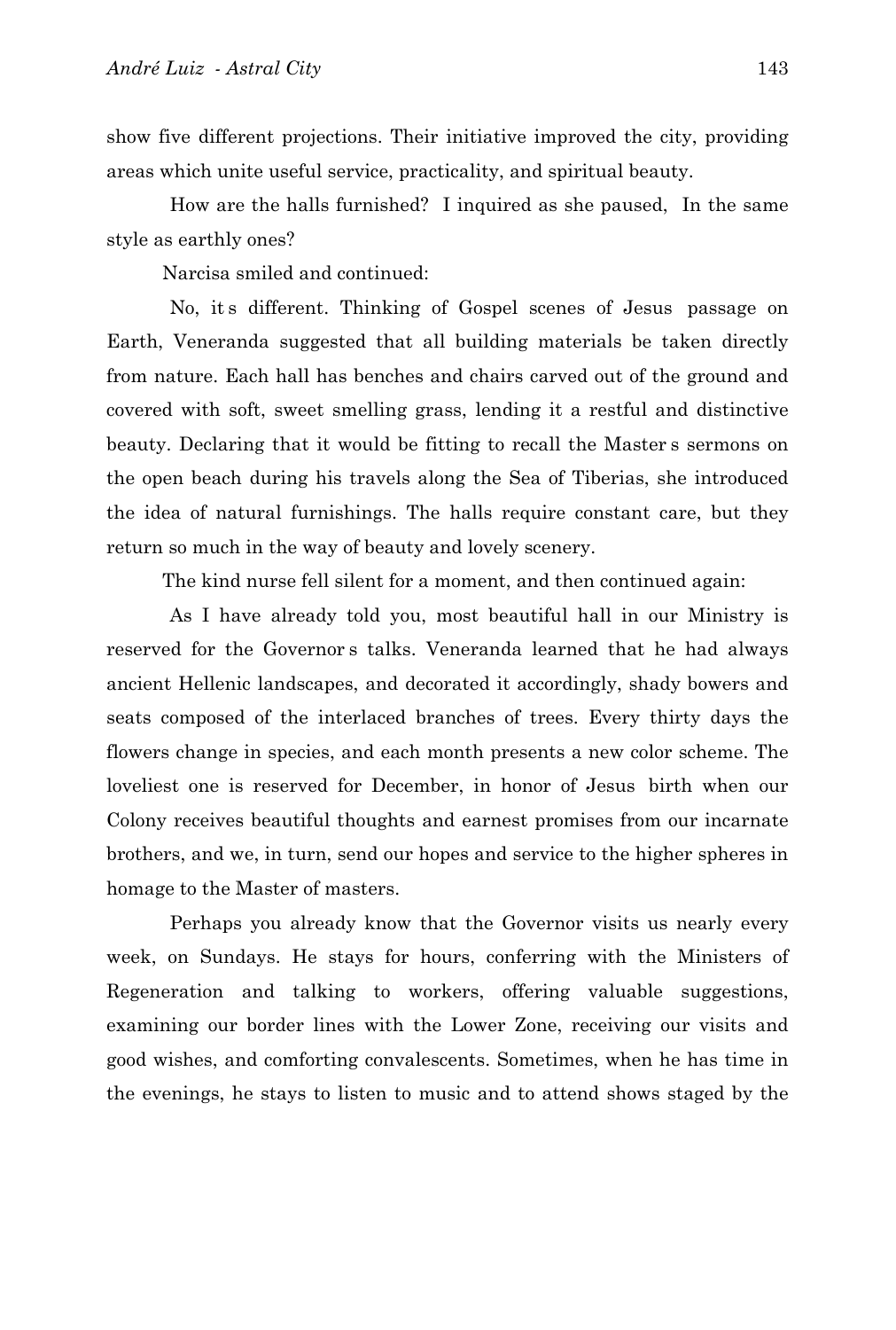youth of our schools. Most visitors in the Astral City come to our Ministry just to see that 'natural place' which comfortably seats over thirty thousand people.

Listening to Narcisa, I experienced a pleasant sensation, half joy, half curiosity.

Minister Veneranda's hall, she added, enthusiastically, is also magnificent. We give its upkeep special care and attention. All we can do in recognition of her great devotion is nothing compared to the outstanding service she has given us. This servant of the Lord has introduced numerous beneficial measures on behalf of the city's most unfortunate inhabitants. Her service record at the Astral City is considered by the Government as one of the most praiseworthy. She has the greatest number of working hours in our Colony, and is the oldest officer in the Government and in the Ministry. She has been in active service here for over two hundred years.

How venerable she must be! I exclaimed.

You are right. She answered. She is one of the most highly evolved beings in our Spirit Colony. The eleven ministers who share the direction of the Ministry of Regeneration with her always seek her advice before making any important decision. Even the Governor himself often consults her for her enlightened opinion. Only she and the Governor have seen the Master Jesus in the Resplendent Spheres. Yet she never mentions that distinction of her spirit life she avoids all reference to it.

I can tell you of another significant incident. One day, four years ago, the Astral City prepared to entertain the Fraternities of Light who rule the Christian destinies of America. They were coming to pay their respects to Veneranda and to bestow the Service Merit medal on her for having completed one million consecutive hours of useful service with admirable devotion, perseverance and self-effacement. She is the first in the Colony to be awarded with such an honor. When presented with the medal, she only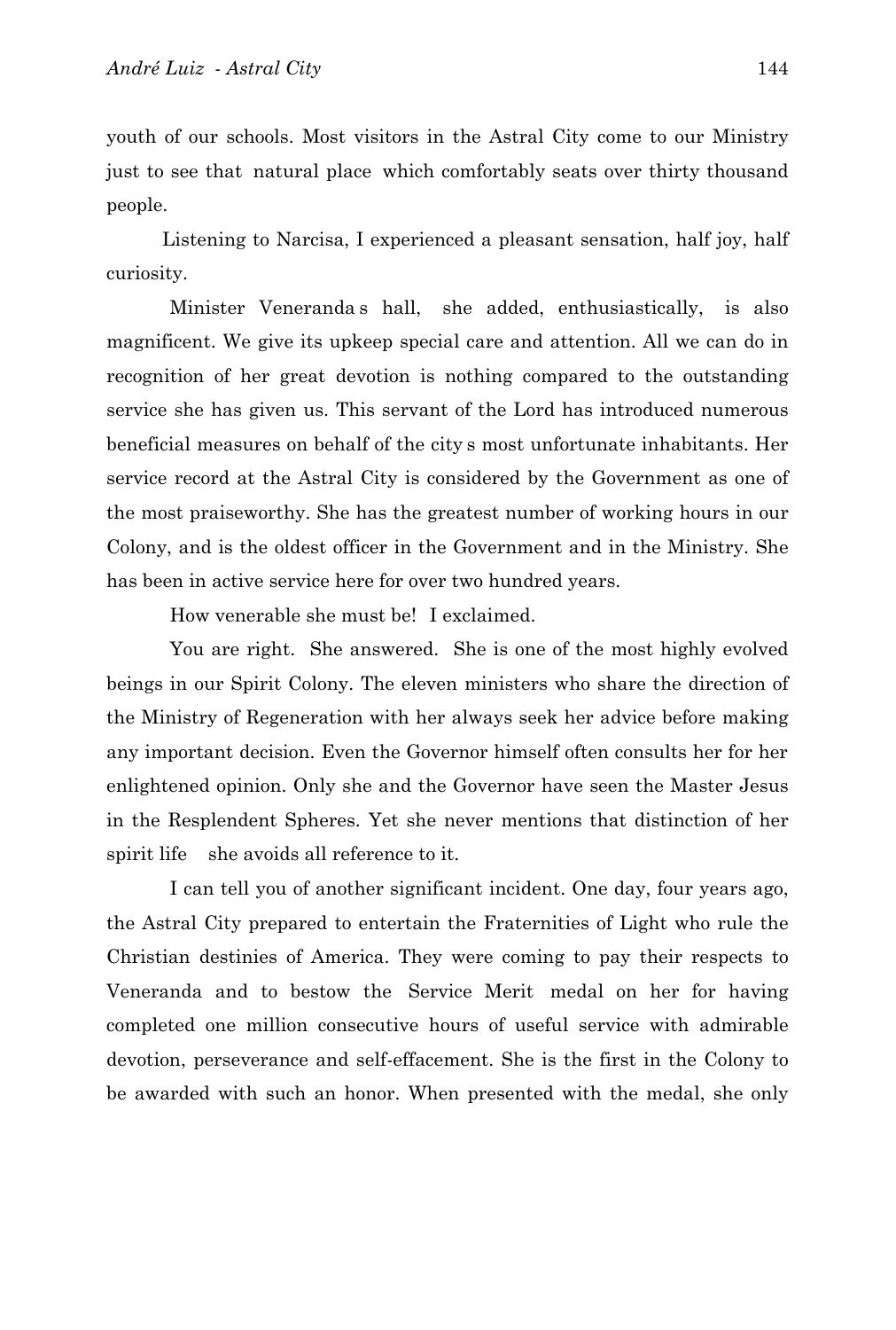wept in silence. Afterwards, she donated it to the town archives, and transferred the honor to the Colony as a collective group, saying that she was unworthy of it. Despite the Governor's protests, she requested that all the celebrations be cancelled. She never again alluded to this incident."

What an extraordinary woman! I said, I wonder why she doesn't inhabit some higher sphere.

Spiritually, she lives in planes far superior to ours, and only remains in the Astral City out of a great spirit of love and abnegation. I have heard that our sublime benefactress has been working for a thousand years to help a group of loved ones still on Earth. Meanwhile, she waits for them with untiring patience.

How might I come to know her? I asked earnestly.

Pleased at my interest, she answered:

Tomorrow evening, after the prayers, Minister Veneranda is coming to her hall to give some apprentices a lecture on thought.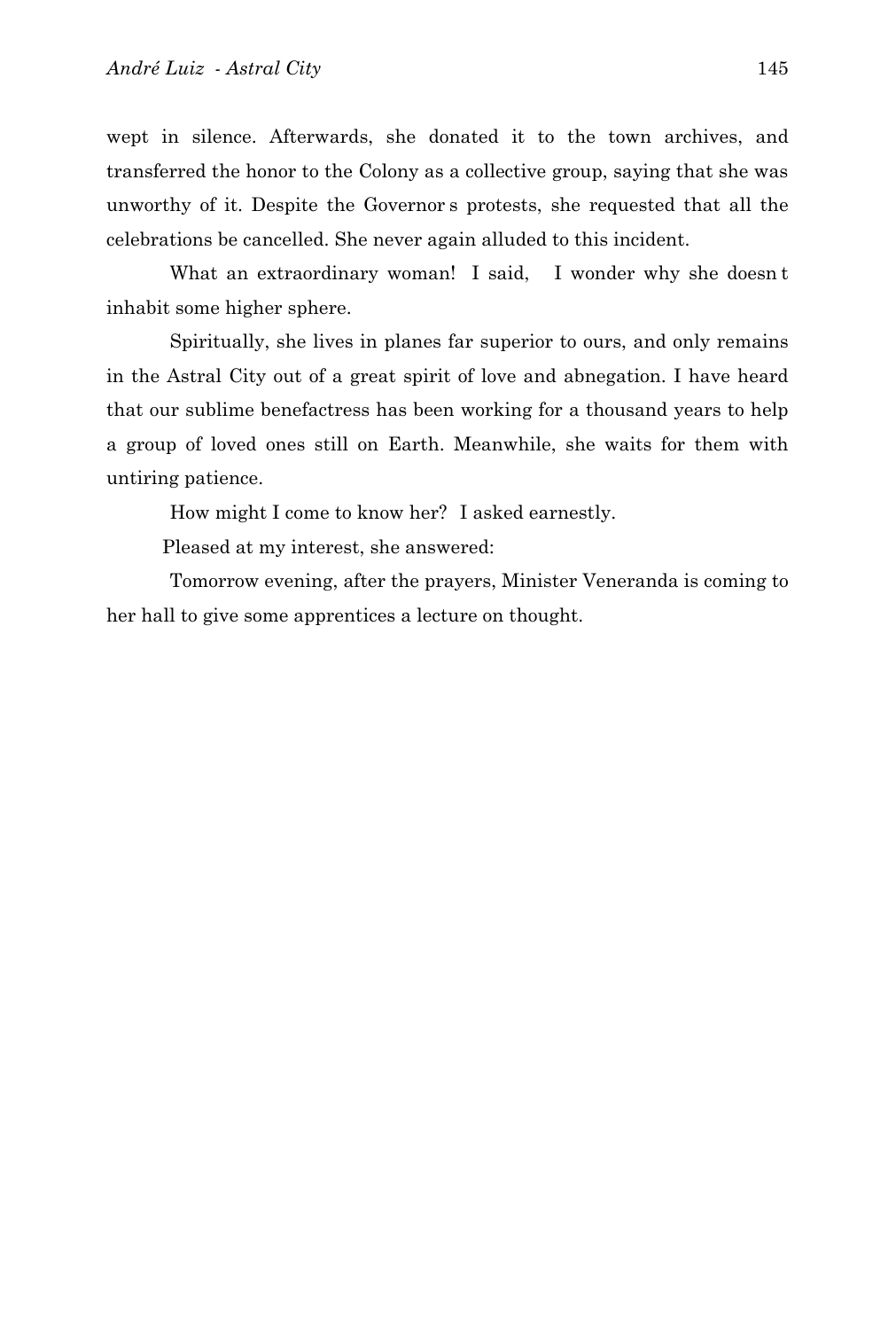#### *Chapter 33 CURIOUS OBSERVATIONS*

Just before midnight, with Narcisa's permission, I went to the gates of the Chambers. The Samaritans were expected at any moment. It was necessary, therefore, to watch out for their arrival, so that the last minute measures necessary might be taken in time.

With emotion, I walked down the pathway, here and there, among the shady trees, I saw tree trunks suggesting the Earth's hoary oak, and other leaves that bring to mind the acacia tree and the pine. In the open air I experienced a sensation of well being such as I had never felt in the Chambers, in spite of their ample windows. While advancing silently under the sheltering branches gently stirring in the breeze, I felt a profound peace fall upon me. I began to reminisce about events in my life after my first meeting with Minister Clarence. I wondered where the dream region was situated was it on Earth, or in this spirit colony? I wondered what had happened to Zelia and the children. Although I had received so many explanations about the most varied aspects of life, my earthly home was never mentioned. My own mother had advised silence and had only addressed this matter vaguely. It all implied that I should forget the problems of the flesh in order to achieve my inner renewal. Yet, probing deeply, I discovered that my longing for my family was still alive and strong. I yearned to see my beloved wife, to feel my children's caresses once again. Why should fate keep us apart, as if I were a castaway on some unknown shore. These questions perplexed me, but I was also comforted by the thought that I could not consider myself forsaken. If my earthly experiences might be classified as a wreck, it was all my own doing. Now that I had the opportunity to observe the vibrations of intense and constructive work at the Astral City, I could not help wondering how I, when on Earth, could have wasted so much time on trifles.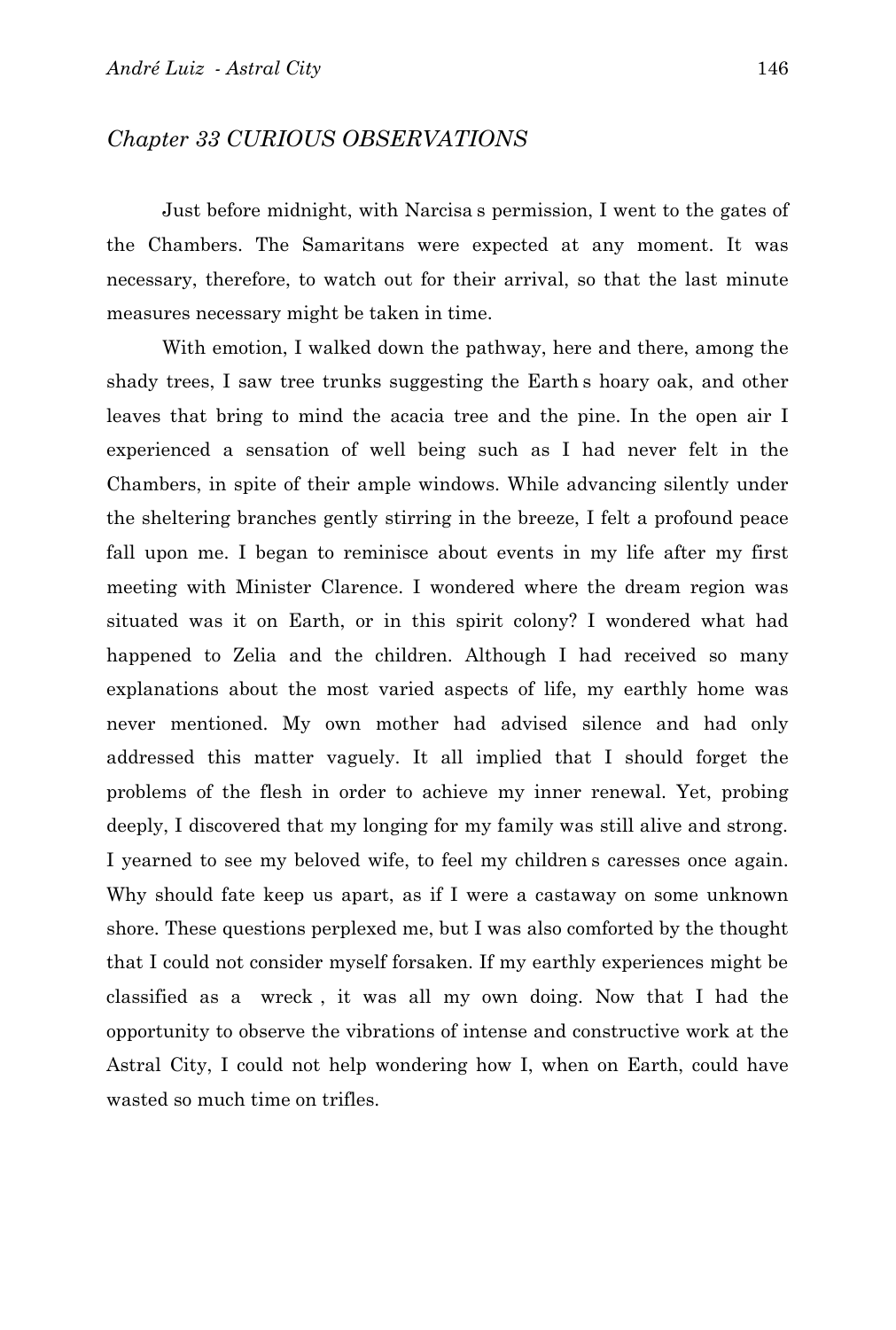True, I had loved my wife dearly, and had tenderly cherished our children, yet on examining my conduct as a husband and father, I realized that I had failed to build up anything solid and useful within the spirit of my family. I realized it only now, now that it was too late. Whoever advances along a road and neglects to sow the seed for a future harvest along the way, and fails to protect the fountain that quenches his thirst, cannot turn back expecting to find all he needs. These thoughts kept recurring in my mind with an irritating insistence. On leaving the physical sphere, I had been faced with the torture of incomprehension. I did not know what had happened to my wife and children, who were suddenly deprived of the accustomed domestic stability and confronted with the inevitable struggles of widowhood and orphan hood, but I saw no pint in asking.

A light breeze seemed to whisper lofty ideas, as if attempting to lift my mind to higher thoughts. Although tormented with these inner questions, I had to attend to the mission on which I had been sent. I approached the gate and scrutinized the distance beyond the tilling fields. All was moonlight and serenity, glorious heavens and peaceful beauty. I spent some minutes absorbed in awed prayer to the Creator of all things in contemplation of the lovely scenery before me.

A few moments later I saw two enormous shapes. They puzzled me they looked like men of some indefinable semi-luminous substance. Strange filaments hung from their arms and feet, and there was a thread connected to their heads. They gave me the impression of two ghosts, and I could not bear their sight. My hair standing on end, I ran back to the Chambers. As I anxiously explained to Narcisa the cause of my terrors, she could hardly keep from laughing.

Well, now, she said, good-humoredly, didn't you recognize those forms?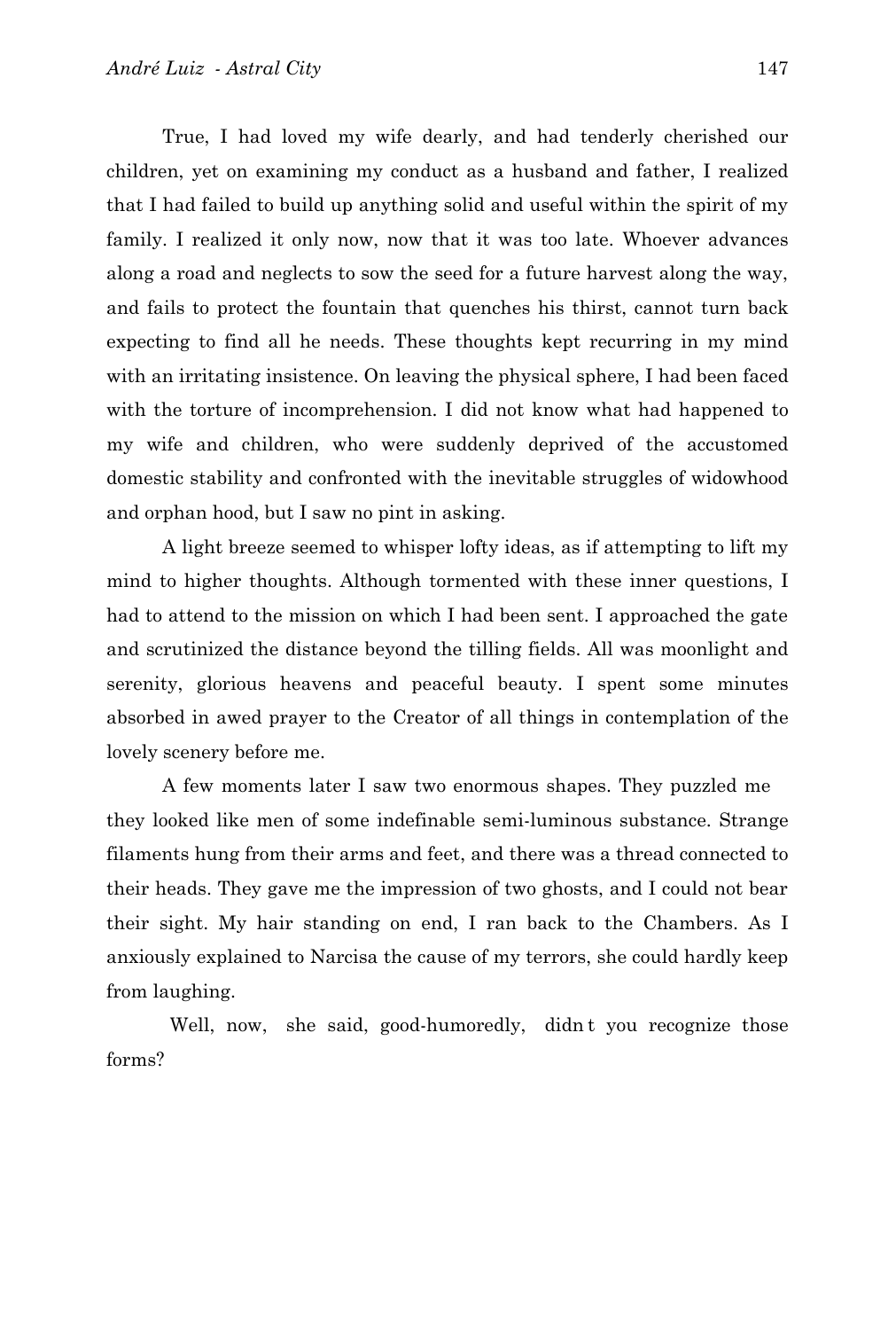I was considerably abashed and did not know what to say. Narcisa smiled and explained:

I had the same experience, and was just as surprised as you. The explanation is simple, though. The forms you saw belong to our brothers from Earth. They are highly evolved spirits on some redeeming mission on the physical plane, who, as worthy initiates of Eternal Wisdom, may temporarily abandon their fleshly bodies and travel freely through our spheres. The filaments and threads you observed are the characteristics which distinguish them from us. Therefore, you needn't fear. Incarnate men who succeed in reaching these regions are highly evolved spirits, though they may appear humble or obscure on Earth.

In an encouraging voice she added. Let s go out and see. It s  $12:40$ . The Samaritans can't be long in coming.

Satisfied with Narcisa's explanation, I followed her to the great gate. I could still see the two forms in the distance, calmly walking away from the Astral City. Narcisa gazed at them, and remarked:

They are surrounded by blue light. They must be two advanced messengers from the physical plane on some mission we cannot know.

We stood at the gate for some time, lost in the contemplation of the silent fields. Finally, my kind friend pointed out a dark spot traveling across the moonlit horizon. They had arrived. Looking intently in the direction Narcisa was pointing, I saw that the caravan was moving slowly towards us under the clear sky. All of a sudden I heard dogs barking in the far distance.

What's that? I asked, startled.

Why, dogs. Said the nurse. They are precious helpers in the obscure regions of the Lower Zone, which is inhabited not only by discarnate men, but also by real monsters. This, however, is not the proper time to describe them.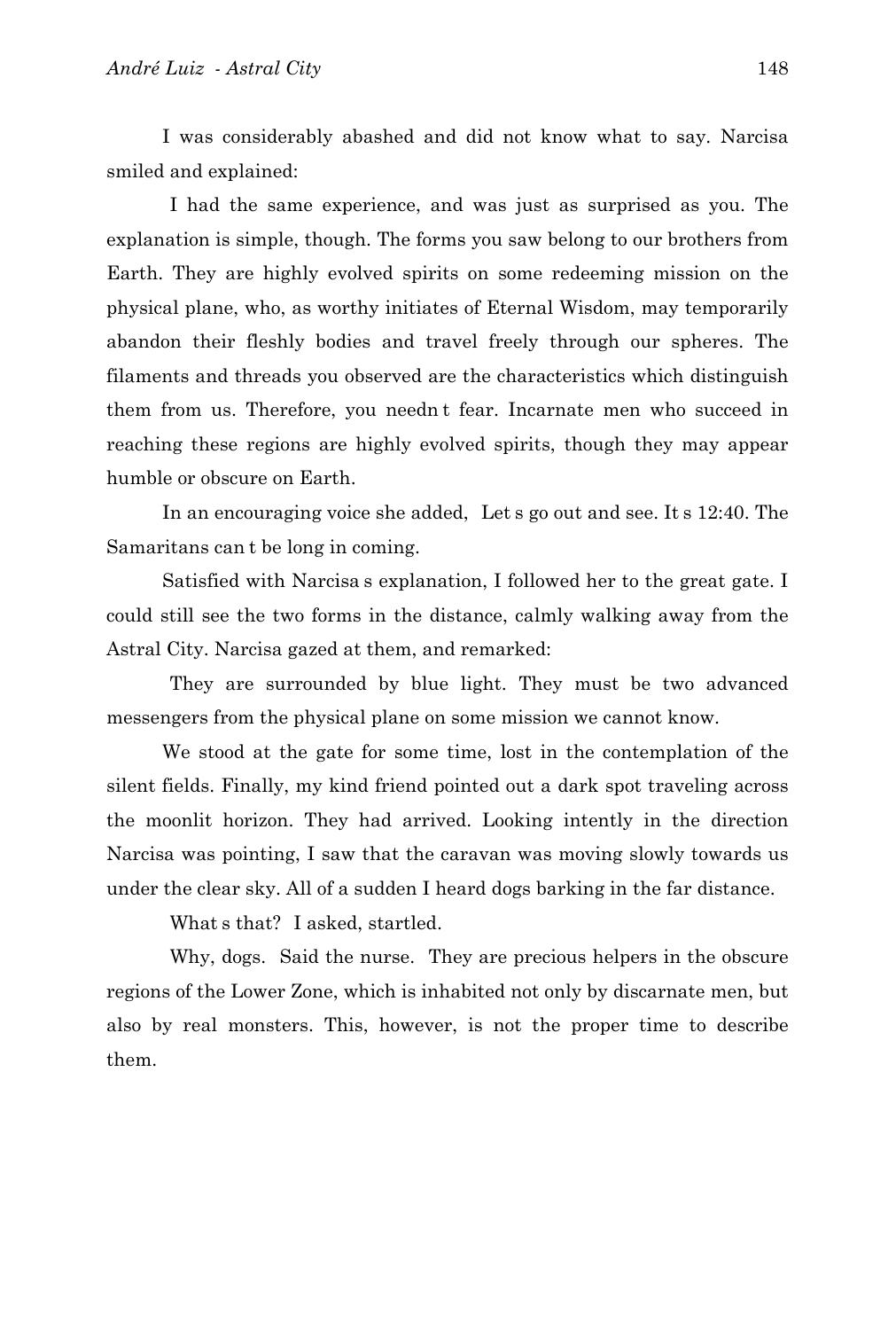Then, raising her voice, she called to the other servants in the distance, and sent one of them back to the Chambers with the news of the Samaritans' arrival. I gazed curiously at the strange group approaching slowly. I counted six big carts or stagecoaches, each drawn by animals which, even from a distance, looked like mules and preceded by a lively pack of dogs. What caught my attention most were the bands of large birds flying close to the carts and making strange sounds. At this sight I turned to Narcisa and inquired:

Where is the airbus? Couldn't they use it in the Lower Zones?

As Narcisa shook her head, I asked for an explanation. As usual, she was willing to oblige, and answered:

It's a problem of the density of matter. Water and air are a good example. An airplane which flies through the air cannot do the same in water. We can build machines such as submarines, for instance, which can carry us through denser matter, but in deference to the suffering inhabitants of the region, communities of higher planes prefer to use this simple means of transportation. Besides, we often can't do without animal collaboration.

Why is that? I asked with astonishment.

Dogs simplify the work, an mules carry weight patiently and supply warmth when necessary. Those birds, she added, pointing to them in the air, which we call traveling ibises, are the Samaritans' great allies. They eat hateful and wicked thought forms, helping to fight against the dark shapes of the Lower Zone.

The caravan was growing nearer. Narcisa, gazing at me kindly, continued:

There is no time now for further details. You can find valuable lessons on animals not here, but in the Ministry of Elucidation, where the parks of instruction and experiments are located.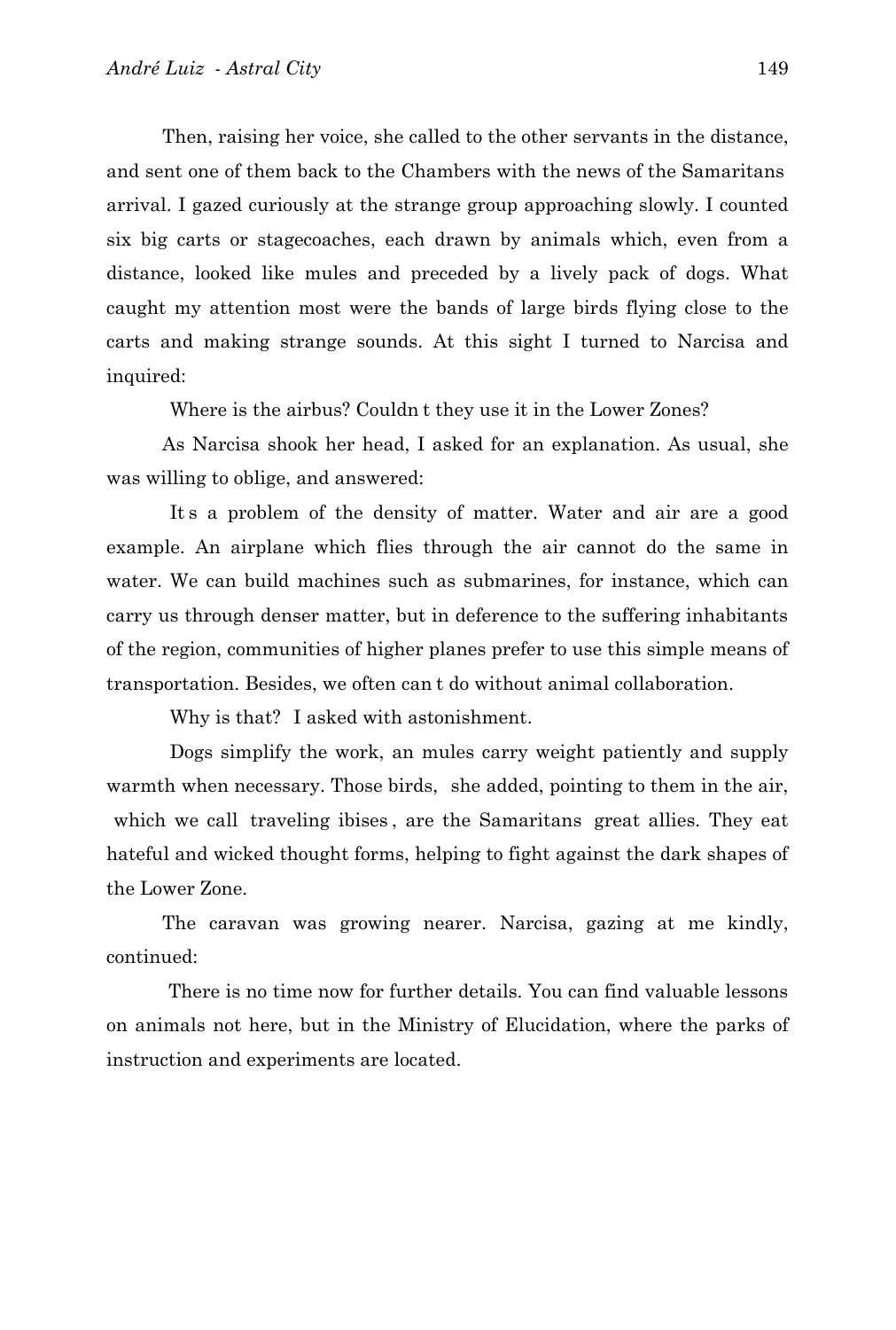Busily supervising the last-minute arrangements, the devoted nurse prepared to receive the new patients.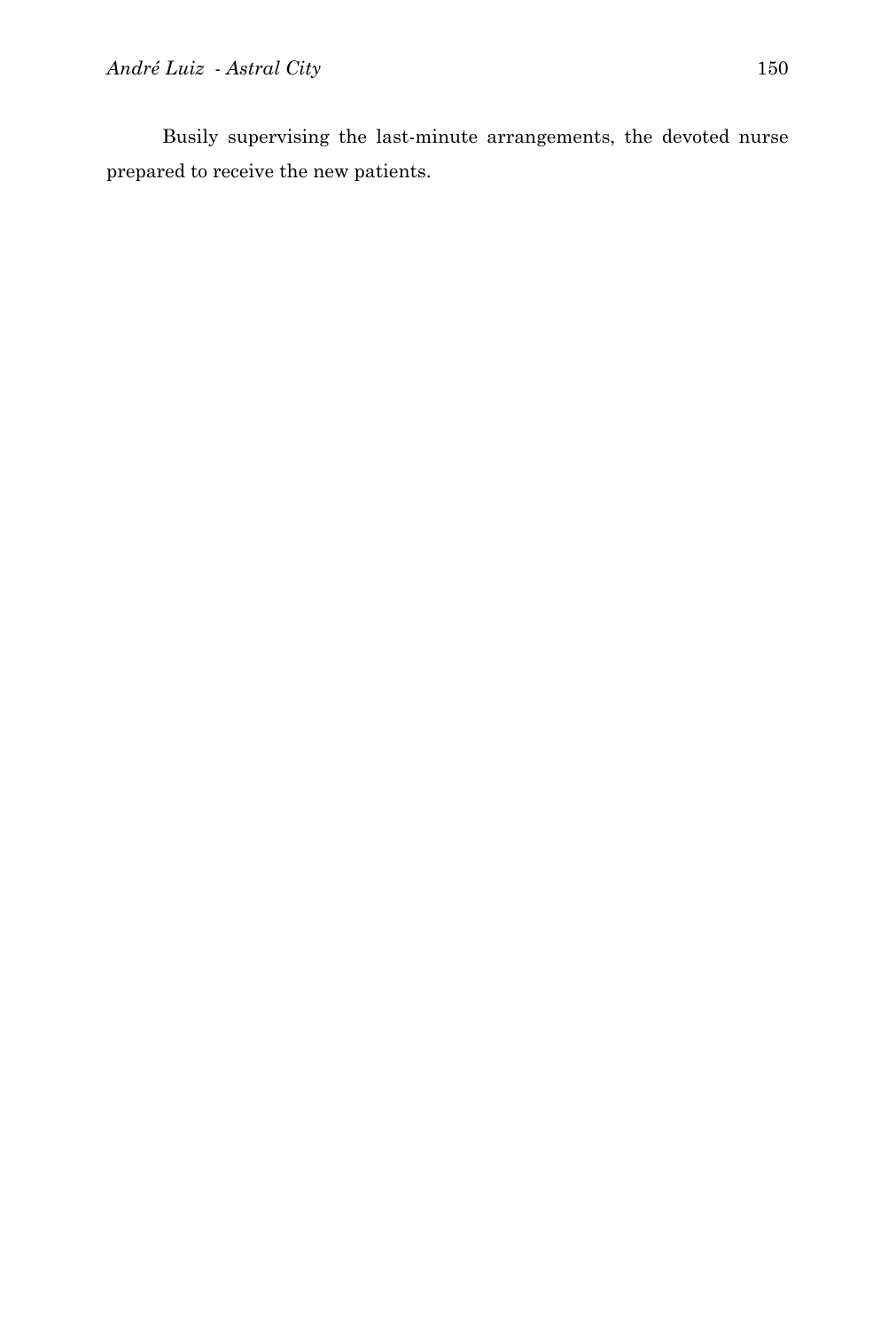# *Chapter 34 NEWCOMERS FROM THE LOWER ZONE*

The packs of dogs, led by strong workers, halted as they approached us. Within minutes, we were all crossing the broad galleries leading into the Chambers of Rectification. Many attendants were hurrying about. Some of the weaker patients were being helped indoors. Not only Narcisa, Salustius and the others were working; the Samaritans were also doing their utmost, eager to aid the newcomers, some of whom waiting humbly for their turn while others complained loudly.

As I also lent a hand, I noticed an old lady, trying with great difficulty to get down from the last carriage. When she saw me nearby she began to beg:

Please, son, for God's sake, help me to get down.

I approached, interested.

Good heavens, she went on, forming the sign of the cross, thanks to Divine Providence I have escaped purgatory. Oh, the wicked devils which tormented me there. What a hellish place. At last, heavenly angels have come to my rescue.

I helped her down, again curious. For the first time I heard references to hell and purgatory from someone who seemed calm and reasonable to me. Prompted by my curiosity, I inquired:

So, have you come far?

Thus speaking, oblivious of Laura's advice, I affected great concern, as I had on Earth. The poor woman perceived my interest and began telling her story.

Very far indeed. On Earth, my son, I was a lady of great virtues, charitable and pious, sincere in my beliefs. What can one do against Satan's wiles? On leaving the world, I found myself surrounded by monstrous beings which dragged me with them in a veritable whirlwind. At first I implored the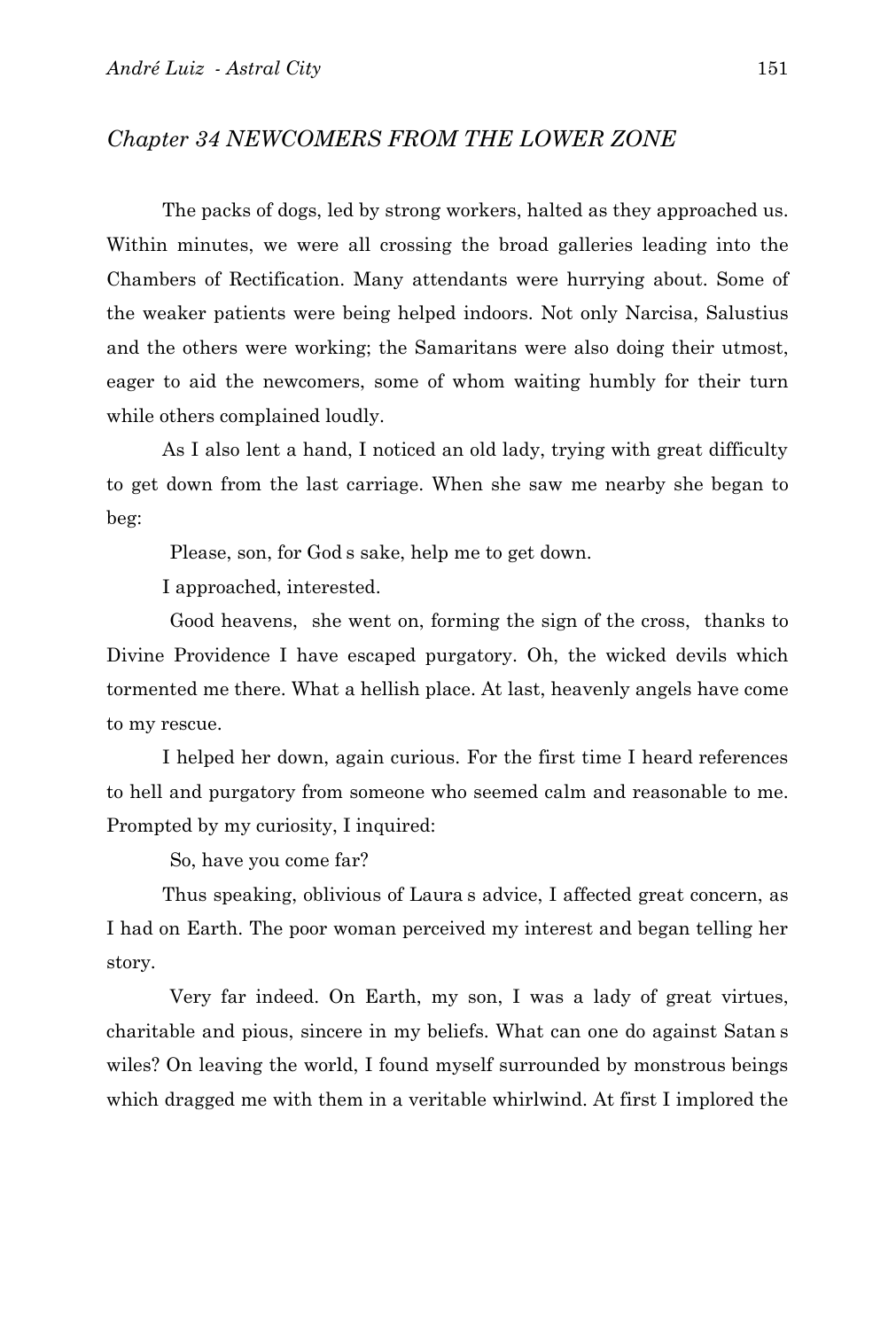protection of the Celestial Archangels, but the hellish spirits kept me prisoner. However, I never lost hope of being rescued at any moment, because I had left some money to have monthly masses celebrated for my eternal rest.

Yielding to my pernicious habit of meddling into matters which were none of my business, I insisted:

How interesting your observations are. Didn't you try to find out the reason you were kept so long in those regions?

Absolutely not. She replied, crossing herself again, As I have already told you, I did my best to be good and pious while on Earth. But you know that nobody is completely free from sin. As a rich woman, I might have led a peaceful life if it hadn't been for my slaves. They were always full of mischief and kept quarreling. Of course, punishment was often necessary. I had to be firm in giving my orders, always scrupulously carried out by my overseers. It wasn't rare for a Negro to die at the whipping post as a warning to others. Sometimes, to avoid trouble, I was obliged to sell slave-mothers, separating them from their children. I felt the sting of my conscience on those occasions, but every month when Father Amancius visited the plantation I went to confession. After having received absolution in the confessional, I was free from all those venial sins and again in peace with God and the world in general."

Shocked at these words, I began to reason with her:

But sister, that kind of peace is false. The slaves are also our brothers, and to the Almighty Father, their children are just as good as their masters.

She stamped her foot angrily in protest:

God forbid! That could never be! Slaves are slaves, or the Church would teach us otherwise. If there were slaves at the bishop's house, why shouldn't there be on our plantation? Who would work the land if not the Negroes? Believe me, it was an honor for them to live in my slave quarters.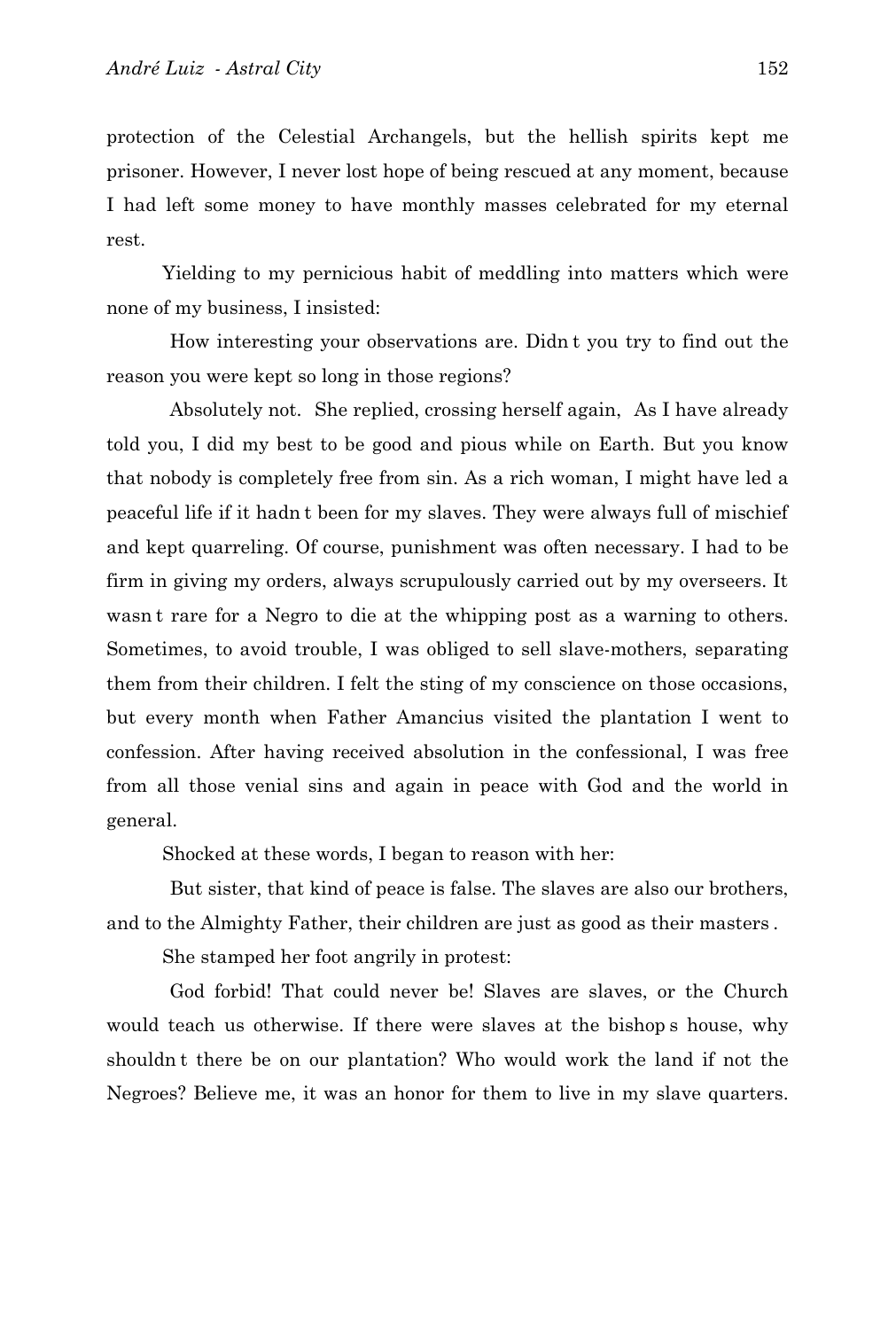On my plantation, Negroes never came to the guests' courtyard except to carry out my orders. Father Amancius, our virtuous priest, once told me at confession that Africans are the worst creatures in the world, born exclusively to serve God in bondage. Do you imagine, then, that I would have scruples in dealing with them? You can be sure that slaves are wicked beings, the devil's own children! I sometimes admire my own patience in tolerating them on Earth. Let me tell you, I passed over most unexpectedly from shock over the Princess decree abolishing slavery<sup>9</sup>. Just imagine, setting those scoundrels free. It all happened many years ago, but I can still remember it perfectly. I had been feeling poorly for a few days, when Father Amancius came from town with the disastrous news. The blow was terrible, and I began to get worse. How could we go on living with those ruffians at large? Of course, they would want us to pay them back by making us serve them. Wouldn't it be preferable to die, than to serve them? I remember I made my confession with difficulty. When it was over Father Amancius gave me absolution and comforted me with encouraging words. It seems that all devils are African, spying on me all the time, and I have been obliged to suffer their presence until today.

And when did you pass over?

In May, 1888."

1

I experienced a strange sense of amazement. The poor slave mistress, gazing with dim eyes at the horizon, remarked:

it's possible that my nephews forgot to pay the masses, although I left It clearly specified in my will.

I was about to answer her with new ideas on fraternity and faith, when Narcisa approached and said kindly:

<sup>9</sup> Slavery was abolished in Brazil on May 13, 1888 by a law signed by Princess Isabel, acting as a substitute for her father, Emperor Pedro II, who was traveling abroad. (Translator s note.)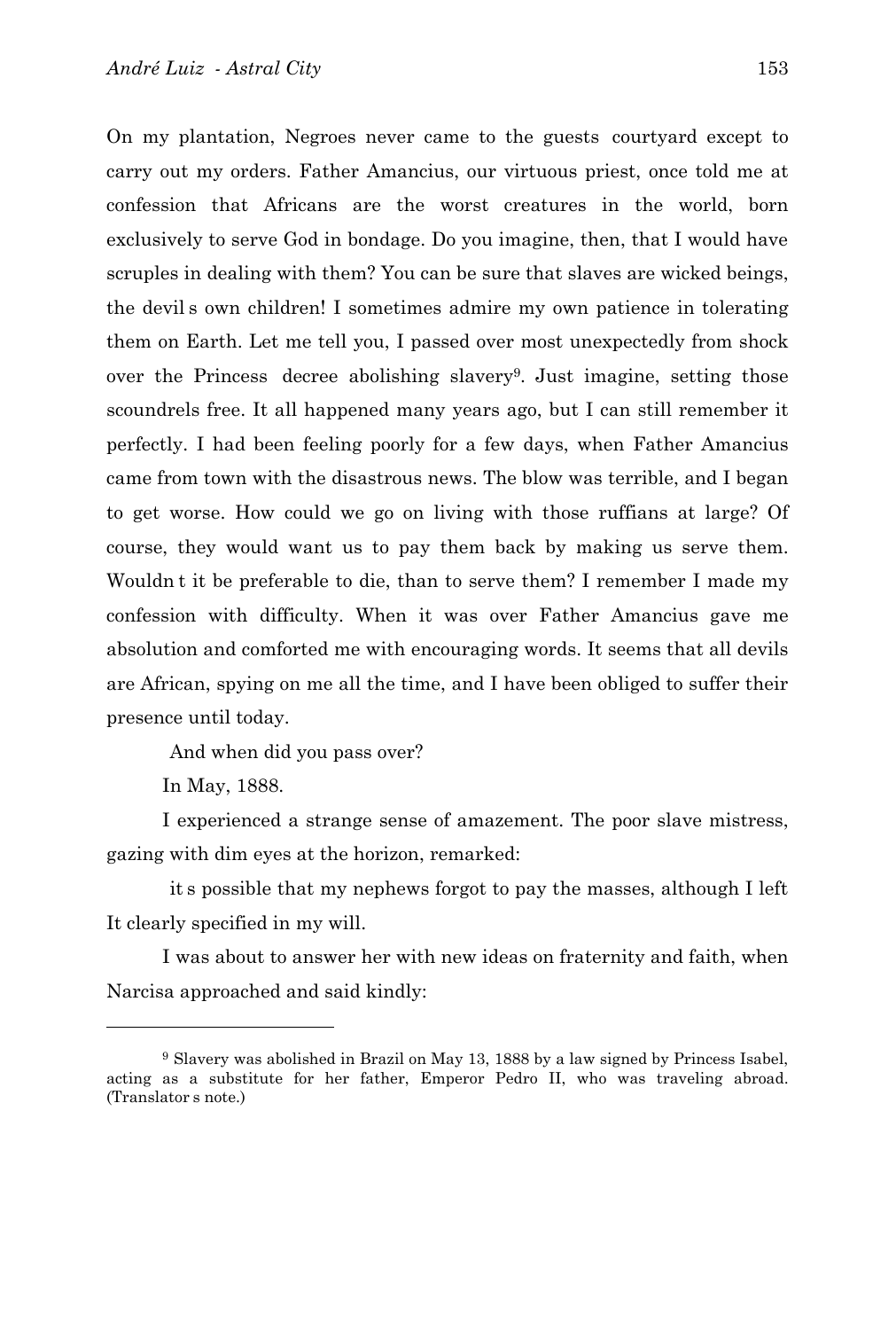Listen, André, you seem to have forgotten that we are rendering assistance to patients and mentally deranged entities. What good will all this information be to you? Unbalanced people will talk incessantly and whoever listens wastes spiritual attention, and may be no more balanced than they.

She said those words in such sympathetic tones that I flushed with shame and was unable to offer an apology.

Don't worry, my friend, she went on encouragingly, let s see to the perturbed brothers."

Are you including me in their numbers? Asked the old lady, looking hurt. Narcisa, displaying her excellent expression of sympathy:

Of course not, my dear, I didn't mean you. However, I think you must be tired after your long stay in the purgatorial zones.

Yes, indeed I am. The newcomer agreed, You can't imagine my suffering and how I was tormented by those devils.

The poor thing was about to begin the whole story again, but Narcisa cut her short:

"Do not dwell on evil. I know all about the bitter suffering you had to endure. Now, just relax here while I see to your needs.

Turning to an attendant, she said:

You, Zenobio, would you please go to the women's department and ask Nemesia to prepare a bed for our new sister awaiting treatment?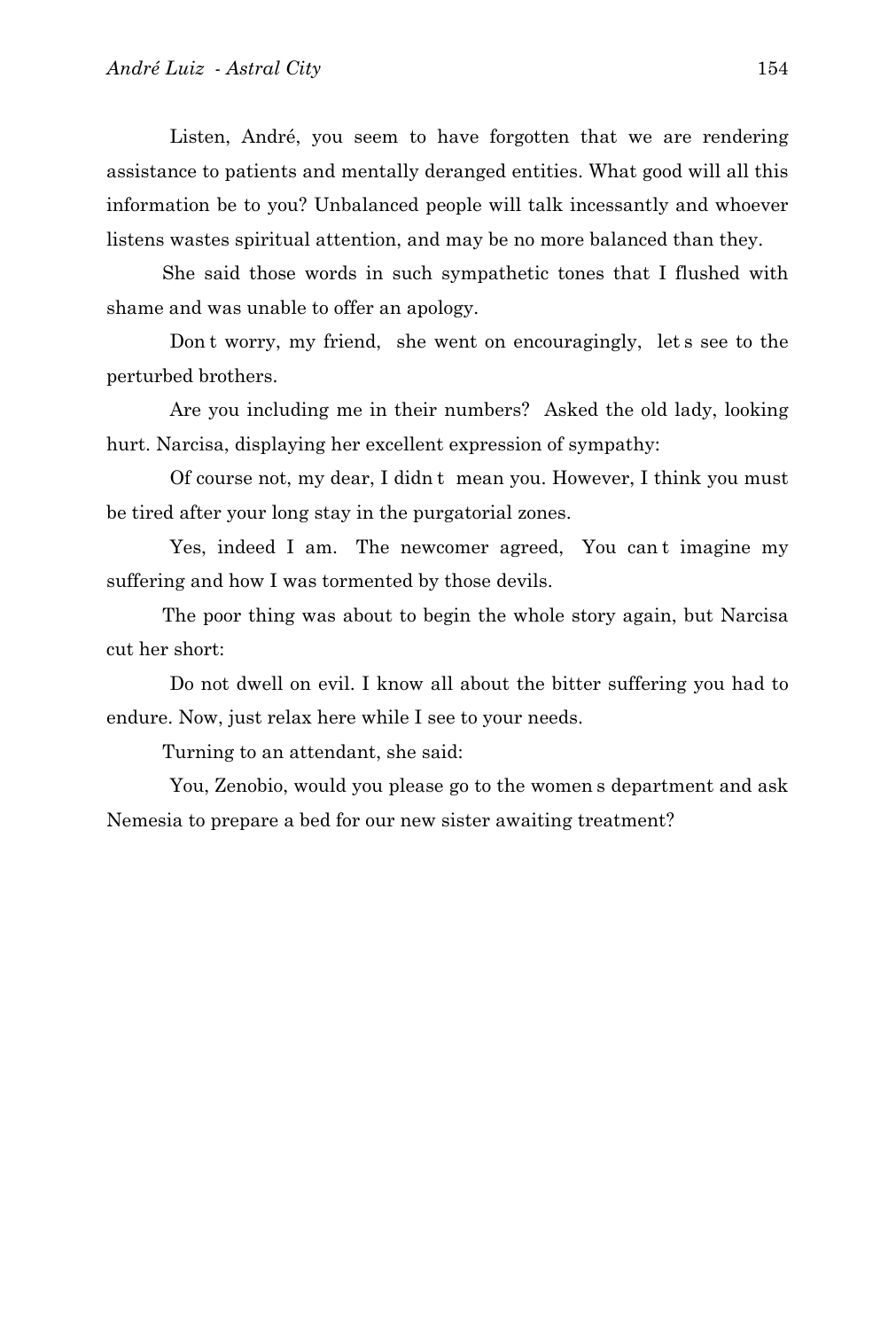### *Chapter 35 AN UNEXPECTED MEETING*

We were busy putting away the patrolling equipment and seeing to the animals, when I heard a friendly voice beside me:

Hello, André. Fancy meeting you here! What a pleasant surprise.

I turned around and was surprised to recognize the Samaritan he was a former acquaintance of ours on Earth. Yes, it was old Silveira, whom my father, the inflexible businessman, had reduced to utter ruin. I felt acutely embarrassed. I wanted to acknowledge his greeting, to respond to his friendly approach, but my memories made me speechless. In this new environment, where countenances faithfully reflect ones true feelings, pretending was out of the question. Finally, Silveira himself noticed my discomfort and came to my help, saying:

I didn't know you had come here. I had no idea I'd meet you here in the Astral City.

After this spontaneous kindness I was able to shake his hand and murmur a few words of thanks. I wanted to offer an explanation for our past attitudes but couldn't find the right words. I truly wished to apologize for my father's actions, which had forced him into disastrous insolvency. Standing there, it all came back into my mind. It was like seeing a film. I could hear his wife's tearful voice, trying to explain her husband's plight he had been ill for a long time and, to make matters worse, two of their children had also fallen sick. Their expenses had risen, and medical attention cost so much money. I remember how the poor thing wept, begging for a respite. She spoke humbly, gazing pitifully at my mother as if attempting to find some sympathy and help in another woman. I remember how earnestly my mother pleaded with my father to forget the documents he had signed, to refrain from any legal action. Father, accustomed to successful transactions on a large scale, could not understand the retailer's difficulties and was adamant.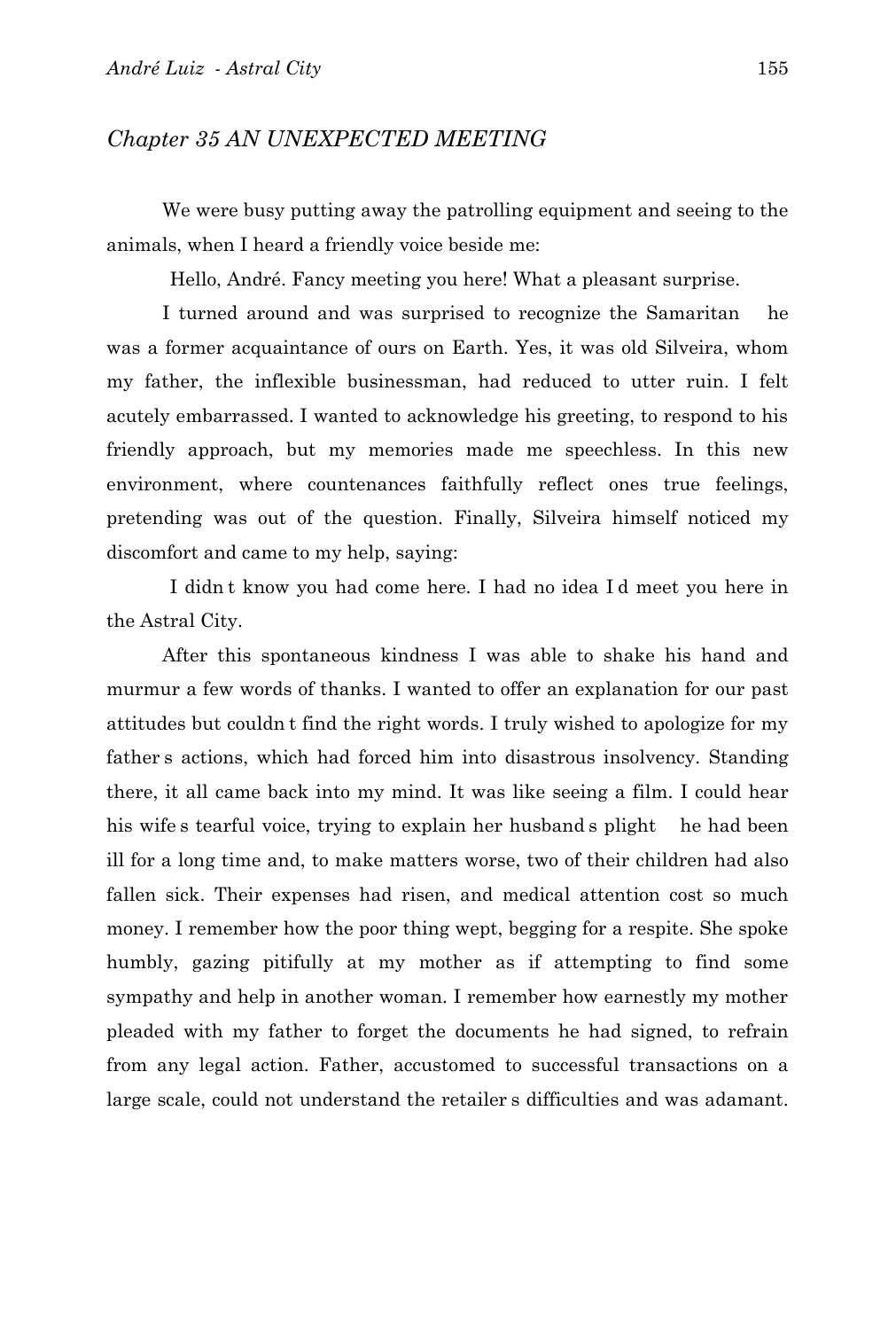He declared that, although he was sorry about his clients bad luck and would help him in different ways, there was nothing he could do but carry out the legal proceedings. He explained that he could not think of breaking the long established regulations of his firm. All he had to offer his wife in consolation was the thought that some of his other clients were in an even worse position.

I recalled mother's helpless sympathy as Silveira's wife tearfully took her leave, and how father, indifferent to the suffering before him, scolded her severely and forbade her to interfere in business matters in the future. Thus, there was nothing left for the poor family but to face utter financial ruin. I could still see the Silveira's piano being carried away to satisfy the implacable creditor's claims.

Humbled and penniless, Silveira moved with his wife and children to a small town, where they had probably led a life of hard work and poverty. I never again heard mention of the family.

I was anxious to apologize, but did not know what to say. I had, at that time, encouraged father in his merciless attitude towards the Silveira and had considered mother too sentimental in her views. Being still very young, I was dominated by feelings of selfishness and vanity. Impervious to the needs and suffering of others, I was unyielding in my attitude in spite of my mother s wise exhortations.

These memories flashed throughout my mind with incredible speed. In one short moment I had crossed the shadows of the past. I could hardly disguise my embarrassment. Silveira smiled, and called me back into reality:

Have you already visited the old man?

The question, so filled with spontaneous caring, only increased my confusion. I answered that, although anxious to do so, I had not yet had the chance. Silveira sensed my constraint and prepared to leave. He patted me affectionately on the back and went on his way. Disconcerted, I went to Narcisa and told her of our unexpected meeting and the circumstances of our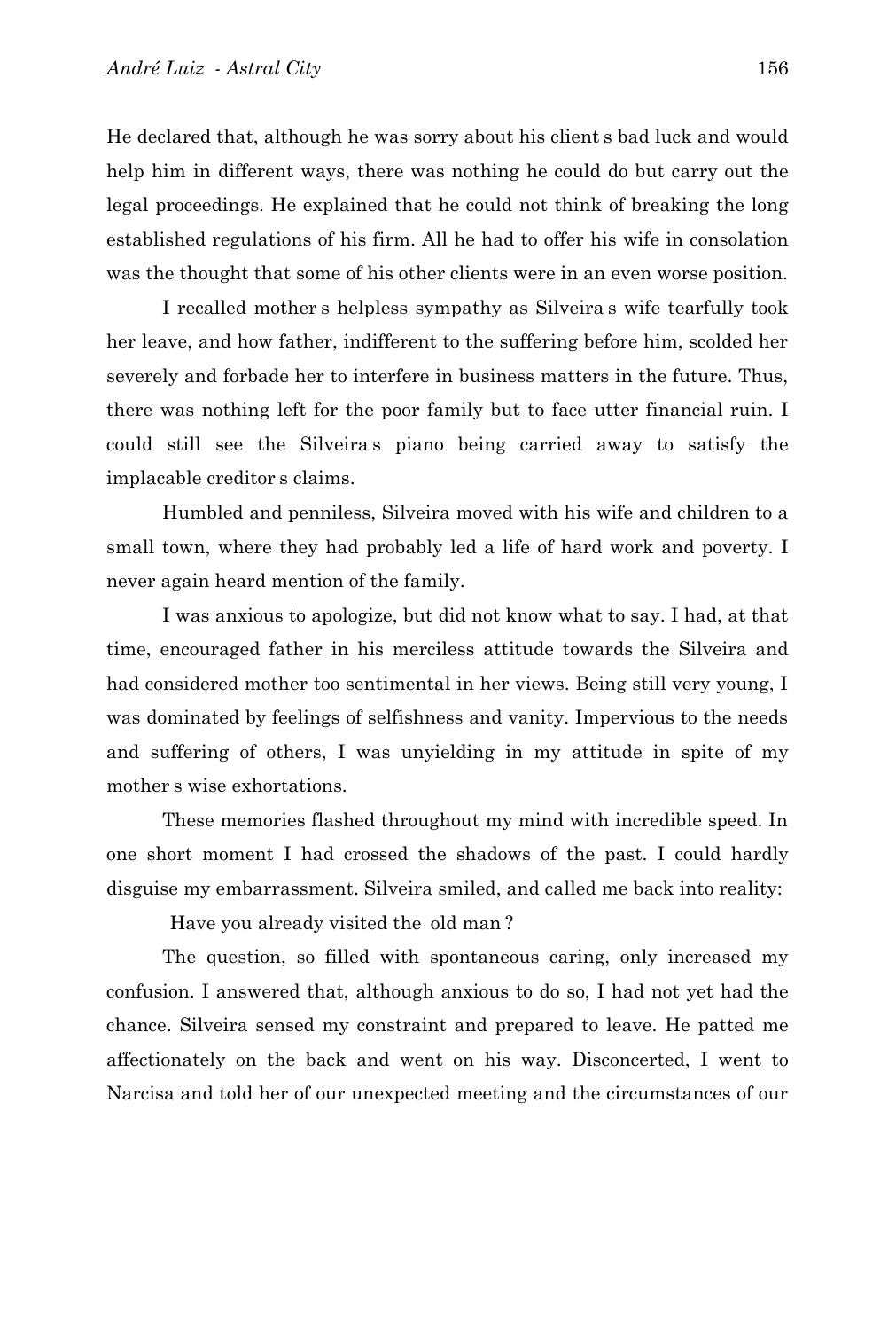parting on Earth. I anxiously awaited her advice. After listening carefully, she replied:

Don't be surprised at meeting old acquaintances here. Some time ago I found myself in a similar situation. I have already had the satisfaction of meeting most of the people here whom I had offended on Earth. I realize now that it a great blessing granted us by the Lord, so that we may have new opportunities to take up friendships which have been interrupted, repairing the broken spirit links between us. Did you avail yourself of the chance offered you?

What do you mean? I asked.

Did you ask Silveira to forgive you? Remember, it a satisfying to be able to recognize our own faults. You have, by now, acquired enough understanding to be your own judge. You have acknowledged yourself as the offender. Don't miss the opportunity to gain a friend. Go to Silveira, my dear, and speak to him frankly. He is a busy person, and you may not get another chance soon.

As I hesitated, she added:

Dont be afraid. Whenever we follow our head and heart in the practice of good, Jesus grants us the help necessary to succeed. The accomplishment of worthy actions, whatever they may be, constitutes a privilege to the soul. Keep the Master's Gospel in mind and go seek the treasure of reconciliation.

I no longer hesitated, but ran after Silveira, opening my heart to him and begging him to forgive both me and my father for our past errors.

You see, I explained earnestly, we were both blind to everything but self interest. Whenever money and vanity go together, few avoid taking the wrong path.

Silveira, greatly touched, cut me short.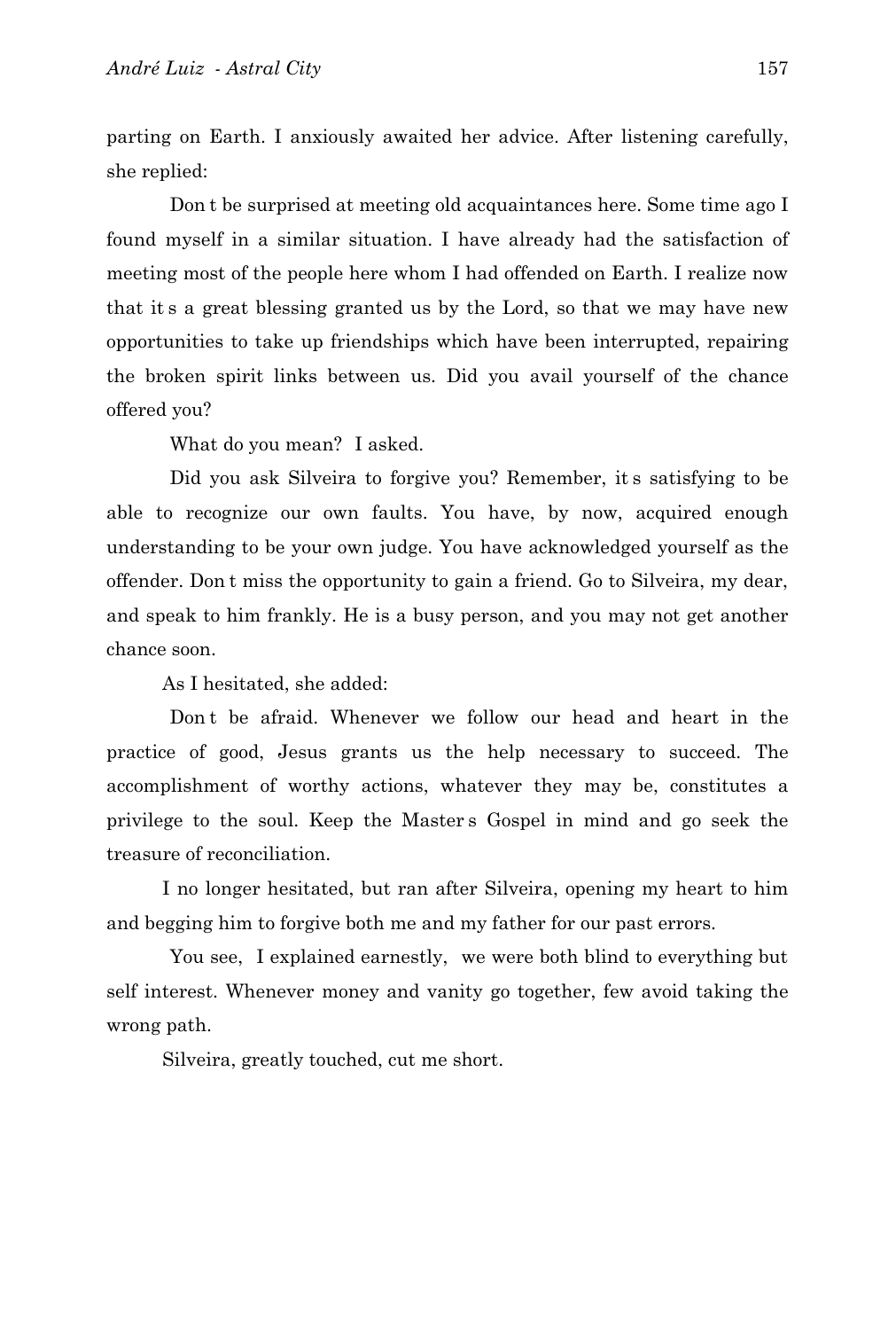Listen, André, is anybody exempt from fault? Do you imagine that I led a blameless life? Besides, your father was a real teacher to me. My children and I are indebted to him for his valuable lessons in individual effort. Would we have made any spiritual progress, were it not for this firm defense of his rights? Over here, we renew all our old concepts of life and realize that our supposed enemies are really our benefactors. Don't brood over these sad memories. Let s look ahead to infinite life and work with the Lord.

Noticing my moist eyes, he patted me on the back in a fatherly way, and added:

Don't waste your time over this. I hope I'll soon have the pleasure of accompanying you in visiting your father.

I shook his hand in silence, feeling a new joy in my soul. It seemed that a dark little corner of my heart had been suddenly flooded with a divine light… forever.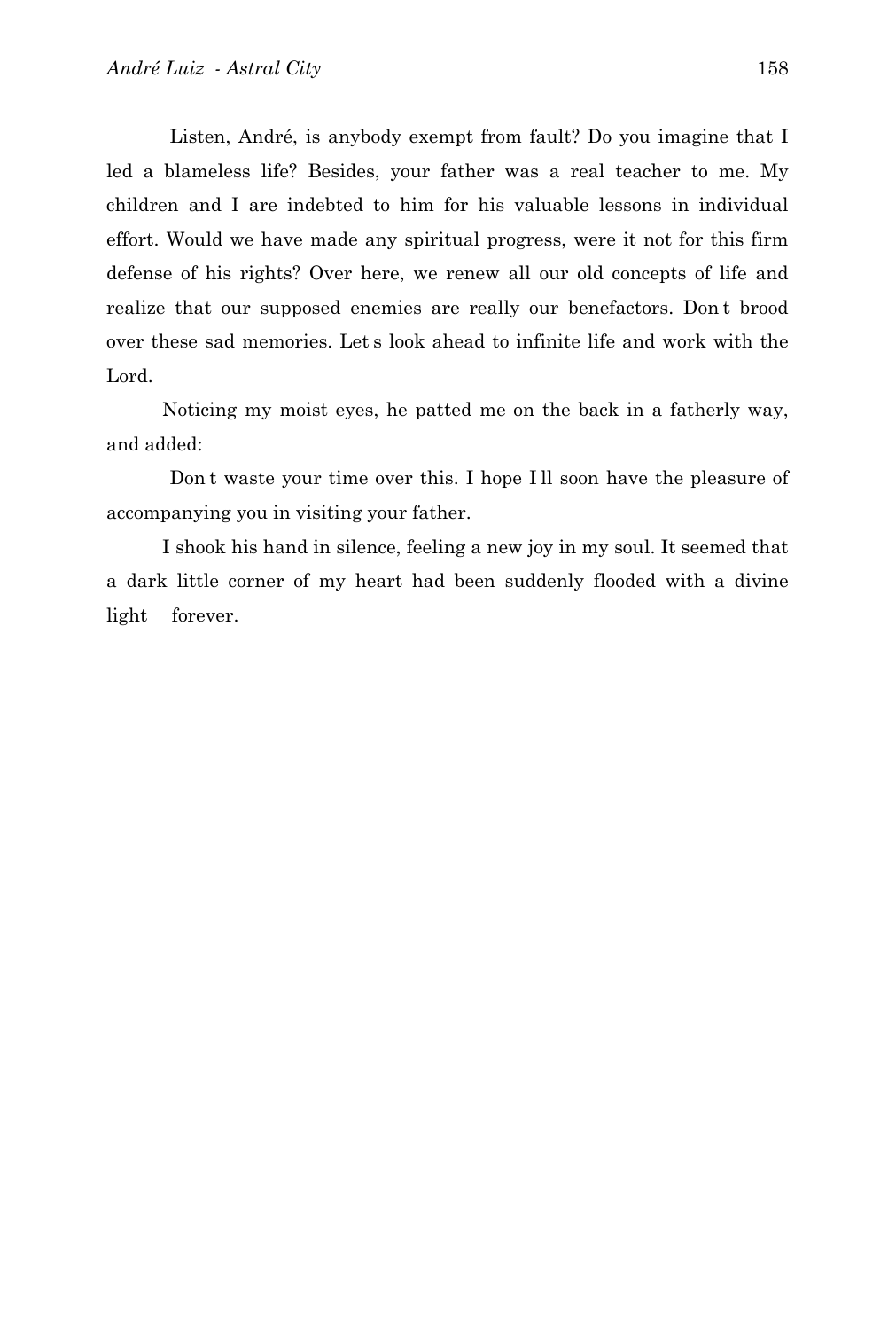### *Chapter 36* THE DREAM

Work went on without interruption. Many sick patients needed urgent care, and other perturbed entities required devoted attention. By evening I had mastered the technique of magnetic passes, which I applied to many of the patients. Tobias returned to the Chambers in the morning, and more through generosity than any merit of mine, he encouraged me through his words of praise:

Well done, André! He exclaimed. Im going to mention you specifically to Minister Genesius, so you may receive your hour-bonuses in double for your first efforts.

As I was about to express my thanks, I was surprised to see Laura and Lysias coming towards us. After affectionate greetings, Laura said to me with a smile:

We simply had to come to tell you personally how happy we all are. I followed you in spirit the entire night, and your first steps on the road of brotherly cooperation are a great joy to our family. I had the pleasure of giving the good news to Minister Clarence, who sends you his best wishes."

We talked for a while, and they asked to hear my impressions. I was happy to oblige. Although Laura and Lysias invited me to return home with them to rest, Tobias had offered me a room in the Chambers, where I could retire without delay. I felt an urgent need to sleep. Unbeknownst to me, the greatest joy of the day was still to come.

Alone in the spacious and comfortable room where Narcisa had made me a bed, I offered up a prayer to the Lord of all Creation, thanking him for the joy of having been useful. Then the blessed fatigue of those who have fulfilled their duties left me no time for further musings. Within a few minutes I felt a sensation of lightness throughout my body. I had the impression of being carried away in a small boat, sailing towards unknown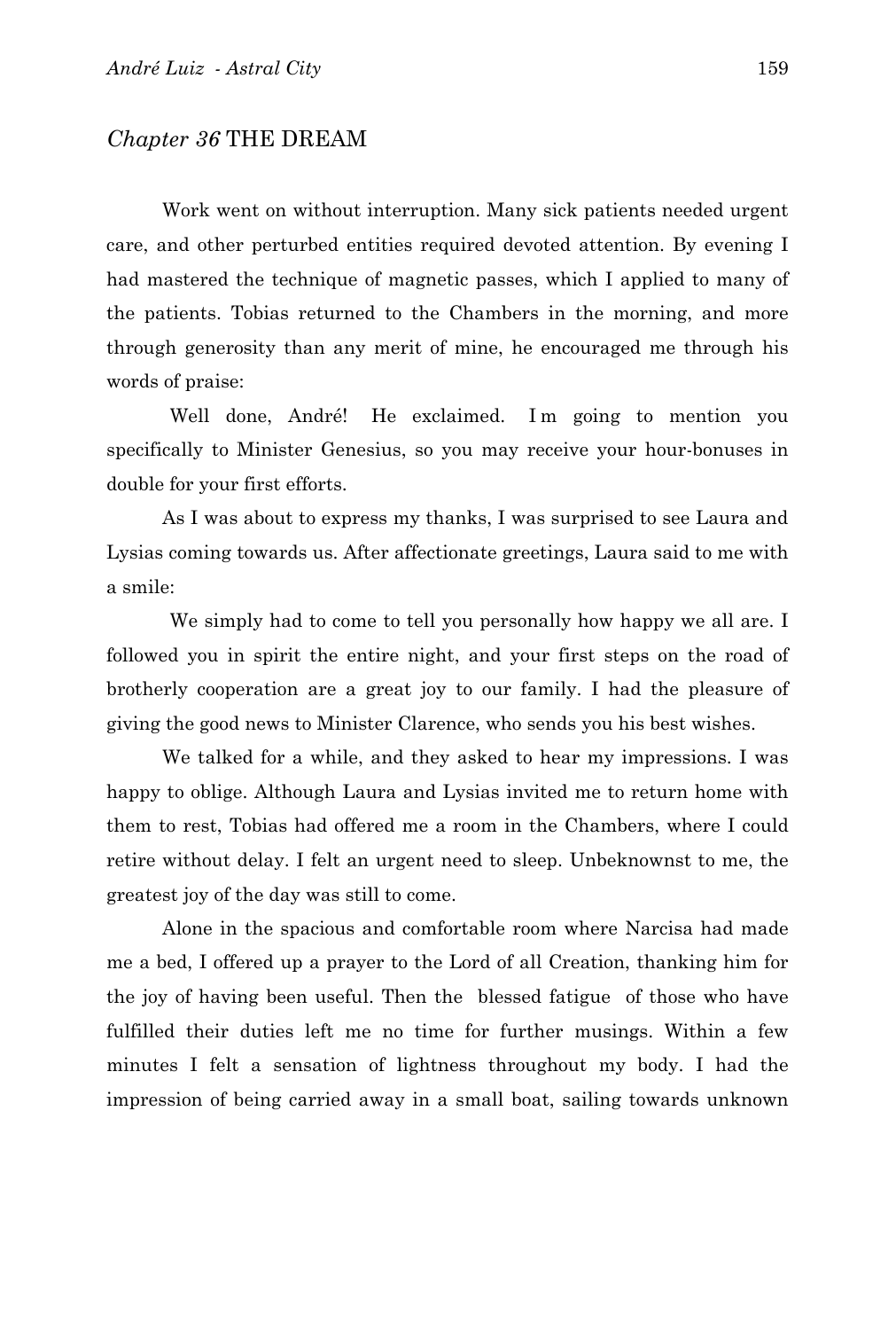regions. Where was I being taken? It was impossible to tell. A silent man sat beside me at the helm. I felt like a child, unable to describe the wonders before me. Ecstatic at the magnificence of the scenery, I let myself be carried along without a word. The little craft seemed to be sailing rapidly, and at the same time gradually ascending. After a short time I found myself in a marvelous harbor, and heard a voice calling me lovingly from the pier.

André, André. I could tell that voice from a thousand others. Overwhelmed with joy, I disembarked with childlike zeal, and a moment later I was in my mother's arms. She led me to a beautiful forest, where flowers seemed to retain light, offering a permanent feast of perfume and color. Luminous golden carpets stretched out under the rustling foliage of the great trees. I felt an ineffable sensation of peace and happiness, different from the dream states I had experienced on Earth. I was well aware that I had left my heavier body in my room in the Chambers of Rectification, and was conscious of being in higher sphere. My notions of time and space were accurate, and I felt the wealth of emotions I was experiencing grow more and more intense. After inspiring me with words of appreciation, my mother explained:

I prayed fervently to Jesus that I might be granted the sublime satisfaction of your visit on your first day of useful service. As you already know, my son, work is a divine tonic for the heart. Many of our companions, on leaving the Earth, linger unproductively, awaiting miracles that never occur, their fine possibilities reduced to expressions of parasitism. Some plead discouragement from loneliness, others declare themselves maladjusted to the way in which they were called to serve the Lord. It is indispensable, André, to convert every opportunity in life into a reason to remember and serve God. Just as in the lower spheres the bowl of soup given to the hungry, the balm offered to the leper, and the gesture of sympathy towards one stricken by adversity, are sublime deeds forever remembered in the House of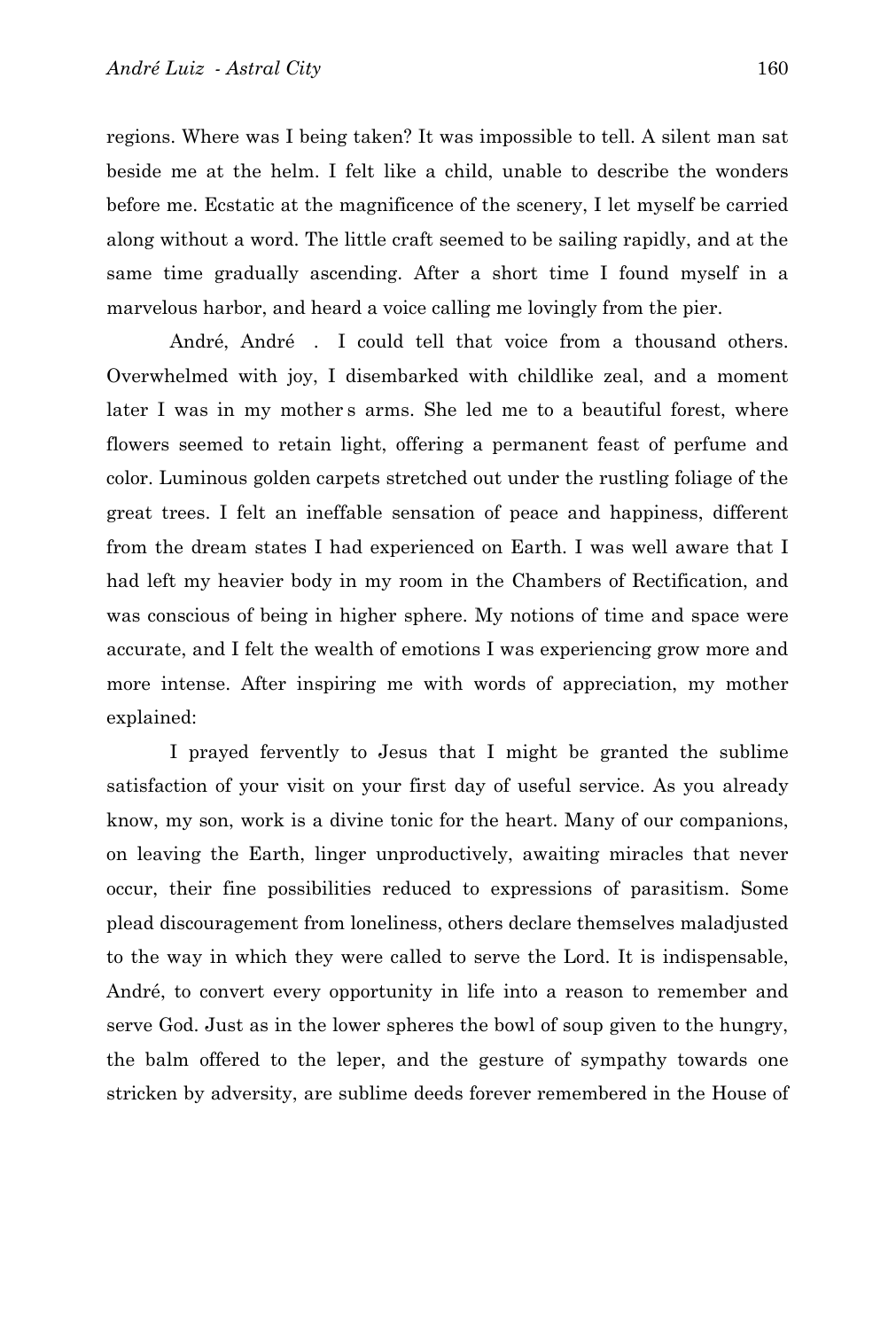the Father. Here a look of understanding cast to the sinner, the promise of the Gospel brought to those in despair, and hope imparted to the afflicted are blessings of spiritual work which also weigh greatly in our favor.

I had never before seen my mother's face so beautiful. Her eyes seemed to shine with a spiritual radiance and her tender hands transmitted invigorating fluids and an indescribable sensation of bliss to me.

Jesus Gospel, André, she continued, teaches us that there is greater joy in giving than in receiving. For out own happiness, let a learn to put this principle into practice in our daily efforts. Always give, my child, but above all never forget to give of yourself, in constructive tolerance, brotherly love and divine understanding. External charity is only a lesson, and a means to lead us to the more difficult practice of charity from within. Jesus gave more of Himself to redeem mankind than all the Earth's millionaires congregated in the fulfillment of material charity, however sublime their efforts may have been. Don't be ashamed to offer aid to our sickly brothers or clear the minds of the disturbed entities that come to the Chambers of Rectification, where I spiritually followed your work last night.

Work, my child, doing all the good you can. In all our spirit colonies, as on Earth, live restless souls anxious for novelty and distraction. As often as possible, try to avoid those amusements and devote yourself to useful service. Just as I, insignificant as I am, can see in spirit your efforts in the Astral City, while following your father's suffering in the Lower Zone, God sees and accompanies us all, from the most evolved messenger to the lowest beings in the scale of Creation.

My mother paused briefly, and I tried in vain to speak. Although tears of emotion had rendered me speechless, she understood my feelings. Looking at me with deep affection, she went on:

In most spirit colonies, services are remunerated with the hour-bonus which unites two essential factors. The bonus represents the possibility of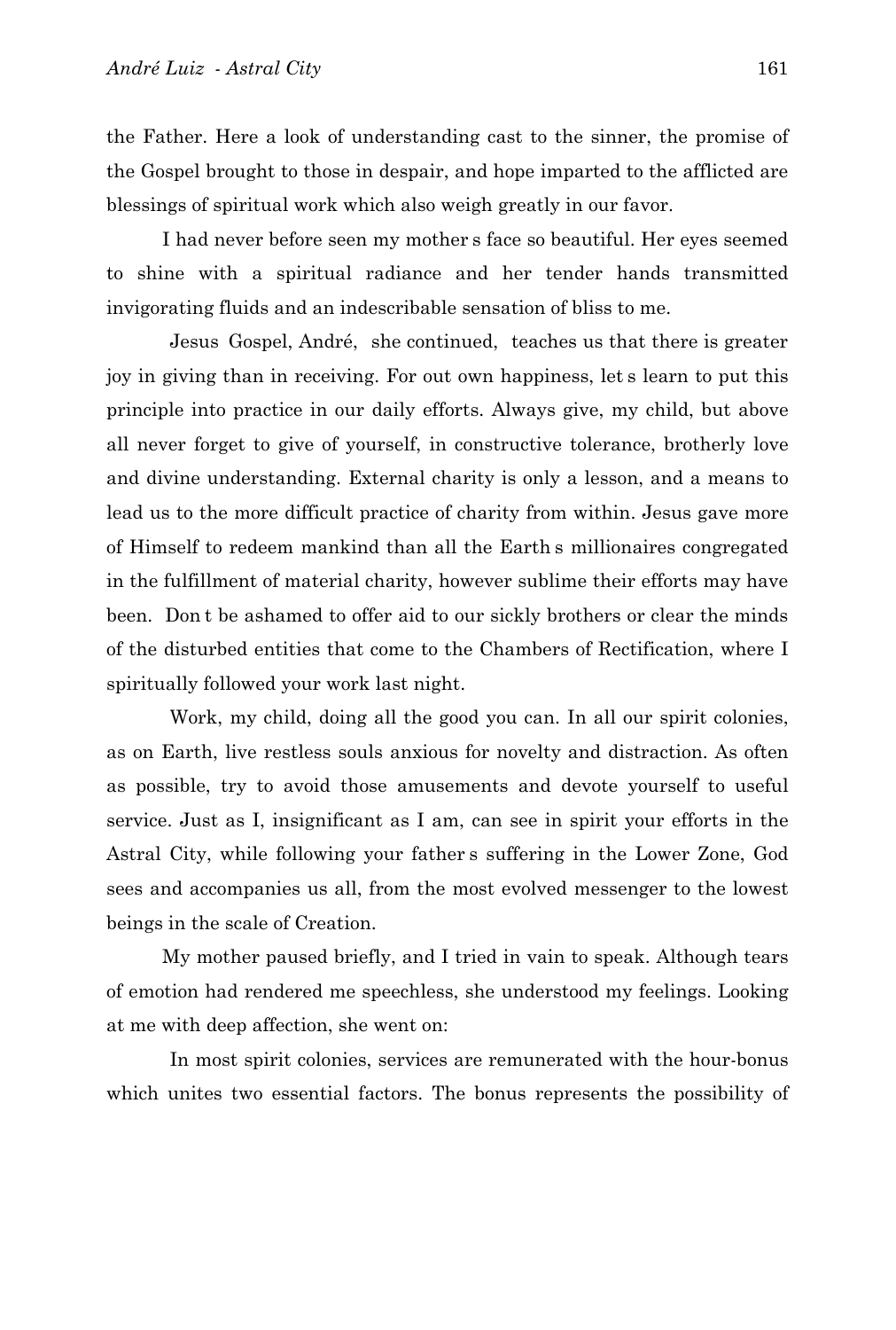receiving something from our brothers and co-workers, or of recompensing someone sharing our efforts. However, the determination of the hour's value, just as on Earth, belongs exclusively to God. Because of our fallibility as evolving beings, errors may occur in awarding hour-bonuses. The real computation of the spirit hour is a private question between the worker and the Divine Forces of Creation. That s why our experimental activities on the road to progress, starting at the physical sphere, undergo continuous, daily modifications. The administrator to whom the Lord has granted the opportunity of cooperating in the Divine Plan of Life, experiment with tables, registers, and remuneration. He grants them this opportunity just as He grants His creatures the temporary privilege of being fathers or mothers on Earth or in other worlds, and all sincere administrators do their utmost to carry out the tasks assigned them to the best of their abilities.

Every Father, conscious of his responsibilities, is full of devoted love; God also, my child is a careful Administrator and most loving Father. He never forgets any of His children and reserves His right to a direct understanding with His workers about real merit of the use of their time. All outward reward affects the personality undergoing the test, but the value of time concerns the eternal personality, the one that will always be present in our circles of life, on its upward march towards the Glory of God. This is why the Most High gives wisdom to those who spend time learning and a longer life and greater joy to those who know how to forget themselves in serving others.

Mother became silent. As I dried my eyes, she put her arms around me. Like a boy who falls asleep after a lesson, I lost consciousness of everything until I awoke in my room near the Chambers of Rectification with an invigorating sense of joy.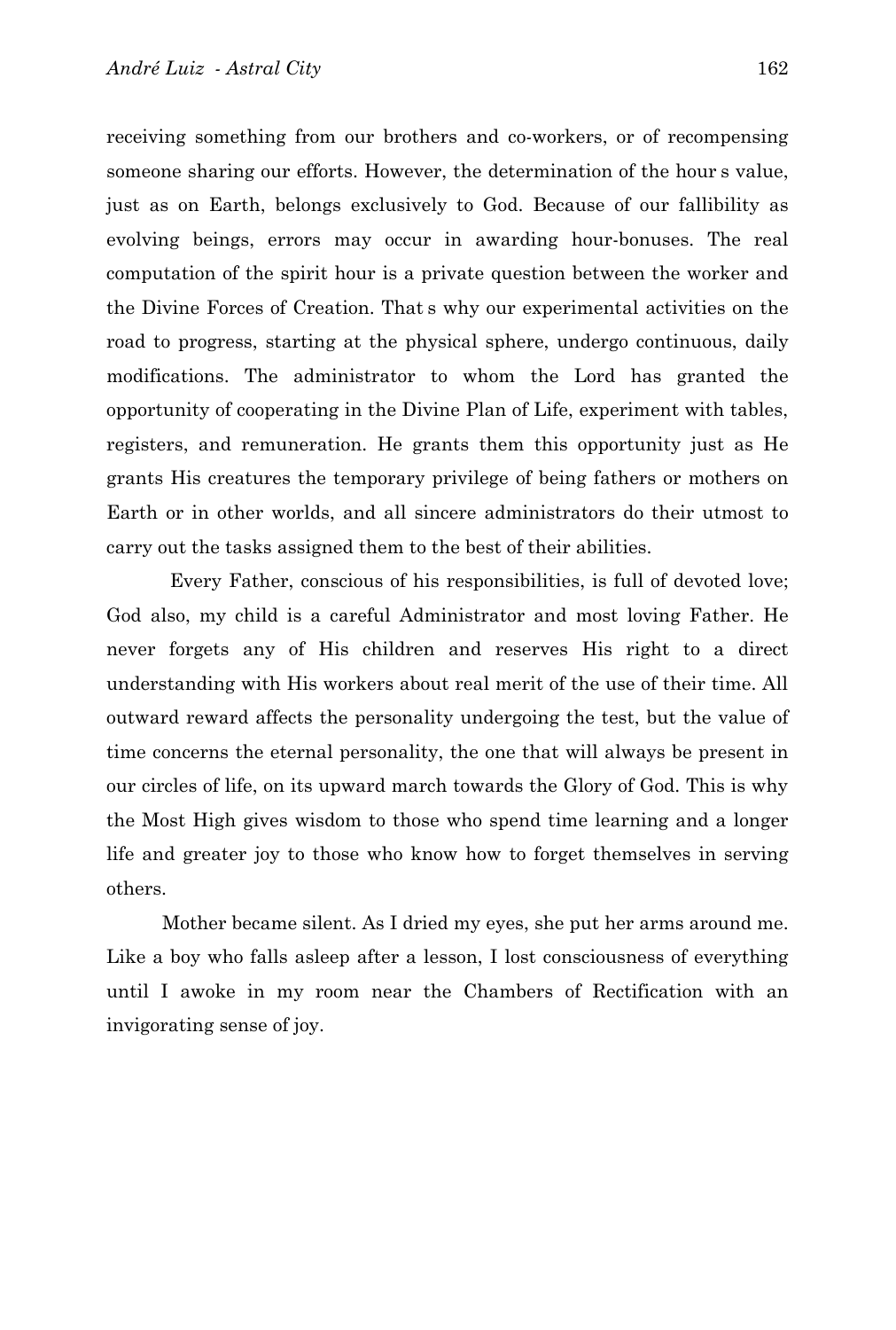# *Chapter 37 VENERANDA'S LECTURE*

All through my work the following day, I looked forward to Veneranda's lecture, which was scheduled to take place after the evening prayers. Knowing that I needed permission to attend, I sought out Tobias.

These talks, he said, are only attended by truly earnest spirits. The instructors here can't afford to waste time. You may go along with the hundreds of workers and patients of the Ministries of Regeneration and Assistance.

I trust you will profit by it." He added, encouragingly.

My new day was spent in intense activity. The visit to my mother and her enlightening words on the practice of good had filled my spirit with sublime contentment. At first her explanation of the hour-bonus had raised certain doubts in my mind how could compensation be granted by God? Wasn't the reckoning of time a task of the spirit or human administrator? Tobias explained that the task of recording the period of service was generally assigned to administrators, as was that of fixing standards of wages and privileges according to a worker's merit, but only the Divine Forces could accurately calculate the essential value of time. There are workers who, after devoting forty years to some activity, end up just as inefficient as they began, a sure sign that they accomplished their task without the least spiritual interest. Likewise there are people who after a hundred years of earthly life will depart just as ignorant as they arrived.

To understand how precious your mothers concept is, Tobias said, it is enough to compare the hours spent by good men to those wasted by bad ones. The former become fountains of divine blessings, while the latter are instruments of torture and remorse. Each living being must settle accounts with the Father for opportunities received and work accomplished.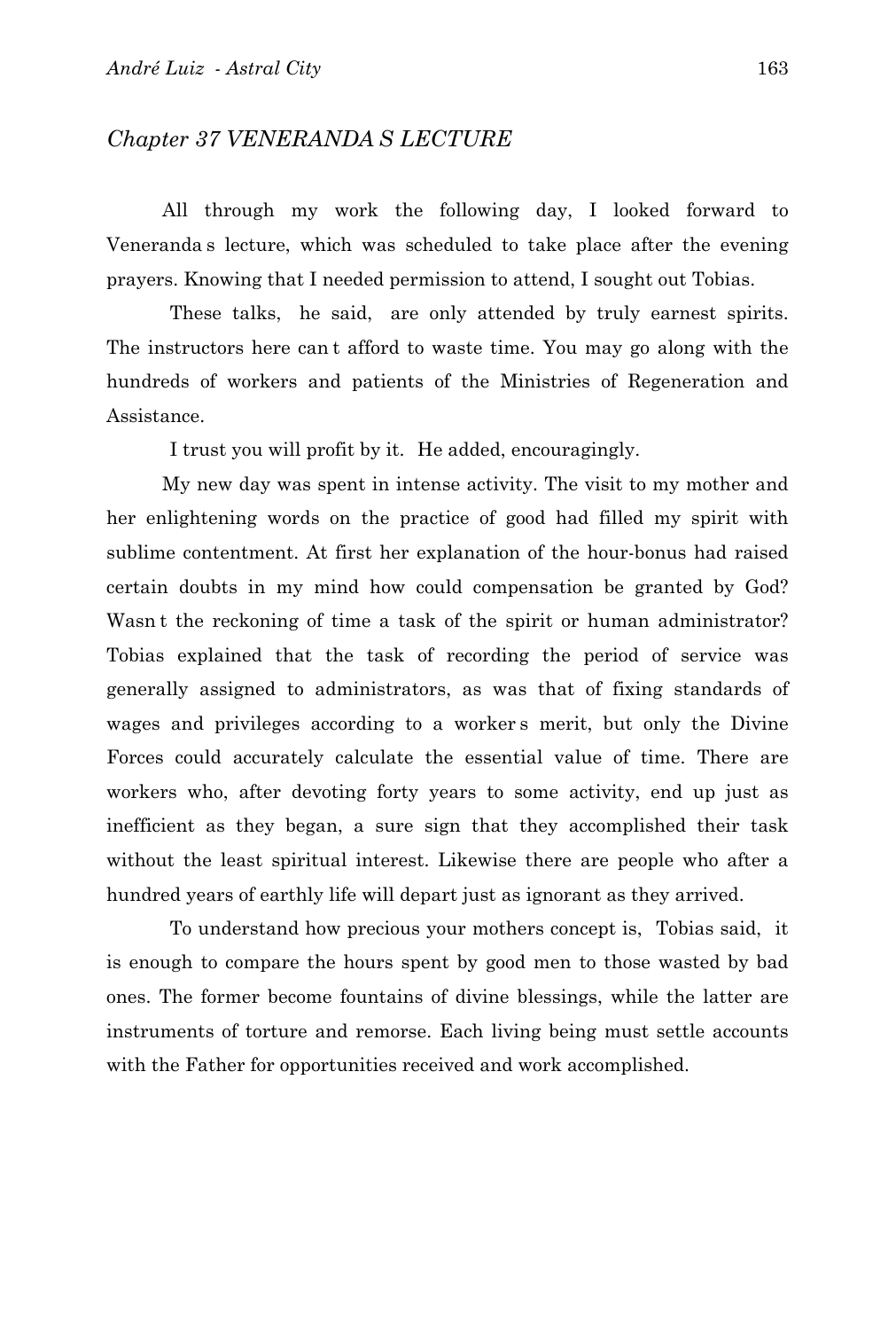At the hour appointed for the lecture, following the evening prayer, Narcisa, Salustius and I made our way to a large natural hall. The hall was a wonder of shades of green, and we sat on comfortable benches formed from the vegetation. Various flowers glittered under the light of the chandeliers and scented the air with ineffable perfume.

I looked around curiously. I noticed twenty of them sitting decidedly apart from the crowd, between us and the flowery mound which supported the lecturer's chair. I inquired, and Narcisa explained:

We are seated with the regular audience. The brothers in the special seats are the most advanced students on the subject to be covered this evening. They are the only ones allowed to ask the instructor questions or present arguments. They have acquired this privilege through their applying themselves to that particular line of study. We may also attaint such a privilege, in time."

Arent you allowed to sit with them? I asked.

Not this evening. As yet, I may sit there only when the lecture deals with the treatment of disturbed entities. However, some my stay for lectures on more than one topic, according to the degree of the knowledge they have already acquired.

A curious procedure. I remarked.

The Governor, she continued, established the procedure in all classes and lectures in the different ministries to keep them from being converted into futile discussions of unfounded personal beliefs. Any worthy doubts or differing viewpoints may be duly considered and elucidated, but only at the proper moment.

She had hardly finished speaking when Veneranda entered the hall, accompanied by two women of distinguished bearing, who, Narcisa informed me, were Ministers of Communication. Every face lit up with joy at the sight of Veneranda, who looked nothing like the old lady her name seemed to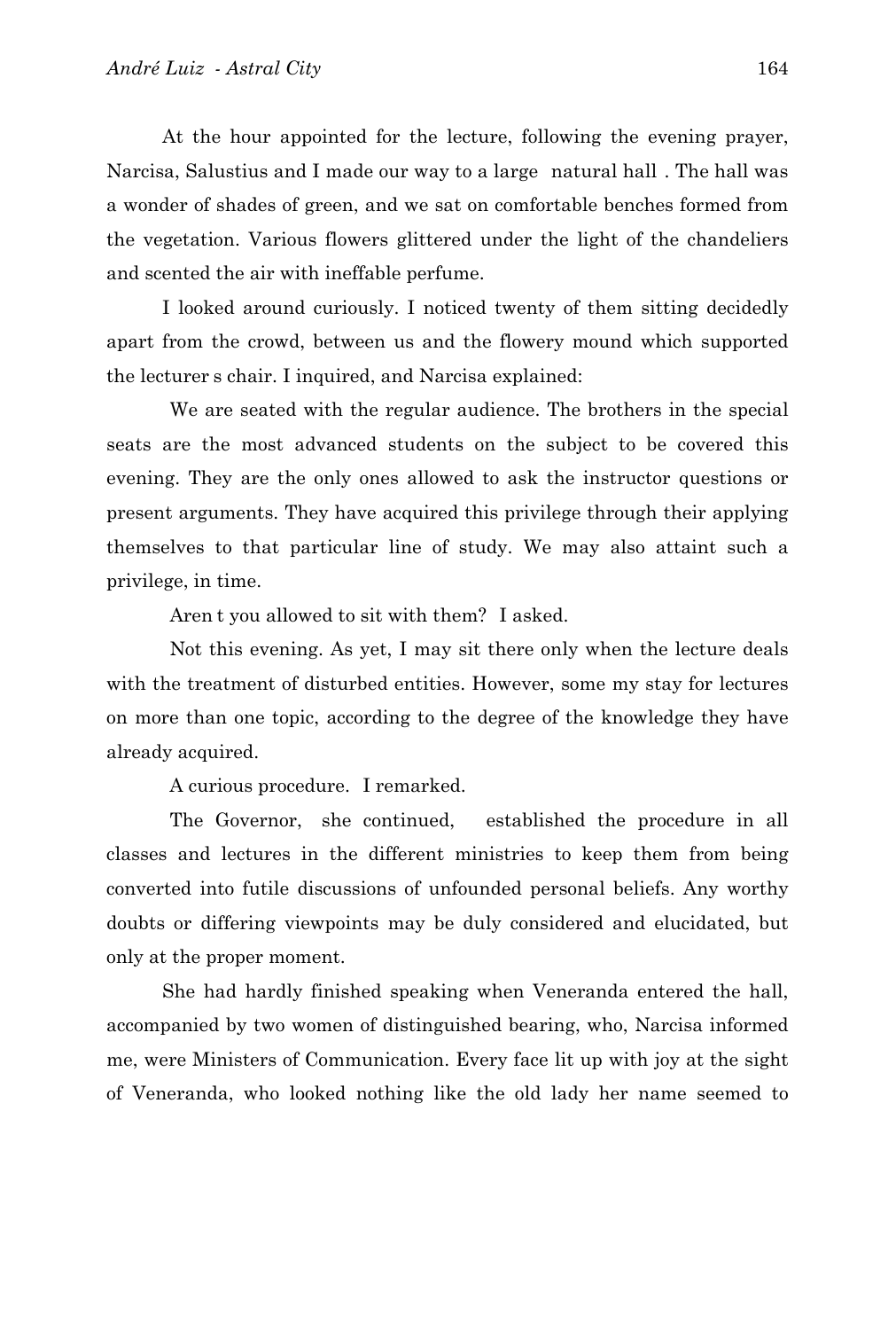imply. She appeared to me to be noble, simple, and unaffected. After a brief exchange of words with the brothers in the special seating, she began by saying:

As usual, our short meeting does not allow for long bursts of eloquence. I am here to talk to you about certain thought processes. Among us tonight are a few hundred listeners who are still surprised about the similarity of forms on the physical plane and in our spirit sphere. They have learned that thought is the universal language, and have been told that mental creation is the most important factor in spirit life. Numerous brothers are asking themselves questions, such as why they find earthly dwellings, utensils, and even the same forms of speech here. Yet this fact should not be a motive of surprise to anyone. We must not forget that, up to now, while in the physical body, we have lived in circles of antagonistic vibrations. Thought is the basis of all spiritual relations, but we must keep in mind that we are millions of souls in the Universe still far from perfect obedience to universal laws. We cannot, as yet, be compared with our older and wiser brothers nearer to the Divine Spheres. We are millions of entities living in the undisciplined inferior worlds of our Ego. The great instructors of physical mankind teach divine principles and expound eternal truths, but in our earthly life we generally learn these laws without obeying them; we acknowledge these truths without consecrating our lives to them.

Now then, do you imagine that by just admitting the power of thought, man can be purged of his inferior condition? Certainly not, it would be impossible. A hundred years on the planet represent much too short a period of training for us to become divine cooperators. During our earthly apprenticeship, we learn the principles of mental force, but forget that, for thousands of years, we have used our thought energies to form destructive mental creations, or at best creations harmful to ourselves.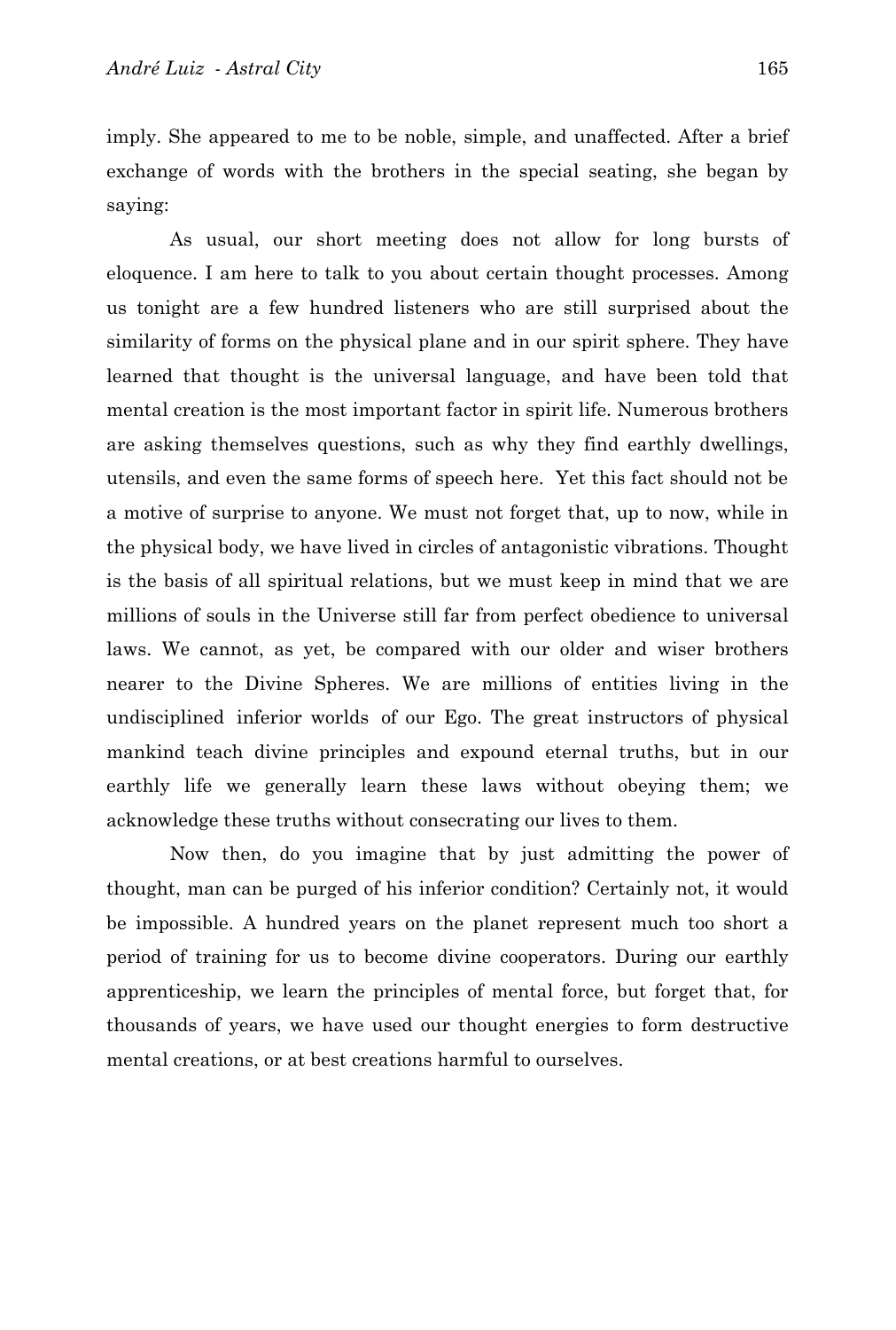We follow courses of spiritualization in the various religious schools of the world, yet, with most of us, it is frequently a question of mere verbal adherence, of lip service and nothing else. No one, however, can attend to his duty through words alone. The Bible teaches us that the Lord of Life Himself did not stop with the Word, but put His creative work into Action.

We all know that though is an essential force, but we overlook the fact that we have misused that force over centuries. We all know that it is man's duty to provide for his own children; likewise each spirit is compelled to maintain and nourish his own creations. A criminal idea will produce mental creations of the same nature; a lofty principle will observer the same laws. Let me illustrate the fact with a more objective example. After rising to great heights, water is purified and carries vigorous vital fluids, returning as the vivifying dew and generous rains. Keep it on Earth, mixed with the impurities on the soil, and it will become a foul mire, a habitat for destructive micro-organisms.

Thought is a living force everywhere. It is the creative atmosphere involving the Father and His children, the Cause and Effects in the Universal Home. Through it men become either angels on their way to heaven or devilish fiends on the road to hell. Have you grasped the importance of this? Of course, evolved minds, both discarnate and incarnate, may communicate mentally without any need for form. Thought is, in itself, the basis of all of the mind's silent messages within the marvelous planes of intuition shared by beings of all kinds. Within this principle, a spirit who has lived only in France can communicate, mind-to-mind, with one in Brazil, regardless of language barriers. The language will always be that of the receiver. This, of course, depends on perfect attunement. However, we are not yet in the spheres of mental purity where all creatures are perfectly attuned to one another. Here we attune to one another in isolated groups and are compelled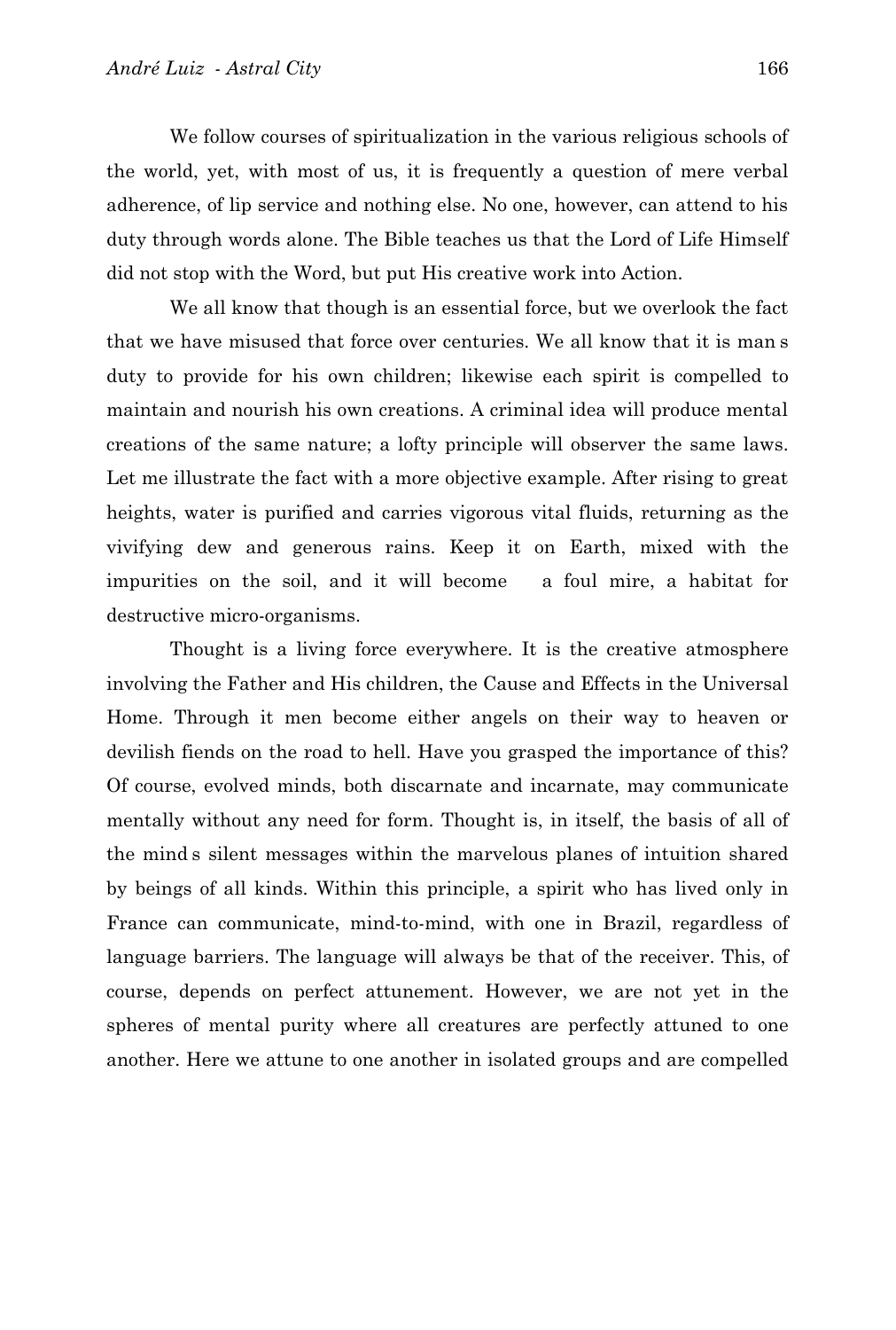to carry on the transitory tasks of the planet so that we may return to it with a higher degree of efficiency.

Therefore, the Astral City as a transitory spirit colony is a great blessing granted us as an additional mercy in order that a few may prepare themselves to rise to higher spheres, and the majority may return to Earth on redeeming missions. I beg you, my friends, let us all realize the importance of the processes of the mind and live up to them from now on.

Who is willing to try? She said as she smiled to the audience after a long pause.

Soft music filled the air with melodious strains. The instructor continued to speak, radiating love, comprehension, sympathy and wisdom. Then, without any preparatory phrases or gestures, she closed her talk with a question.

What? Is the lecture over already? I asked, surprised to see the audience rising to leave.

That's Veneranda's way. The nurse answered with a smile. She always finishes her talks when the listeners are the most enthusiastic. She likes to say that the lessons of the Gospel began with Jesus, but no one knows when and how they will end.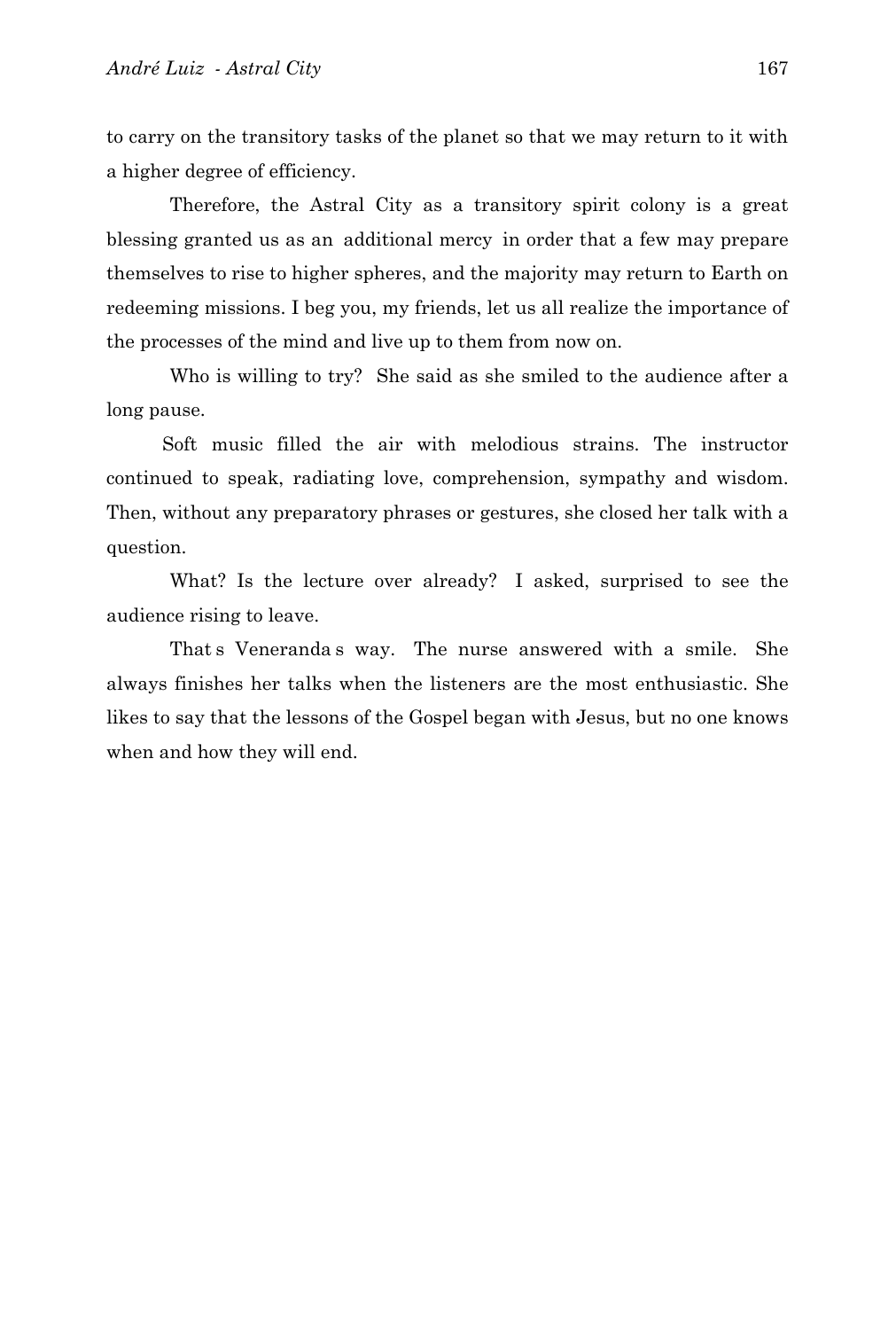# *Chapter 38* TOBIAS' HOME

On my third day in the Chambers of Rectification, Tobias delighted me with a pleasant surprise. After work, when the night attendants had taken over, I was taken to his home, where moments of instructive entertainment awaited me.

When we arrived he introduced me to two women, one already elderly and the other approaching middle age. He explained that the first was his sister, the second his wife. Lucian and Hilda, both gracious and affable, welcomed me cordially.

We gathered in library, where I noticed beautifully bound books, all works of great spiritual value. Hilda invited me into the garden to see some delicately shaded arbors. Each residence in the Astral City seemed to specialize in raising certain flowers. Lysias home contained gloxinias and hundreds of lilies, while numerous hydrangea banks rose luxuriantly from a carpet of violets at Tobias' home. Here and there rose clusters of slender trees, reminding me of young bamboo, whose upper branches were joined by enormous flowery bows of a curious climbing plant, forming a graceful canopy.

An intoxicating fragrance floated in the air. I couldn't put my admiration fully into words. We were speaking of the beauty of the landscape in general, as seen from that angle of the Ministry of Regeneration, when Luciana called us back to the house for a light meal.

Enchanted with the simple and cordial family atmosphere, I could find no words to give thanks to my host. After some friendly talk, Tobias said, smiling:

"My friend André here is a newcomer to out Ministry, and probably doesn't know my family background yet.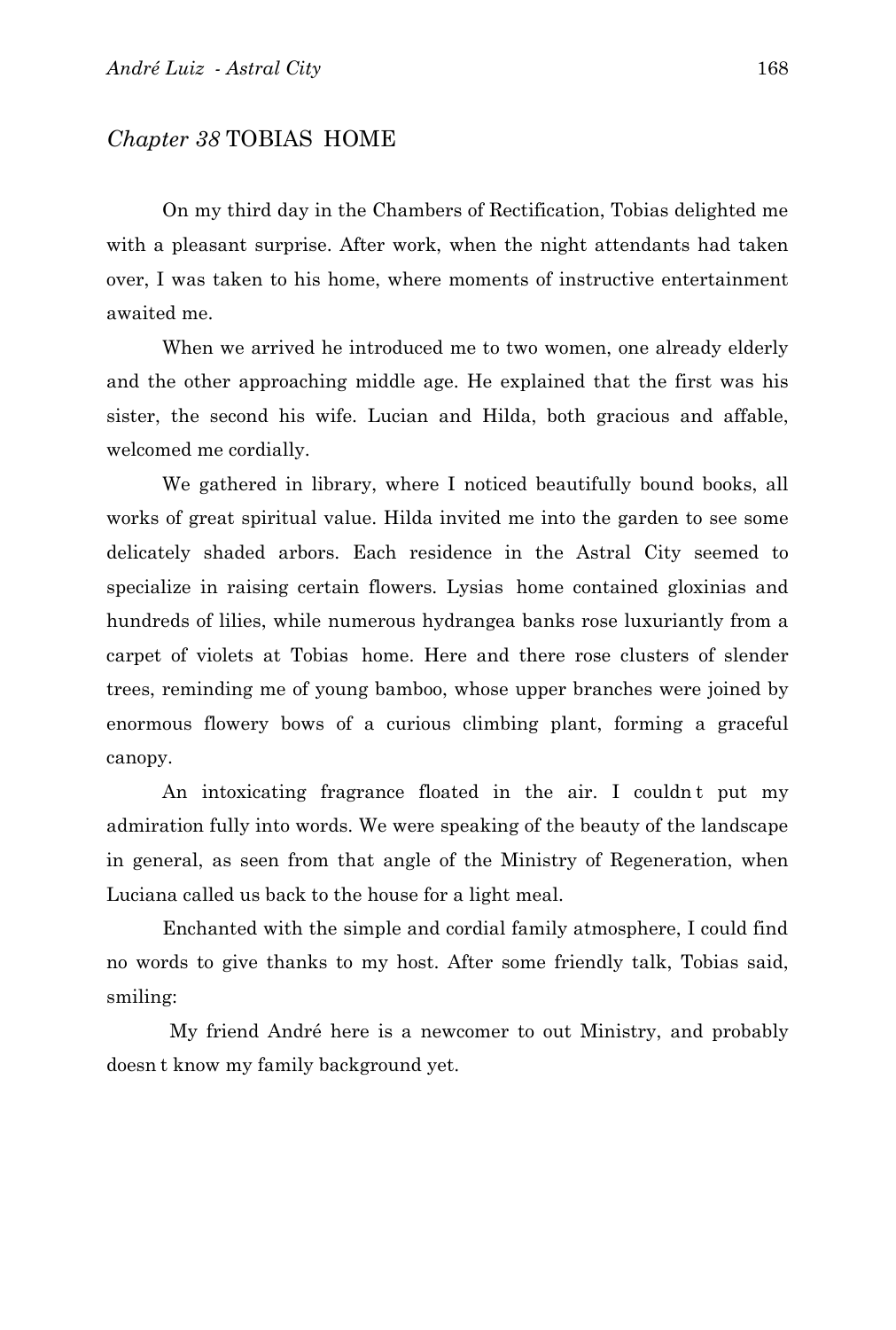They all smiled at me, and, noticing my silent interest, the head of the household continued:

In fact, there are several families similar to outs here. You see, I was married twice... He added, pointing to both ladies good humouredly.

Yes, indeed. I stammered, extremely confused. You mean that both Hilda and Luciana shared your experiences on Earth."

Exactly. He answered calmly.

Hilda turned to me and said apologetically:

"You must excuse our Tobias, brother André. Whenever we entertain new comers from Earth he always starts talking about the past.

And why not? Tobias asked, good humouredly. Shouldn't it be a motive of legitimate joy to conquer the monster of jealousy, acquiring at least a small degree of true brotherly love?

The problem really does concern us all. I remarked. There are millions of people on Earth who have twice made sacred marriage vows. Ho would we resolve such a delicate sentimental problem in the face of spiritual survival? We know that physical death merely transforms without destroying, and that spirit ties continue unbroken throughout infinity. How to proceed, then? Condemn the man or woman for marrying more than once? We would find millions of creatures in the same circumstances. I have often wondered at the passage in the Gospel in which the Master, referring to marriage in Eternity, promises us the life of angels.

We must remember, however, added the kind host, with all due respect to out Lord, that we aren't yet in the sphere of angels, but that of discarnate people.

But how can we cope with such a problem here? I asked.

"Very simply. We know that between the irrational animal and rational man there are a series of gradational positions. Likewise, between ourselves and the angels there is a great distance to travel. Therefore, how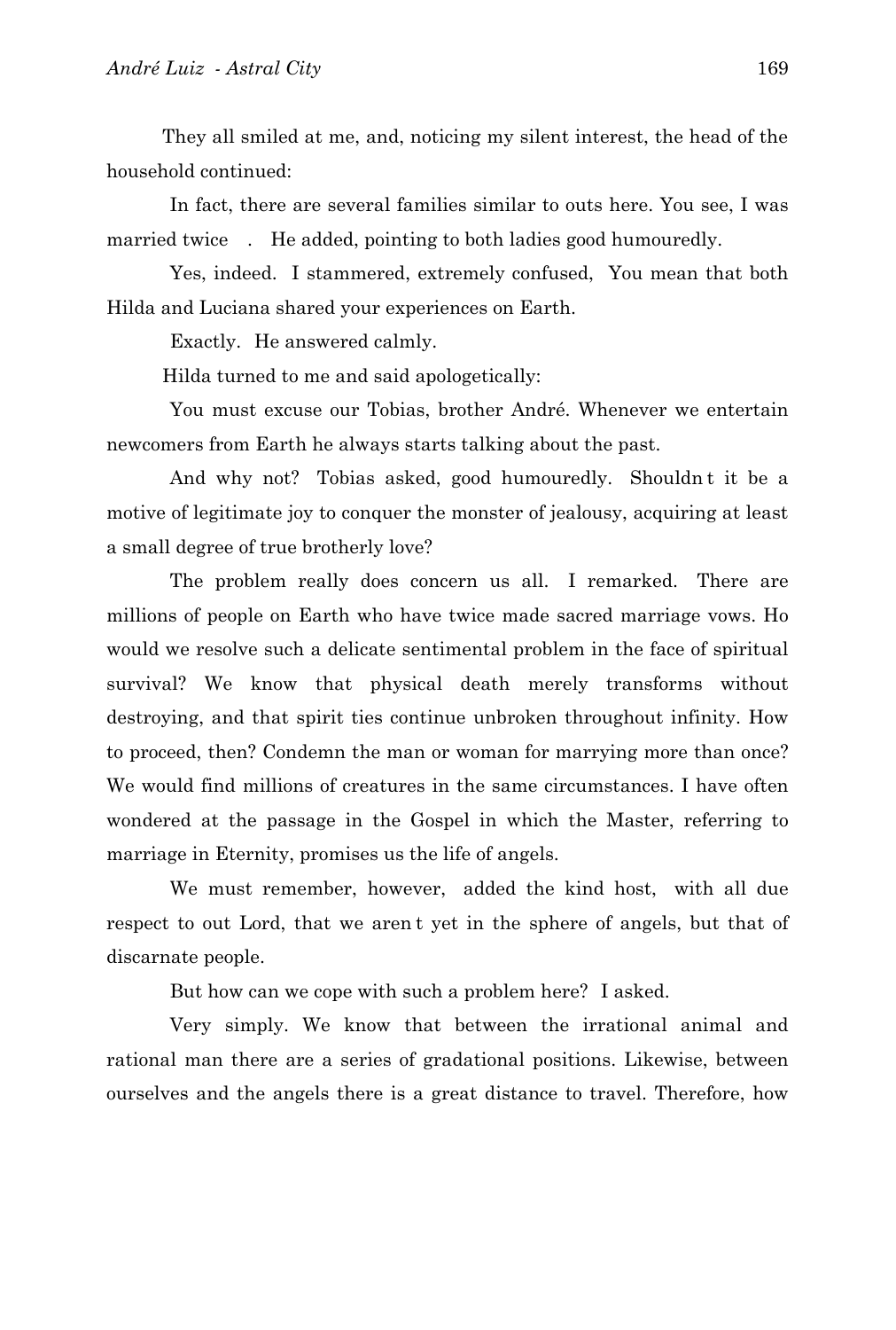could we aspire to the company of such angelic beings if we aren't even fraternal with each other? Of course, there are strong hearted travelers who, in a supreme effort of the will, face and surpass each obstacle they meet. The majority, however, can't do without bridges or the charitable help of devoted guides. Because of this truth, cases of this nature are settled through genuine brotherhood, keeping in mind that true marriage, a union of souls, can never be broken.

Luciana, who had kept silent, joined in"

However, it is only fair to add that we owe our present condition of happiness and comprehension to Hilda's spirit of love and self-denial.

But Tobias' wife protested with humble dignity:

"Oh, please. Don't bestow virtues on me which I don't possess. But, so that our guest might learn from my painful apprenticeship. Ill try to summarize our story.

With an introductory gesture, she began her touching story:

Tobias and I were married while still very young, in deference to the sacred spirit affinity we felt. I don't think it necessary to describe the happiness of two souls who, united by real love, are joined in the holy vows of matrimony. Death, however, seemed jealous of our great bliss, and ended my physical life when our second child was born. Our grief was indescribable. Tobias wept hopelessly while I felt incapable of controlling my own despair.

"Oh, the sad days I spent in the Lower Zone, stubbornly clutching to my husband and two children, deaf to all exhortations sent me by my spirit friends. I wanted to fight, like a mother hen defending her nest, yet I realized that Tobias had to reorganize the home and that the children were badly in need of maternal care. My sister-in-law, who was single, couldn't stand the children, and the cook only feigned dedication to them. The two young nurses were unreliable girls, incapable of assuming any serious responsibilities.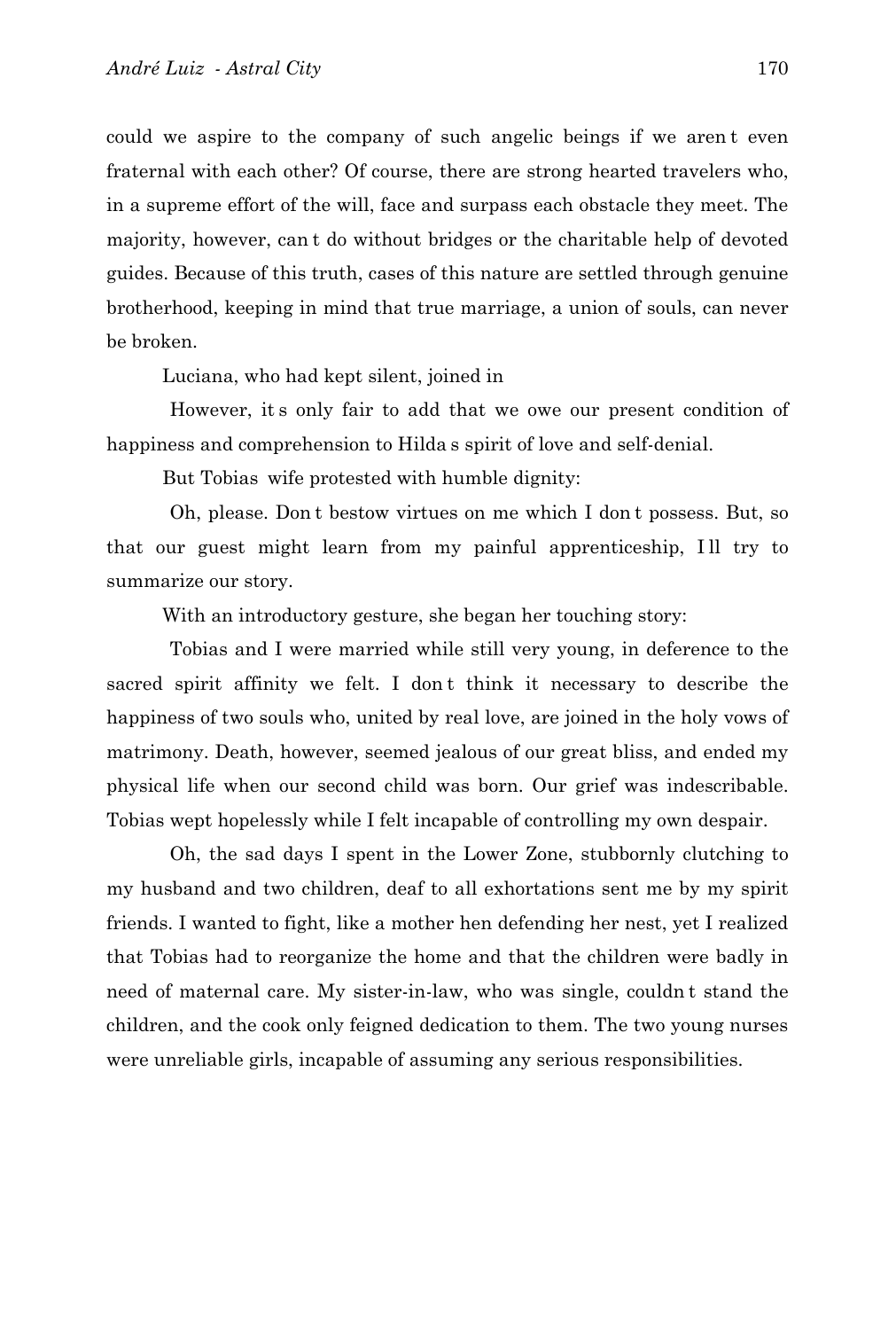Faced with that unbearable situation, Tobias could no longer put off an urgent decision, and one year after my death he married Luciana. If you only knew how I fought against it I was like a wounded tiger! In my ignorance, I went as far as to struggle against the poor girl, trying to kill her. It was than that Jesus, in His great mercy, granted me the providential visit of my maternal grandmother, who had passed over so many years before. I was greatly surprised to see her arriving somewhat casually, as if for no special purpose. She sat down and drew me to her lap, just as she used to when I was a child. She asked, tearfully, well now, my grandchild. What is your role in life are you a lioness or a soul conscious of God? Don't you see that our sister Luciana acts as a mother to your children, keeps your house, tends to your garden, and puts up with your husband's moods? Do you think she isn't good enough to become his temporary companion in the struggles of life? Is this the way to show your gratitude for divine benevolence and reward those who serve you? Do you want to accept Luciana as a slave, but despise her as a sister? Hilda, have you forgotten the teachings of the Crucified? My poor, misguided grandchild.

Throwing my arms around my grandmother's neck I cried my heart out. I abandoned my old home in her company and came to serve in this blessed spirit colony. Luciana became as one of my daughters, and I began to devote all my energies to serious studies and to the moral improvement of my inner self. Tobias raised another family, which also became mine by sacred spirit bonds. I tried to help everyone in my old home, without exception. In time Tobias came to join me here, and finally, to out great joy, Luciana also arrived. This, my friend, is our story.

But Hilda didn't tell you how much she had to go through to teach me with her example. Added Luciana.

Now no … objected Tobias wife, stroking Luciana's hand. Luciana continued with a smile: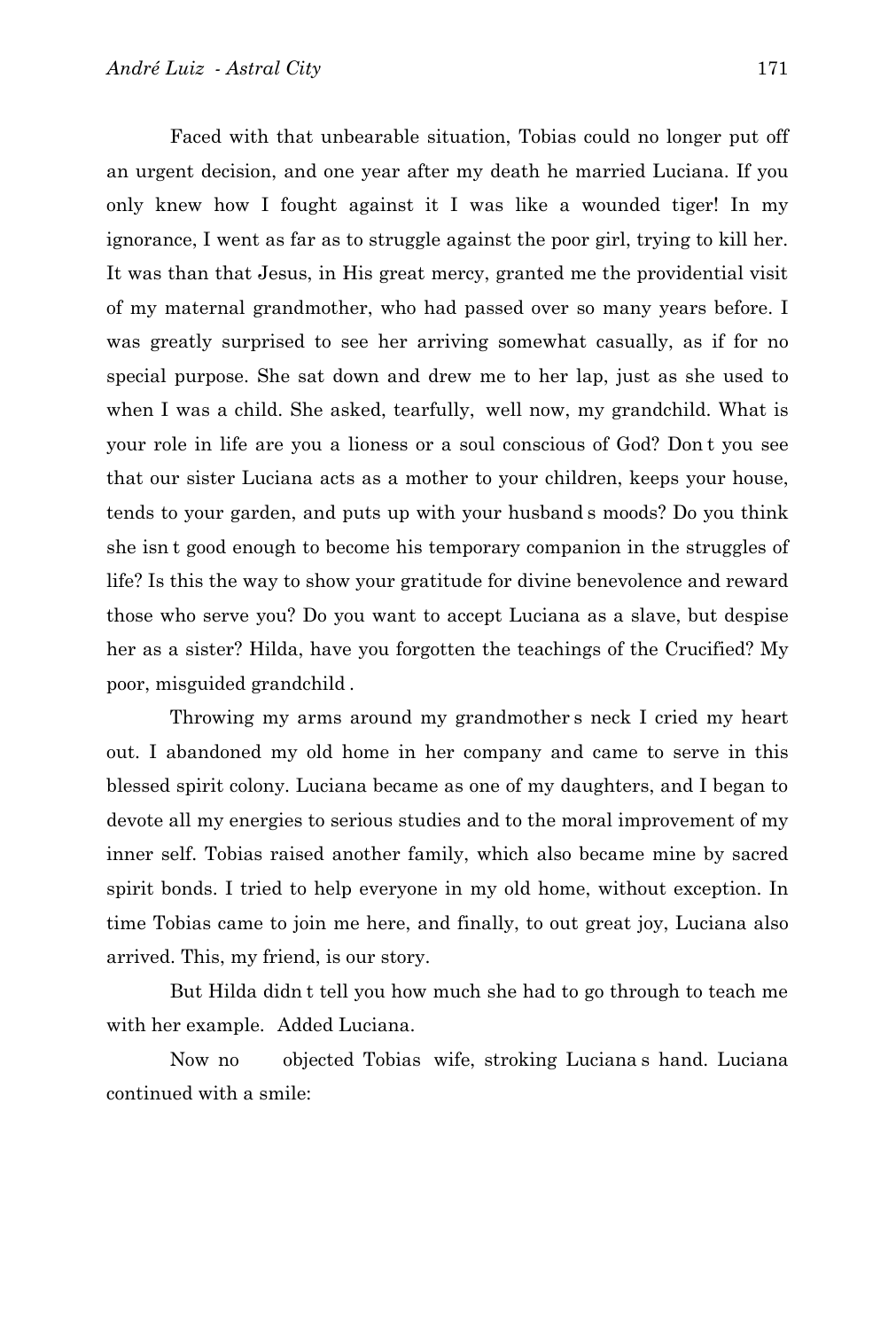Thanks to Jesus and to Hilda I learned that there are different kinds of marriages: those of love, of fraternal motives, of tests, and of duty. The day Hilda granted me forgiveness with a fraternal kiss I felt that my heart broke away from the monster of jealousy. Spiritual matrimony forges a bond of souls, while others, even though sacred, are merely covenants of duty needed for the readjustment of past errors of fulfillment of redeeming processes.

And so we organized our new home based on true brotherhood Tobias added.

How are marriages made here? I asked, availing myself of a pause.

Through vibratory combination, Tobias explained kindly, or to make it clearer, by perfect attunement.

Unable to control my curiosity, and forgetting my manners, I went on:

But what is Luciana's position, exactly?

When a married Tobias, a widower, I should have known that our union would probably be fraternal. Yet it cost me much suffering to understand that. In fact, it is only logical co conclude that when a couple suffers from restlessness, incomprehension and sadness their marriage is only a physical union, not a spiritual bond."

I still had another question, but could find no words to express it without seeming unduly indiscreet. Hilda sensed my thoughts, however:

Don't worry, Luciana is already spiritually betrothed. Her companion of many earthly existences returned to the physical sphere a few years ago and she'll follow him next year. I think the happy meeting will be in Sao Paulo.

We all smiled joyfully. At that moment Tobias was called to the Chambers of Rectification to attend to a serious case. Thus our pleasant talk came to an abrupt end.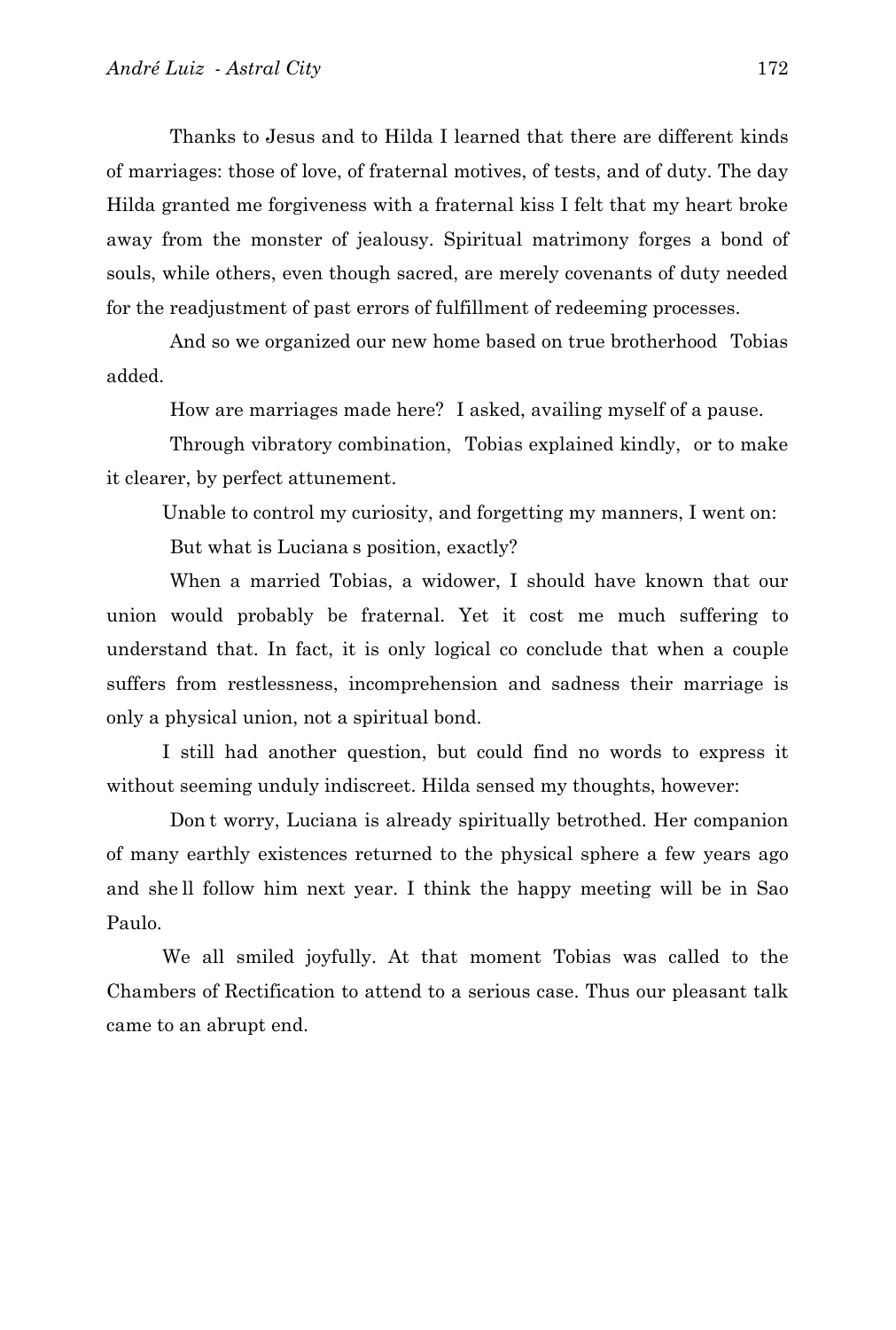# *Chapter 39 CONSULTING LAURA*

Tobias' case made a deep impression on me. The memory of his home organized according to new principles of brotherly union, haunted my mind. After all, I also still considered myself the head of an earthly household and could well imagine how difficult it would be if I had found myself in a similar position. Would I have the courage to follow Tobias' example? I thought not. I could not see myself as capable of worrying my dear Zelia so much, nor would I accept such an imposition on her part.

My observations of Tobias' household tortured my mind, and I could find no satisfactory answer to my questions. I felt so perplexed that the following day I decided to pay Lysias a visit in my leisure time, in order to consult Laura, whom I trusted as a mother.

I was welcomed with great joy and had to wait for an opportunity to talk calmly with my friend's mother. When the young people left for their usual evening entertainment, I found myself alone with my generous friend. Although embarrassed, I told her what was troubling me. She listened attentively and responded with a knowing smile:

You were right in coming to discuss this question with me. The solution of any soul-searching problem requires friendly cooperation.

After a brief pause, she went on:

Tobias case is but one example of countless similar arrangements here and in other spiritually evolved communities.

But it does shock our feelings, doesn't it? I remarked earnestly.

From a merely human point of view, those things are even scandalous; however, my dear friend, we must now consider, above all, principles of a spiritual nature. So, André, we have to try to understand the evolutionary phases of life. Since we have to undergo a long period of animal existence, we cannot expect to get rid of it all of a sudden. We take centuries to emerge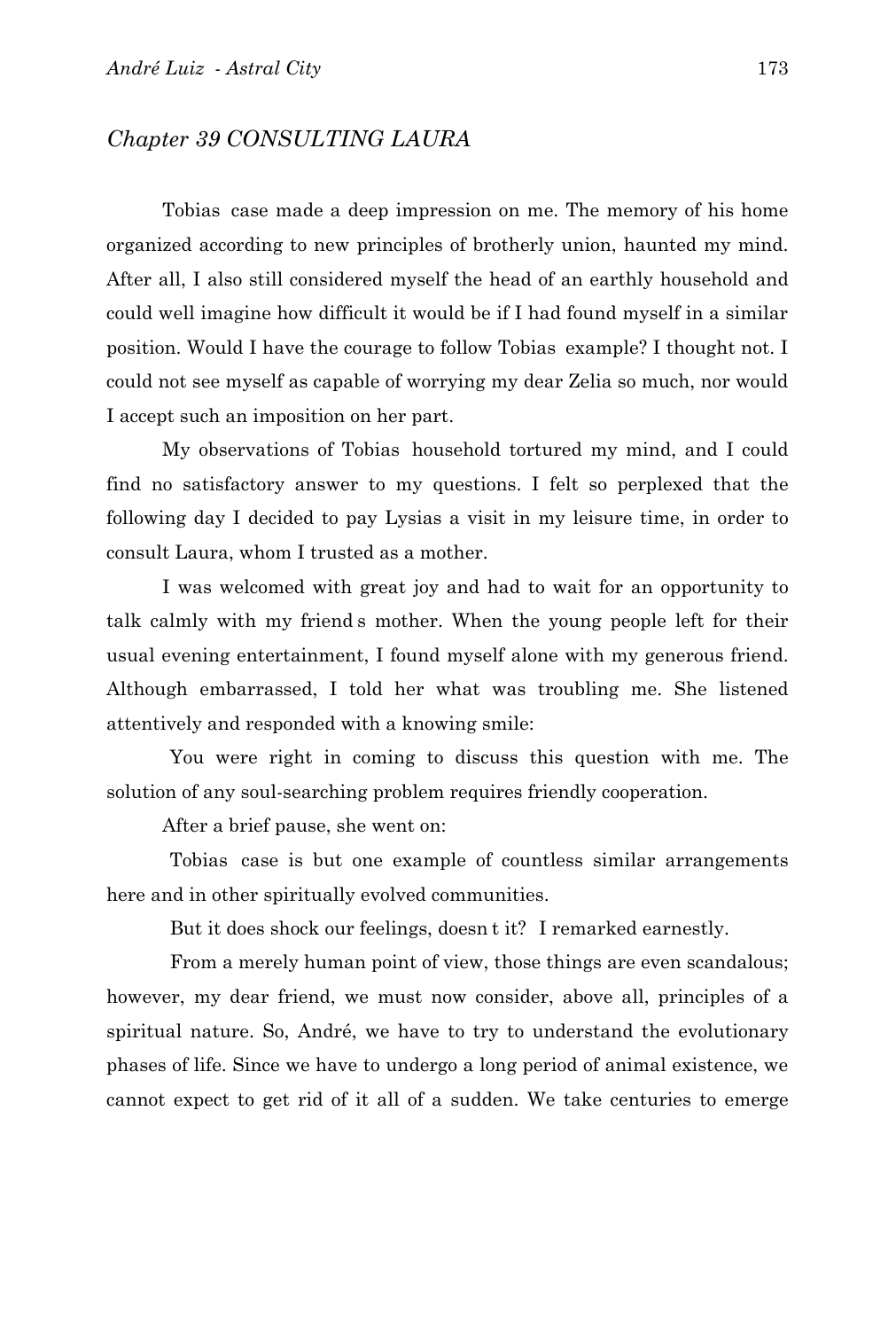from the lower stratum. Sex is one of the most misunderstood of divine faculties. Thus, for the present, it won't be easy for you to grasp the evolved aspect of the domestic organization you visited yesterday. Still, you may be sure that great happiness reigns there, through the atmosphere of comprehension between the performers of the earthly drama. It isn't everyone who succeeds in substituting bonds of light for chains of darkness in such a short time.

But is that a general rule? I asked, Do all men and women married more than once reorganize their home here to include all those with whom they may have formed affectionate ties?"

Dont jump to conclusions, continued Laura, patiently, Go slowly. Many may feel affection but have no affinity. You must bear in mind that vibratory conditions are far more important here than on Earth. Tobias' case is an example of the victory of true fraternity, won by three souls struggling for the acquisition of an evolved understanding. Whoever does not conform to the law of fraternity and mutual respect will automatically be barred from crossing those frontiers. The somber regions of the Shadowy Zone are crowded with entities that failed in similar trials. As long as they go on hating, they remain as unsteady compass needles, moved by every antagonistic influence. Likewise, if they don't understand the truth, they succumb to the domination of falsehoods and are unable to enter the zones of superior spiritual activities. Countless are those who suffer for long years without spiritual relief, only because they will not conform to the laws of legitimate fraternity.

What happens then? I asked as Laura paused briefly, Since the poor souls on such trials aren't admitted to the spirit communities of evolved apprenticeship, where do they live?

After truly infernal torments of their own inferior creation, she continued, they return to the physical sphere to begin again the lesson they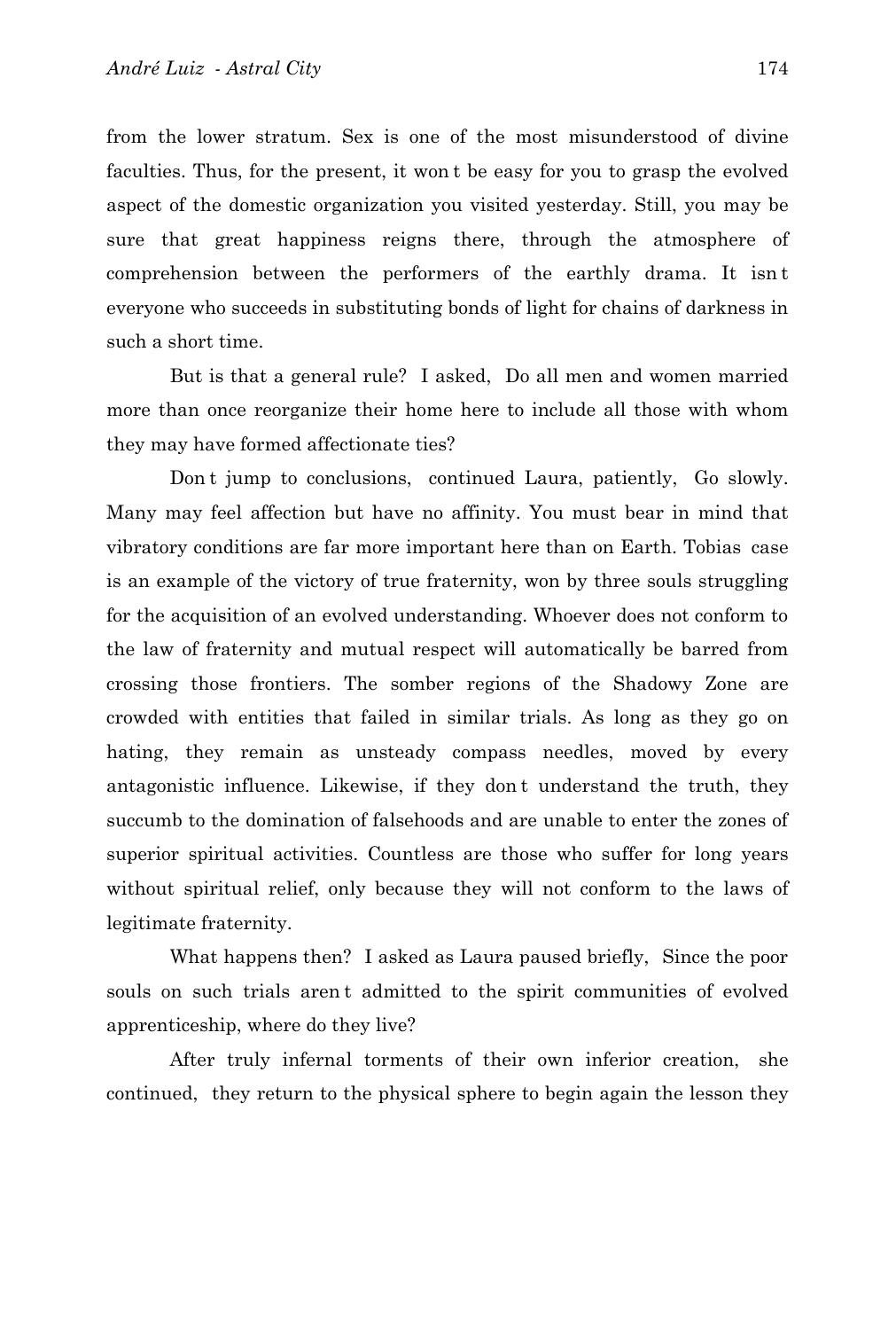wouldn't learn in the spirit plane. Divine Mercy grants them new bodies and complete oblivion of the past. They will then receive through blood ties those they deliberately shunned out of hate or incomprehension. We can thus realize and appreciate more the transcendental significance of Jesus' exhortations when He advises us to seek immediate reconciliation with our adversaries. We should follow this advice for out own good. Those who know how to use their time wisely can, on closing their earthly career, attain lofty spirit conditions with an untroubled conscience. Even though they may have to return to the flesh, their burden of trials and tribulations will be considerably lighter. Many spirits will spend centuries trying to overcome bitter feelings of hatred and resentment during their earthly sojourn, only to revert to them again on reentering the spirit world. The problem of forgiveness, according to Jesus, is extremely serious, and cannot be accomplished merely with lip service, for while a superficial pardon is but a question of words, those who would really forgive must dig deep into themselves and cast off the venomous dregs of former times."

Laura fell silent, as if pondering the far-reaching import of the profound concepts she had just voiced. Availing myself on the pause, I remarked:

The experience of marriage is very sacred to me. My friends was not surprised at my observation, and replied:

"To spirits still undergoing simple animal experiences, our conversation must be devoid of all interest, but we, who have already learned the importance of illumination with Christ, must take into due consideration not only the experience of matrimony but also all sexual experience, as it greatly affects the life of the soul."

My wife ha always occupied a sacred place in my heart, above all other affections. Nevertheless, at these words, remembering my past as an ordinary man, I could not help blushing. On hearing Lysias' mother now, I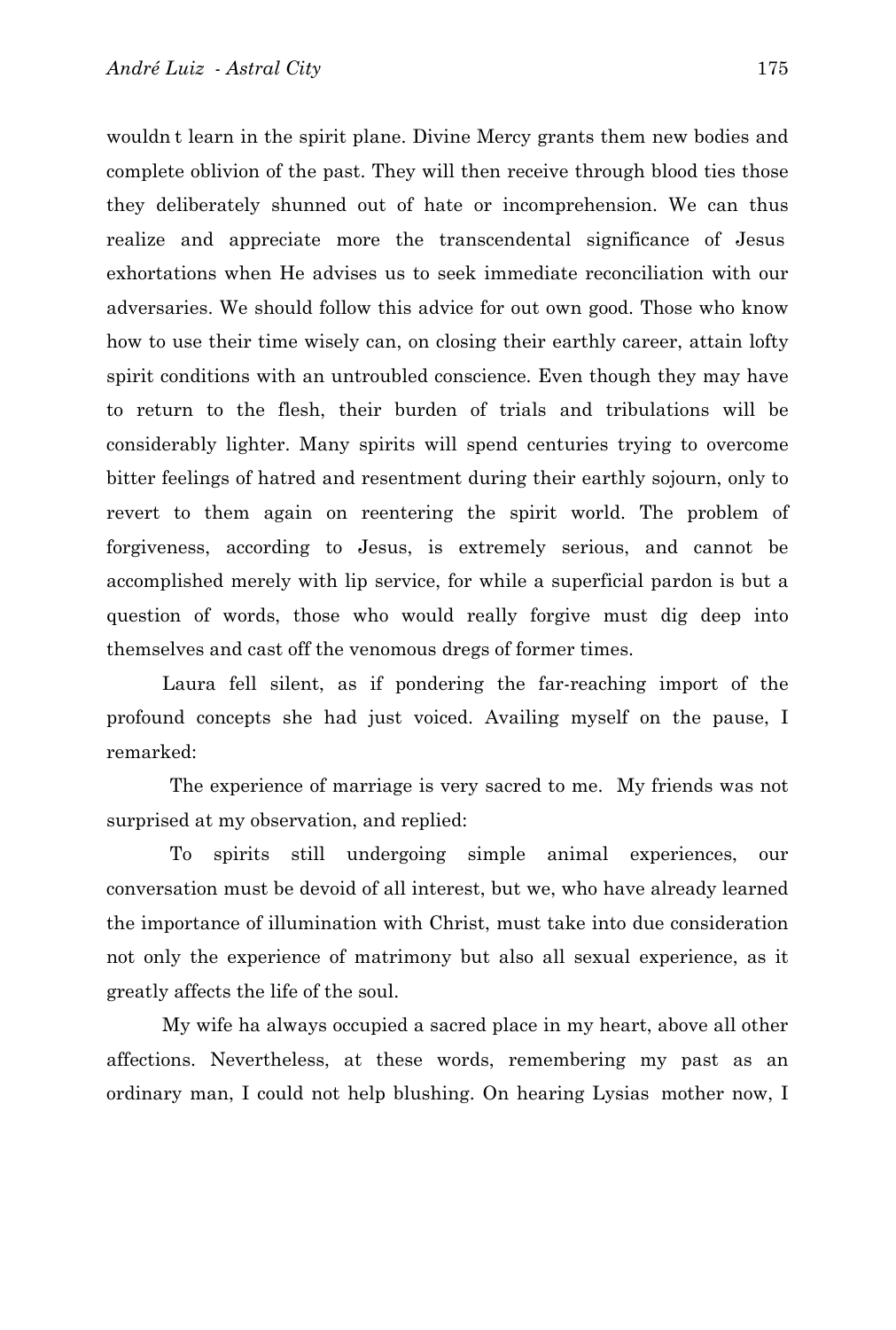recalled the time-honored words of the Old Testament: "Thou shalt not covet thy neighbor's house nor his wife, nor his man-servant, nor his maid-servant, nor his ass, nor his ox, nor anything that is thy neighbors. Suddenly, faced with Tobias case, I felt unable to continue. Laura sensed my inner embarrassment and continued:

Wherever the task of readjusting wrongs is common to all, there must be room for a great brotherly understanding and a deep respect for the Divine Mercy that offers us so many opportunities to work out our amends. For the creature who has already acquired some spiritual enlightenment, every sexual experience assumes an unsuspected significance. This is why no truly redeeming mission can be fulfilled without legitimate brotherly understanding. Just a short time ago I heard a highly-evolved instructor in the Ministry of Elevation declare that were he able he would materialize himself on the physical plane to teach the representatives of religious denominations in general, that, to be divine, all charity must be based on human brotherhood."

My hostess then closed our talk by inviting me to see Heloisa, who was still confined to her room. After a short visit to the young newcomer from the physical plane and noticing with pleasure her marked improvement, I returned to the Chambers of Rectification immersed in deep thought. I was no longer concerned with Tobias' conduct nor Hilda's or Luciana's attitude. I was filled with a profound awe at the all-embracing issue of human fraternity.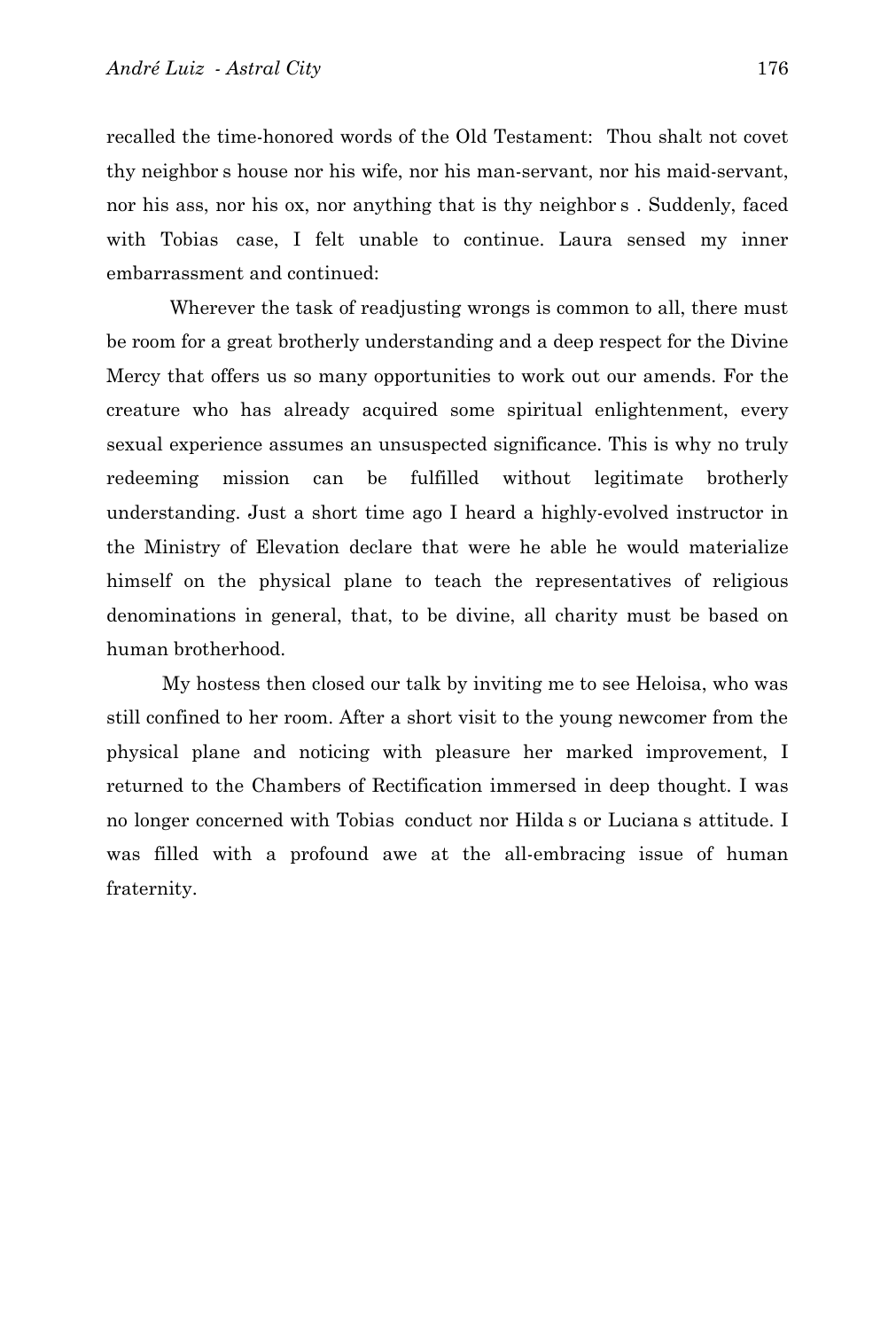# *Chapter 40 AS YOU SOW, SO SHALL YOU REAP*

I didn't know how to explain my wish to visit the Women's Department of the Chambers of Rectification. Nevertheless, I spoke to Narcisa about it, an she immediately offered to take me there.

When the Father summons us to a certain place, she said kindly, surely there is some work awaiting us there. Each situation in life has a desired end. Remember to watch for this principle in apparently causal visits. As long as our thoughts are turned to the practice of good, it won t be difficult to identify divine suggestions."

That same day, she and I went to find Nemesia, the prestigious superintendent of the Women's Department. It wasn't hard to find her. In the ward I saw rows of women in immaculately well-kept beds, all of them pitiable human wrecks. Here and there I heard heart-rending cries and agonizing exclamations. Nemesia, radiating the same kindness as Narcisa, welcomed me cordially.

I suppose you must be accustomed to these scenes by now. The situation is about the same in the Men's Department.

And, with an expressive gesture to her companion, she went on:

Narcisa, will you please show our brother all the different sections that you think may be educational for him? The ward is open to you.

On our way, we began discussing human vanity, always inclined to physical pleasures, and recalling observations and teachings on the subject. We reached Pavilion Seven, where I saw rows of women lying in a long line of beds each set equally distant from the others. I was studying their faces when one caught my eye. Who could the woman with that particular embittered face be? She looked prematurely old and worn, her lips twitching with a frustrated expression of irony and resignation. Her eyes were dim and sorrowful, and her sight seemed to be defective. With a heavy heart, I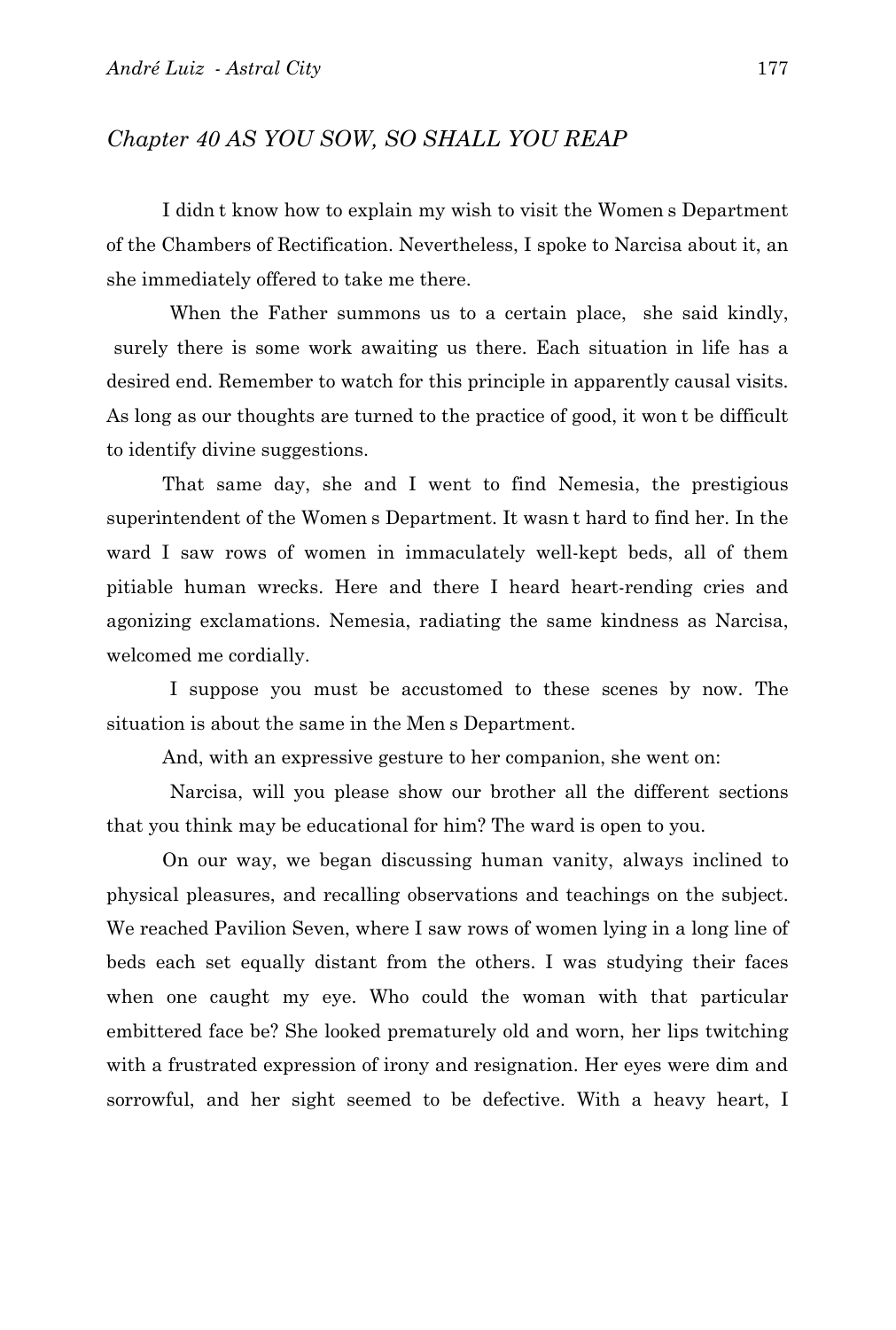restlessly searched my memory. In a few moments I remembered her from my past it was Elisa, the same Elisa I had known in my youth. Suffering had changed her, but there was no doubt in my mind.

I perfectly remembered the day an old friend of my mother's brought the poor girl to our house to enter our service. At first there was nothing unusual in our relationship, but gradually we forgot ourselves. Abusing the relationship between one who orders and one who serves, we grew more and more intimate. Elisa seemed to be frivolous and thoughtless, and when we were alone she often referred to her earlier irresponsible adventures, breaking down the last barriers of self-restraint between us.

One day, my mother called me to account. Such intimacy, she exhorted, was not good. It was quite right to be kind and generous to the maid, but our relationship should stay within wise limits. It was too late, though. We had already gone beyond those limits, and soon Elisa, lacking the courage to accuse me to my face, left our home.

Time passed, and the episode receded in my memory to a mere incident in my life. But, as everything else, it was not blotted out of my mind, and here was Elisa before me, downtrodden and humbled. Where had that wretched creature lived, who so early in life had experienced such sufferings? Where had she come from? This case was not like Silveira's in which I had shared responsibility with my father. Here, the debt was all mine. I was nervous and put to shame by the accusing reminiscences and, like a child anxious to be forgiven for wrongdoing, I turned to Narcisa for guidance.

At times I admired the trust those saintly women inspired in me. I might never have had the courage to ask Minister Clarence for the explanations I had asked of Lysias' mother. I probably would have acted otherwise had I been in Tobias' company at that moment. Considering that a generous and Christian woman is always a mother, I opened my heart to the kindly nurse, who seemed, by the way she looked at me, to understand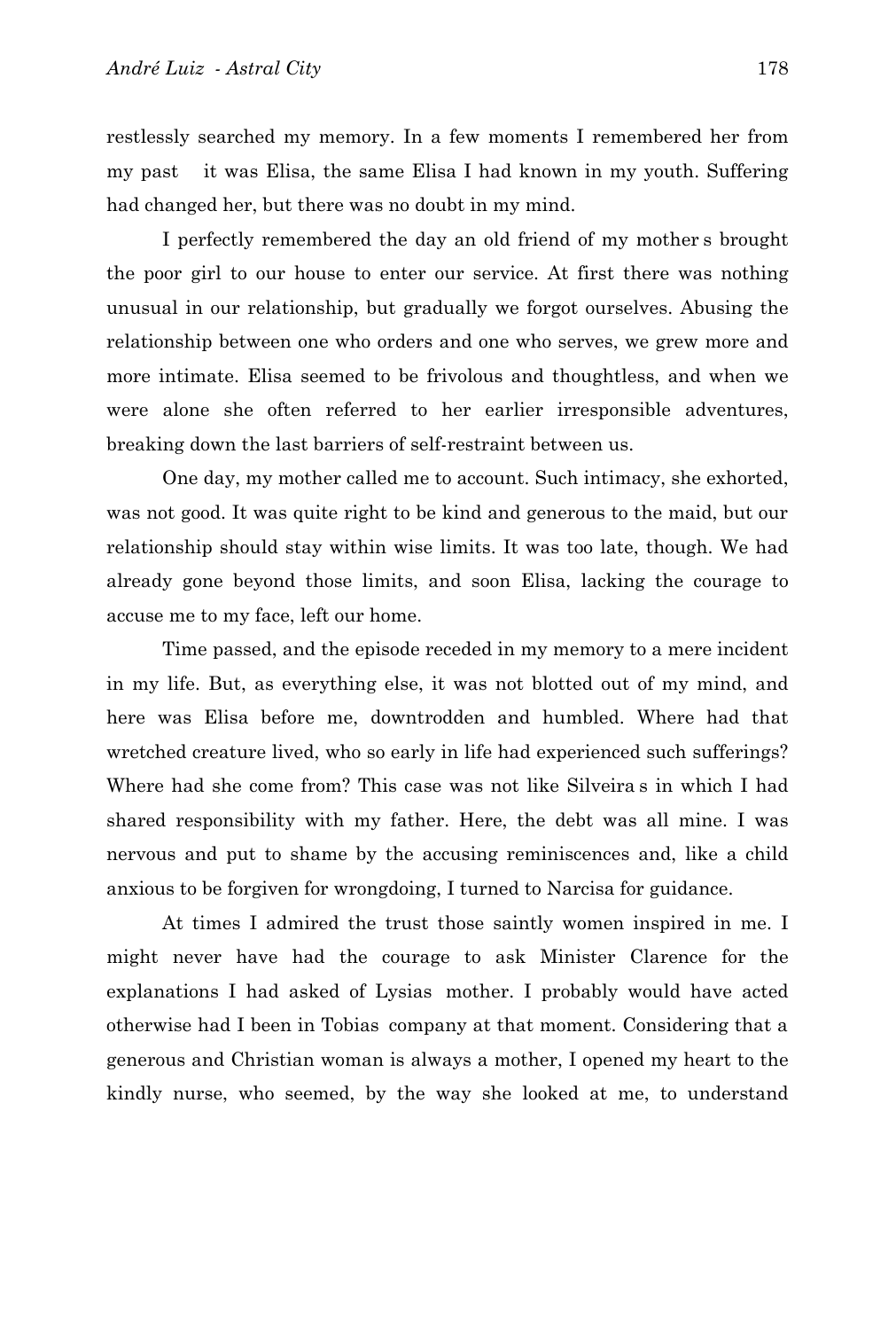everything. As I began to talk, I could hardly keep back my tears. I was only halfway through my painful confession when she interrupted me:

You needn't go on, André. I can already guess the end of your story. I fully realize your moral torture from my own personal experience. However, you mustn't indulge in destructive thoughts. Since the Lord has granted you the opportunity of meeting this sister, it must be because He thinks it a time to repay your debt.

Don't be afraid. She said, sensing my indecision, Go to her and try to comfort her. Remember, brother that we always find the fruits of the good or evil we have sown. This statement isn't a mere doctrinal phrase it's a universal reality. I have learned a great deal from similar situations. Blessed are the debtors who are ready to pay.

Seeing that I had already made up my mind to atone for the wrong committed, she added:

Go on, but don't tell her who you are for the moment. Leave that for later, when you have already managed to help her. It won't be difficult, as she will continue to be almost blind for some time yet. By her aura, I can classify the poor thing as one of those unfortunate fallen women and defeated mothers.

We approached Elisa's bed and I began to speak comfortingly to her. She told us her name, and that she had been brought to the Chambers three months ago. Determined to humble myself before Narcisa so that the lesson should be indelibly written on my soul, I inquired:

You must have suffered a great deal, Elisa. Was yours an unhappy life?

Sensing the affectionate tone of my question, she smiled at me resignedly and said:

Painful experiences are always eloquent examples. I replied.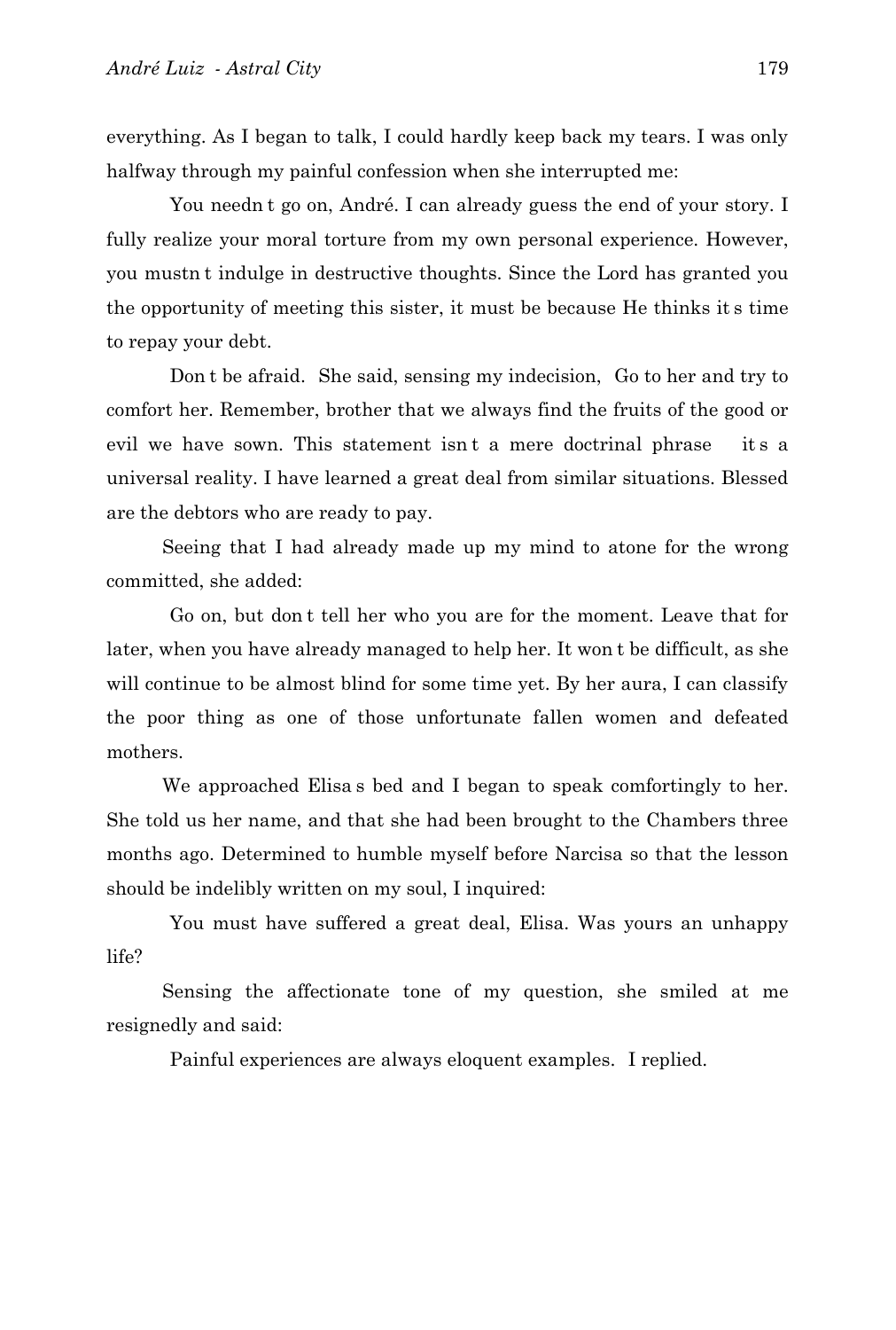The patient, who had undergone a deep moral transformation, reflected for a while, as if conjuring up the past, and began her story:

I wasted my life as do all those reckless women who exchange the blessed bread of work for the venomous gall of illusion. Born in an extremely poor home, I was still very young when I went into service in the home of a well-to-do businessman. He ha a son who was as young as I. There my life underwent a great change. An undue intimacy gradually developed between his son and myself until at last all reaction on my part would have been useless. I forgot that God never denies work to those who wish to live worthily, and gave myself up to a series of painful experiences, which I needn't relate. I tasted the good things of life material comfort, luxury, pleasures and gay company. But they were soon followed by self-hatred, venereal diseases, hospitalization, abandonment and disillusion. In the end came blindness and physical death. In great despair I wandered for a long time, until one day I prayed so fervently to the Blessed Virgin that, for her sake, some heavenly messengers rescued me and brought me here to this generous house of assistance."

And who was that man that made you so unhappy I asked, moved to tears.

I heard my name and that of my parents, and anxiously asked her whether she hated him:

All through my past suffering, I cursed him with mortal hatred; but Sister Nemesia has changed me. I realize now that to hate him I should have to hate myself, for in my case, the blame must be shared between us. So, I mustn't reproach anyone.

Touched by her humility, I took her hand. A tear of remorseful repentance fell on it.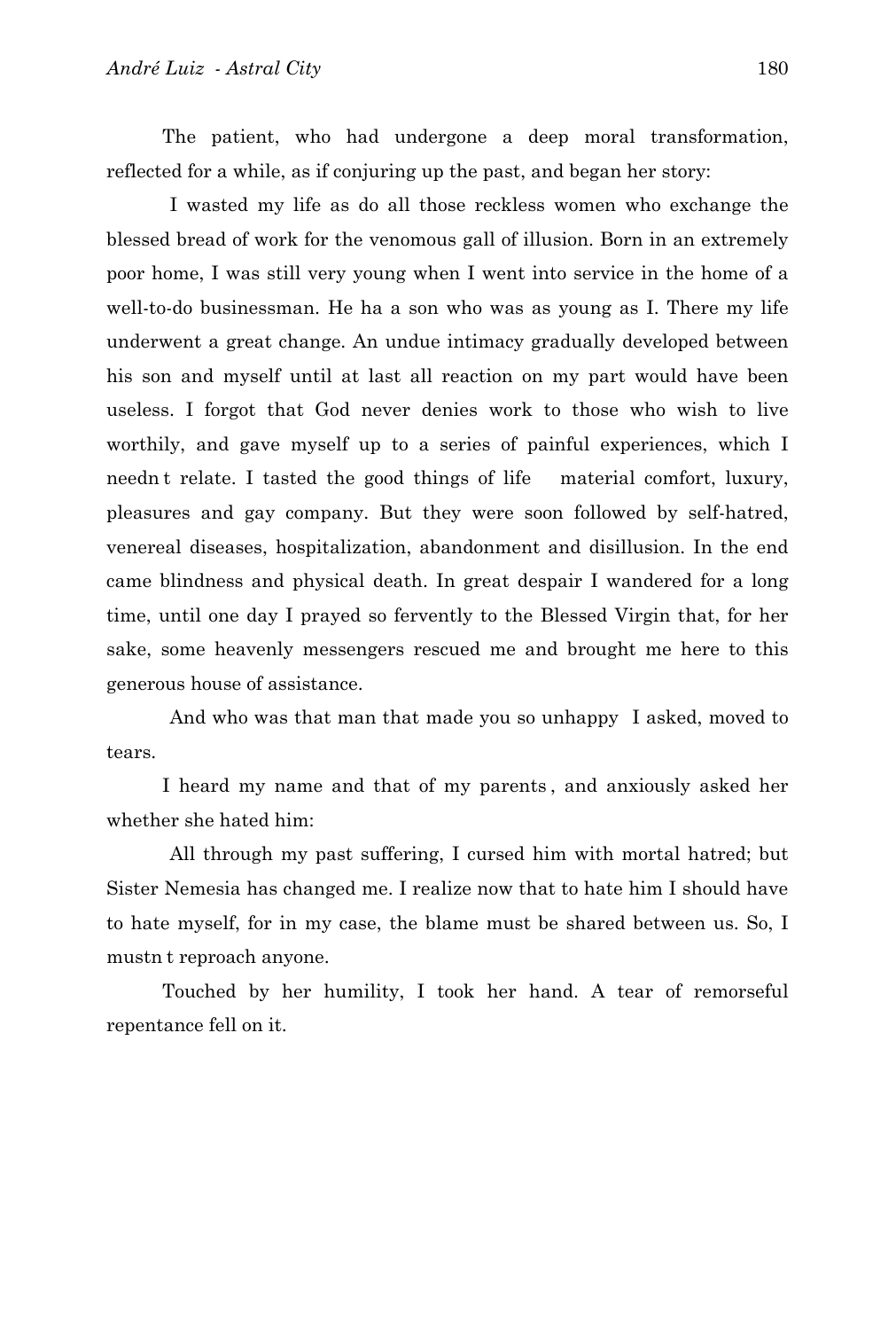Listen, my friend, I said with strong emotion, my name is also André, and I want to help you. From now on you may count on me. Ill do all I can for you.

And your voice, she remarked, ingenuously, is like his.

Up to now, I went on, I haven t had a family, so to speak, here in The Astral City. So you will be my dear sister, and can rely on my devoted friendship.

Oh, how grateful I am to you! She exclaimed, drying her eyes which lit up with a radiant smile, It's such a long time since I heard a kind voice comfort me with affectionate words. May Jesus bless you.

At that moment, as my tears fell abundantly, Narcisa, in a motherly gesture, took both my hands and repeated Elisa's words:

May Jesus Bless you.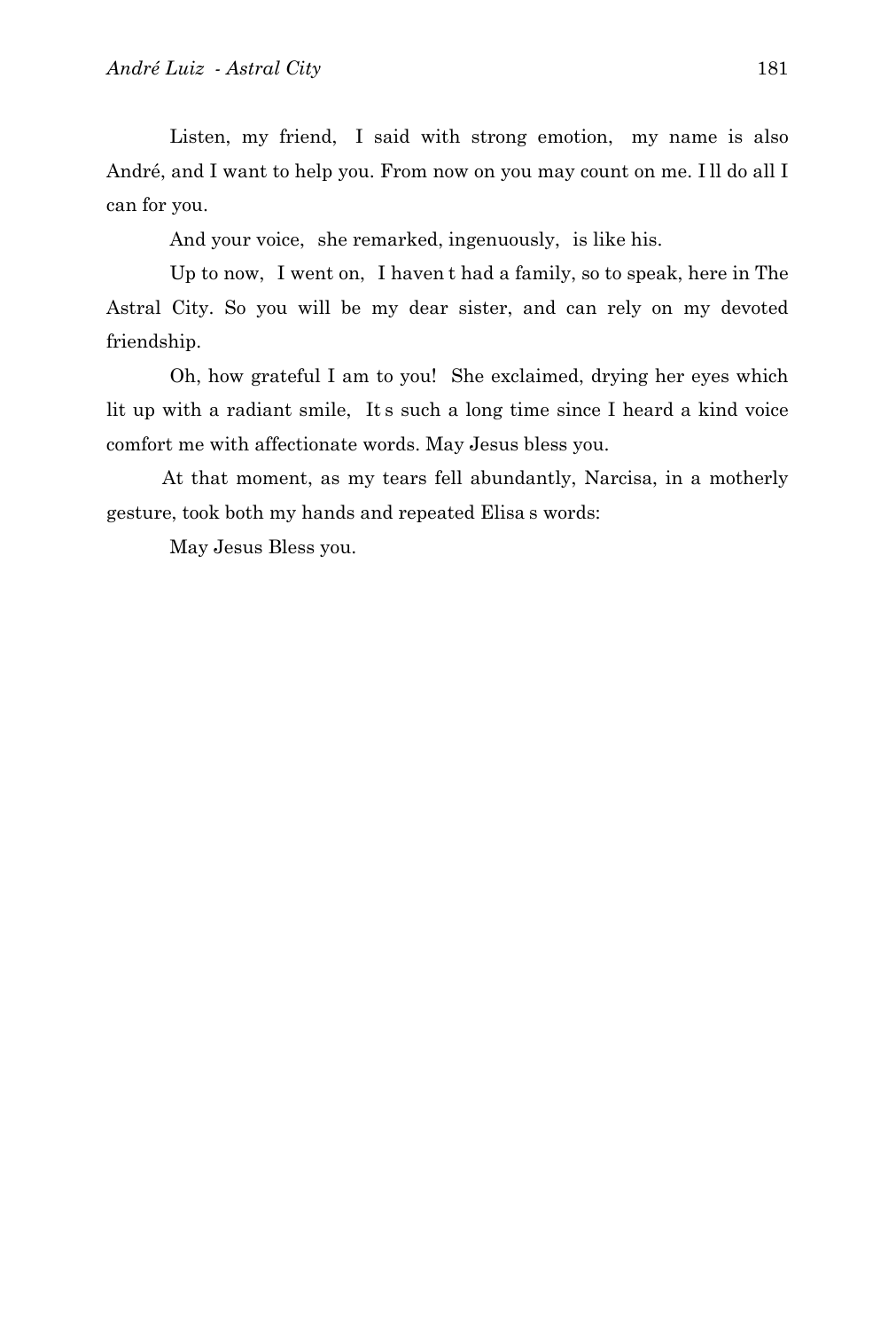## *Chapter 41 A CALL TO THE STRUGGLE*

In the first days of September in 1939, the Astral City, like several other spirit colonies connected with American civilization, suffered the impact of the conflicting currents in the world of the incarnate. The Second World War was about to begin, and would be just as disturbing in the spirit spheres as it was destructive on the physical plane. Amongst us, there was considerable talk about the war in perspective. Many of us could hardly disguise our horror at the imminent social upheaval.

It had long been known that the great brotherhoods of the East had been enduring the antagonistic vibrations of Japan and experiencing great difficulties. But now, curious facts of marked educational significance could be observed. Just as the noble spirit circles of old Asia were acting in silence, the Astral City started preparing itself for the same kind of work. The Governor issued valuable exhortations bearing on fraternity and sympathy, particularly emphasizing the need to exercise special care in our thoughts, and in curbing our negative sentimental impulses. I saw that evolved spirits in these circumstances look on the aggressors not as enemies, but as trespassers, violating the universal order, whose criminal activities must be restrained.

"How unhappy are the peoples who become intoxicated with the wine of evil." Salustius said to me, "The temporary victories they may win will be so many steps down to their ruin, and the instruments of their final defeat. When a nation provokes a war, that nation is introducing disorder into the House of the Father, and will pay dearly for it.

I observed that the higher zones of life rise in justifiable defense against the assaults of the forces of ignorance and darkness, gathered to spread anarchy and destruction. I was informed by my fellow workers that such an aggressive country naturally converts into a powerful nucleus,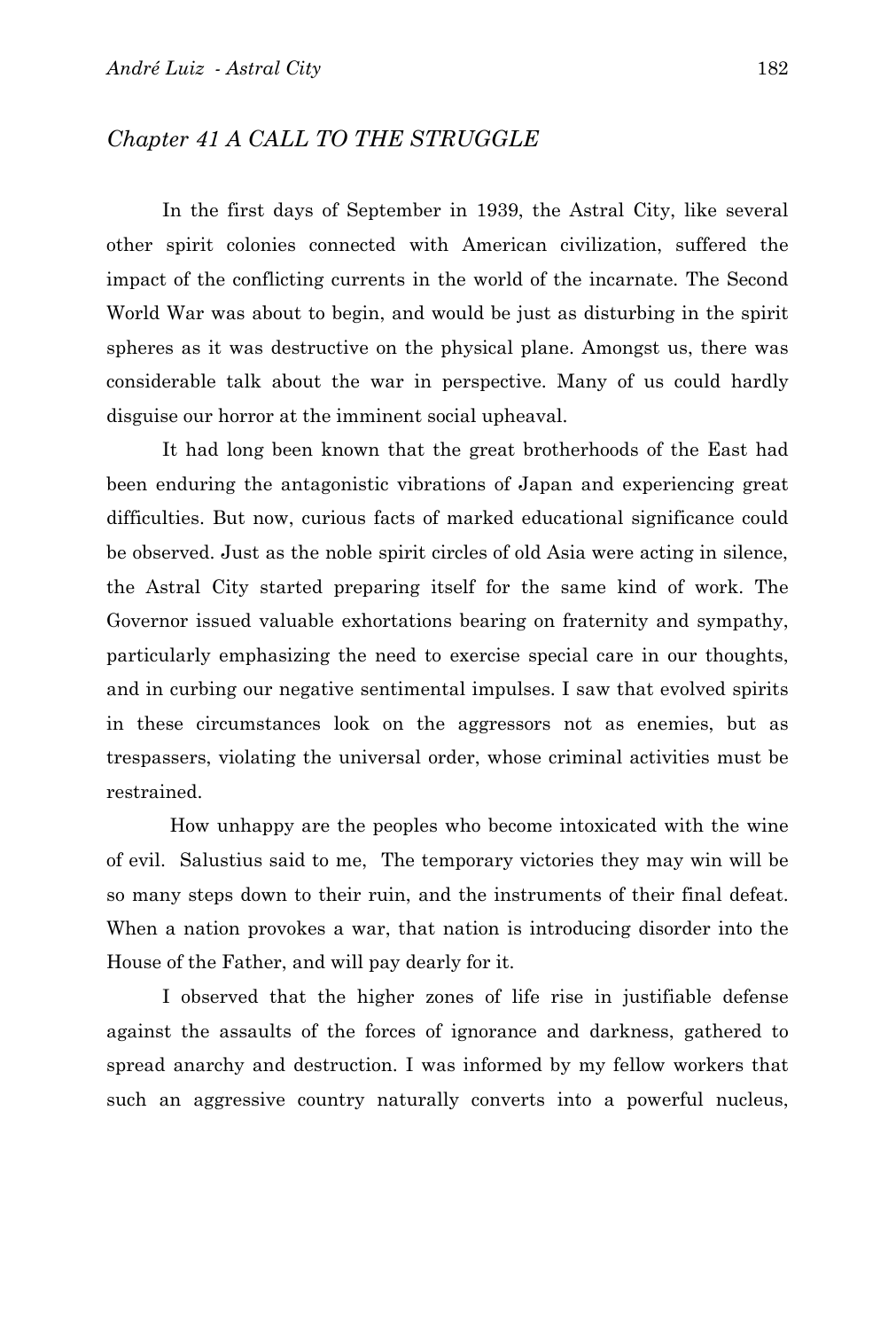centralizing the forces of evil. Disregarding the immense dangers they are incurring, their peoples, except for the noble and wise spirits in their midst, are intoxicated by their contact with the elements of perversion they themselves have summoned from the dark regions. Large working communities become instruments of crime. Infernal legions descend upon the great centers of collective progress, transforming them into places of cruelty and horror. But, while the forces of darkness lay siege to the aggressors' minds, spirit groups from evolved spheres hasten to the aid of the victims. If we should feel sorry for an individual who acts in opposition to the low of goodness, even more should we pity a nation that forsakes justice.

One afternoon, a few days after the first bombs had exploded on Polish territory, I was in the Chambers of Rectification with Tobias and Narcisa when an unforgettable clarion was heard for over fifteen minutes. Deep emotion pervaded us all.

It is a summons from a very high sphere to the services of assistance to the Earth. Narcisa kindly explained.

It is the signal that war couldn't be avoided it will be waged with terrible consequences to mankind. Tobias exclaimed, disquieted, Distance notwithstanding, all psychic life in America had its origin in Europe. We will have a difficult task preserving the New World.

The clarion call continued, with strange, soul-stirring modulations. I noticed that a profound silence had fallen over the Ministry of Regeneration. Noticing my anxious expression, Tobias explained:

When the clarion call of alarm sounds in the name of the Lord, we must silence all noise down here, so we may hear its appeal in the depths of our hearts.

When the last notes of the mysterious instrument had died away, we went out to the great park, to watch the sky. Deeply touched, I saw countless luminous points, which looked like splendid little globes, shining in the sky.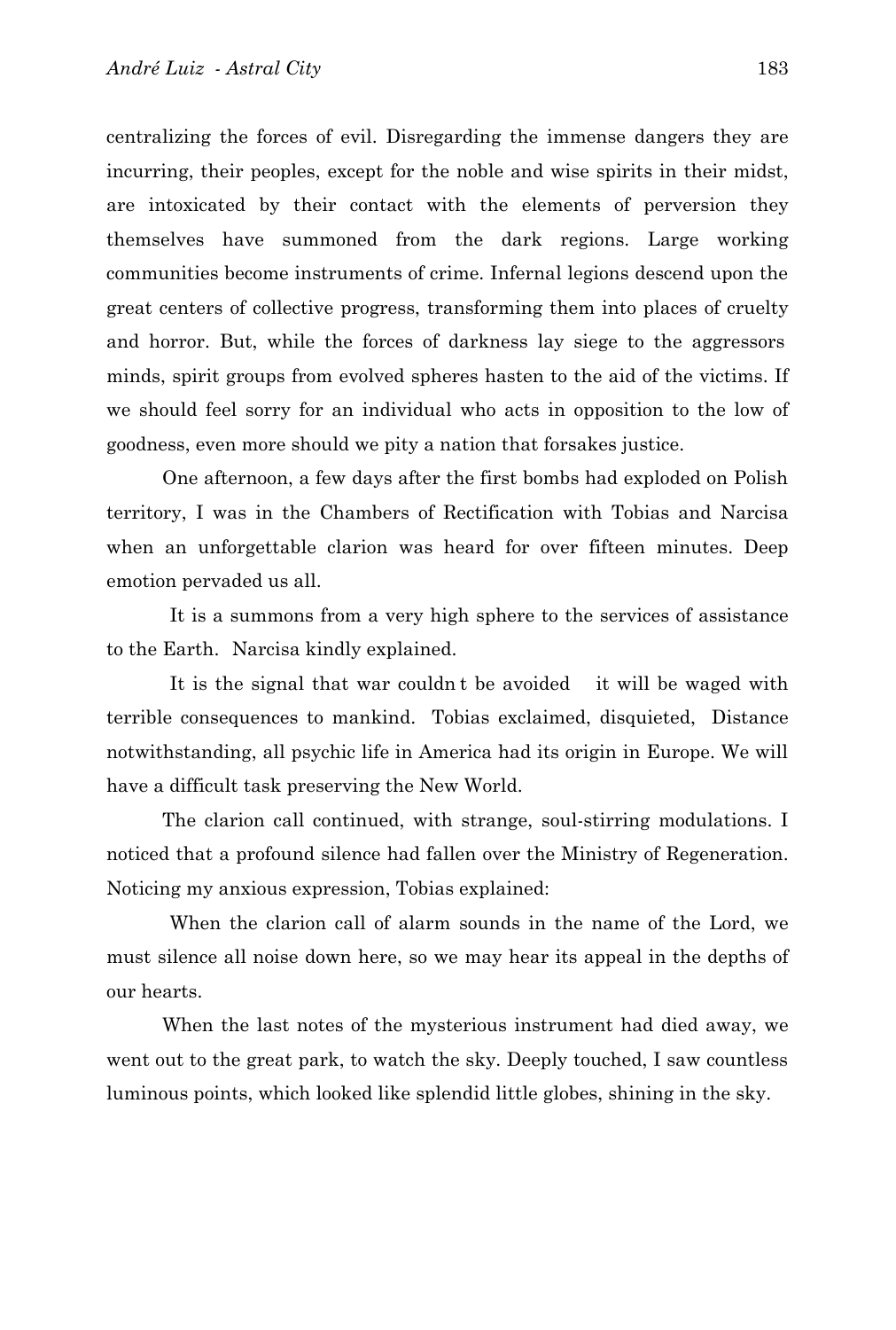The clarion, Tobias added, equally moved, is sounded by vigilant entities of a very high plane.

Returning to the Chambers the loud noises from the streets in the higher zones of the colony attracted my attention. Tobias left Narcisa in charge of certain important measures for the patients, and invited me to come watch the busy streets with him. On passing through the upper stories, on our way to Government House Square, we noted intense activity in all departments. Seeing my curiosity, Tobias explained:

These crowds are going to the Ministry of Communication for news. The clarion we have just heard is only sounded on extremely serious occasions. We know that it announced war, but it a possible that the Ministry of Communication may give us some particulars. Look at that group going  $bv$ .

Two men and four women were walking along beside us, talking animatedly:

"Can you imagine what will become of us in the Ministry of Assistance? asked one woman, For many months the number of petitions we have received has been extraordinary. It has been difficult to keep up with the work.

And what about us in Regeneration? The older of the two gentlemen exclaimed, All our activities have been considerably increased. In my department vigilance against vibrations of the Dark Realms requires incessant effort. I am wondering what will surprise us next.

Tobias touched my arm lightly, whispering:

Let s go and hear what some of the other groups are saying:

Is it possible that European war will affect us all?

The other, who seemed remarkably poised, replied serenely:

I see no reason for jumping to hasty conclusion. For the present, there is nothing new but an increase in work, which, in reality, is a blessing. As to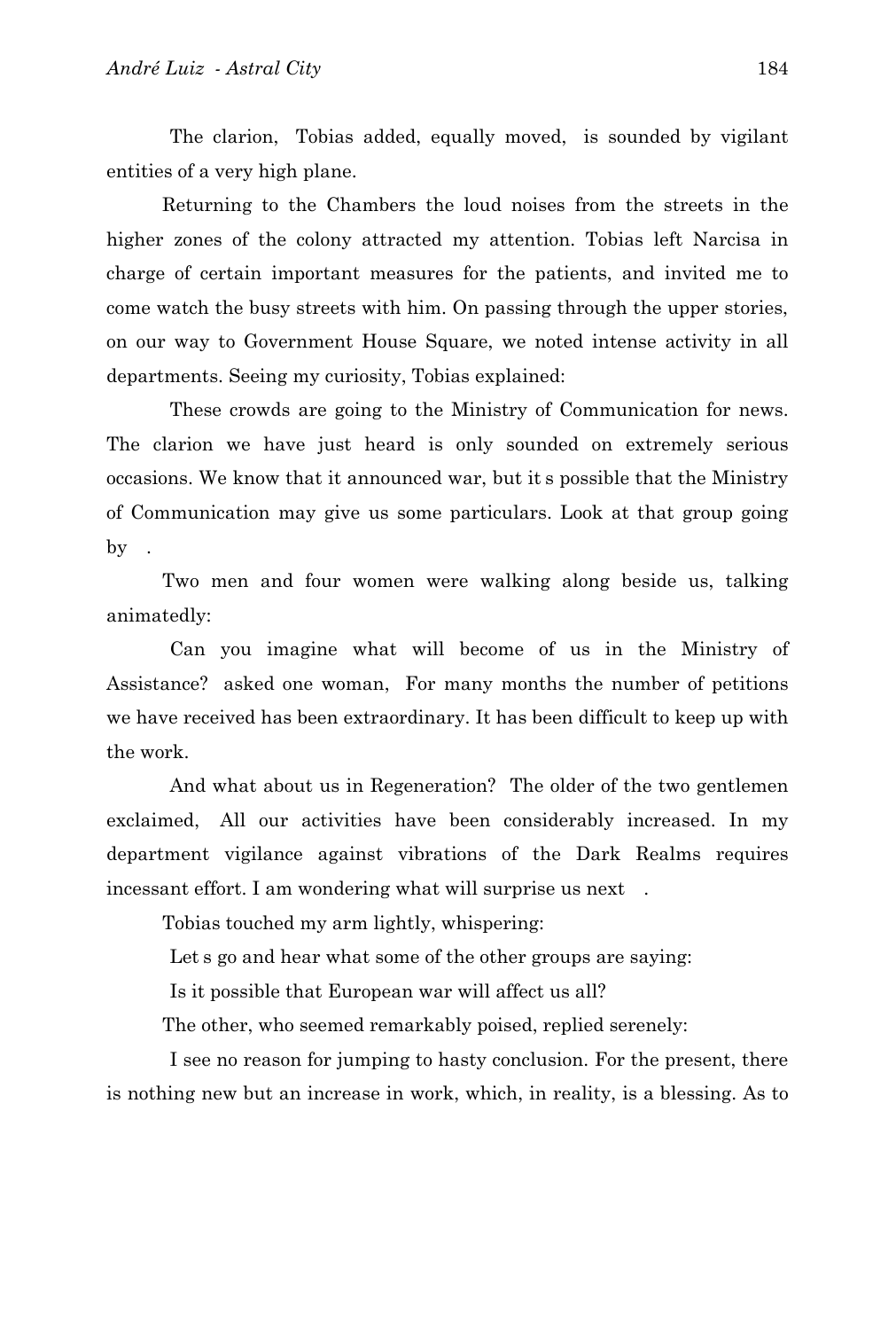the rest, things appear to be following their course. Sickness teaches us to value health, and adversity gives us food for thought. Chine has been under fire for some time now, and yet you haven't shown any signs of apprehension.

But now, explained his rather embarrassed companion, it seems that I shall have to modify my plan of work.

Helvetius, Helvetiuns, the other smiled and replied, let s now forget about my plan of work and think in terms of our plans of work I turned to Tobias, who was calling my attention to three women to our left who were going in the same direction. The scene was picturesque even here, on an evening of anxious expectation.

I am terribly worried about it, said the youngest of the three ladies, because Everard mustn't return from the planet just now.

But it seems, one of her friends answered, that the war won't reach the Peninsula. Portugal is a long way from the seat of the war.

But, inquired the third, why worry about Everard's arrival? What could happen if he came here?

I'm afraid he would ask for me as his wife. Explained the youngest. I couldn't bear it. He is so ignorant and I couldn't withstand his cruelty again.

Don't be silly. Answered the second, Have you forgotten that he would be kept in the Lower Zone, or someplace worse?

Poor thing! Tobias said, smiling, She fears the liberation of a thoughtless and cruel husband."

After a good while, which we spent observing the spiritual multitude, we reached the Ministry of Communication. We waited in front of the vast buildings used for information services. Thousands of entities were anxiously jostling each other. They all wanted information and clarification, and it was impossible to satisfy them. Extremely surprised by the loud clamor, I saw someone on the balcony high up in one of the buildings, asking for their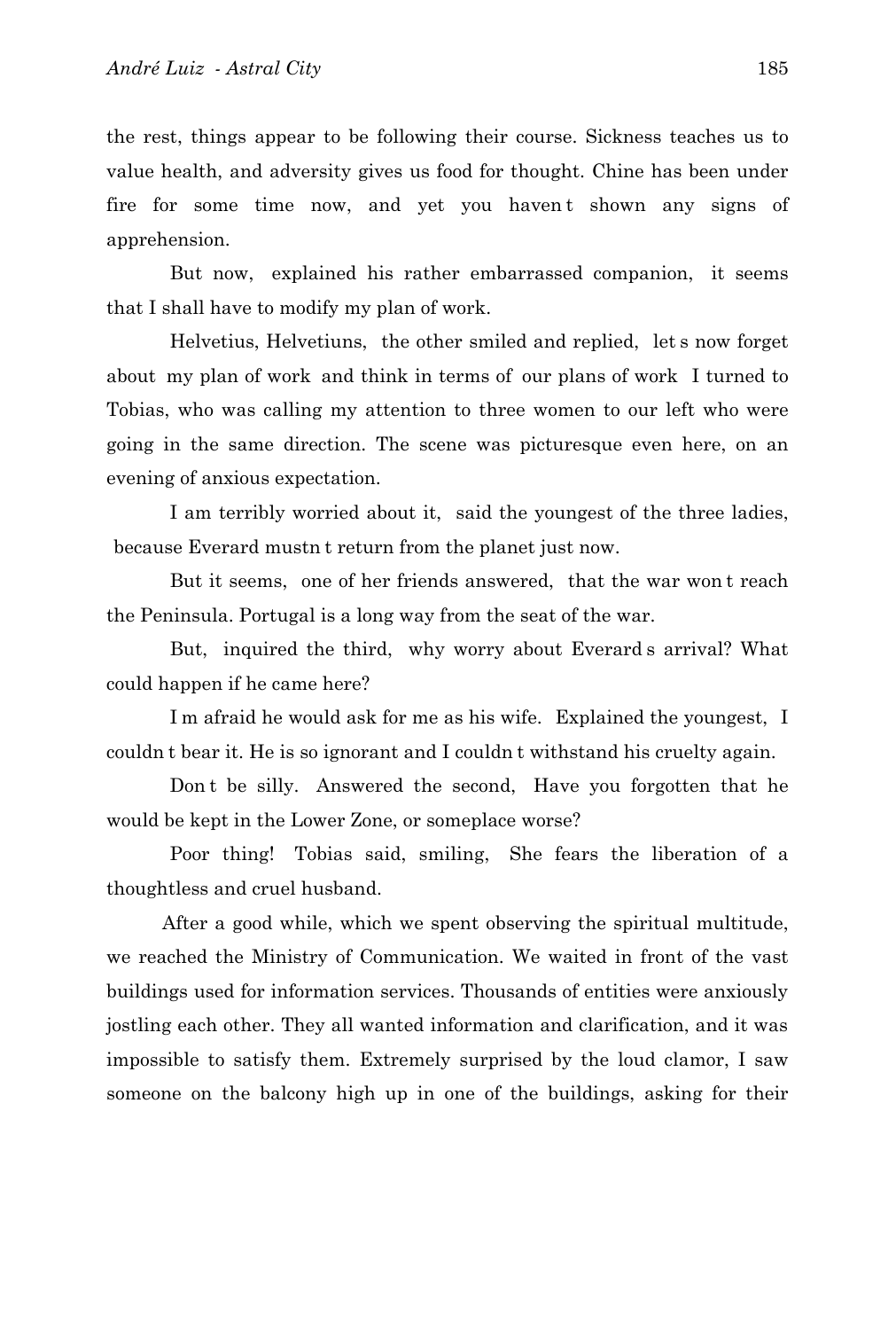attention. It was an old man of imposing appearance. He announced that the Governor would make an appeal within ten minutes.

It s Minister Espiridian. Tobias informed me.

The noise and confusion subsided, and we heard the Governor's voice through numerous loudspeakers:

Brothers of the Astral City, do not give yourselves up to agitation in thought and word. Affliction isn't constructive; anxiety won't uplift us. We must know how to be worthy of the Lord's call. Let us obey the Divine Will by working silently at our posts.

That clear and compelling voice, which spoke with authority and love, had a singular effect on the crowds. In the short space of an hour, the entire colony had returned to its habitual serenity.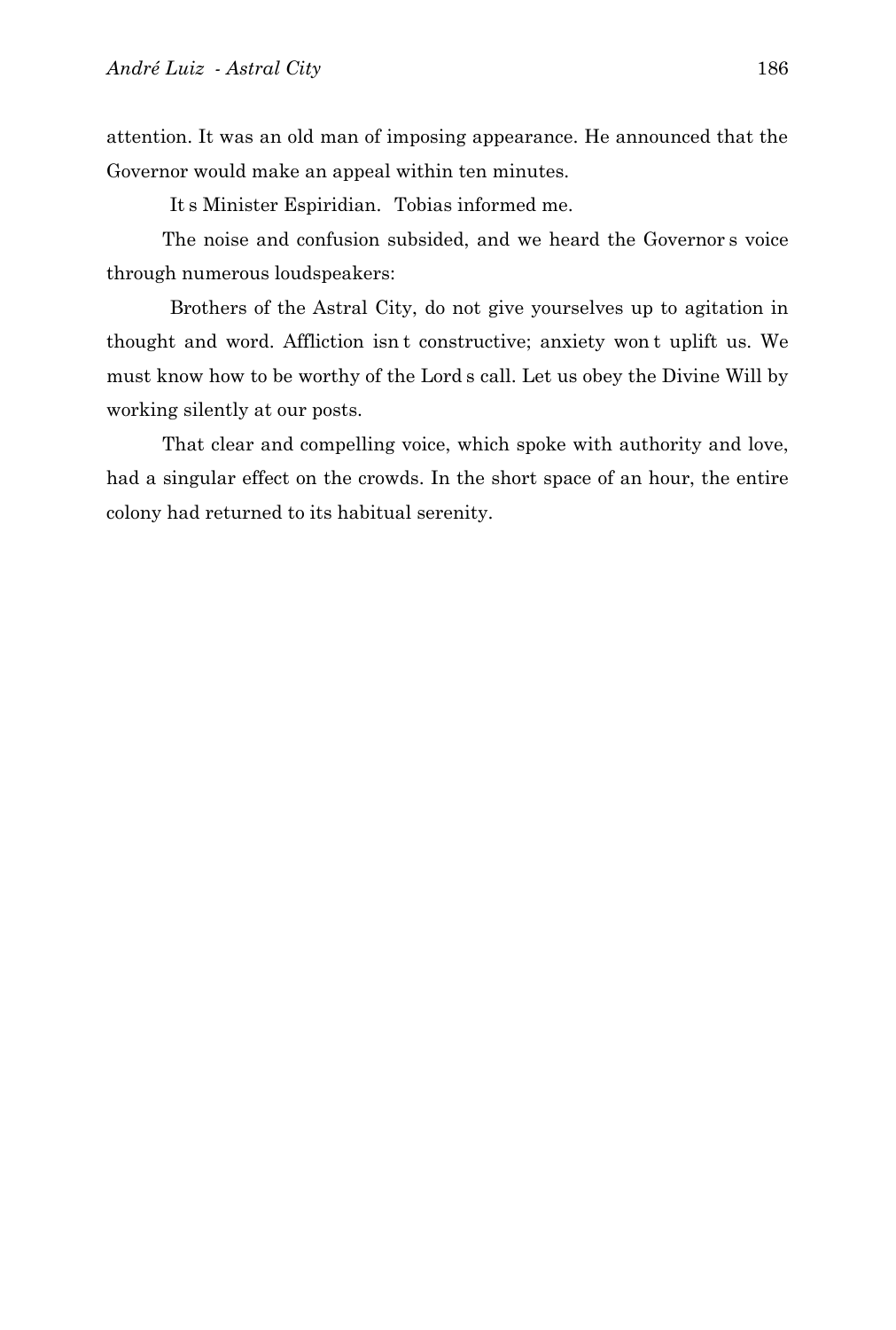# *Chapter 42 THE GOVERNOR'S ADDRESS*

On the Sunday following the sounding of the clarion, the governor had promised to participate in the regular prayer meeting at the Ministry of Regeneration. The main reason for the visit, Narcisa explained, was the preparation of new schools of aid in the Ministry of Assistance, and of training centers in the Ministry of Regeneration.

Even though the conflict is so far away, said Narcisa, we must organize certain specialized first-aid services, as well as appropriate training against fear.

Against fear? I asked, surprised.

Yes. You may not know the high percentage of human lives extinguished simply by the destructive vibrations of terror, which are as contagious as any dangerous epidemic disease. We classify fear as one of mankind's worst enemies, because it settles in the innermost recesses of the soul undermining its deepest resources of strength.

Noting my astonishment, she continued:

Rest assured. In emergencies such as this the Government values training against fear far above even the nursing courses. Serenity guarantees success. Later, you'll realize the tremendous significance of these measures.

I found nothing to say in answer to her. On the eve of the suspicious day, I had the honor of being chosen, along with a great many others, to clean and decorate the large hall which was set aside for the use of the Colony's greatest leader. I was understandably apprehensive, as I was about to meet the noble mentor for the first time. I wasn't alone in my feelings, however. A great many of my companions were in the same condition as I.

It seemed that the social life of our Ministry had begun to center around the great natural hall since dawn that Sunday, when caravans from all departments within the Ministry of Regeneration began to arrive. The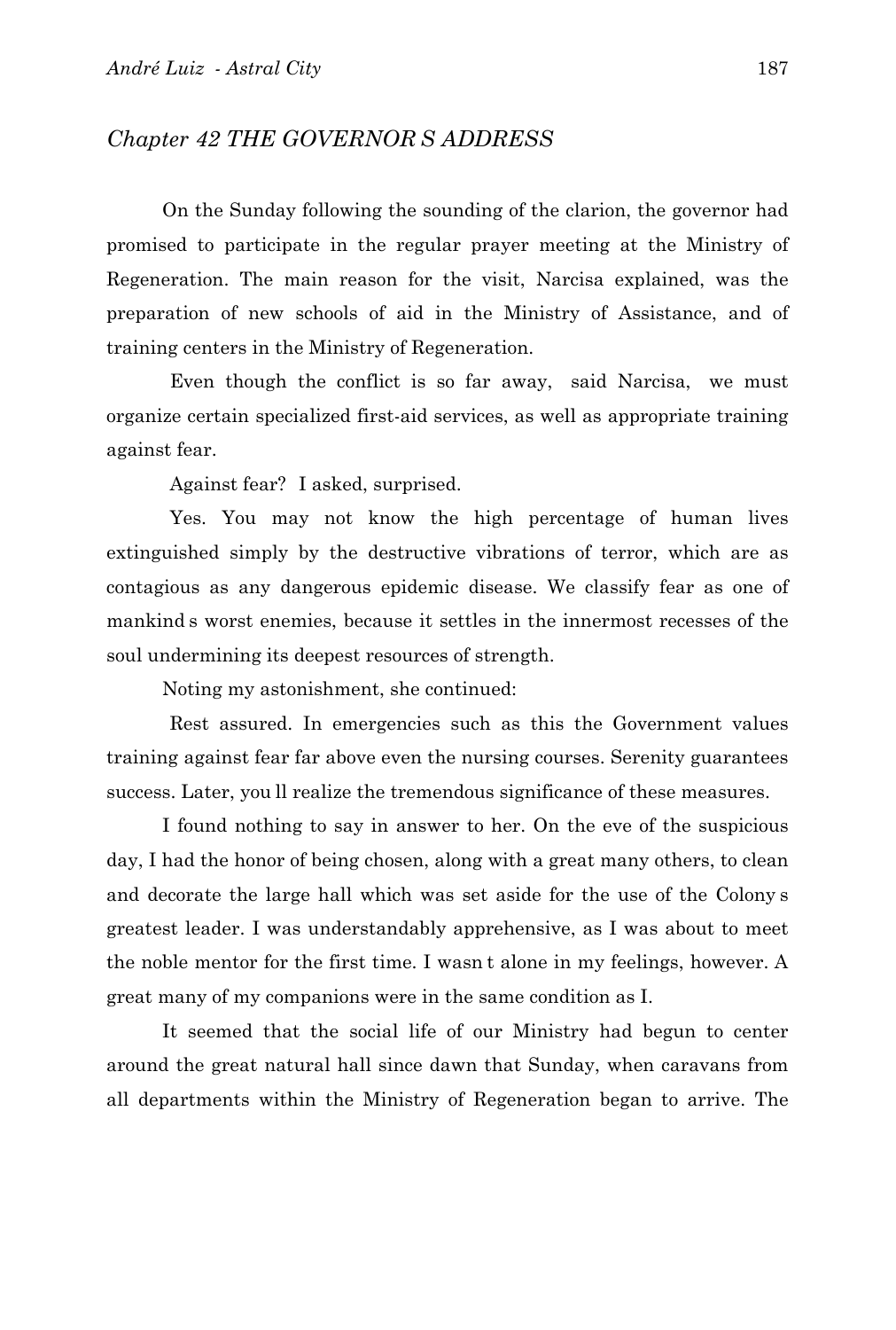Great Choir of the Government House Temple, together with the choir boys of the Ministry of Elucidation schools began the ceremony with a wonderful hymn entitled Always with Thee, Lord Jesus, sung by two thousand voices. Other singularly beautiful hymns followed, filling the hall with their heavenly music. The gentle murmuring of the perfumed breeze seemed to respond to the soft strains.

The entire Regeneration staff had received entrance privileges to the enormous green hall, because the prayer meeting was dedicated to them. The other ministries were represented by delegations. For the first time, I had the opportunity to see workers of the Ministries of Elevation, and Divine Union, who appeared to be clothed in a bright luminous glow. The beauty of the festivities exceeded anything I could possibly have imagined. Musical instruments of sublime vibratory power filled the atmosphere with soft melodies.

At ten oclock the Governor made his entrance, accompanied by the twelve Ministers of Regeneration. I shall never forget the noble and imposing figure of that old man, with snow white hair and remarkably lucid eyes, whose countenance seemed to reflect both the wisdom of age and the energy of youth; the tenderness of the saint and the serenity of the conscientious and just administrator. Tall and slim in his gleaming white tunic, he leaned of a staff despite his youthful gait.

Satisfying my curiosity, Salustius told me:

The Governor has always favored patriarchal attitudes, because he believes that one should always administer with fatherly love.

As he took his seat in the place of honor, the children's voices sang the hymn To You, Lord, Our Lives, accompanied by the melodious strains of harps. The energetic and loving old man glanced at the thousands packed before him, then opened a luminous book, "The Gospel of Our Lord Jesus Christ, my friend told me. Having carefully selected a page, he read slowly: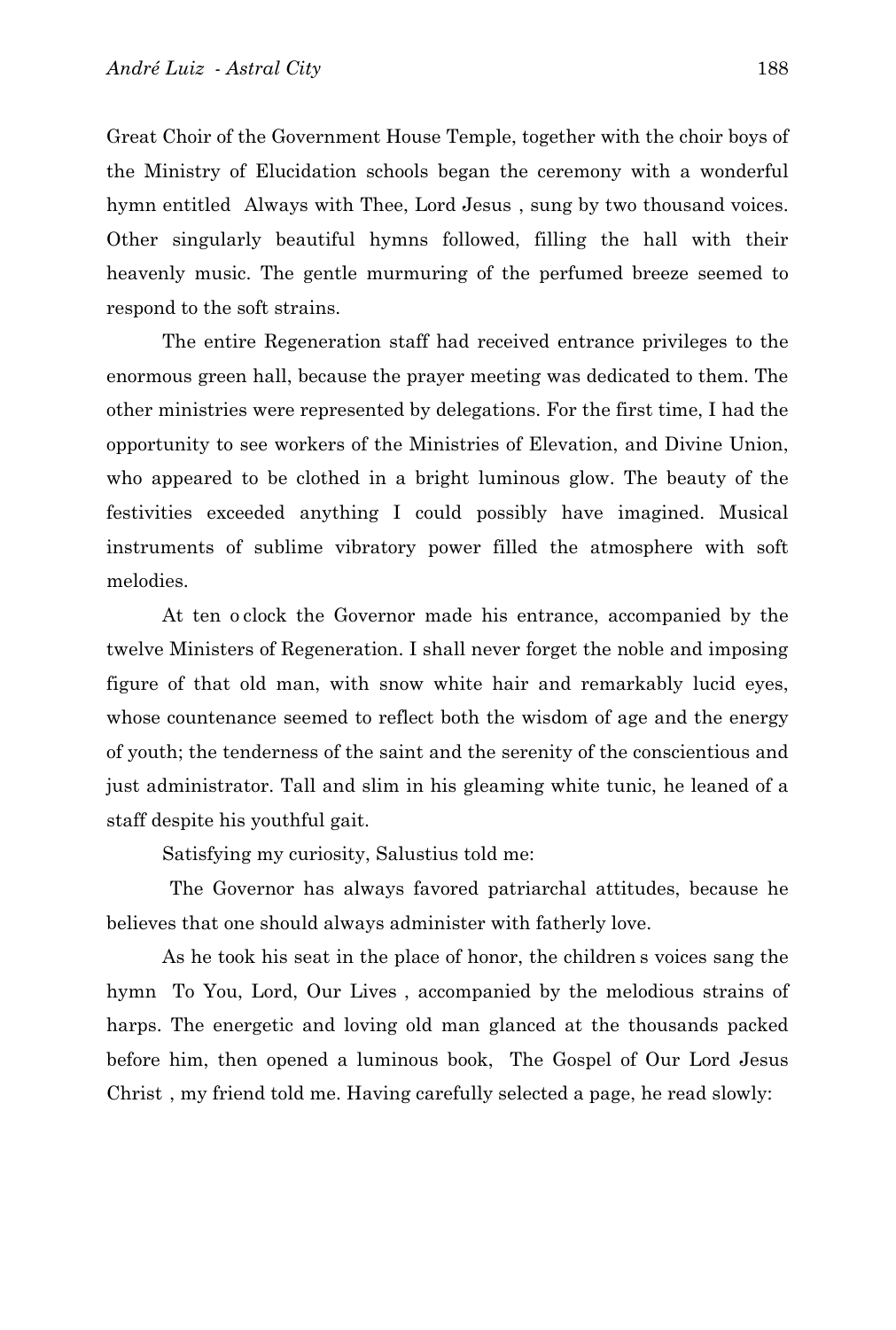And ye shall hear of wars and rumors of wars; see that ye be not troubled, for all these things must come to pass, but the end is not yet. (The Master's words, Matthew, 24, verse 6).

With his voice greatly amplified by electric vibrations, the Governor invoked the blessings of Christ. Then, after greeting the representatives of Divine Union, Elevation, Elucidation, Communication and Assistance, he addressed himself to all the workers of our ministry. It is impossible to describe the gentle but firm intonation of that unforgettable voice, at the same time loving and compelling, or to express on paper the exalted purpose of those divinely inspired comments of the Gospel, inspired by a profound veneration for sacred matters. Ending his speech, the Governor turned to the workers of Regeneration and said:

Brothers whose labors are more closely connected with earthly activities, it is to you that I address my personal appeal, expecting much of your noble dedication. Let us give the best of ourselves in courage and service. Now that the legions of darkness intensify the difficulties of the lower spheres, it is imperative that we kindle new lights to dissipate the dense shadows obscuring the Earth. It is to you, workers of the Ministry, that I have dedicated this meeting with my heart-felt trust. At his moment, therefore, it is not our brothers whose minds already function in the higher planes of life whom I ask to shoulder this gigantic task, but you, who still carry some of the world's dust on your sandals.

The Astral City needs thirty thousand workers trained in defense service, thirty thousand cooperators willing to forego all demands of rest and personal considerations, while our battle is waged against the unleashed forces of ignorance and crime. There will be plenty of work for all in the vibratory border regions between ourselves and the lower planes; for we cannot await the enemy at our gates. In collective organizations, prevention must be considered and essential measure for the preservation of internal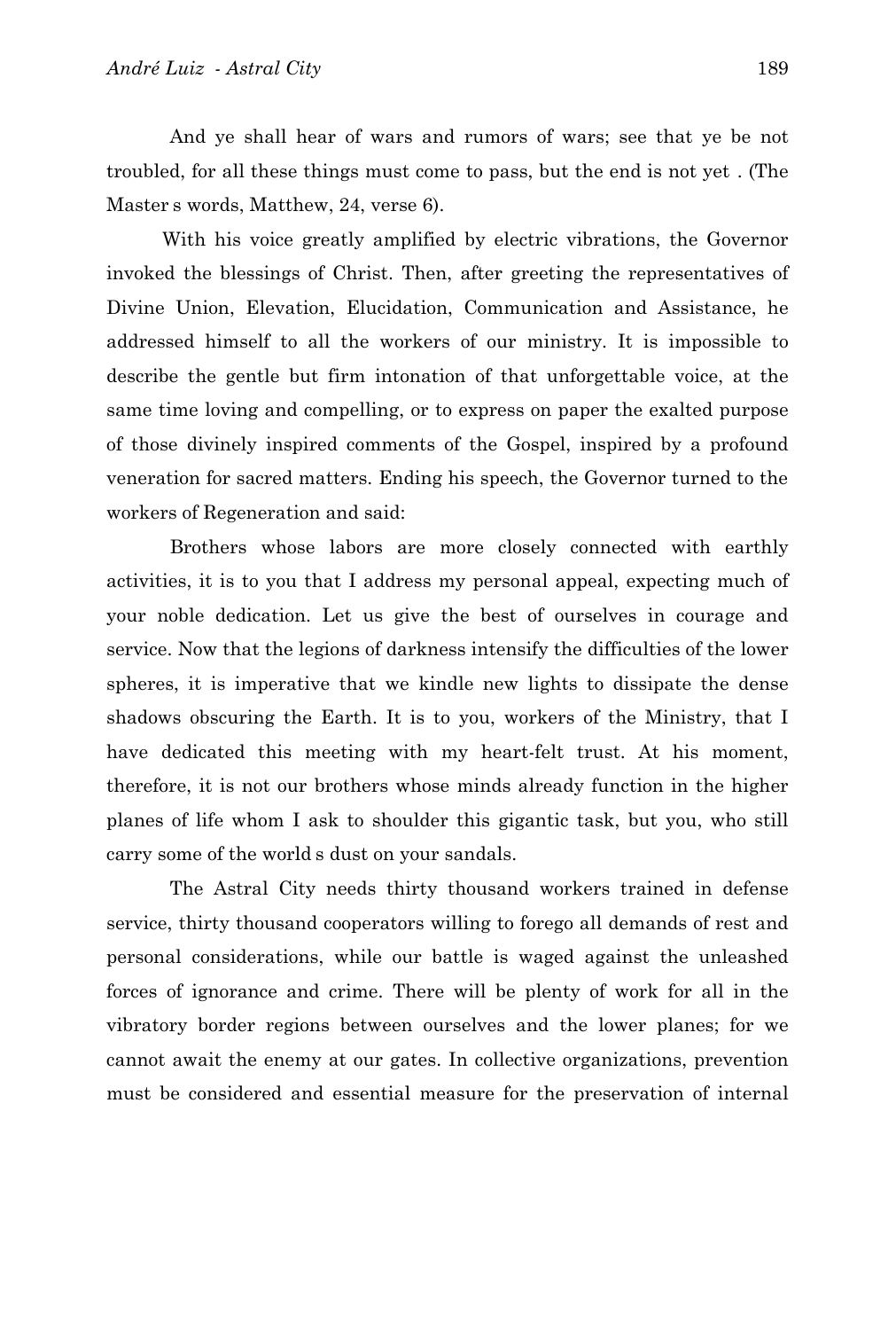peace. We, in the Astral City, are over one million people devoted to superior designs and to our own moral improvement. Would it be charitable to allow our colony to be invaded by millions of rebellious spirits? So there must be no hesitation in the defense of the common good. I know that many of you have the Great Crucified One in mind at this moment. Yes, Jesus gave himself up to a mob of rioters and criminals for the sake of redemption, but He did not hand over the world to disorder and ruin. We should all be ready for individual sacrifices, but we cannot give up our dwelling place to evildoers. Of course, our essential task is of confraternity and peace, love and assistance. It is obvious that we consider all evil as a waste of energy and all crime as a disease of the soul. Yet, we must bear in mind that the Astral City is a divine patrimony, which we must protect with the best energies of our hearts and souls. That which we cannot preserve, we are not worthy to enjoy. Therefore, let us prepare legions of workers to go on missions of fraternal love to Earth and to the Lower Zones and the Regions of Darkness, teaching, helping and comforting. But, we must above all organize, here in this ministry, a special legion of defense to safeguard our spiritual attainments within our vibratory frontiers.

He went on in this way for a long time, stressing the importance of certain essential measures to be carried out, expounding deep considerations, which I would never be able to reproduce here. He finally closed his address by repeating the verse from Matthew which he had used to begin with, and again invoked Jesus' blessings on all his listeners, so that none of us should receive the divine benefits in vain.

Moved and fascinated, I listened to a hymn, which Minister Veneranda had named The Great Jerusalem, sung by the children. As the Governor stepped down from the lectern in an atmosphere of renewed hope, a gentle breeze, perhaps from distant spheres, showered wonderful, blue rose petals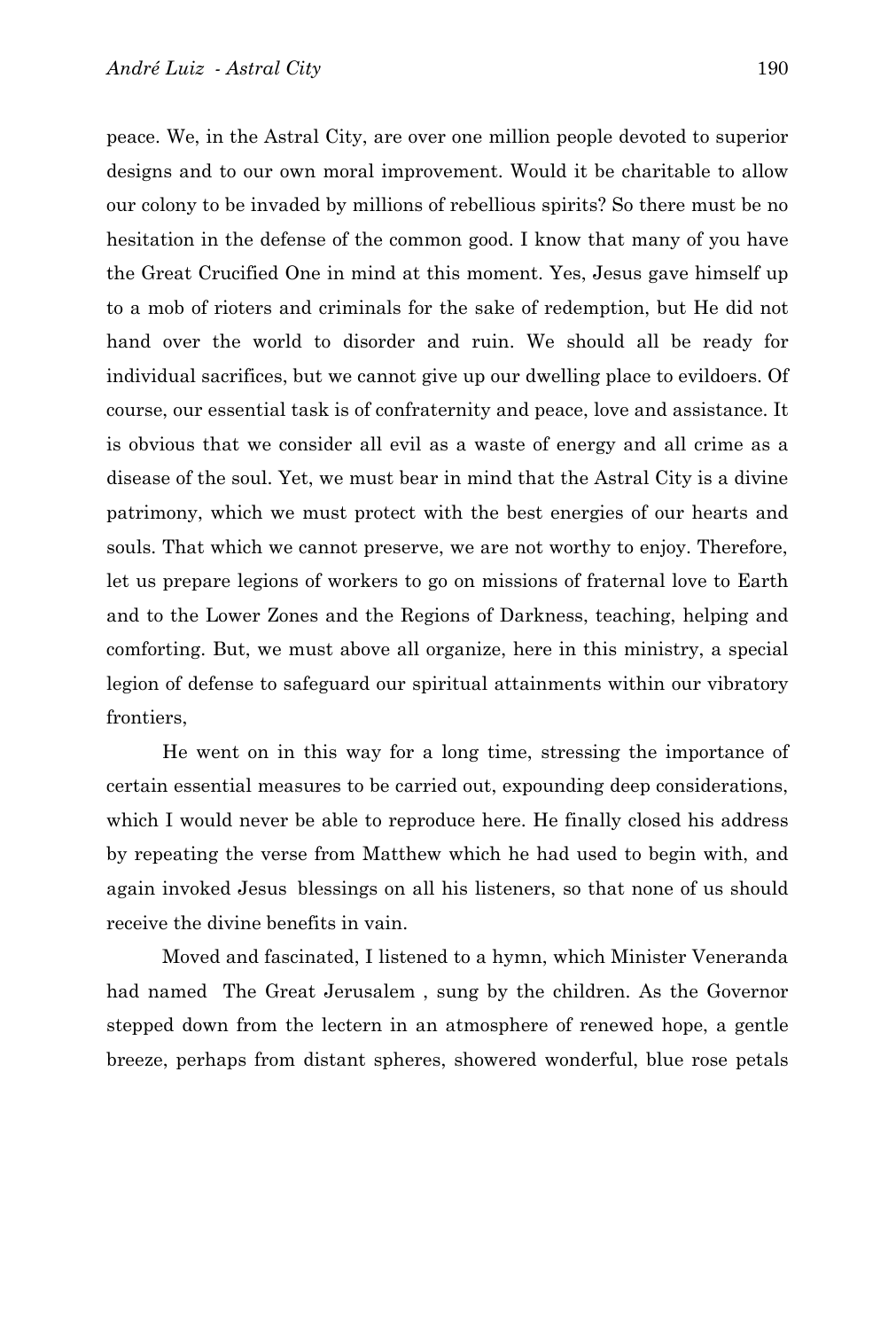on us all, which melted away as they touched our foreheads, filling our hearts with intense joy.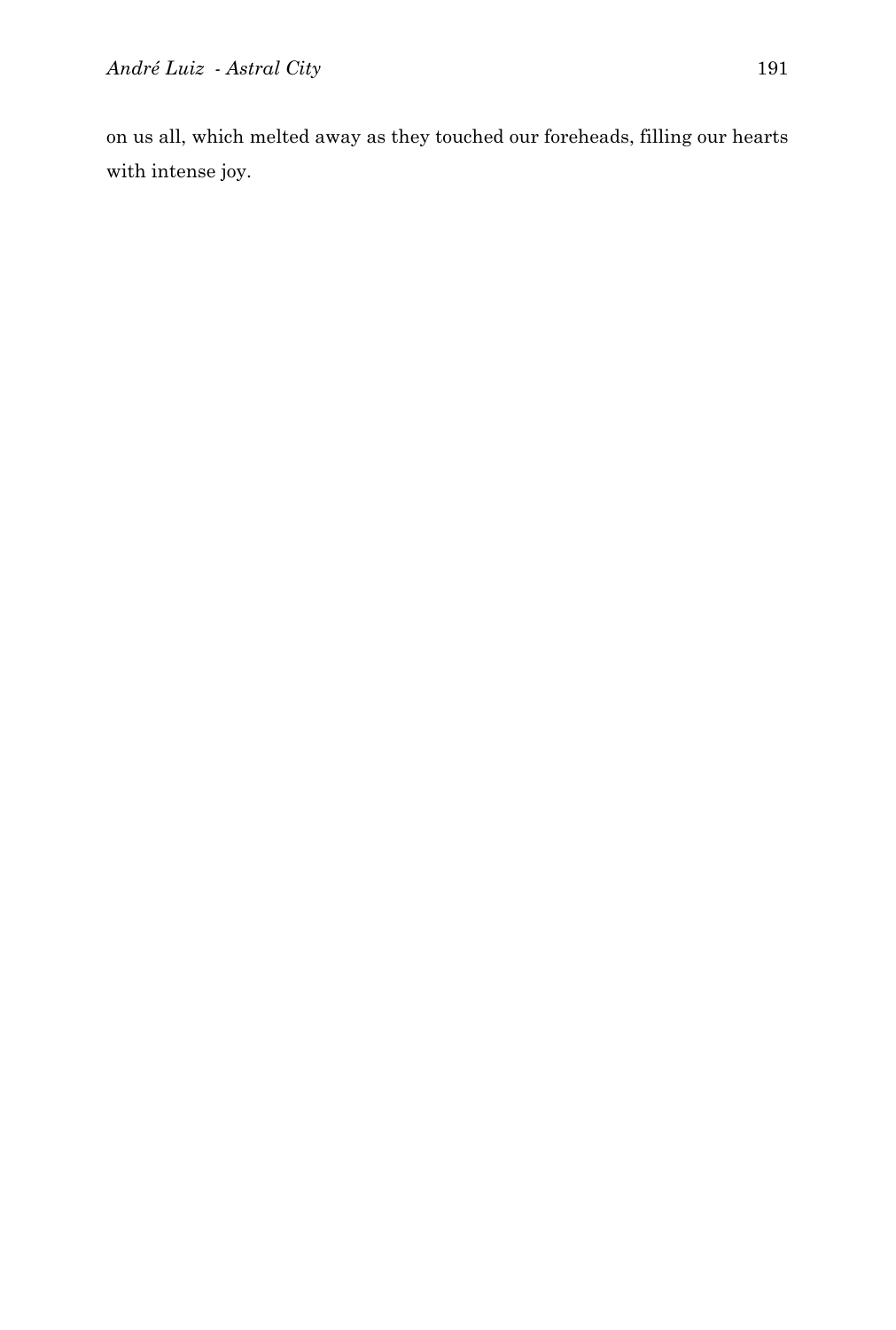#### *Chapter 43 AN INFORMAL CONVERSATION*

The festive atmosphere still prevailed at the Ministry of Regeneration despite the departure of the Governor and his closest advisors. There was much talk about the ceremony just over, and hundreds, in response to the appeal of our spiritual leader, were volunteering for the strenuous work of defense. I sought Tobias to consult him about the possibility of my following their example, but my generous brother smiled at my innocence and said:

André, you are just beginning a new job. Don't be in a hurry to ask for more responsibilities. The Governor has just told us that there will be work for everybody. Don't forget that our Chambers of Rectification are centers of active work both day and night, and that as thirty thousand workers will be detailed for permanent vigilance, there will be great gaps in the rear guard which will have to be filled somehow.

Perceiving my disappointment, my kindly companion added, goodhumoredly, after a short pause:

"Cheer up. You can always enroll yourself in a course against fear. Believe me, it will do you a lot of good.

Meanwhile, Lysias, who had come to the festival in the delegation from the Ministry of Assistance, sought me and with Tobias' permission I followed him for a quiet talk.

Have you met Minister Benevenutus, of Regeneration? He inquired, The one who has just arrived from Poland?

I'm afraid I haven't had the pleasure.

Let s go to find him, then. I'll introduce you to him. Lysias continued, sharing with me the vibrations of his great brotherly heart. I've had the honor of counting him among my personal friends for a long time.

In a few minutes we found ourselves in a large green park where Benevenutus usually worked. Several groups of visitors were talking here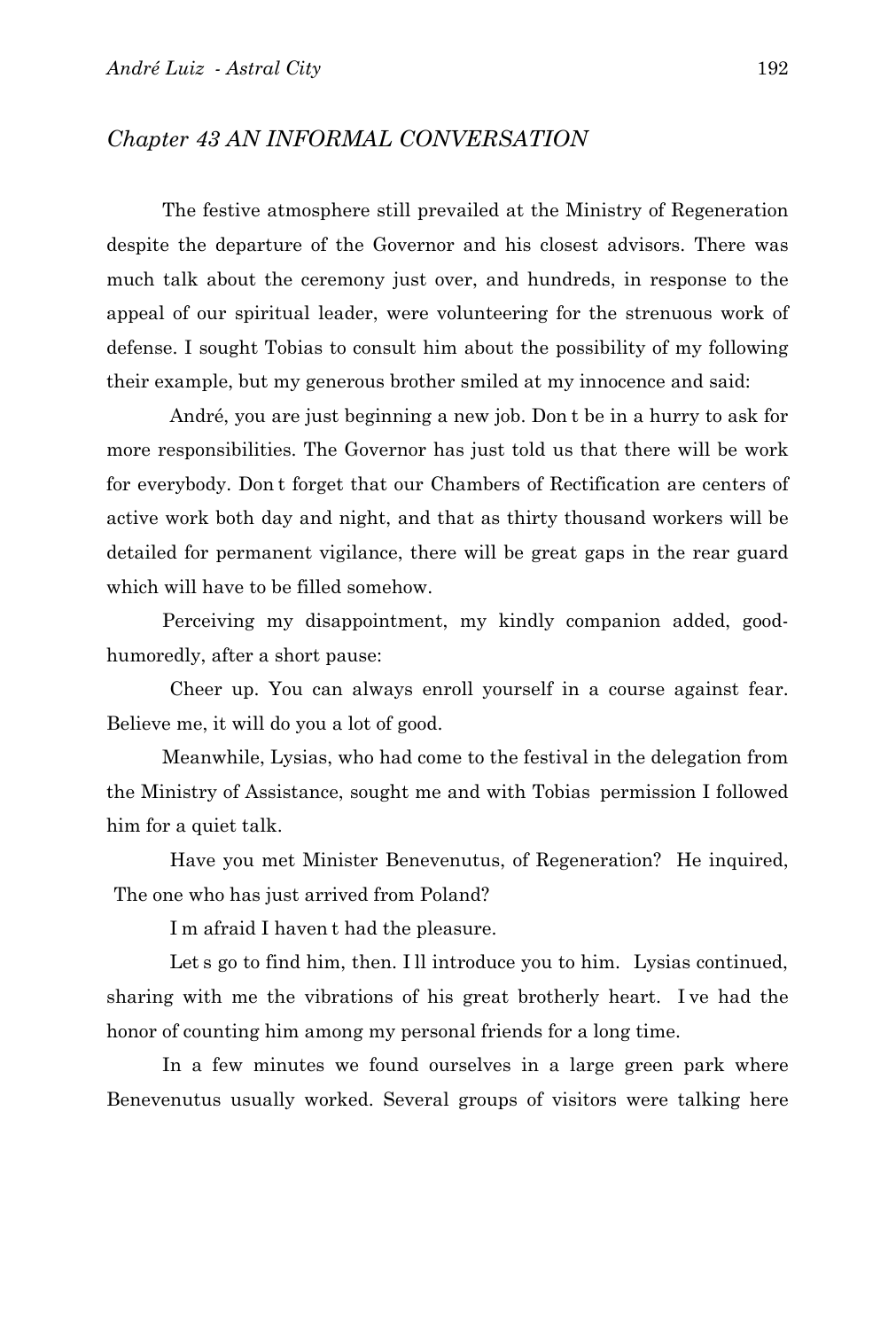and there under the wide-spreading trees. Leading me to the largest gathering where the minister was exchanging impressions with several friends, Lysias introduced me with kind references. Benevenutus welcomed me amiably and cordially included me in his circle. As the conversation proceeded, I noticed that the topic under discussion was the situation on Earth.

So painful, the scenes we witnessed. Accustomed as we are to peace in America, none of us had imagined the tremendous difficulties in the work of spiritual aid on the battlefields of Poland. All is darkness and difficulty there. One cannot expect sparks of faith either from aggressors or from the majority of victims, who give themselves up entirely to hideous impressions. Our incarnate brothers offer us no help whatsoever, but merely consume our strength. I must say that, since the beginning of my work, I have never seen such terrible mass suffering.

And did the delegation remain there for long? One of those present asked with interest.

As long as we could. Replied the minister, The head of the expedition, our colleague from Assistance thought it advisable that we apply ourselves solely to the task so that we might take full advantage of the opportunity. I'm afraid we are far from possessing the extraordinary capacity of resistance of those devoted spirit workers on duty there. All the first-aid service are working efficiently there, in spite of the suffocating atmosphere, saturated with destructive vibrations. The battlefield, invisible to our Earthly brothers, is a real hell of indescribable proportions. Never does the human spirit show so ostensibly the conditions of a fallen soul, with all its diabolic features, as in war. I saw intelligent and cultured men apply themselves with the utmost care to localizing districts of peaceful activity to carry out what they call 'direct hits'. Bombs of high explosive power destroy the patient labors of years. The pestilent emanations of hatred mingled with the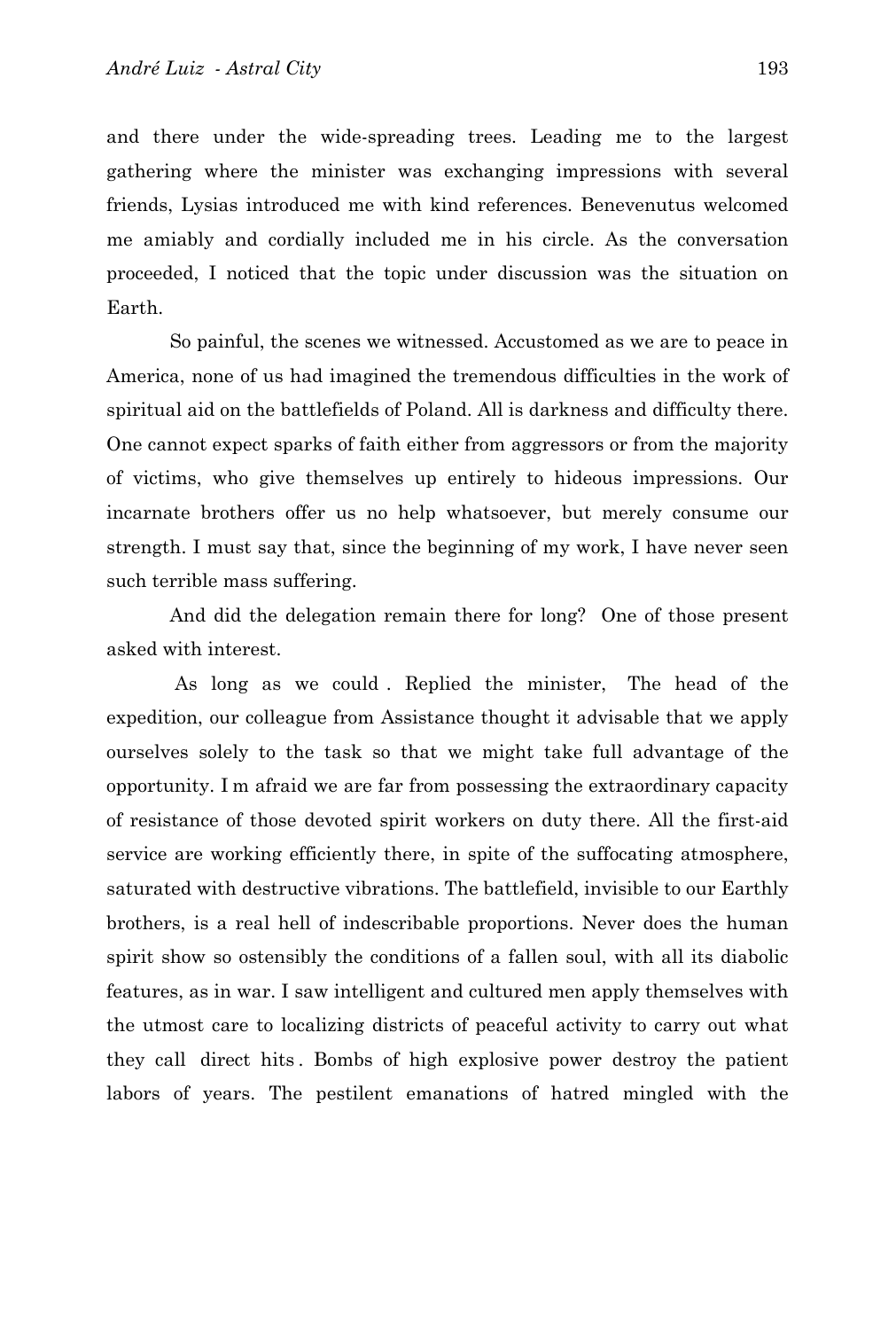poisonous fluids of guns render any service of aid almost impossible. However, what distressed us most was the pitiful conditions of the military aggressors. As they were cut off from their fleshly forms, most of them passed over under the influence of the forces of darkness, and ran away from missionary spirits, calling them all ghosts of the cross.

And werent any rescued? Someone interrupted. The minister answered significantly:

It will always be possible to help peaceful lunatics in their home, but what can we do with the furiously insane but shut them up in an asylum? There was nothing to be done with such entities but leave them to the abysses of darkness, where they will, in due course, be compelled to change their mental attitude, and open their minds to a new trend of thought. So it s only just that the assistance patrols limit their rescue to those with some probability of assimilating help from above. Thus, my dear friends, you see that on every account our observations were sad indeed.

Availing himself of the pause in the conversation, one member of the group remarked:

Lack of religious preparation, my friends. Declared Benevenutus, A cultivated intelligence is not enough. Man must, above all, enlighten his spirit in things eternal. All creeds are holy in their fundamentals and their representatives only carry out a divine mission when they teach the Truth of God. They'll never be able to quench the spiritual thirst of civilization if they drift into political or worldly channels. Without the divine breath, religious personalities may inspire respect and admiration, but never faith and trust."

But what about spirit communication? Someone asked abruptly, Didn't its first manifestations take place in America and Europe over fifty years ago? Isn't that new movement continuing to spread the eternal truths?

Benevenutus smiled, and gestured, and went on explaining: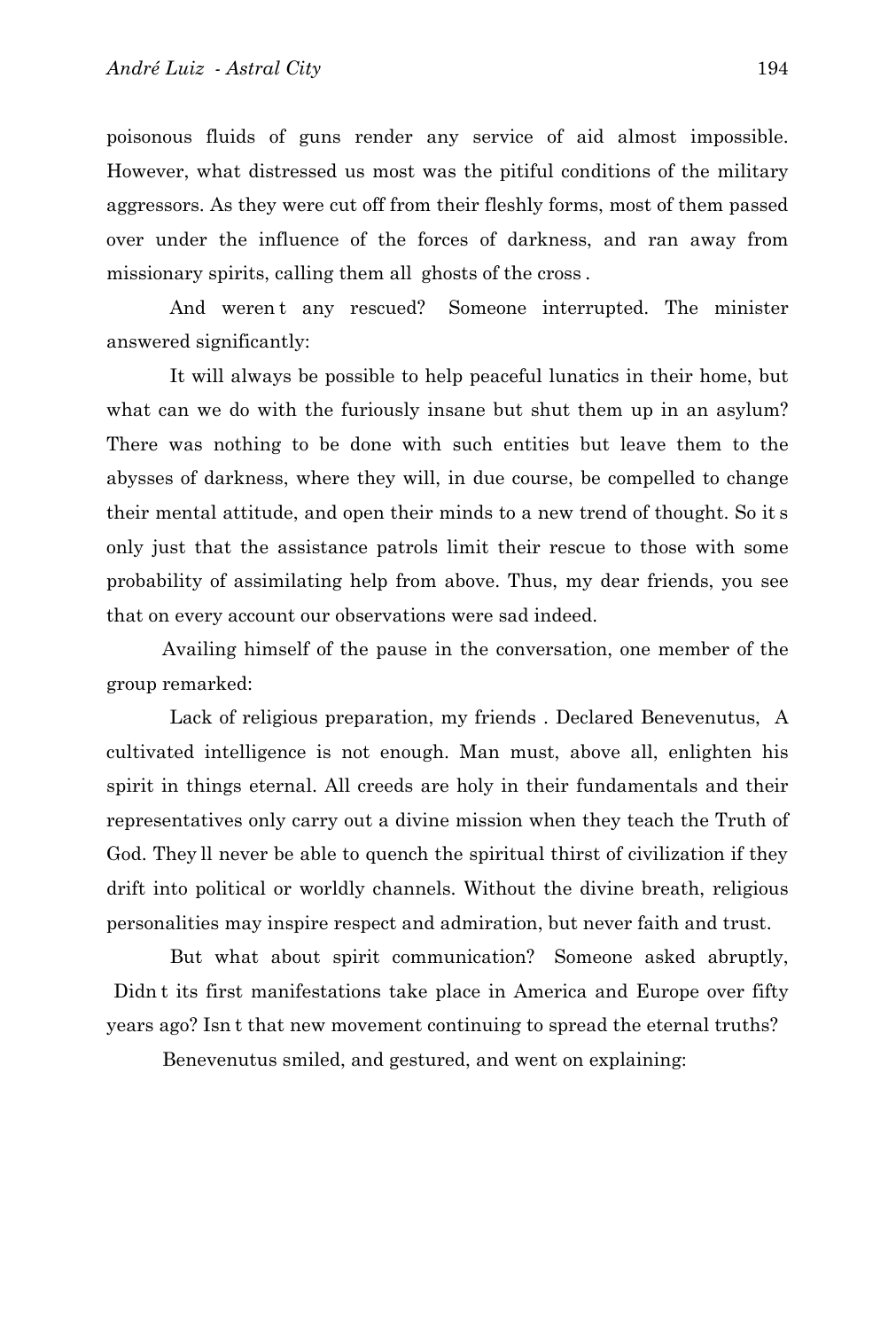The Spiritist Doctrine is our great hope, and in every respect the Comforter for incarnate man, but its progress is still very slow. It is a divine gift, which most men haven't eyes to see, as yet. An overwhelming percentage of new adepts approach the divine source still under the influence of old religious vices. They want to reap its benefits, but are unwilling to give anything of themselves. They invoke the truth, but don't go in search of it. While the studious ones reduce mediums to mere human guinea pig, numerous believers act like certain patients who, though completely healed, believe more in sickness than in heath, and never come to stand on their own feet. In a word, over there, they're after materialized spirits for the performance of transitory phenomena, whereas here we spend our time looking for spiritualized men to carry out serious work.

The minister's play on words brought a good-humored response from his listeners.

Our task is really astronomical, the resumed gravely, however, we must bear in mind that every man is a divine seed. Let s undertake our mission with hope and optimism, for if we do our share to the best of our power, we may rest assured that God will do the rest."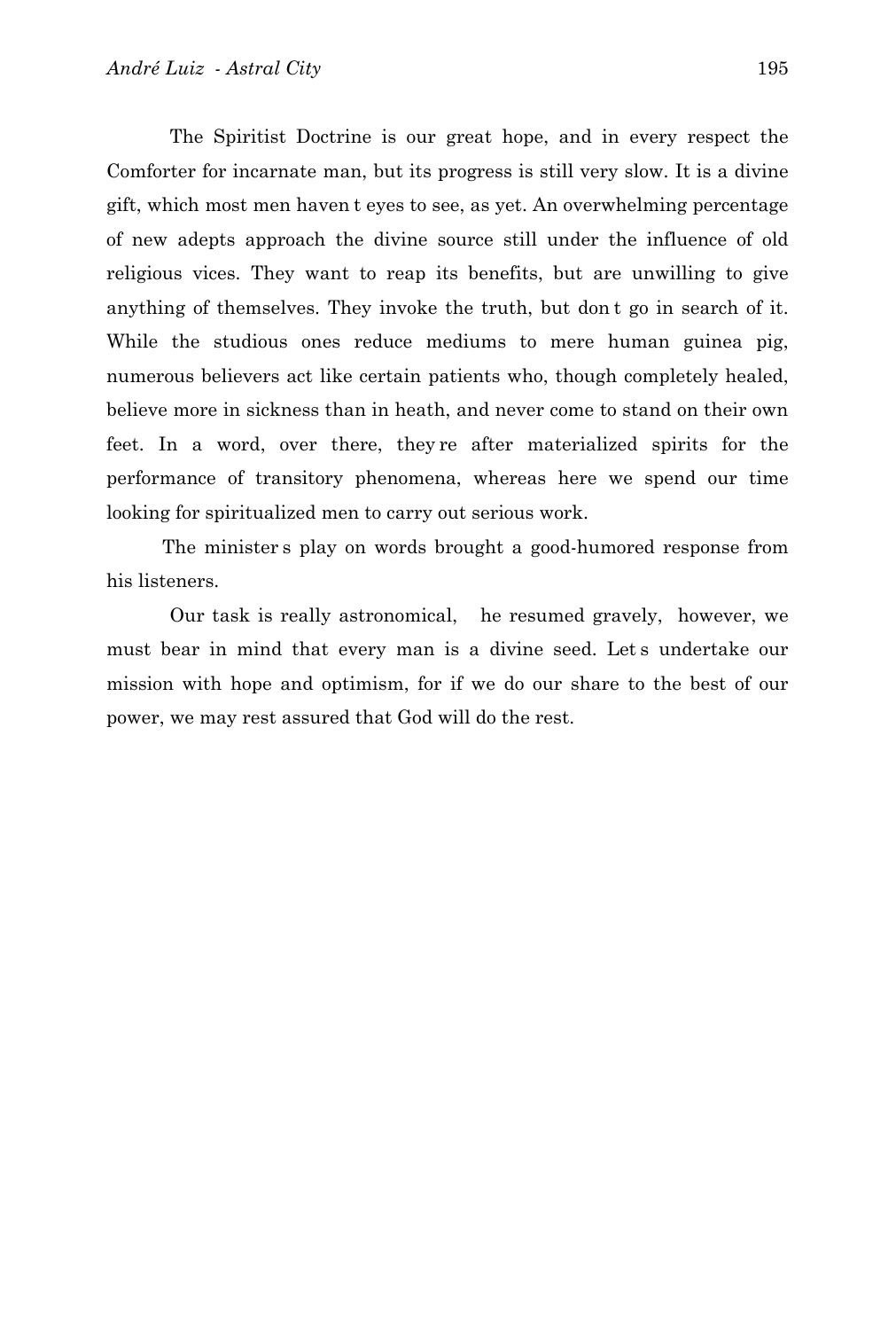## *Chapter 44 THE DARK REGIONS*

Adding to the happiness of this reunion, Lysias surprised me with his great culture and sensitivity. He played some old songs expertly on his zither, reminding me of music on Earth. What a wonderful day! More spiritual joys followed in succession, as if we were in heaven. When at last I found myself alone with my kind friend from Assistance, I tried to tell him of my impressions.

Have no doubt, he said, smiling, that when we are in the company of those we love, something comforting and constructive goes on inside us. It s the nourishment of love, André. When souls join in the pursuit of some common interest, their thoughts mingle, forming centers of living forces through which, from the general vibration, each member of the group will receive his share of joy or suffering. That s why, on the planet, environment is such an important factor in every man's life. Wee shall always feed on what we cultivate. If we give in to feelings of sadness, we shall become slaves of them. If we are unduly absorbed by the ideas of sickness, we shall suffer their consequences. There's no mystery. It's a law of life which works for good or evil. Wherever an atmosphere of brotherhood, hope, love or joy prevails, we shall carry with us a share of those feelings. On the other hand, when we shall leave a gathering where inferior tendencies of selfishness, vanity or crime predominate, we carry the destructive vibration of those feelings."

You re right! I exclaimed. I can see that life in earthly homes is equally ruled by these principles. Whenever there is mutual understanding, life becomes a fore state of heavenly bliss, but if misunderstandings and unkindness prevail, home becomes a real hell on Earth."

Lysias agreed with a smile. I then took the opportunity to ask about something which had been puzzling me. The Governor, in his address, had mentioned the spheres of Earth, the Shadowy Zone, and Darkness. I had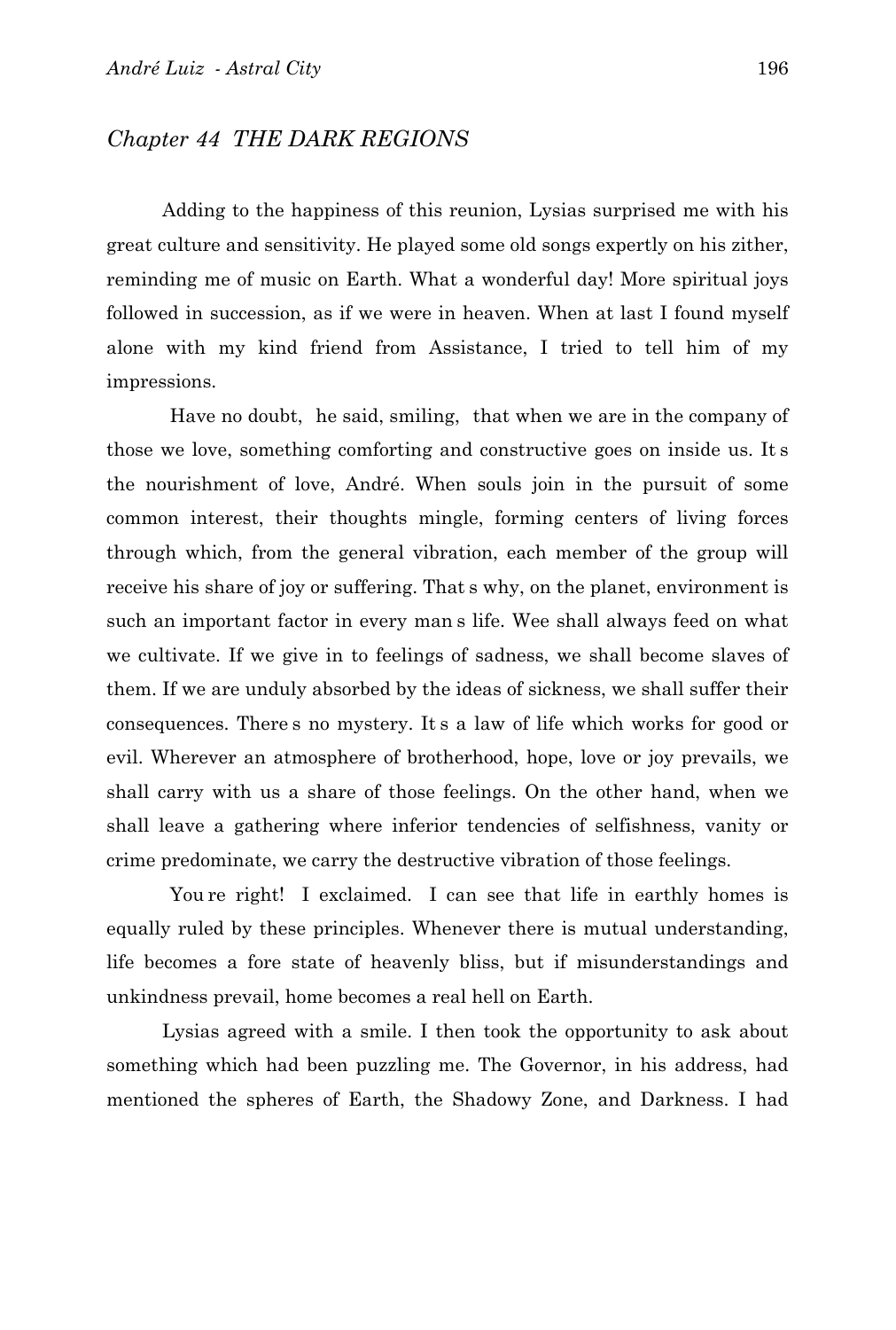never heard any mention of Darkness previously. I wondered whether that Dark Region could be the Shadowy Zone itself, where I myself had spent several wandering in dense shadows. Werent there numerous deranged entities and patients of all sorts from the Shadowy Zone in the Chambers? Remembering that Lysias had given me some valuable information about my own condition on my arrival in the Astral City, I told him of my doubts and questions. With a noteworthy expression on his face, my friend explained:

We call the lowest regions we know Darkness. Let s consider all the creatures as travelers in life: a few of them advance resolutely on the way towards the essential object of the journey. These are already spiritually evolved and, conscious of the divine essence within themselves, they progress without hesitating towards their sublime goal. Most, however, linger along the road. Numberless souls spend centuries repeating the same experience. While the former advance along straight lines, the latter travel along the same circular path. Thus failing, recommencing, and failing again, they are exposed to endless vicissitudes. Many will go astray in the forest of life bewildered by the labyrinth they have themselves traced. To that class belong the millions of beings wandering in the Shadowy Zones. Others, because of their selfish thoughts, walk in the dark and will often fall into precipices where they will remain for an indefinite time. Do you see now?

The explanation could not have been clearer. Impressed by the length and complexity of the subject, I went on with my questions:

But what about those falls? Do they only happen on the Earth? Are only the incarnate likely to be hurled into abysses?

After a moment s reflection, Lysias replied:

That is a good observation. Wherever he is, the spirit may hurl himself into the abysses of evil. However, in the higher spheres the defenses are stronger. Therefore the responsibility of the fault committed is also greater.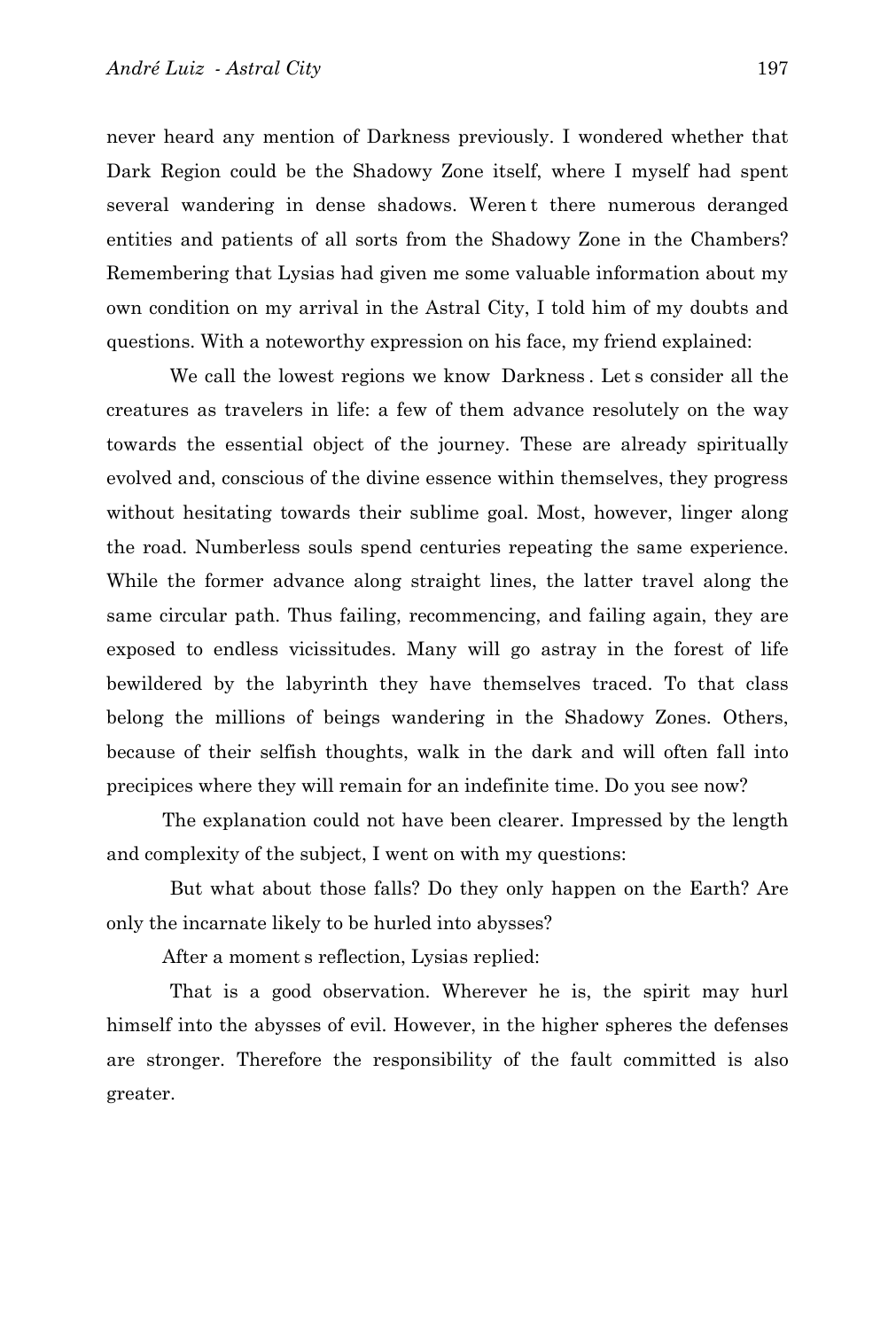Yet, I insisted, I thought that a fall wouldn't be possible except on Earth. It seemed to me that the divine atmosphere, the knowledge of truth and of higher aid would be infallible protection against the poison of vanity and temptation.

My friend smiled and went on:

The problem of temptation is more complex. The Earth itself is filled with divine atmosphere, knowledge of the truth, and heavenly assistance. Yet so many fight destructive battles while surrounded by sheltering trees and flowering fields. Many others commit murders by moonlight, insensible to the soothing language of the stars. Others oppress the weaker fellow while hearing around them sublime revelations of truth. Indeed, the Earth doesn't lack expressions of divine presence.

Lysias words sank deeply into my spirit. It is true that, in general, battles are fought in Spring and Summer when Nature displays its treasures of color, perfume and light on the ground and in the sky, while burglary and murder are preferably committed at night, when the moon and stars involve the Earth in an atmosphere of celestial poetry. Most earthly tyrants are men of great culture who have turned their backs on divine inspiration. Although my conception about the spiritual fall had changed, my curiosity was not yet satisfied:

Now, Lysias, could you give me an idea where the region of Darkness is located? If the Lower Zone is connected with the human mind, where is this place of suffering and horror?

There are sphere of life everywhere. My friend resumed, The void is merely a literary image. Everywhere there are living forces and each species of beings moves in a special zone of life."

After a short pause, during which he seemed to reflect deeply, he went on: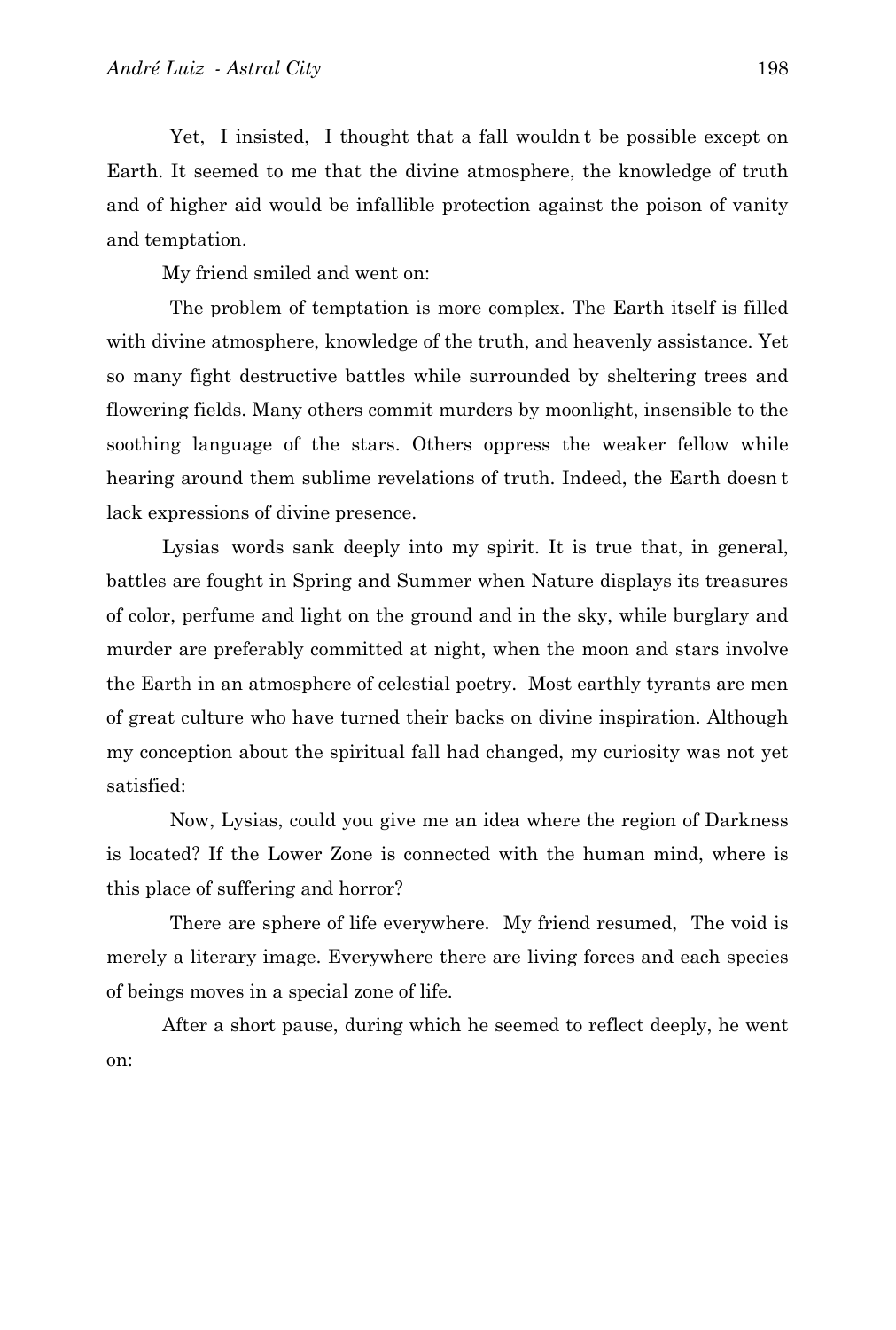"Of course, as happens to most of us, you placed the sphere of life after the death of the physical body in the zones right above the surface of the globe, unaware of those below it. Yet life pulsates in the depths of the ocean and the bowels of the Earth. Besides, the spirit obeys the principles of gravity, just as do material bodies. The Earth isn't only a field of action which we may disregard and misuse at our will. It is a live organization, with certain laws which will either enslave us or set us free, according to our actions. It is obvious that the soul overburdened with faults won t be able to ascend to the surface of the wonderful lake of Life. We must bear in mind that free birds may rise to great heights; those encircled in dense thickets of reeds will find great difficulty in taking flight, and those tied to great weights become mere slaves of the unknown. Do you grasp my point?

Lysias didn't need to ask that question. All of a sudden, the immense field of the redeeming struggles in the lowermost zones of life seemed to flash before my spiritual eyes. As if in need of carefully weighting his next words, Lysias thought and thought, and then began again:

"Just as we carry in the recesses of our beings the potential for good and evil, so the planet possesses both high and low expressions, with which to correct the guilty and open the passages to life eternal to those who triumph. As a doctor on Earth, you learned that a mans brain contain certain elements which control his sense of direction. Now you realize that those elements aren't really physical, but spiritual in essence. If you live exclusively in the dark, you will dim your divine sense of direction and end by hurling yourself into the shadows, for abysses attract abysses. Each of us shall reach the goal towards which he directs his steps.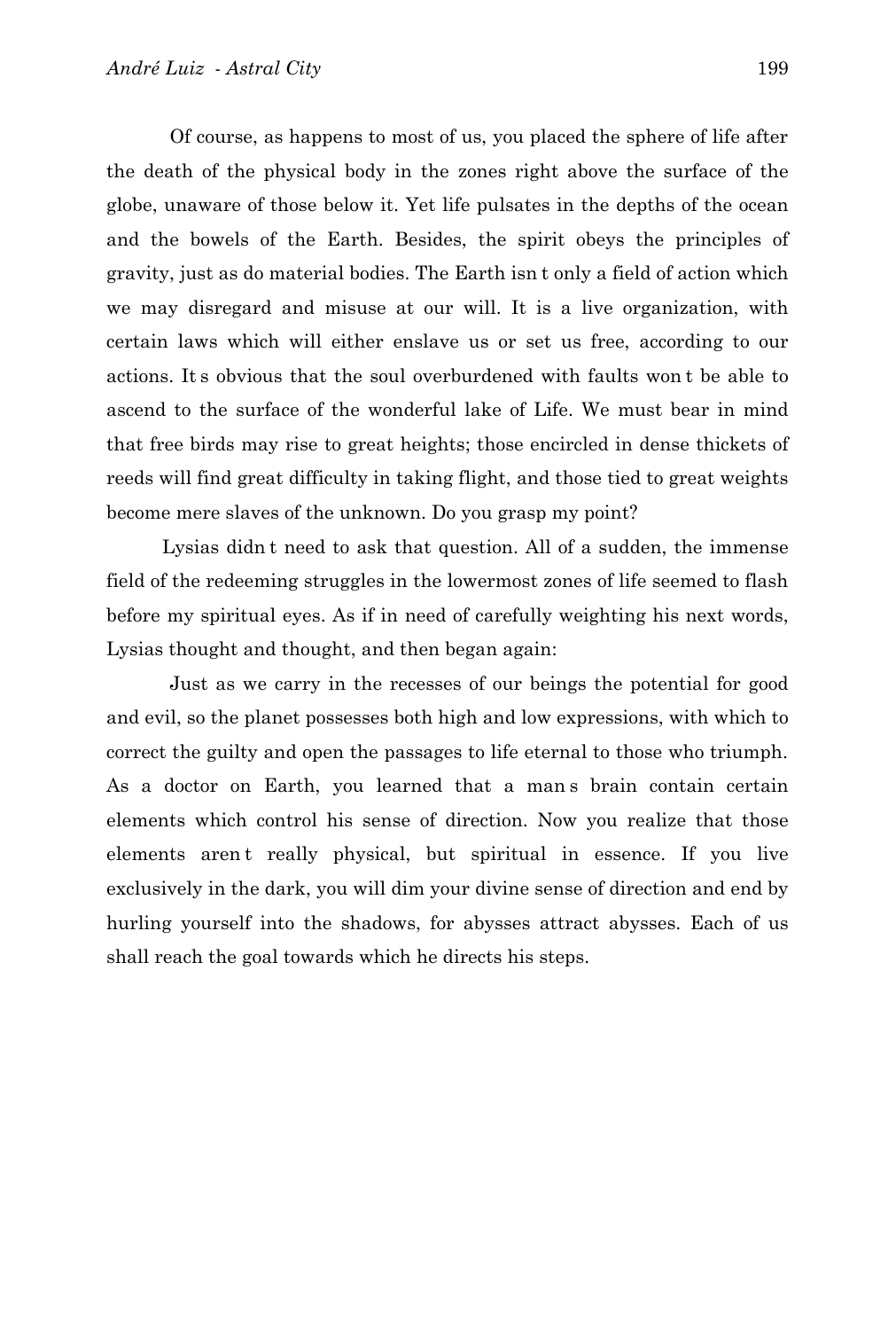## *Chapter 45 THE MUSIC FIELDS*

Towards evening, Lysias invited me to accompany him to the Music Fields.

You must relax a little, André. he said kindly. Seeing my reluctance, he added:

I'll speak to Tobias. Narcisa herself has taken the day off to rest. Com on.

By now I noticed a singular change in myself. Despite the short time I had been working there, I felt greatly attached to the Chambers of Rectification. Minister Genesius daily visits, Narcisa's company, Tobias's inspiring example and my fellow workers' companionship had touched me deeply. Narcisa, Salustius and I spent all our leisure time trying to make little improvements in the place, to make it more cheerful and comfortable for the patients, whom we loved with all our hearts. Considering my relatively new position in the Chambers, I needed Tobias' permission to go out, so we both went in search of him. With respectful familiarity, Lysias talked to my instructor, who readily agreed:

Good idea. André must get acquainted with the Music Fields.

Patting me affectionately on the back, he added:

Go and enjoy yourself. Come back late in the evening, whenever you like. All our different branches of service are well attended.

I followed Lysias to his home in the Ministry of Assistance. It was a true pleasure to see Laura again, and to learn that Heloisa's devoted mother would be returning from the Earth the following week. The house was filled with joy. Both the area indoors and the garden were more beautiful than ever. As we left, Lysias mother took my hand and said playfully: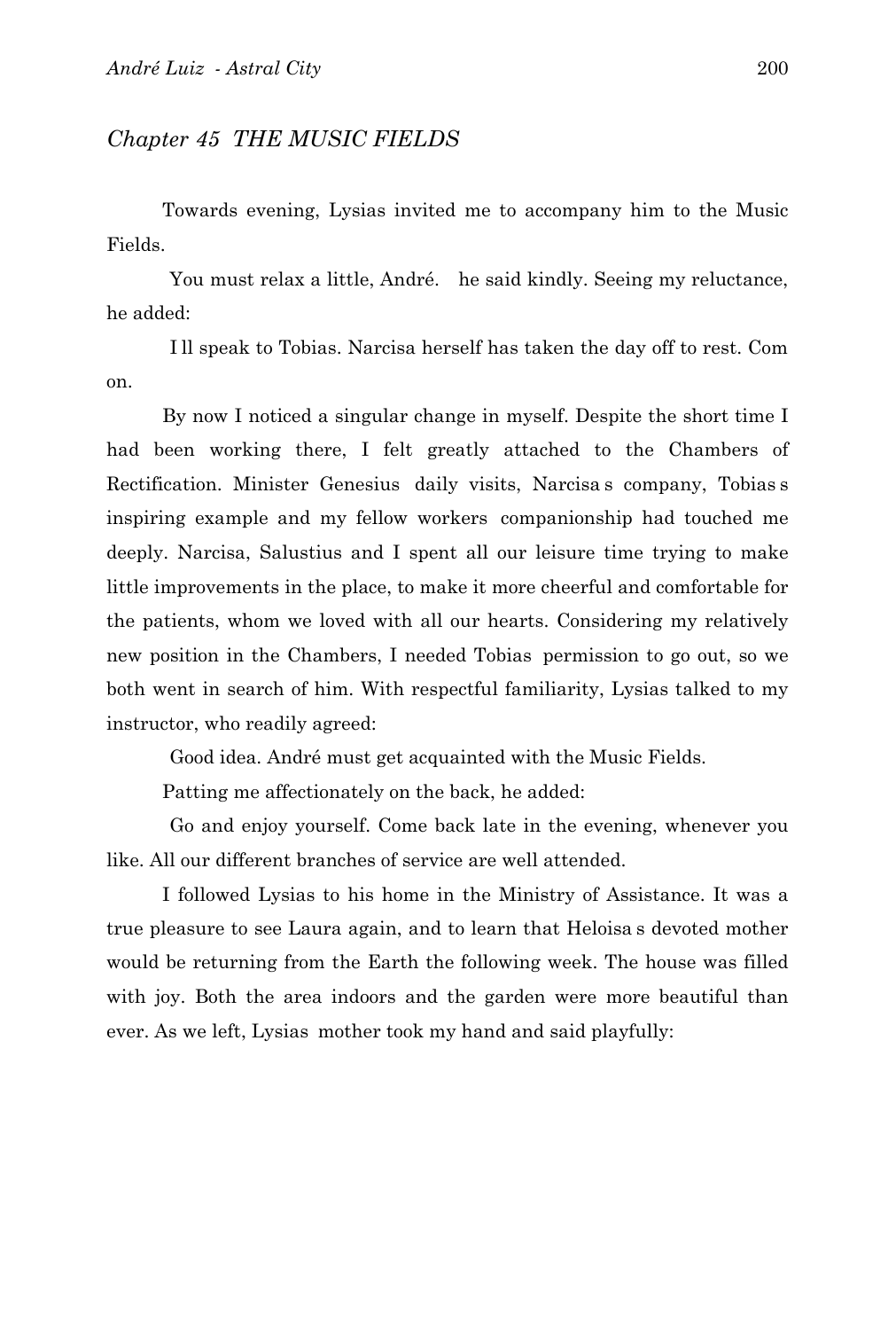So, from now on the Music Fields will have one more regular attendant. Watch your heart! As for me, I'll stay home today. It won't be long before I find food for my soul on Earth...

We departed cheerfully. Young women accompanied Polydor and Estacius, who were talking amiably. Lysias and I took the airbus, and soon disembarked in one of the squares of the Ministry of Elevation. Lysias, walking beside me, said affectionally:

You are going to meet my fiancée. I ve told you a lot about you.

It's funny, I observed intrigued. that one would find engagements here as well.

Why not? Does love dwell in the mortal body or the eternal soul? On Earth, my friend, love is like a gold nugget hidden among rough stones. It is so often mixed in with people's needs, desires and lower tendencies that people rarely distinguish it from an ordinary pebble.

The explanation was logical. Seeing that I agreed, Lysias continued:

the betrothal is far more beautiful here in the spirit sphere because our senses aren't obscured by the veil of illusion. We show ourselves as we really are. Lascinia and I have failed many times in past earthly experiences. I must confess that most of the falls were due to my thoughtlessness and lack of control. Whe males on Earth still do not fully comprehend the liberty that social laws grant us. Seldom do we use it to help our spiritualization. Instead, we often abuse that freedom in a slippery descent towards animality. Women, on the other hand, have had, up to now, the advantage of being submitted to much sterner discipline. In transitory earthly life, they are oppressed by our tyranny and made to bear our impositions. Here, however, we go through a readjustment of values and learn that we are never really free until we learn to obey. It seems paradoxical, but it s the perfect truth.

Tell me Lysias, have you any plans for a future earthly experience?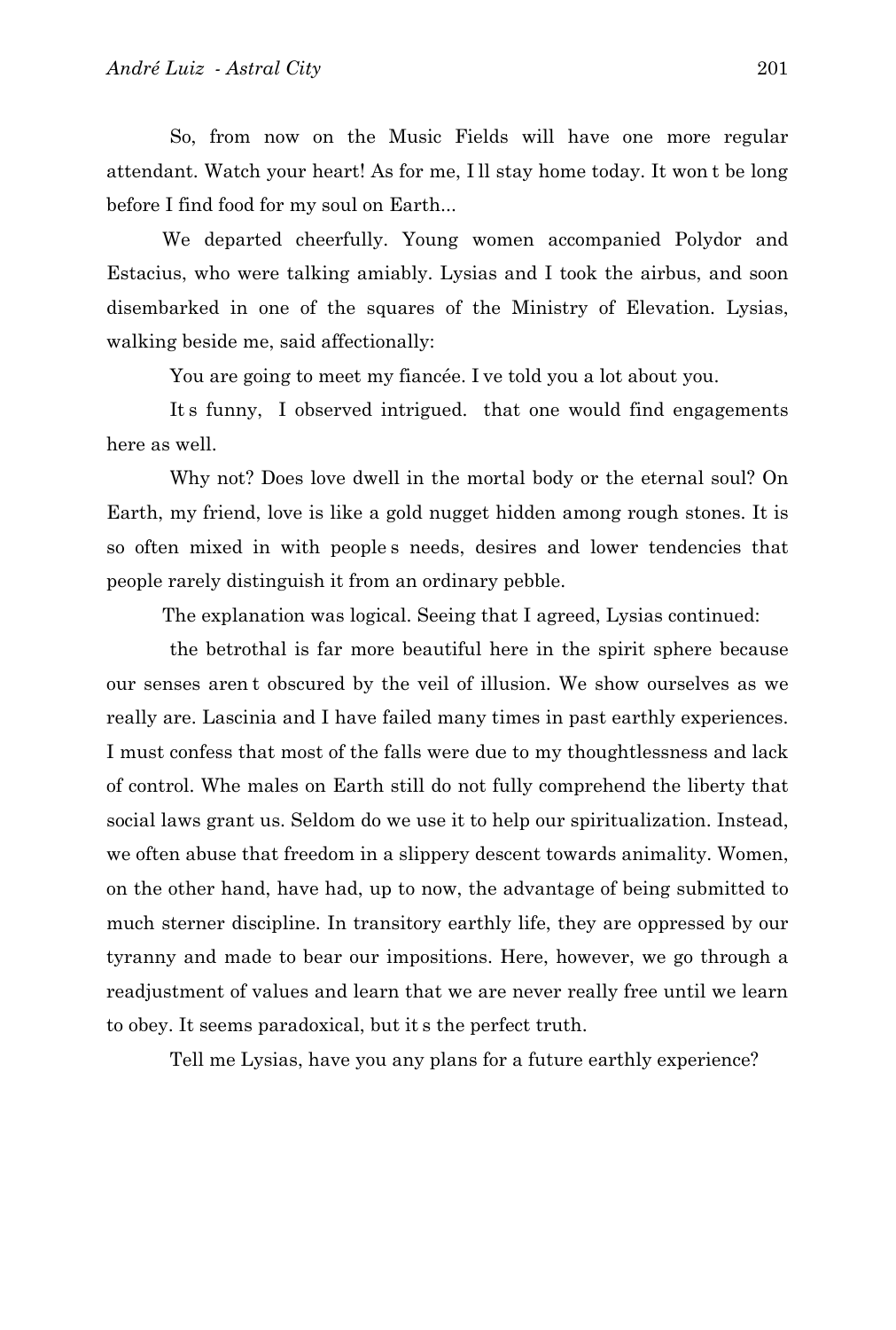Why, of course. I must increase my spiritual accomplishments and pay off my debts to the Earth, which are still considerable. I believe Lascinia and I will return to the physical plane in about thirty year's time. Meanwhile, we intend to settle down very soon in a happy little home of our own."

We then arrived at the Music Fields. Lights of exquisite beauty bathed the park. It was like a scene from a fairy tale. Luminous fountains spouted out their waters, forming wonderful designs. The sight was quite new to me. I was about to express my admiration when Lysias spoke:

Lascinia always comes here with her two sisters. I hope you will make them a pleasant escort.

But Lysias, I returned, doubtfully, considering my old marital status. you know I am still bound to Zelia...

My friend burst out laughing, and added:

Well I never! No one is trying to encroach on your sense of fidelity. Yet I don't thing marriage should make you oblivious of social life. Have you forgotten how to act as a brother, André?

Rather embarrassed, I also laughed. We were now at the entrance. Lysias approached the gate and bought our tickets. On entering the park, I noticed a great number of people around a graceful stand where a small orchestra was playing some light music. Flower-bordered paths extended before us in several directions, leading to the park's interior. Noticing my appreciation of the songs I heard, Lysias explained:

At the outer edges of the fields, several styles of music are played to please the personal taste of each group of those who cannot yet understand the sublime art. In the center, though, there is universal and divine music, the higher and sanctified art."

Indeed, after walking along pleasant lanes, where each flower seemed to rule in its own kingdom, I began to hear an exquisite melody. On Earth there are small groups that favor fine music, while the multitudes prefer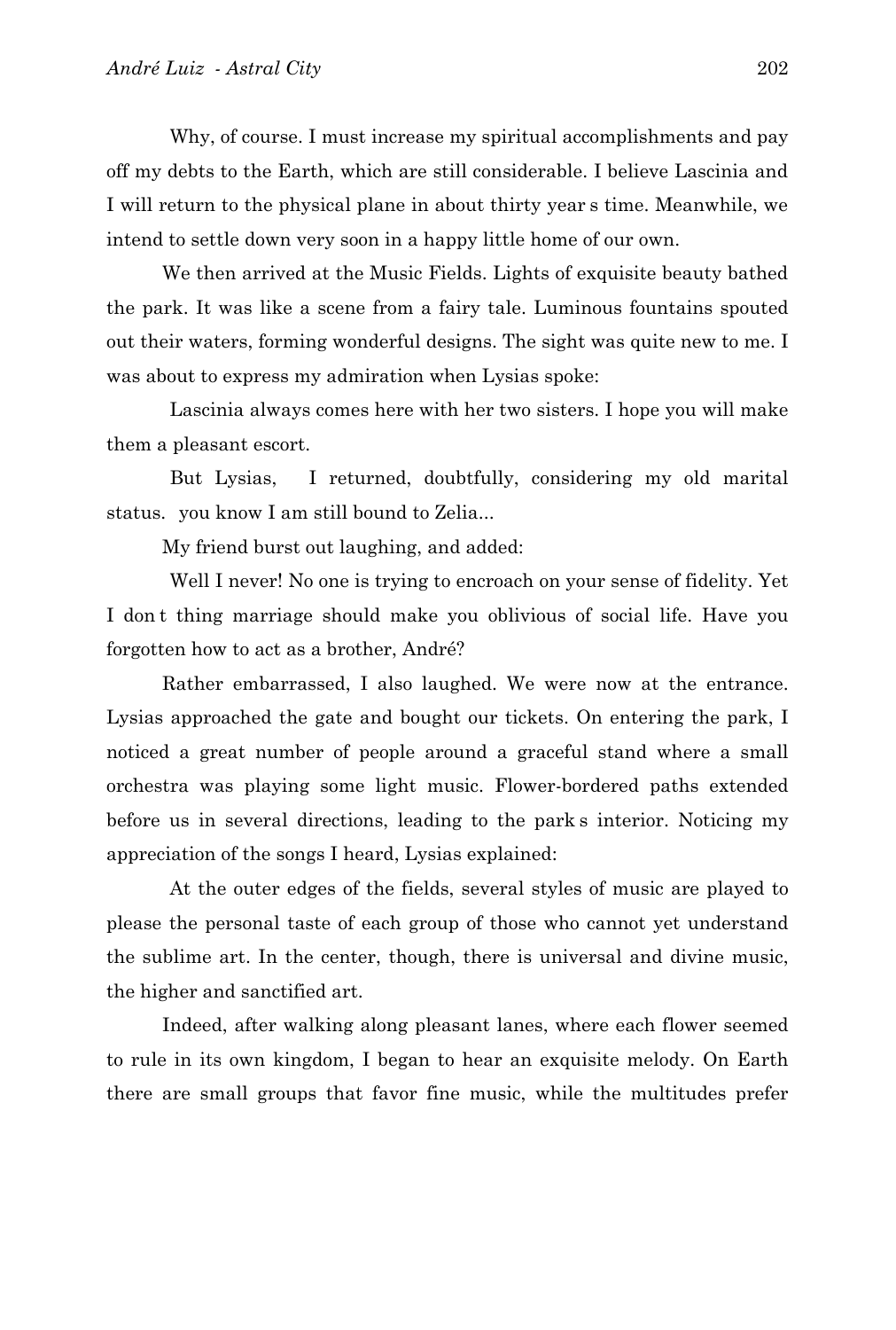their own regional music. Here, however, it was the opposite. The center of the park was crowded. I had already seen numerous gatherings in the colony, such as the festival held in our Ministry in honor of the Governor, but what I saw in this park exceeded everything that had previously filled me with awe. Yet the brilliance of the scene was not due to superfluity of excess of any kind, but rather to the artistic blending of simplicity and beauty. The women there exhibited refined elegance and good taste, without any excess which could detract from the divine simplicity.

Boughs of great trees, different from those on Earth, adorned the lovely, softly-lit arbors. Loving couples lingered along the flowery lanes, while groups of ladies and gentlemen animatedly discussed lofty and constructive topics. Although I felt insignificant before that selected assembly, I also felt a silence sympathy from those who glanced at me. I heard parts of discussions concerning the physical sphere, didn't detect even the slightest trace of malice or reproach of incarnate men. They discussed love, intellectual culture, scientific research and constructive philosophy in an atmosphere of understanding and good will, without any clash of opinions. I observed that those of greater enlightenment lowered the vibration of their intellectual power while the less endowed tried to raise theirs. In numerous groups I could heard reference to Jesus and the Gospel, but what impressed me most was the prevailing feeling of joy in all the conversations. Nobody referred to the Master with negative vibrations of useless sorrow or unjustified discouragement they remembered Him instead as the supreme Instructor of visible and invisible earthly organizations, full of understanding and kindness, but also conscious of the energy and vigilance necessary to preserve order and justice. I was charmed by that optimistic community, which seemed to be the fulfillment of the hopes of many a noble earthly thinker. Although enraptured by the music, I heard Lysias explain: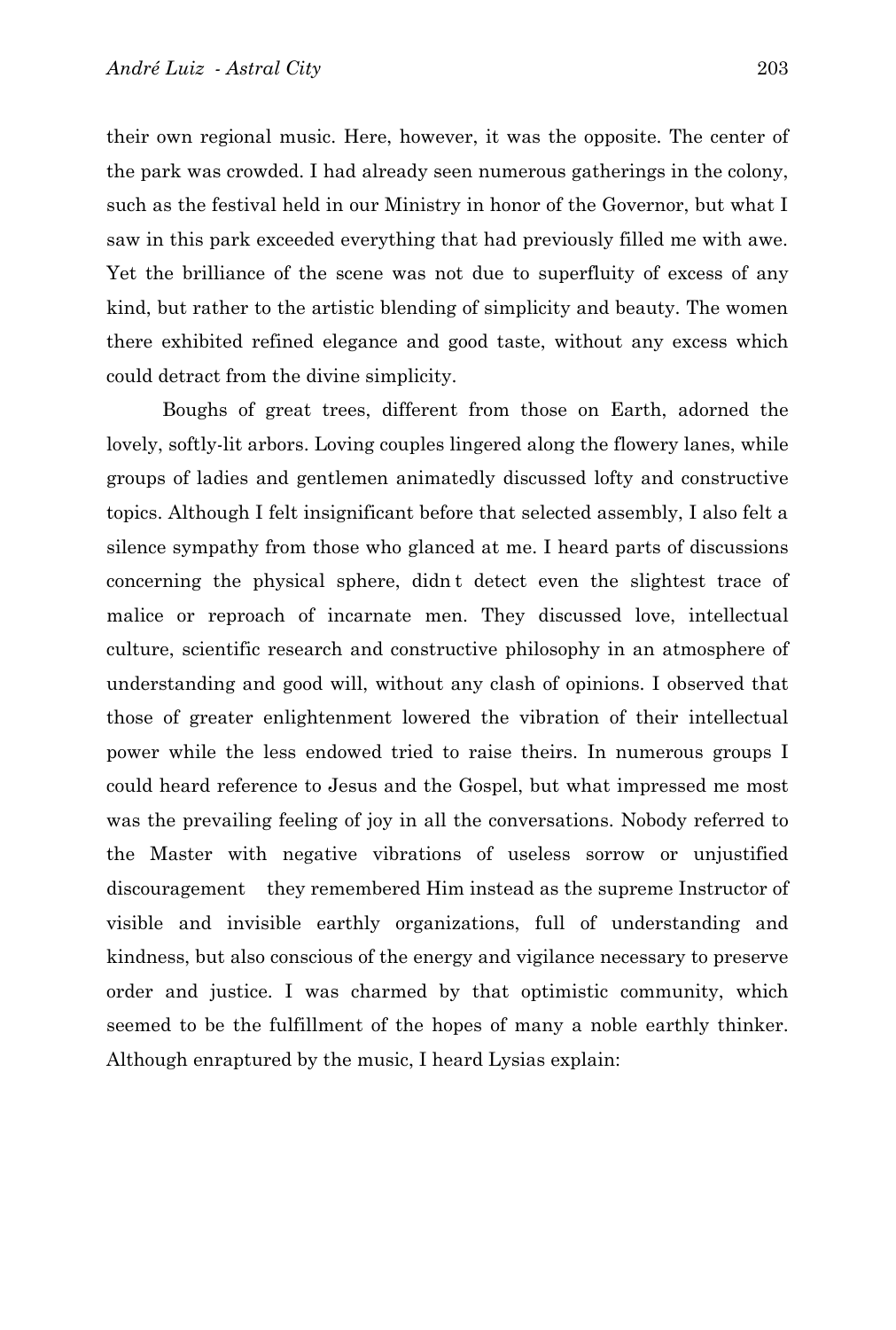Our harmony instructors absorb rays of inspiration in the higher spheres, just as earthly composers are sometimes brought to spiritual planes such as ours, where they receive melodic expressions. They, in turn, transmit those impressions to human ears, after adapting and adorning the themes with their own genius. The universe, André, is fraught with beauty and sublimity. The eternal and shining rays of Life have their origins in God.

At that moment, a graceful group approached us. It was Lascinia and her sisters. Lysias put an end to his explanations so that we might welcome them.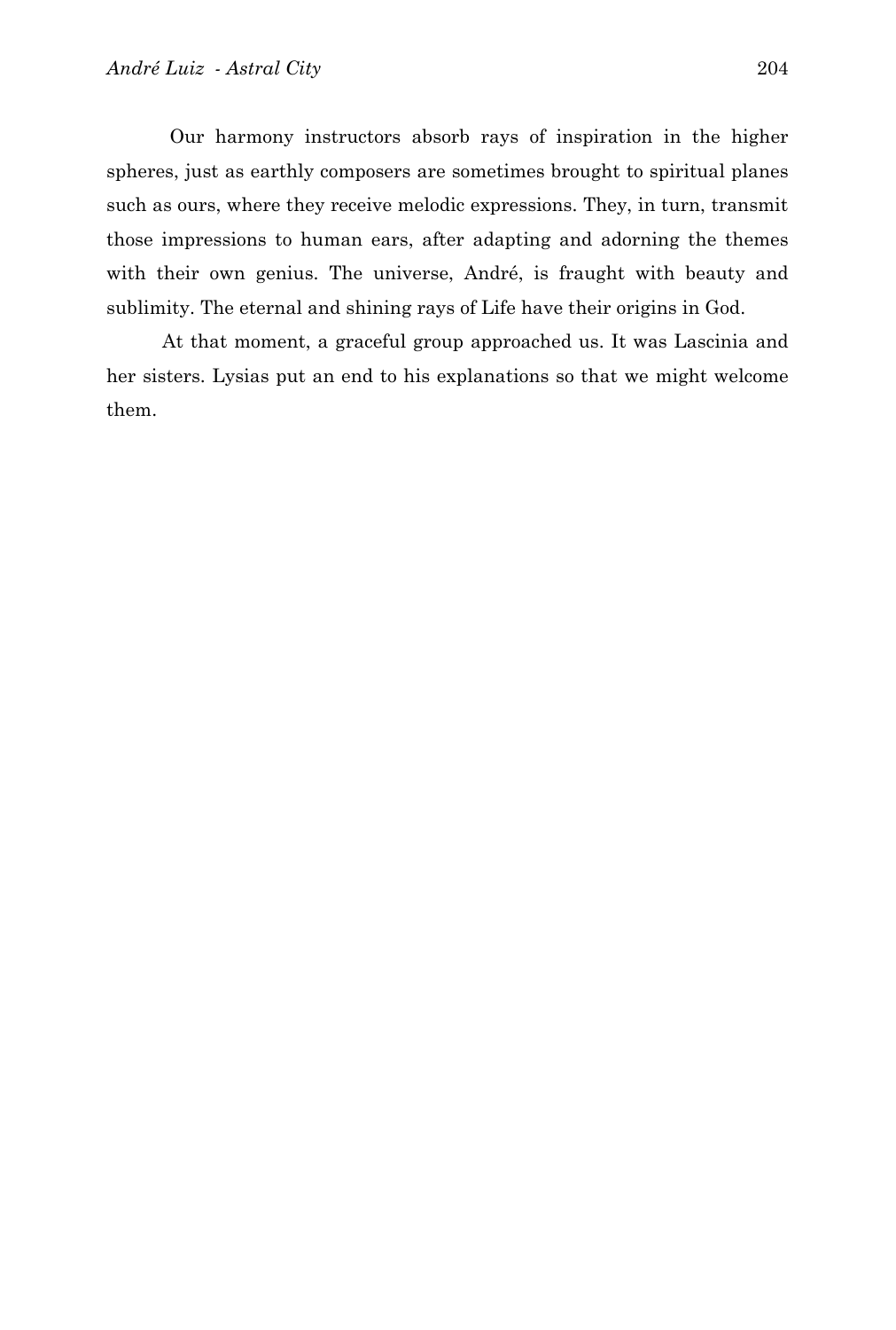## *Chapter 46 A WOMAN'S SACRIFICE*

A year had passed in constructive work, which had been a great solace to my heart. As I gradually learned how to make myself useful and find pleasure in serving, I became more confident and happy.

Although I yearned to return to my earthly home, I had not yet been given the opportunity. When, on several occasions, I had meant to ask permission, something seemed to hold me back. Had I not received the kindest help from everyone? Wasn't I surrounded by the friendship and esteem of all my companions? I recognized that my wish would have been granted if it had been useful to me, and I decided to wait patiently. Although I was working at Regeneration, Laura and Tobias constantly reminded me that Minister Clarence was still the person responsible for my stay in the colony. I often met the generous Minister of Assistance, but he never mentioned the subject. Clarence never changed his reserved attitude in the exercise of the authority inherent in his obligations. Once, during the Christmas festivities in the Ministry of Elevation, probably sensing how deeply I missed my wife and children, he touched lightly on the subject, telling me that the day was not very far when he would accompany me to the old home. Joyous hope had filled my heart, and I thanked him emotionally. Still, it was now September, 1940, and I still had not seem my dream realized.

The knowledge that I had spent my time in useful service in the Chambers comforted me. Our work went on uninterruptly and I worked tirelessly. I had become familiar with nursing in the different wards, and had learned how to read patients thoughts. I kept in touch with poor Elisa and tried my best to assist her indirectly through her struggle for spiritual recovery. But as I gradually reached emotional balance, the desire to visit my loved ones became more and more intense. My home-sickness hurt me deeply.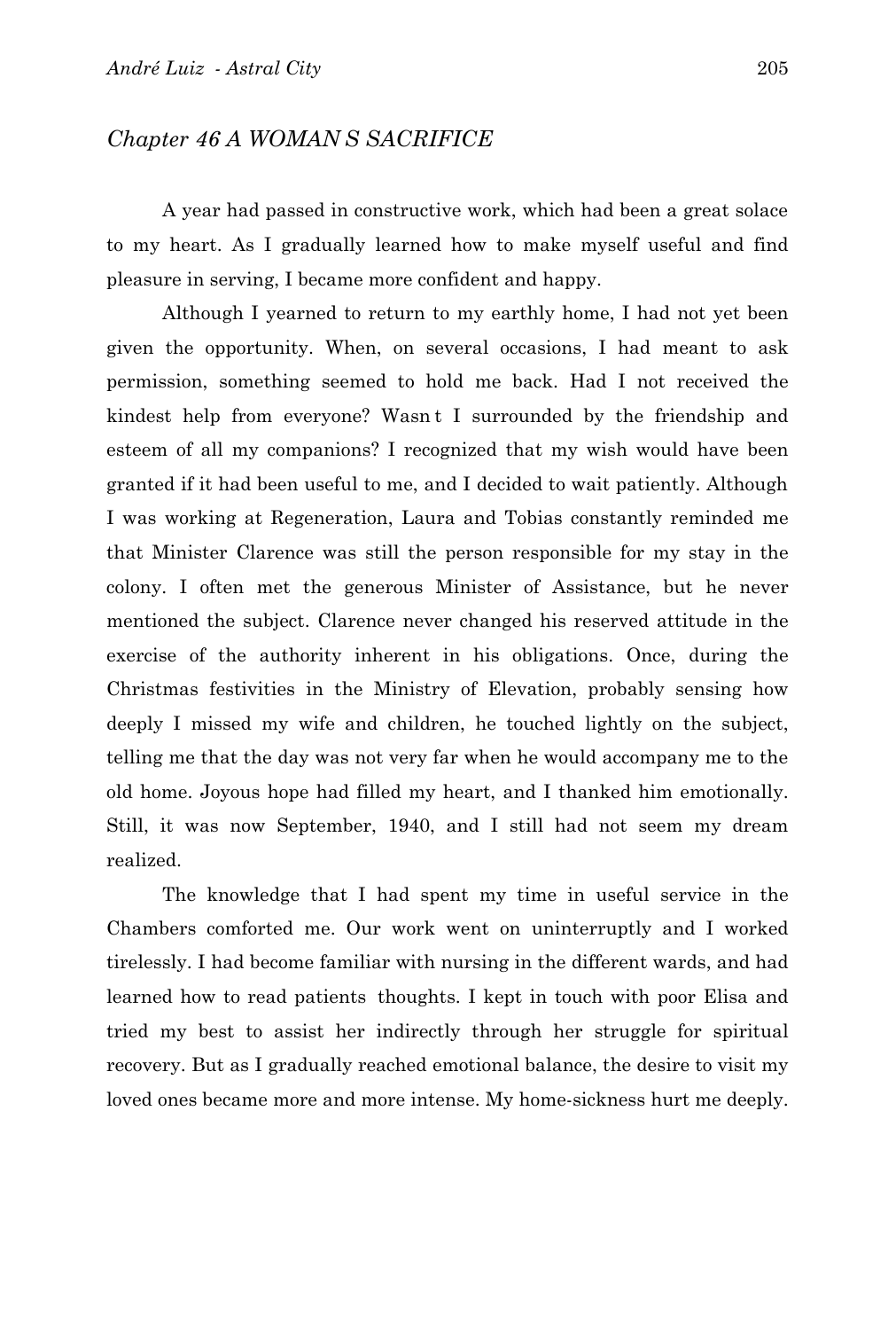The only solace I had were my mother's occasional visits. Although she lived in a higher sphere, she never abandoned me to my fate. The last time we had met she said she had some new plans in mind, which she would soon tell me. Her attitude of resignation had deeply impressed me, and I awaited her next visit, anxious to know those plans.

At last, in early September of 1940, she came to the Chambers. After her usual loving greetings, she informed me that she intended to return to the physical plane. In a gentle voice, she unfolded her plan. I was surprised and upset by the idea, and protested:

I really disagree. Why should you return to the flesh? Why begin the weary wandering again without the immediate need to?

In dignified serenity, my mother replied:

Have you forgotten your father afflicting condition, my son? For many year I have worked to lift him up, but all my efforts have been in vain. Laertes has become a skeptic with a poisoned heart. Should he persist in such an attitude, he might be drawn into deeper abysses. What should we do, then? Do you have the heart to see your father in such a condition, and yet refrain from doing everything in our power to help him?

Of course not. I answered, greatly affected. I would work hard to help him. But mother, you could find the means of assisting him here.

No doubt I could. However, spirits who really love aren't satisfied with lending a helping hand from a distance. What good are all the riches in the world if we can't share them with our loved one? Would you be content to live in a palace from which your children were excluded? No, I can't maintain my distance. Now that I can count on you on this side, Ill join Luiza, and help your father find his way to redemption."

After a few minutes of deep thought, I insisted:

But mother, are you sure there is no other way to do it?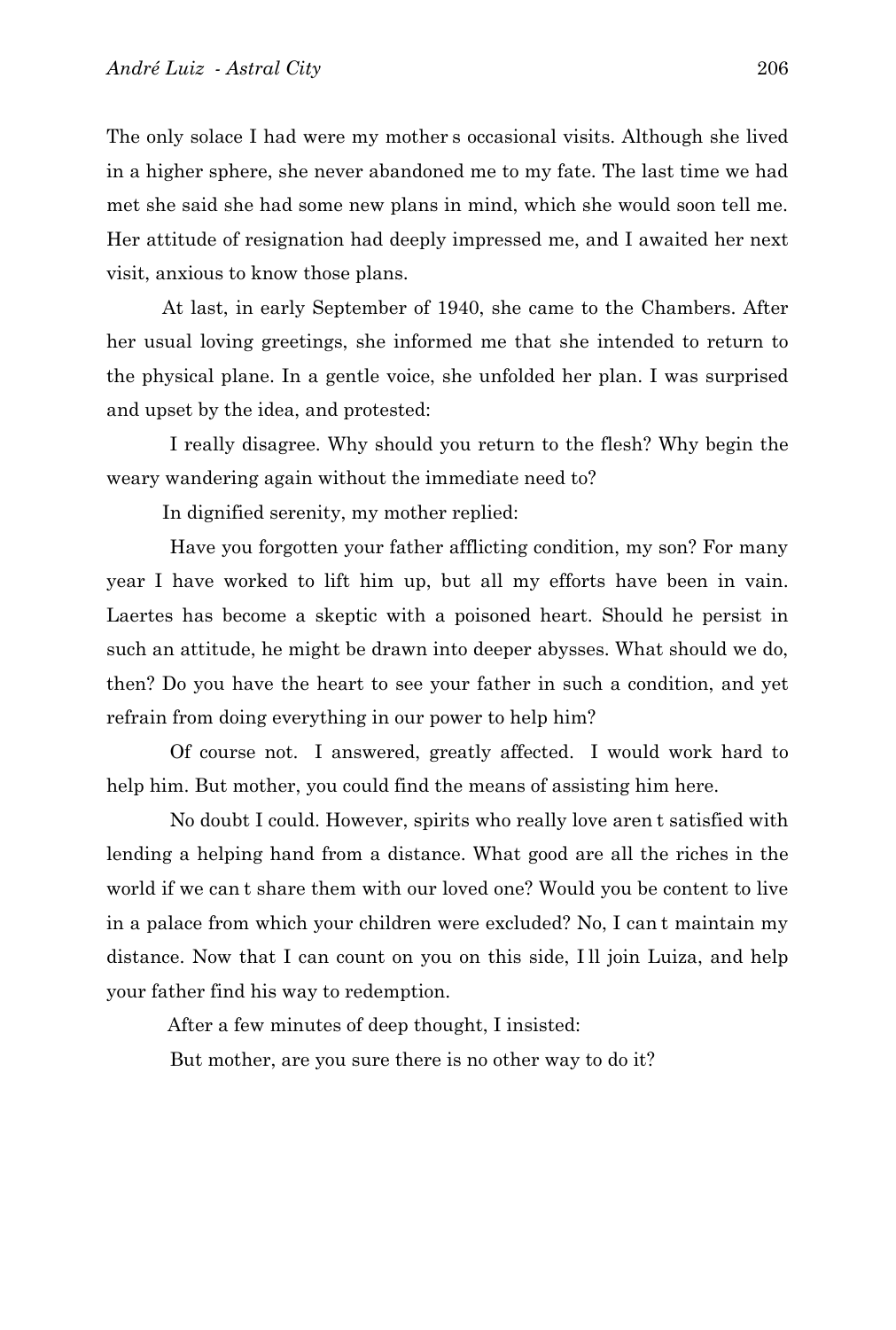No, it wouldn't be possible. I have thoroughly examined the subject, and all my superiors have agreed with my decision. I can't raise the inferior to the superior, but I can do the opposite. There is nothing else I can do, and there mustn't be a minute's hesitation on my part. I have, in you, support for the future. Don't lose your way, my son, and when you are able to go through the spheres that separate us from the Earth, give your mother all the assistance in your power. Meanwhile, don't forget your sisters, who may still be in the dark zones undergoing active purification. In a very short time, I'll be back in the physical world, where I'll met Laertes to carry out the task the Father will assign us."

But, I asked, how are you going to meet him? In spirit?

No. Replied my mother, her face assuming a significant expression, With the help of some friends, I started preparing his immediate reincarnation, and last week I settled him on Earth. He was never aware of any direct help from us, because we availed ourselves of a time when he was trying to escape the women who still subjugated him. This mental attitude was very helpful, and we succeeded in binding him to his new physical body.

Is this possible? What about our individual liberty? I asked.

Mother smiled rather sadly and explained:

There are some reincarnations that are carried out rather drastically, and if the patient lacks the courage to accept the sacred but bitter medicine, his friends help him to swallow it down. The soul can't claim unlimited freedom unless it fully understands its duty and performs it. Besides, we must bear in mind that the debtor is a slave to his debts. God created free will; man created fatality. We have to break the chains we ourselves have forged.

While I lost myself in deep thought, Mother continued her observations: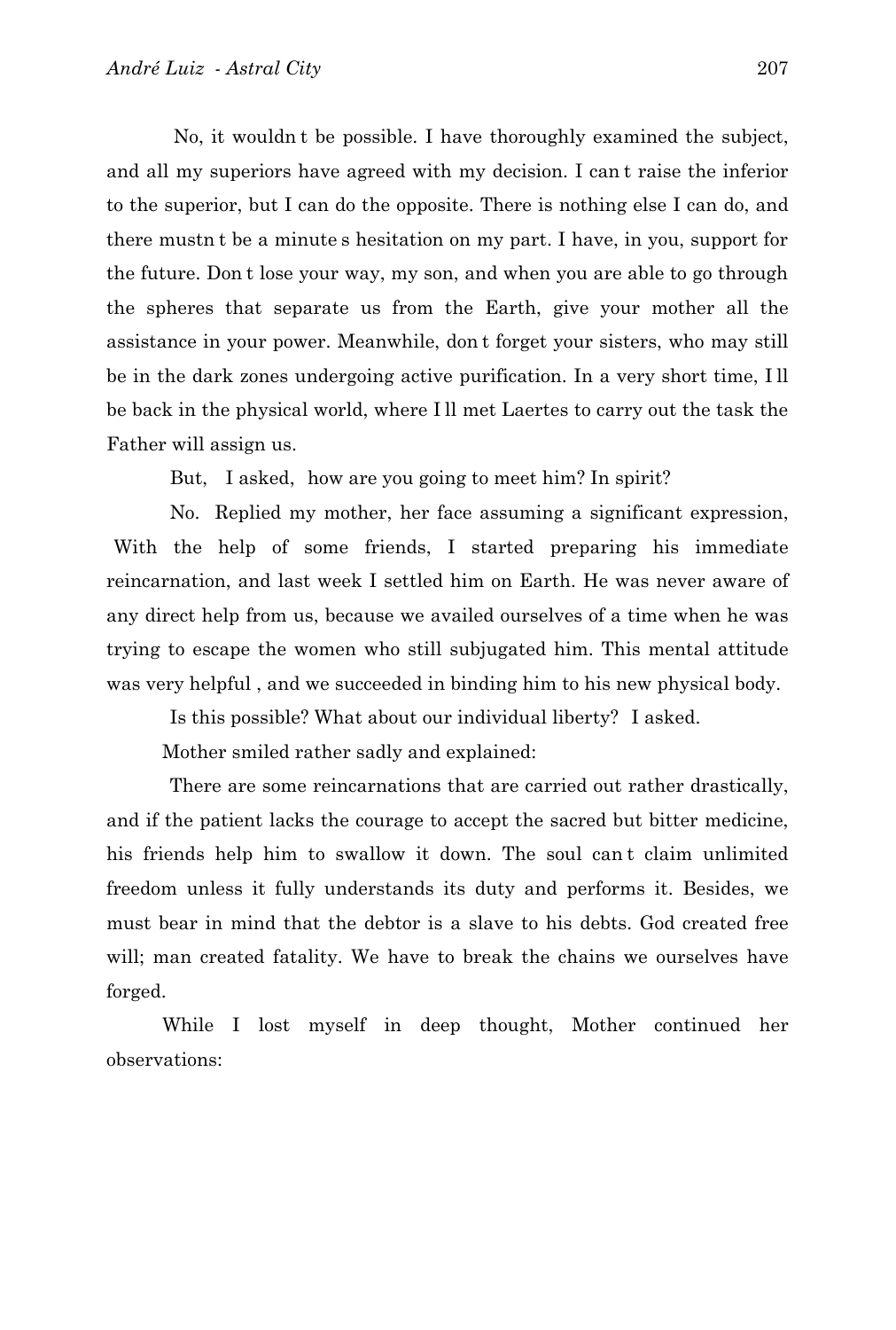The poor girls who persecuted him won't give up their intent. Were it not for our spirit guards, he might have been deprived of this opportunity for reincarnation.

Good Lord! I exclaimed. Can't it be possible? Are we at the mercy of evil forces to that extent? Are we mere puppets in our enemies hands?

These questions, my child, declared my mother with great serenity, should come from our heart and lips before contracting any moral debt and transforming our brothers into adversaries. Never take any loans from iniquity...

And what of these women? I asked. What will become of them?

They will be my daughters. Mother answered with a smile. You mustn't forget that I am returning to the world to help your father. No one is able to assist efficiently by intensifying the enemy's forces, just as on Earth you can't extinguish a fire with gasoline. Love is indispensable, André. Those who disregard this truth go astray and become wanders in the desert. Those who err leave the highway and gradually sink into the mire. Your father is now a skeptic, and those unhappy women, wading in the mud of ignorance and delusion, carry heavy burdens. In the near future, Ill gather them in my motherly arms, thus accomplishing my new mission.

Her eyes shining with unshed tears, gazing at the future horizons, she remarked:

And later on, who knows? I may come back to the Astral City, bringing along other sacred affections for a great festival of joy, love and union!

Full of awed respect for her sublime abnegation, I knelt down and kissed her hands. From that moment my mother was no longer simply my mother to me, but much more. She was also a messenger of divine goodness who could transform her most cruel enemies into children of her heart in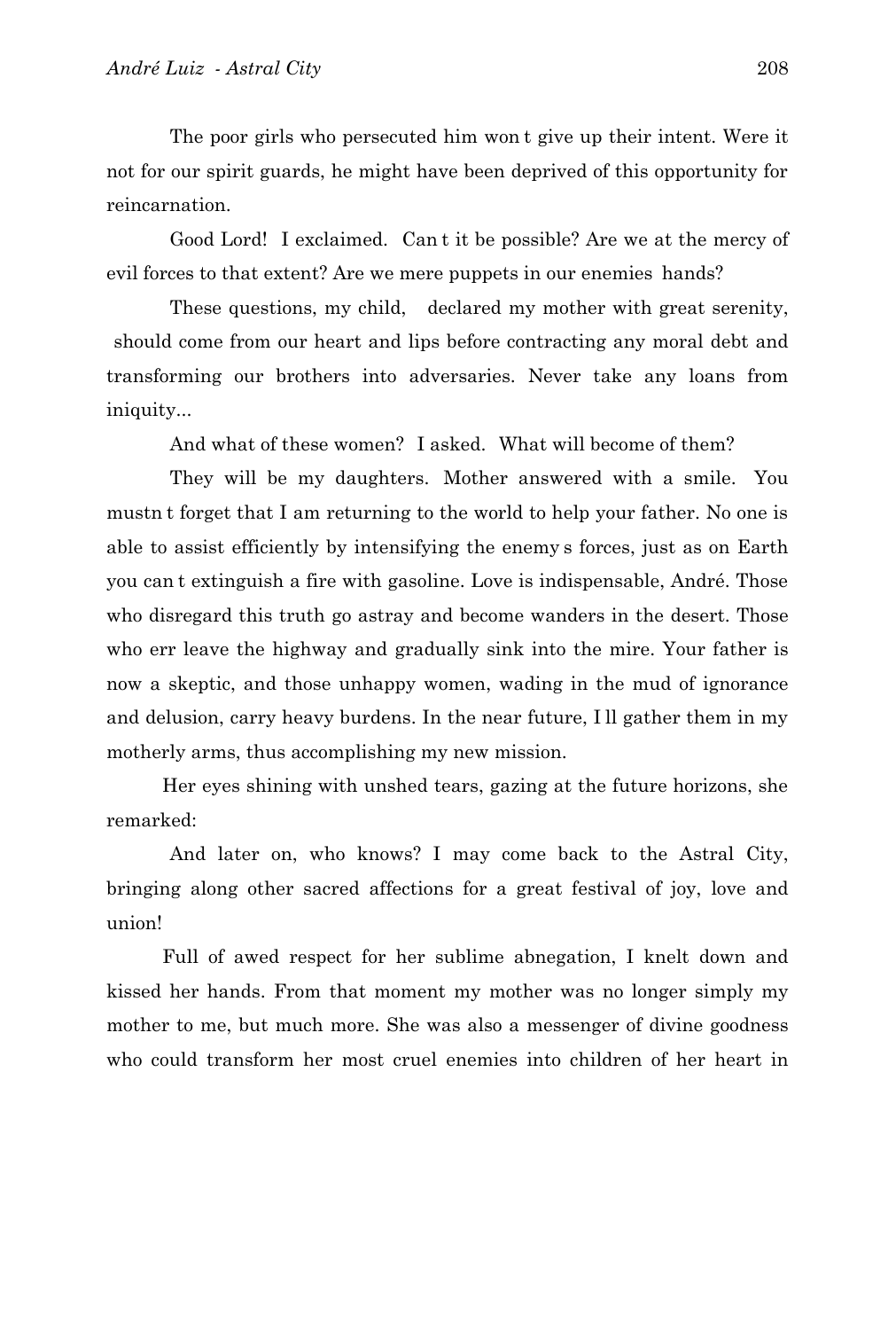order to give them the opportunity to retrace their steps and start anew as true children of God.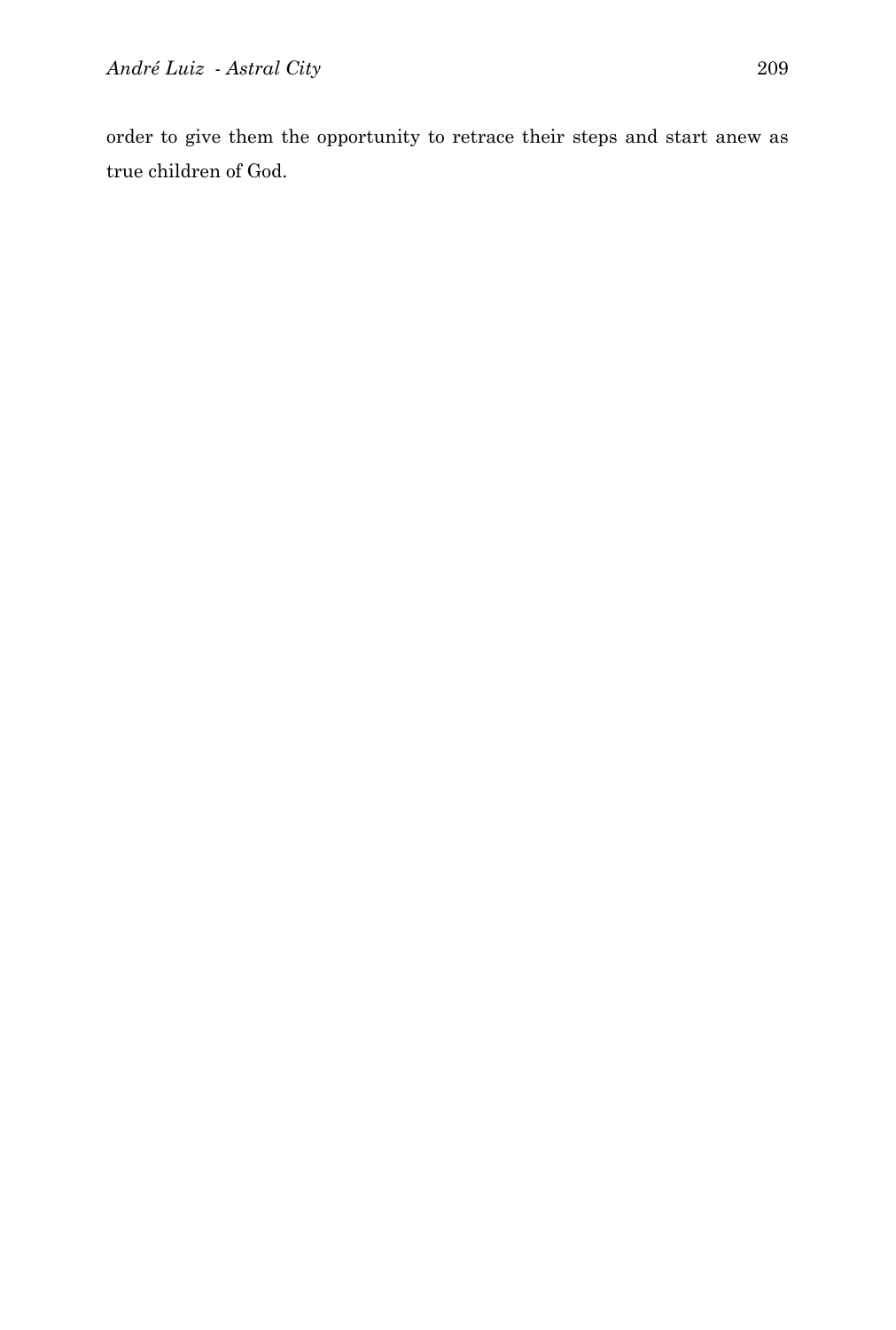#### *Chapter 47 LAURA'S RETURN*

My mother was not the only one preparing to return to the physical sphere. Laura also found herself confronted with this commitment. I learned that many workers in the colony, especially those in the Ministries of Assistance and Regeneration, were planning a farewell party, which was to be held on the evening when the Accounting Department presented her with her complete service card.

It is impossible to express in ordinary words the spiritual significance of that little party. The family's charming residence wall music and light. Even the flowers seemed more beautiful. Many families had come to salute their friend who was about to depart. Most of the visitors left shortly after presenting their farewell wishes. Laura's more intimate friends, however, remained until late that night. Thus I had the opportunity to hear many wise and curious observations.

Laura seemed circumspect and grave. I saw that she was making a great effort to join in the general optimism. In the crowded living room she talked with the Accounting Department representative:

I don't believe I'll be staying form more than two days. I have finished my conditioning at the Preparation Service and at the Ministry of Elucidation.

With a wistful look, she resumed:

As you see, I am ready.

The official, in a fraternal tone, spoke encouragingly: wonderful to return to the physical world in your circunstances. In a community of over a million people, you have thousands and thousands of hours of useful service in your favor. Besides, the children you are leaving here will continue to be your greatest incentive."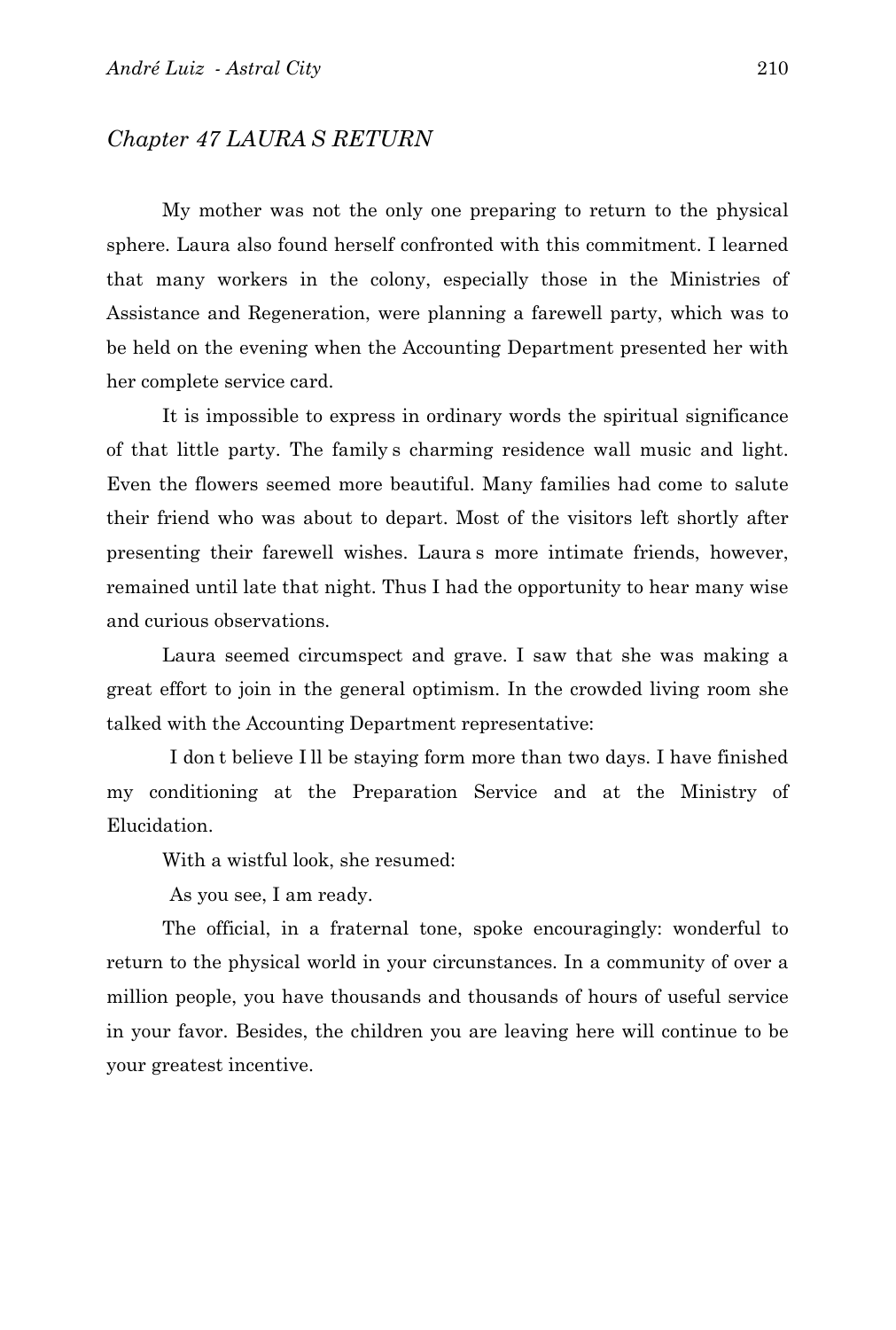All that is indeed most comforting. She answered, unable to hide her deep concern. Yet we mustn't forget that a reincarnation is always an undertaking of the utmost importance. I know that my husband has preceded me and my beloved children will be my constant friends, yet..."

Come now, don't get caught up in conjecture! Minister Genesius interrupted, We must put up our trust in Divine Protection and in ourselves. Providence resources are unlimited. We must break the dark glasses through which we see the physical plane as a bitter exile. Don't think of possibilities of weakness; visualize only the probability of success. Besides, it is only fair for you to count on us, your friends, a little. As far as vibratory distance is concerned, we won't be far away. Think of the joy of helping old friends and of the sublime glory of being useful."

Laura smiled, and apparently more cheerful, remarked:

I have enlisted the spiritual assistance of all my companions, so that I may remain mindful of the lessons I have learned here. I realized that the Earth is full of divine beauty. It s enough to remember that our Sun here is the same one which shines on incarnate people. But, my dear Minister, I fear the temporary oblivion that involves us like a dark matter. Although they no longer hurt, the scars remain the slightest scratch would be enough to make them bleed again.

The Minister nodded understandingly and resumed:

I am not ignoring what the shadows of the lower sphere represent, but we must gather our courage and go on resolutely. We'll help you to work hard for the good of others rather than for self satisfaction. Remember that the greatest obstacle, now and always, is being caught up in the insidious temptations of selfishness."

Here, Laura continued wisely, we can count on the spiritual vibration of most of the colony's inhabitants, who live according to the teaching of the Redeeming Gospel. Even though our weakness may creep up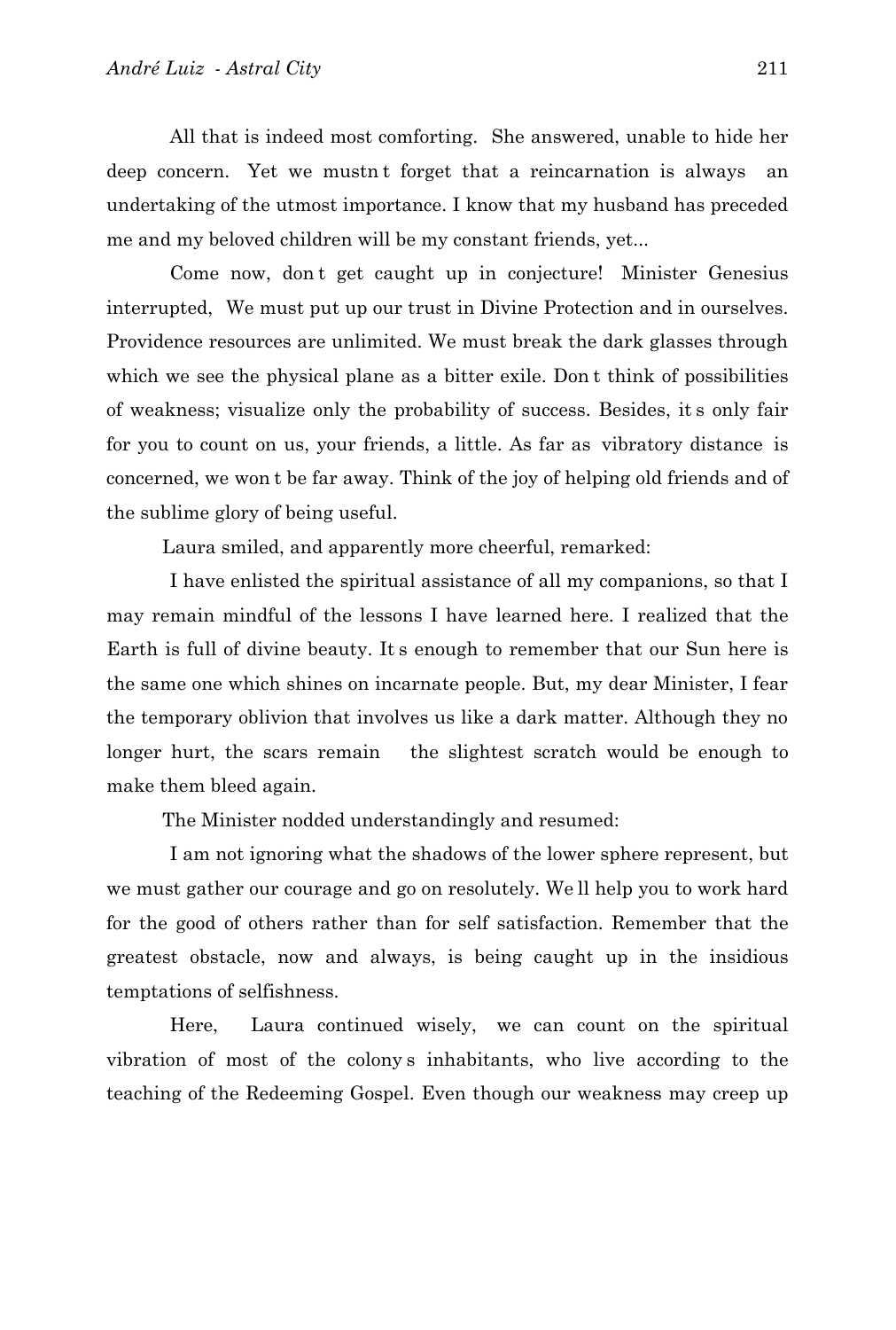to the surface, we find our defense in the very atmosphere that surround us. On Earth, however, our good resolutions are like a flickering flame in a immense see of aggressive forces.

Don't say that. Answered the generous Minister. You mustn't attach so much importance to the influence of the lower zones it would be the same as arming the enemy against ourselves. The field of ideas is also a battlefield. Any really constructive light we may kindle on Earth will shine forever, for the hurricane of human passions can never blow out a single one of God's lights.

Our hostess seemed deeply impressed by the Minister's words. She radically changed her mental attitude and spoke cheerfully:

I am sure that your visit was providential. I need your exhortation to help me summon up all my energies. You are right, our mental zone is a constant battlefield. We must chase evil and darkness out of ourselves, dislodging them and not letting them assume the importance they always claim. Yes, I see it clearly now.

With a pleased smile, Genesius added:

Remember that, within our own individual world, each idea works as if it were a separate entity. When we nourish the elements of good, we work for our own happiness, because they will develop into our defense. On the other hand, when we cultivate any element of evil, we work to construct a secure base for our enemies.

As the Minister stopped speaking, the Accounting Department official remarked:

We must remember that Laura is returning to the Earth endowed with extraordinary spiritual credit. This very morning the Governor's secretary sent a note to the Ministry of Assistance recommending that the reincarnation experts should take the utmost care in dealing with the genetic background selected to shape our sister's new body.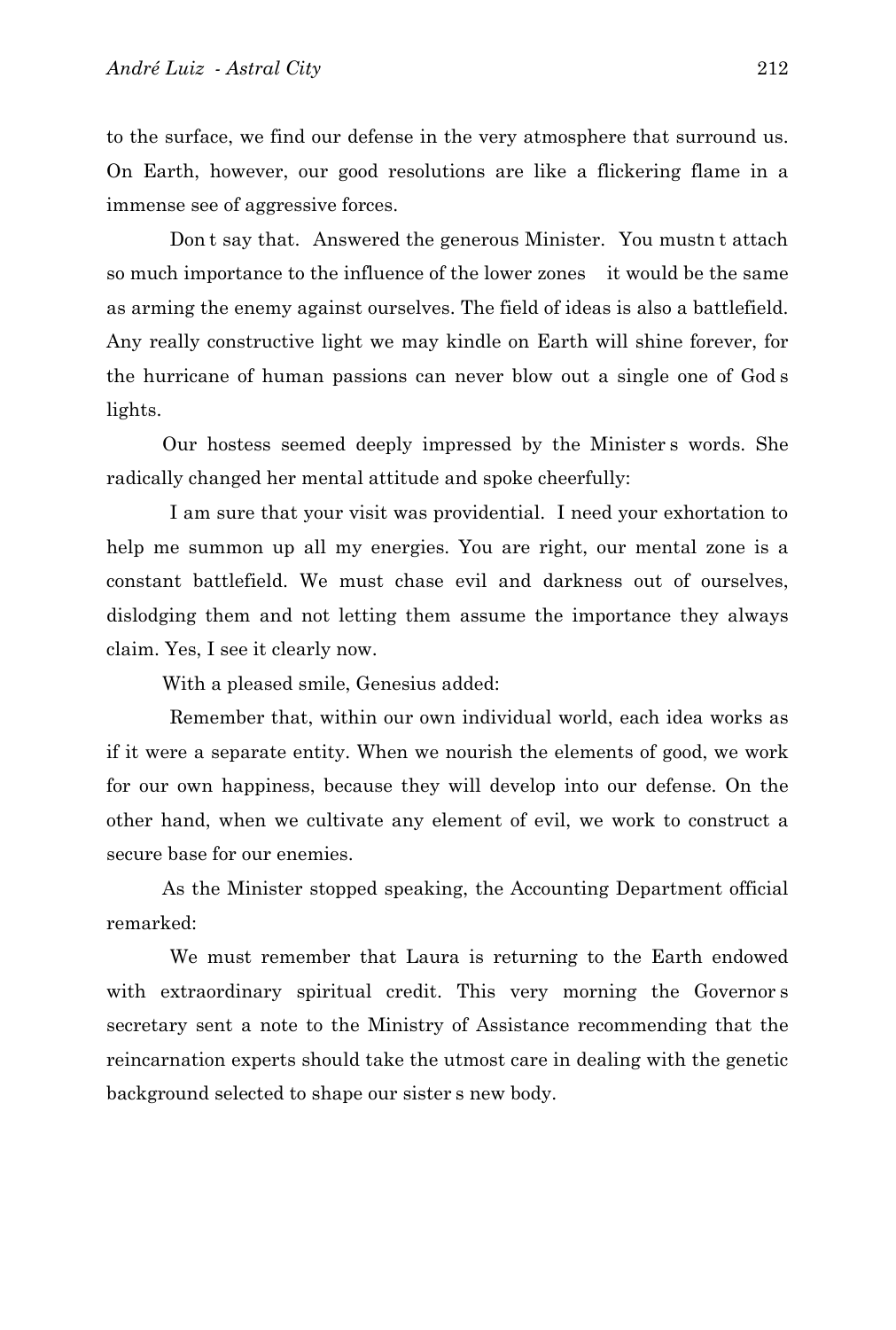Oh yes, she said, I asked for it so that I might not be too much affected by the laws of heredity. I have been rather concerned about the blood."

And notice, continued the official, that your merit here is great indeed. The Governor himself saw to the measures to be taken in your case.

So don't worry, my dear friend, Genesius exclaimed with a smile. You'll be assisted by numerous friends and companions, all working for your welfare.

Thank God. Laura exclaimed, comforted, Your words have done me so much good. Now I know I needed to hear you.

Lysias and his sisters, now including the kind and generous Thereza, showed their sincere joy at their mother's change in attitude.

My mother needs to forget her preoccupations. Remarked the devoted medical attendant. After all, we aren't going to stay here doing nothing.

You are right. She agreed. Ill cherish hope, and will trust in the Lord and in all of you.

For the rest of the evening, the conversation generated confidence and optimism, and the return to Earth was discussed as a blessed opportunity to redeem old debts and learn new lessons. As I took my leave late in the evening, Laura said:

I hope to see you again tomorrow evening, André. We are holding a little intimate gathering. The Ministry of Communication has promised us a visit from my husband. Although he is already bound by physical ties, he'll be brought here with the aid of some good friends. Furthermore, I'll be saying goodbye to you all. Please be sure to come."

I thanked her with emotion, and tried hard to keep back the premature tears at the departure of my kind friend.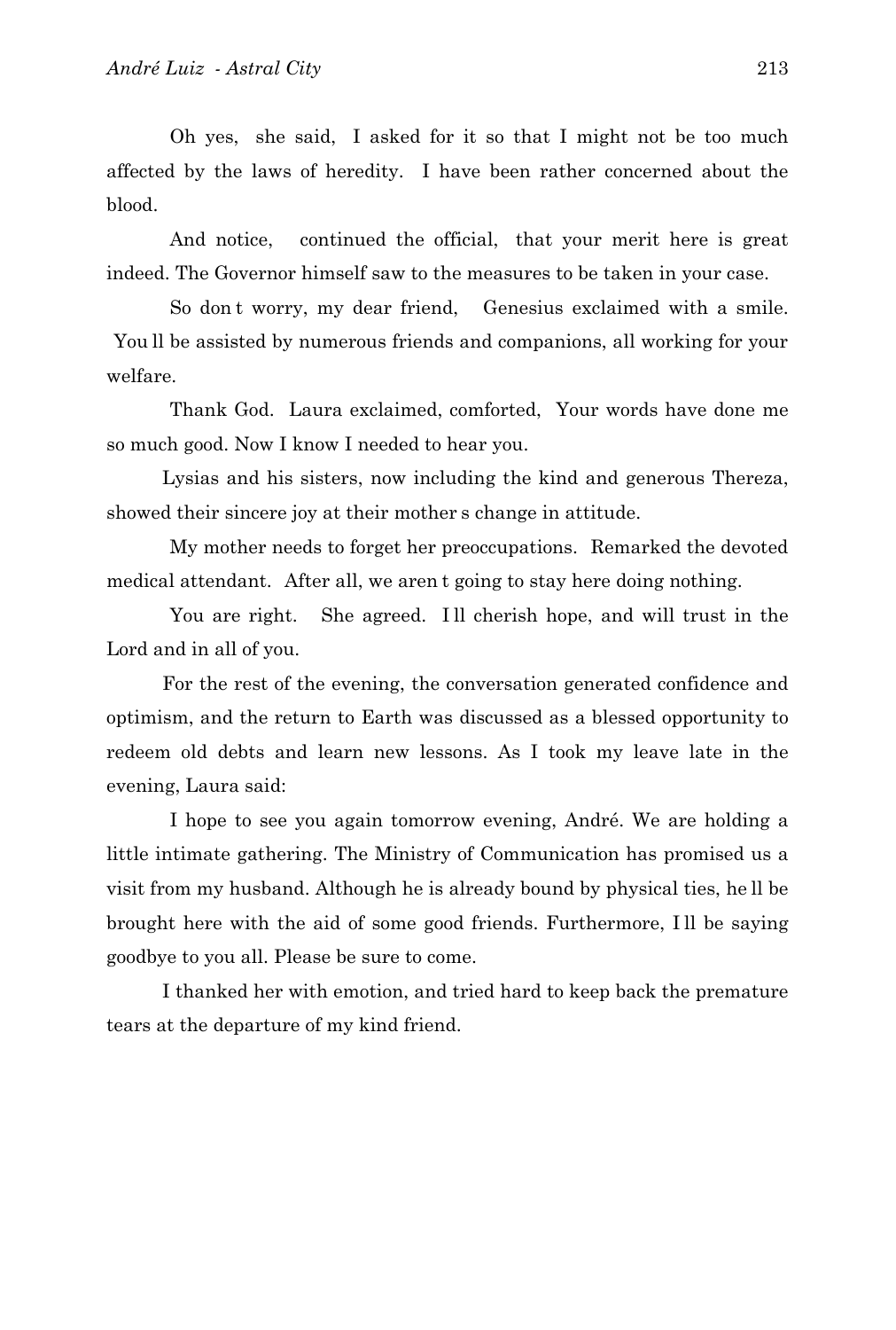### *Chapter 48 THE HOME PRAYER MEETING*

A Spiritist would not be surprised at what I saw in Lysias' home, but to me it was a new and interesting experience. Over thirty people were gathered in he spacious living room. The arrangement of furniture was simple. Comfortable arm chair were placed in rows of twelve in front of a platform, where Minister Clarence, who presided over the ceremony, and Laura and her children all sat. About twelve feet away stood a large crystal globe approximately six feet tall. Its lower part was wrapped in wires connecting it to a small apparatus, identical to our loudspeakers.

Many questions whirled through my mind as I looked around that big room. The visitors had already taken their seats, but I could still hear friendly conversation going on in the different groups. I was sitting besides Nicholas, an old worker at Assistance, so I thought I might ask him for some information. He willingly complied:

We are now ready, just waiting for the order from Communication. Our brother Richard is still in his physical childhood, so it won't be difficult for him to leave his material form for a short time.

Will he come here? I inquired.

Why not? He answered. Not all incarnate men are chained to the Earth. Like homing pigeons which often spend their time flying back and forth between places, there are some incarnate spirits who actually live between two worlds. That, he added, pointing to the equipment, is the cabinet which will show him to us."

But, why inside the crystal globe? Couldn't he present himself outside it? I asked curiously

We must remember continue Nicholas, that our emotions can transmit disturbing vibrations. The crystal cabinet is made of insulating material and will protect Richard from our mental energies.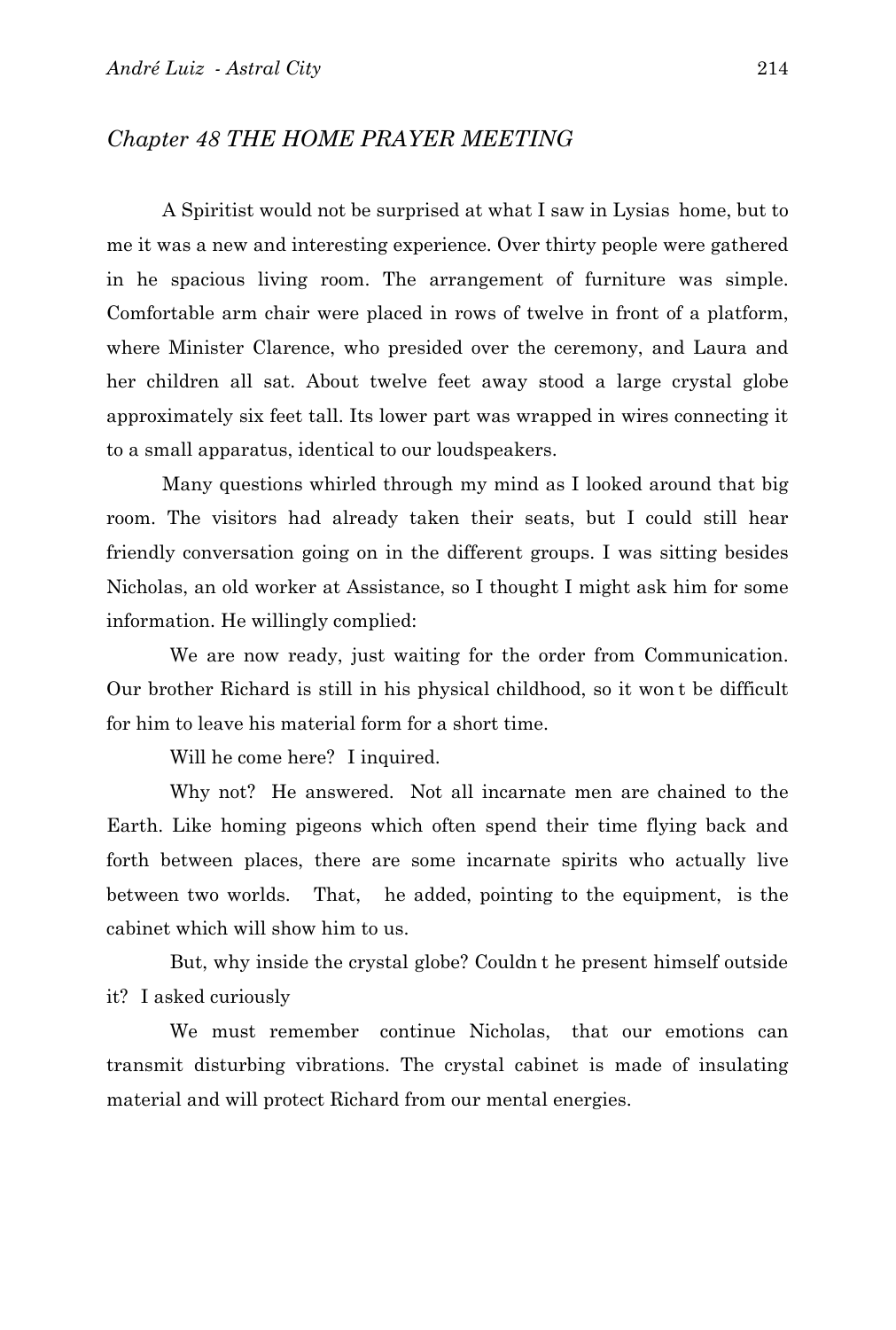Just then, Lysias answered a phone call from Communication. It was time for the meeting to begin. It was forty minutes past midnight. In answer to my questioning look, Nicholas whispered:

Only now is there enough quiet in Richard's new earthly home. The whole house must be in silence and his parents asleep. At this early stage of his life, his spirit is still fairly free, not totally confined to the cradle.

Nicholas couldn't continue. Clarence rose and asked for perfect unity of thought and a real fusion of feelings. In the silence that followed, Clarence offered a simple but moving prayer. Then Lysias played beautifully on the flute, filling the room with intense vibrations of peace and enchantment. When the last melodious strains died away, Clarence spoke again:

Brothers, he said, let us all send Richard our message of love.

I saw Laura's daughters and one granddaughter leave the platform and place themselves near the musical instruments. Lysias followed them. Judith, Yolanda and Lysias respectively approached the piano, harp and zither, while Theresa and Heloisa stood by them composing the family choir. I heard melodious sounds, soft in the beginning, which rose gradually to a rapturous and divine harmony. I felt myself carried to sublime spheres of exalted thought. In a few minutes, mellifluous voices joined in. It was Lysias and his sisters singing a marvelous song of their own composition. It is difficult for me to put those evocative verses, full of spirituality and beauty, into human words10 .

I shall try to reproduced them just to show how beautiful and sublime love is in the spheres of life beyond the shadows of death:

Dear father, when the night at last

Brings the blessings of sweet rest,

1

<sup>10</sup> No less difficult was its translation, where we were only able to convey an approximation of the original Portuguese verse. (translator's note)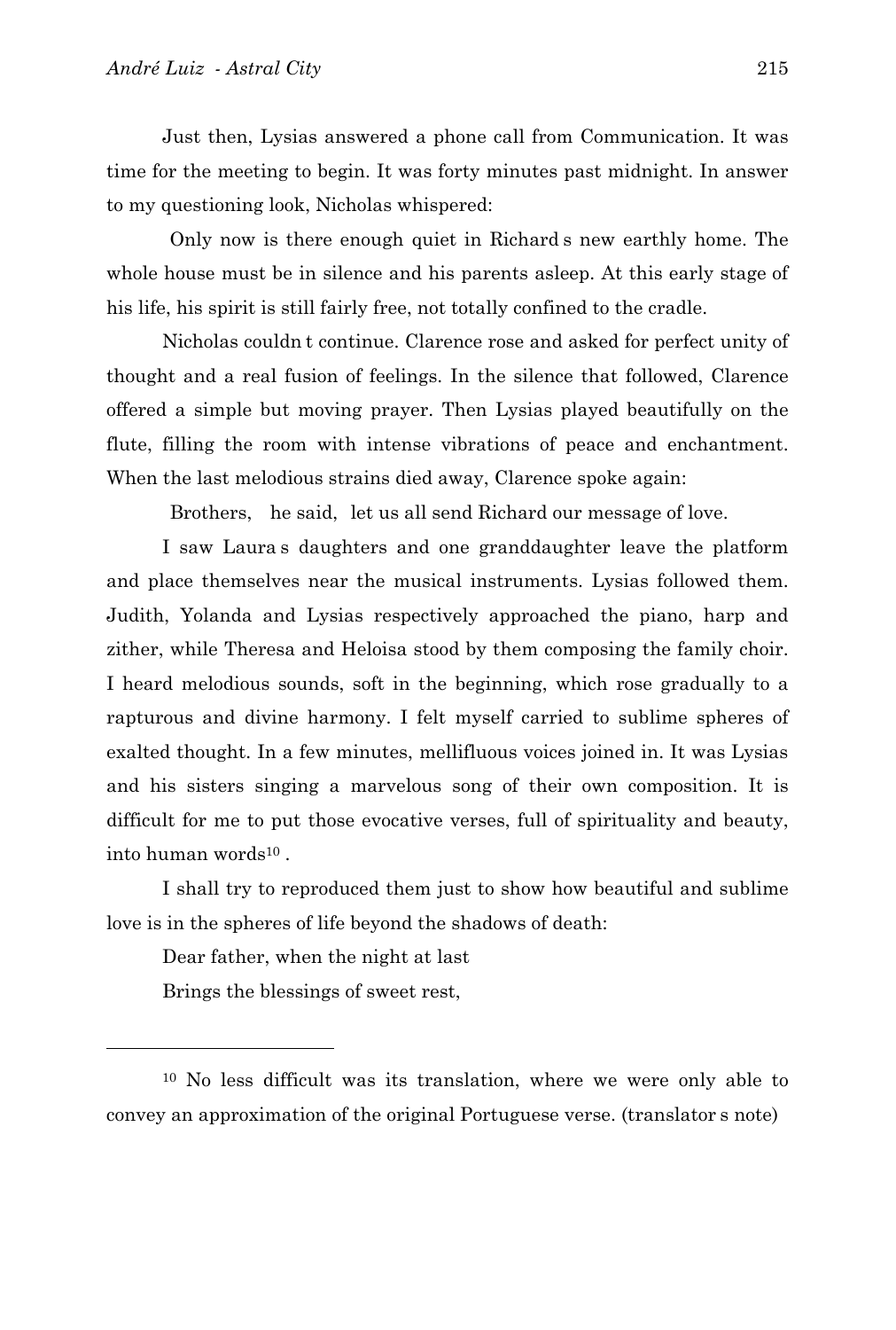Remember, kindly father well How much we love and care. While the stars are twinkling The melody they softly sing, Bring your heart with us awhile. Come to join us in our prayer.

Let no trials cause you stress In your brief forgetfulness, Not let suffering bring you sorrow. Stay away from evil s pain. Fear no earthly agony. Think of our alliance, and you ll be Strong in the knowledge that tomorrow Will bring joy's eternal reign.

While you are sleeping in the world, In our memories now unfurl Heavenly dawns without compare Here in this life above. Look to the future happily, Wait for us; one day we'll be Together once again to share The joys of the garden of your love.

Come to us, o father dear, To the beauty of our sphere. Come again to this, our nest, Even though you come in dreams,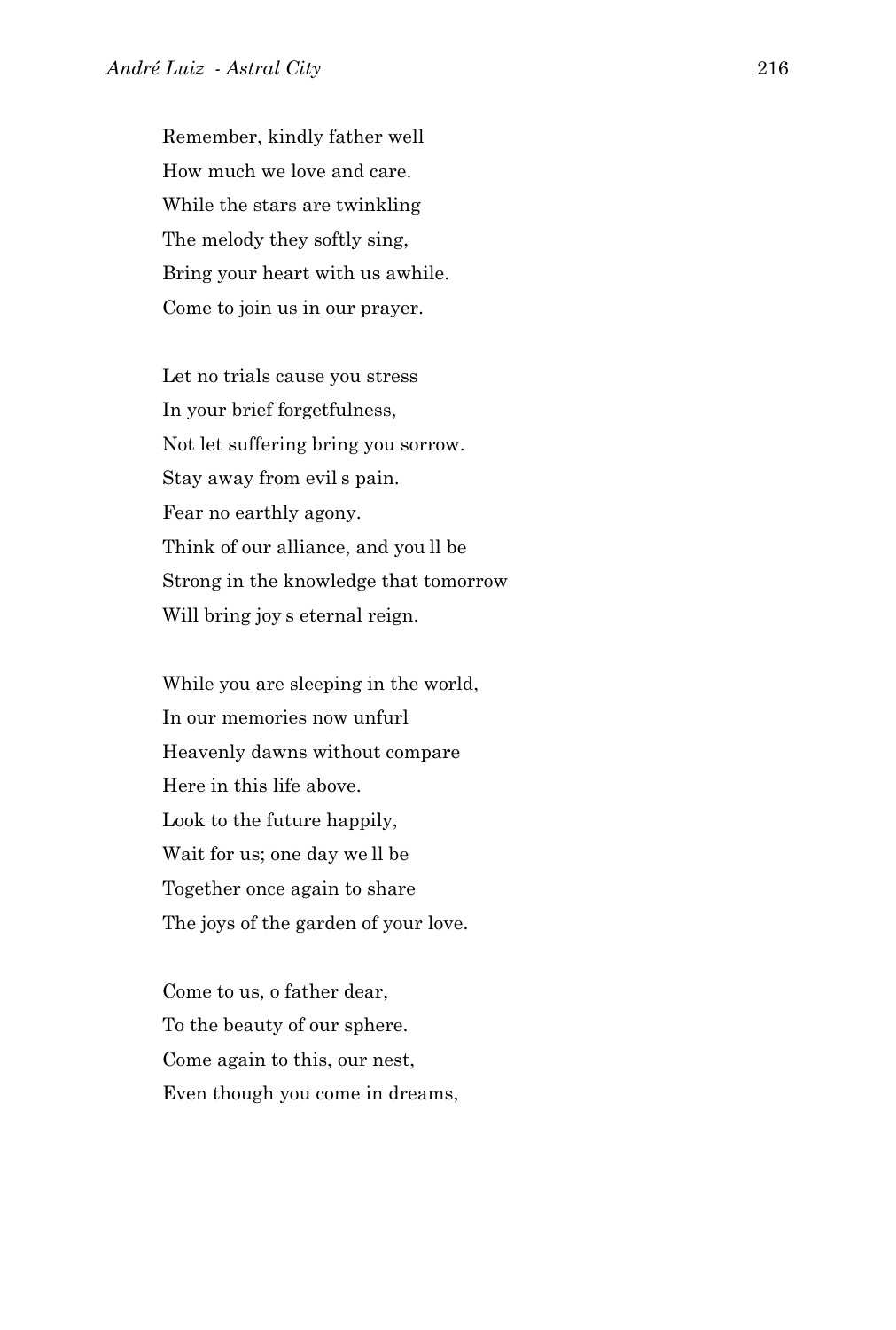For a while forget the flesh. Come to drink our water fresh, Full of hope and tenderness, From this Astral City's streams. Our home has not forgotten you, Your sacrifices, your kindness too, And the clarity sublime Of your lessons on The Way. Come across the shadows great, Free yourself from matter's weight, Over the mountain you will climb. Come and join us as we pray.

As they reached the last words of the song, I noticed that a greyish, milky substance was filling the globe before us. Soon there stood the handsome figure of a middle aged man. It was Richard. It is difficult for me to describe the sacred emotions of the family as they greeted him.

The visitor first addressed himself to his wife and children for a while. Then, casting a friendly look toward us, he requested that we sing the same lovely song once more for him. As he listened to it was moved to tears. He then turned to us and said:

"Oh, my children, how great Jesus' mercy is, for He has crowned our home circle with tonight's supreme joys! In this very room we have together endeavored to find the way to the higher spheres. We have often received the spiritual bread of life here, and now we have gathered here again to receive this sacred incentive. How happy I am !"

Laura wept discreetly; Lysias's and his sisters' eyes brimmed with tears. I noticed that the visitor could not speak with ease and apparently had only a short time to stay with us. Probably all the people in the room had a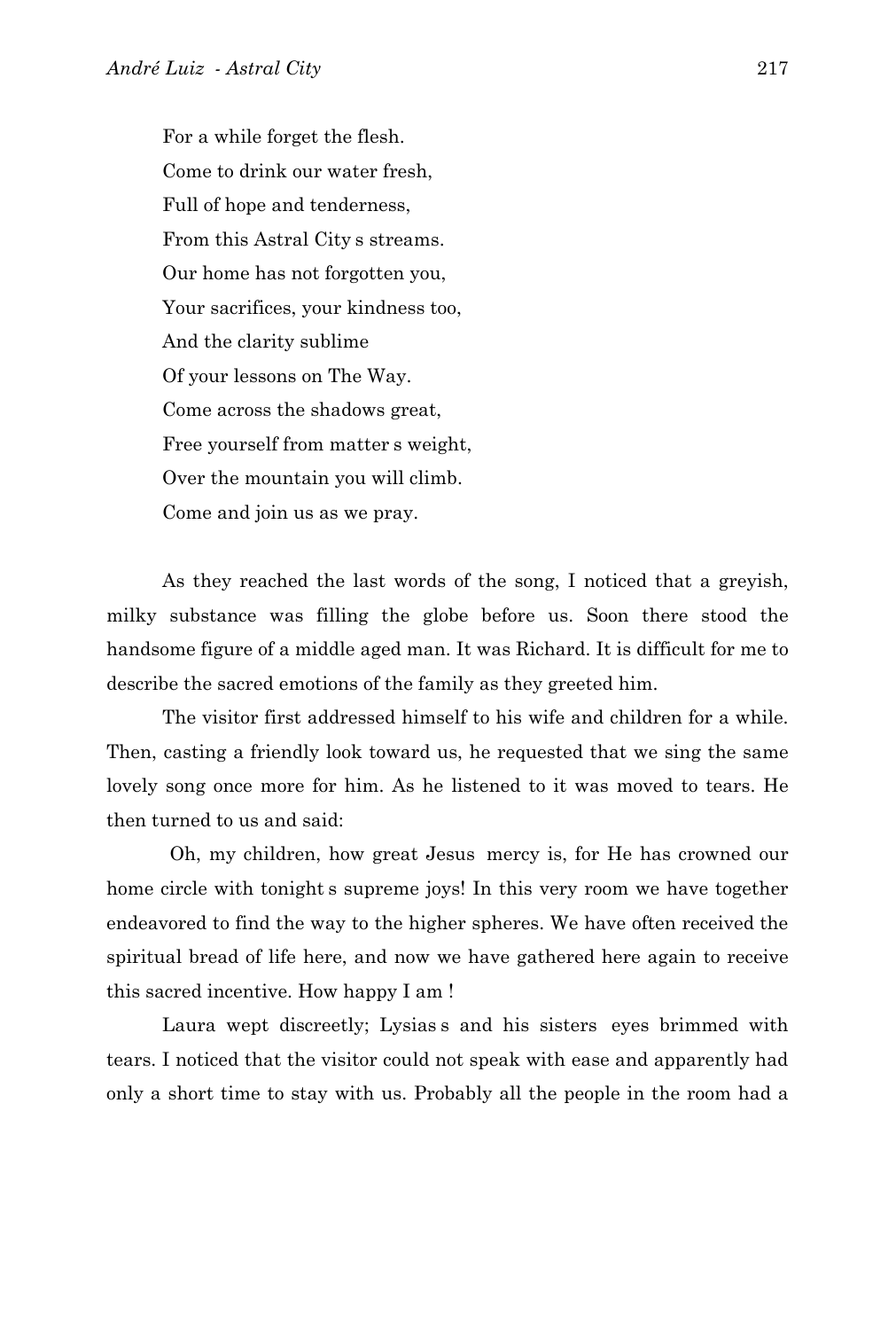similar impression, because Judith, putting her arms around the crystal globe, exclaimed in loving tones:

Father dear, say what you want us to do; let us know how we can help your devoted heart.

Richard looked lovingly at his wife and said in a low voice;

Your mother will soon come and join me, my child. So will you all, in time. What else could I wish for to make me happy? Let s ask the Master to bless us forever!

We were all moved to tears. When the grayish substance began to form in the globe again, I heard Richard exclaim with emotion:

Listen, my children. I have something to ask you from the bottom of my heart! Pray to the Lord that I may never, on Earth, have an easy life, so that the light of gratitude and comprehension may keep always bright in my spirit.

The unexpected petition touched and surprised me at the same time. Richard said farewell to all while the grayish curtain gradually enveloped the whole globe. After a few minutes, the globe returned to its ordinary appearance. Minister Clarence closed the ceremony with a prayer, leaving us all with an indescribable feeling of happiness.

Our hostess stood on the platform, surrounded by her visitors, all anxious to present their congratulations and farewell wishes. As I approached the group to say goodbye to my kind friend and tell her of my deep impression and gratitude, someone touched me lightly on the shoulder. It was Clarence, who said affably:

Listen, André. Tomorrow I will go with our sister Laura to the physical sphere. If you like, you may come with us to visit your family."

I was taken back, but while my heart leaped with joy, I instantly remembered my work at the Chambers. The generous minister, sensing my thoughts, resumed: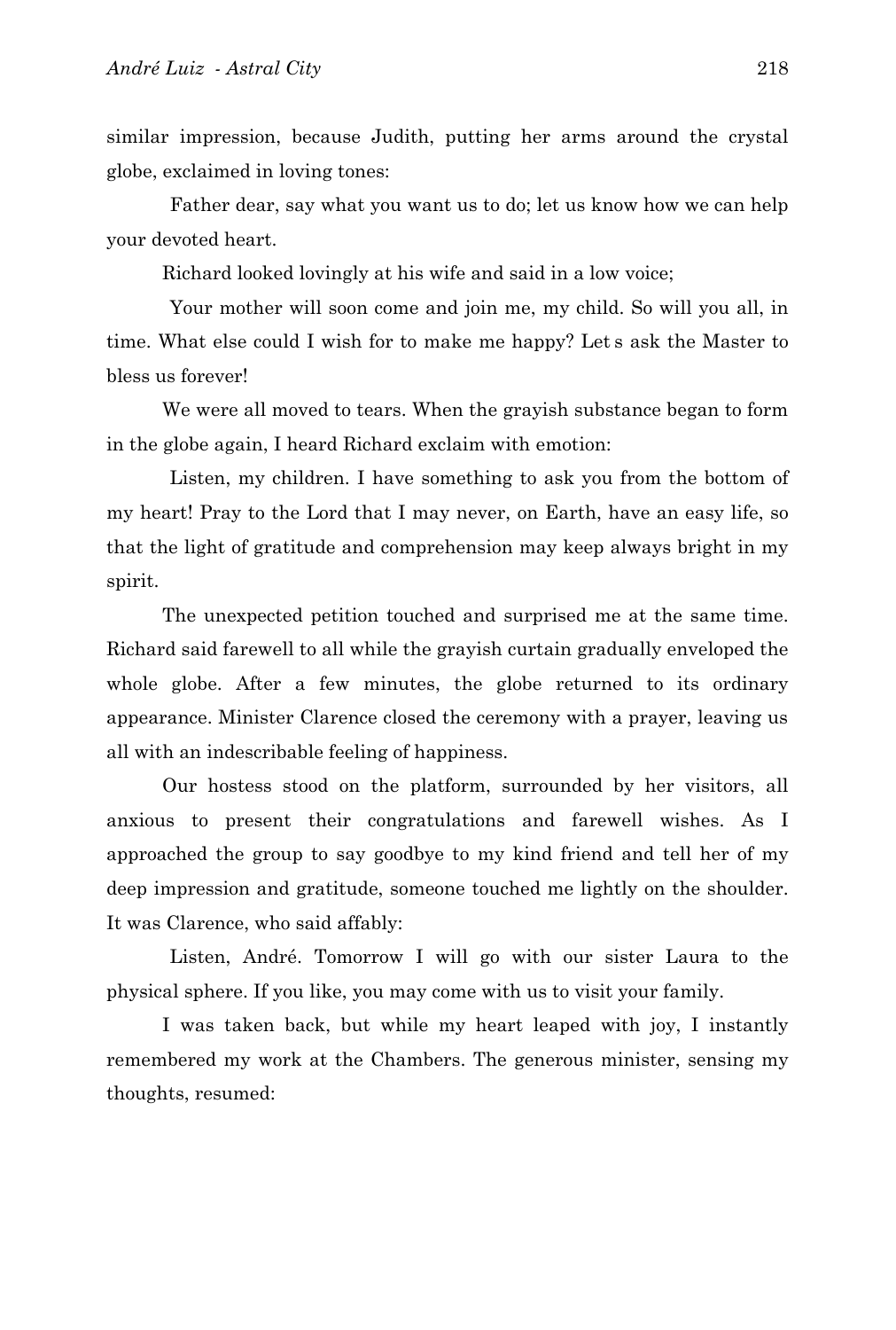Overwhelmed with joy, I thanked him, weeping and laughing at the same time. At last, I was going to see my beloved wife and children again.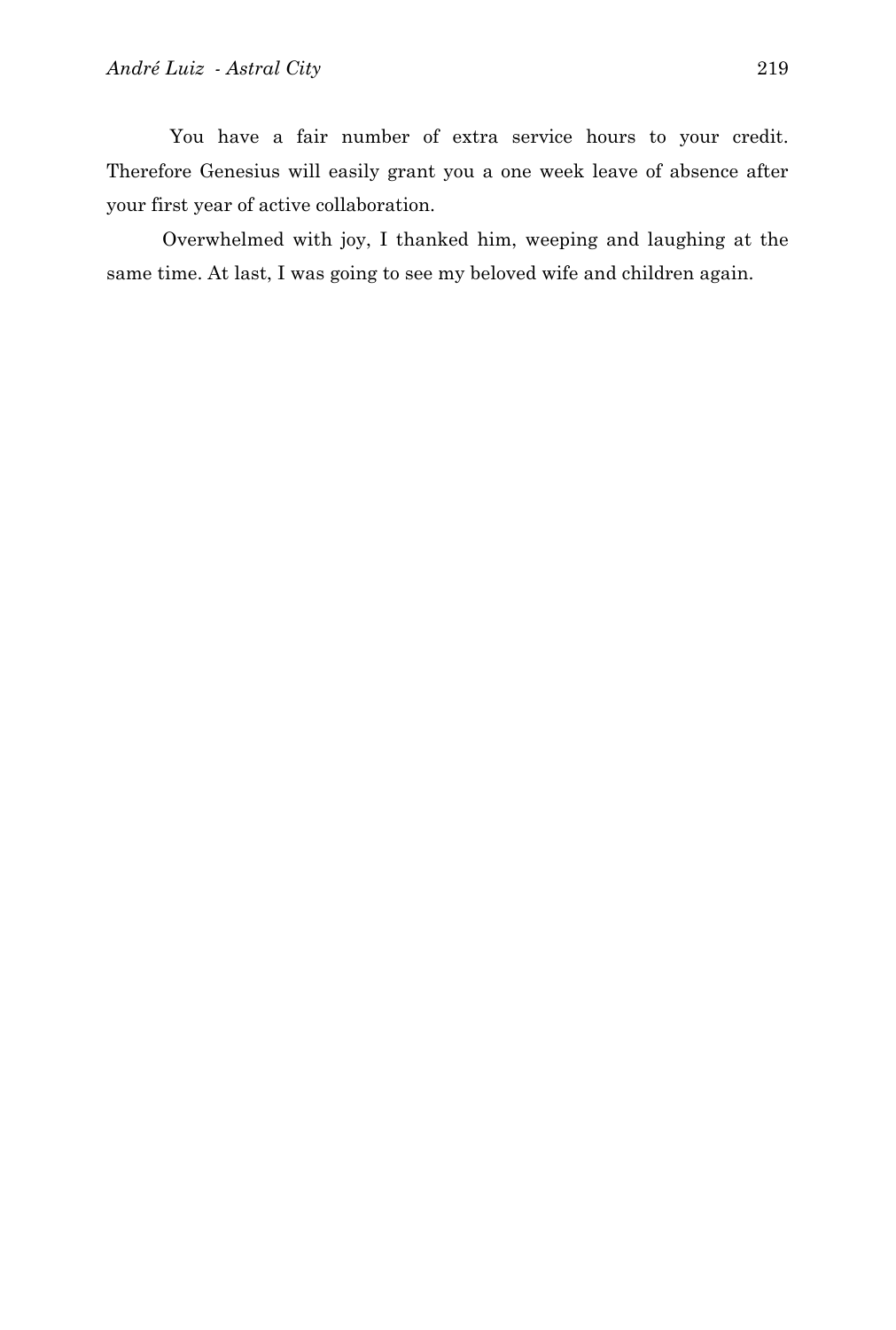## *Chapter 49 RETURNING HOME*

Like a child led by his benefactors, I arrived in my hometown with the indescribable sensation of a traveler returning home after a long absence. The countryside hadn't changed noticeably, the neighborhood's old trees were still there, as were the sea and sky and that same indefinite scent. Full of excitement and joy, I no longer noticed Laura's anxious and preoccupied expression. I took my leave of the small caravan which went on ahead. Clarence embraced me and said:

You have a whole week at your disposal. Ill come to see you daily, since I have to return regularly to take care of some problems regarding Laura's reincarnation. If you wish to return to the Astral City, you can do so in my company. Be well, André.

After a last goodbye to Lysias's devoted mother, I found myself alone, inhaling deeply the air of times past. I didn't waste time examining my surroundings, but quickly made my way through the streets towards my home. My heart beating fast, I approached the large entrance gate. As in the past, the wind whispered softly through the small park. Azaleas and roses bloomed there, greeting the spring. Opposite the front door gracefully rose the palm tree with Zelia and I had planted on our first wedding anniversary.

Intoxicated with joy, I entered the house. I noticed that it was greatly changed. Where was the old jacaranda<sup>11</sup> wood furniture? And the large picture of our family, where Zelia, myself and the children had formed such a gracious group? What had happed? Afflicted and anxious, I began to stagger with emotion. I went into the living room, where I saw my youngest daughter, now quite a young lady. Almost at the same moment, Zelia came

1

<sup>11</sup> High quality Brazilian wood. (Transl. Note)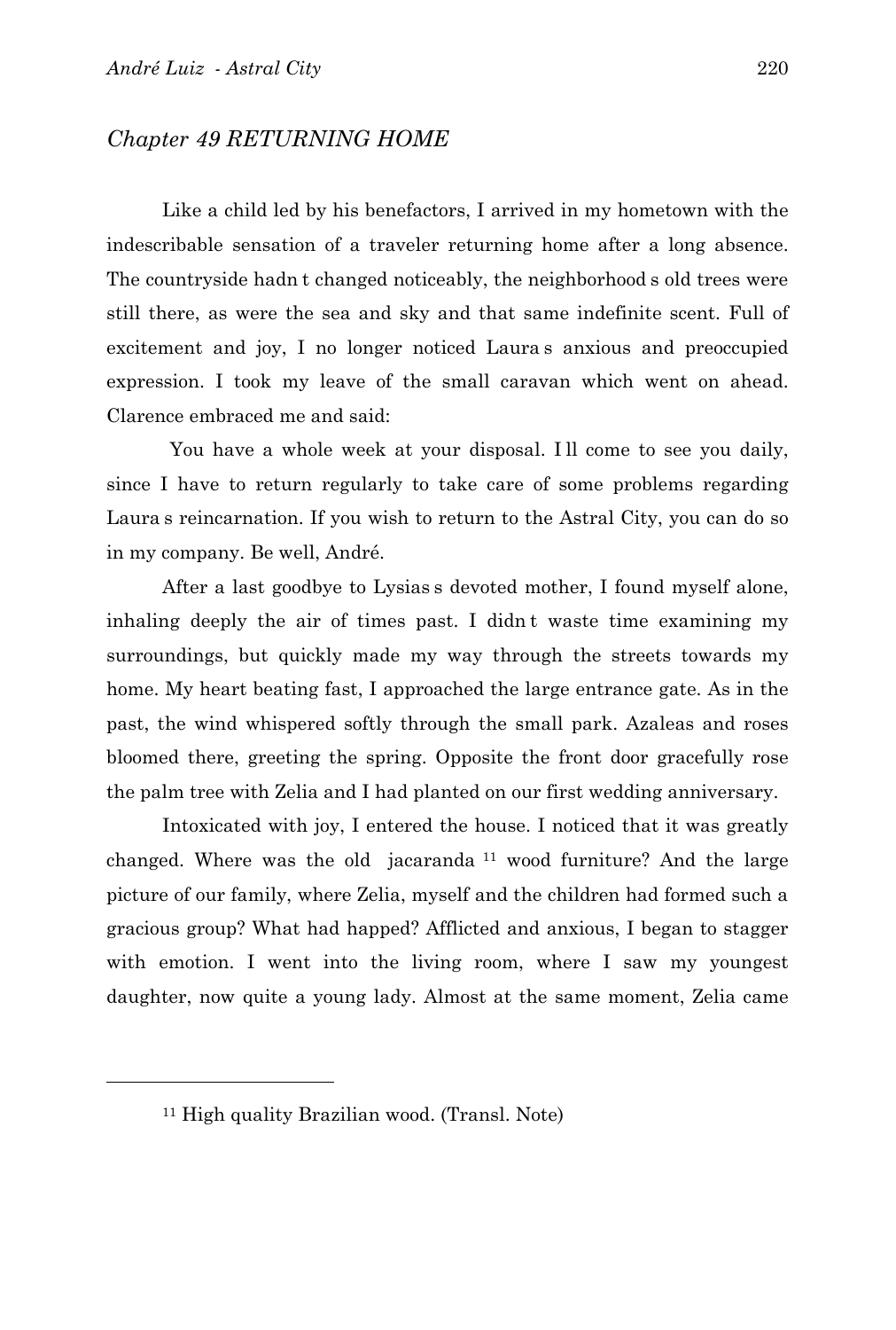out of our bedroom with a gentleman who, at first sight, appeared to be a doctor.

I shouted my joy with the full strength of my lungs, but the words echoed through the house unheeded. Suddenly I understood the situation and, disappointed, fell silent. I held Zelia in my arms with all the tenderness I had held for so long, but she seemed absolutely insensitive to my caresses. Looking extremely anxious, she asked the gentleman something I could not quite catch. Lowering his voice, he answered:

I won't be able to make sure diagnosis until tomorrow. The pneumonia is presenting serious complications, owing to his high blood pressure. Dr. Ernest will need the utmost care and absolute rest."

Who could Dr. Ernest be? I was lost in a see of questions, until I heard my wife plead in anguished tones:

Oh, Doctor! For the Lord's sake, save him! I couldn't bear a second widowhood!

Zelia wept and wrung her hands showing acute nervous distress. A thunderbolt couldn't have struck me with greater violence. Another man had taken possessions of my home, and my wife had forgotten me! The house was no longer mine. Had it been worthwhile to wait so long to be met with such disillusionment? I ran to my room only to find the spacious chamber completely changed. On the bed lay a middle-aged man, clearly in a poor state of health. Three dark entities walked to and fro beside him, doing their utmost to aggravate his sufferings.

My first instinct was to despise the intruder with all my strength, but I was no longer the same man. The Lord had summoned me to the practice of his doctrine of brotherly love and forgiveness. Although I knew he was surrounded by inferior entities, devoted to evil, I wasn't able to help him immediately.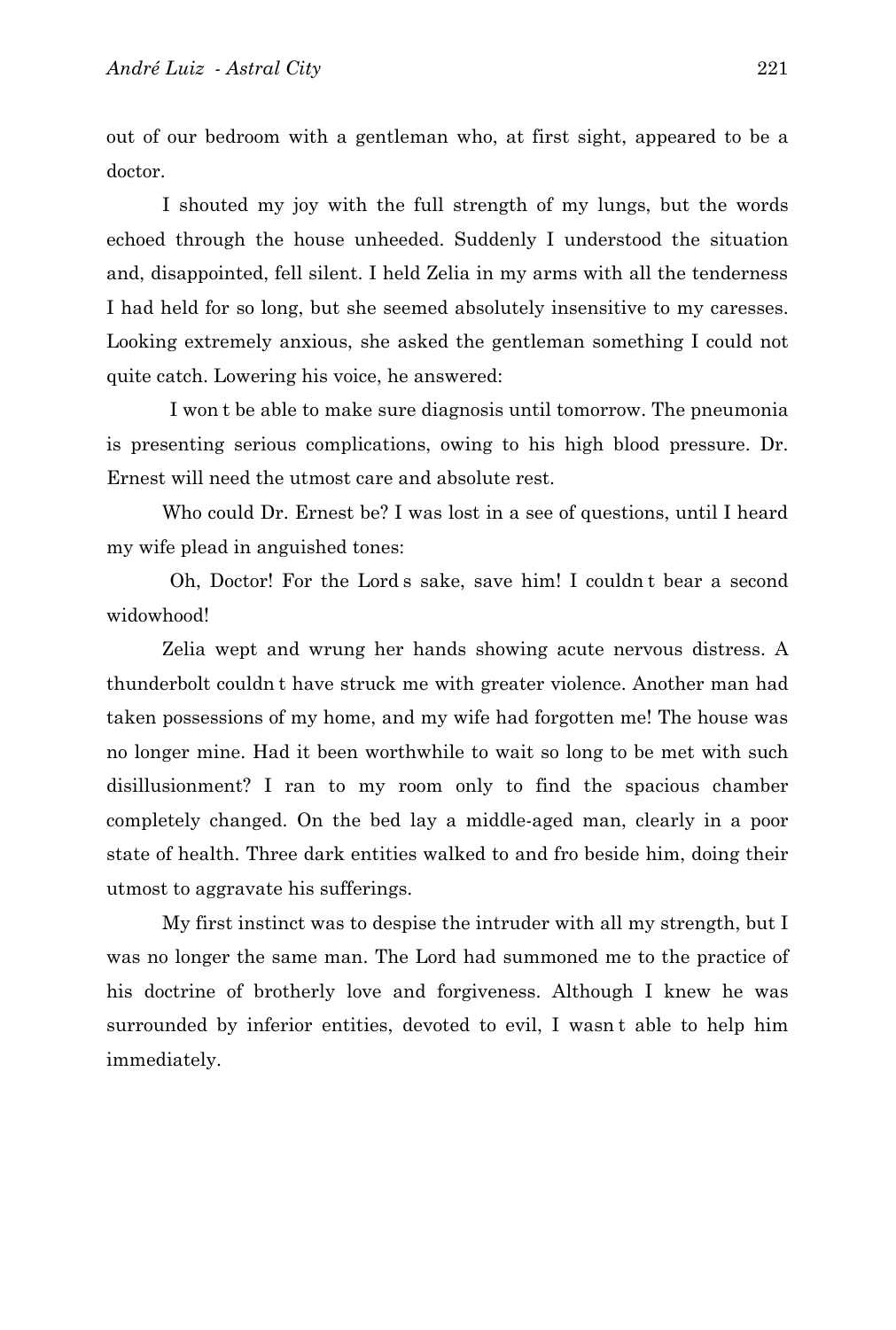I sat down, bewildered and disappointed, watching Zelia walk in and out of the room several times and caress the patient with the loving tenderness that had been all mine. After a few hours of bitter observation and meditation, I returned to the living room, where my two daughters sat talking. New surprises followed. The elder had married and carried a little baby in her arms. But, what about my son? Where could he be?

After giving the necessary instructions to an old nurse, Zelia, apparently calmer, joined the girls:

I came to see you today, mother, said my eldest child, not only to pay Dr. Ernest a little visit, but also because, all morning, the thought of father hasn't left my mind, and my heart seems to feel his presence. It's a feeling I can t define...

She couldn't finish, and her eyes filled with tears. To my great surprise, Zelia answered her with sharp authority:

Nonsense! This is the last straw. Worried as I am, I still have to put up with your silly attitudes. You must control that old-fashioned sentimentality, my child. I have strictly forbidden any mention to your father in this house. Don't you know how it annoys Ernest? I sold everything that reminded me of the dead past, even had the wall redecorated. Can't you help me with my efforts?

Since my sister became involved with this darned Spiritism, the younger girl added, she has kept her head full of nonsense. Such foolishness! The idea of the dead coming back is the height of absurdity.

I am not expressing religious convictions." She answered, still crying, Is it a crime to remember and miss our father? Don't you have any love in your hearts? Have you no feelings? If father were here, mother, his only son wouldn't be out acting so crazily.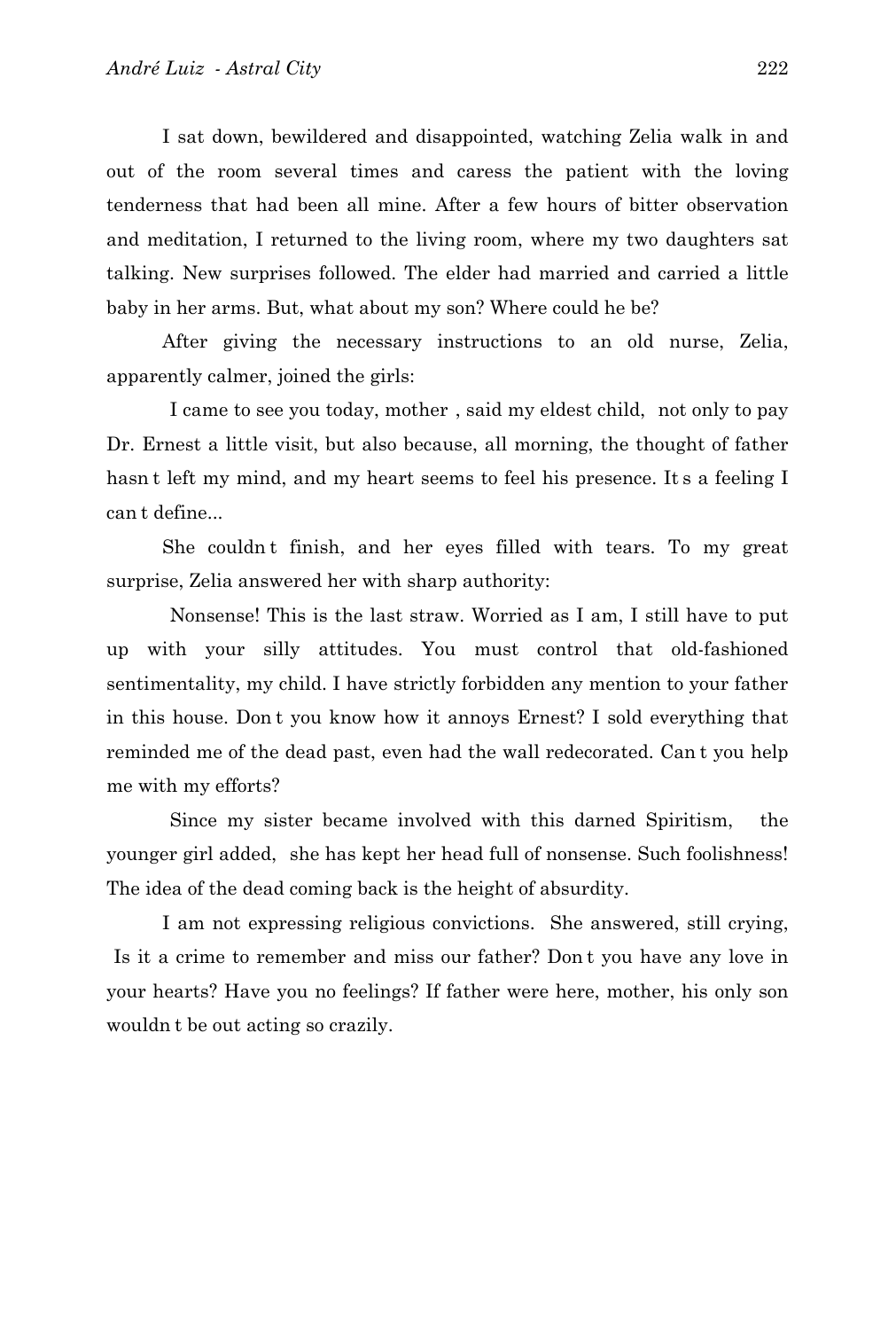Nonsense. Zelia retorted irritably. Each of us must follow the fate assigned by God. André is dead. Remember that and please stop lamenting the irremediable past."

I approached my weeping child and dried her tears, murmuring words of comfort and encouragement, which she registered subjectively as consoling thoughts. Well now. Here was I in quite an unexpected situation. I finally understood why my friends had for so long delayed my visit to my earthly home.

Sorrows and disappointments followed in rapid succession. I felt as if my home had been transformed by burglars and ruined by voracious worms. Belongings, positions, affection, nothing was left but the faithful heart of one daughter. All the long years of suffering and torment in the dark regions beyond the tomb, even the bewildering agony of the first days after death, had not made me shed such heart-breaking tears. The night came and went, and a new day dawned, finding me in the same perplexing condition, hearing words and witnessing attitudes I could never had imagined. In the evening Clarence came to see me as he had promised. Seeing how desperate I was, he tried to comfort me with friendly and wise words:

I understand your sorrow, but I can't help rejoicing at this splendid opportunity. I have no new instructions for you, as any advice now would be inopportune. However, my dear friend, I can't forget the recommendations of Jesus to love God above all things and our neighbor as ourselves. This, when followed, works real miracles of happiness and understanding in our lives.

I thanked him with emotion, and asked for his continued support. Clarence smiled and left. Then, facing bitter reality, absolutely alone in this hour of trial, I began to meditate on the meaning of the Gospel's command. Gradually my thoughts became calmer. After all, why condemn Zelia's actions? Had I been the spouse left alone on Earth, would I, perhaps, have borne the prolonged solitude? Wouldn't I have found a thousand excuses to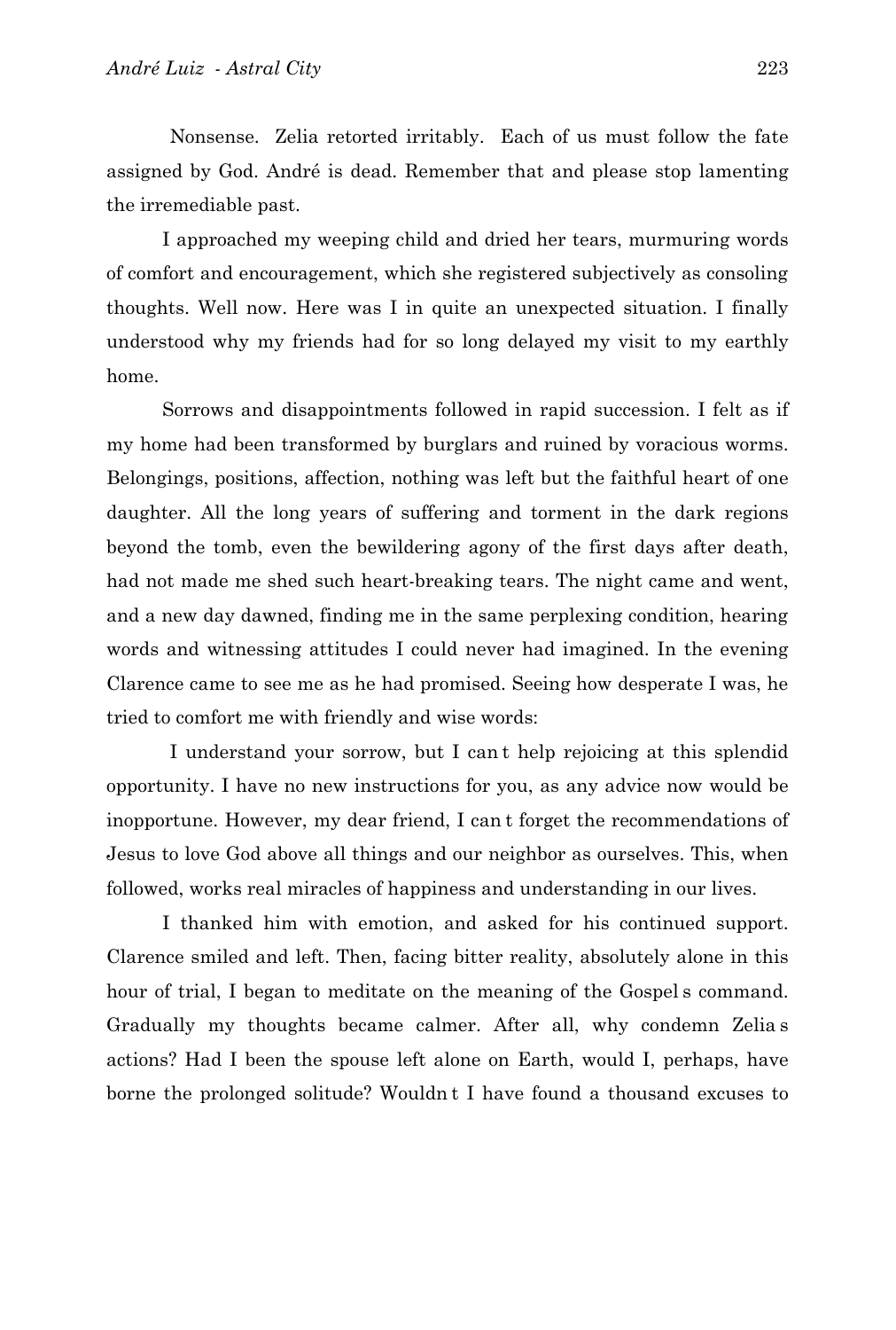justify a second marriage? And why hate the poor, sick man? Wasn't he also my brother, in the House of Our Lord? Our home might be in even worse conditions if Zelia hadn't accepted his support.

It was necessary for me to fight and conquer my ruthless selfishness. Jesus had led me to new sources of enlightenment, and I could no longer act as a simple man on Earth. My family no longer consisted of only a wife and three children, but was made up of hundreds of patients in the Chamber of Rectification. It expanded to include the whole universal community. As I gave myself up to this new trend of thoughts, I felt that true love was beginning to flow from the blessed wounds which had been inflicted on my heart.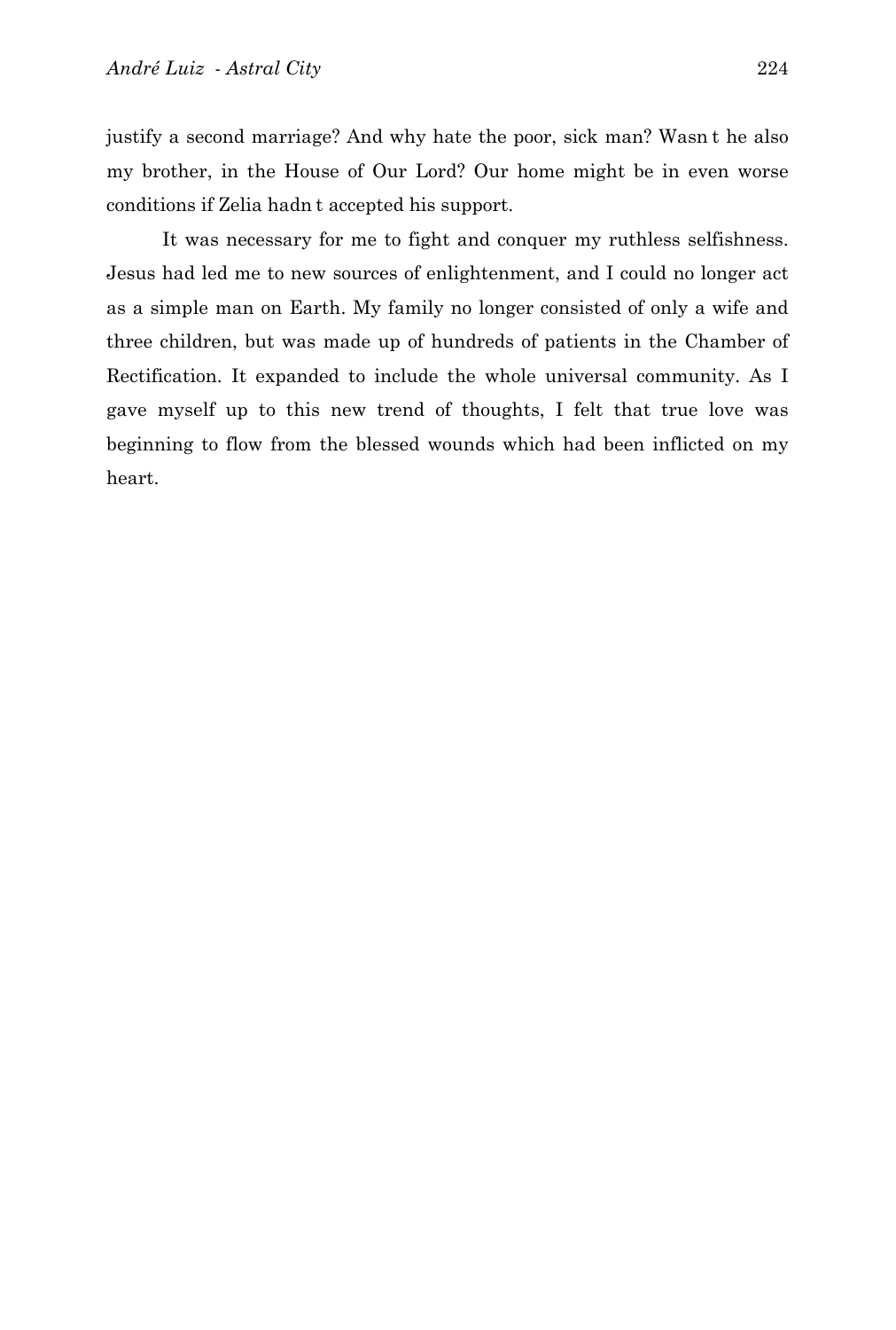## *Chapter 50 A CITIZEN OF THE ASTRAL CITY*

I felt terribly tired the second night. I was beginning to realize the value of spiritual nourishment through mutual love and understanding. In the Astral City I could go for several days of active work without ordinary food. The presence of our dear friends, their affection, the absorption of pure elements through the air and water had been enough to refresh me. Here, however, in my earthly home, there was nothing except a battlefield where my loved ones had ceased to be my friends.

I thought about Clarence's inspiring words, and they brought some peace and comfort to my heart. For the first time I began to understand human needs. I was not Zelia's keeper, but her brother and friend. Likewise, I was not my children's master, but their companion along the road to spiritual enlightenment.

I recalled Laura telling me that we should all act like the bees, approaching the flowers of life, the memories of the noble souls we have met along the path, and extracting from each the substance of good examples, to acquire the honey of wisdom.

I decided to take her advice and began by remembering my mother, who had sacrificed herself to return to the Earth and adopt those unhappy women as beloved daughters. Similar edifying examples abound in the Astral City. Minister Veneranda had been working for centuries for the benefits of the spiritual group closely related to her. Narcisa was serving in the Chambers to obtain spiritual endorsement of a return to the physical world to help her loved ones. Hilda had overcome the dragon of inferior jealousy. And what about the countless gestures of fraternity I had received from my friends in the colony? Clarence had welcomed me with the devotion of a father, Lysias mother had received me as a son, and Tobias had made me his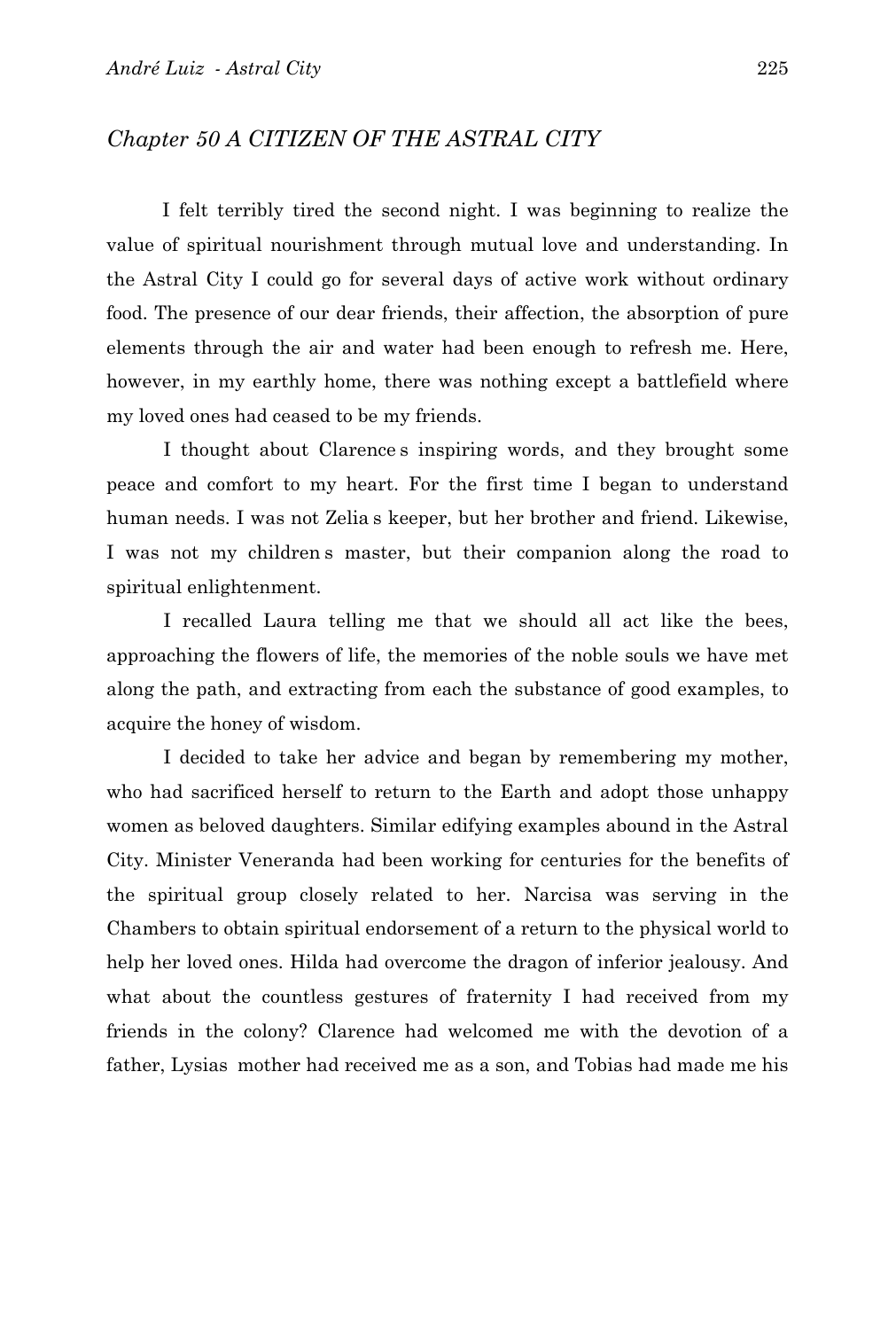brother. Each of my new friends had offered me something useful to help me build up a new mental attitude.

I tried to distance myself from the apparent ingratitude I found in my old home. With divine love above all, I put the needs of my fellow man before my own personal sentiments. Though extremely tired, I entered the room of the sick man, whose condition worsened from moment to moment. Zelia was standing by the bed holding his head in her arms. In tears, she pleaded:

Ernest, Ernest, have pity on me. Don't leave me, my darling. What will become of me if you die?

The sick man caressed her hands and managed to answer with intense affection, in spite of the strong dyspnea that affected him. I prayed to the Lord to grant me the strength necessary to be understandable, and to consider this couple as my brother and sister. I could see that Zelia and Ernest loved each other deeply, and if I truly wanted to be their brother, I must certainly do everything in my power to help them. I set to work. I began by trying to enlighten the ignorant entities who kept a close link with the patient. My difficulties were enormous, and I felt exhausted.

In this emergency, I remembered that Tobias had once told me that not all the inhabitants of the Astral City needed an airbus for transportation those more evolved could use volitation as a more convenient means. They could also communicate over long distances mind-to-mind, using thought language. Those who are attuned use the process of mental communication at will, regardless of distance.

I remember how useful Narcisa's help would be, and made up my mind to try. I concentrated, and in the vibrations of a fervent prayer to God I addressed Narcisa, asking for her help. I told her mentally of my painful experience and my great desire to help, and pleaded urgently with her not to abandon me.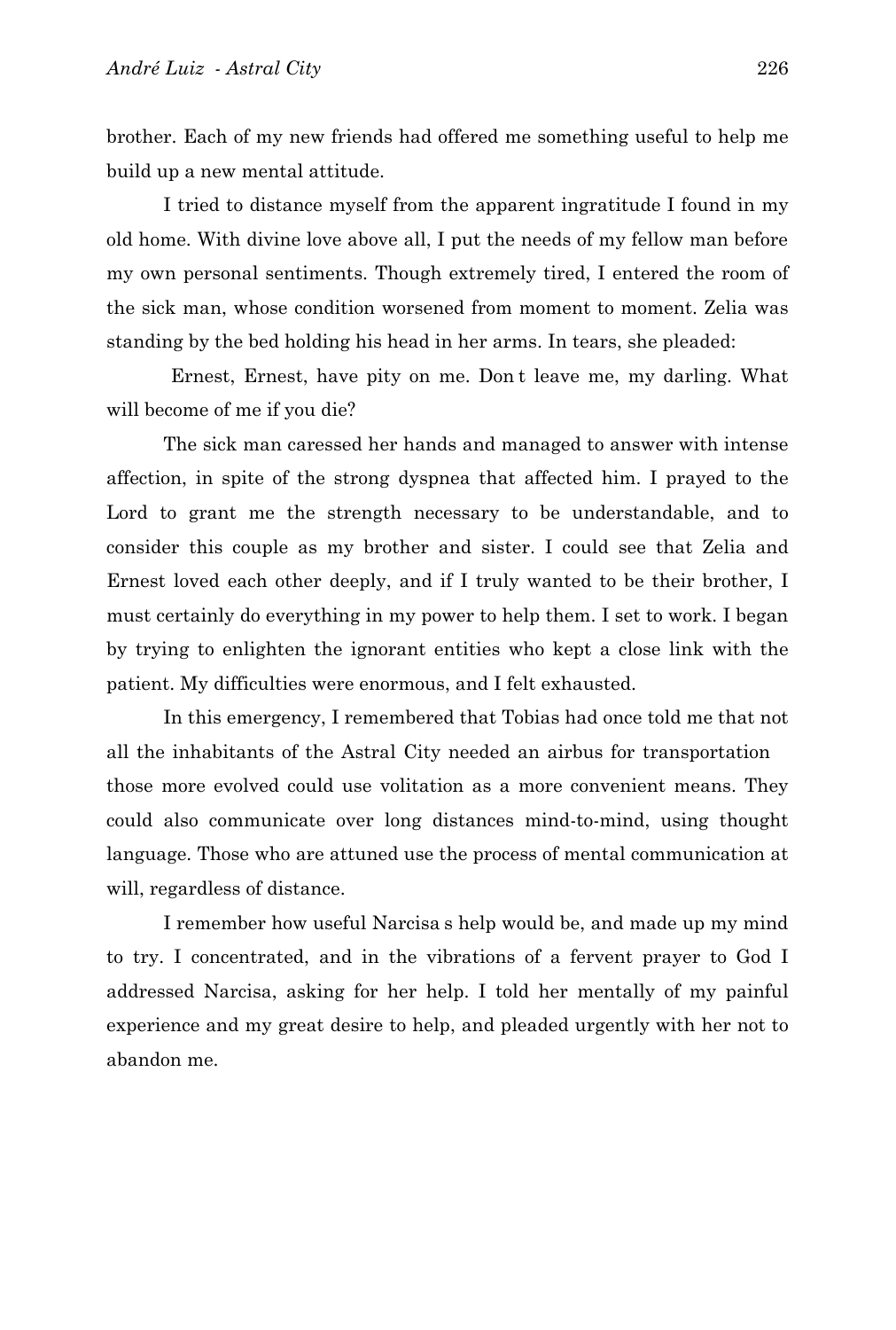Then the unexpected happened. After some twenty minutes, while I was still concentrated in my prayer, I felt a light touch on my shoulder. It was Narcisa, who had answered my call.

I've heard your call, my friend, she said, smiling, and here I am. I couldn't have been more happy. The devoted nurse looked around and immediately understood the gravity of the circumstances;

We don't have time to waste. She said. She immediately began applying strengthening passes to the patient, raising a barrier between him and the dark entities, who disappeared as if by magic. Then she turned to me and said firmly:

We must resort to Nature.

I followed her promptly. Sensing my curiosity, she explained:

"Man is not the only one to receive and emit fluids. All Nature does the same. In our patient s case, we need the trees. They will be a great help to us.

Wondering at this new lesson, I followed her in silence. After arriving at a place filled with enormous trees, Narcisa called out to someone with words I couldn't understand. In a few moments eight spirit entities responded. To my great surprise, I saw Narcisa ask them whether there were mango and eucalyptus trees in the neighborhood. Having received the required information from her friends, who were unknown to me, Narcisa turned to me and explained:

The brothers who have just come to our aid are ordinary workers in the vegetable kingdom."

Said Narcisa. Seeing my wonder, she continued:

You see, there is nothing useless in Our Father's House. Wherever there are those needing instruction, there will also be those willing to teach. Whenever a difficulty arises, Providence comes in. The only unfortunate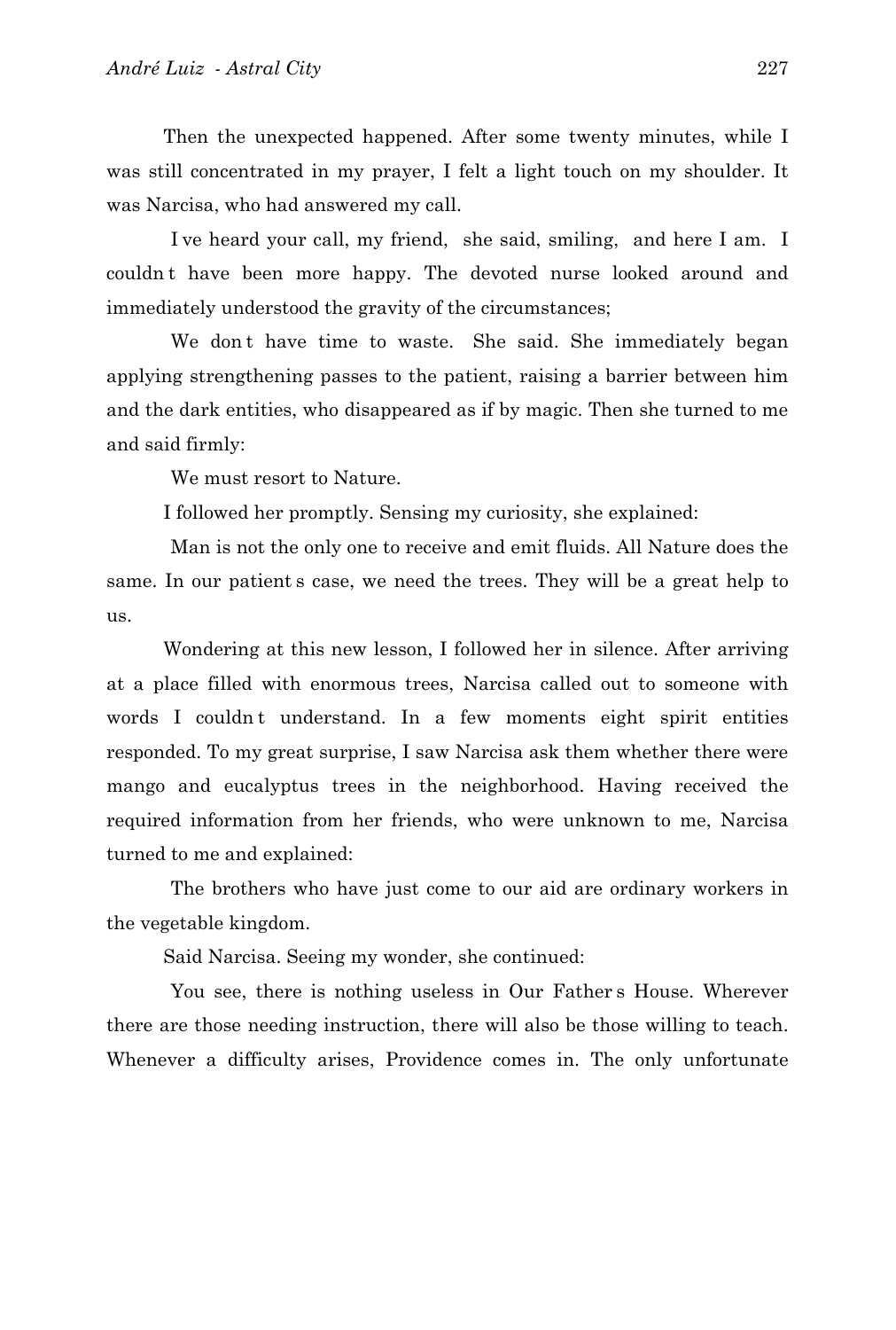being in the Divine Creation is the improvident spirit who condemns himself to the abysses of evil."

With the emanations of the eucalyptus and mango trees, Narcisa quickly manipulated a certain substance, which we applied to the patient through his ordinary breathing and by absorption through his skin. Ernest improved visibly. Early the next morning the doctor observed, extremely surprised: What an extraordinary reaction! A real miracle of Nature!

Zelia was happy, and the house was full of life again. As for myself, I felt great joy in my heart. Deep courage and beautiful hopes reinvigorated me. I recognized that, deep down within me, the strong chains of inferiority had been broken forever, and true brotherly love and a sincere wish to serve had taken their place.

That same day I followed Narcisa back to the Astral City. For the first time, I tried volitation. In a moment s time we had covered great distances. The banner of happiness unfurled in my soul. I told the generous nurse about the lightness I was feeling, and she explained:

In the Astral City, a great number of our friends could easily do without the airbus and go about on their own within the areas of our vibratory range, but as the majority have not yet acquired that faculty, we all abstain from using it in public places. This abstention, however, doesn't impede us from using it outside of town, when it is necessary to cover long distances and save time.

A higher comprehension and new joy enriched my spirit. Instructed by Narcisa, I went to and from between the earthly house and the spiritual city without any great difficulty. I was thus able to intensify the treatment of Ernest, who improved rapidly. Clarence visited me daily and showed himself satisfied with my work.

At the end of the week, my first leave of absence from the Chambers of Rectification had come to an end. Ernest's health was restored and the